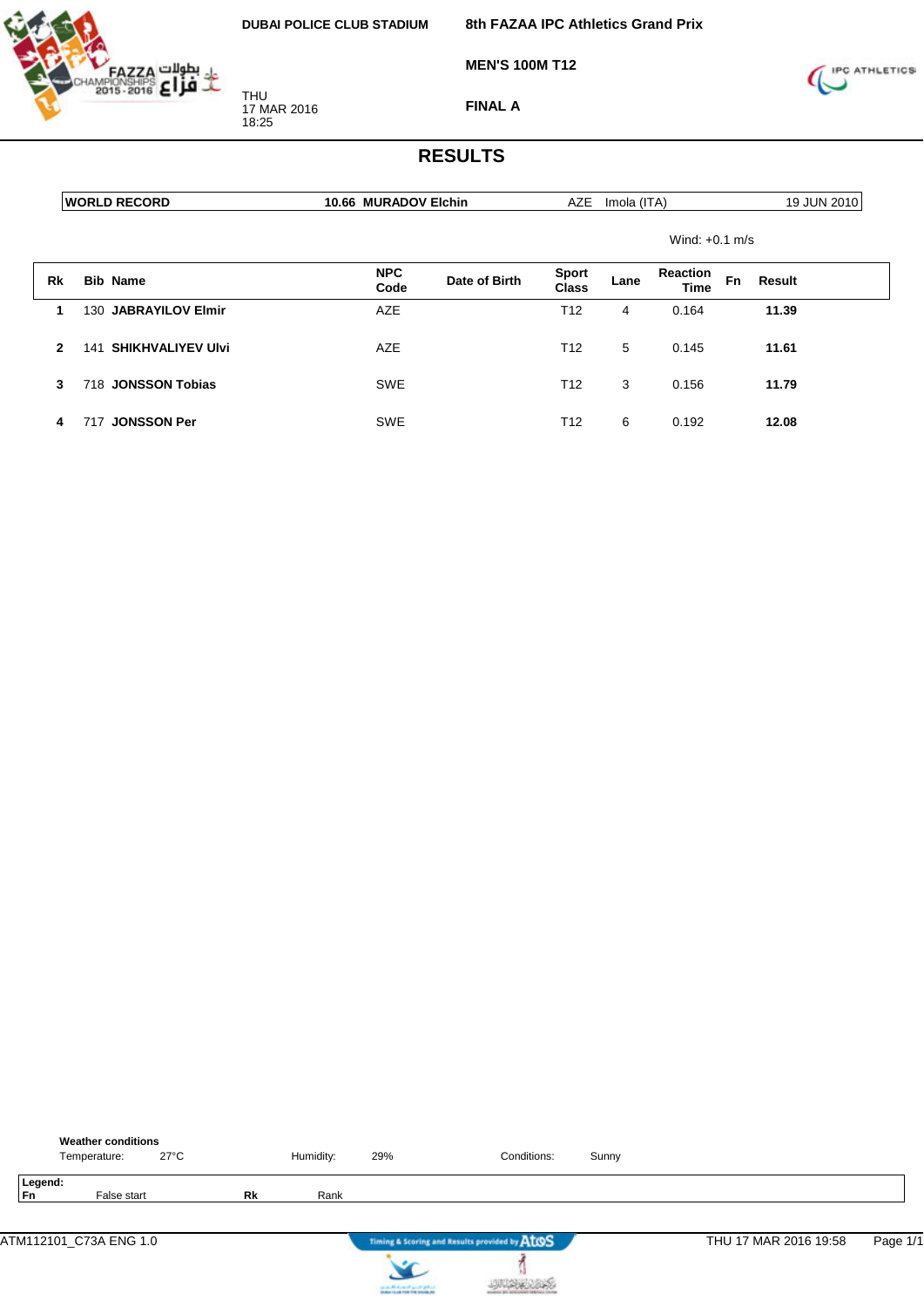

**FINAL B**

**MEN'S 100M T12**



|    | <b>WORLD RECORD</b>      | 10.66 MURADOV Elchin                |  | <b>AZE</b>                   | Imola (ITA)                            |                  |    | 19 JUN 2010 |
|----|--------------------------|-------------------------------------|--|------------------------------|----------------------------------------|------------------|----|-------------|
|    |                          |                                     |  |                              |                                        | Wind: $+0.3$ m/s |    |             |
| Rk | <b>Bib Name</b>          | <b>NPC</b><br>Date of Birth<br>Code |  | <b>Sport</b><br><b>Class</b> | <b>Reaction</b><br>Lane<br><b>Time</b> |                  | Fn | Result      |
|    | <b>OSMANOV Rza</b><br>37 | AZE                                 |  | T12                          | 4                                      | 0.153            |    | 11.59       |
|    | <b>GASIMOV Teymur</b>    | AZE                                 |  | T12                          | 5                                      | 0.159            |    | 11.67       |

|                      | <b>Weather conditions</b><br>Temperature: | $27^{\circ}$ C |    | Humidity: | 29%                                             | Conditions:                                   | Sunny |                       |          |
|----------------------|-------------------------------------------|----------------|----|-----------|-------------------------------------------------|-----------------------------------------------|-------|-----------------------|----------|
| Legend:<br><b>Fn</b> | False start                               |                | Rk | Rank      |                                                 |                                               |       |                       |          |
|                      | ATM112102_C73A ENG 1.0                    |                |    |           |                                                 | Timing & Scoring and Results provided by AtOS |       | THU 17 MAR 2016 19:58 | Page 1/1 |
|                      |                                           |                |    |           | <b>Counter PRInds and International Section</b> |                                               |       |                       |          |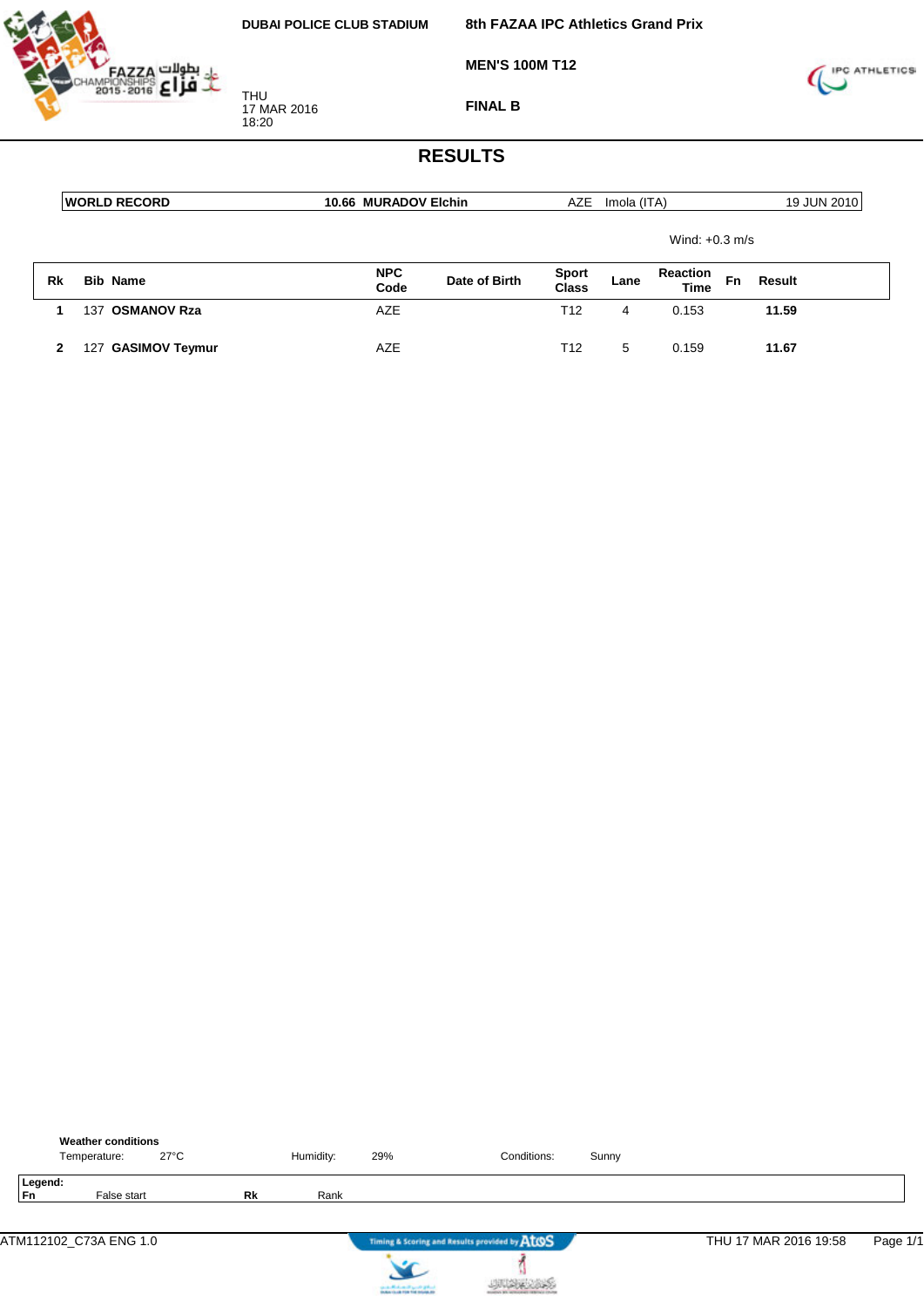**8th FAZAA IPC Athletics Grand Prix**



**MEN'S 100M T12**



**FINAL C**

|    | <b>IWORLD RECORD</b>              | 10.66 MURADOV Elchin |               | AZE                          | Imola (ITA) |                                |    | 19 JUN 2010 |
|----|-----------------------------------|----------------------|---------------|------------------------------|-------------|--------------------------------|----|-------------|
|    |                                   |                      |               |                              |             | Wind: $+0.2$ m/s               |    |             |
| Rk | <b>Bib Name</b>                   | <b>NPC</b><br>Code   | Date of Birth | <b>Sport</b><br><b>Class</b> | Lane        | <b>Reaction</b><br><b>Time</b> | Fn | Result      |
|    | <b>MANSUR Abdirashidov</b><br>801 | <b>UZB</b>           |               | T <sub>12</sub>              | 4           | 0.127                          |    | 11.30       |
| 2  | 333 PROTOS Ioannis                | <b>GRE</b>           |               | T <sub>12</sub>              | 5           | 0.152                          |    | 11.55       |

|               | <b>Weather conditions</b><br>Temperature: | $27^{\circ}$ C |    | Humidity: | 29% | Conditions:                                   | Sunny |                       |          |
|---------------|-------------------------------------------|----------------|----|-----------|-----|-----------------------------------------------|-------|-----------------------|----------|
| Legend:<br>Fn | False start                               |                | Rk | Rank      |     |                                               |       |                       |          |
|               | ATM112103_C73A ENG 1.0                    |                |    |           |     | Timing & Scoring and Results provided by AtOS |       | THU 17 MAR 2016 19:57 | Page 1/1 |
|               |                                           |                |    |           |     |                                               |       |                       |          |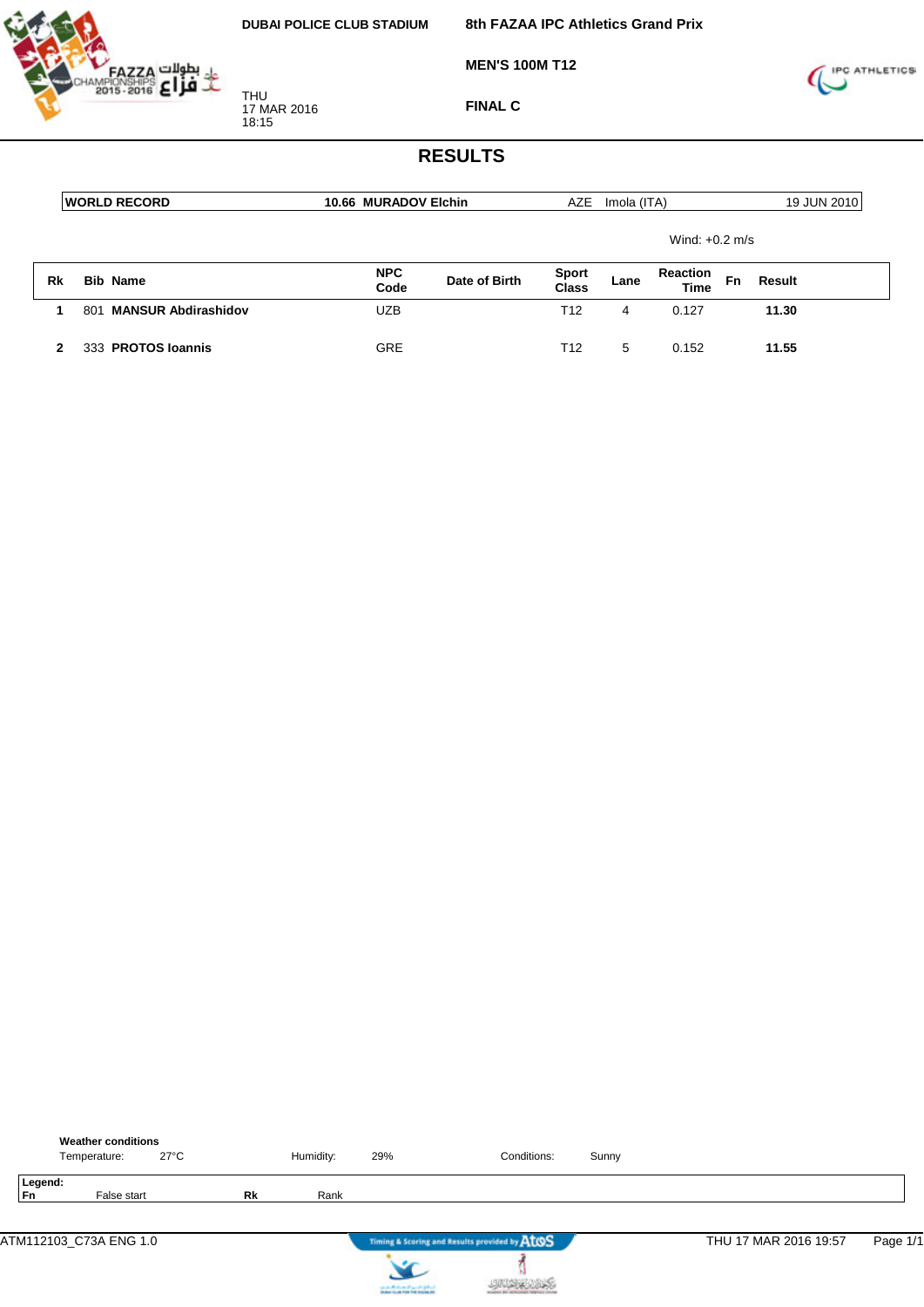

**MEN'S 100M T13**



**FINAL A**

## **RESULTS**

Wind: +0.2 m/s

| <b>Rk</b> | <b>Bib Name</b>                 | <b>NPC</b><br>Code | Date of Birth | <b>Sport</b><br><b>Class</b> | Lane           | <b>Reaction</b><br><b>Time</b> | <b>Fn</b><br>Result |  |
|-----------|---------------------------------|--------------------|---------------|------------------------------|----------------|--------------------------------|---------------------|--|
| 1         | <b>ZLATANOV Radoslav</b><br>181 | <b>BUL</b>         |               | T <sub>13</sub>              | 6              | 0.160                          | 11.25               |  |
| 2         | <b>SHAW Zachary</b><br>287      | <b>GBR</b>         |               | T <sub>13</sub>              | 4              | 0.158                          | 11.37               |  |
| 3         | 726 CIRA Hakan                  | <b>TUR</b>         |               | T <sub>13</sub>              | 3              | 0.143                          | 11.54               |  |
| 4         | 264 DAMBAKATE Bacoutoubou       | <b>FRA</b>         |               | T <sub>13</sub>              | 5              | 0.175                          | 11.93               |  |
| 5         | 485 SALIMOV Islam               | <b>KAZ</b>         |               | T <sub>13</sub>              | 8              | 0.166                          | 12.08               |  |
| 6         | 162 ABDALI Zakareya             | <b>BRN</b>         |               | T <sub>13</sub>              | $\overline{7}$ | 0.187                          | 12.24               |  |
| 7         | <b>ABUELOLA Shadi</b><br>432    | <b>JOR</b>         |               | T <sub>13</sub>              | $\overline{2}$ | 0.305                          | 15.33               |  |

|                      | <b>Weather conditions</b><br>Temperature: | $27^{\circ}$ C |    | Humidity: | 29% | Conditions:                                   | Sunny |                       |          |
|----------------------|-------------------------------------------|----------------|----|-----------|-----|-----------------------------------------------|-------|-----------------------|----------|
| Legend:<br><b>Fn</b> | False start                               |                | Rk | Rank      |     |                                               |       |                       |          |
|                      | ATM113101_C73A ENG 1.0                    |                |    |           |     | Timing & Scoring and Results provided by ATOS |       | THU 17 MAR 2016 19:25 | Page 1/1 |
|                      |                                           |                |    |           |     |                                               |       |                       |          |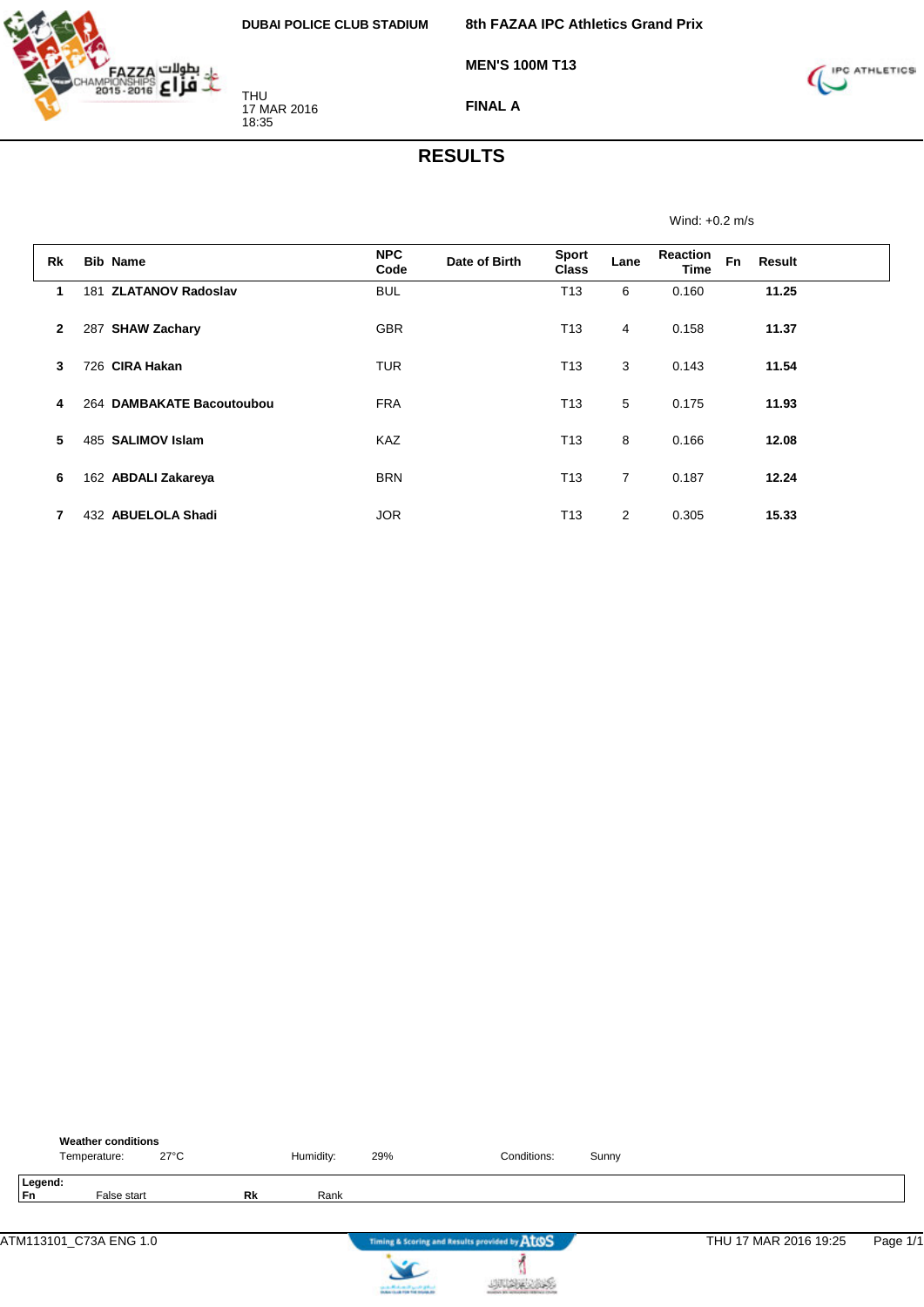

**MEN'S 100M T13**



**FINAL B**

## **RESULTS**

Wind: +0.5 m/s

| <b>Rk</b>    | <b>Bib Name</b>               | <b>NPC</b><br>Code | Date of Birth | <b>Sport</b><br><b>Class</b> | Lane | <b>Reaction</b><br><b>Time</b> | <b>Fn</b> | Result     |  |
|--------------|-------------------------------|--------------------|---------------|------------------------------|------|--------------------------------|-----------|------------|--|
| 1            | 406 ZARIFSANAYEI Omid         | <b>IRI</b>         |               | T <sub>13</sub>              | 5    | 0.167                          |           | 11.75      |  |
| $\mathbf{2}$ | 288 SKINNER Zachary           | <b>GBR</b>         |               | T <sub>13</sub>              | 6    | 0.144                          |           | 11.83      |  |
| 3            | 609 NILSEN Vegard             | <b>NOR</b>         |               | T <sub>13</sub>              | 3    | 0.193                          |           | 11.94      |  |
| 4            | <b>CAMOZZI Michele</b><br>427 | <b>ITA</b>         |               | T <sub>13</sub>              | 2    | 0.168                          |           | 12.08      |  |
| 5            | 433 ALJA'FARI Ahmad           | <b>JOR</b>         |               | T <sub>13</sub>              | 7    | 0.145                          |           | 13.36      |  |
|              | 349<br>Rohit                  | <b>IND</b>         |               | T <sub>13</sub>              | 4    |                                |           | <b>DNS</b> |  |

|                | <b>Weather conditions</b><br>Temperature: | 27°C |           | Humidity:   | 29% |                                               | Conditions: | Sunny |                       |          |
|----------------|-------------------------------------------|------|-----------|-------------|-----|-----------------------------------------------|-------------|-------|-----------------------|----------|
| Legend:<br>DNS | Did not Start                             |      | <b>Fn</b> | False start |     | Rk                                            | Rank        |       |                       |          |
|                | ATM113102 C73A ENG 1.0                    |      |           |             |     | Timing & Scoring and Results provided by ATOS |             |       | THU 17 MAR 2016 19:01 | Page 1/1 |



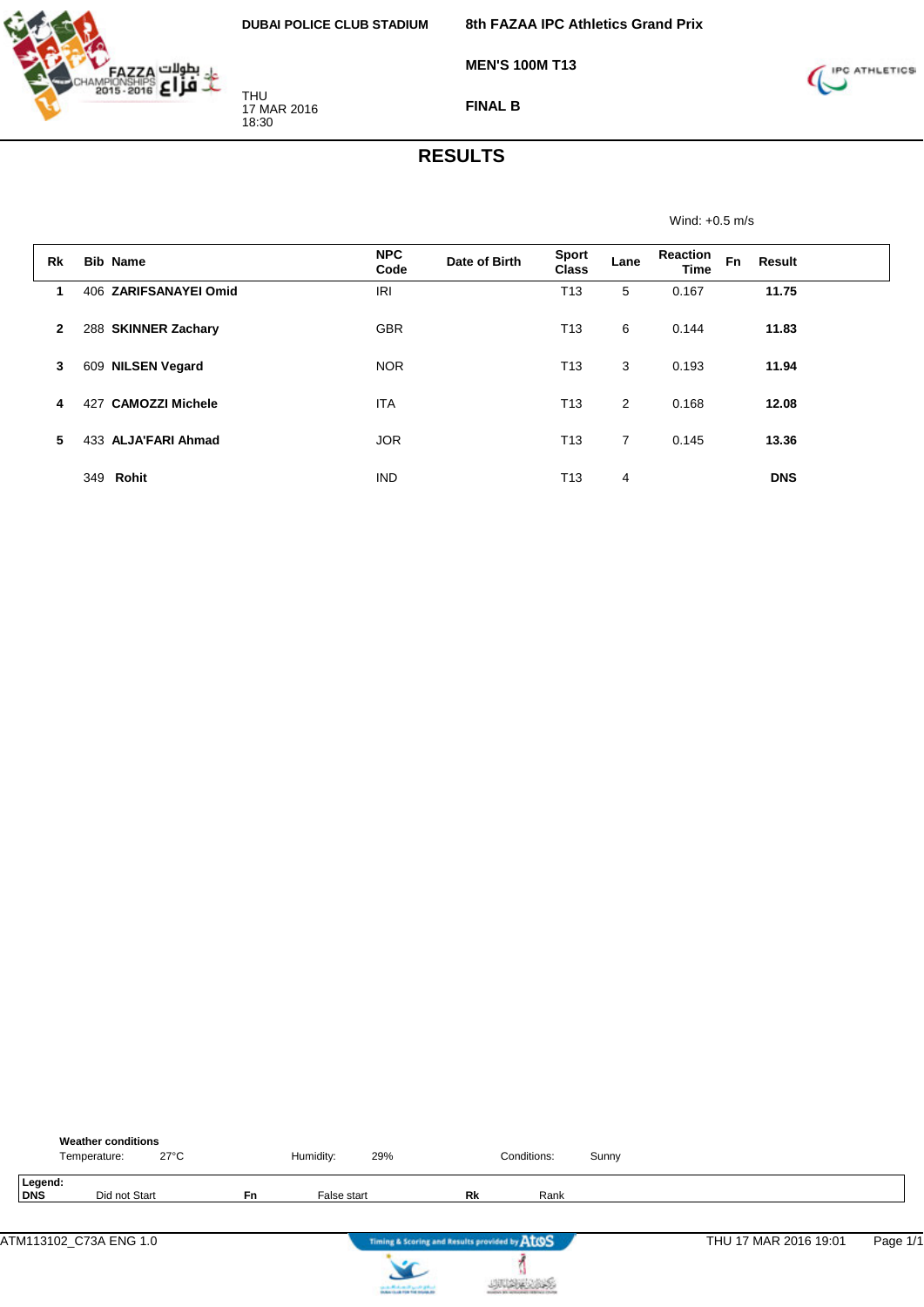

**MEN'S 100M T20**



**FINAL**

#### **RESULTS**

Wind: 0.0 m/s **Rk Bib Name NPC Code Date of Birth Sport Class Lane Reaction Time Fn Result 1** 584 **OBEROI Ranki** NED T20 4 0.146 **11.27 2** 521 **SHARAHELI Asaad** KSA T20 3 0.153 **11.42 3** 382 **FARHADI Kourosh** IRI T20 2 0.333 **12.40** 799 **ALBAHRANI Salah** UAE 7 **DNS** 800 **ANBAR Harib** UAE T20 5 **DNS** 853 **GHOLUM Adel** UAE T20 6 **DNS**

|                | <b>Weather conditions</b><br>Temperature: | $27^{\circ}$ C |           | Humidity:   | 29%                      |                                               | Conditions: | Sunny |                       |          |
|----------------|-------------------------------------------|----------------|-----------|-------------|--------------------------|-----------------------------------------------|-------------|-------|-----------------------|----------|
| Legend:<br>DNS | Did not Start                             |                | <b>Fn</b> | False start |                          | Rk                                            | Rank        |       |                       |          |
|                | ATM120101_C73A ENG 1.0                    |                |           |             | $\overline{\phantom{a}}$ | Timing & Scoring and Results provided by ATOS |             |       | THU 17 MAR 2016 19:27 | Page 1/1 |



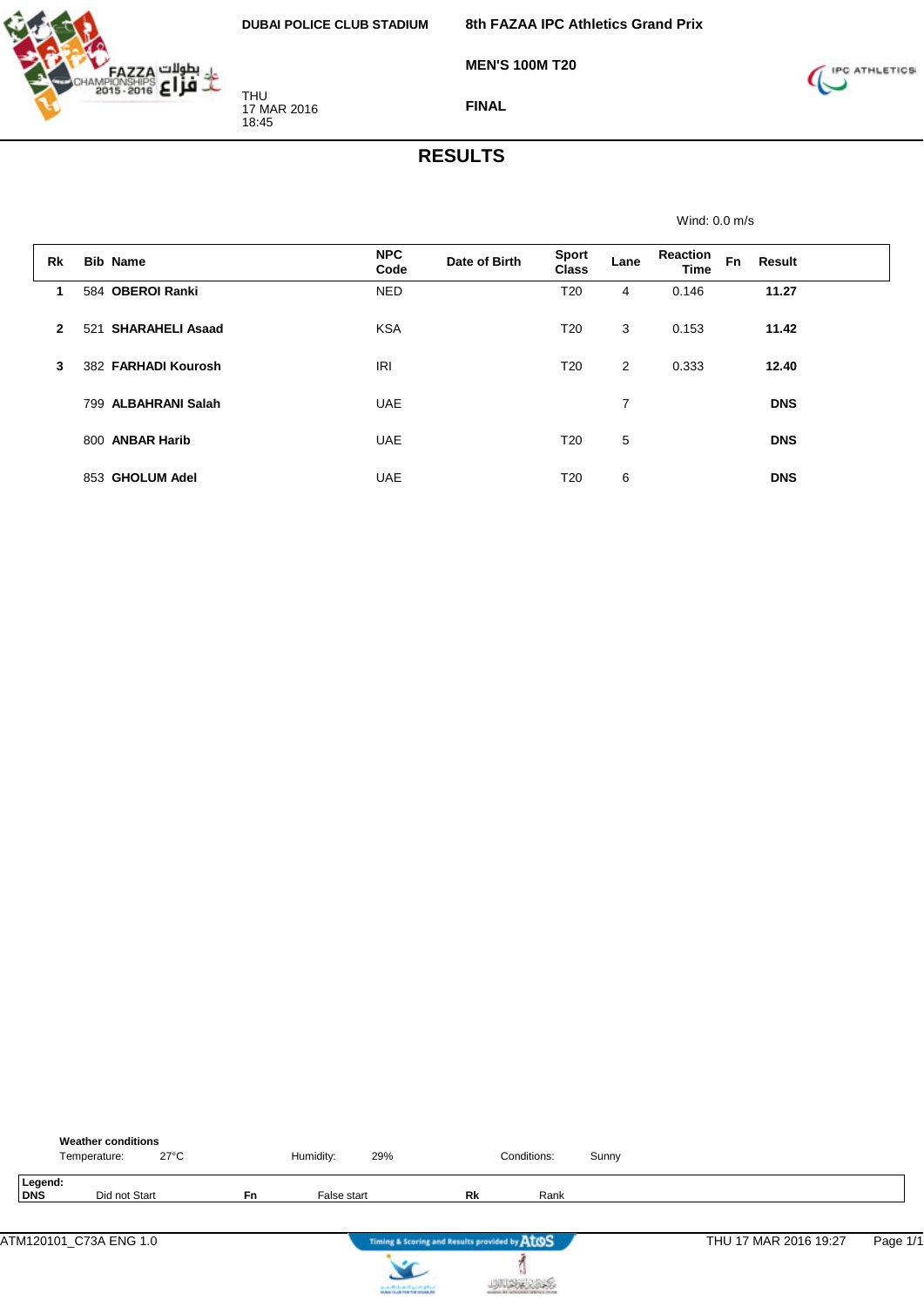

**MEN'S 100M T46/47**

**8th FAZAA IPC Athletics Grand Prix**



**FINAL A**

|              | <b>WORLD RECORD</b>     | 10.72 AJIBOLA Adeove |               |                              |      | NGR Barcelona (ESP)     |           | 6 SEP 1992 |
|--------------|-------------------------|----------------------|---------------|------------------------------|------|-------------------------|-----------|------------|
|              |                         |                      |               |                              |      | Wind: $-0.2$ m/s        |           |            |
| Rk           | <b>Bib Name</b>         | <b>NPC</b><br>Code   | Date of Birth | <b>Sport</b><br><b>Class</b> | Lane | <b>Reaction</b><br>Time | <b>Fn</b> | Result     |
|              | 324 KOUTOULIAS Christos | <b>GRE</b>           |               | T47                          | 7    |                         |           | 11.50      |
| $\mathbf{2}$ | 675 TRUNOV Vadim        | <b>RUS</b>           |               | T47                          | 4    |                         |           | 11.65      |
| 3            | 193 GEORGES Timoh Wah   | <b>CMR</b>           |               | T46                          | 6    |                         |           | 11.73      |
| 4            | 773 YAHYA Alblooshi     | <b>UAE</b>           |               | T46                          |      |                         |           | 11.81      |

| 4 | 773 YAHYA Alblooshi      | UAE        | Т46. | 1 |                | 11.81 |
|---|--------------------------|------------|------|---|----------------|-------|
|   | 5 617 AL DARMAKI Haitham | <b>OMA</b> | T46  | 2 |                | 12.73 |
| 6 | 477 BAKBERGEN Kolganat   | <b>KAZ</b> | T46  | 8 |                | 13.38 |
|   | 128 HASANOV Huseyn       | <b>AZE</b> | T47  | 5 | F <sub>1</sub> | DQ    |
|   | 395 MIRZAEI Mohsen       | IRI        | T47  | 3 | F <sub>2</sub> | DQ    |

|               | <b>Weather conditions</b><br>Temperature: | $27^{\circ}$ C |    | Humidity:   | 29%                                           |    | Conditions: | Sunny |                       |          |
|---------------|-------------------------------------------|----------------|----|-------------|-----------------------------------------------|----|-------------|-------|-----------------------|----------|
| Legend:<br>DQ | Disqualified                              |                | Fn | False start |                                               | Rk | Rank        |       |                       |          |
|               | ATM130101_C73A ENG 1.0                    |                |    |             | Timing & Scoring and Results provided by AtOS |    |             |       | THU 17 MAR 2016 20:35 | Page 1/1 |
|               |                                           |                |    |             |                                               |    |             |       |                       |          |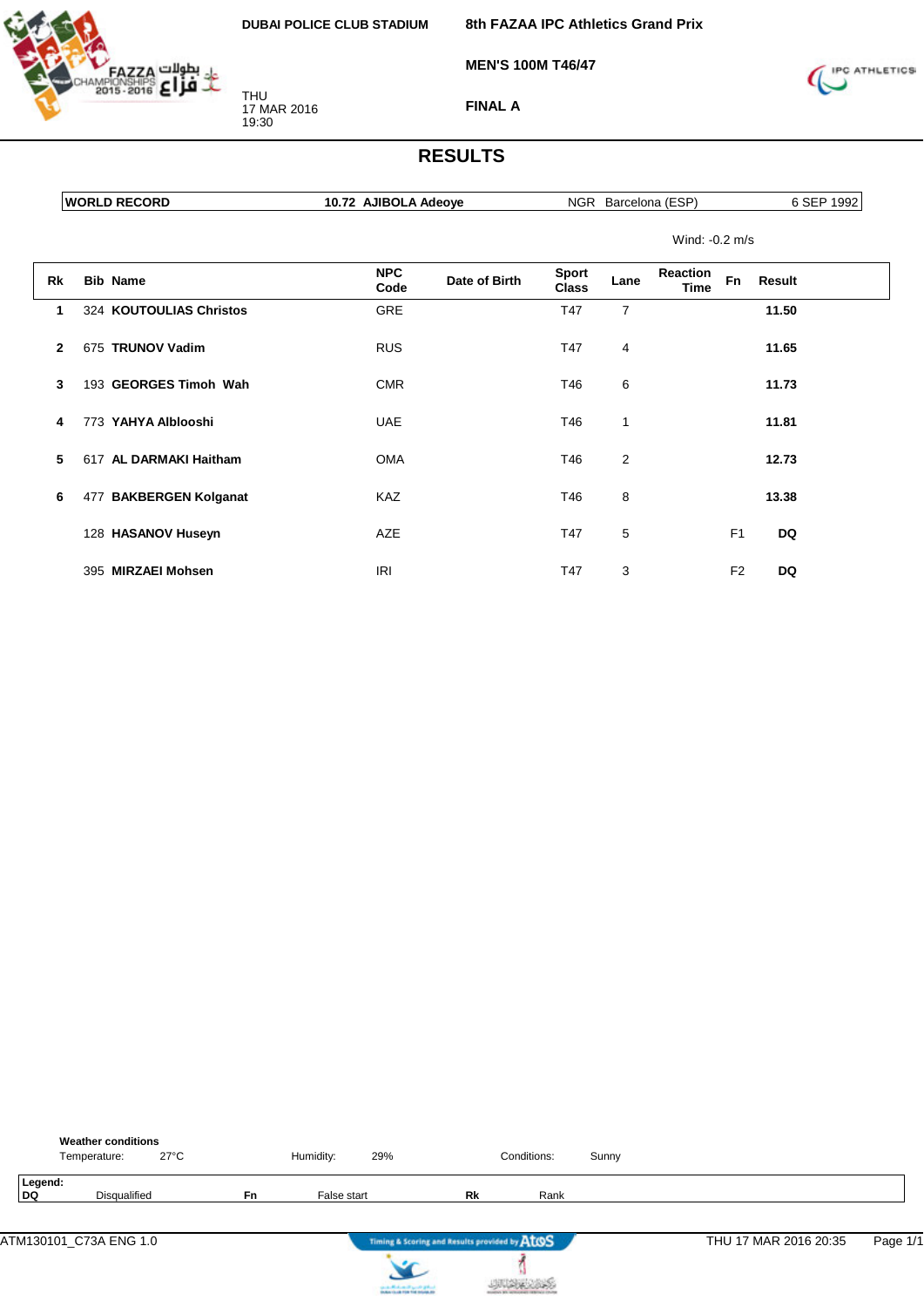**8th FAZAA IPC Athletics Grand Prix**

**MEN'S 100M T46/47**



**FINAL B**

|              | <b>WORLD RECORD</b>    | 10.72 AJIBOLA Adeove |                    |               |                              |      | NGR Barcelona (ESP)     |           |               | 6 SEP 1992 |
|--------------|------------------------|----------------------|--------------------|---------------|------------------------------|------|-------------------------|-----------|---------------|------------|
|              |                        |                      |                    |               |                              |      | Wind: $+0.2$ m/s        |           |               |            |
| Rk           | <b>Bib Name</b>        |                      | <b>NPC</b><br>Code | Date of Birth | <b>Sport</b><br><b>Class</b> | Lane | Reaction<br><b>Time</b> | <b>Fn</b> | <b>Result</b> |            |
| 1            | 663 KOTLOV Alexey      |                      | <b>RUS</b>         |               | T47                          | 7    |                         |           | 11.25         |            |
| $\mathbf{2}$ | 775 ZAKARIA El Uaamari |                      | <b>UAE</b>         |               | T46                          | 5    |                         |           | 11.68         |            |
| 3            | 176 HRISTOV Mihail     |                      | <b>BUL</b>         |               |                              | 4    |                         |           | 11.68         |            |
| 4            | 729 ELYAZ Kerim        |                      | <b>TUR</b>         |               | T47                          | 8    |                         |           | 11.81         |            |
| 5            | 404 SAMADIANPOUR Hamid |                      | <b>IRI</b>         |               | T47                          | 6    |                         |           | 11.94         |            |

| 6            | 258 AKAKPO Alain       | <b>FRA</b> | T46 | 3 | 12.07      |
|--------------|------------------------|------------|-----|---|------------|
| $\mathbf{7}$ | 175 BOZHILOV Antoan    | BUL        | T47 |   | 12.09      |
|              | 599 SUWAIBIDU Galadima | <b>NGR</b> | T47 | っ | <b>DNS</b> |

|                       | <b>Weather conditions</b><br>$27^{\circ}$ C<br>Temperature: |           | Humidity:   | 29%                                                      |    | Conditions: | Sunny |                       |          |
|-----------------------|-------------------------------------------------------------|-----------|-------------|----------------------------------------------------------|----|-------------|-------|-----------------------|----------|
| Legend:<br><b>DNS</b> | Did not Start                                               | <b>Fn</b> | False start |                                                          | Rk | Rank        |       |                       |          |
|                       | ATM130102_C73A ENG 1.0                                      |           |             | Timing & Scoring and Results provided by ATOS<br>$\cdot$ |    |             |       | THU 17 MAR 2016 20:29 | Page 1/1 |

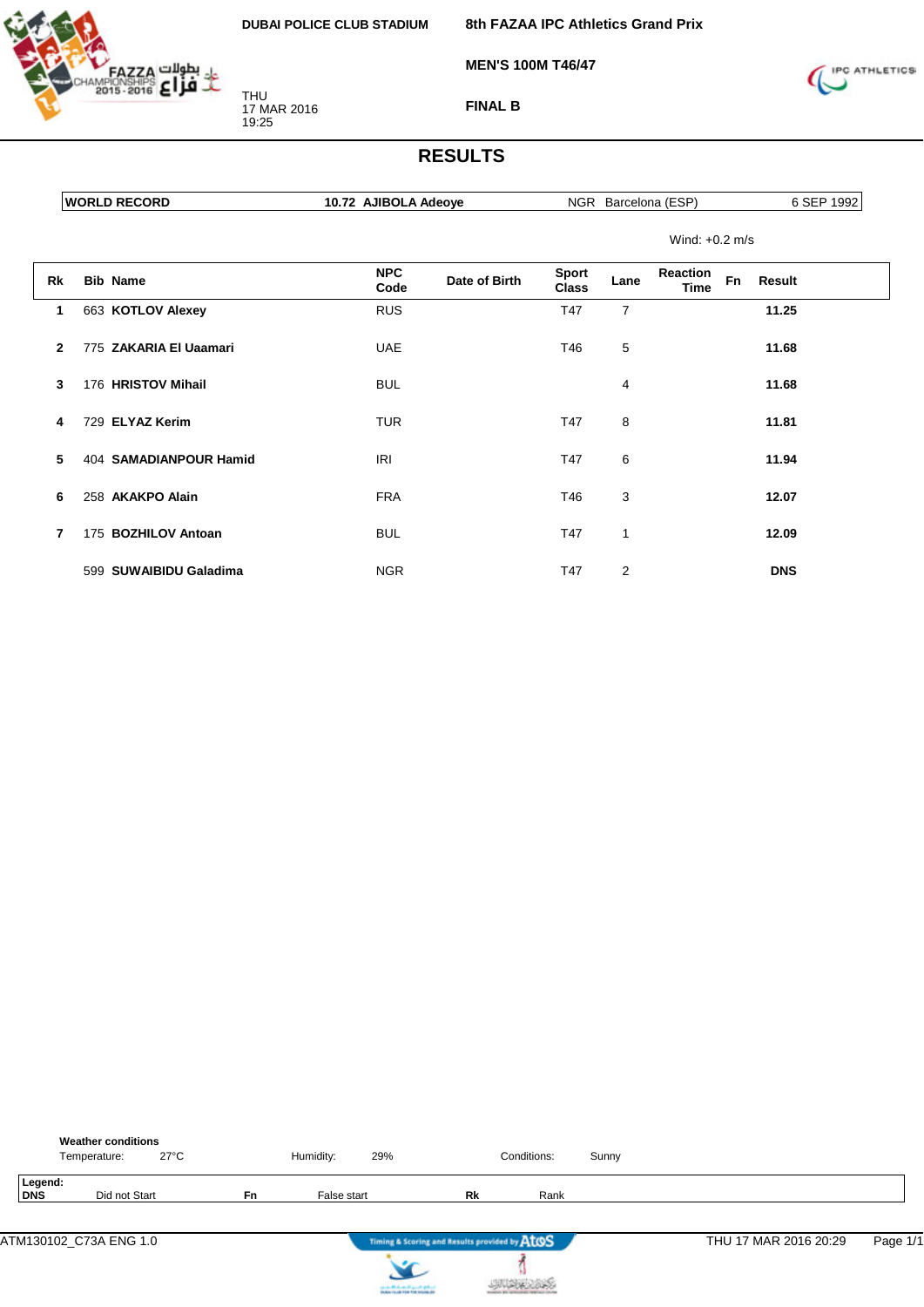

**MEN'S 100M T35/36**



**FINAL**

|              |     | <b>WORLD RECORD - T35</b>     | 12.29 YANG Sen         |               |                              | CHN Beijing (CHN) |                         | 13 SEP 2008<br>22 JUL 2013 |  |  |
|--------------|-----|-------------------------------|------------------------|---------------|------------------------------|-------------------|-------------------------|----------------------------|--|--|
|              |     | <b>WORLD RECORD - T36</b>     | 11.90 SHVETCOV Evgenii |               | <b>RUS</b>                   | Lyon (FRA)        |                         |                            |  |  |
|              |     |                               |                        |               |                              |                   | Wind: $+0.2$ m/s        |                            |  |  |
| <b>Rk</b>    |     | <b>Bib Name</b>               | <b>NPC</b><br>Code     | Date of Birth | <b>Sport</b><br><b>Class</b> | Lane              | <b>Reaction</b><br>Time | <b>Fn</b><br><b>Result</b> |  |  |
| 1            |     | 390 KAHRIZI Farhad            | IRI                    |               |                              | 2                 |                         | 12.92                      |  |  |
| $\mathbf{2}$ |     | 482 KHARLAMOV Sergey          | <b>KAZ</b>             |               | T36                          | 5                 |                         | 14.12                      |  |  |
| 3            |     | 148 DE LOGHT Kevin            | <b>BEL</b>             |               | T35                          | 3                 |                         | 15.16                      |  |  |
|              |     | 388 HEIDARI Reza              | IRI                    |               | T36                          | 6                 |                         | DQ                         |  |  |
|              |     | 438 SHIHADEH Oday             | <b>JOR</b>             |               | T36                          | 7                 |                         | <b>DQ</b>                  |  |  |
|              | 343 | Digamber                      | <b>IND</b>             |               | T36                          | 8                 |                         | <b>DNS</b>                 |  |  |
|              |     | 643 AL-DOSARI Khalifa Abdulla | QAT                    |               | T35                          | $\overline{4}$    |                         | <b>DNS</b>                 |  |  |

|                       | <b>Weather conditions</b><br>Temperature: | $27^{\circ}$ C |    | Humidity:    | 29%                                                                         |                                               | Conditions: | Sunny |    |                       |          |
|-----------------------|-------------------------------------------|----------------|----|--------------|-----------------------------------------------------------------------------|-----------------------------------------------|-------------|-------|----|-----------------------|----------|
| Legend:<br><b>DNS</b> |                                           | Did not Start  | DQ | Disqualified |                                                                             | Fn                                            | False start |       | Rk | Rank                  |          |
|                       | ATM132101 C73A ENG 1.0                    |                |    |              |                                                                             | Timing & Scoring and Results provided by AtOS |             |       |    | THU 17 MAR 2016 19:15 | Page 1/1 |
|                       |                                           |                |    |              | cional de Montecentral agrecto graficar<br>Antigoría de Film Foi Indiana do |                                               |             |       |    |                       |          |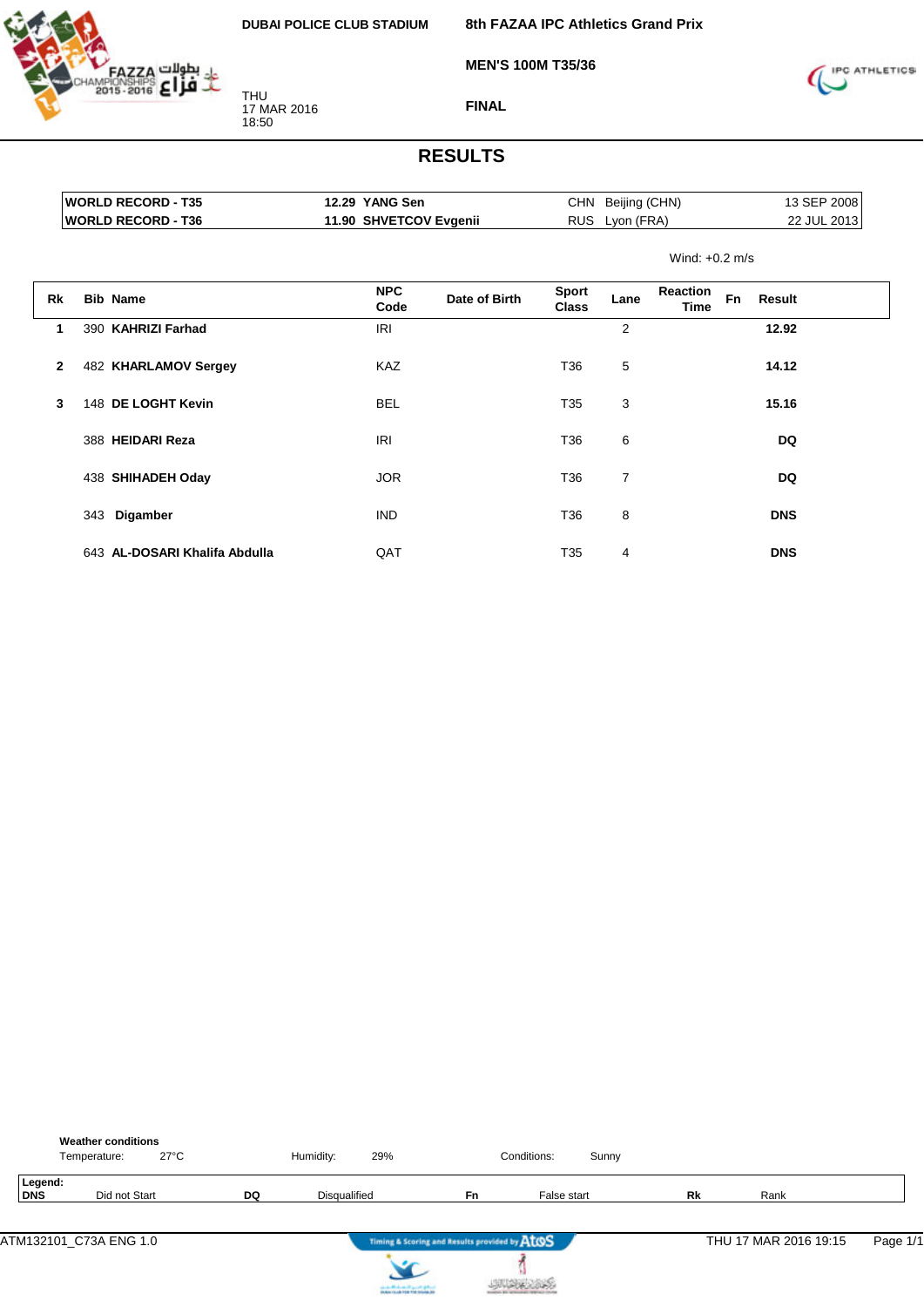

**FINAL B**

**MEN'S 100M T37**



#### **RESULTS**

Wind: -0.2 m/s

| Rk           | <b>Bib Name</b>               | <b>NPC</b><br>Code | Date of Birth | <b>Sport</b><br><b>Class</b> | Lane | <b>Reaction</b><br><b>Time</b> | <b>Fn</b> | Result |  |
|--------------|-------------------------------|--------------------|---------------|------------------------------|------|--------------------------------|-----------|--------|--|
| 1            | 582 BOS Jelmar                | <b>NED</b>         |               | T37                          | 8    |                                |           | 12.11  |  |
| $\mathbf{2}$ | 283 JONES Rhys                | <b>GBR</b>         |               | T37                          | 4    |                                |           | 12.37  |  |
| 3            | 378 ANSARI Bahman             | <b>IRI</b>         |               | T37                          | 5    |                                |           | 12.99  |  |
| 4            | 456 SORIMACHI Masatoshi       | <b>JPN</b>         |               | T37                          | 7    |                                |           | 13.81  |  |
| 5            | 134 NABIYEV Sadig             | <b>AZE</b>         |               | T37                          | 6    |                                |           | 14.13  |  |
| 6            | <b>KALKAYEV Amanat</b><br>480 | KAZ                |               | T37                          | 3    |                                |           | 14.19  |  |

|               | <b>Weather conditions</b><br>Temperature: | $27^{\circ}$ C |    | Humidity: | 29%                         | Conditions:                                   | Sunny |                       |          |
|---------------|-------------------------------------------|----------------|----|-----------|-----------------------------|-----------------------------------------------|-------|-----------------------|----------|
| Legend:<br>Fn | False start                               |                | Rk | Rank      |                             |                                               |       |                       |          |
|               | ATM137102_C73A ENG 1.0                    |                |    |           |                             | Timing & Scoring and Results provided by AtOS |       | THU 17 MAR 2016 19:34 | Page 1/1 |
|               |                                           |                |    |           | cards Michael High Original |                                               |       |                       |          |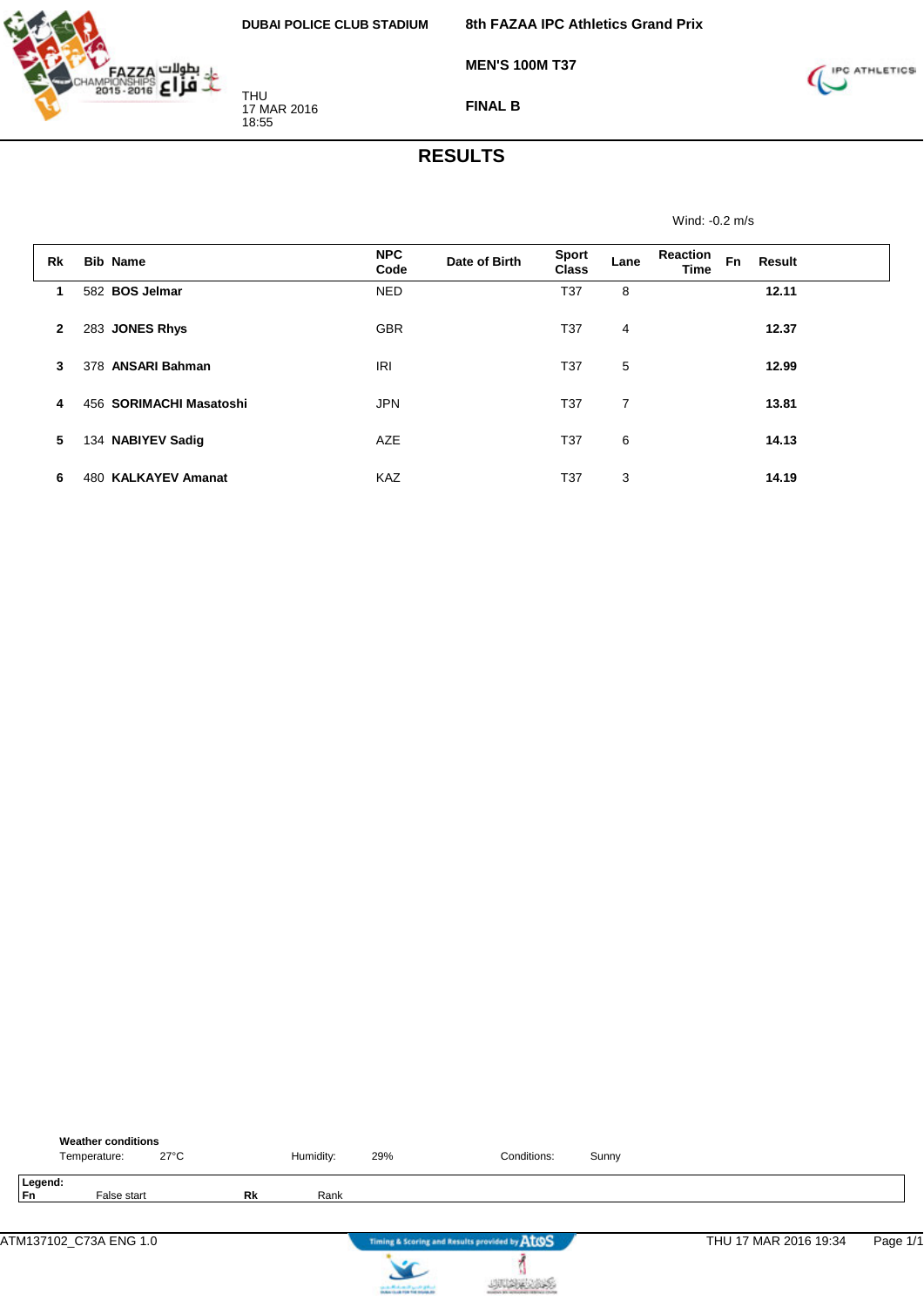

**8th FAZAA IPC Athletics Grand Prix**

**MEN'S CLUB THROW F32**



**FINAL**

#### **RESULTS**

| Rk           | <b>Bib Name</b>                           |                          |                       |           | <b>NPC</b><br>Code |          | Date of Birth | <b>Sport</b><br><b>Class</b> |          | 1            | 2              | 3            | 4            | 5              | 6            | Result<br><b>Points</b> |
|--------------|-------------------------------------------|--------------------------|-----------------------|-----------|--------------------|----------|---------------|------------------------------|----------|--------------|----------------|--------------|--------------|----------------|--------------|-------------------------|
| 1            |                                           | 101 BAHLAZ Lahouari      |                       |           | <b>ALG</b>         |          |               | F32                          |          | X            | $\mathsf{X}^-$ | 27.07<br>671 | 31.24<br>856 | X              | 33.88<br>944 | 33.88<br>944            |
| $\mathbf{2}$ |                                           | 656 DEMIN Evgenii        |                       |           | <b>RUS</b>         |          |               | F32                          |          | X            | 30.45<br>825   | 29.82<br>799 | X            | X              | 29.76<br>796 | 30.45<br>825            |
| 3            |                                           | 321 GONIOS Nikolaos      |                       |           | GRE                |          |               | F32                          |          | X            | X              | 29.30<br>777 | 29.59<br>789 | X              | 26.59<br>646 | 29.59<br>789            |
| 4            |                                           | 110 MOUNIR Bakiri        |                       |           | <b>ALG</b>         |          |               | F32                          |          | 19.43<br>249 | 25.75<br>602   | 28.09<br>721 | 9.47<br>3    | 25.70<br>599   | Χ            | 28.09<br>721            |
| 5            |                                           | 285 MILLER Stephen       |                       |           | GBR                |          |               | F32                          |          | 27.25<br>680 | 25.51<br>589   | 25.79<br>604 | 26.24<br>628 | 26.70<br>652   | 26.48<br>640 | 27.25<br>680            |
| 6            |                                           | 105 BETINA Karim         |                       |           | ALG                |          |               | F32                          |          | 18.45<br>201 | 25.83<br>606   | 19.75<br>266 | 26.60<br>647 | 24.78<br>548   | 22.91<br>442 | 26.60<br>647            |
| 7            |                                           | 338 ZISIDIS Dimitrios    |                       |           | GRE                |          |               | F32                          |          | X            | 21.98<br>389   | 23.23<br>460 | 22.75<br>433 | X.             | 21.58<br>366 | 23.23<br>460            |
| 8            |                                           | 527 ALMASOUD Abdulaziz   |                       |           | <b>KUW</b>         |          |               | F32                          |          | X            | 21.53<br>363   | 21.48<br>360 | 20.35<br>298 | 20.39<br>300   | 21.30<br>350 | 21.53<br>363            |
| 9            |                                           | 749 ALHAMMADI Humaid     |                       |           | <b>UAE</b>         |          |               | F32                          |          | 19.11<br>233 | 20.51<br>306   | 21.37<br>354 | 19.87<br>272 | 19.89<br>273   | 19.76<br>266 | 21.37<br>354            |
| 10           |                                           | 549 OUADDALI Youssef     |                       |           | <b>MAR</b>         |          |               | F32                          |          | 19.14<br>235 | X              | 17.35<br>153 | 19.26<br>241 | 20.29<br>294   | 20.21<br>290 | 20.29<br>294            |
| 11           |                                           | 747 AL HARTHI Zeyad      |                       |           | <b>UAE</b>         |          |               | F32                          |          | X            | 19.92<br>275   | 18.24<br>192 | 19.32<br>244 | 19.17<br>236   | 19.92<br>275 | 19.92<br>275            |
| 12           |                                           | 618 AL MASHAYKHI Mohamed |                       |           | <b>OMA</b>         |          |               | F32                          |          | X            | 18.53<br>205   | 17.55<br>161 | 14.61<br>63  | 19.14<br>235   | 19.73<br>265 | 19.73<br>265            |
| 13           |                                           | 763 MANA Sulaiman        |                       |           | <b>UAE</b>         |          |               | F32                          |          | X            | 17.64<br>165   | X            | 17.36<br>153 | $\pmb{\times}$ | X            | 17.64<br>165            |
| 14           |                                           | 163 ALHEDDI Ayman        |                       |           | <b>BRN</b>         |          |               | F32                          |          | X            | 16.12<br>107   | X            | X            | 15.89<br>99    | 16.51<br>120 | 16.51<br>120            |
| 15           |                                           | 516 ALSAQER Ali          |                       |           | <b>KSA</b>         |          |               | F32                          |          | 14.42<br>59  | 13.90<br>47    | 16.51<br>120 | 15.55<br>89  | 15.18<br>78    | 14.44<br>59  | 16.51<br>120            |
|              |                                           | 757 HASSAN Moosa         |                       |           | <b>UAE</b>         |          |               | F32                          |          |              |                |              |              |                |              | <b>DNS</b>              |
|              | Starting order                            |                          | $\overline{1}$<br>763 | 2<br>110  | 3<br>285           | 4<br>516 | 5<br>656      | 6<br>757                     | 7<br>321 | 8<br>105     | 9<br>163       | 10<br>338    | 11<br>101    | 12<br>749      | 13<br>747    | 14<br>618               |
|              | Starting order                            |                          | 15<br>549             | 16<br>527 |                    |          |               |                              |          |              |                |              |              |                |              |                         |
|              | <b>Weather conditions</b><br>Temperature: | $26^{\circ}$ C           |                       |           | Humidity:          | 41%      |               |                              |          | Conditions:  | Sunny          |              |              |                |              |                         |
| Legend:      | Did not Start                             |                          | Rk                    |           | Rank               |          |               | X                            |          | Failure      |                |              |              |                |              |                         |

 $\sum$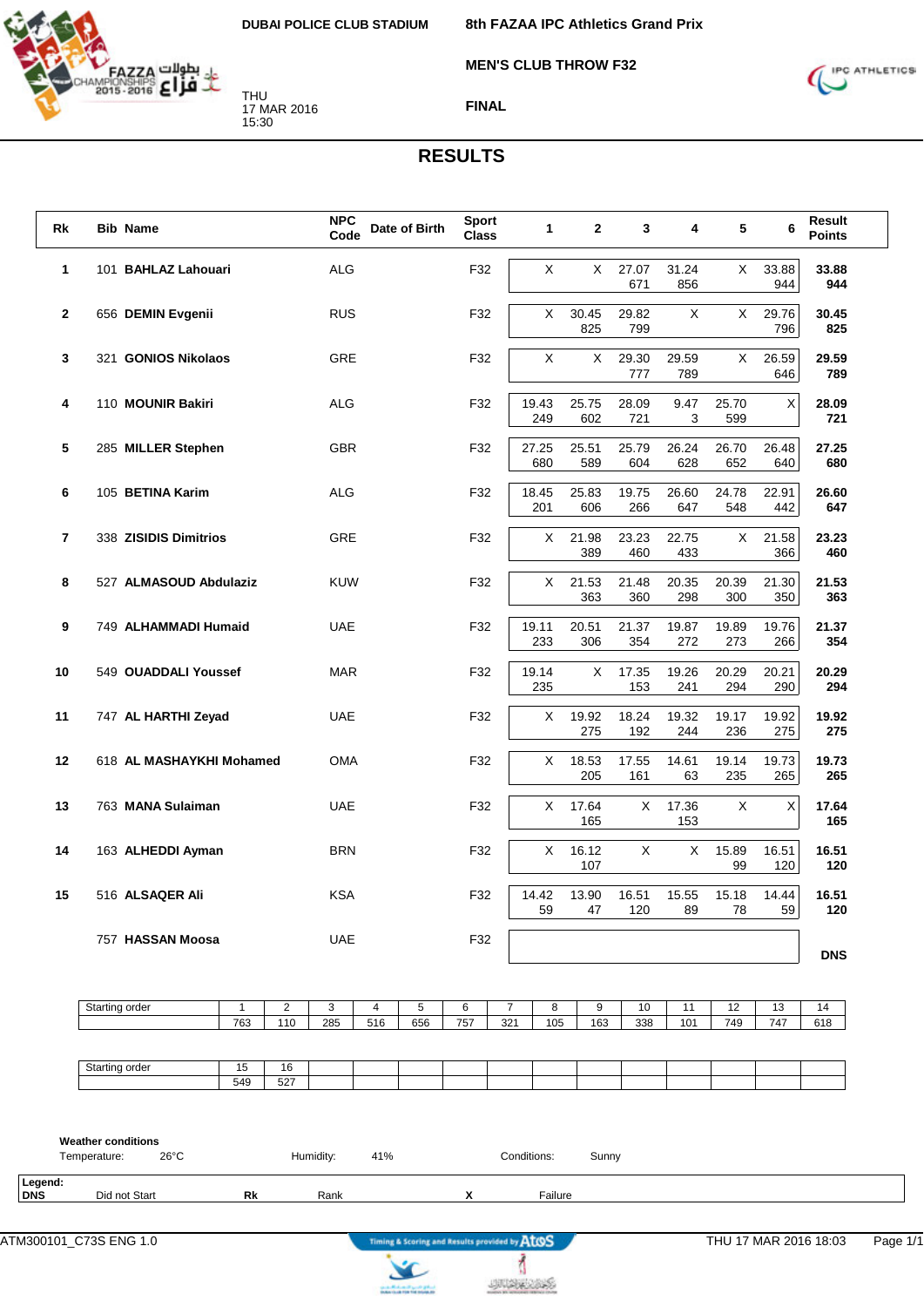

**MEN'S CLUB THROW F51**



**FINAL**

|              | <b>WORLD RECORD</b> |                           | 26.88 DIMITRIJEVIC Zeljko           | <b>SRB</b><br>London (GBR)   |       |              | 31 AUG 2012 |       |       |       |            |
|--------------|---------------------|---------------------------|-------------------------------------|------------------------------|-------|--------------|-------------|-------|-------|-------|------------|
| Rk           | <b>Bib Name</b>     |                           | <b>NPC</b><br>Date of Birth<br>Code | <b>Sport</b><br><b>Class</b> |       | $\mathbf{2}$ | 3           | 4     | 5     | 6     | Result     |
|              |                     | 512 ALHARTHI Radhi        | <b>KSA</b>                          | F <sub>51</sub>              | 21.82 | 22.89        | 24.27       | 24.38 | 24.11 | 24.52 | 24.52      |
| $\mathbf{2}$ | 710.                | <b>KUREJA Marian</b>      | <b>SVK</b>                          | F <sub>51</sub>              | 22.48 | 23.12        | 23.07       | 24.19 | 24.21 | 23.25 | 24.21      |
| 3            | 559                 | <b>RAMOS HERNANDEZ MS</b> | <b>MEX</b>                          |                              | 21.72 | 23.27        | 22.26       | 22.36 | X     | 22.88 | 23.27      |
| 4            | 231                 | <b>ZACH Martin</b>        | CZE                                 | F <sub>51</sub>              | 21.80 | X            | 22.30       | 22.04 | 22.53 | 22.56 | 22.56      |
| 5            | 342                 | <b>Dharambir</b>          | <b>IND</b>                          | F <sub>51</sub>              | 16.05 | 18.42        | 18.22       | 18.26 | 17.41 | 16.24 | 18.42      |
|              |                     | 104 BERRAHAL Mohamed      | <b>ALG</b>                          |                              |       |              |             |       |       |       | <b>DNS</b> |

| Starting order            |     |     |     |     |     |      |
|---------------------------|-----|-----|-----|-----|-----|------|
| Initial                   | 104 | 342 | 512 | 231 | 559 | 71 C |
| 4th, 5th and 6th attempts |     |     |     |     |     |      |

|                | <b>Weather conditions</b><br>Temperature: | $27^{\circ}$ C |    | Humidity: | 29%                                                                                    |   | Conditions: | Sunny |                       |          |
|----------------|-------------------------------------------|----------------|----|-----------|----------------------------------------------------------------------------------------|---|-------------|-------|-----------------------|----------|
| Legend:<br>DNS | Did not Start                             |                | Rk | Rank      |                                                                                        | x | Failure     |       |                       |          |
|                | ATM303101_C73S ENG 1.0                    |                |    |           | Timing & Scoring and Results provided by AtOS                                          |   |             |       | THU 17 MAR 2016 21:34 | Page 1/1 |
|                |                                           |                |    |           | لسافق فتسي التبعيشا بالإسفين<br><b>In Hunch Co. Ltd. Friday Fried Historicals, All</b> |   |             |       |                       |          |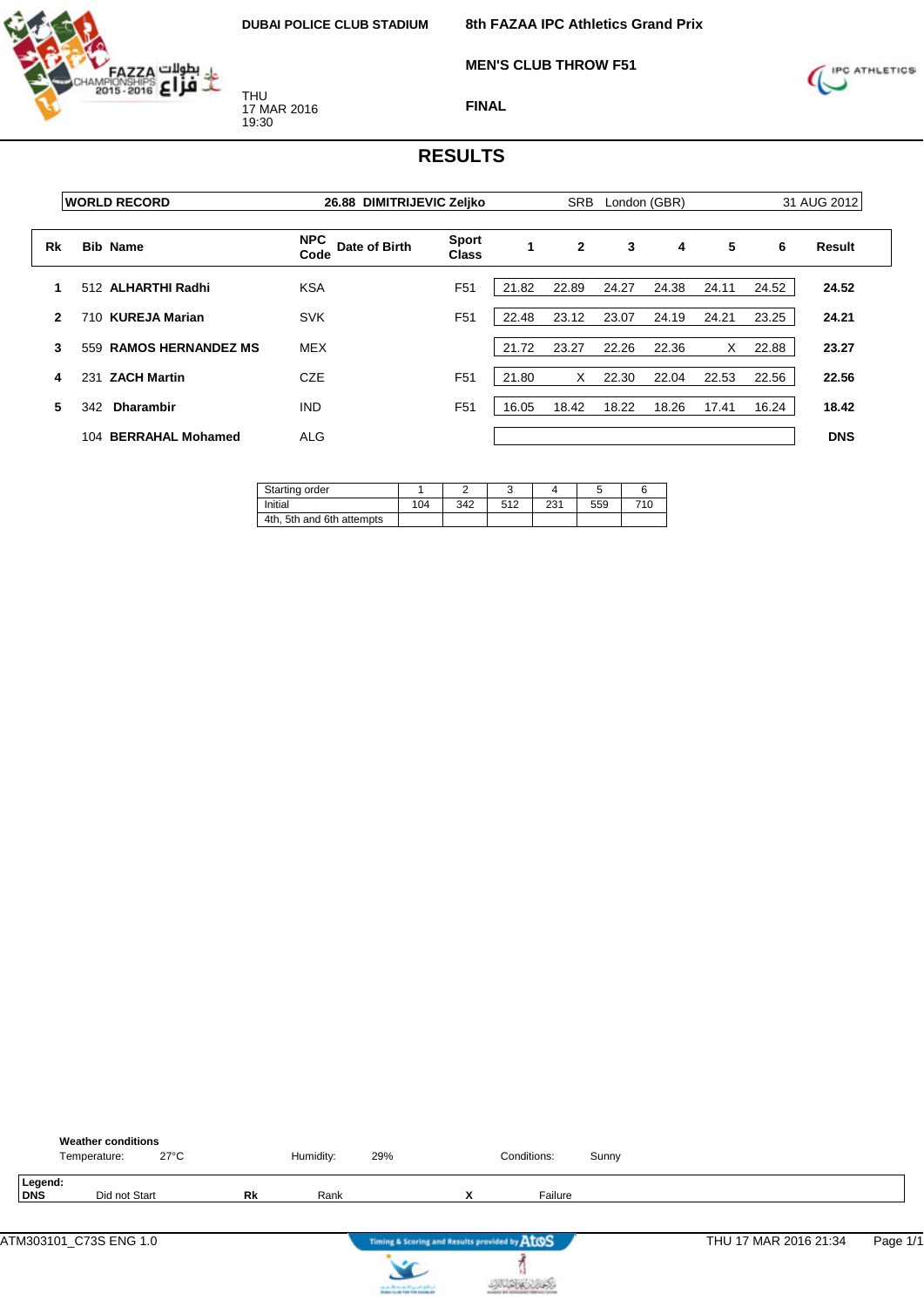

**MEN'S SHOT PUT F34**

**8th FAZAA IPC Athletics Grand Prix**



**FINAL**

|              | <b>WORLD RECORD</b>      | 11.52 SALEH FARAJZADEH Siamak       |                              |            | IRI          | Doha (QAT) |       |       |       | 26 OCT 2015   |
|--------------|--------------------------|-------------------------------------|------------------------------|------------|--------------|------------|-------|-------|-------|---------------|
| Rk           | <b>Bib Name</b>          | <b>NPC</b><br>Date of Birth<br>Code | <b>Sport</b><br><b>Class</b> | 1          | $\mathbf{2}$ | 3          | 4     | 5     | 6     | <b>Result</b> |
| 1            | 641 ABDULRAHMAN AA       | QAT                                 | F34                          | 10.46      | X            | 10.29      | 10.20 | 10.73 | 10.28 | 10.73         |
| $\mathbf{2}$ | 548 NOUIRI Azeddine      | <b>MAR</b>                          | F34                          | 10.26      | 10.53        | X          | X     | 10.43 | 10.68 | 10.68         |
| 3            | 224 VALENCIA Mauricio A. | COL                                 | F34                          | 9.84       | 10.41        | 10.40      | 10.44 | 10.50 | 10.02 | 10.50         |
| 4            | 375 ABBARIKI Salman      | <b>IRI</b>                          | F34                          | 9.65       | 9.95         | 9.90       | 10.19 | 10.38 | 10.38 | 10.38         |
| 5            | 758 HAYAYEI Abdulla      | <b>UAE</b>                          | F34                          | 9.59       | 9.88         | 9.60       | Χ     | 9.74  | 10.01 | 10.01         |
| 6            | 263 CIBONE Thierry       | <b>FRA</b>                          |                              | 9.61       | 9.37         | X          | 9.40  | 9.20  | X     | 9.61          |
| 7            | 434 HINDI Ahamd          | <b>JOR</b>                          | F34                          | 9.35       | X            | 9.35       | 8.84  | 8.86  | 8.88  | 9.35          |
| 8            | 657 DIORDITCA Sergei     | <b>RUS</b>                          | F34                          | 8.11       | 8.01         | 8.01       | 8.23  | 7.53  | 8.59  | 8.59          |
| 9            | 439 SHOUPASH Ali         | <b>JOR</b>                          | F34                          | X          | 7.12         | 7.45       | 7.45  | X     | 7.62  | 7.62          |
| 10           | 750 ALI Hussain          | <b>UAE</b>                          | F34                          | 6.36       | 6.49         | 6.18       | Χ     | 6.40  | 6.64  | 6.64          |
| 11           | 170 ALIHAN Muda          | <b>BRU</b>                          | F34                          | 5.45       | 5.91         | 5.66       | 5.94  | 5.77  | 6.26  | 6.26          |
| 12           | 507 ALAHMARI Khalid      | <b>KSA</b>                          | F34                          | Χ          | X            | 5.89       | 6.22  | Χ     | 6.19  | 6.22          |
|              | 624 ABUAJWA Mohammed     | <b>PLE</b>                          | F34                          | <b>DNF</b> |              |            |       |       |       | <b>DNF</b>    |
|              | 625 ABUIWEID Mohammed    | <b>PLE</b>                          | F34                          | <b>DNF</b> |              |            |       |       |       | <b>DNF</b>    |
|              | 761 KHALID Almarzooqi    | <b>UAE</b>                          | F34                          | <b>DNF</b> |              |            |       |       |       | <b>DNF</b>    |
|              | 199 LOUIS GERVAIS Baha   | <b>CMR</b>                          | F34                          | <b>DNF</b> |              |            |       |       |       | <b>DNF</b>    |
|              | 172 MUDA Alihan          | <b>BRU</b>                          | F34                          | <b>DNF</b> |              |            |       |       |       | <b>DNF</b>    |

| Starting order |     | -   | ٠.  |     |     |     |     |     |     | 10  |     | $\overline{\phantom{a}}$ | $\sim$<br>ں ا | ıω  |
|----------------|-----|-----|-----|-----|-----|-----|-----|-----|-----|-----|-----|--------------------------|---------------|-----|
|                | 624 | 548 | 761 | 170 | 199 | 657 | 750 | 224 | 641 | 375 | 170 | 758                      | 434           | 439 |
|                |     |     |     |     |     |     |     |     |     |     |     |                          |               |     |

| Startinc<br>$ -$<br>лае | $\overline{\phantom{a}}$<br> | 16  | $\overline{\phantom{a}}$ |  |  |  |  |  |  |
|-------------------------|------------------------------|-----|--------------------------|--|--|--|--|--|--|
|                         | 263                          | 507 | 625                      |  |  |  |  |  |  |

|                | <b>Weather conditions</b><br>Temperature: | $27^{\circ}$ C |           | Humidity: | 29% | Conditions: | Sunny |
|----------------|-------------------------------------------|----------------|-----------|-----------|-----|-------------|-------|
| Legend:<br>DNF | Did not Finish                            |                | <b>Rk</b> | Rank      |     | Failure     |       |





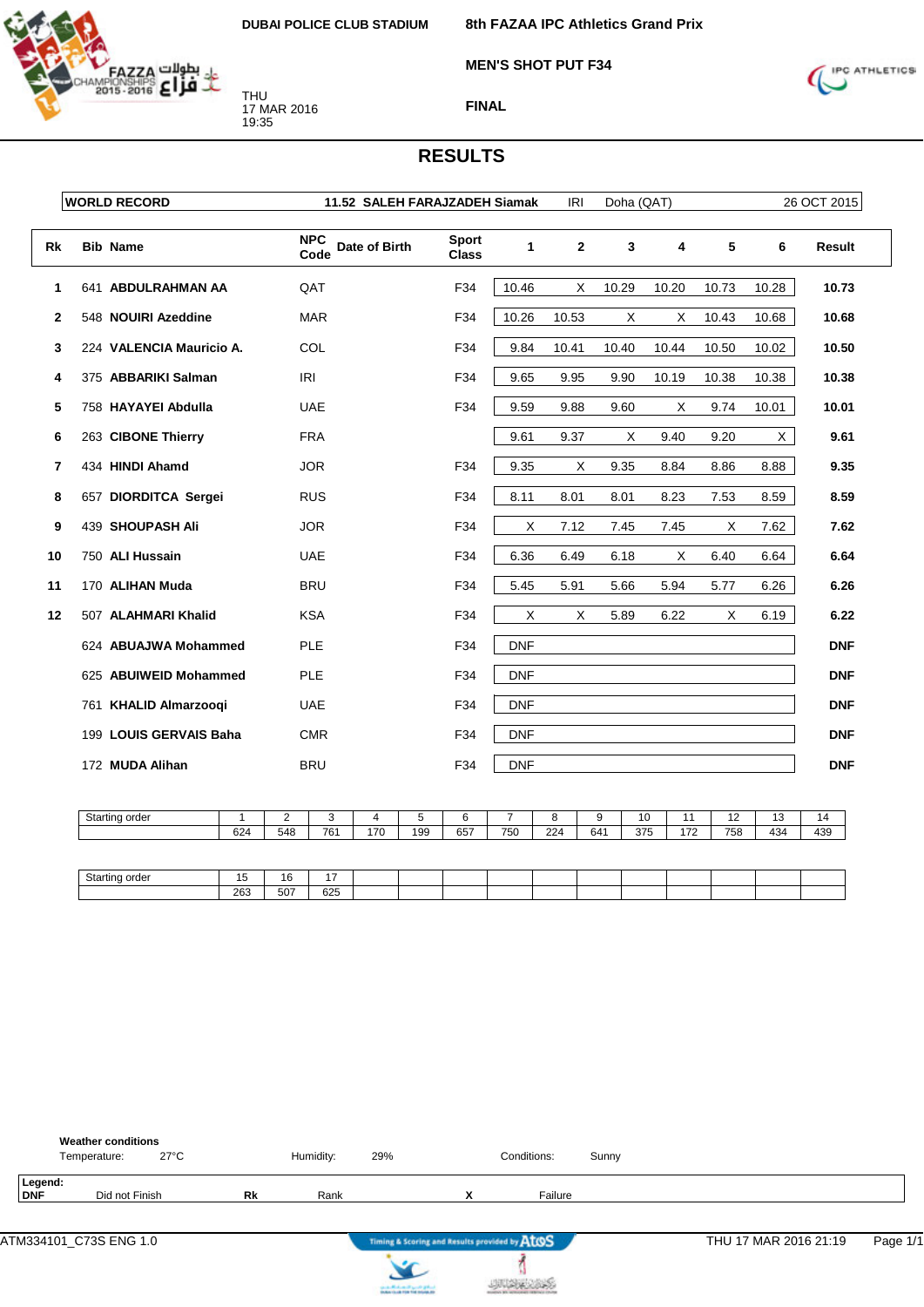

THU 17 MAR 2016 20:25

**8th FAZAA IPC Athletics Grand Prix**

**MEN'S 400M T51/52**



**FINAL**

|              |     | <b>WORLD RECORD - T51</b><br><b>WORLD RECORD - T52</b> | 55.19 MARTIN Raymond | 1:18.57 NAVARRO SANCHEZ Edgar CesarddEX Atlanta (USA) |                              | USA Arbon (SUI) |                         |           |            | 2 JUL 2004<br>4 JUN 2015 |  |
|--------------|-----|--------------------------------------------------------|----------------------|-------------------------------------------------------|------------------------------|-----------------|-------------------------|-----------|------------|--------------------------|--|
|              |     |                                                        |                      |                                                       |                              |                 |                         |           |            |                          |  |
| Rk           |     | <b>Bib Name</b>                                        | <b>NPC</b><br>Code   | Date of Birth                                         | <b>Sport</b><br><b>Class</b> | Lane            | <b>Reaction</b><br>Time | <b>Fn</b> | Result     |                          |  |
| 1            |     | 699 BÖSCH Beat                                         | SUI                  |                                                       | T <sub>52</sub>              | 5               |                         |           | 1:06.81    |                          |  |
| $\mathbf{2}$ |     | 638 TRINDADE Mário                                     | <b>POR</b>           |                                                       | T <sub>52</sub>              | 4               |                         |           | 1:09.30    |                          |  |
| 3            |     | 451 MATSUMOTO Naoyuki                                  | <b>JPN</b>           |                                                       | T <sub>52</sub>              | $\overline{2}$  |                         |           | 1:11.75    |                          |  |
| 4            | 671 | <b>SHISHKOVSKIY Artem</b>                              | <b>RUS</b>           |                                                       | T <sub>52</sub>              | 8               |                         |           | 1:12.38    |                          |  |
| 5            |     | 290 SMITH Nick                                         | <b>GBR</b>           |                                                       | T <sub>52</sub>              | 6               |                         |           | 1:21.32    |                          |  |
| 6            |     | 649 DU PREEZ Nicolas Pieter                            | <b>RSA</b>           |                                                       | T <sub>51</sub>              | 1               |                         |           | 1:27.68    |                          |  |
| 7            | 637 | <b>MESTRE Hélder</b>                                   | <b>POR</b>           |                                                       | T <sub>51</sub>              | 3               |                         |           | 1:34.14    |                          |  |
|              |     | 104 BERRAHAL Mohamed                                   | <b>ALG</b>           |                                                       |                              | 7               |                         |           | <b>DNS</b> |                          |  |

|                | <b>Weather conditions</b><br>Temperature: | $27^{\circ}$ C |    | Humidity:   | 29%                                   |                                               | Conditions: | Sunny |                       |          |
|----------------|-------------------------------------------|----------------|----|-------------|---------------------------------------|-----------------------------------------------|-------------|-------|-----------------------|----------|
| Legend:<br>DNS | Did not Start                             |                | Fn | False start |                                       | Rk                                            | Rank        |       |                       |          |
|                | ATM450101_C73A ENG 1.0                    |                |    |             |                                       | Timing & Scoring and Results provided by AtOS |             |       | THU 17 MAR 2016 21:27 | Page 1/1 |
|                |                                           |                |    |             | can be affected and if you do got not |                                               |             |       |                       |          |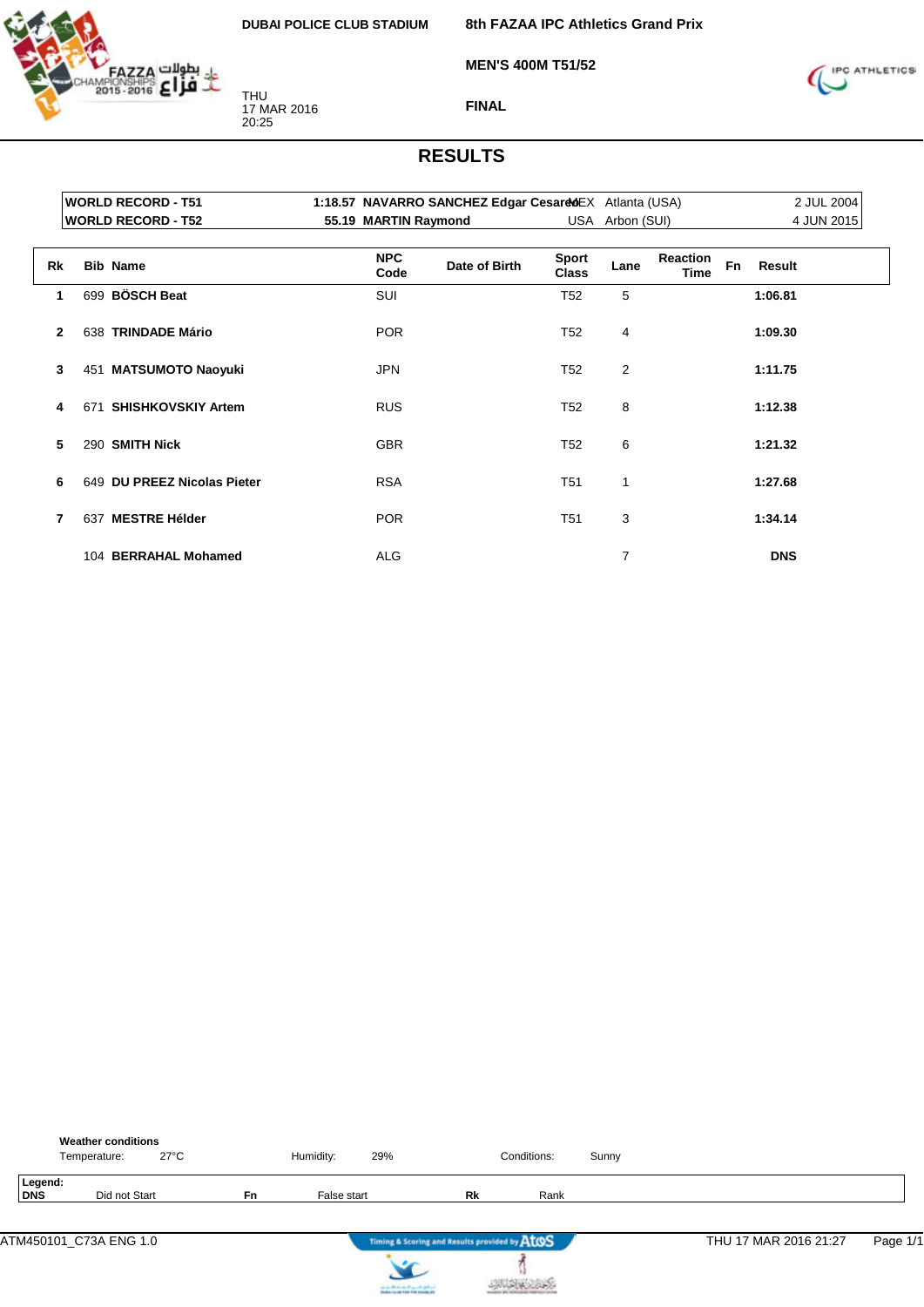

**8th FAZAA IPC Athletics Grand Prix**

**MEN'S 400M T54**



**FINAL A**

|              | <b>WORLD RECORD</b>       | 45.07 ZHANG Lixin                   |                              | CHN Beijing (CHN) |                                             |               | 10 SEP 2008 |
|--------------|---------------------------|-------------------------------------|------------------------------|-------------------|---------------------------------------------|---------------|-------------|
| <b>Rk</b>    | <b>Bib Name</b>           | <b>NPC</b><br>Date of Birth<br>Code | <b>Sport</b><br><b>Class</b> | Lane              | <b>Reaction</b><br><b>Fn</b><br><b>Time</b> | <b>Result</b> |             |
| 1            | 262 CASOLI Julien         | <b>FRA</b>                          | T <sub>54</sub>              | 5                 |                                             | 48.48         |             |
| $\mathbf{2}$ | 586 VAN WEEGHEL Kenny     | <b>NED</b>                          | T <sub>54</sub>              | $\overline{c}$    |                                             | 48.64         |             |
| 3            | 254 TÄHTI Leo-Pekka       | <b>FIN</b>                          | T <sub>54</sub>              | 7                 |                                             | 49.92         |             |
| 4            | 658 GANZEI Alexander      | <b>RUS</b>                          | T54                          | 4                 |                                             | 51.14         |             |
| 5            | 702 MALTER Ludwig         | <b>SUI</b>                          | T <sub>54</sub>              | 8                 |                                             | 58.45         |             |
|              | 187 ALHADJI Mouhaman      | <b>CMR</b>                          | T <sub>54</sub>              | 3                 |                                             | <b>DNS</b>    |             |
|              | 753 ALMAZROUEI Nayef      | <b>UAE</b>                          | T <sub>54</sub>              | 1                 |                                             | <b>DNS</b>    |             |
|              | 198 LEONEL CLEMENT Nsegbe | <b>CMR</b>                          | T <sub>54</sub>              | 6                 |                                             | <b>DNS</b>    |             |

|                | <b>Weather conditions</b><br>Temperature: | $27^{\circ}$ C |           | Humidity:   | 29%                                                                 |           | Conditions: | Sunny |                       |          |
|----------------|-------------------------------------------|----------------|-----------|-------------|---------------------------------------------------------------------|-----------|-------------|-------|-----------------------|----------|
| Legend:<br>DNS | Did not Start                             |                | <b>Fn</b> | False start |                                                                     | <b>Rk</b> | Rank        |       |                       |          |
|                | ATM454101 C73A ENG 1.0                    |                |           |             | Timing & Scoring and Results provided by AtOS                       |           |             |       | THU 17 MAR 2016 22:04 | Page 1/1 |
|                |                                           |                |           |             | بياوع منبر التعناط فنتر<br><b>In March 19, 1984 Ford Holiday, N</b> |           |             |       |                       |          |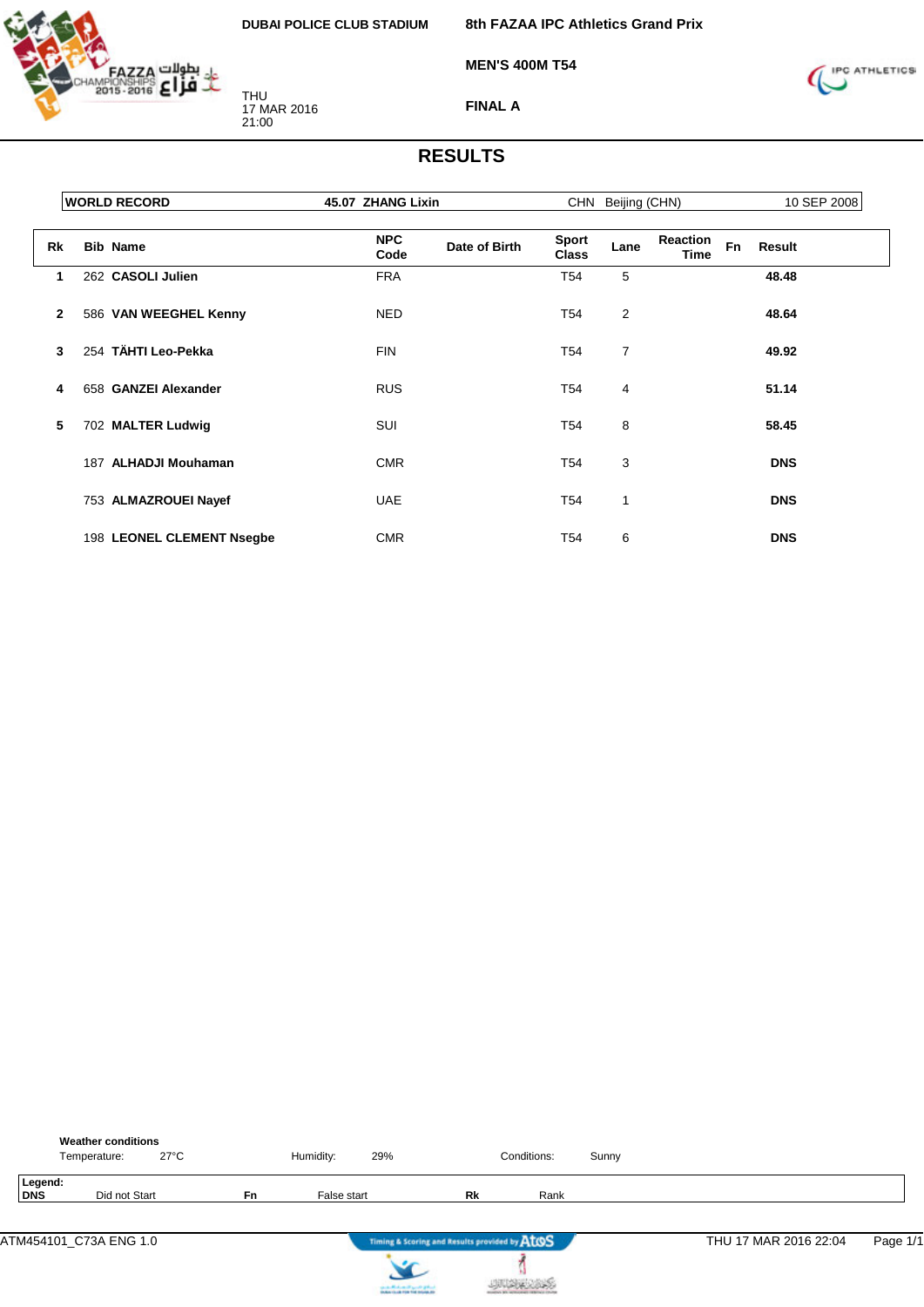

**8th FAZAA IPC Athletics Grand Prix**

**MEN'S 5000M T54**



**FINAL B**

| Rk             | <b>Bib Name</b>            |                                  |                                          | <b>NPC</b><br>Code       | Date of Birth                                                                                                 | Sport<br><b>Class</b> | Order          | Result   |  |
|----------------|----------------------------|----------------------------------|------------------------------------------|--------------------------|---------------------------------------------------------------------------------------------------------------|-----------------------|----------------|----------|--|
| 1              | 249 BOTELLO Rafael         |                                  |                                          | <b>ESP</b>               |                                                                                                               | T <sub>54</sub>       | $\mathbf{1}$   | 10:50.34 |  |
| $\overline{2}$ | 449 KUBO Kozo              |                                  |                                          | <b>JPN</b>               |                                                                                                               | T <sub>54</sub>       | 5              | 10:54.21 |  |
| 3              | 700 HUG Marcel             |                                  |                                          | SUI                      |                                                                                                               | T <sub>54</sub>       | 6              | 10:57.54 |  |
| 4              | 660 GONCHAROV Ivan         |                                  |                                          | <b>RUS</b>               |                                                                                                               | T54                   | $\overline{4}$ | 10:57.59 |  |
| 5              | 704 VILLIGER Cornell       |                                  |                                          | <b>SUI</b>               |                                                                                                               | T <sub>53</sub>       | 3              | 10:58.46 |  |
| 6              | 658 GANZEI Alexander       |                                  |                                          | <b>RUS</b>               |                                                                                                               | T <sub>54</sub>       | $\overline{2}$ | 10:58.47 |  |
| $\overline{7}$ | 238 BLICHFEDT Ebbe         |                                  |                                          | <b>DEN</b>               |                                                                                                               | T54                   | 8              | 11:36.85 |  |
| 8              | 460 WATANABE Sho           |                                  |                                          | <b>JPN</b>               |                                                                                                               | T <sub>54</sub>       | $\overline{7}$ | 11:43.52 |  |
|                | <b>Intermediate Times:</b> | 1000m<br>2000m<br>3000m<br>4000m | 2:16.20<br>4:27.50<br>6:38.71<br>8:49.80 | 700<br>249<br>249<br>249 | HUG Marcel (SUI)<br><b>BOTELLO Rafael (ESP)</b><br><b>BOTELLO Rafael (ESP)</b><br><b>BOTELLO Rafael (ESP)</b> |                       |                |          |  |

| <b>Weather conditions</b><br>27°C<br>Temperature: | Humidity: | 29% | Conditions:                                   | Sunny |                       |          |
|---------------------------------------------------|-----------|-----|-----------------------------------------------|-------|-----------------------|----------|
| Legend:<br>Rk<br>Rank                             |           |     |                                               |       |                       |          |
| ATM525102_C73G ENG 1.0                            |           |     | Timing & Scoring and Results provided by AtOS |       | THU 17 MAR 2016 17:54 | Page 1/1 |

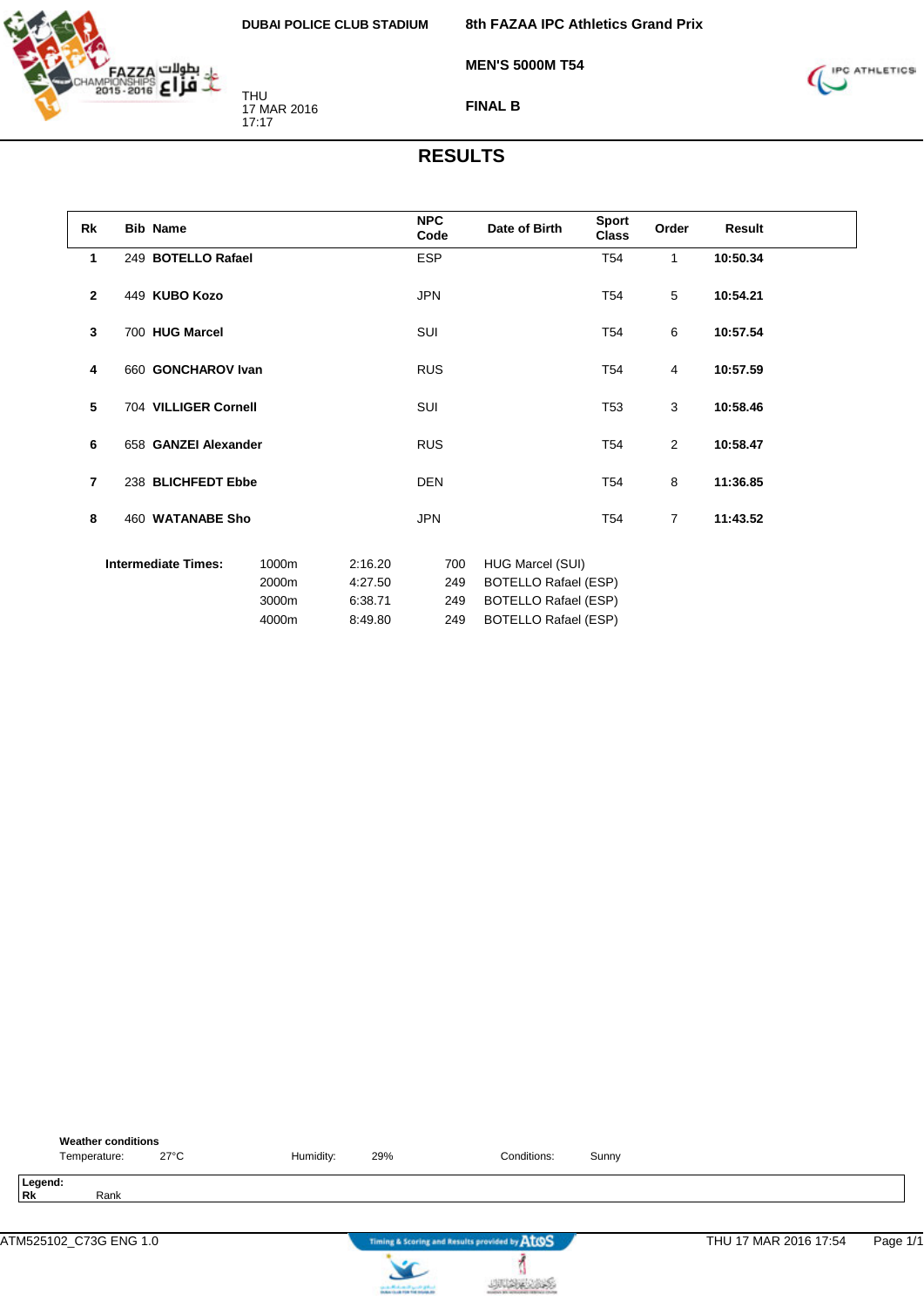

**8th FAZAA IPC Athletics Grand Prix**

**MEN'S 1500M T11**



**FINAL**

| <b>WORLD RECORD</b> |                               |                       |                               | 3:58.37 KIMANI Samwel Mushai |                                      | KEN London (GBR)                |              |            | 3 SEP 2012 |
|---------------------|-------------------------------|-----------------------|-------------------------------|------------------------------|--------------------------------------|---------------------------------|--------------|------------|------------|
| Rk                  | <b>Bib Name</b>               |                       |                               | <b>NPC</b><br>Code           | Date of Birth                        | <b>Sport</b><br><b>Class</b>    | Order        | Result     |            |
| 1                   | 496 SAMUEL KIMANI Muchai      |                       |                               | <b>KEN</b>                   |                                      | T11                             | 2            | 4:16.07    |            |
| $\mathbf{2}$        | 498 WILSON Bii                |                       |                               | <b>KEN</b>                   |                                      | T11                             | 3            | 4:17.27    |            |
| 3                   | 730 KAÇAR Hasan Hüseyin       |                       |                               | <b>TUR</b>                   |                                      | T <sub>11</sub>                 | 4            | 4:20.92    |            |
| 4                   | 206 VALERY Tchakoudi Djomegni |                       |                               | <b>CMR</b>                   |                                      | T <sub>11</sub>                 | $\mathbf{1}$ | 5:30.59    |            |
|                     | 196 JEAN GUY Ntonga Elame     |                       |                               | <b>CMR</b>                   |                                      | T11                             | 5            | <b>DNS</b> |            |
|                     | <b>Intermediate Times:</b>    | 400m<br>800m<br>1200m | 1:11.40<br>2:22.20<br>3:31.50 | 206<br>498<br>498            | WILSON Bii (KEN)<br>WILSON Bii (KEN) | VALERY Tchakoudi Djomegni (CMR) |              |            |            |

|                       | <b>Weather conditions</b><br>$26^{\circ}$ C<br>Temperature: |           | Humidity: | 41%                               | Conditions:                                   | Sunny |                       |          |
|-----------------------|-------------------------------------------------------------|-----------|-----------|-----------------------------------|-----------------------------------------------|-------|-----------------------|----------|
| Legend:<br><b>DNS</b> | Did not Start                                               | <b>Rk</b> | Rank      |                                   |                                               |       |                       |          |
|                       | ATM561101_C73G ENG 1.0                                      |           |           |                                   | Timing & Scoring and Results provided by AtOS |       | THU 17 MAR 2016 23:00 | Page 1/1 |
|                       |                                                             |           |           | country Michael and Locate States |                                               |       |                       |          |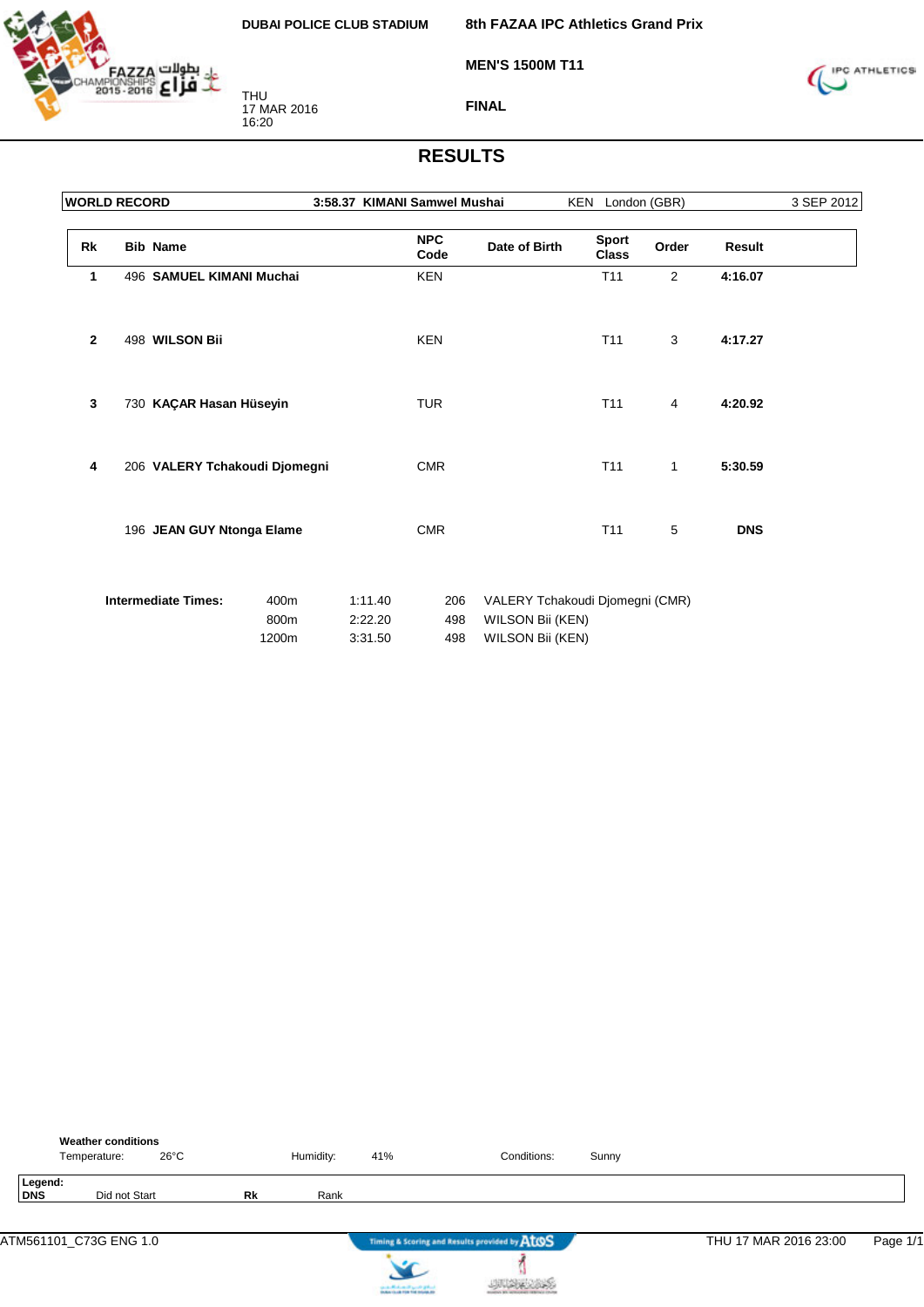

**MEN'S 1500M T12**

**8th FAZAA IPC Athletics Grand Prix**



**FINAL**

| <b>WORLD RECORD</b> |                            |                       | 3:48.31 ZHIOU Abderrahim    |                    |                                                                            | TUN London (GBR)             |                |               | 4 SEP 2012 |
|---------------------|----------------------------|-----------------------|-----------------------------|--------------------|----------------------------------------------------------------------------|------------------------------|----------------|---------------|------------|
| Rk                  | <b>Bib Name</b>            |                       |                             | <b>NPC</b><br>Code | Date of Birth                                                              | <b>Sport</b><br><b>Class</b> | Order          | <b>Result</b> |            |
| 1                   | 545 CHENTOUF EI Amin       |                       |                             | <b>MAR</b>         |                                                                            | T <sub>12</sub>              | 5              | 3:57.44       |            |
| $\mathbf{2}$        | 733 Öner Mehmet Nesim      |                       |                             | <b>TUR</b>         |                                                                            | T <sub>12</sub>              | 3              | 4:05.06       |            |
| 3                   | 723 AKBULUT Oguz           |                       |                             | <b>TUR</b>         |                                                                            | T <sub>12</sub>              | $\overline{2}$ | 4:10.62       |            |
| 4                   | 436 MAQABLEH Nabeel        |                       |                             | <b>JOR</b>         |                                                                            | T <sub>12</sub>              | 4              | 4:19.21       |            |
| 5                   | 805 SIROJIDDIN Norov       |                       |                             | <b>UZB</b>         |                                                                            | T <sub>12</sub>              | $\mathbf{1}$   | 4:27.21       |            |
| 6                   | 196 JEAN GUY Ntonga Elame  |                       |                             | <b>CMR</b>         |                                                                            |                              | 6              | 4:57.91       |            |
|                     | <b>Intermediate Times:</b> | 400m<br>800m<br>1200m | 59.80<br>2:02.70<br>3:08.20 | 545<br>545<br>545  | CHENTOUF EI Amin (MAR)<br>CHENTOUF EI Amin (MAR)<br>CHENTOUF EI Amin (MAR) |                              |                |               |            |

|           | <b>Weather conditions</b><br>Temperature: | $26^{\circ}$ C | Humidity: | 41% | Conditions:                                   | Sunny |                       |          |
|-----------|-------------------------------------------|----------------|-----------|-----|-----------------------------------------------|-------|-----------------------|----------|
| <b>Rk</b> | Legend:<br>Rank                           |                |           |     |                                               |       |                       |          |
|           | ATM562101_C73G ENG 1.0                    |                |           |     | Timing & Scoring and Results provided by ATOS |       | THU 17 MAR 2016 16:55 | Page 1/1 |



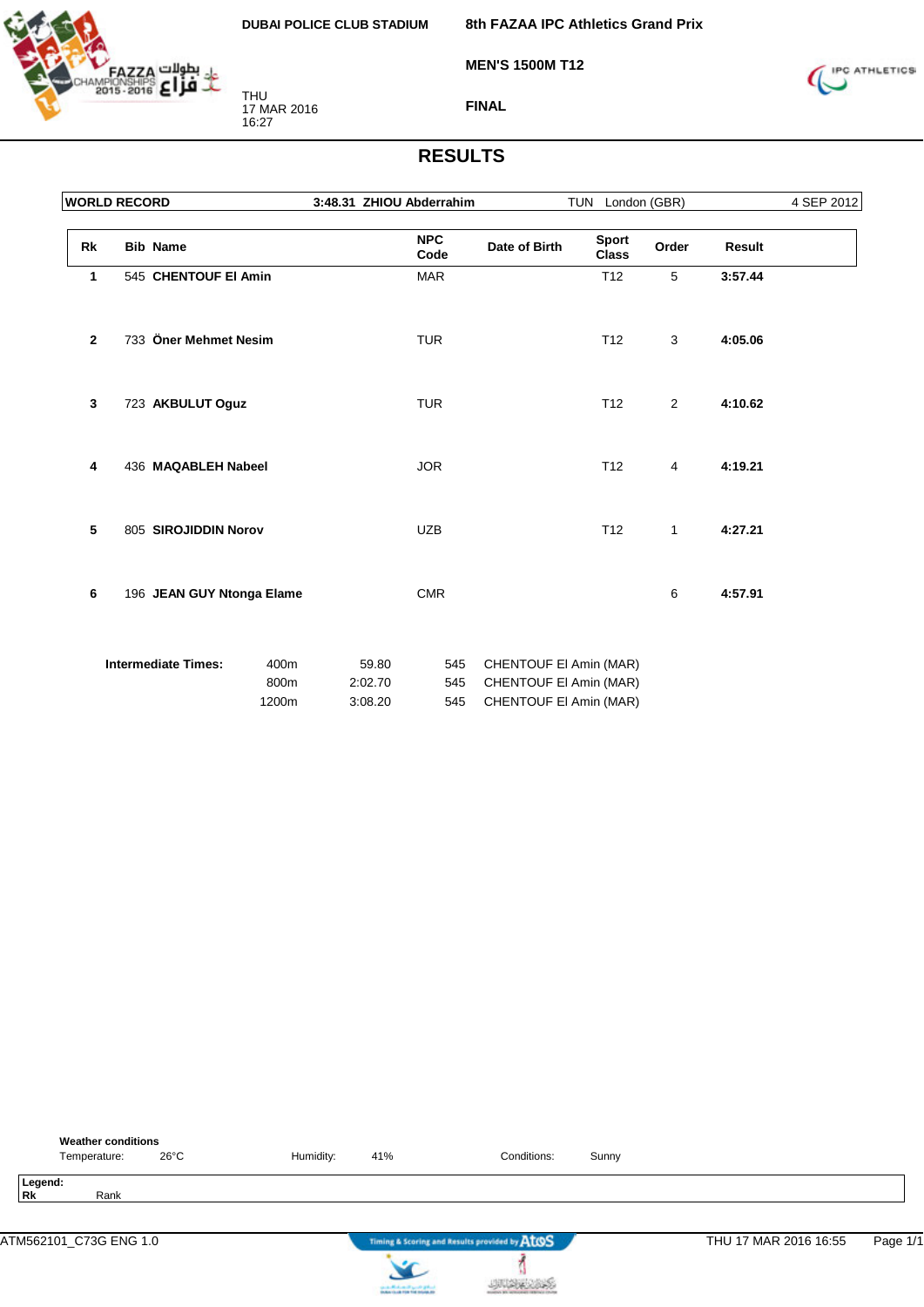



**MEN'S 1500M T13**



**FINAL**

| <b>WORLD RECORD</b> |                 |                            |       | 3:48.84 KORIR David |                    |                      | KEN London (GBR)             |       |               | 4 SEP 2012 |
|---------------------|-----------------|----------------------------|-------|---------------------|--------------------|----------------------|------------------------------|-------|---------------|------------|
| <b>Rk</b>           | <b>Bib Name</b> |                            |       |                     | <b>NPC</b><br>Code | Date of Birth        | <b>Sport</b><br><b>Class</b> | Order | <b>Result</b> |            |
| 1                   |                 | 102 BAKA Abdellatif        |       |                     | <b>ALG</b>         |                      |                              | 4     | 3:54.51       |            |
| $\mathbf{2}$        |                 | 544 BENIBRAHIM Youssef     |       |                     | <b>MAR</b>         |                      | T13                          | 2     | 3:56.10       |            |
|                     |                 | 547 MAME Abdelillah        |       |                     | <b>MAR</b>         |                      | T <sub>13</sub>              | 1     | <b>DNF</b>    |            |
|                     |                 | 550 ZALZOULI Tarik         |       |                     | <b>MAR</b>         |                      | T <sub>13</sub>              | 3     | <b>DNF</b>    |            |
|                     |                 | <b>Intermediate Times:</b> | 400m  | 1:01.00             | 550                | ZALZOULI Tarik (MAR) |                              |       |               |            |
|                     |                 |                            | 800m  | 2:04.10             | 550                | ZALZOULI Tarik (MAR) |                              |       |               |            |
|                     |                 |                            | 1200m | 3:09.50             | 550                | ZALZOULI Tarik (MAR) |                              |       |               |            |

|                | <b>Weather conditions</b><br>$26^{\circ}$ C<br>Temperature: |    | Humidity: | 41% | Conditions:                                   | Sunny |                       |          |
|----------------|-------------------------------------------------------------|----|-----------|-----|-----------------------------------------------|-------|-----------------------|----------|
| Legend:<br>DNF | Did not Finish                                              | Rk | Rank      |     |                                               |       |                       |          |
|                | ATM563101_C73G ENG 1.0                                      |    |           |     | Timing & Scoring and Results provided by ATOS |       | THU 17 MAR 2016 17:00 | Page 1/1 |
|                |                                                             |    |           |     |                                               |       |                       |          |



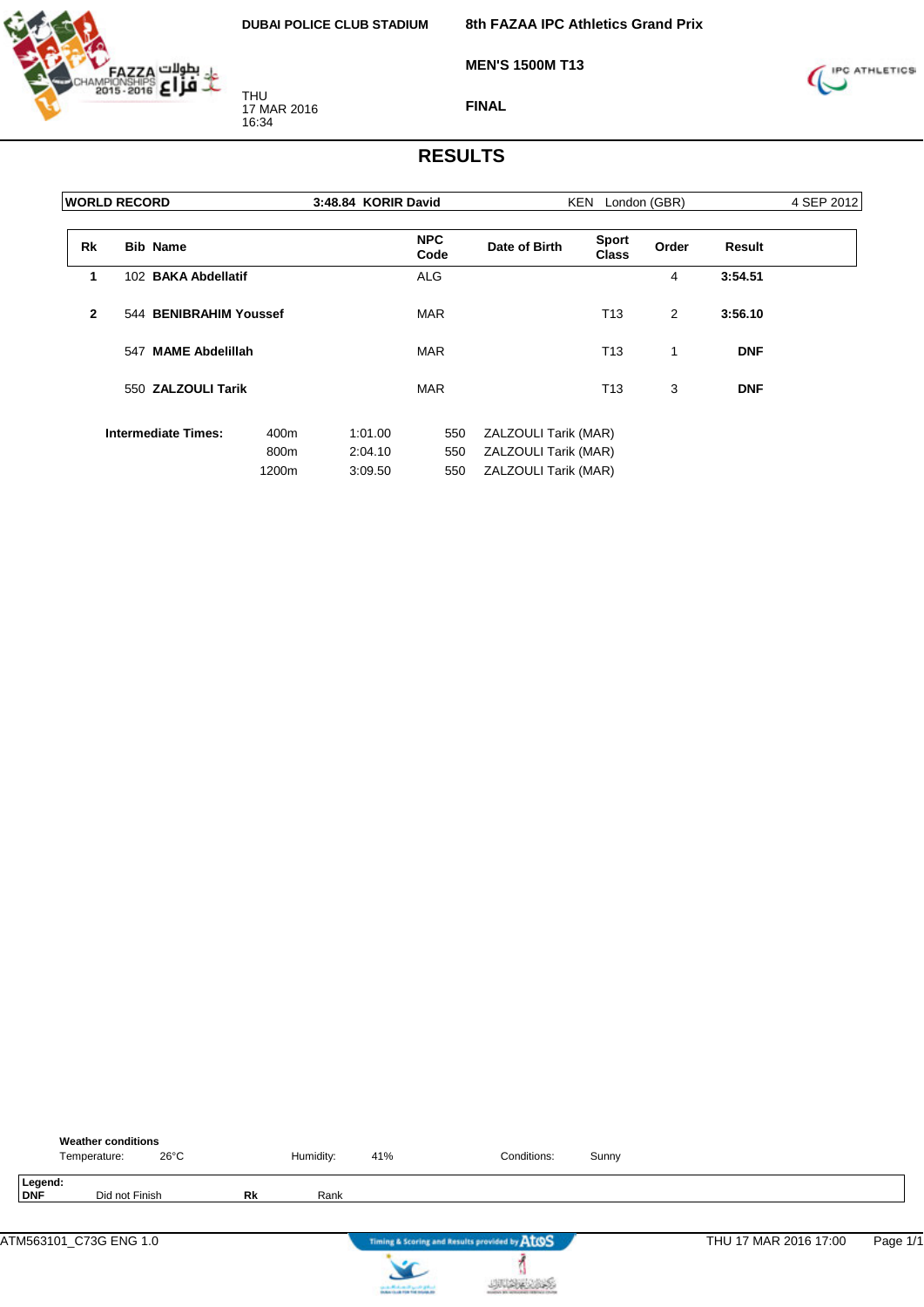

**8th FAZAA IPC Athletics Grand Prix**

**MEN'S 1500M T20**



**FINAL**

| <b>Rk</b>      | <b>Bib Name</b>            |               |                    | <b>NPC</b><br>Code | Date of Birth                                | <b>Sport</b><br><b>Class</b> | Order | <b>Result</b> |  |
|----------------|----------------------------|---------------|--------------------|--------------------|----------------------------------------------|------------------------------|-------|---------------|--|
| 1              | 448 KOBAYASHI Keiya        |               |                    | <b>JPN</b>         |                                              | T <sub>20</sub>              | 6     | 4:10.65       |  |
| $\overline{2}$ | 446 KIMURA Yuya            |               |                    | <b>JPN</b>         |                                              | T <sub>20</sub>              | 2     | 4:11.57       |  |
| 3              | 445 ISHII Kuniaki          |               |                    | <b>JPN</b>         |                                              | T <sub>20</sub>              | 7     | 4:12.31       |  |
| 4              | 505 AHMED Thamer           |               |                    | <b>KSA</b>         |                                              | T <sub>20</sub>              | 4     | 4:15.94       |  |
| 5              | 536 TAHER Ali              |               |                    | <b>KUW</b>         |                                              | T <sub>20</sub>              | 3     | 5:38.65       |  |
| 6              | 526 ALMASHMOUM Muhsin      |               |                    | <b>KUW</b>         |                                              | T <sub>20</sub>              | 5     | 6:27.27       |  |
|                | <b>Intermediate Times:</b> | 400m          | 1:07.00            | 446                | KIMURA Yuya (JPN)                            |                              |       |               |  |
|                |                            | 800m<br>1200m | 2:13.80<br>3:20.70 | 445<br>448         | ISHII Kuniaki (JPN)<br>KOBAYASHI Keiya (JPN) |                              |       |               |  |

| <b>Weather conditions</b><br>26°C<br>Temperature: | Humidity: | 41% | Conditions:                                   | Sunny |                       |          |
|---------------------------------------------------|-----------|-----|-----------------------------------------------|-------|-----------------------|----------|
| Legend:<br>Rk<br>Rank                             |           |     |                                               |       |                       |          |
| ATM570101_C73G ENG 1.0                            |           |     | Timing & Scoring and Results provided by ATOS |       | THU 17 MAR 2016 17:10 | Page 1/1 |

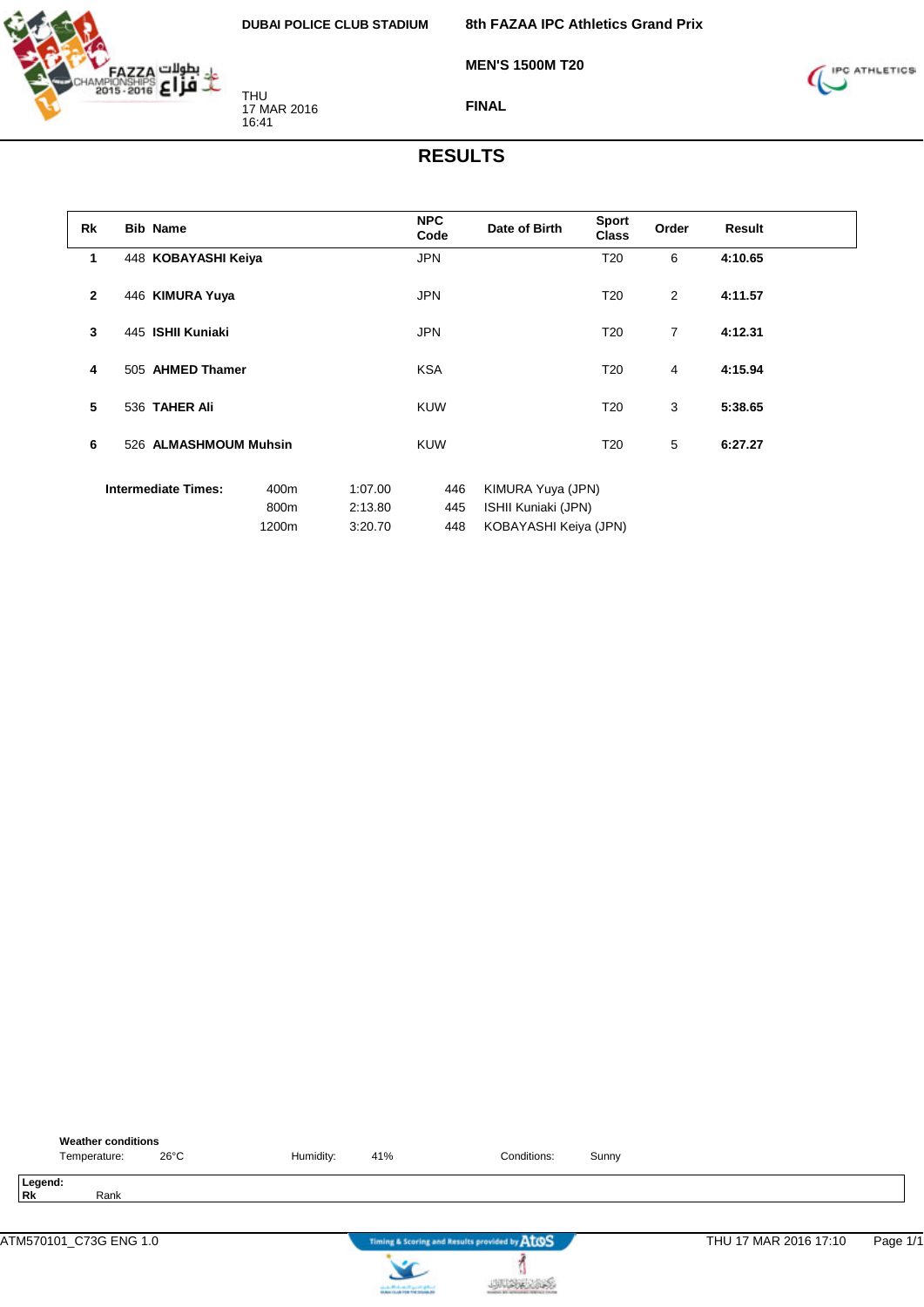

**8th FAZAA IPC Athletics Grand Prix**

**MEN'S 1500M T37**



**FINAL**

| <b>WORLD RECORD</b> |                             |                       | 3:59.54 MCKILLOP Michael      |                    |                                                                   | <b>IRL</b>                   | London (GBR)   |               | 8 MAY 2012 |
|---------------------|-----------------------------|-----------------------|-------------------------------|--------------------|-------------------------------------------------------------------|------------------------------|----------------|---------------|------------|
| Rk                  | <b>Bib Name</b>             |                       |                               | <b>NPC</b><br>Code | Date of Birth                                                     | <b>Sport</b><br><b>Class</b> | Order          | <b>Result</b> |            |
| 1                   | 107 DJEMAI Madjid           |                       |                               | ALG                |                                                                   | <b>T37</b>                   | 3              | 4:27.32       |            |
| $\mathbf{2}$        | 497 SUM Johnathan Kipchumba |                       |                               | <b>KEN</b>         |                                                                   | <b>T37</b>                   | 9              | 4:28.61       |            |
| 3                   | 542 AHARAK Hafid            |                       |                               | <b>MAR</b>         |                                                                   | <b>T37</b>                   | 6              | 4:28.77       |            |
| 4                   | 267 MASTOURI Djamel         |                       |                               | <b>FRA</b>         |                                                                   | T37                          | 4              | 4:32.40       |            |
| 5                   | 676 VARFOLOMEEV Leonid      |                       |                               | <b>RUS</b>         |                                                                   | T37                          | 2              | 4:32.84       |            |
| 6                   | 517 ALWANI Saud             |                       |                               | <b>KSA</b>         |                                                                   | T <sub>37</sub>              | $\overline{7}$ | 5:56.60       |            |
| 7                   | 506 ALABSI Akram            |                       |                               | <b>KSA</b>         |                                                                   | T37                          | 1              | 5:57.34       |            |
| 8                   | 394 MAHMOUDI Hazhir         |                       |                               | <b>IRI</b>         |                                                                   | <b>T37</b>                   | 5              | 6:00.76       |            |
|                     | 308 ZEUKE Carsten           |                       |                               | <b>GER</b>         |                                                                   | <b>T37</b>                   | 8              | <b>DNS</b>    |            |
|                     | <b>Intermediate Times:</b>  | 400m<br>800m<br>1200m | 1:11.00<br>2:26.10<br>3:40.50 | 107<br>107<br>107  | DJEMAI Madjid (ALG)<br>DJEMAI Madjid (ALG)<br>DJEMAI Madjid (ALG) |                              |                |               |            |

|                       | <b>Weather conditions</b><br>Temperature: | 26°C |    | Humidity: | 41%                         | Conditions:                                   | Sunny |                       |          |
|-----------------------|-------------------------------------------|------|----|-----------|-----------------------------|-----------------------------------------------|-------|-----------------------|----------|
| Legend:<br><b>DNS</b> | Did not Start                             |      | Rk | Rank      |                             |                                               |       |                       |          |
|                       | ATM577101_C73G ENG 1.0                    |      |    |           |                             | Timing & Scoring and Results provided by AtOS |       | THU 17 MAR 2016 17:14 | Page 1/1 |
|                       |                                           |      |    |           | cards Michael High Original |                                               |       |                       |          |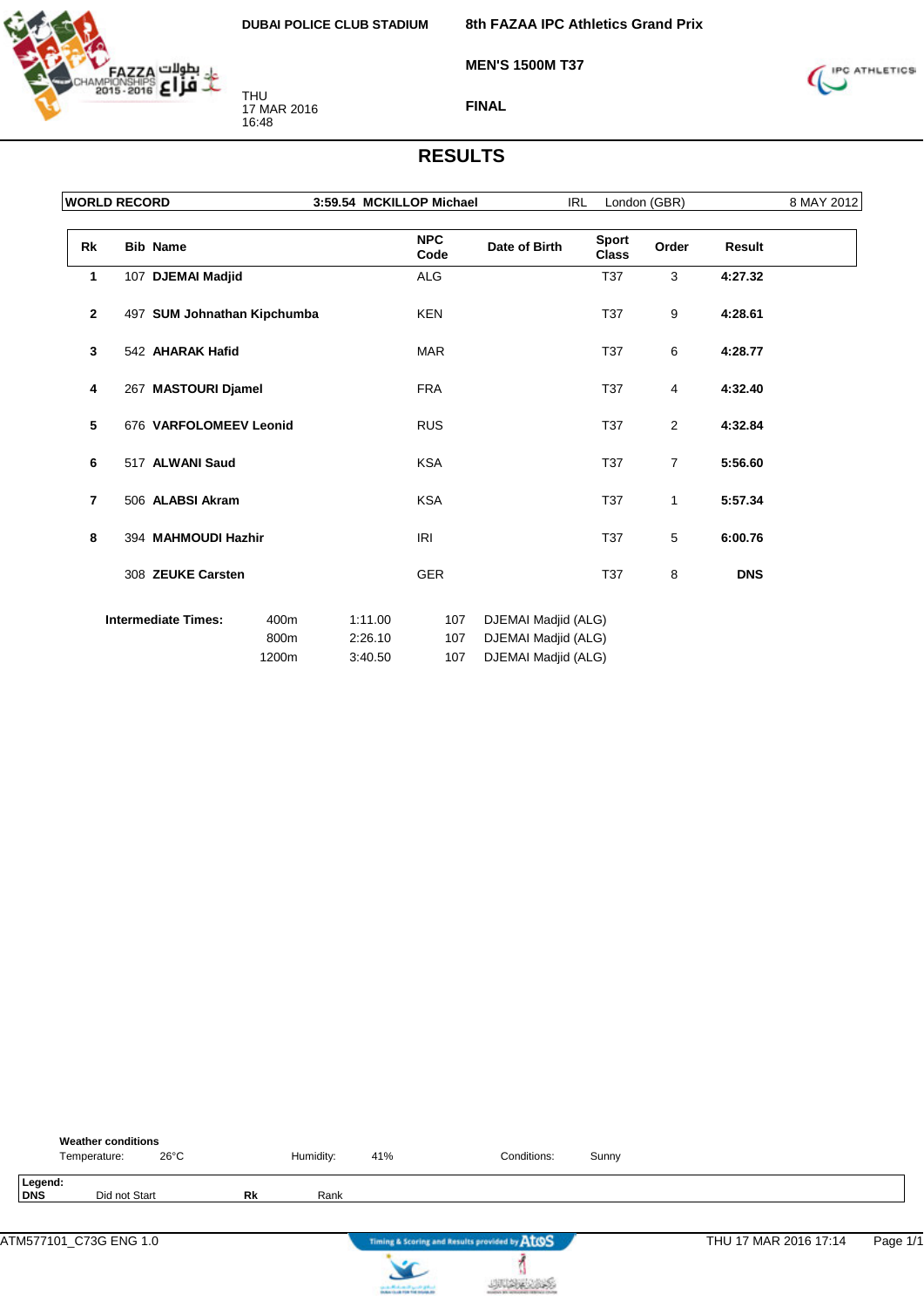

**8th FAZAA IPC Athletics Grand Prix**

**MEN'S 1500M T46/47**



**FINAL**

|                | <b>WORLD RECORD - T46</b>  |                       | 3:50.15 TARBEI Abraham        |                    |                                                                                        | KEN London (GBR)             |                |               | 4 SEP 2012 |
|----------------|----------------------------|-----------------------|-------------------------------|--------------------|----------------------------------------------------------------------------------------|------------------------------|----------------|---------------|------------|
| Rk             | <b>Bib Name</b>            |                       |                               | <b>NPC</b><br>Code | Date of Birth                                                                          | <b>Sport</b><br><b>Class</b> | Order          | <b>Result</b> |            |
| 1              | 802 MARUFJON Murodulloev   |                       |                               | <b>UZB</b>         |                                                                                        | T46                          | $\overline{7}$ | 4:03.95       |            |
| $\overline{2}$ | 495 MUSYOKI Stephen Wambua |                       |                               | <b>KEN</b>         |                                                                                        | T47                          | 8              | 4:04.22       |            |
| 3              | 736 YILMAZ Bayram          |                       |                               | <b>TUR</b>         |                                                                                        | T46                          | 5              | 4:06.63       |            |
| 4              | 356 KUMAR Ashish           |                       |                               | <b>IND</b>         |                                                                                        | T47                          | 9              | 4:30.96       |            |
| 5              | 732 KILICASLAN Cahit       |                       |                               | <b>TUR</b>         |                                                                                        | T46                          | 2              | 4:39.81       |            |
| 6              | 165 ALYASI Elyas           |                       |                               | <b>BRN</b>         |                                                                                        | T47                          | 3              | 4:56.24       |            |
|                | 111 NOUIOUA Samir          |                       |                               | <b>ALG</b>         |                                                                                        |                              | 6              | <b>DNS</b>    |            |
|                | 179 STOYANOV Hristiyan     |                       |                               | <b>BUL</b>         |                                                                                        | T46                          | 4              | <b>DNS</b>    |            |
|                | 366 YADAV Pramod Kumar     |                       |                               | <b>IND</b>         |                                                                                        | T46                          | 1              | <b>DNS</b>    |            |
|                | <b>Intermediate Times:</b> | 400m<br>800m<br>1200m | 1:02.40<br>2:11.50<br>3:18.60 | 802<br>802<br>802  | MARUFJON Murodulloev (UZB)<br>MARUFJON Murodulloev (UZB)<br>MARUFJON Murodulloev (UZB) |                              |                |               |            |

|                | <b>Weather conditions</b><br>26°C<br>Temperature: |           | Humidity: | 41% | Conditions:                                   | Sunny |                       |          |
|----------------|---------------------------------------------------|-----------|-----------|-----|-----------------------------------------------|-------|-----------------------|----------|
| Legend:<br>DNS | Did not Start                                     | <b>Rk</b> | Rank      |     |                                               |       |                       |          |
|                | ATM590101 C73G ENG 1.0                            |           |           | سما | Timing & Scoring and Results provided by ATOS |       | THU 17 MAR 2016 17:32 | Page 1/1 |

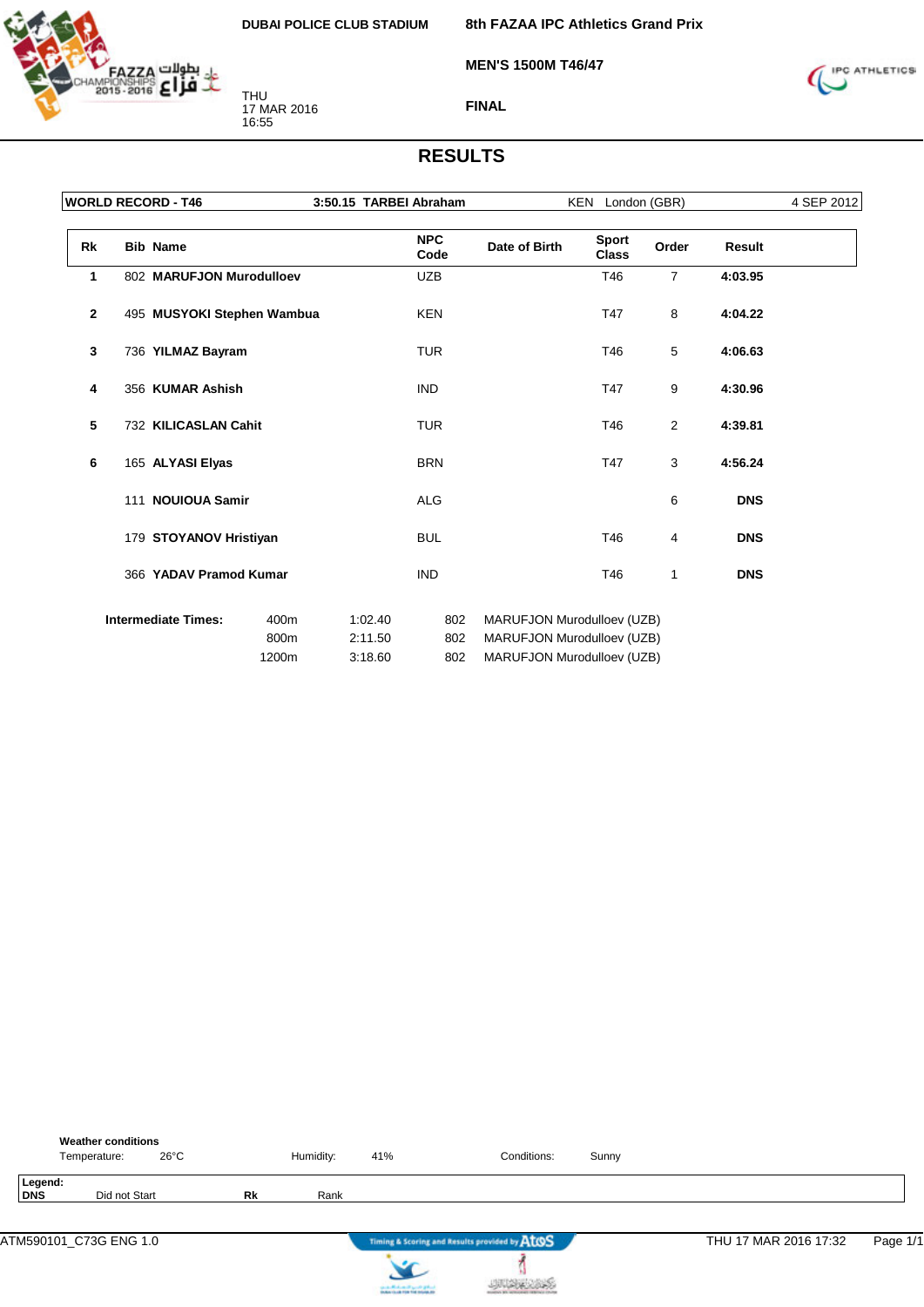

**MEN'S DISCUS THROW F11/12/13**



#### **FINAL**

|                | <b>WORLD RECORD - F11</b>                              | 44.44 LOPEZ-FIDALGO Alfonso                   |                              |              | <b>ESP</b>     | Madrid (ESP)                     |               |               | 24 JUL 1998  |                                |  |
|----------------|--------------------------------------------------------|-----------------------------------------------|------------------------------|--------------|----------------|----------------------------------|---------------|---------------|--------------|--------------------------------|--|
|                | <b>WORLD RECORD - F12</b><br><b>WORLD RECORD - F13</b> | 52.51 SUN Haitao<br>53.61 IASYNOVYI Oleksandr |                              |              | <b>CHN</b>     | Athens (GRE)<br>UKR Sydney (AUS) |               |               |              | 27 SEP 2004<br>23 OCT 2000     |  |
| <b>Rk</b>      | <b>Bib Name</b>                                        | <b>NPC</b><br>Date of Birth<br>Code           | <b>Sport</b><br><b>Class</b> | $\mathbf{1}$ | $\overline{2}$ | 3                                | 4             | 5             | 6            | <b>Result</b><br><b>Points</b> |  |
| 1              | 399 PAKBAZ Saman                                       | IRI                                           | F <sub>12</sub>              | 44.64<br>956 | 47.81<br>1014  | 47.17<br>1004                    | 47.36<br>1007 | 47.44<br>1008 | 37.55<br>767 | 47.81<br>1014                  |  |
| $\overline{2}$ | 659 GARMANOVSKIY Dmitry                                | <b>RUS</b>                                    | F <sub>11</sub>              | 21.74<br>255 | 32.46<br>739   | 34.04<br>797                     | 34.01<br>796  | 34.15<br>801  | X            | 34.15<br>801                   |  |
| $\mathbf{3}$   | 150 BUCHKOU Yury                                       | <b>BLR</b>                                    | F <sub>12</sub>              | 38.58<br>800 | 36.68<br>737   | 36.78<br>741                     | 37.84<br>776  | $\times$      | 37.55<br>767 | 38.58<br>800                   |  |
| 4              | 595 FRIDAY OMORUYI Aibangbe                            | <b>NGR</b>                                    | F <sub>11</sub>              | $\times$     | $\times$       | 33.59<br>781                     | $\mathsf{X}$  | $\times$      | X            | 33.59<br>781                   |  |
| 5              | 219 BELIZARIO A. JA                                    | COL                                           | F <sub>11</sub>              | 29.36<br>609 | 26.29<br>466   | $\times$                         | X             | 29.02<br>593  | 29.26<br>604 | 29.36<br>609                   |  |
| 6              | 328 NIKOLAIDIS Efstratios                              | <b>GRE</b>                                    |                              | 44.11        | $\times$       | 44.19                            |               | $X$ 41.76     | X            | 44.19                          |  |
|                | 125 BABAYEV Rasim                                      | <b>AZE</b>                                    | F <sub>12</sub>              |              |                |                                  |               |               |              | <b>DNS</b>                     |  |

| Starting order            |     |     |     |     |     |     |     |
|---------------------------|-----|-----|-----|-----|-----|-----|-----|
| Initial                   | 219 | 150 | 659 | 595 | 399 | 125 | 328 |
| 4th, 5th and 6th attempts | 219 | 595 | 659 | 150 | 399 |     |     |

|                | <b>Weather conditions</b><br>Temperature: | $26^{\circ}$ C |           | Humidity: | 41% |                                               | Conditions: | Sunny |                       |          |
|----------------|-------------------------------------------|----------------|-----------|-----------|-----|-----------------------------------------------|-------------|-------|-----------------------|----------|
| Legend:<br>DNS | Did not Start                             |                | <b>Rk</b> | Rank      |     | v<br>$\lambda$                                | Failure     |       |                       |          |
|                |                                           |                |           |           |     | Timing & Scoring and Results provided by ATOS |             |       | THU 17 MAR 2016 17:34 | Page 1/1 |

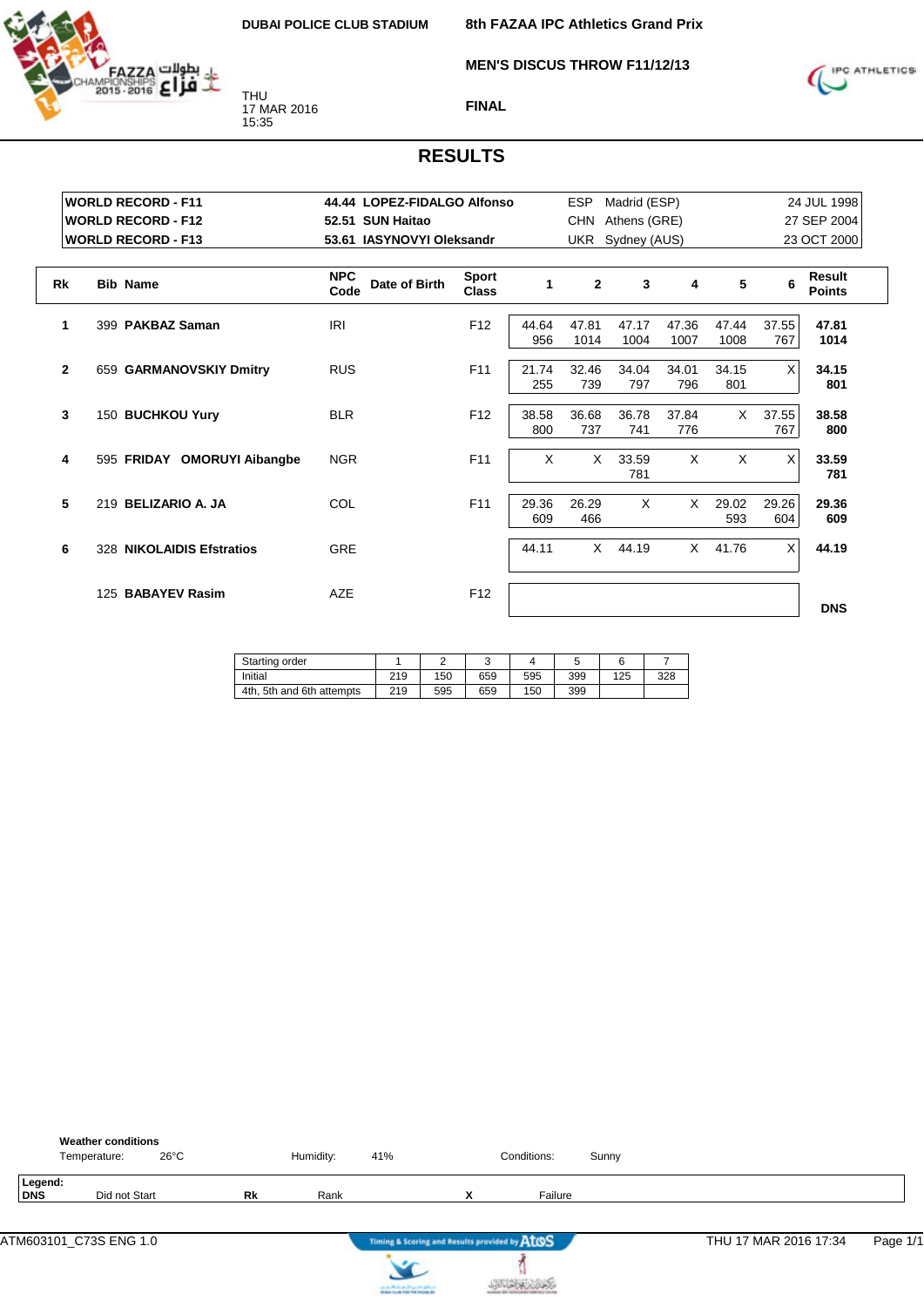

**8th FAZAA IPC Athletics Grand Prix**

**MEN'S DISCUS THROW F35/36/37/38**



**FINAL**

|                | <b>WORLD RECORD - F35</b>   | 54.13 GUO Wei                       |                              |              |              | CHN Beijing (CHN) |              |              |              | 11 SEP 2008                    |
|----------------|-----------------------------|-------------------------------------|------------------------------|--------------|--------------|-------------------|--------------|--------------|--------------|--------------------------------|
|                | <b>WORLD RECORD - F36</b>   | 42.18 DIETZ Sebastian               |                              |              |              | GER Lyon (FRA)    |              |              |              | 22 JUL 2013                    |
|                | <b>WORLD RECORD - F37</b>   | 55.81 XIA Dong                      |                              |              |              | CHN London (GBR)  |              |              |              | 7 SEP 2012                     |
|                | <b>WORLD RECORD - F38</b>   | 52.91 HARDANI Javad                 |                              |              | <b>IRI</b>   | London (GBR)      |              |              |              | 7 SEP 2012                     |
| <b>Rk</b>      | <b>Bib Name</b>             | <b>NPC</b><br>Date of Birth<br>Code | <b>Sport</b><br><b>Class</b> | 1            | $\mathbf{2}$ | 3                 | 4            | 5            | 6            | <b>Result</b><br><b>Points</b> |
| $\mathbf{1}$   | 398 NIKOEE MAJD Mehran      | <b>IRI</b>                          | F35                          | 34.01<br>687 | 42.69<br>948 | 36.42<br>773      | X            | $\mathsf{r}$ |              | 42.69<br>948                   |
| $\mathbf{2}$   | 336 VAGIANNOPOULOS Georgios | <b>GRE</b>                          | F36                          | 36.93<br>872 | 38.18<br>908 | 39.53<br>942      | 38.08<br>905 | X            | 36.54<br>861 | 39.53<br>942                   |
| 3              | 244 KAMAL RAMADAN Mohamed   | EGY                                 | F37                          | 46.48<br>868 | X            | 48.39<br>911      | 46.64<br>872 | 48.09<br>905 | X            | 48.39<br>911                   |
| 4              | 278 BAIN Joshua             | <b>GBR</b>                          | F37                          | 39.88<br>682 | 41.76<br>741 | 41.70<br>739      | 43.91<br>803 | 36.77<br>576 | Χ            | 43.91<br>803                   |
| 5              | 743 ABBAD ALI Abbad         | <b>UAE</b>                          | F37                          | X            | 38.99<br>653 | X.                | 37.31<br>595 | $\times$     | 39.54<br>671 | 39.54<br>671                   |
| 6              | 230 VRATIL Petr             | <b>CZE</b>                          | F38                          | 32.19<br>503 | X            | 30.86<br>450      | 29.95<br>413 | $\times$     | 31.21<br>464 | 32.19<br>503                   |
| $\overline{7}$ | 161 ALBINALI Hamad          | <b>BRN</b>                          | F35                          | 27.20<br>401 | 25.49<br>327 | 26.36<br>364      | 26.75<br>381 | 25.82<br>341 | 28.63<br>463 | 28.63<br>463                   |
| 8              | 227 PALLAG Michal           | <b>CZE</b>                          | F37                          | 29.09<br>295 | 30.86<br>359 | X                 | 29.88<br>323 | 6.03         | X            | 30.86<br>359                   |
| 9              | 487 ZHOLAMAN Yelaman        | <b>KAZ</b>                          | F37                          | 27.96<br>257 | 25.97<br>193 | 27.50<br>241      | $\mathsf{r}$ |              |              | 27.96<br>257                   |
| 10             | 164 ALNAJEM Abdulla         | <b>BRN</b>                          | F37                          | 20.15<br>61  | 22.33<br>100 | 20.87<br>72       | X            | 20.85<br>72  | 20.86<br>72  | 22.33<br>100                   |

| Starting<br>order               |     | -           |     |     | ັ   |                        |           |     |     | 10  |
|---------------------------------|-----|-------------|-----|-----|-----|------------------------|-----------|-----|-----|-----|
| Initial                         | 278 | 743         | 230 | 244 | 336 | 164                    | דרר<br>∠∠ | 487 | 161 | 398 |
| 5th and 6th<br>4th.<br>attempts | 164 | $\sim$<br>ے | 161 | 230 | 743 | 270<br><u>_ .</u><br>u | 244       | 336 |     |     |

|         | <b>Weather conditions</b><br>Temperature: | $26^{\circ}$ C |           | Humidity: | 41% | Conditions: | Sunny |
|---------|-------------------------------------------|----------------|-----------|-----------|-----|-------------|-------|
| Legend: |                                           |                |           |           |     |             |       |
|         | Retired                                   |                | <b>Rk</b> | Rank      |     | Failure     |       |
|         |                                           |                |           |           |     |             |       |
|         |                                           |                |           |           |     |             |       |



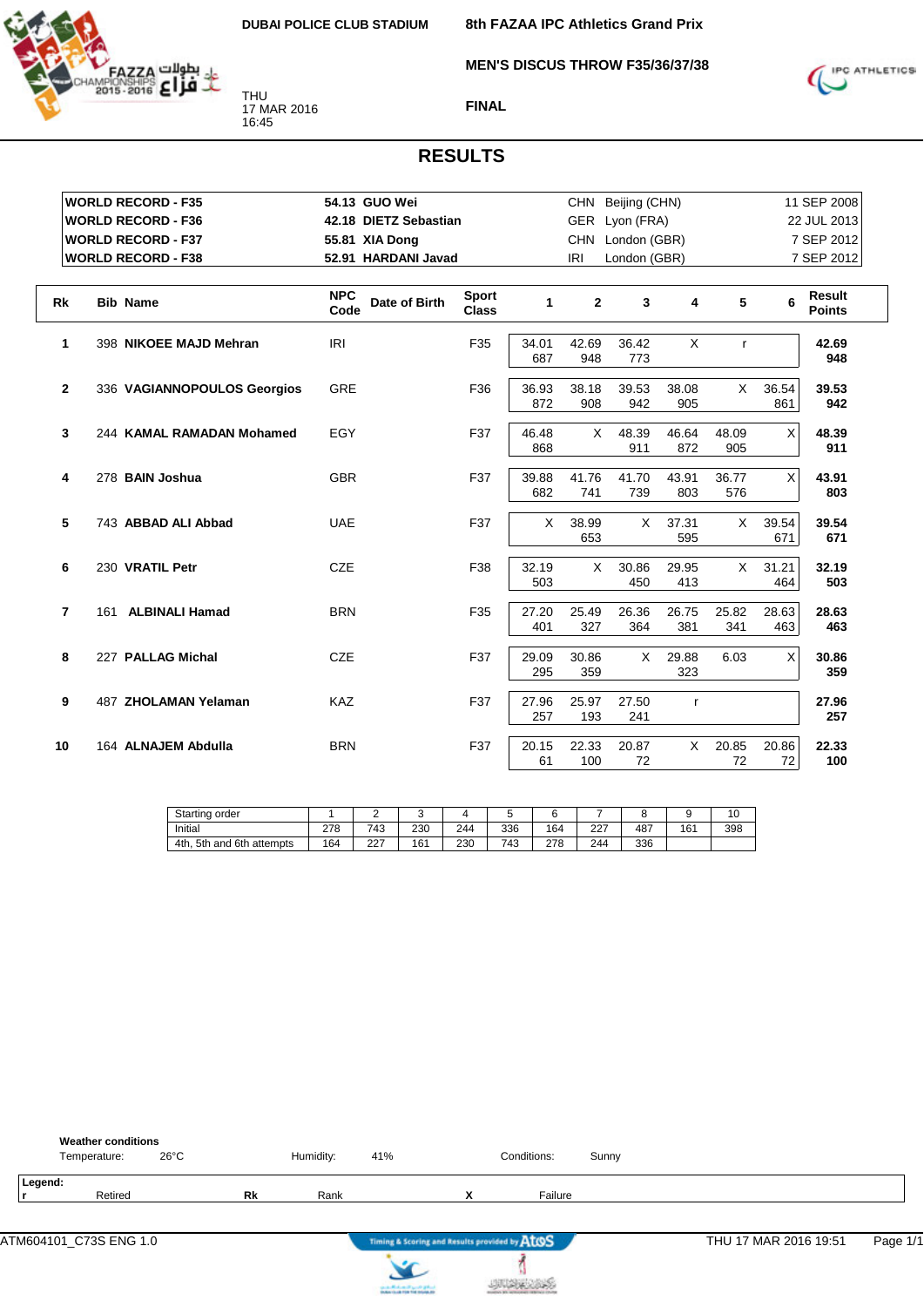

**MEN'S JAVELIN THROW F40/41**



#### **FINAL**

|              | <b>WORLD RECORD - F41</b>      | 43.67 SUN Pengxiang                 | <b>CHN</b><br>Doha (QAT)     |              |                |              |              |              | 28 OCT 2015  |                                |
|--------------|--------------------------------|-------------------------------------|------------------------------|--------------|----------------|--------------|--------------|--------------|--------------|--------------------------------|
| Rk           | <b>Bib Name</b>                | <b>NPC</b><br>Date of Birth<br>Code | <b>Sport</b><br><b>Class</b> | $\mathbf{1}$ | $\overline{2}$ | 3            | 4            | 5            | 6            | <b>Result</b><br><b>Points</b> |
| 1            | 672 SHKULKA Yan                | <b>RUS</b>                          | F40                          | 26.53<br>703 | 27.31<br>740   | 28.21<br>780 | 28.37<br>786 | 29.24<br>822 | 28.65<br>798 | 29.24<br>822                   |
| $\mathbf{2}$ | <b>DUKE Kyron</b><br>281       | <b>GBR</b>                          | F41                          | 33.76<br>701 | 34.41<br>725   | 37.09<br>816 | 36.63<br>801 | 35.64<br>768 | 33.21<br>680 | 37.09<br>816                   |
| 3            | <b>MARGOC Marek</b><br>711     | <b>SVK</b>                          | F41                          | 30.91<br>587 | 29.97<br>547   | X            | 31.75<br>622 | 29.01<br>505 | 29.96<br>547 | 31.75<br>622                   |
| 4            | <b>AYDNOGLU A.Hazim</b><br>724 | <b>TUR</b>                          | F41                          | X            | 27.07<br>420   | 27.04<br>419 | 27.63<br>445 | 26.43<br>392 | 25.37<br>346 | 27.63<br>445                   |
| 5            | 725 AYYILDIZ Hakan             | <b>TUR</b>                          | F41                          | X            | X              | X            | 24.96<br>328 | X            | X            | 24.96<br>328                   |
| 6            | 483 LUKUTIN Alexey             | <b>KAZ</b>                          | F40                          | X            | 15.74<br>145   | 15.65<br>142 | 14.59<br>104 | 15.65<br>142 | X            | 15.74<br>145                   |

| Starting order            |     |     | w   |     |     |     |
|---------------------------|-----|-----|-----|-----|-----|-----|
| Initial                   | 711 | 672 | 725 | 724 | 281 | 483 |
| 4th, 5th and 6th attempts | 725 | 483 | 724 | 711 | 672 | 281 |

|               | <b>Weather conditions</b><br>Temperature: | $26^{\circ}$ C |   | Humidity: | 41%                                           | Conditions:                                   | Sunny |                       |          |
|---------------|-------------------------------------------|----------------|---|-----------|-----------------------------------------------|-----------------------------------------------|-------|-----------------------|----------|
| Legend:<br>Rk | Rank                                      |                | x | Failure   |                                               |                                               |       |                       |          |
|               |                                           |                |   |           |                                               | Timing & Scoring and Results provided by AtOS |       | THU 17 MAR 2016 16:50 | Page 1/1 |
|               |                                           |                |   |           | the state of the form of the proof of gradual |                                               |       |                       |          |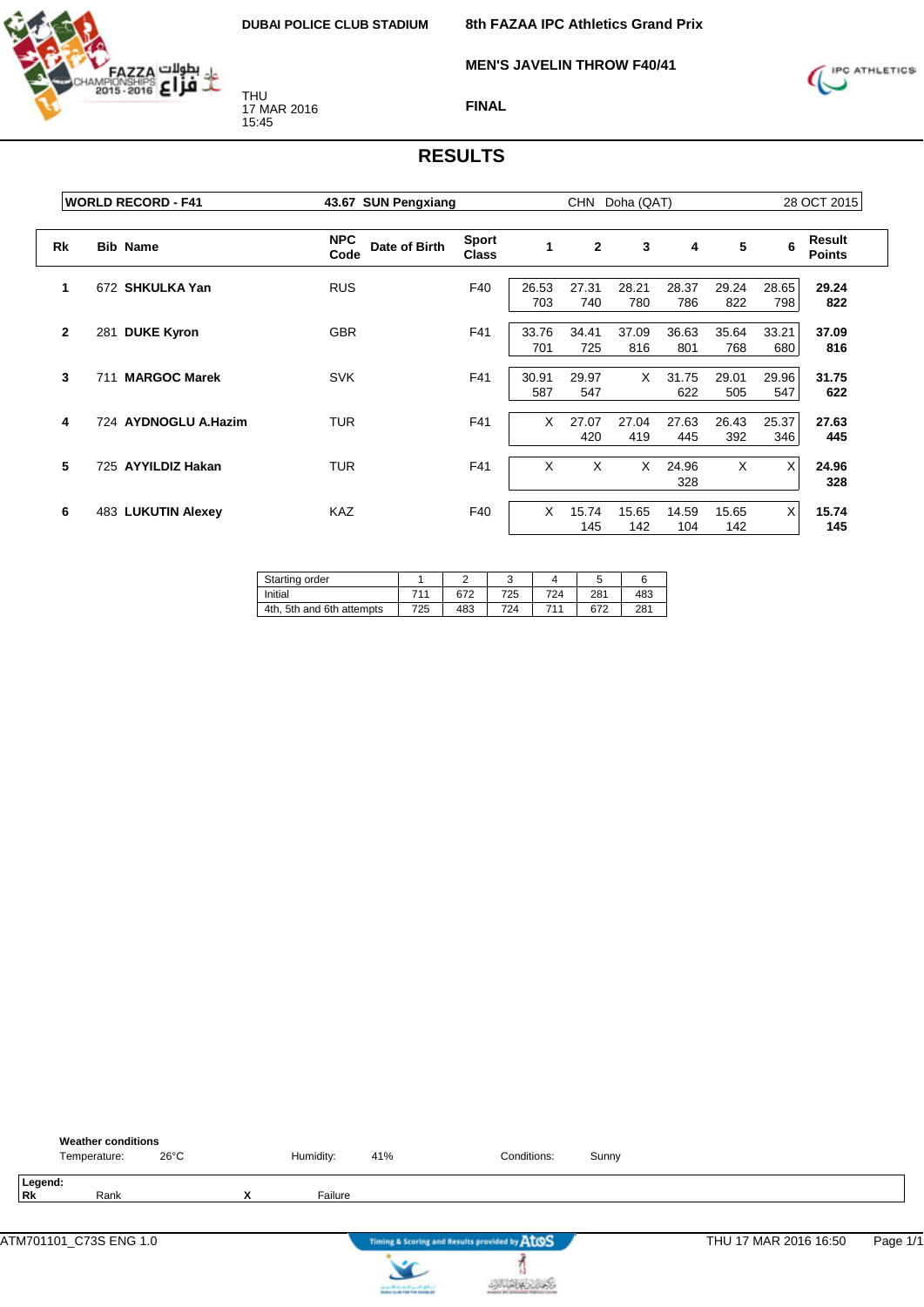**MEN'S JAVELIN THROW F42/44**



THU 17 MAR 2016 19:00



#### **FINAL**

|                | <b>WORLD RECORD - F42</b> | 57.36 SVEINSSON Helgi               |                              |              | <b>ISL</b>   | Reykjavík (ISL)    |                |              |              | 26 JUN 2015                    |
|----------------|---------------------------|-------------------------------------|------------------------------|--------------|--------------|--------------------|----------------|--------------|--------------|--------------------------------|
|                | <b>WORLD RECORD - F43</b> | 54.77 STEWART Akeem                 |                              |              | <b>TTO</b>   | Doha (QAT)         |                |              |              | 30 OCT 2015                    |
|                | <b>WORLD RECORD - F44</b> | 59.82 GAO Mingjie                   |                              |              | <b>CHN</b>   | Christchurch (NZL) |                |              |              | 23 JAN 2011                    |
| Rk             | <b>Bib Name</b>           | <b>NPC</b><br>Date of Birth<br>Code | <b>Sport</b><br><b>Class</b> | 1            | $\mathbf{2}$ | 3                  | 4              | 5            | 6            | <b>Result</b><br><b>Points</b> |
| 1              | 350 Sandeep               | <b>IND</b>                          | F44                          | 48.89<br>834 | 39.86<br>578 | X                  | 43.47<br>690   | 50.12<br>861 | Χ            | 50.12<br>861                   |
| $\mathbf{2}$   | 611 STEINSTAD Runar       | <b>NOR</b>                          | F42                          | 43.82<br>807 | $\times$     | 43.06<br>786       | 42.33<br>766   | 41.89<br>753 | 44.26<br>819 | 44.26<br>819                   |
| 3              | 347 Pradeep               | <b>IND</b>                          | F44                          | 42.37<br>658 | 43.27<br>685 | 35.33<br>427       | 38.26<br>526   | 41.90<br>643 | 37.68<br>506 | 43.27<br>685                   |
| 4              | 509 ALBISHI Ali           | <b>KSA</b>                          | F42                          | 32.87<br>444 | 32.36<br>425 | 36.25<br>568       | 33.01<br>449   | X            | 33.30<br>460 | 36.25<br>568                   |
| 5              | 284 MELLON Michael        | <b>GBR</b>                          | F44                          | 36.42<br>464 | 33.95<br>380 | 34.75<br>407       | 37.86<br>512   | 35.54<br>434 | 37.77<br>509 | 37.86<br>512                   |
| 6              | 608 HEM Stephan           | <b>NOR</b>                          | F44                          | 32.25<br>324 | 30.05<br>254 | 34.36<br>394       | X              | X            | X            | 34.36<br>394                   |
| $\overline{7}$ | 450 MANO Yuki             | <b>JPN</b>                          |                              | 35.05        | 34.78        | X                  | 34.63          | 26.00        | 33.12        | 35.05                          |
| 8              | 481 KHABIBULLIN Rufat     | KAZ                                 |                              |              |              |                    | $\overline{a}$ | X            | 30.08        | 30.08                          |
|                | 344 Jagminder             | <b>IND</b>                          | F44                          |              |              |                    |                |              |              | <b>DNS</b>                     |
|                | 186 ABDOU Plieplieyou     | <b>CMR</b>                          | F44                          |              |              |                    |                |              |              | <b>DNS</b>                     |
|                | 398 NIKOEE MAJD Mehran    | IRI                                 | F44                          |              |              |                    |                |              |              | <b>DNS</b>                     |

| <b>Starting</b><br>order              |     | -   |     |     |     |     |     |     |     | υ   |     |
|---------------------------------------|-----|-----|-----|-----|-----|-----|-----|-----|-----|-----|-----|
| Initial                               | 186 | 398 | 608 | 350 | 347 | 284 | 611 | 509 | 450 | 344 | 481 |
| 6th<br>5th<br>4th.<br>attempts<br>and | 450 | 608 | 284 | 509 | 347 | 61' | 350 |     |     |     |     |

| <b>Weather conditions</b><br>27°C<br>Temperature: |            | Humidity:     | 29% |                                               | Conditions: | Sunny |                   |                       |          |
|---------------------------------------------------|------------|---------------|-----|-----------------------------------------------|-------------|-------|-------------------|-----------------------|----------|
| Legend:<br>Pass                                   | <b>DNS</b> | Did not Start |     | Rk                                            | Rank        |       | v<br>$\mathbf{v}$ | Failure               |          |
|                                                   |            |               |     | Timing & Scoring and Results provided by ATOS |             |       |                   | THU 17 MAR 2016 20:38 | Page 1/1 |

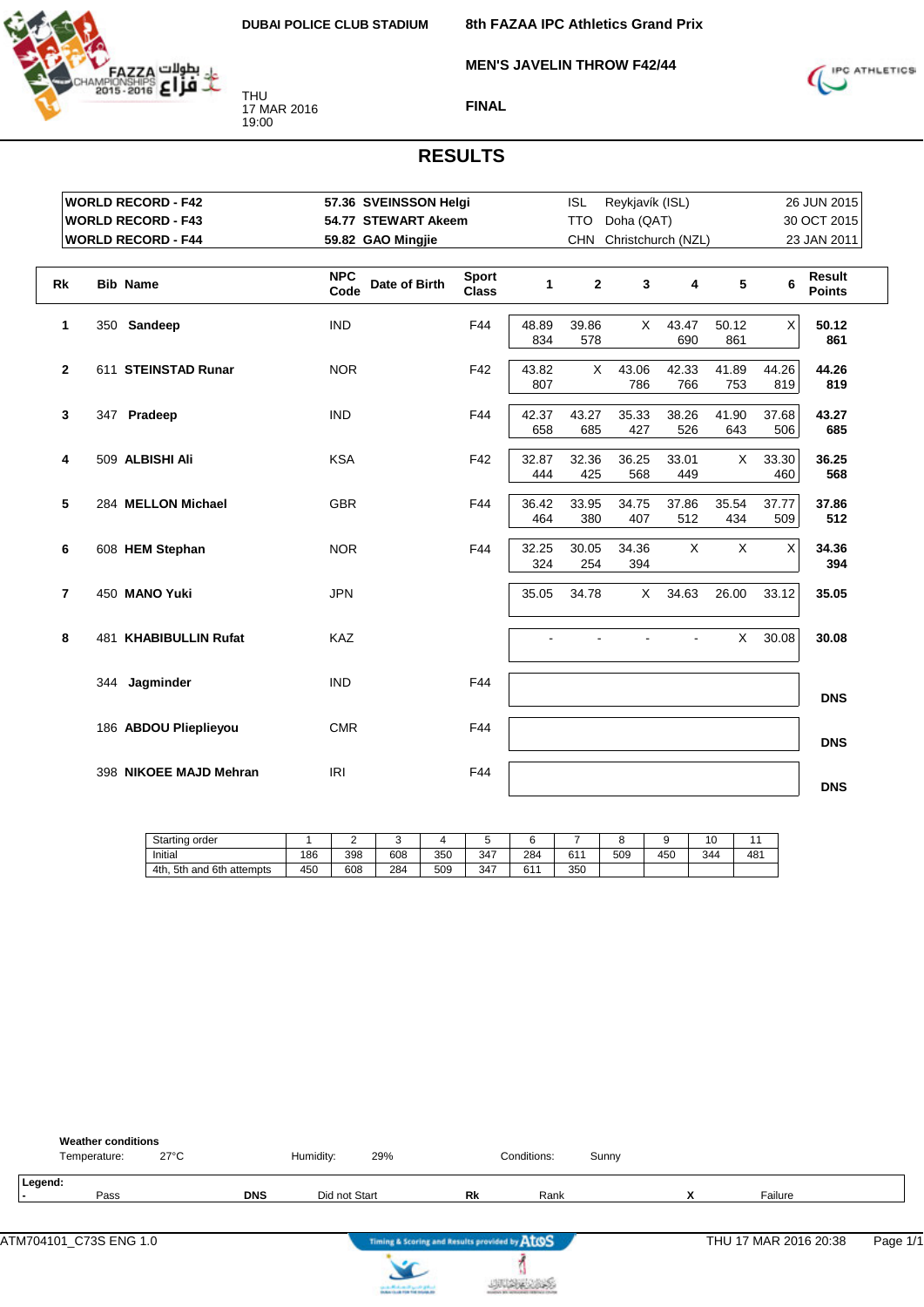

**MEN'S JAVELIN THROW F56/57**

**8th FAZAA IPC Athletics Grand Prix**



**FINAL**

|                | <b>WORLD RECORD - F56</b>  | 42.27 GRUIJTERS Pieter              |                              |              |              | NED Beijing (CHN) |              |              |              | 9 SEP 2008              |
|----------------|----------------------------|-------------------------------------|------------------------------|--------------|--------------|-------------------|--------------|--------------|--------------|-------------------------|
|                | <b>WORLD RECORD - F57</b>  | 44.00 MOHAMAD Mohamad               |                              |              |              | SYR Dubai (UAE)   |              |              |              | 25 FEB 2015             |
| Rk             | <b>Bib Name</b>            | <b>NPC</b><br>Date of Birth<br>Code | <b>Sport</b><br><b>Class</b> | $\mathbf{1}$ | $\mathbf{2}$ | 3                 | 4            | 5            | 6            | Result<br><b>Points</b> |
| 1              | 351 Virender               | <b>IND</b>                          | F <sub>57</sub>              | 37.05<br>855 | 41.10<br>960 | 39.43<br>921      | X.           | 42.21<br>984 | 36.49<br>838 | 42.21<br>984            |
| $\overline{2}$ | 239 ELATTAR Mahmoud        | <b>EGY</b>                          | F <sub>57</sub>              | 37.49<br>868 | X            | 37.81<br>877      | X            | 40.73<br>952 | 38.09<br>885 | 40.73<br>952            |
| 3              | 247 SALEM Raed             | <b>EGY</b>                          | F <sub>57</sub>              | 38.74<br>903 | 39.99<br>934 | X                 | X            | 38.30<br>891 | 38.79<br>904 | 39.99<br>934            |
| 4              | 389 HEIDARI TIL Abdollah   | <b>IRI</b>                          | F <sub>57</sub>              | 37.31<br>863 | X            | X                 | X            | 38.34<br>892 | X            | 38.34<br>892            |
| 5              | 400 PAPI Amanollah         | IRI                                 | F <sub>57</sub>              | X            | 33.74<br>744 | X.                | 33.40<br>732 | 34.82<br>783 | 36.28<br>831 | 36.28<br>831            |
| 6              | 491 MANGERERE JO           | <b>KEN</b>                          | F <sub>57</sub>              | 33.92<br>751 | 34.55<br>774 | 32.18<br>685      | 32.19<br>685 | X            | X            | 34.55<br>774            |
| 7              | 273 WALICO Marcelin        | <b>FRA</b>                          | F <sub>57</sub>              | X            | 32.39<br>693 | 33.94<br>752      | 33.35<br>730 | 34.22<br>762 | Χ            | 34.22<br>762            |
| 8              | 486 SIDORCHUK Pavel        | <b>KAZ</b>                          | F <sub>57</sub>              | 33.74<br>744 | X            | 31.86<br>672      | X            | X            | 31.94<br>675 | 33.74<br>744            |
| 9              | 668 PYATKOV Alexander      | <b>RUS</b>                          | F <sub>57</sub>              | 26.90<br>455 | 32.08<br>681 | X                 | 29.75<br>583 | 31.14<br>642 | 31.23<br>646 | 32.08<br>681            |
| 10             | 207 VIVIEN BIENVENUE Mbida | <b>CMR</b>                          | F <sub>57</sub>              | 26.48<br>436 | 27.75<br>494 | 29.60<br>577      | 28.73<br>538 | 29.39<br>567 | 29.77<br>584 | 29.77<br>584            |
| 11             | 727 DAVULCU Musa           | <b>TUR</b>                          | F <sub>57</sub>              | 27.11<br>465 | X            | 26.60<br>442      | 28.75<br>539 | 28.52<br>529 | 28.55<br>530 | 28.75<br>539            |
| 12             | 385 GHALEH NASSERI Alireza | IRI                                 | F <sub>56</sub>              | 21.29<br>432 | 20.10<br>365 | 21.55<br>446      | 22.41<br>495 | 22.14<br>480 | 22.24<br>485 | 22.41<br>495            |
| 13             | 754 ALMEHRI Saeed          | <b>UAE</b>                          | F <sub>57</sub>              | 23.35<br>296 | X            | 23.11<br>286      | 22.08<br>243 | 24.08<br>328 | 24.19<br>333 | 24.19<br>333            |
| 14             | 755 ALZEYOUDI Rashed       | <b>UAE</b>                          | F56                          | 17.76<br>240 | 18.15<br>260 | 18.34<br>270      | 18.68<br>288 | 18.24<br>265 | 18.23<br>264 | 18.68<br>288            |
| 15             | 380 BARARPOUR Shahriar     | IRI                                 | F <sub>57</sub>              | Χ            | 20.31<br>176 | 21.80<br>232      | 22.11<br>244 | 21.28<br>212 | 22.20<br>248 | 22.20<br>248            |
| 16             | 619 ALSAIGHI Ismail        | <b>OMA</b>                          | F <sub>57</sub>              | X            | 18.91<br>131 | X                 | 17.20<br>85  | 17.89<br>102 | 17.00<br>80  | 18.91<br>131            |



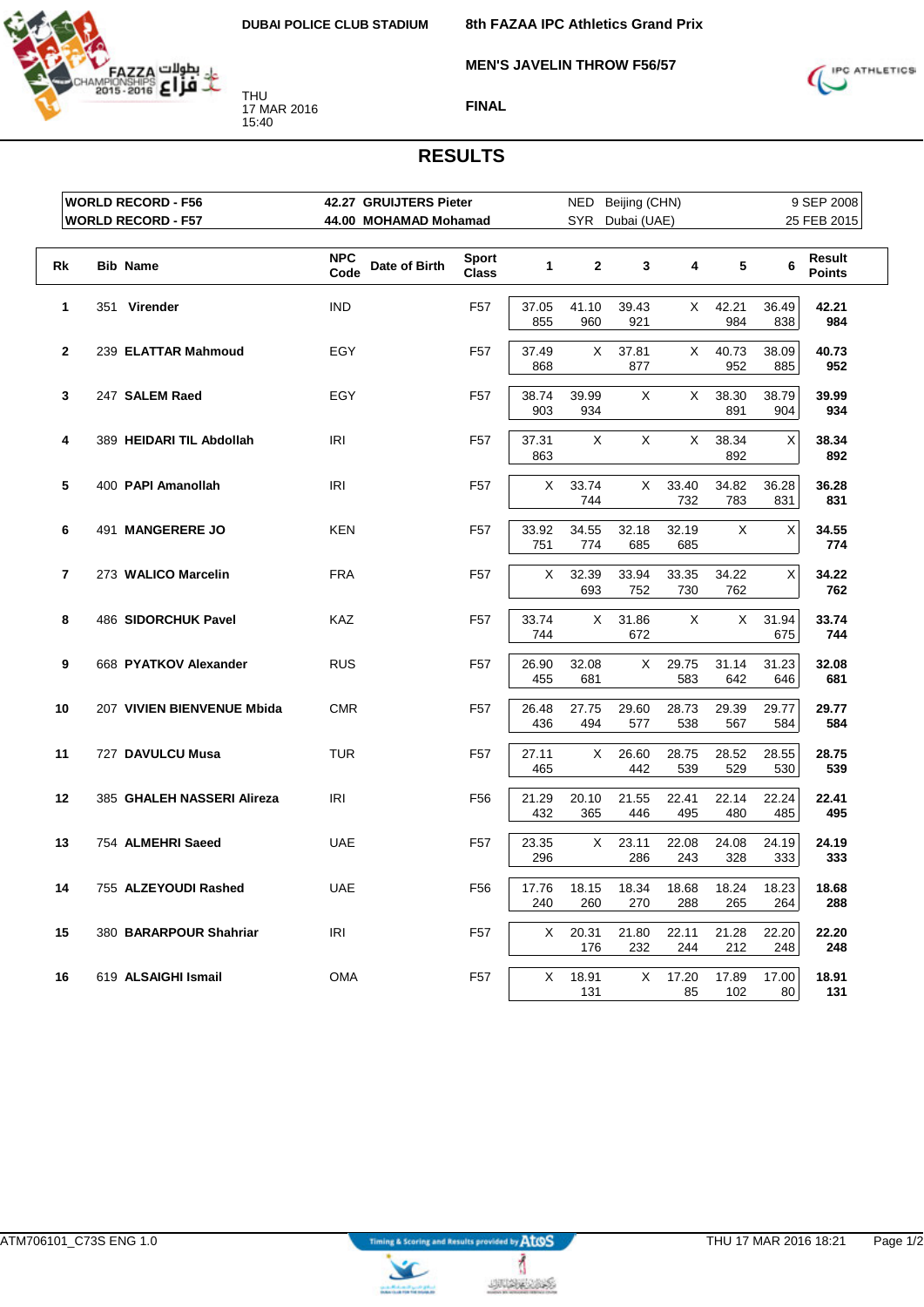

**8th FAZAA IPC Athletics Grand Prix**

**MEN'S JAVELIN THROW F56/57**



**FINAL**

|    | <b>WORLD RECORD - F56</b><br><b>WORLD RECORD - F57</b> | 42.27 GRUIJTERS Pieter<br>44.00 MOHAMAD Mohamad |                              |             | <b>NED</b><br><b>SYR</b> | Beijing (CHN)<br>Dubai (UAE) |             |             |              | 9 SEP 2008<br>25 FEB 2015 |
|----|--------------------------------------------------------|-------------------------------------------------|------------------------------|-------------|--------------------------|------------------------------|-------------|-------------|--------------|---------------------------|
| Rk | <b>Bib Name</b>                                        | <b>NPC</b><br>Date of Birth<br>Code             | <b>Sport</b><br><b>Class</b> |             | $\overline{2}$           | 3                            | 4           | 5           | 6            | Result<br><b>Points</b>   |
| 17 | 354 KEVIN JOSEPH Antony                                | <b>IND</b>                                      | F <sub>56</sub>              | 13.52<br>75 | 12.62<br>53              | X                            | 13.92<br>86 | 12.46<br>50 | 15.25<br>130 | 15.25<br>130              |
|    | 646 AL-SAHOTI Nasser Saed                              | QAT                                             | F <sub>57</sub>              |             |                          |                              |             |             |              | <b>NM</b>                 |
|    | 197 JOSEPH Myondo                                      | <b>CMR</b>                                      | F <sub>57</sub>              |             |                          |                              |             |             |              | NΜ                        |
|    | DJIMDOUMGAR Djimdoumgar<br>191                         | <b>CMR</b>                                      | F <sub>57</sub>              |             |                          |                              |             |             |              | NΜ                        |

| Starting order |     |     |     |     |     |     |     |     |     | л.  |          | . .             |     | 14  |
|----------------|-----|-----|-----|-----|-----|-----|-----|-----|-----|-----|----------|-----------------|-----|-----|
|                | 239 | 207 | 646 | 668 | 197 | 354 | 755 | 385 | 389 | 754 | 272<br>- | 19 <sup>7</sup> | 380 | 247 |

| $\sim$<br>Starting<br>6 H I<br><b>STATE</b> | -   | $\overline{\phantom{a}}$<br>. .<br>۰с. | $\overline{\phantom{a}}$ | $\overline{\phantom{a}}$ | $\overline{ }$ | $\Omega$<br>∠∪<br>__ |  |  |  |  |
|---------------------------------------------|-----|----------------------------------------|--------------------------|--------------------------|----------------|----------------------|--|--|--|--|
|                                             | 400 | 486                                    | 491                      | 707<br>ے ا               | 251<br>ູບບ     | 0.40<br>ບ≀ະ          |  |  |  |  |

|                      | <b>Weather conditions</b><br>Temperature: | $26^{\circ}$ C |           | Humidity: | 41%                                    |   | Conditions:                                   | Sunny |                       |          |
|----------------------|-------------------------------------------|----------------|-----------|-----------|----------------------------------------|---|-----------------------------------------------|-------|-----------------------|----------|
| Legend:<br><b>NM</b> | No Mark                                   |                | <b>Rk</b> | Rank      |                                        | x | Failure                                       |       |                       |          |
|                      | ATM706101_C73S ENG 1.0                    |                |           |           |                                        |   | Timing & Scoring and Results provided by AtOS |       | THU 17 MAR 2016 18:21 | Page 2/2 |
|                      |                                           |                |           |           | can be affected and it genetic gradual |   |                                               |       |                       |          |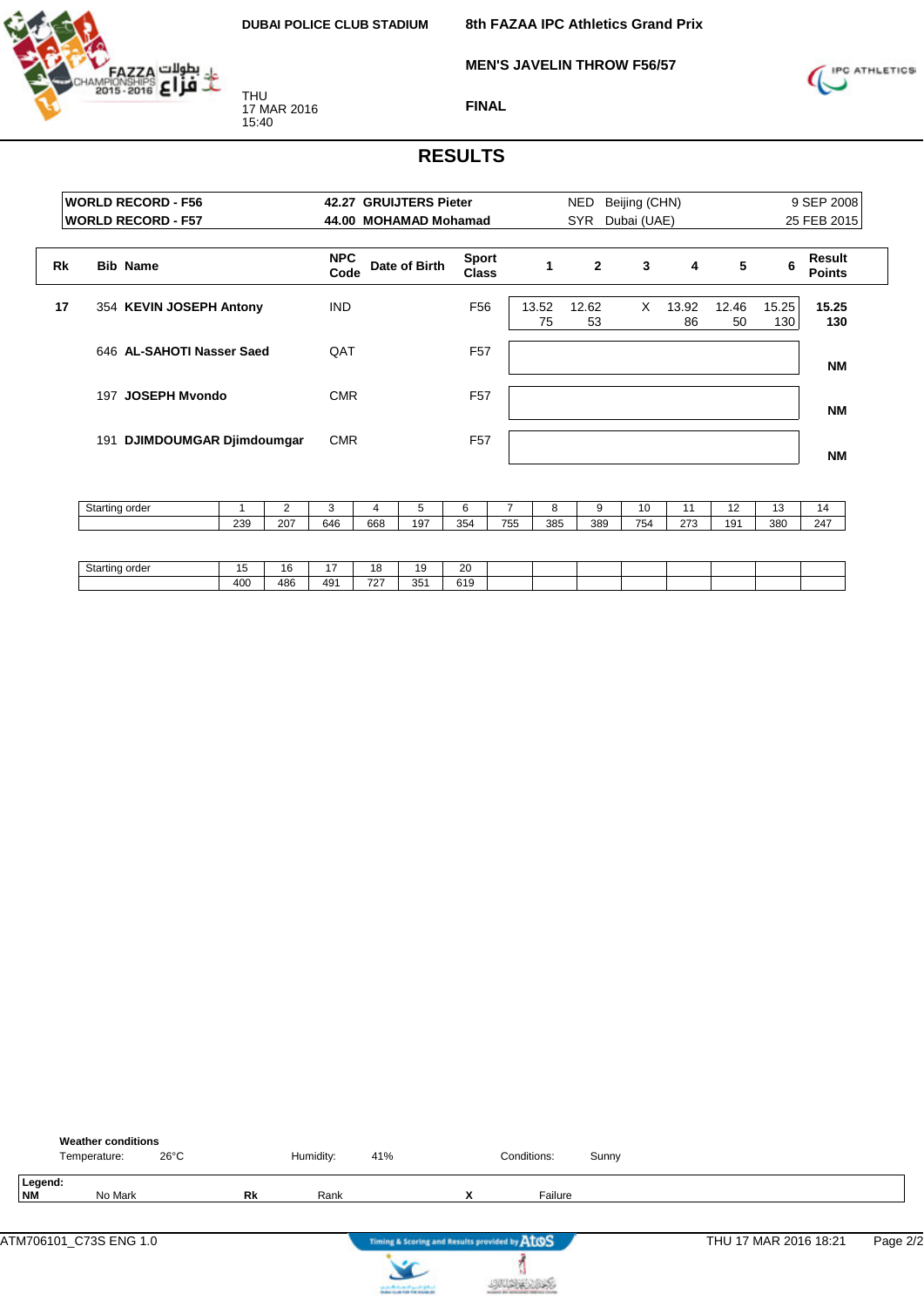

**MEN'S JAVELIN THROW F54**

**8th FAZAA IPC Athletics Grand Prix**



**FINAL**

|              | <b>WORLD RECORD</b>           | 29.75 STEFANOUDAKIS Manolis         |                              |       |              | GRE Athens (GRE) |       |       |       | 28 JUN 2015 |
|--------------|-------------------------------|-------------------------------------|------------------------------|-------|--------------|------------------|-------|-------|-------|-------------|
| Rk           | <b>Bib Name</b>               | <b>NPC</b><br>Date of Birth<br>Code | <b>Sport</b><br><b>Class</b> | 1     | $\mathbf{2}$ | 3                | 4     | 5     | 6     | Result      |
|              | 335 STEFANOUDAKIS Emmanouil   | <b>GRE</b>                          | F <sub>54</sub>              | 25.23 | 27.01        | X                | 27.05 | Χ     | 26.17 | 27.05       |
| $\mathbf{2}$ | 156 TRYPUTS Aliaksandr        | <b>BLR</b>                          | F <sub>54</sub>              | 25.48 | 25.16        | 27.00            | X     | X     | 25.63 | 27.00       |
| 3            | 387 HEIDARI EICHI Masoud      | <b>IRI</b>                          | F <sub>54</sub>              | 20.35 | 19.81        | 20.86            | 20.31 | 21.42 | 21.25 | 21.42       |
| 4            | <b>DANESHNIK Abbas</b><br>381 | <b>IRI</b>                          | F <sub>54</sub>              | 19.43 | 19.90        | 20.11            | 20.55 | 19.69 | X     | 20.55       |
| 5            | 508 ALANZI Salah              | <b>KSA</b>                          | F <sub>54</sub>              | 17.64 | 18.41        | X                | 17.53 | 15.01 | 18.48 | 18.48       |
| 6            | 124 ASTANOV Elvin             | AZE                                 | F <sub>54</sub>              | X     | X            | 16.22            | X     | X     | X     | 16.22       |
| 7            | 226 NACIN Stanislav           | <b>CZE</b>                          | F <sub>54</sub>              | X     | X            | X                | 12.14 | 13.82 | 13.43 | 13.82       |
| 8            | 396 MOHAMMADI B. AR           | <b>IRI</b>                          | F <sub>54</sub>              | 7.42  | 8.42         | 8.61             | 8.62  | X     | 7.74  | 8.62        |
|              | 392 KHORSANDAMIRI Hossein     | <b>IRI</b>                          | F <sub>54</sub>              |       |              |                  |       |       |       | <b>DNS</b>  |
|              | 766 MOHAMMED Saud             | <b>UAE</b>                          | F <sub>54</sub>              |       |              |                  |       |       |       | <b>DNS</b>  |

| Starting order                     |     |     | ι.  |     |     |     |     |     |     | 10  |
|------------------------------------|-----|-----|-----|-----|-----|-----|-----|-----|-----|-----|
| Initial                            | 396 | 335 | 392 | 387 | 156 | 766 | 124 | 508 | 226 | 381 |
| 4th.<br>and 6th<br>5th<br>attempts |     |     |     |     |     |     |     |     |     |     |

|                | <b>Weather conditions</b><br>Temperature: | $27^{\circ}$ C |           | Humidity: | 29% |                                               | Conditions: | Sunny |                       |          |
|----------------|-------------------------------------------|----------------|-----------|-----------|-----|-----------------------------------------------|-------------|-------|-----------------------|----------|
| Legend:<br>DNS | Did not Start                             |                | <b>Rk</b> | Rank      |     | $\checkmark$<br>$\lambda$                     | Failure     |       |                       |          |
|                |                                           |                |           |           |     | Timing & Scoring and Results provided by ATOS |             |       | THU 17 MAR 2016 20:28 | Page 1/1 |



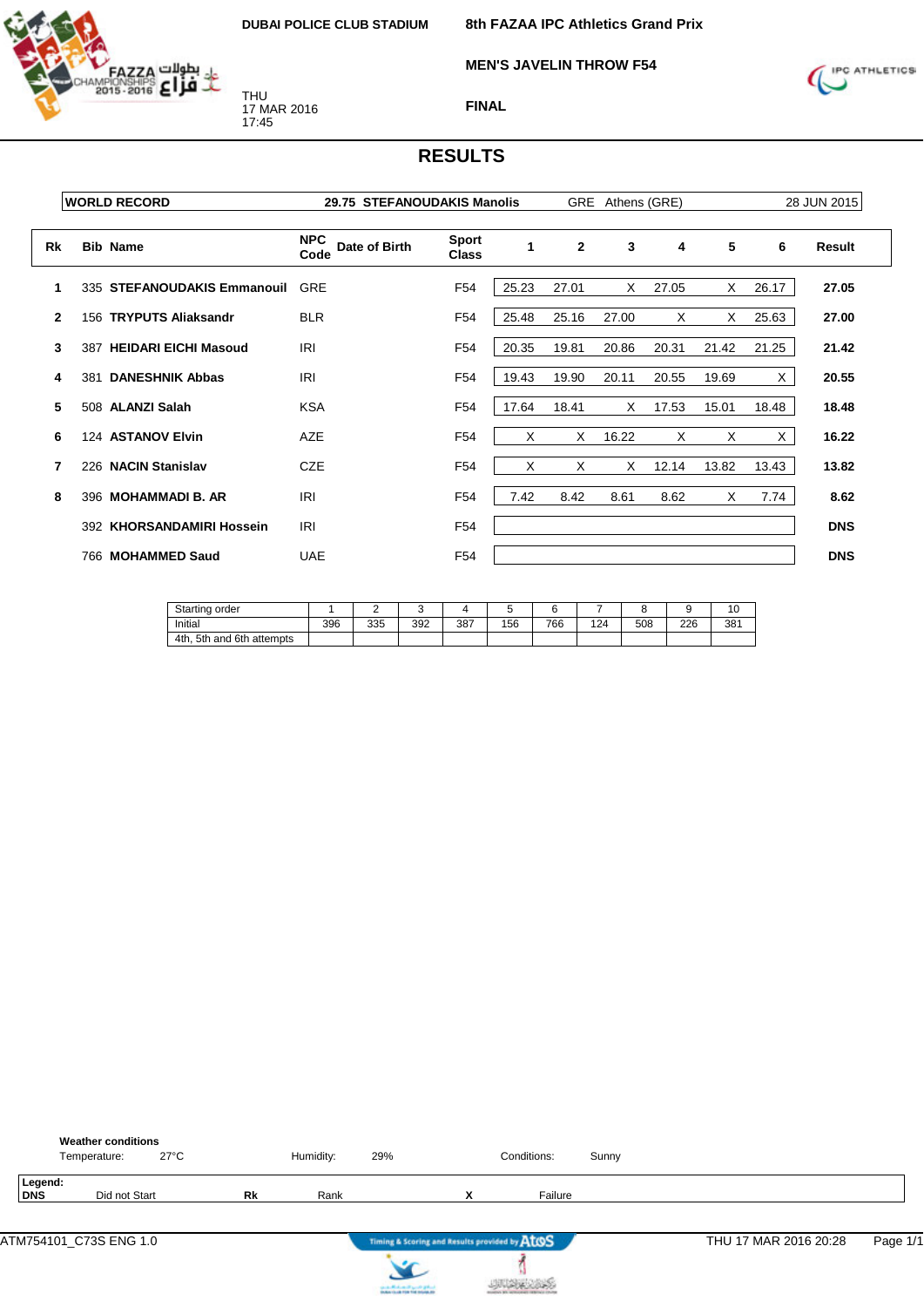

**WOMEN'S 100M T11**



**FINAL**

|              | <b>WORLD RECORD</b>       | 12.01 GUILHERMINA Terezinha |               |                       | BRA London (GBR) |                  |           | 5 SEP 2012 |
|--------------|---------------------------|-----------------------------|---------------|-----------------------|------------------|------------------|-----------|------------|
|              |                           |                             |               |                       |                  | Wind: $+0.2$ m/s |           |            |
| Rk           | <b>Bib Name</b>           | <b>NPC</b><br>Code          | Date of Birth | <b>Sport</b><br>Class | Lane             | Reaction<br>Time | <b>Fn</b> | Result     |
| 1            | 212 MARIETTE JUDITH Lebog | <b>CMR</b>                  |               | T <sub>11</sub>       | 7                | 0.219            |           | 14.16      |
| $\mathbf{2}$ | 719 KARLSSON Viktoria     | <b>SWE</b>                  |               | T <sub>11</sub>       | 5                | 0.253            |           | 15.22      |
|              | 209 JUDITH Kenekou        | <b>CMR</b>                  |               | T <sub>11</sub>       | 3                |                  |           | <b>DNS</b> |

|                | <b>Weather conditions</b><br>Temperature: | $27^{\circ}$ C |    | Humidity:   | 29%                                                                   |                                               | Conditions: | Sunny |                       |          |
|----------------|-------------------------------------------|----------------|----|-------------|-----------------------------------------------------------------------|-----------------------------------------------|-------------|-------|-----------------------|----------|
| Legend:<br>DNS | Did not Start                             |                | Fn | False start |                                                                       | Rk                                            | Rank        |       |                       |          |
|                | ATW111101 C73A ENG 1.0                    |                |    |             |                                                                       | Timing & Scoring and Results provided by AtOS |             |       | THU 17 MAR 2016 20:10 | Page 1/1 |
|                |                                           |                |    |             | لينافع بغيب التهيف الطريف<br><b>In March 19, 1984 Ford Holiday, N</b> |                                               |             |       |                       |          |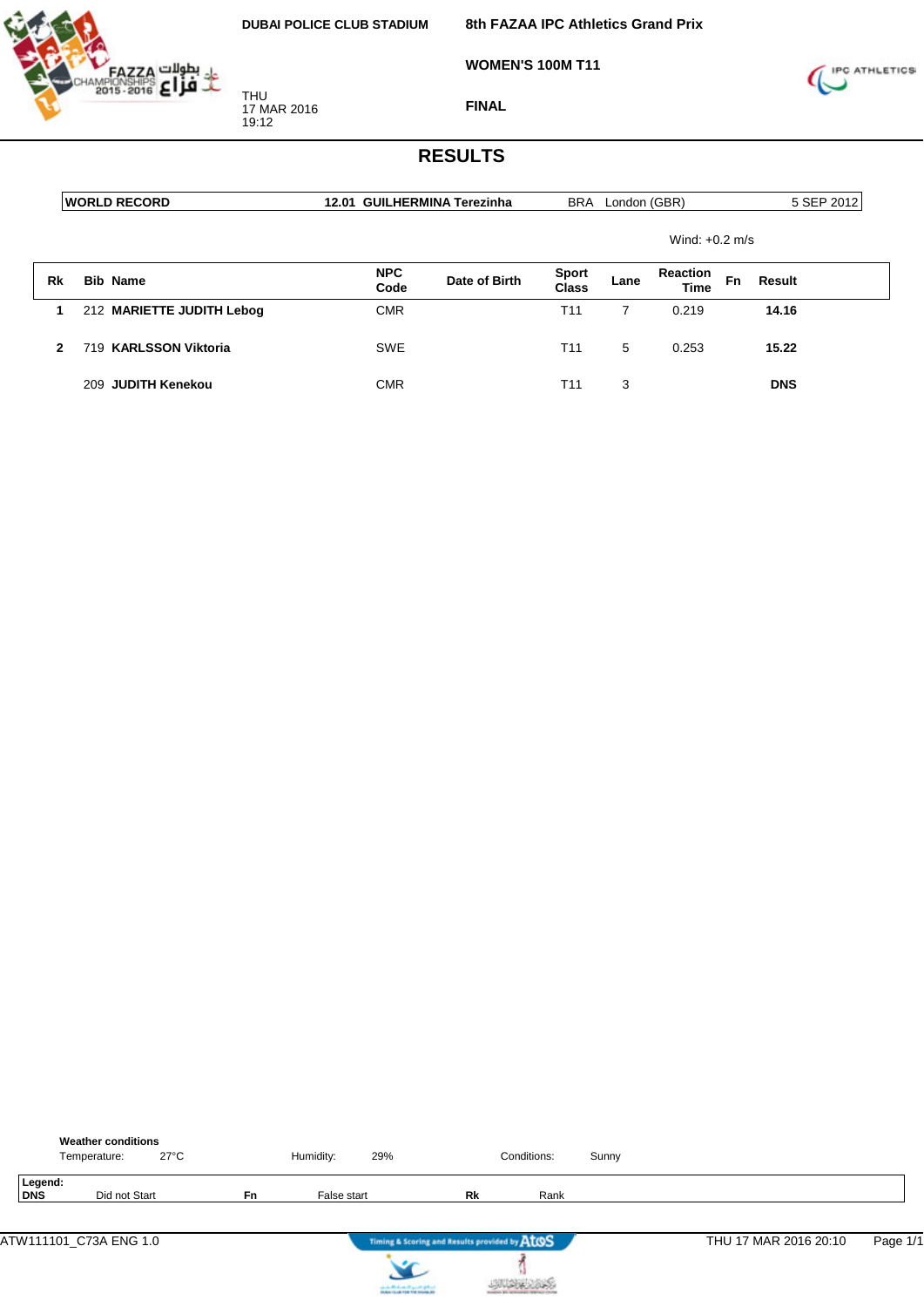

**8th FAZAA IPC Athletics Grand Prix**

**WOMEN'S 100M T13**



**FINAL**

|    | <b> WORLD RECORD</b>        | 11.89 HAYES Ilse   |               |                       |      | RSA Sao Paulo (BRA)     |    | 23 APR 2015 |
|----|-----------------------------|--------------------|---------------|-----------------------|------|-------------------------|----|-------------|
|    |                             |                    |               |                       |      | Wind: $+0.6$ m/s        |    |             |
| Rk | <b>Bib Name</b>             | <b>NPC</b><br>Code | Date of Birth | <b>Sport</b><br>Class | Lane | <b>Reaction</b><br>Time | Fn | Result      |
| 1  | 552 BENHAMA Sanaa           | <b>MAR</b>         |               |                       | 5    | 0.163                   |    | 12.65       |
| 2  | <b>MCBRIDE Erin</b><br>300  | <b>GBR</b>         |               | T <sub>13</sub>       | 3    | 0.137                   |    | 13.03       |
| 3  | 310 ENGELEITER Janne Sophie | <b>GER</b>         |               | T <sub>13</sub>       | 6    | 0.139                   |    | 13.08       |
| 4  | 416 ROSHANAEI Mahsa         | IRI                |               | T13                   | 4    | 0.164                   |    | 15.02       |

| <b>Weather conditions</b><br>$27^{\circ}$ C<br>Temperature: |    | Humidity: | 29%                                                               | Conditions:                                   | Sunny |                       |          |
|-------------------------------------------------------------|----|-----------|-------------------------------------------------------------------|-----------------------------------------------|-------|-----------------------|----------|
| Legend:<br><b>Fn</b><br>False start                         | Rk | Rank      |                                                                   |                                               |       |                       |          |
| ATW113101_C73A ENG 1.0                                      |    |           |                                                                   | Timing & Scoring and Results provided by AtOS |       | THU 17 MAR 2016 20:45 | Page 1/1 |
|                                                             |    |           | controlled and speed galent.<br>Instantia de File Foi Installatio |                                               |       |                       |          |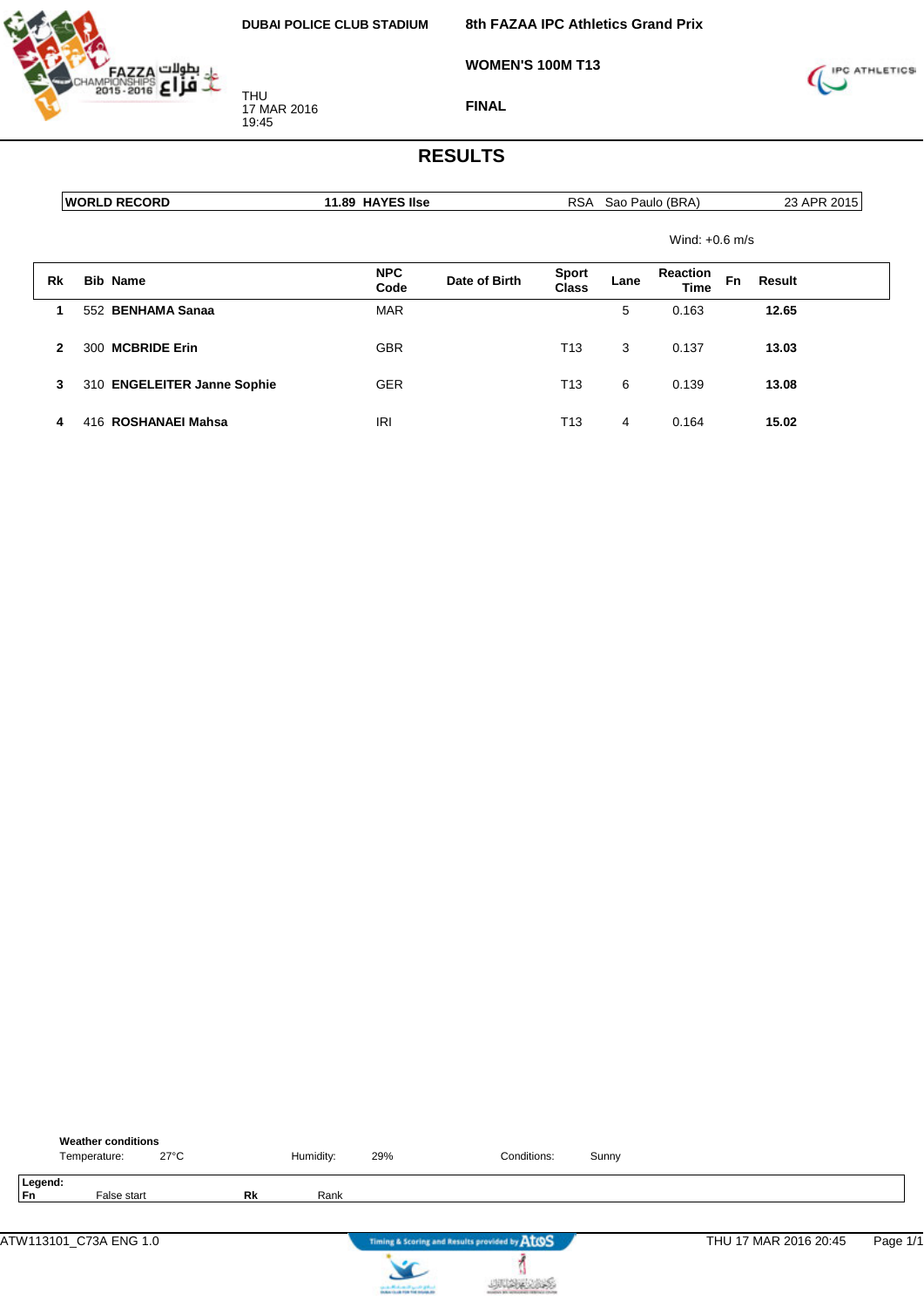

**WOMEN'S 100M T20**



**FINAL**

#### **RESULTS**

Wind: 0.0 m/s

| Rk | <b>Bib Name</b>       | <b>NPC</b><br>Code | Date of Birth | <b>Sport</b><br><b>Class</b> | Lane | <b>Reaction</b><br><b>Time</b> | <b>Fn</b><br>Result |  |
|----|-----------------------|--------------------|---------------|------------------------------|------|--------------------------------|---------------------|--|
| 1  | 720 YDSTRÖM Stephanie | <b>SWE</b>         |               | T <sub>20</sub>              | 3    | 0.378                          | 13.80               |  |
| 2  | 780 ALHOSANI Hamda    | <b>UAE</b>         |               | T20                          | 4    | 0.271                          | 15.90               |  |
|    | 856 ABDOU Naama       | <b>UAE</b>         |               | T <sub>20</sub>              | 6    |                                | <b>DNS</b>          |  |
|    | 855 ALBLOOCHI Reem    | <b>UAE</b>         |               | T20                          | 7    |                                | <b>DNS</b>          |  |
|    | 786 IMAN Somar        | <b>UAE</b>         |               | T20                          | 5    |                                | <b>DNS</b>          |  |

|                | <b>Weather conditions</b><br>Temperature: | 27°C |           | Humidity:   | 29% |                                               | Conditions: | Sunny |                       |          |
|----------------|-------------------------------------------|------|-----------|-------------|-----|-----------------------------------------------|-------------|-------|-----------------------|----------|
| Legend:<br>DNS | Did not Start                             |      | <b>Fn</b> | False start |     | Rk                                            | Rank        |       |                       |          |
|                | ATW120101 C73A ENG 1.0                    |      |           |             |     | Timing & Scoring and Results provided by ATOS |             |       | THU 17 MAR 2016 20:44 | Page 1/1 |



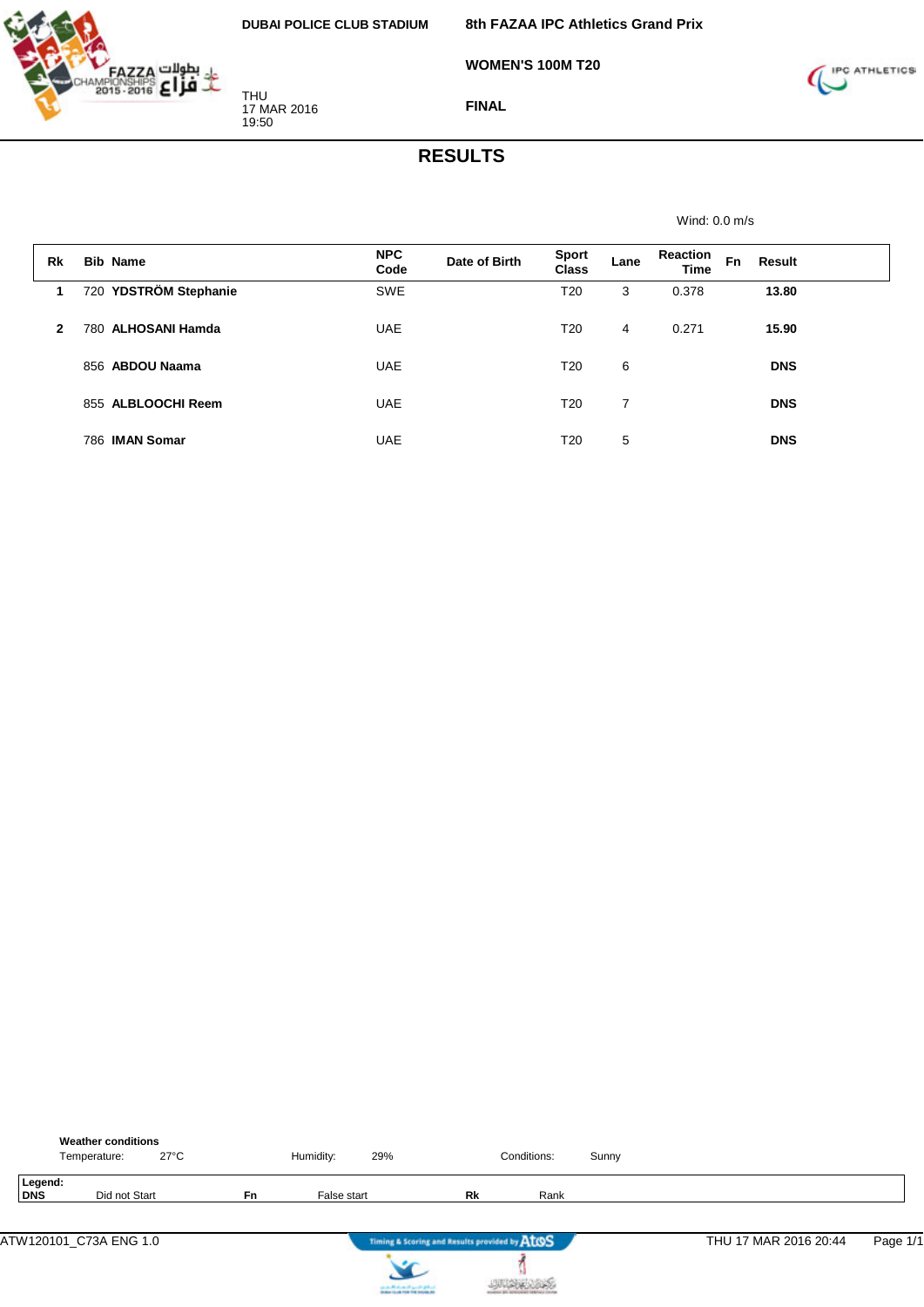**WOMEN'S 100M T42/44**

**8th FAZAA IPC Athletics Grand Prix**

IPC ATHLETICS

17 MAR 2016

THU

20:06

**FINAL**

|    | <b>WORLD RECORD - T42</b>   | 14.61 CAIRONI Martina |               | ITA                   | Doha (QAT)    |                        | 30 OCT 2015 |            |
|----|-----------------------------|-----------------------|---------------|-----------------------|---------------|------------------------|-------------|------------|
|    | <b>WORLD RECORD - T44</b>   | 12.98 HOLMES April    |               | USA                   | Atlanta (USA) |                        |             | 1 JUL 2006 |
|    |                             |                       |               |                       |               | Wind: -0.7 m/s         |             |            |
| Rk | <b>Bib Name</b>             | <b>NPC</b><br>Code    | Date of Birth | <b>Sport</b><br>Class | Lane          | Reaction<br>Fn<br>Time | Result      |            |
| 1  | 592 VAN GANSEWINKEL Marlene | <b>NED</b>            |               | T44                   | 5             |                        | 13.36       |            |
| 2  | 298 KAMLISH Sophie          | <b>GBR</b>            |               | T44                   | 8             |                        | 13.62       |            |
| 3  | 589 JONG Fleur              | <b>NED</b>            |               | T44                   | 1             |                        | 14.39       |            |
| 4  | 472 ONISHI Hitomi           | <b>JPN</b>            |               | T42                   | 7             |                        | 17.49       |            |
| 5  | 470 MURAKAMI Sayaka         | <b>JPN</b>            |               | T42                   | 6             |                        | 18.01       |            |
| 6  | 612 DALHAUG Anna            | <b>NOR</b>            |               | T42                   | 3             |                        | 18.83       |            |
| 7  | 613 DELILER Ann Selda       | <b>NOR</b>            |               | T42                   | 4             |                        | 22.62       |            |
|    | 367. Santosh                | <b>IND</b>            |               | T44                   | 2             |                        | <b>DNS</b>  |            |

|                | <b>Weather conditions</b><br>Temperature: | $27^{\circ}$ C |           | Humidity:   | 29% |                                               | Conditions: | Sunny |                       |          |
|----------------|-------------------------------------------|----------------|-----------|-------------|-----|-----------------------------------------------|-------------|-------|-----------------------|----------|
| Legend:<br>DNS | Did not Start                             |                | <b>Fn</b> | False start |     | Rk                                            | Rank        |       |                       |          |
|                | ATW131101_C73A ENG 1.0                    |                |           |             |     | Timing & Scoring and Results provided by ATOS |             |       | THU 17 MAR 2016 21:00 | Page 1/1 |



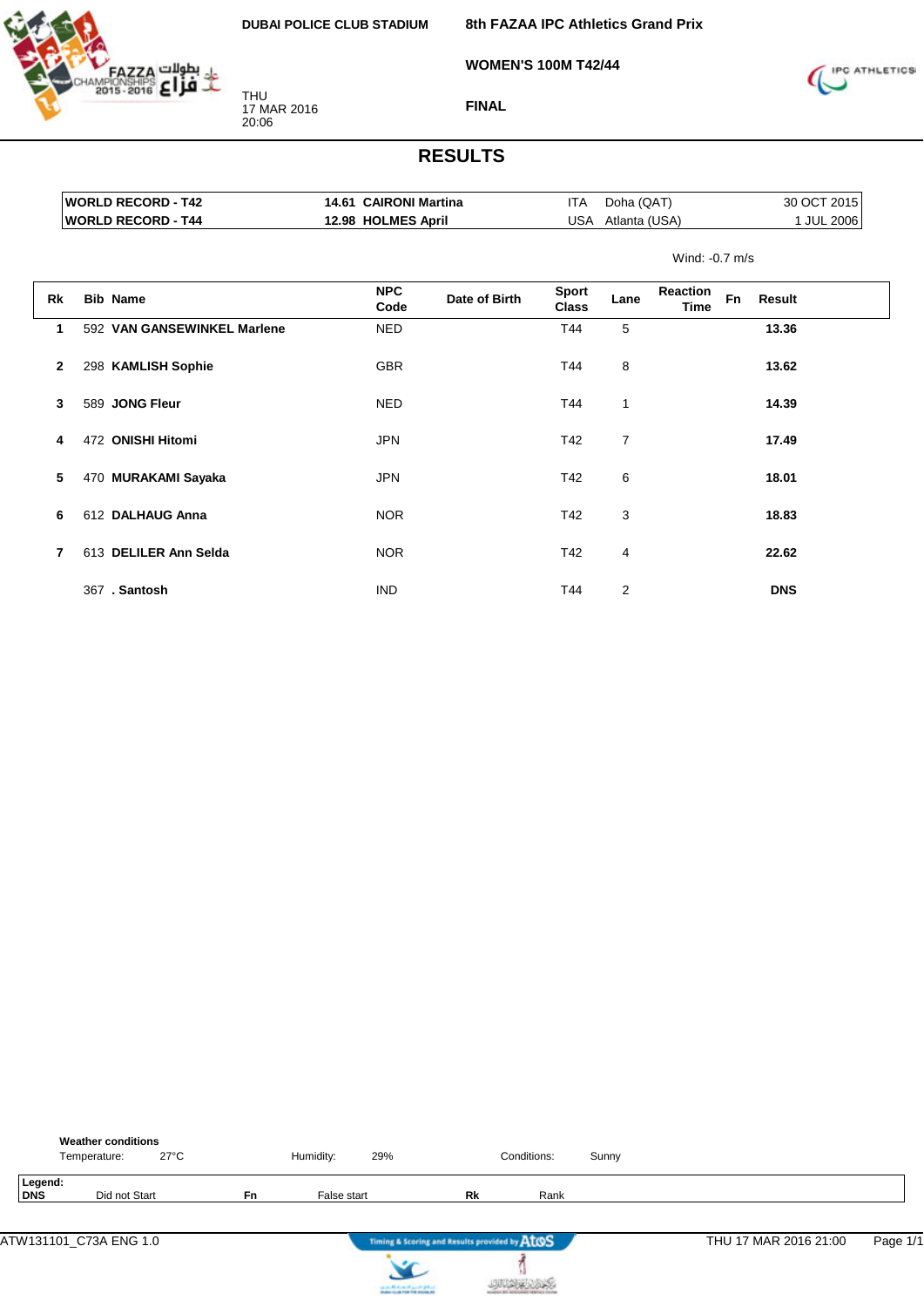**WOMEN'S 100M T35/36**



THU 17 MAR 2016 19:55



#### **FINAL**

|              |     | <b>WORLD RECORD - T35</b> | 13.63 HOLT Isis    |               |                              | AUS Doha (QAT)    |                         |           | 29 OCT 2015 |
|--------------|-----|---------------------------|--------------------|---------------|------------------------------|-------------------|-------------------------|-----------|-------------|
|              |     | <b>WORLD RECORD - T36</b> | 13.82 WANG Fang    |               |                              | CHN Beijing (CHN) |                         |           | 16 SEP 2008 |
|              |     |                           |                    |               |                              |                   | Wind: $-0.2$ m/s        |           |             |
| Rk           |     | <b>Bib Name</b>           | <b>NPC</b><br>Code | Date of Birth | <b>Sport</b><br><b>Class</b> | Lane              | <b>Reaction</b><br>Time | <b>Fn</b> | Result      |
| 1            |     | 315 NICOLEITZIK Claudia   | <b>GER</b>         |               | T36                          | 5                 |                         |           | 14.89       |
| $\mathbf{2}$ | 429 | <b>CORSO Oxana</b>        | <b>ITA</b>         |               |                              | 6                 |                         |           | 15.31       |
| 3            |     | 692 SAKHIBZADAEVA Aygyul  | <b>RUS</b>         |               | T36                          | 4                 |                         |           | 15.37       |
| 4            |     | 235 LUXOVA Anna           | <b>CZE</b>         |               | T <sub>35</sub>              | $\overline{7}$    |                         |           | 17.32       |
|              |     | 695 SVIRIDOVA Elena       | <b>RUS</b>         |               | T36                          | 3                 |                         |           | <b>DNS</b>  |

|                | <b>Weather conditions</b><br>$27^{\circ}$ C<br>Temperature: |    | Humidity:   | 29%                                           |    | Conditions: | Sunny |                       |          |
|----------------|-------------------------------------------------------------|----|-------------|-----------------------------------------------|----|-------------|-------|-----------------------|----------|
| Legend:<br>DNS | Did not Start                                               | Fn | False start |                                               | Rk | Rank        |       |                       |          |
|                | ATW132101_C73A ENG 1.0                                      |    |             | Timing & Scoring and Results provided by AtOS |    |             |       | THU 17 MAR 2016 20:47 | Page 1/1 |
|                |                                                             |    |             | can be affected and if you do got not         |    |             |       |                       |          |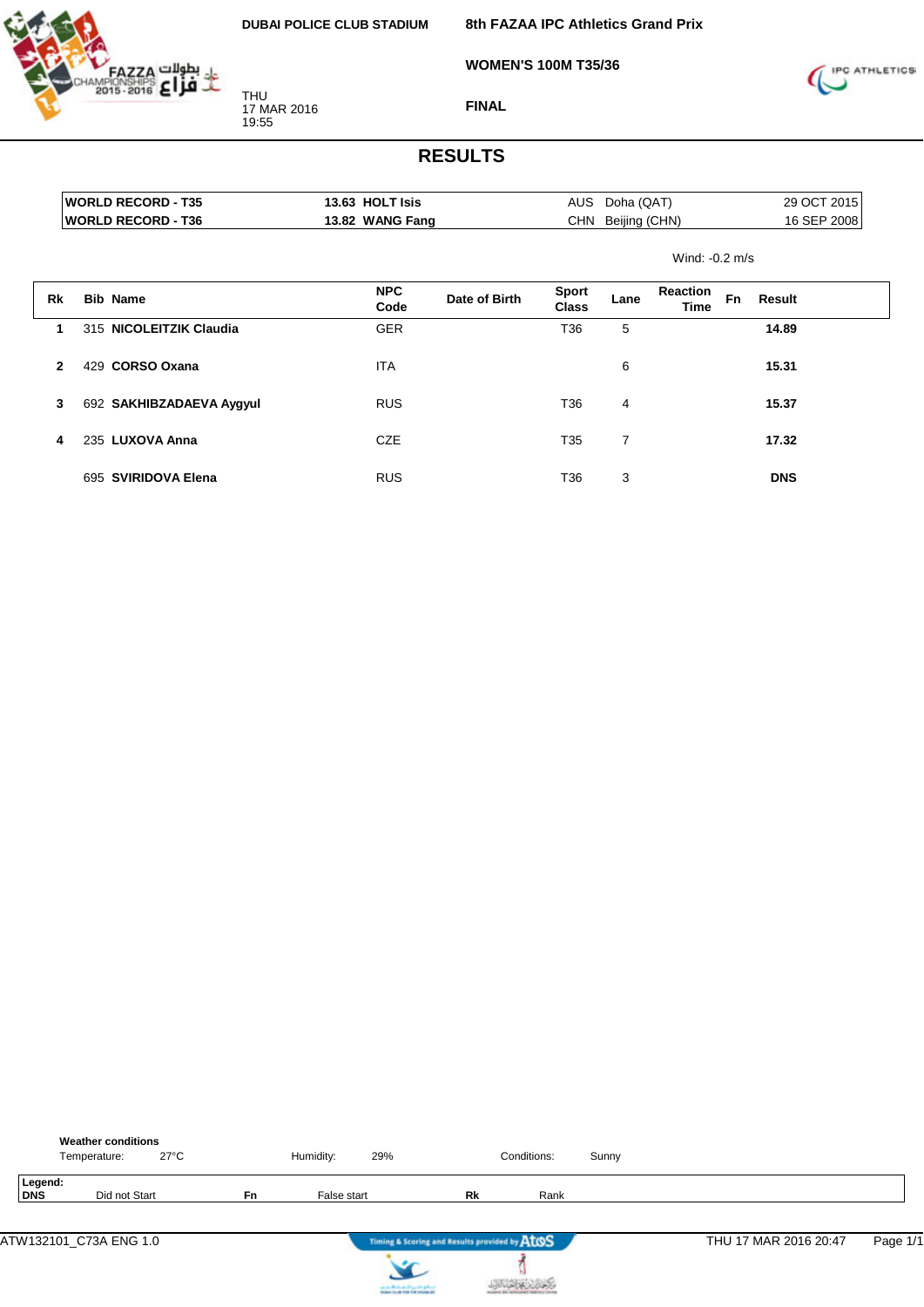

THU 17 MAR 2016 20:09

**8th FAZAA IPC Athletics Grand Prix**

**WOMEN'S 100M T46/47**



**FINAL**

### **RESULTS**

|    | <b>WORLD RECORD</b> | 11.95 CASTILLO Yunidis              | CUB<br>London (GBR)                                                          | 4 SEP 2012 |  |
|----|---------------------|-------------------------------------|------------------------------------------------------------------------------|------------|--|
|    |                     |                                     | Wind: -0.2 m/s                                                               |            |  |
| Rk | <b>Bib Name</b>     | <b>NPC</b><br>Date of Birth<br>Code | <b>Sport</b><br><b>Reaction</b><br>Fn<br>Lane<br><b>Class</b><br><b>Time</b> | Result     |  |
|    | 475 TSUJI Sae       | <b>JPN</b>                          | T47<br>6                                                                     | 13.07      |  |
| 2  | 299 MATON Polly     | GBR                                 | T46                                                                          | 13.12      |  |

**3** 694 **SOLOVEVA Anastasia** RUS T47 5 **13.14**

**4** 681 **CHIKINA Mariya** RUS T46 4 **13.33**

**5** 739 **TANRIKULU Dilba** TUR T46 2 **13.35**

**6** 340 **SMARAGDI Styliani** GRE T47 7 **13.47**

**7** 686 **MIKHAILOVA Ekaterina** RUS T46 3 **14.70**

602 **EBERE SONIA Okeke** NGR T47 8 **DNS**

|                       | <b>Weather conditions</b><br>Temperature: | $27^{\circ}$ C |    | Humidity:   | 29%                                           |                                               | Conditions: | Sunny |                       |          |
|-----------------------|-------------------------------------------|----------------|----|-------------|-----------------------------------------------|-----------------------------------------------|-------------|-------|-----------------------|----------|
| Legend:<br><b>DNS</b> | Did not Start                             |                | Fn | False start |                                               | Rk                                            | Rank        |       |                       |          |
|                       | ATW141101_C73A ENG 1.0                    |                |    |             |                                               | Timing & Scoring and Results provided by AtOS |             |       | THU 17 MAR 2016 21:49 | Page 1/1 |
|                       |                                           |                |    |             | the state affects on the special products and |                                               |             |       |                       |          |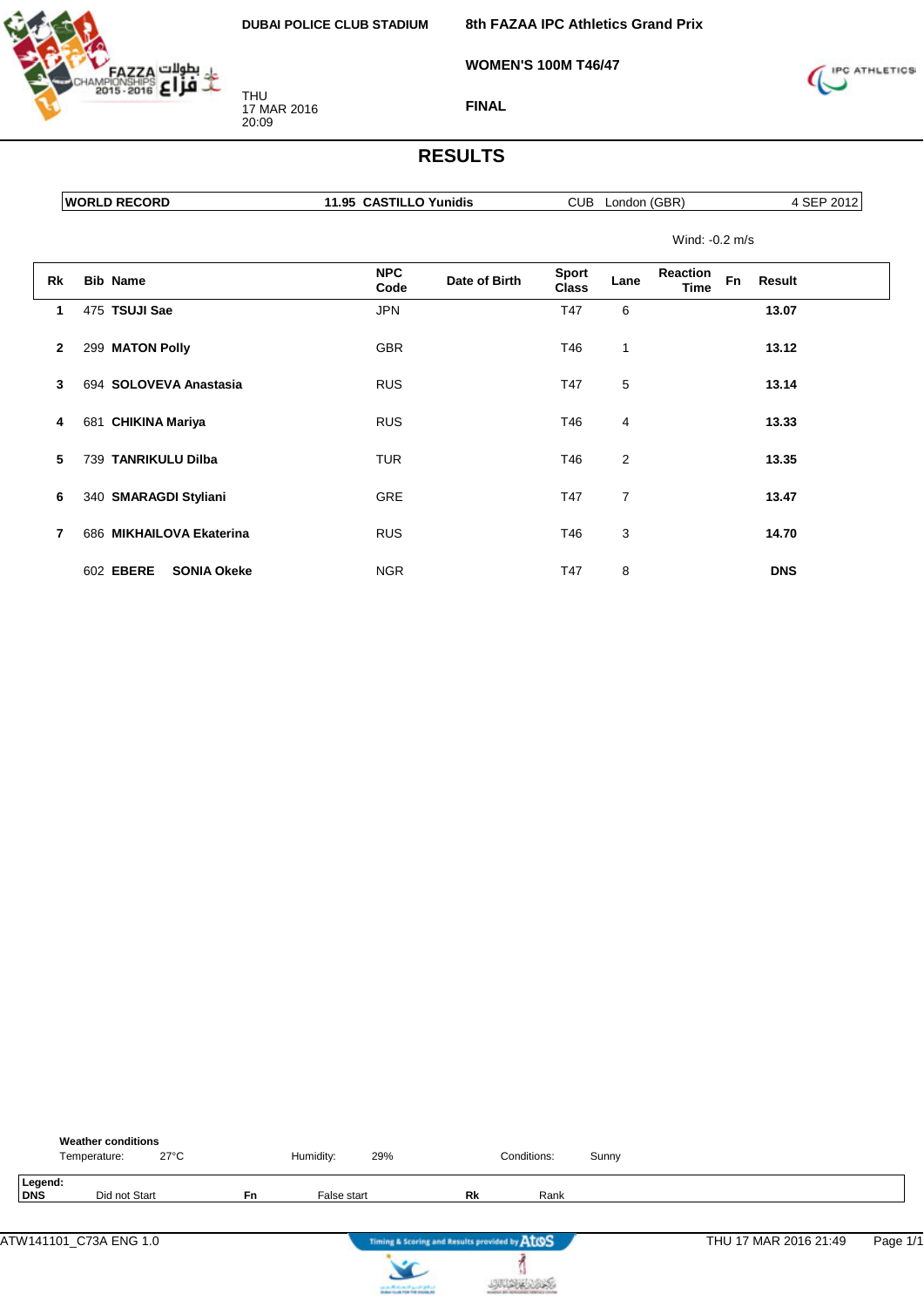

**WOMEN'S CLUB THROW F32/51**



**FINAL**

| <b>Rk</b>    | <b>Bib Name</b>       | <b>NPC</b><br>Date of Birth<br>Code | <b>Sport</b><br><b>Class</b> | 1             | $\overline{2}$ | 3            | $\overline{\mathbf{4}}$ | 5            | 6            | <b>Result</b><br><b>Points</b> |
|--------------|-----------------------|-------------------------------------|------------------------------|---------------|----------------|--------------|-------------------------|--------------|--------------|--------------------------------|
| 1            | 114 GASMI Mounia      | <b>ALG</b>                          | F32                          | 23.43<br>1001 | X              | 22.14<br>943 | 15.77<br>455            | 22.89<br>978 | 21.38<br>903 | 23.43<br>1001                  |
| $\mathbf{2}$ | 297 HUNNISETT Abbie   | <b>GBR</b>                          | F32                          | 17.76<br>641  | 17.00<br>572   | 13.99<br>286 | 16.60<br>534            | 15.48<br>427 | 18.69<br>719 | 18.69<br>719                   |
| 3            | 683 GORLOVKA Elena    | <b>RUS</b>                          | F <sub>51</sub>              | 14.72<br>603  | 14.26<br>553   | 15.79<br>712 | 13.66<br>486            | 14.87<br>619 | 14.38<br>566 | 15.79<br>712                   |
| 4            | 793 SALAH Afra        | <b>UAE</b>                          | F32                          | 15.66<br>444  | 17.33<br>602   | 12.05<br>134 | 15.29<br>408            | 15.36<br>415 | 14.55<br>338 | 17.33<br>602                   |
| 5            | 857 ALKTEBI Noura     | <b>UAE</b>                          | F32                          | 5.43          | 15.35<br>414   | 15.28<br>408 | 15.85<br>463            | 15.15<br>395 | 14.73<br>355 | 15.85<br>463                   |
| 6            | 233 CELANSKA Barbora  | <b>CZE</b>                          | F32                          | 13.79<br>269  | 14.54<br>337   | X            | 13.99<br>286            | 9.36<br>23   | 12.85<br>191 | 14.54<br>337                   |
| 7            | 779 ALBARAIKI Zenab   | <b>UAE</b>                          | F32                          | 14.13<br>299  | 13.76<br>266   | 11.95<br>128 | 14.08<br>295            | 13.96<br>284 | 13.57<br>250 | 14.13<br>299                   |
| 8            | 776 AL MARZOOQI Asmaa | <b>UAE</b>                          | F32                          | 10.61<br>59   | 8.66<br>12     | 10.44<br>53  | 7.91<br>5               | 6.57         | 4.73         | 10.61<br>59                    |
| 9            | 622 AL HARTHI Fathiya | <b>OMA</b>                          | F32                          | 4.36          | 4.82           | 5.50         | X                       | 4.36         | 4.67         | 5.50                           |

| $\sim$ $\sim$<br>OP.<br>rae.<br><b>Starting</b> |                               | -                             |               |     |    |            |     |            |     |
|-------------------------------------------------|-------------------------------|-------------------------------|---------------|-----|----|------------|-----|------------|-----|
|                                                 | $\overline{\phantom{a}}$<br>. | $\overline{ }$<br>$\sim$<br>u | $\sim$<br>○∠∠ | 297 | 14 | ດດດ<br>دد∠ | 793 | 0E7<br>oo, | 683 |

|                      | <b>Weather conditions</b><br>Temperature: | $27^{\circ}$ C |                | Humidity: | 29%                                    | Conditions:                                   | Sunny |                       |          |
|----------------------|-------------------------------------------|----------------|----------------|-----------|----------------------------------------|-----------------------------------------------|-------|-----------------------|----------|
| Legend:<br><b>Rk</b> | Rank                                      |                | v<br>$\lambda$ | Failure   |                                        |                                               |       |                       |          |
|                      |                                           |                |                |           |                                        | Timing & Scoring and Results provided by AtOS |       | THU 17 MAR 2016 22:14 | Page 1/1 |
|                      |                                           |                |                |           | can be affected and it genetic gradual |                                               |       |                       |          |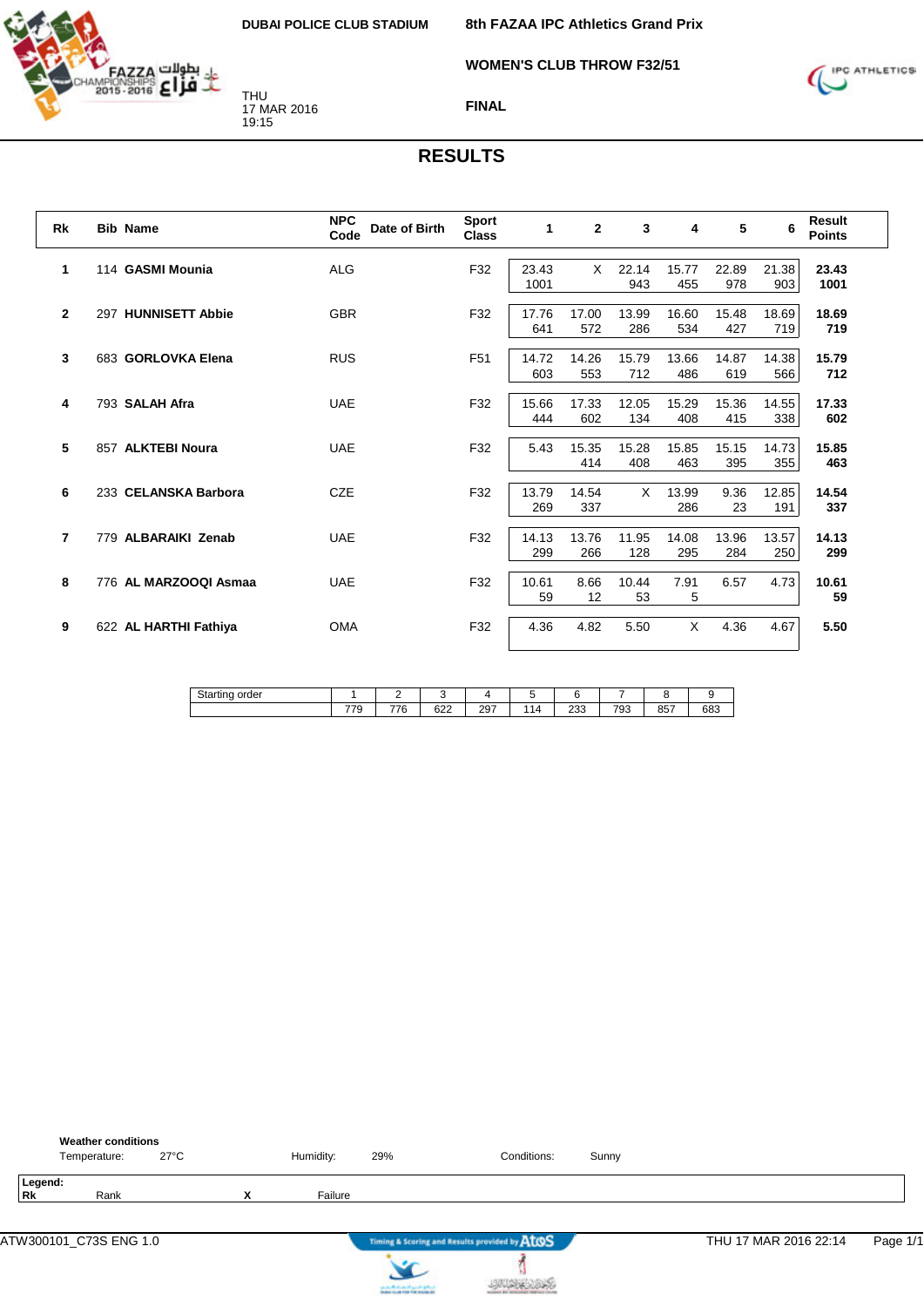

**WOMEN'S SHOT PUT F12/20**



#### **FINAL**

|                | <b>WORLD RECORD - F12</b>   | 13.60 OKSEM Sofia                   |                       | <b>RUS</b>   | Doha (QAT)     |              |              |              | 31 OCT 2015  |                         |
|----------------|-----------------------------|-------------------------------------|-----------------------|--------------|----------------|--------------|--------------|--------------|--------------|-------------------------|
| <b>Rk</b>      | <b>Bib Name</b>             | <b>NPC</b><br>Date of Birth<br>Code | Sport<br><b>Class</b> | 1            | $\overline{2}$ | 3            | 4            | 5            | 6            | Result<br><b>Points</b> |
| 1              | 295 FORTUNE Sabrina         | <b>GBR</b>                          | F <sub>20</sub>       | 10.89<br>733 | 10.42<br>670   | 12.45<br>905 | 10.56<br>690 | 11.29<br>783 | 11.85<br>846 | 12.45<br>905            |
| $\mathbf{2}$   | 339 KYRGIOVANAKI Valasia    | <b>GRE</b>                          | F <sub>20</sub>       | 11.97<br>859 | 11.62<br>821   | 11.58<br>817 | 11.13<br>764 | 10.78<br>719 | 11.94<br>856 | 11.97<br>859            |
| 3              | 159 SIVAKOVA Tamara         | <b>BLR</b>                          | F <sub>12</sub>       | 10.60<br>724 | 11.24<br>804   | 11.44<br>827 | 10.81<br>751 | 10.97<br>771 | 11.27<br>808 | 11.44<br>827            |
| 4              | 326 MANTAUDI Zoi            | GRE                                 | F <sub>20</sub>       | 10.11<br>626 | 10.65<br>702   | X            | 10.31<br>655 | X            | 10.73<br>713 | 10.73<br>713            |
| 5              | <b>NAKADA Hiromi</b><br>471 | <b>JPN</b>                          | F <sub>20</sub>       | 9.62<br>552  | 9.27<br>498    | 9.34<br>509  | 9.07<br>466  | 9.27<br>498  | 9.60<br>549  | 9.62<br>552             |
| 6              | 413 MAHMOODI Razieh         | <b>IRI</b>                          | F12                   | X            | 6.72<br>148    | 6.15<br>91   | 6.46<br>120  | X            | X            | 6.72<br>148             |
| $\overline{7}$ | 808 NOZIMAKHON Kayumova     | <b>UZB</b>                          |                       | 9.17         | 11.22          | 11.82        | 11.00        | 11.72        | 11.89        | 11.89                   |
|                | 789 MARIAM Algahtani        | <b>UAE</b>                          | F <sub>20</sub>       |              |                |              |              |              |              | <b>DNS</b>              |

| Starting order            |     |     |     |                 |     |     |     |     |
|---------------------------|-----|-----|-----|-----------------|-----|-----|-----|-----|
| Initial                   | 339 | 159 | 413 | 47 <sup>4</sup> | 789 | 326 | 808 | 295 |
| 4th. 5th and 6th attempts | 808 | 413 | 471 | 326             | 159 | 339 | 295 |     |

|                        | Temperature: | <b>Weather conditions</b> | $26^{\circ}$ C |    | Humidity: | 41%                                                                      |                             | Conditions:                                   | Sunny |                       |          |
|------------------------|--------------|---------------------------|----------------|----|-----------|--------------------------------------------------------------------------|-----------------------------|-----------------------------------------------|-------|-----------------------|----------|
| Legend:<br><b>DNS</b>  |              | Did not Start             |                | Rk | Rank      |                                                                          | $\mathbf v$<br>$\mathbf{v}$ | Failure                                       |       |                       |          |
| ATW310101_C73S ENG 1.0 |              |                           |                |    |           |                                                                          |                             | Timing & Scoring and Results provided by ALOS |       | THU 17 MAR 2016 17:39 | Page 1/1 |
|                        |              |                           |                |    |           | لسافق فتسي التبعيشا بالإسفين<br><b>In March 19, 1984 Ford Holiday, N</b> |                             |                                               |       |                       |          |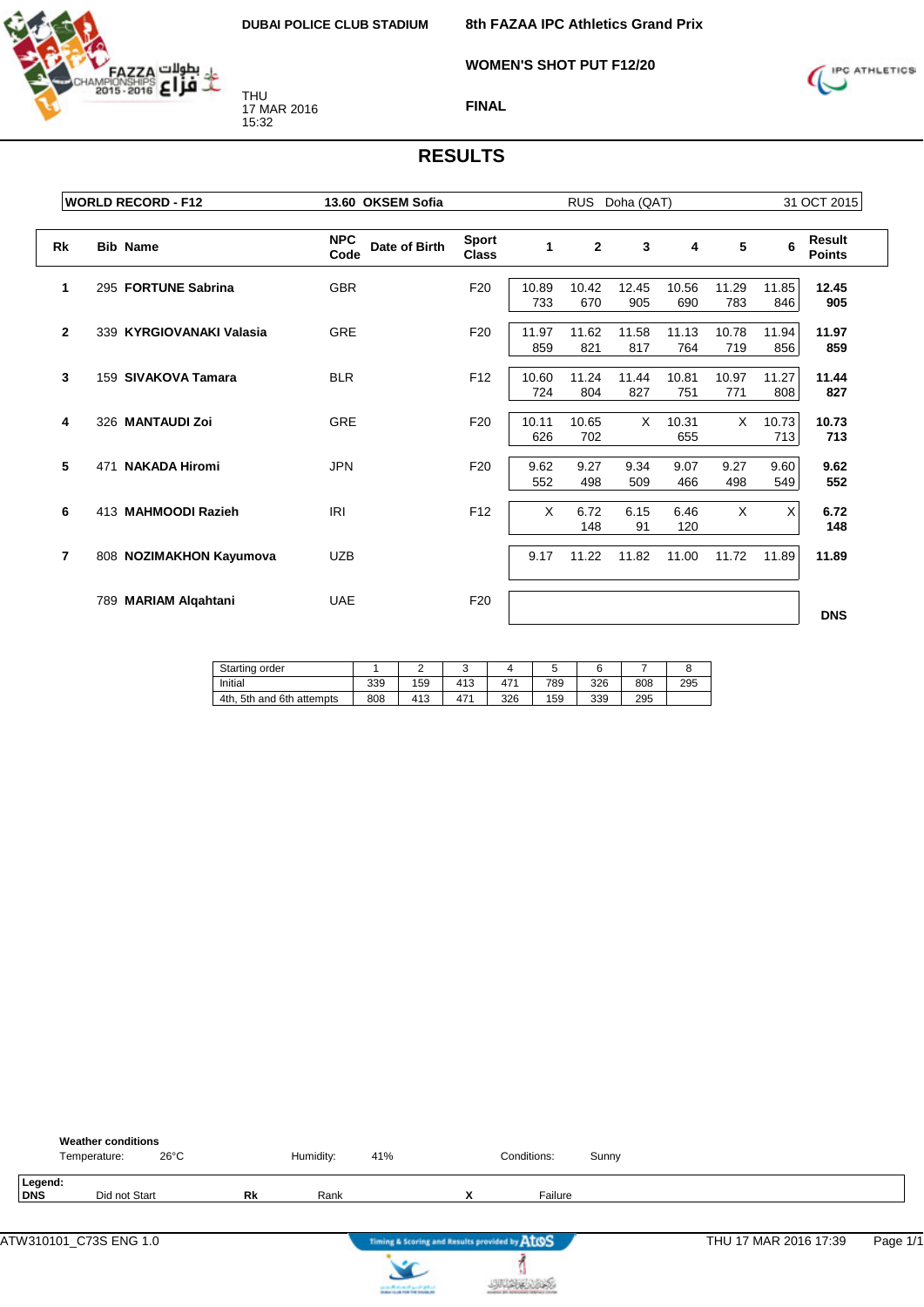

**8th FAZAA IPC Athletics Grand Prix**

**WOMEN'S SHOT PUT F35/36/37/38**



**FINAL**

|              | <b>WORLD RECORD - F35</b>   | 13.05 POMAZAN Marija       |                              |            |                | UKR Doha (QAT)   |      |          |          | 27 OCT 2015                    |
|--------------|-----------------------------|----------------------------|------------------------------|------------|----------------|------------------|------|----------|----------|--------------------------------|
|              | <b>WORLD RECORD - F36</b>   | 10.64 WU Qing              |                              |            |                | CHN London (GBR) |      |          |          | 2 SEP 2012                     |
|              | <b>WORLD RECORD - F37</b>   | 13.56 MI Na                |                              |            | <b>CHN</b>     | Doha (QAT)       |      |          |          | 23 OCT 2015                    |
|              | <b>WORLD RECORD - F38</b>   | 12.58 GRIGALIUNIENE Aldona |                              |            | <b>LTU</b>     | Beijing (CHN)    |      |          |          | 11 SEP 2008                    |
|              |                             | <b>NPC</b>                 |                              |            |                |                  |      |          |          |                                |
| <b>Rk</b>    | <b>Bib Name</b>             | Date of Birth<br>Code      | <b>Sport</b><br><b>Class</b> | 1          | $\overline{2}$ | 3                | 4    | 5        | 6        | <b>Result</b><br><b>Points</b> |
| 1            | 232 BERNA Eva               | <b>CZE</b>                 | F37                          | 9.78       | 9.84           | 10.23            | 9.74 | 9.89     | 10.41    | 10.41                          |
|              |                             |                            |                              | 734        | 743            | 796              | 728  | 750      | 819      | 819                            |
| $\mathbf{2}$ | 680 BRONSKAIA Aida          | <b>RUS</b>                 | F36                          | 8.42       | 8.26           | 8.60             | 8.60 | 8.07     | 8.42     | 8.60                           |
|              |                             |                            |                              | 683        | 655            | 714              | 714  | 621      | 683      | 714                            |
| $\mathbf{3}$ | 314 KOBER Birgit Christiane | <b>GER</b>                 | F36                          | 7.82       | 9.10           | 9.21             | 7.58 | 9.18     | 9.01     | 9.21                           |
|              |                             |                            |                              | 410        | 630            | 647              | 368  | 643      | 615      | 647                            |
| 4            | 685 LIPATNIKOVA Galina      | <b>RUS</b>                 | F36                          | 8.20       | 7.88           | 7.94             | 8.33 | 7.64     | $\times$ | 8.33                           |
|              |                             |                            |                              | 621        | 562            | 574              | 645  | 517      |          | 645                            |
| 5            | 235 LUXOVA Anna             | <b>CZE</b>                 | F35                          | 6.55       | X              | 6.24             | 6.69 | 6.74     | X        | 6.74                           |
|              |                             |                            |                              | 210        |                | 167              | 231  | 239      |          | 239                            |
| 6            | 778 AL SUWAIDI Khadija      | <b>UAE</b>                 | F37                          | X          | 4.89           | 4.77             | 4.76 | $\times$ | 4.92     | 4.92                           |
|              |                             |                            |                              |            | 37             | 31               | 31   |          | 39       | 39                             |
|              | 788 ISRA Awad               | <b>UAE</b>                 | F37                          | <b>DNF</b> |                |                  |      |          |          |                                |
|              |                             |                            |                              |            |                |                  |      |          |          | <b>NM</b>                      |

| Starting order               |     |     |     |     |     |     |     |
|------------------------------|-----|-----|-----|-----|-----|-----|-----|
| Initial                      | 685 | 680 | 314 | 778 | 232 | 235 | 788 |
| 4th.<br>5th and 6th attempts | 235 | 778 | 685 | 314 | 680 | 232 |     |

|                | <b>Weather conditions</b><br>$26^{\circ}$ C<br>Temperature: |           | Humidity: | 41% |                                               | Conditions: | Sunny |                       |          |
|----------------|-------------------------------------------------------------|-----------|-----------|-----|-----------------------------------------------|-------------|-------|-----------------------|----------|
| Legend:<br>DNF | Did not Finish                                              | <b>Rk</b> | Rank      |     | $\mathbf{v}$<br>^                             | Failure     |       |                       |          |
|                |                                                             |           |           |     | Timing & Scoring and Results provided by ATOS |             |       | THU 17 MAR 2016 22:41 | Page 1/1 |



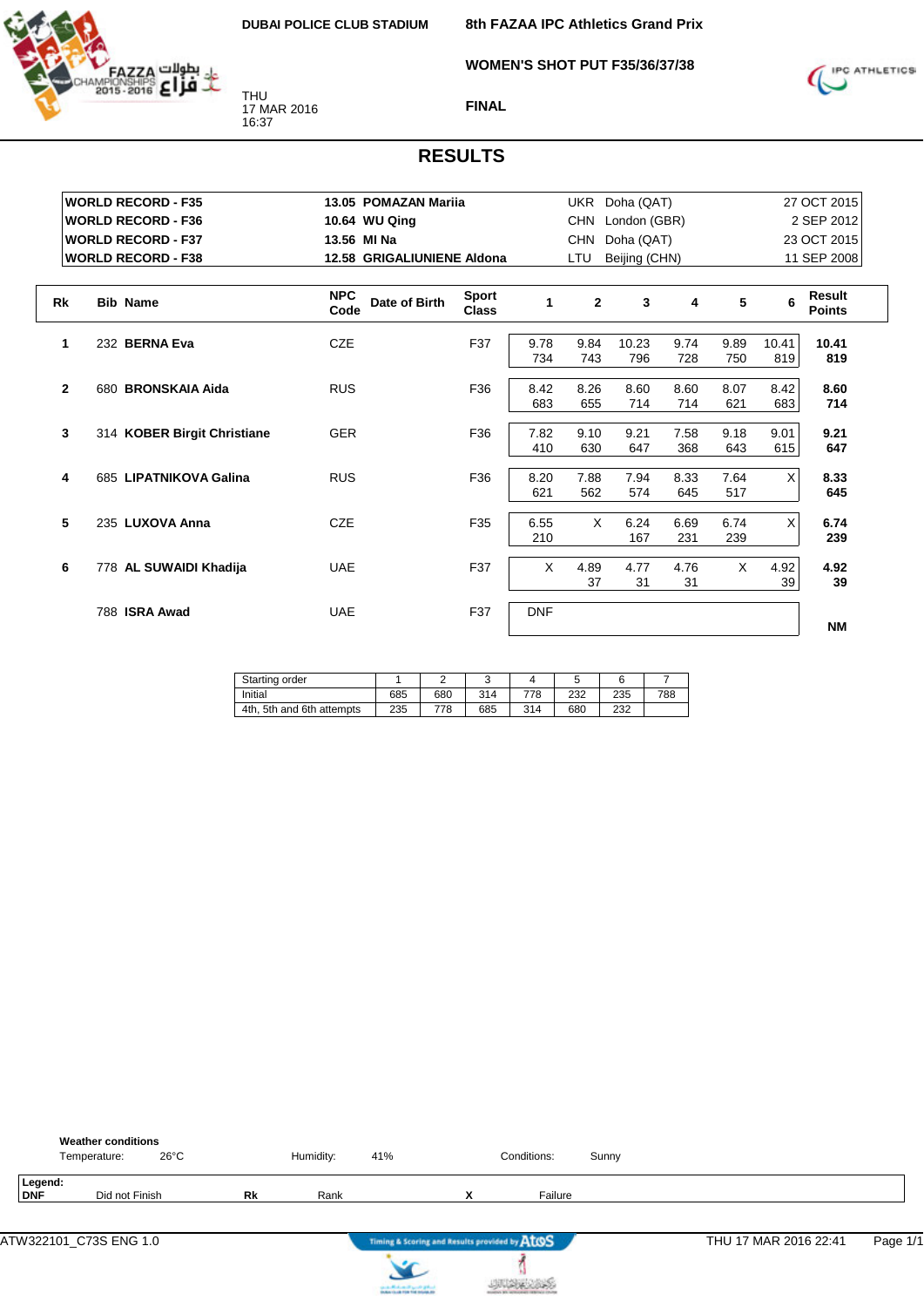

**WOMEN'S SHOT PUT F54**



**FINAL**

|              | <b>WORLD RECORD</b>           |                                     | 7.83 BOGACHEVA Maria         |            |                | <b>RUS</b><br>Olomouc (CZE) |      |      |      |            |
|--------------|-------------------------------|-------------------------------------|------------------------------|------------|----------------|-----------------------------|------|------|------|------------|
| Rk           | <b>Bib Name</b>               | <b>NPC</b><br>Date of Birth<br>Code | <b>Sport</b><br><b>Class</b> | 1          | $\overline{2}$ | 3                           | 4    | 5    | 6    | Result     |
| 1            | 408 HADIDI Shahla             | <b>IRI</b>                          | F <sub>54</sub>              | 5.62       | 5.73           | 5.81                        | 5.89 | 5.93 | X    | 5.93       |
| $\mathbf{2}$ | 234 KACANU Eva                | CZE                                 | F <sub>54</sub>              | 5.25       | 5.76           | 5.79                        | 5.79 | 5.66 | 5.71 | 5.79       |
| 3            | 418 SALEHI Elham              | <b>IRI</b>                          | F <sub>54</sub>              | 5.42       | X              | 5.32                        | 5.28 | 5.39 | X.   | 5.42       |
| 4            | 158 NEZHURA Yuliya            | <b>BLR</b>                          | F <sub>54</sub>              | 5.04       | X              | 5.07                        | 4.65 | 5.21 | X    | 5.21       |
| 5            | 166<br><b>ALI Amal</b>        | <b>BRN</b>                          | F <sub>54</sub>              | 4.47       | 4.45           | 4.37                        | 4.62 | 4.32 | 4.30 | 4.62       |
|              | 373 MAHADEVAIAH Manjula       | <b>IND</b>                          | F <sub>54</sub>              | <b>DNF</b> |                |                             |      |      |      | <b>DNF</b> |
|              | <b>ZALIPOOR Aghdas</b><br>421 | <b>IRI</b>                          |                              | <b>DNF</b> |                |                             |      |      |      | <b>DNF</b> |

| Starting order            |     |     |     |     |     |     |     |
|---------------------------|-----|-----|-----|-----|-----|-----|-----|
| Initial                   | 234 | 373 | 418 | 158 | 408 | 166 | 42' |
| 4th, 5th and 6th attempts |     |     |     |     |     |     |     |

|                       | <b>Weather conditions</b><br>Temperature: | $27^{\circ}$ C |    | Humidity: | 29%                                           |   | Conditions: | Sunny |                       |          |
|-----------------------|-------------------------------------------|----------------|----|-----------|-----------------------------------------------|---|-------------|-------|-----------------------|----------|
| Legend:<br><b>DNF</b> | Did not Finish                            |                | Rk | Rank      |                                               | x | Failure     |       |                       |          |
|                       | ATW354101_C73S ENG 1.0                    |                |    |           | Timing & Scoring and Results provided by AtOS |   |             |       | THU 17 MAR 2016 19:47 | Page 1/1 |
|                       |                                           |                |    |           | cards Michael High-Original                   |   |             |       |                       |          |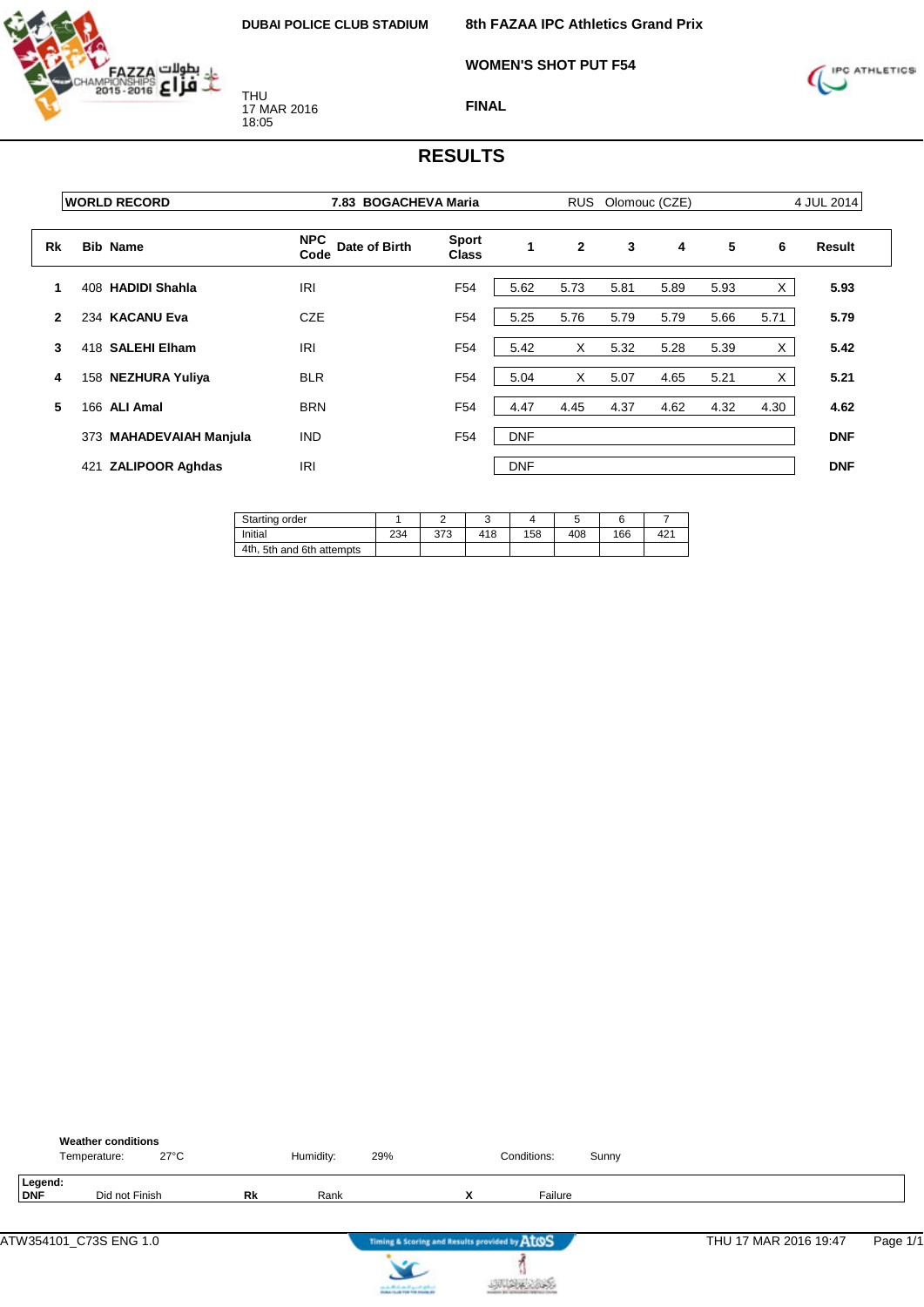

**8th FAZAA IPC Athletics Grand Prix**

**WOMEN'S SHOT PUT F55**



**FINAL**

|              | <b>WORLD RECORD</b>            | 9.06 BUGGENHAGEN Marianne           |                              |      |              | GER Athens (GRE) |      |      |      | 19 SEP 2004 |
|--------------|--------------------------------|-------------------------------------|------------------------------|------|--------------|------------------|------|------|------|-------------|
| Rk           | <b>Bib Name</b>                | <b>NPC</b><br>Date of Birth<br>Code | <b>Sport</b><br><b>Class</b> | 1    | $\mathbf{2}$ | 3                | 4    | 5    | 6    | Result      |
| 1            | <b>ALOMARI Rooba</b><br>167    | <b>BRN</b>                          | F <sub>55</sub>              | 5.32 | 5.50         | X                | 5.22 | X    | 5.73 | 5.73        |
| $\mathbf{2}$ | <b>ZALIPOOR Aghdas</b><br>421  | <b>IRI</b>                          | F <sub>55</sub>              | 4.66 | 4.76         | 4.79             | 4.89 | 4.55 | 4.92 | 4.92        |
| 3            | 370 GHILDIYAL Pragya           | <b>IND</b>                          | F <sub>55</sub>              | 3.80 | 3.80         | 4.09             | 4.13 | 4.03 | 4.03 | 4.13        |
| 4            | 415 RAJABZADEH Tayyebeh        | IRI                                 | F <sub>55</sub>              | 3.67 | 4.10         | 4.08             | X    | 4.08 | Χ    | 4.10        |
| 5            | <b>HANS Madhvi</b><br>371      | <b>IND</b>                          | F <sub>55</sub>              | 3.00 | 2.88         | X                | 2.68 | 2.80 | 2.81 | 3.00        |
|              | 182 IBRYAM Esmeray             | <b>BUL</b>                          | F <sub>55</sub>              |      |              |                  |      |      |      | <b>DNS</b>  |
|              | <b>TODOROVA Daniela</b><br>184 | <b>BUL</b>                          | F <sub>55</sub>              |      |              |                  |      |      |      | <b>DNS</b>  |

| Starting order            |     |     |                |     |     |     |     |
|---------------------------|-----|-----|----------------|-----|-----|-----|-----|
| Initial                   | 421 | 415 | 271<br>. ، ادب | 370 | 184 | 167 | 182 |
| 4th, 5th and 6th attempts |     |     |                |     |     |     |     |

|                       | <b>Weather conditions</b><br>Temperature: | $27^{\circ}$ C |    | Humidity: | 29%                                           |   | Conditions: | Sunny |                       |          |
|-----------------------|-------------------------------------------|----------------|----|-----------|-----------------------------------------------|---|-------------|-------|-----------------------|----------|
| Legend:<br><b>DNS</b> | Did not Start                             |                | Rk | Rank      |                                               | x | Failure     |       |                       |          |
|                       | ATW355101_C73S ENG 1.0                    |                |    |           | Timing & Scoring and Results provided by AtOS |   |             |       | THU 17 MAR 2016 19:47 | Page 1/1 |
|                       |                                           |                |    |           | cards Michael High-Original                   |   |             |       |                       |          |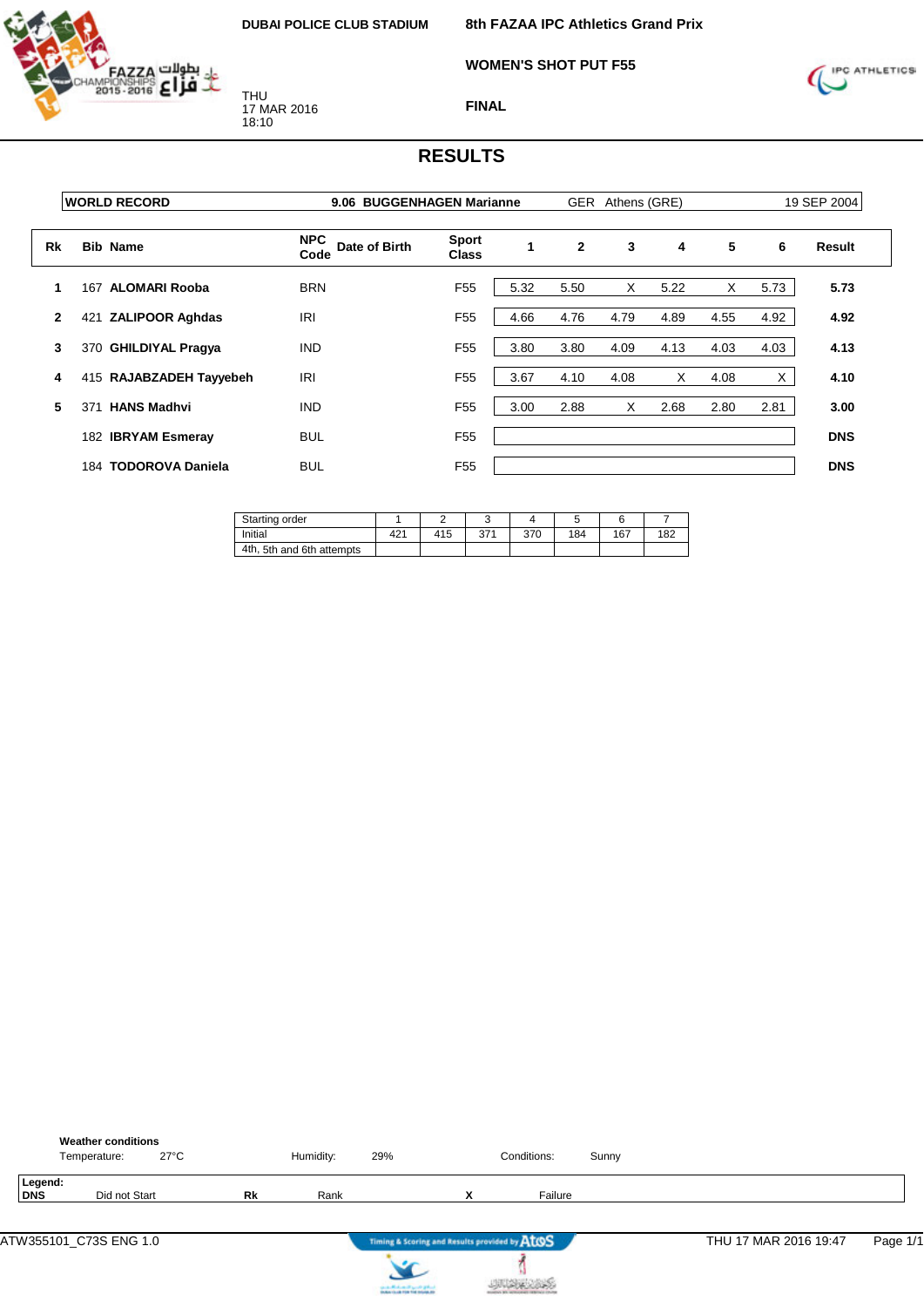

**8th FAZAA IPC Athletics Grand Prix**

**WOMEN'S SHOT PUT F56/57**



**FINAL**

### **RESULTS**

|                | <b>WORLD RECORD - F56</b>                | 9.43 MADSEN Angela |                   |                              |                | USA Windsor (CAN) |                |              |              |              | 14 JUL 2012             |
|----------------|------------------------------------------|--------------------|-------------------|------------------------------|----------------|-------------------|----------------|--------------|--------------|--------------|-------------------------|
|                | <b>WORLD RECORD - F57</b>                |                    | 11.14 ENEVA Stela |                              |                |                   | BUL Doha (QAT) |              |              |              | 23 OCT 2015             |
| Rk             | <b>Bib Name</b>                          | <b>NPC</b><br>Code | Date of Birth     | <b>Sport</b><br><b>Class</b> | $\mathbf{1}$   | $\overline{2}$    | $\mathbf{3}$   | 4            | 5            | 6            | Result<br><b>Points</b> |
| 1              | 561 ORTIZ HERNANDEZ M.                   | <b>MEX</b>         |                   | F <sub>57</sub>              | 9.94<br>921    | 10.05<br>933      | 10.54<br>981   | 10.30<br>958 | 10.58<br>984 | 10.74<br>998 | 10.74<br>998            |
| $\mathbf{2}$   | 317 WILLING Martina Monika               | GER                |                   | F56                          | 7.73<br>870    | X                 | 7.58<br>846    | 7.62<br>852  | X            | $\mathsf X$  | 7.73<br>870             |
| 3              | 183 KOLEVA Ivanka                        | BUL                |                   | F57                          | 8.33<br>692    | X                 | 8.32<br>690    | 8.43<br>709  | $\mathsf X$  | 8.12<br>655  | 8.43<br>709             |
| 4              | 208 ARLETTE Mawe Foka                    | <b>CMR</b>         |                   | F <sub>57</sub>              | 6.22<br>285    | X                 | 6.26<br>292    | X            | 5.90<br>227  | $\mathsf X$  | 6.26<br>292             |
| 5              | 237 OBROVA Miroslava                     | <b>CZE</b>         |                   | F <sub>57</sub>              | 5.81<br>212    | 5.95<br>236       | 6.12<br>266    | 5.65<br>186  | 6.08<br>259  | $\mathsf X$  | 6.12<br>266             |
| 6              | 697 VETOKHINA Ekaterina                  | <b>RUS</b>         |                   | F <sub>57</sub>              | X              | 5.94<br>234       | 5.93<br>232    | X            | 6.08<br>259  | X            | 6.08<br>259             |
| $\overline{7}$ | 409 HASSANI Zeinab                       | IRI                |                   | F <sub>57</sub>              | 5.40<br>148    | 5.80<br>210       | 5.53<br>167    | 5.59<br>177  | X            | 5.56<br>172  | 5.80<br>210             |
| 8              | 794 SARA SALEH Alkaabi                   | <b>UAE</b>         |                   | F57                          | 5.04<br>102    | 5.13<br>113       | 5.20<br>122    | 5.57<br>173  | X            | 5.52<br>166  | 5.57<br>173             |
| 9              | 614 OSVIK Konstansa                      | <b>NOR</b>         |                   | F <sub>57</sub>              | 4.93<br>90     | 4.80<br>77        | 4.83<br>80     | X            | 4.80<br>77   | $\mathsf X$  | 4.93<br>90              |
| 10             | 213 MARTINE Tamibe                       | <b>CMR</b>         |                   | F <sub>57</sub>              | X              | 4.16<br>30        | X              | X            | 4.89<br>86   | $\mathsf X$  | 4.89<br>86              |
| 11             | 119 SAIFI Nassima                        | <b>ALG</b>         |                   |                              | 10.11          | 10.72             | $X -$          | 10.07        | X            | 10.59        | 10.72                   |
|                | 113 DJELAL Safia                         | <b>ALG</b>         |                   |                              | <b>DNF</b>     |                   |                |              |              |              | <b>NM</b>               |
|                | 603 EUCHARIA NJIDEKA Iyiazi              | <b>NGR</b>         |                   | F <sub>57</sub>              | <b>DNF</b>     |                   |                |              |              |              | <b>NM</b>               |
|                | 210 JULIE Assako Assom Abondo            | CMR                |                   | F57                          | $\mathsf{DNF}$ |                   |                |              |              |              | <b>NM</b>               |
|                | 116 MEDJEMEDJ Nadia                      | ALG                |                   | F <sub>57</sub>              | <b>DNF</b>     |                   |                |              |              |              | <b>NM</b>               |
|                | 118 SAAD Nafissa                         | ALG                |                   |                              | <b>DNF</b>     |                   |                |              |              |              | NΜ                      |
|                | Starting order<br>$\overline{c}$<br>1    | 3<br>4             | 5                 | 6                            | 7<br>8         | 9                 | 10             | 11           | 12           | 13           | 14                      |
|                | 561<br>116                               | 118<br>119         | 614               | 409                          | 113<br>317     | 237               | 208            | 213          | 794          | 183          | 210                     |
|                | Starting order<br>15<br>16<br>603<br>697 |                    |                   |                              |                |                   |                |              |              |              |                         |

Temperature: 26°C Humidity: 41% Conditions: Sunny **Legend: Did not Finish <b>Rk** Rank **X Failure** 

ł

**JUDICIAS** 

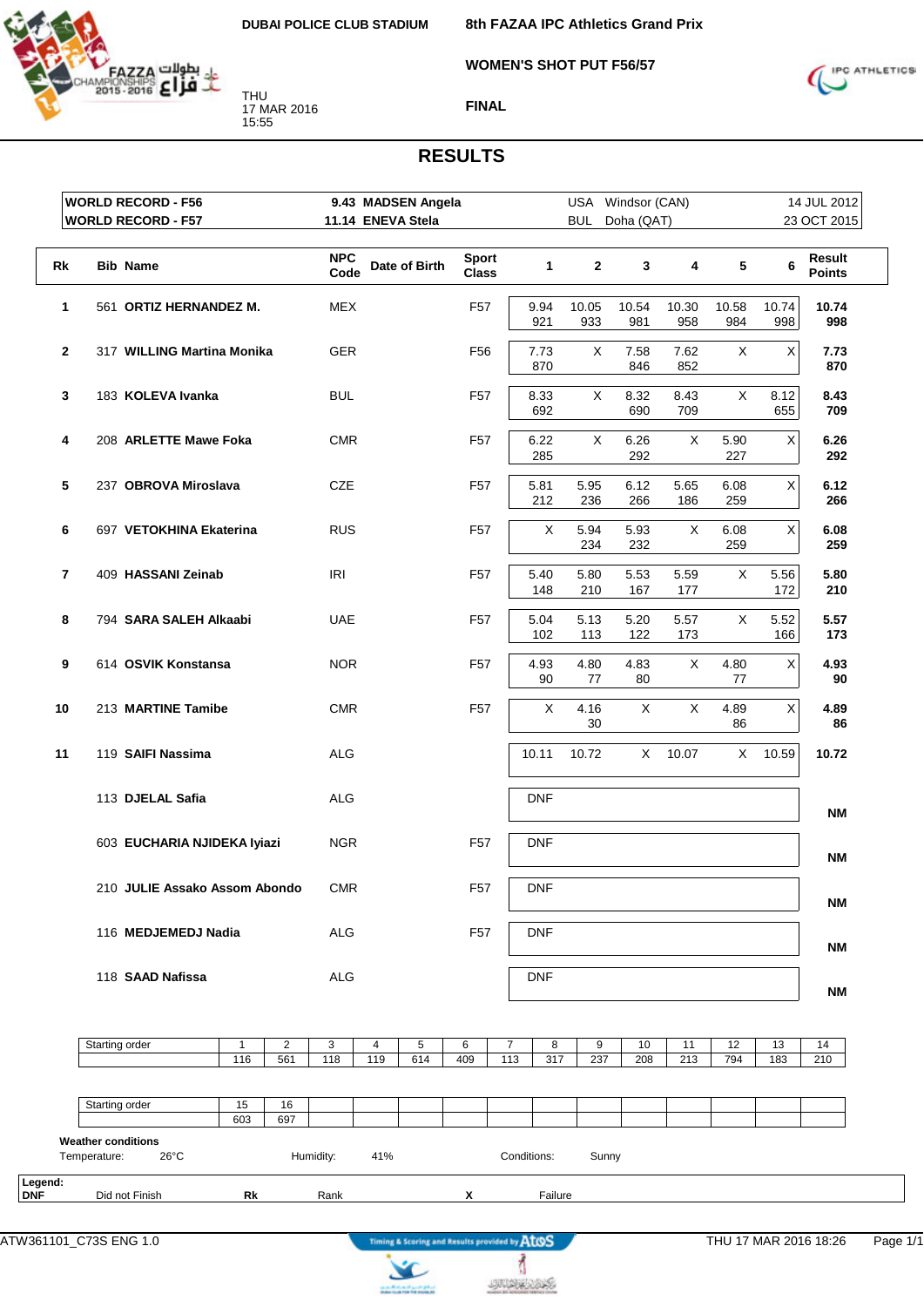

**8th FAZAA IPC Athletics Grand Prix**

**WOMEN'S SHOT PUT F56/57**



**FINAL**

|              | <b>WORLD RECORD - F56</b>     |           |                      | 9.43 MADSEN Angela<br>11.14 ENEVA Stela |     |               |                              |            |              |              | USA Windsor (CAN) |              |              |              | 14 JUL 2012             |
|--------------|-------------------------------|-----------|----------------------|-----------------------------------------|-----|---------------|------------------------------|------------|--------------|--------------|-------------------|--------------|--------------|--------------|-------------------------|
|              | <b>WORLD RECORD - F57</b>     |           |                      |                                         |     |               |                              |            |              |              | BUL Doha (QAT)    |              |              |              | 23 OCT 2015             |
| Rk           | <b>Bib Name</b>               |           |                      | <b>NPC</b><br>Code                      |     | Date of Birth | <b>Sport</b><br><b>Class</b> |            | $\mathbf{1}$ | $\mathbf{2}$ | 3                 | 4            | $\sqrt{5}$   | 6            | Result<br><b>Points</b> |
| 1            | 561 ORTIZ HERNANDEZ M.        |           |                      | <b>MEX</b>                              |     |               | F <sub>57</sub>              |            | 9.94<br>921  | 10.05<br>933 | 10.54<br>981      | 10.30<br>958 | 10.58<br>984 | 10.74<br>998 | 10.74<br>998            |
| $\mathbf{2}$ | 119 SAIFI Nassima             |           |                      | <b>ALG</b>                              |     |               | F57                          | 10.11      | 939          | 10.72<br>996 | X.                | 10.07<br>935 | X            | 10.59<br>985 | 10.72<br>996            |
| 3            | 317 WILLING Martina Monika    |           |                      | <b>GER</b>                              |     |               | F <sub>56</sub>              |            | 7.73<br>870  | X            | 7.58<br>846       | 7.62<br>852  | X            | Χ            | 7.73<br>870             |
| 4            | 183 KOLEVA Ivanka             |           |                      | <b>BUL</b>                              |     |               | F57                          |            | 8.33<br>692  | X            | 8.32<br>690       | 8.43<br>709  | X            | 8.12<br>655  | 8.43<br>709             |
| 5            | 208 ARLETTE Mawe Foka         |           |                      | <b>CMR</b>                              |     |               | F <sub>57</sub>              |            | 6.22<br>285  | X            | 6.26<br>292       | X            | 5.90<br>227  | Χ            | 6.26<br>292             |
| 6            | 237 OBROVA Miroslava          |           |                      | CZE                                     |     |               | F <sub>57</sub>              |            | 5.81<br>212  | 5.95<br>236  | 6.12<br>266       | 5.65<br>186  | 6.08<br>259  | $\mathsf X$  | 6.12<br>266             |
| 7            | 697 VETOKHINA Ekaterina       |           |                      | <b>RUS</b>                              |     |               | F57                          |            | Χ            | 5.94<br>234  | 5.93<br>232       | X            | 6.08<br>259  | Χ            | 6.08<br>259             |
| 8            | 409 HASSANI Zeinab            |           |                      | IRI                                     |     |               | F <sub>57</sub>              |            | 5.40<br>148  | 5.80<br>210  | 5.53<br>167       | 5.59<br>177  | X            | 5.56<br>172  | 5.80<br>210             |
| 9            | 794 SARA SALEH Alkaabi        |           |                      | <b>UAE</b>                              |     |               | F57                          |            | 5.04<br>102  | 5.13<br>113  | 5.20<br>122       | 5.57<br>173  | X            | 5.52<br>166  | 5.57<br>173             |
| 10           | 614 OSVIK Konstansa           |           |                      | <b>NOR</b>                              |     |               | F <sub>57</sub>              |            | 4.93<br>90   | 4.80<br>77   | 4.83<br>80        | X            | 4.80<br>77   | Χ            | 4.93<br>90              |
| 11           | 213 MARTINE Tamibe            |           |                      | <b>CMR</b>                              |     |               | F <sub>57</sub>              |            | X            | 4.16<br>30   | X                 | X            | 4.89<br>86   | Χ            | 4.89<br>86              |
|              | 113 DJELAL Safia              |           |                      | <b>ALG</b>                              |     |               |                              |            | <b>DNF</b>   |              |                   |              |              |              | <b>NM</b>               |
|              | 603 EUCHARIA NJIDEKA Iyiazi   |           |                      | <b>NGR</b>                              |     |               | F <sub>57</sub>              |            | <b>DNF</b>   |              |                   |              |              |              | <b>NM</b>               |
|              | 210 JULIE Assako Assom Abondo |           |                      | CMR                                     |     |               | F57                          | <b>DNF</b> |              |              |                   |              |              |              | <b>NM</b>               |
|              | 116 MEDJEMEDJ Nadia           |           |                      | ALG                                     |     |               | F <sub>57</sub>              |            | <b>DNF</b>   |              |                   |              |              |              | ΝM                      |
|              | 118 SAAD Nafissa              |           |                      | <b>ALG</b>                              |     |               |                              |            | <b>DNF</b>   |              |                   |              |              |              | <b>NM</b>               |
|              | Starting order                | 1         | $\overline{c}$       | 3                                       | 4   | 5             | 6                            | 7          | 8            | 9            | 10                | 11           | 12           | 13           | 14                      |
|              |                               | 116       | 561                  | 118                                     | 119 | 614           | 409                          | 113        | 317          | 237          | 208               | 213          | 794          | 183          | 210                     |
|              |                               |           |                      |                                         |     |               |                              |            |              |              |                   |              |              |              |                         |
|              | Starting order                | 15<br>cos | 16<br>0 <sup>2</sup> |                                         |     |               |                              |            |              |              |                   |              |              |              |                         |

|                |                           |                | 603 | 697 |           |     |  |             |         |       |  |  |  |
|----------------|---------------------------|----------------|-----|-----|-----------|-----|--|-------------|---------|-------|--|--|--|
|                | <b>Weather conditions</b> |                |     |     |           |     |  |             |         |       |  |  |  |
|                | Temperature:              | $26^{\circ}$ C |     |     | Humidity: | 41% |  | Conditions: |         | Sunny |  |  |  |
|                |                           |                |     |     |           |     |  |             |         |       |  |  |  |
| Legend:<br>DNF |                           |                |     |     |           |     |  |             |         |       |  |  |  |
|                | Did not Finish            |                | Rk  |     | Rank      |     |  |             | Failure |       |  |  |  |



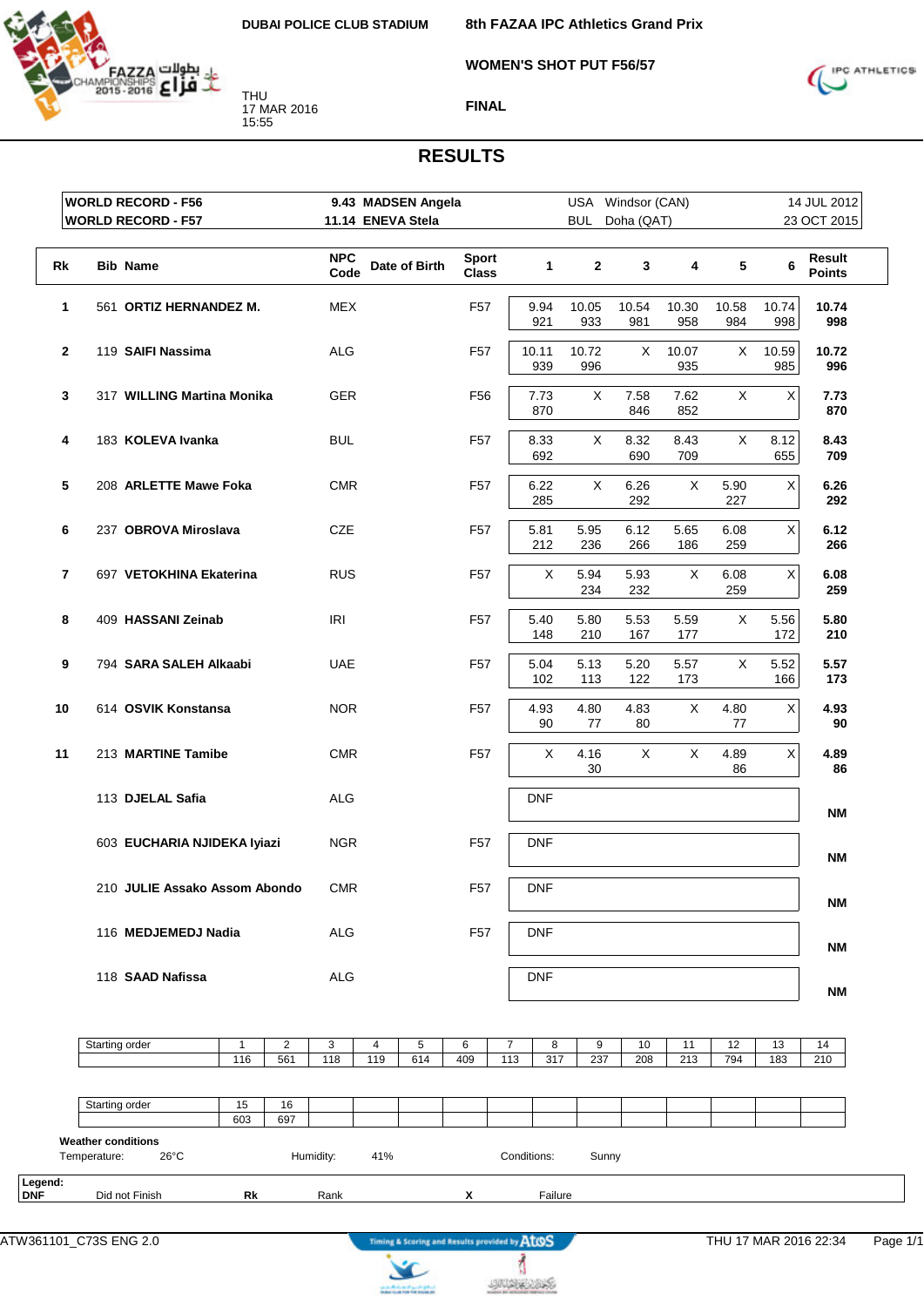

THU 17 MAR 2016 20:15

**8th FAZAA IPC Athletics Grand Prix**

**WOMEN'S 400M T34**



**FINAL**

|              | <b>WORLD RECORD</b>   | 59.42 COCKROFT Hannah |               | GBR Arbon (SUI)              |      |                         |           | 6 JUN 2015 |  |  |
|--------------|-----------------------|-----------------------|---------------|------------------------------|------|-------------------------|-----------|------------|--|--|
| Rk           | <b>Bib Name</b>       | <b>NPC</b><br>Code    | Date of Birth | <b>Sport</b><br><b>Class</b> | Lane | <b>Reaction</b><br>Time | <b>Fn</b> | Result     |  |  |
| 1            | 121 LITTLE Rosemary   | <b>AUS</b>            |               | T34                          | 7    |                         |           | 1:04.37    |  |  |
| $\mathbf{2}$ | 588 DESIREE Vranken   | <b>NED</b>            |               | T34                          | 5    |                         |           | 1:05.78    |  |  |
| 3            | 590 SIEMONS Amy       | <b>NED</b>            |               | T34                          | 2    |                         |           | 1:09.45    |  |  |
| 4            | 682 DORONINA Veronika | <b>RUS</b>            |               | T34                          | 3    |                         |           | 1:11.60    |  |  |
| 5            | 302 TAIT Carly        | <b>GBR</b>            |               | T34                          | 6    |                         |           | 1:13.17    |  |  |
| 6            | 468 KITAURA Haruka    | <b>JPN</b>            |               | T34                          | 4    |                         |           | 1:25.58    |  |  |

|                      | <b>Weather conditions</b><br>Temperature: | $27^{\circ}$ C |    | Humidity: | 29%                                                                                     | Conditions:                                   | Sunny |                       |          |
|----------------------|-------------------------------------------|----------------|----|-----------|-----------------------------------------------------------------------------------------|-----------------------------------------------|-------|-----------------------|----------|
| Legend:<br><b>Fn</b> | False start                               |                | Rk | Rank      |                                                                                         |                                               |       |                       |          |
|                      | ATW434101 C73A ENG 1.0                    |                |    |           |                                                                                         | Timing & Scoring and Results provided by AtOS |       | THU 17 MAR 2016 21:13 | Page 1/1 |
|                      |                                           |                |    |           | counter Mindsons of April 20 (professional)<br>Analysis for all 1996 find materials and |                                               |       |                       |          |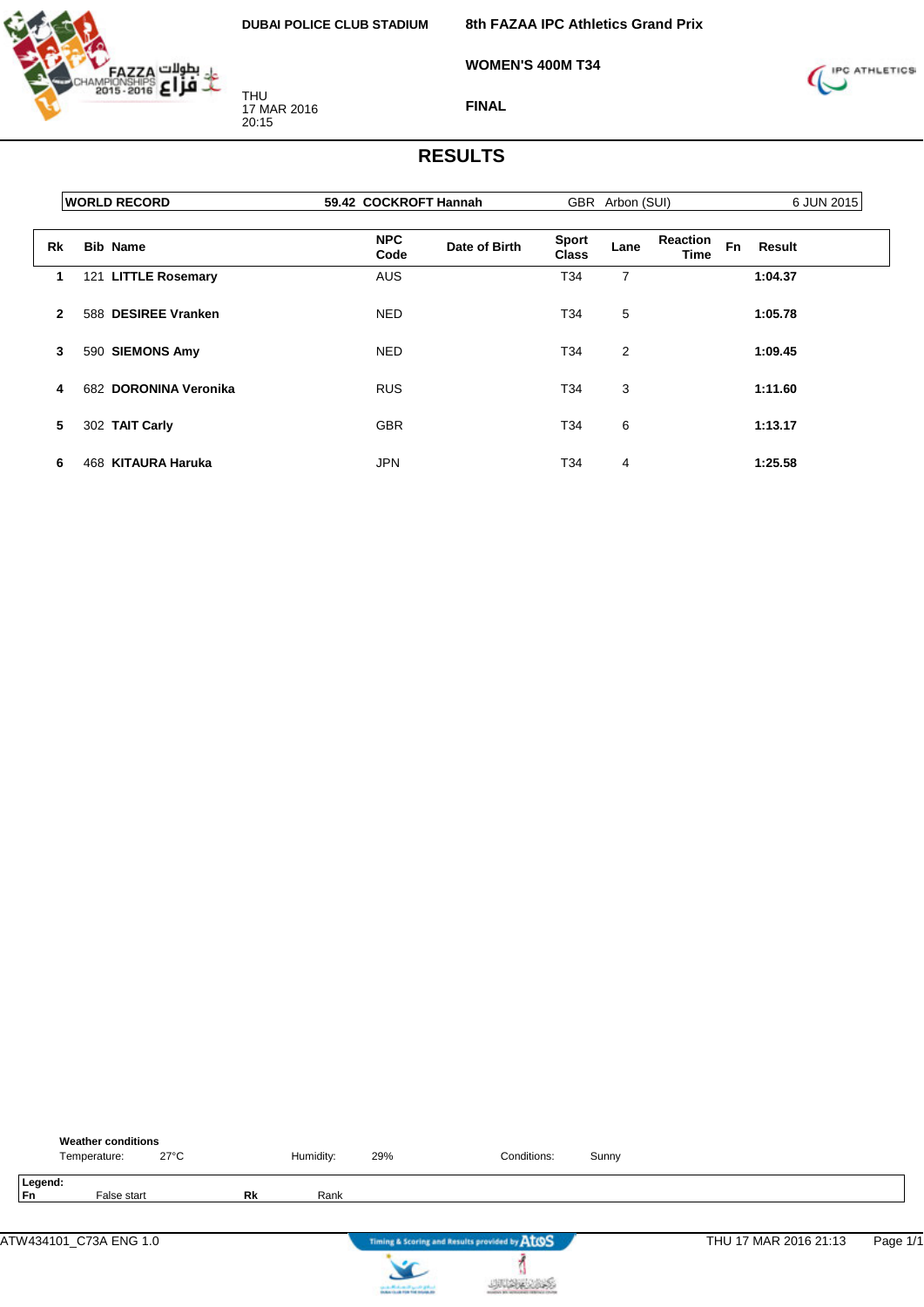**8th FAZAA IPC Athletics Grand Prix**

**WOMEN'S 400M T53**



THU 17 MAR 2016 20:35

**FINAL**

|    | <b>WORLD RECORD</b>         | 54.70 BALLARD Angela |               | AUS Arbon (SUI)       |      |                         |    | 4 JUN 2015 |  |
|----|-----------------------------|----------------------|---------------|-----------------------|------|-------------------------|----|------------|--|
| Rk | <b>Bib Name</b>             | <b>NPC</b><br>Code   | Date of Birth | <b>Sport</b><br>Class | Lane | <b>Reaction</b><br>Time | Fn | Result     |  |
|    | 737 KURT Hamide             | <b>TUR</b>           |               |                       | 4    |                         |    | 58.50      |  |
| 2  | 706 DEBRUNNER Catherine     | SUI                  |               |                       | 3    |                         |    | 58.76      |  |
| 3  | 678 ABDIKARIMOVA Akzhana    | <b>RUS</b>           |               | T <sub>53</sub>       | 5    |                         |    | 1:02.56    |  |
| 4  | 605 OLAJUMOKE ANNAH Olajide | <b>NGR</b>           |               | T53                   | 6    |                         |    | 1:08.41    |  |

|                      | <b>Weather conditions</b><br>Temperature: | $27^{\circ}$ C |    | Humidity: | 29%                              | Conditions:                                   | Sunny |                       |          |
|----------------------|-------------------------------------------|----------------|----|-----------|----------------------------------|-----------------------------------------------|-------|-----------------------|----------|
| Legend:<br><b>Fn</b> | False start                               |                | Rk | Rank      |                                  |                                               |       |                       |          |
|                      | ATW453101_C73A ENG 1.0                    |                |    |           |                                  | Timing & Scoring and Results provided by AtOS |       | THU 17 MAR 2016 21:58 | Page 1/1 |
|                      |                                           |                |    |           | can a chick on the good gallery. |                                               |       |                       |          |

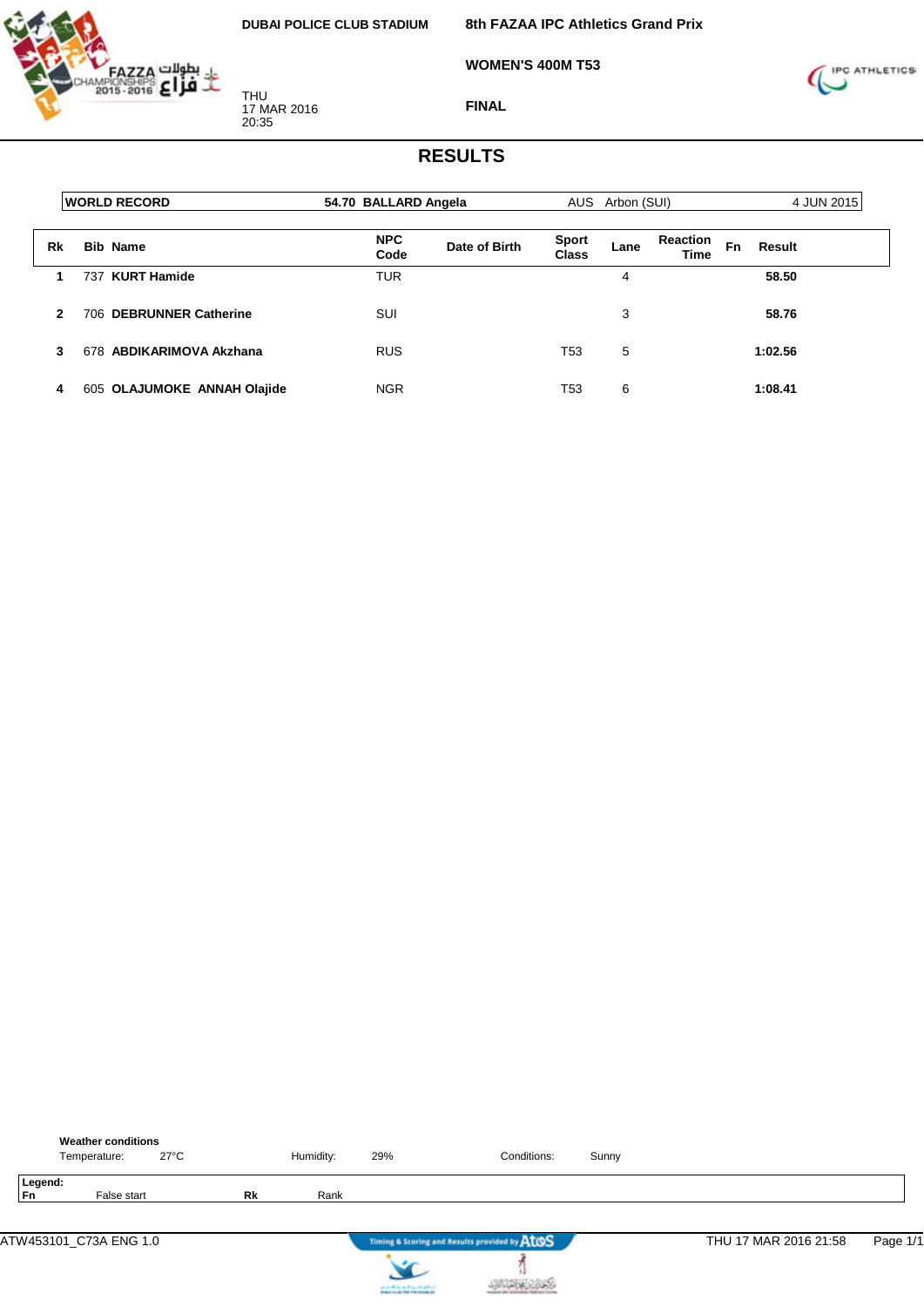

**8th FAZAA IPC Athletics Grand Prix**

**WOMEN'S 5000M T54**



**FINAL**

|                | <b>WORLD RECORD</b> |                            |       |          | 11:04.54 MCFADDEN Tatyana |                              | USA Arbon (SUI)              |       |          | 6 JUN 2015 |
|----------------|---------------------|----------------------------|-------|----------|---------------------------|------------------------------|------------------------------|-------|----------|------------|
| Rk             | <b>Bib Name</b>     |                            |       |          | <b>NPC</b><br>Code        | Date of Birth                | <b>Sport</b><br><b>Class</b> | Order | Result   |            |
| 1              |                     | 591 VAN DEN BROEK Margriet |       |          | <b>NED</b>                |                              | T54                          | 1     | 13:11.47 |            |
| $\overline{2}$ |                     | 852 BABALOLA Hannah        |       |          | <b>NGR</b>                |                              | T54                          | 3     | 13:13.23 |            |
| 3              |                     | 684 KOCHEROVA Nataliya     |       |          | <b>RUS</b>                |                              | T54                          | 2     | 13:15.31 |            |
|                |                     | <b>Intermediate Times:</b> | 1000m | 2:32.30  | 591                       | VAN DEN BROEK Margriet (NED) |                              |       |          |            |
|                |                     |                            | 2000m | 5:10.30  | 852                       | BABALOLA Hannah (NGR)        |                              |       |          |            |
|                |                     |                            | 3000m | 7:51.10  | 684                       | KOCHEROVA Nataliya (RUS)     |                              |       |          |            |
|                |                     |                            | 4000m | 10:39.70 | 852                       | BABALOLA Hannah (NGR)        |                              |       |          |            |

|           | <b>Weather conditions</b> |                |           |     |                                               |       |                       |          |
|-----------|---------------------------|----------------|-----------|-----|-----------------------------------------------|-------|-----------------------|----------|
|           | Temperature:              | $26^{\circ}$ C | Humidity: | 41% | Conditions:                                   | Sunny |                       |          |
| <b>Rk</b> | Legend:<br>Rank           |                |           |     |                                               |       |                       |          |
|           | ATW554101 C73G ENG 1.0    |                |           |     | Timing & Scoring and Results provided by AtOS |       | THU 17 MAR 2016 17:40 | Page 1/1 |



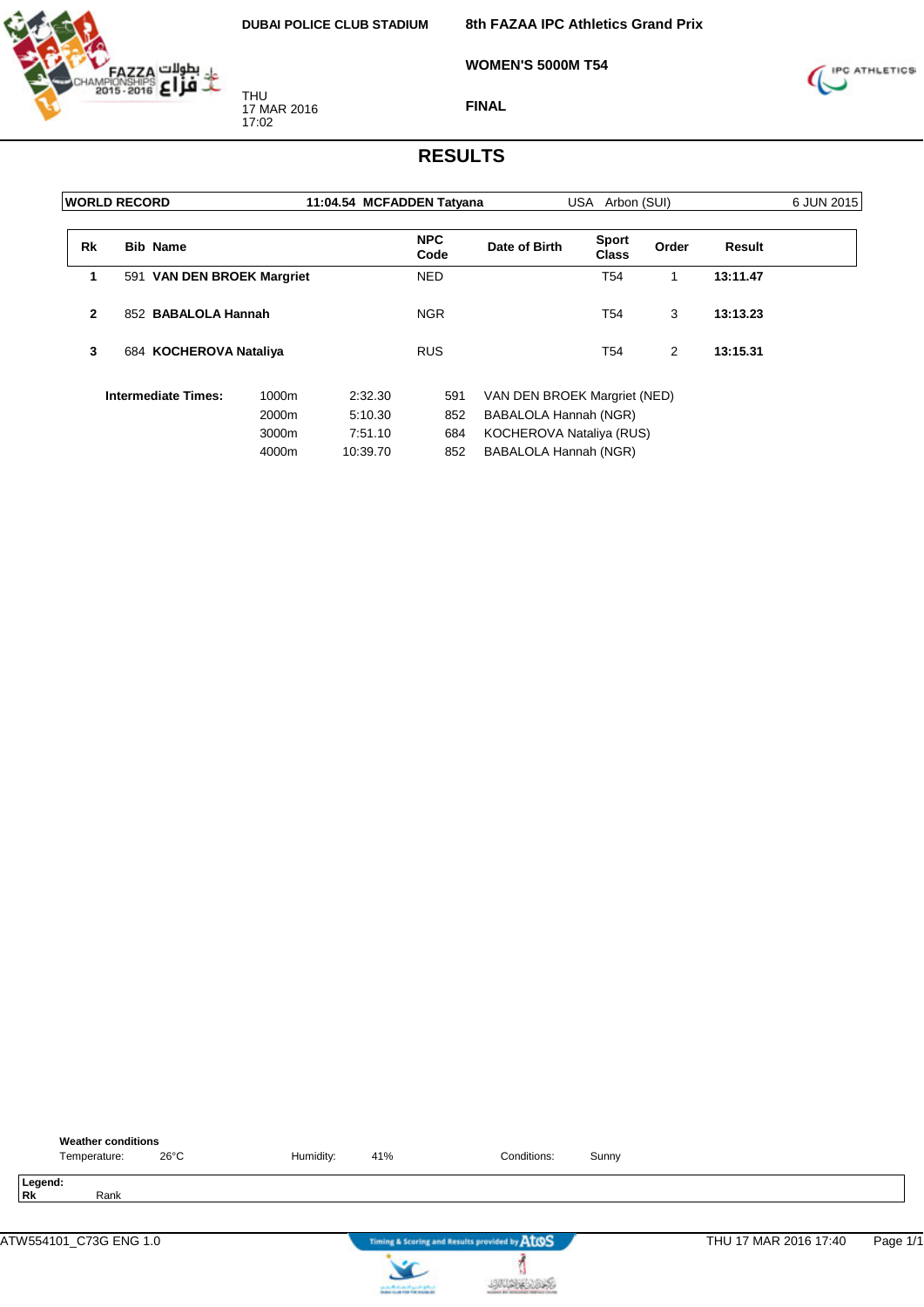

**WOMEN'S 1500M T11**



**FINAL**

| Rk           | <b>Bib Name</b>             |                       |                               | <b>NPC</b><br>Code | Date of Birth                                                                                   | <b>Sport</b><br><b>Class</b> | Order          | <b>Result</b> |
|--------------|-----------------------------|-----------------------|-------------------------------|--------------------|-------------------------------------------------------------------------------------------------|------------------------------|----------------|---------------|
| 1            | 223 ARANGO BIUTRAGO Maritza |                       |                               | <b>COL</b>         |                                                                                                 | T <sub>11</sub>              | $\overline{2}$ | 4:49.75       |
| $\mathbf{2}$ | 741 YILMAZER Öznur          |                       |                               | <b>TUR</b>         |                                                                                                 | T <sub>11</sub>              | 1              | 5:17.57       |
|              | <b>Intermediate Times:</b>  | 400m<br>800m<br>1200m | 1:14.50<br>2:34.40<br>3:53.20 | 223<br>223<br>223  | ARANGO BIUTRAGO Maritza (COL)<br>ARANGO BIUTRAGO Maritza (COL)<br>ARANGO BIUTRAGO Maritza (COL) |                              |                |               |

| <b>Weather conditions</b><br>$26^{\circ}$ C<br>Temperature: | Humidity: | 41% | Conditions:                                   | Sunny |                       |          |
|-------------------------------------------------------------|-----------|-----|-----------------------------------------------|-------|-----------------------|----------|
| Legend:<br>Rk<br>Rank                                       |           |     |                                               |       |                       |          |
| ATW560101 C73G ENG 1.0                                      |           |     | Timing & Scoring and Results provided by ATOS |       | THU 17 MAR 2016 16:21 | Page 1/1 |

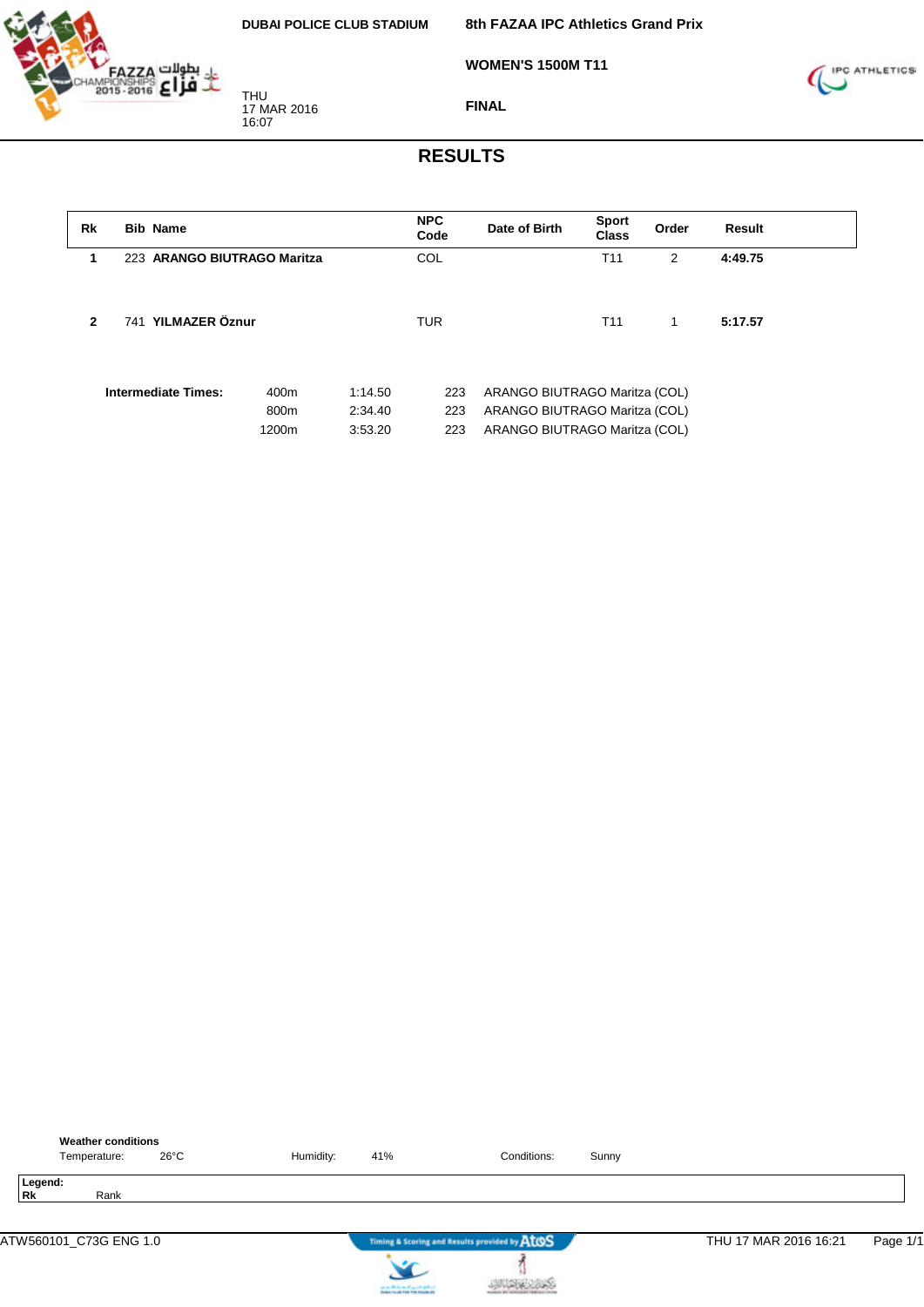

**WOMEN'S 1500M T12**

**8th FAZAA IPC Athletics Grand Prix**



**FINAL**

| <b>WORLD RECORD</b> | 4:19.20 EL HANNOUNI Assia             |                    |               | FRA                          | Beijing (CHN) |               | 14 SEP 2008 |
|---------------------|---------------------------------------|--------------------|---------------|------------------------------|---------------|---------------|-------------|
| <b>Rk</b>           | <b>Bib Name</b>                       | <b>NPC</b><br>Code | Date of Birth | <b>Sport</b><br><b>Class</b> | Order         | <b>Result</b> |             |
| 1                   | 563 VELASCO MALDONADO Daniela Eugenia | <b>MEX</b>         |               | T <sub>12</sub>              | 4             | 4:53.09       |             |
| $\overline{2}$      | 500 MUNIALO Nelly Nasimiyu            | <b>KEN</b>         |               | T <sub>12</sub>              | 3             | 5:01.55       |             |
| 3                   | 499 MOSOP Egla Jebichii               | <b>KEN</b>         |               | T <sub>12</sub>              | 2             | 5:10.06       |             |
|                     | 554 EN-NOURHI Meryem                  | <b>MAR</b>         |               | T <sub>12</sub>              | 1             | <b>DNS</b>    |             |

|                | <b>Weather conditions</b><br>$26^{\circ}$ C<br>Temperature: |    | Humidity: | 41% | Conditions:                                   | Sunny |                       |          |
|----------------|-------------------------------------------------------------|----|-----------|-----|-----------------------------------------------|-------|-----------------------|----------|
| Legend:<br>DNS | Did not Start                                               | Rk | Rank      |     |                                               |       |                       |          |
|                | ATW562101_C73G ENG 1.0                                      |    |           |     | Timing & Scoring and Results provided by AtOS |       | THU 17 MAR 2016 16:26 | Page 1/1 |
|                |                                                             |    |           |     |                                               |       |                       |          |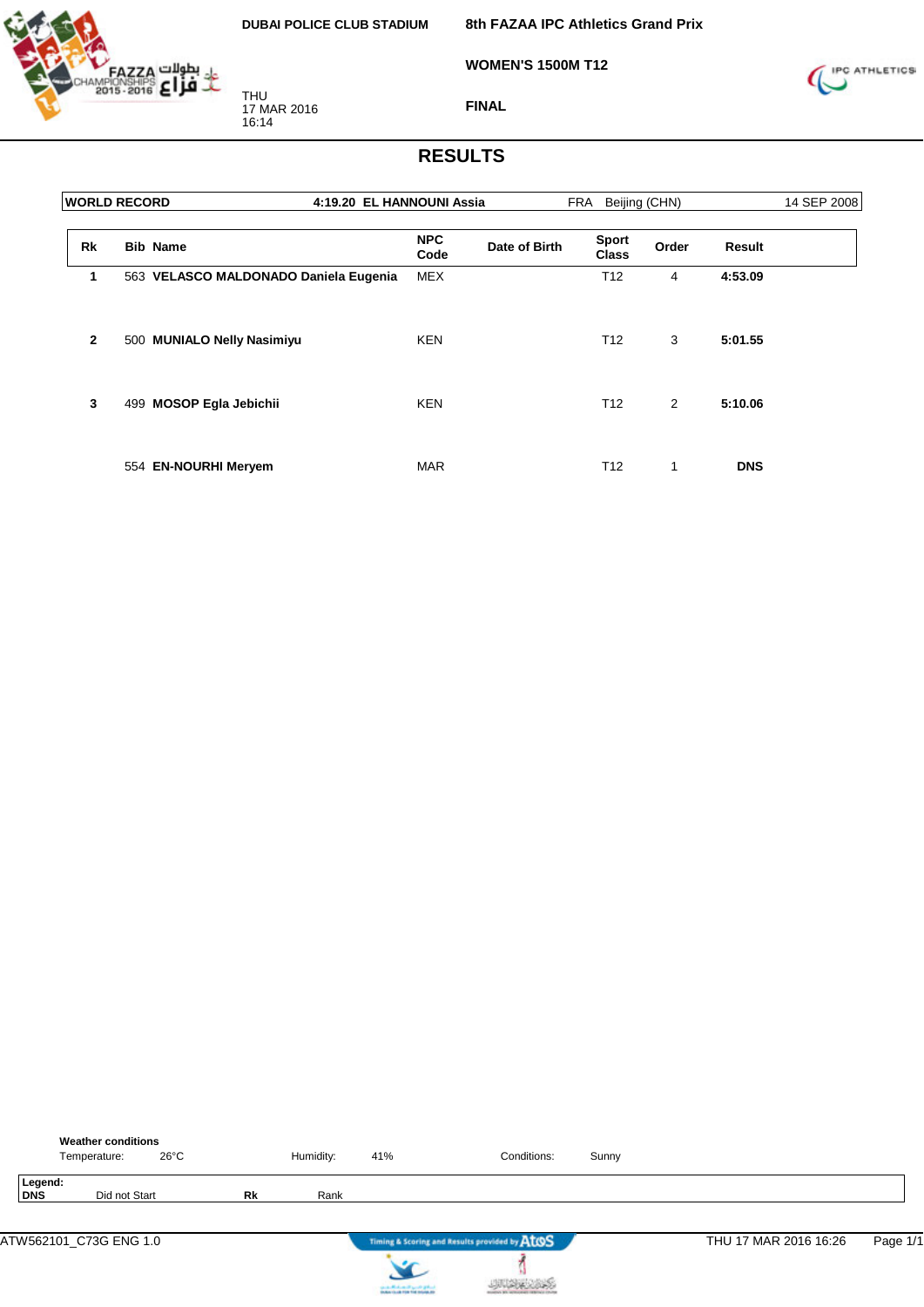

**8th FAZAA IPC Athletics Grand Prix**

**WOMEN'S 1500M T20**



**FINAL**

| Rk | <b>Bib Name</b>            |       |         | <b>NPC</b><br>Code | Date of Birth    | <b>Sport</b><br>Class | Order | Result     |  |
|----|----------------------------|-------|---------|--------------------|------------------|-----------------------|-------|------------|--|
|    | 463 ARI Misaki             |       |         | <b>JPN</b>         |                  | T20                   | 4     | 5:13.91    |  |
|    | 787 IMAN Steite            |       |         | <b>UAE</b>         |                  | T20                   | 5     | <b>DNS</b> |  |
|    | <b>Intermediate Times:</b> | 400m  | 1:19.40 | 463                | ARI Misaki (JPN) |                       |       |            |  |
|    |                            | 800m  | 2:45.10 | 463                | ARI Misaki (JPN) |                       |       |            |  |
|    |                            | 1200m | 4:10.80 | 463                | ARI Misaki (JPN) |                       |       |            |  |

|                | <b>Weather conditions</b><br>Temperature: | 26°C |    | Humidity: | 41%                                   | Conditions:                                   | Sunny |                       |          |
|----------------|-------------------------------------------|------|----|-----------|---------------------------------------|-----------------------------------------------|-------|-----------------------|----------|
| Legend:<br>DNS | Did not Start                             |      | Rk | Rank      |                                       |                                               |       |                       |          |
|                | ATW571101_C73G ENG 1.0                    |      |    |           |                                       | Timing & Scoring and Results provided by AtOS |       | THU 17 MAR 2016 16:09 | Page 1/1 |
|                |                                           |      |    |           | can be affected and if you do got not |                                               |       |                       |          |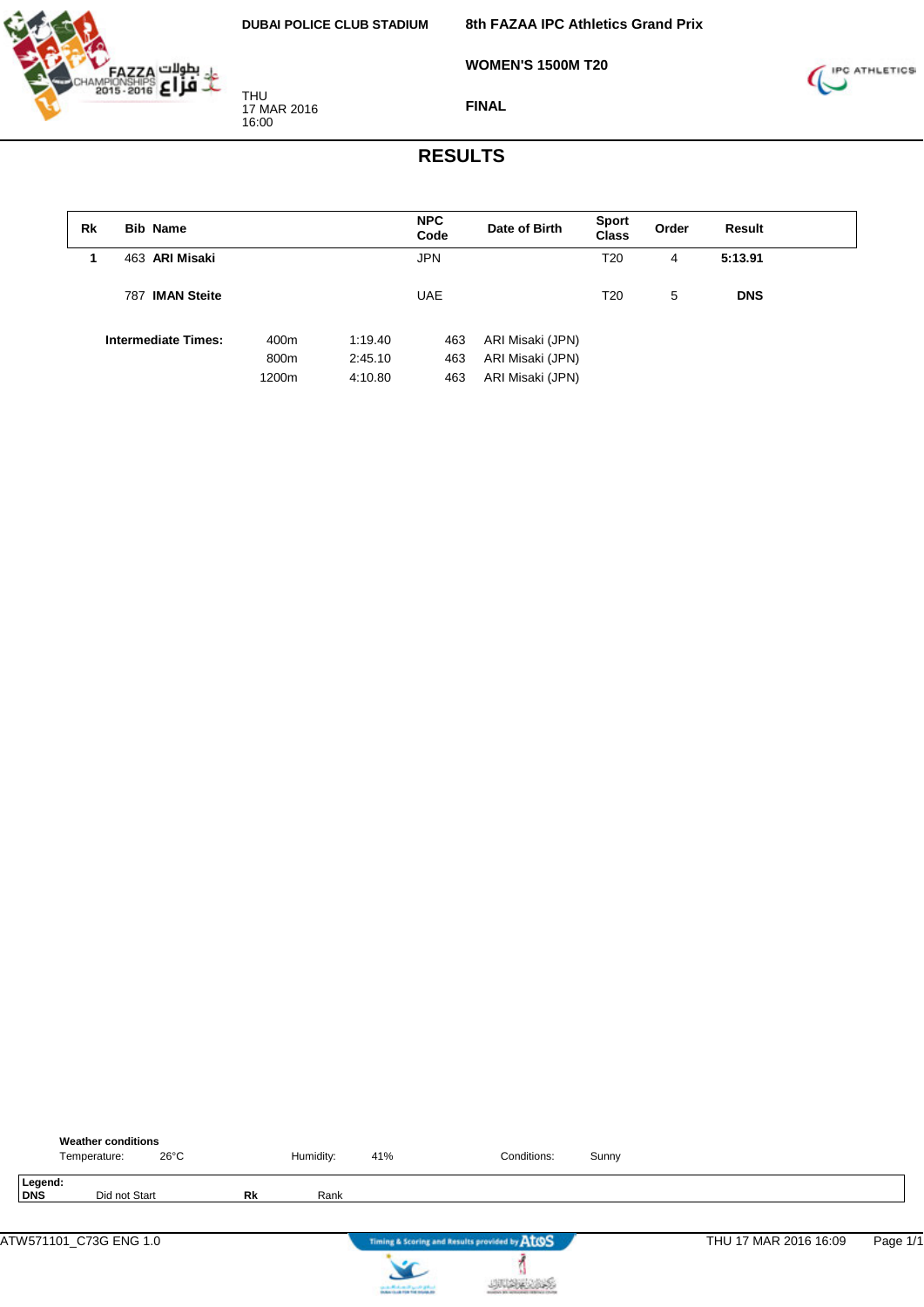

**WOMEN'S JAVELIN F40/41/44/46**



#### **FINAL**

## **RESULTS**

| <b>WORLD RECORD - F40</b>                  | 20.40 DONOVAN Kobie                 | AUS Brisbane (AUS)           |              |              |                  |              |              | 6 MAR 2015   |                         |
|--------------------------------------------|-------------------------------------|------------------------------|--------------|--------------|------------------|--------------|--------------|--------------|-------------------------|
| <b>WORLD RECORD - F44</b>                  | 40.51 YAO Juan                      |                              |              | <b>CHN</b>   | Beijing (CHN)    |              |              |              | 8 SEP 2008              |
| <b>WORLD RECORD - F46</b>                  | 41.15 PIEKART Katarzyna             |                              |              |              | POL London (GBR) |              |              |              | 1 SEP 2012              |
|                                            |                                     |                              |              |              |                  |              |              |              |                         |
| Rk<br><b>Bib Name</b>                      | <b>NPC</b><br>Date of Birth<br>Code | <b>Sport</b><br><b>Class</b> | $\mathbf{1}$ | $\mathbf{2}$ | $\mathbf{3}$     | 4            | 5            | 6            | Result<br><b>Points</b> |
| 292 ARNOLD Hollie<br>1                     | <b>GBR</b>                          | F46                          | 36.18<br>874 | 38.55<br>936 | 36.18<br>874     | 38.42<br>933 | 37.77<br>917 | 38.40<br>933 | 38.55<br>936            |
| $\mathbf{2}$<br>587 BAARS Lara             | <b>NED</b>                          | F40                          | 15.03<br>648 | 16.09<br>731 | 14.91<br>638     | 17.73<br>843 | 18.81<br>905 | 17.74<br>844 | 18.81<br>905            |
| $\mathbf{3}$<br>467 KATO Yukiko            | <b>JPN</b>                          | F46                          | X            | X            | 26.58<br>507     | 26.82<br>518 | X            | 27.49<br>548 | 27.49<br>548            |
| 117 MEHDI Fatiha<br>4                      | <b>ALG</b>                          | F41                          | 14.65<br>426 | 13.40<br>330 | 12.12<br>238     | 13.10<br>308 | 14.61<br>423 | 13.10<br>308 | 14.65<br>426            |
| 5<br>686 MIKHAILOVA Ekaterina              | <b>RUS</b>                          | F46                          | 24.34<br>404 | X            | X                | X            | X            | Χ            | 24.34<br>404            |
| 6<br>417 SALAMATIAN Nayereh                | IRI                                 | F44                          | 21.08<br>246 | 22.55<br>307 | X                | 20.71<br>231 | X            | $\mathsf X$  | 22.55<br>307            |
| $\overline{7}$<br>407 EBRAHIMIFARD Fatemeh | <b>IRI</b>                          | F46                          | X            | $\times$     | 14.82<br>64      | 15.99<br>89  | $\mathsf{X}$ | 16.78<br>110 | 16.78<br>110            |
| 782 ALMATROOSHI Maryam                     | <b>UAE</b>                          | F46                          |              |              |                  |              |              |              | <b>DNS</b>              |
| 369 CHATTERJEE DAS Rubia                   | <b>IND</b>                          | F44                          |              |              |                  |              |              |              | <b>DNS</b>              |
| 553 EL GARAA Hayat                         | <b>MAR</b>                          | F41                          |              |              |                  |              |              |              | <b>DNS</b>              |
| 784 HAFIDA El Bachani                      | <b>UAE</b>                          | F46                          |              |              |                  |              |              |              | <b>DNS</b>              |
| 214 MELAINE Ze Melaine                     | <b>CMR</b>                          | F44                          |              |              |                  |              |              |              | <b>DNS</b>              |
| 217 YOLLANDE A. AO                         | <b>CMR</b>                          | F40                          |              |              |                  |              |              |              | <b>DNS</b>              |

| Starting order                          |     | -   |     |     |                   |                |          |     |             | $\cdot$ $\circ$ |     | . .           | $\overline{ }$<br>. ت |
|-----------------------------------------|-----|-----|-----|-----|-------------------|----------------|----------|-----|-------------|-----------------|-----|---------------|-----------------------|
| Initial                                 | 407 | 369 | 467 | 587 | 784               | 782            | 147<br>. | 686 | 04A<br>- 14 | $41^-$<br>.     | 553 | $\sim$ $\sim$ | 292                   |
| 6th<br>5th<br>า attempts<br>4th.<br>and | 587 | 686 | 467 | 407 | $4.4 -$<br>4<br>. | $\overline{A}$ | 292      |     |             |                 |     |               |                       |

|                       | <b>Weather conditions</b><br>Temperature: | $26^{\circ}$ C |    | Humidity: | 41% | Conditions: | Sunny |
|-----------------------|-------------------------------------------|----------------|----|-----------|-----|-------------|-------|
| Legend:<br><b>DNS</b> | Did not Start                             |                | Rk | Rank      |     | Failure     |       |

j **JURKSINS** 

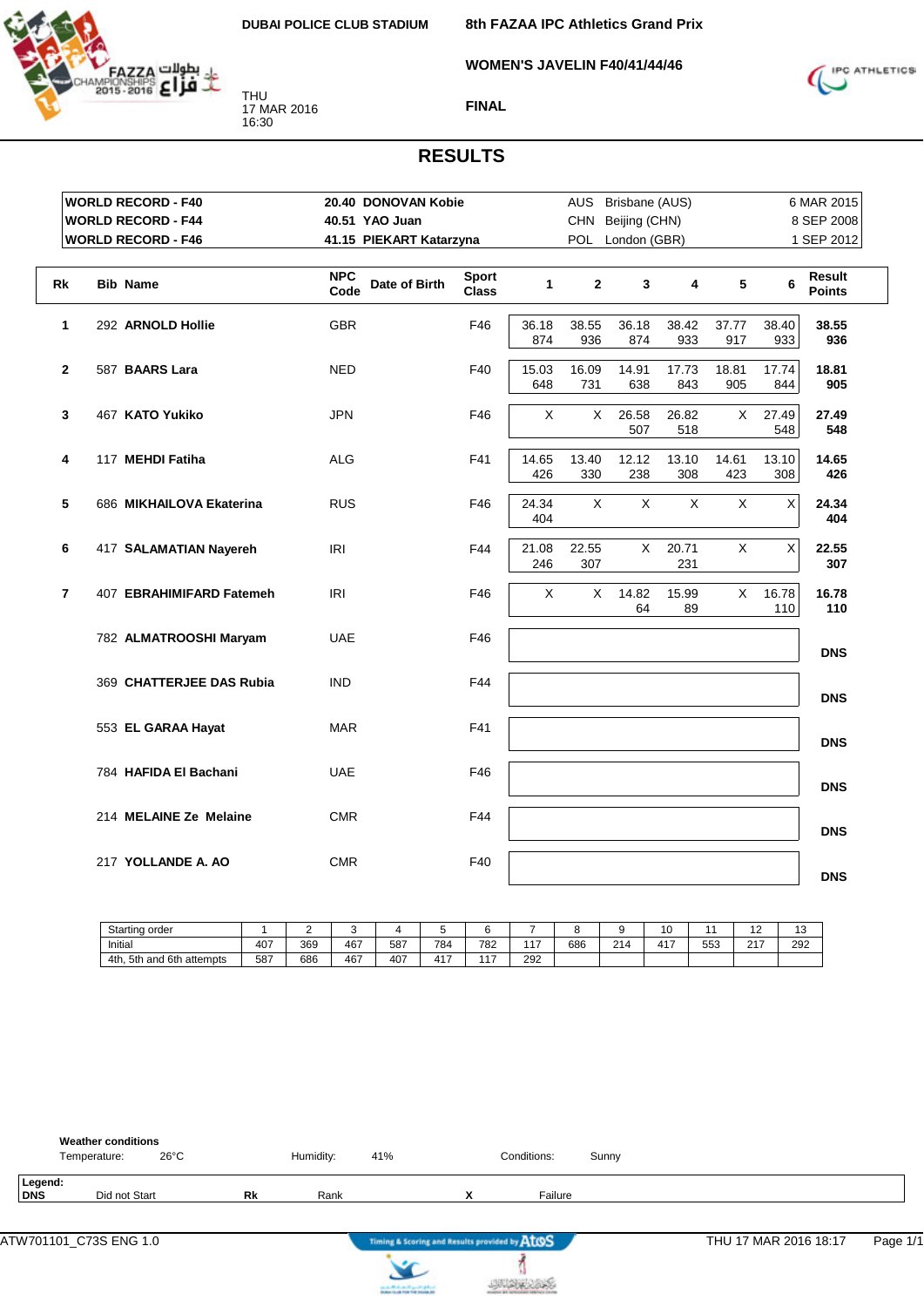

**WOMEN'S JAVELIN THROW F12/20**



THU 17 MAR 2016 17:30

**FINAL**

## **RESULTS**

| Rk | Name<br><b>Bib</b>      | <b>NPC</b><br>Date of Birth<br>Code | <b>Sport</b><br>Class |                          |              |              |              |              |              | <b>Result</b><br><b>Points</b> |
|----|-------------------------|-------------------------------------|-----------------------|--------------------------|--------------|--------------|--------------|--------------|--------------|--------------------------------|
|    | 808 NOZIMAKHON Kayumova | UZB                                 | F <sub>12</sub>       | 38.70<br>86 <sup>4</sup> | 37.39<br>824 | 39.97<br>895 | 37.75<br>834 | 40.63<br>911 | 42.70<br>957 | 42.70<br>957                   |

| Starting order            |     |
|---------------------------|-----|
| Initial                   | 808 |
| 4th, 5th and 6th attempts | 808 |



**JUSK 285**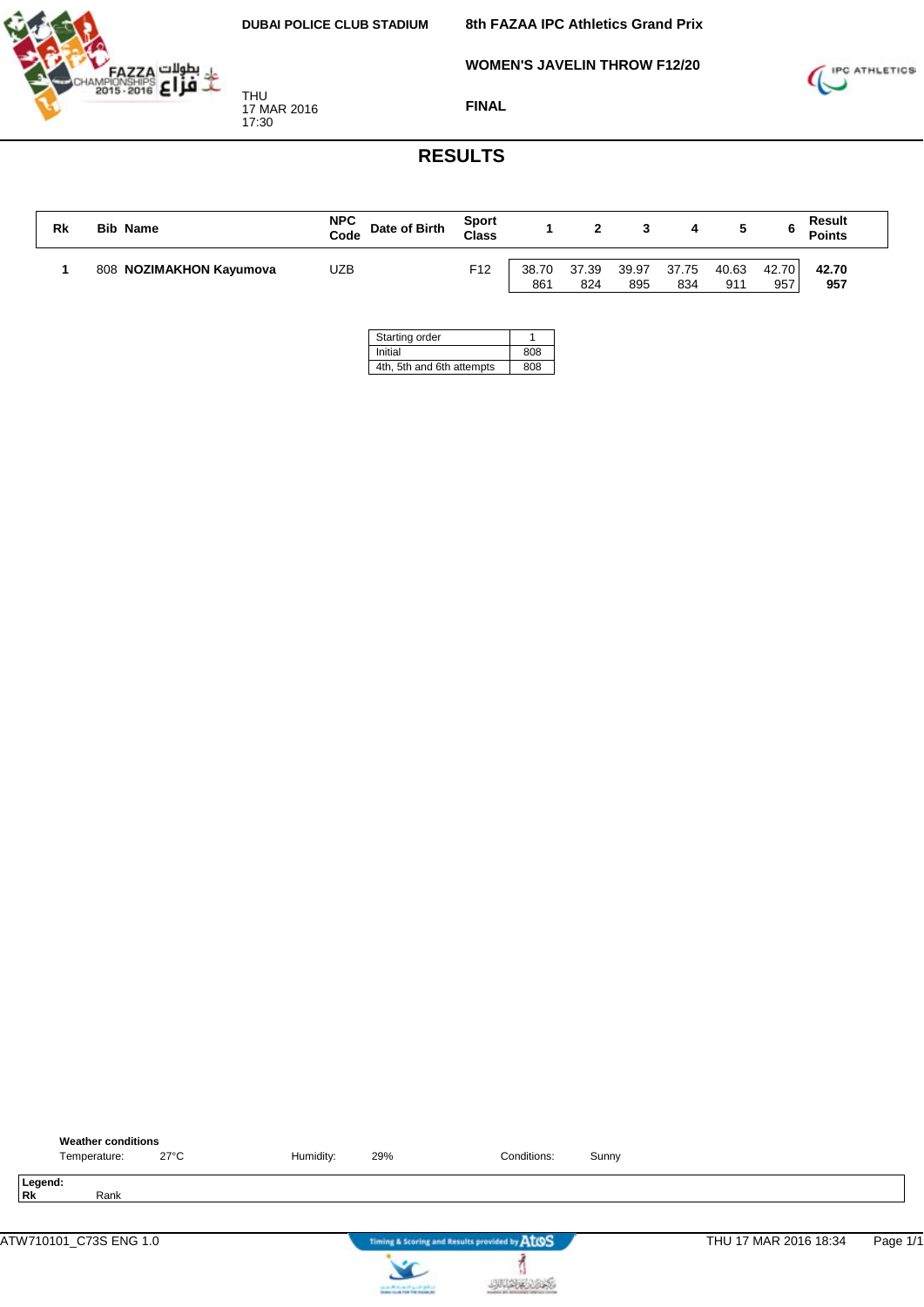**MEN'S HIGH JUMP T12/42/44/46**



FRI 18 MAR 2016 16:10

**FINAL**



|              |     | <b>WORLD RECORD - T12</b> | 2.02 SIVITSKI Ruslan                             |              |            |            |      | BLR Sydney (AUS)   |         |            |            | 20 OCT 2000 |  |
|--------------|-----|---------------------------|--------------------------------------------------|--------------|------------|------------|------|--------------------|---------|------------|------------|-------------|--|
|              |     | <b>WORLD RECORD - T42</b> | 1.96 BOLDT Arnold                                |              |            |            |      | CAN Arnhem (NED)   |         |            |            | 17 JUN 1980 |  |
|              |     | <b>WORLD RECORD - T44</b> | 2.18 LEPIATO Maciej                              |              |            |            |      | POL Doha (QAT)     |         |            |            | 30 OCT 2015 |  |
|              |     | <b>WORLD RECORD - T45</b> | 1.68 BERG Matthias                               |              |            |            |      | GER New York (USA) |         |            |            | 27 JUN 1984 |  |
|              |     | <b>WORLD RECORD - T46</b> | 2.12 TOWNSEND-ROBERTS Roderick USA Toronto (CAN) |              |            |            |      |                    |         |            |            | 13 AUG 2015 |  |
|              |     |                           |                                                  |              |            |            |      |                    |         |            |            |             |  |
| <b>Rk</b>    |     | <b>Bib</b> Name           | <b>NPC</b><br>Date of Birth                      | Sport        | 1.47       | 1.52       | 1.57 | 1.62               | 1.66    | 1.70       | 1.74       | Result      |  |
|              |     |                           | Code                                             | <b>Class</b> | 1.77       | 1.80       | 1.83 | 1.85               |         |            |            |             |  |
| 1            | 241 | <b>HASSAN Hamada</b>      | EGY                                              | T42          |            |            |      | $\circ$            | $\circ$ | <b>XXO</b> | XXX        | 1.70        |  |
|              |     |                           |                                                  |              |            |            |      |                    |         |            |            | 847         |  |
| $\mathbf{2}$ |     | 654 BOTVICH Ivan          | <b>RUS</b>                                       | T46          |            |            |      |                    | $\circ$ | XO         | XO         | 1.80        |  |
|              |     |                           |                                                  |              | XO         | $\circ$    |      | <b>XXX</b>         |         |            |            | 736         |  |
| 3            | 804 | <b>OMADBEK Kasanov</b>    | <b>UZB</b>                                       | T46          |            |            |      | $\circ$            | $\circ$ | $\circ$    | <b>XXX</b> | 1.70        |  |
|              |     |                           |                                                  |              |            |            |      |                    |         |            |            | 548         |  |
|              |     |                           |                                                  |              |            |            |      |                    |         |            |            |             |  |
| 4            |     | 734 TELLI Baris           | <b>TUR</b>                                       | T42          | XO         | <b>XXX</b> |      |                    |         |            |            | 1.47<br>379 |  |
|              |     |                           |                                                  |              |            |            |      |                    |         |            |            |             |  |
| 5            | 806 | <b>TEMURBEK Giyazov</b>   | <b>UZB</b>                                       | T44          |            |            |      | XO                 | $\circ$ | XO         | XO         | 1.74        |  |
|              |     |                           |                                                  |              | <b>XXX</b> |            |      |                    |         |            |            | 297         |  |
| 6            | 453 | <b>NARITA Gurimu</b>      | <b>JPN</b>                                       | T44          | $\circ$    | $\circ$    | XO   | <b>XXX</b>         |         |            |            | 1.57        |  |
|              |     |                           |                                                  |              |            |            |      |                    |         |            |            | 66          |  |

| <b>Weather conditions</b><br>Temperature: | $27^{\circ}$ C |   | Humidity: | 29%                                                                                     |                                               | Conditions: | Sunny |   |                       |          |
|-------------------------------------------|----------------|---|-----------|-----------------------------------------------------------------------------------------|-----------------------------------------------|-------------|-------|---|-----------------------|----------|
| Legend:<br>Pass                           |                | O | Clearance |                                                                                         | Rk                                            | Rank        |       | X | Failure               |          |
| ATM020101_C73M ENG 1.0                    |                |   |           |                                                                                         | Timing & Scoring and Results provided by AtOS |             |       |   | FRI 18 MAR 2016 17:32 | Page 1/1 |
|                                           |                |   |           | counter Mindsons of April 20 (professional)<br>Analysis for all 1996 find materials and |                                               |             |       |   |                       |          |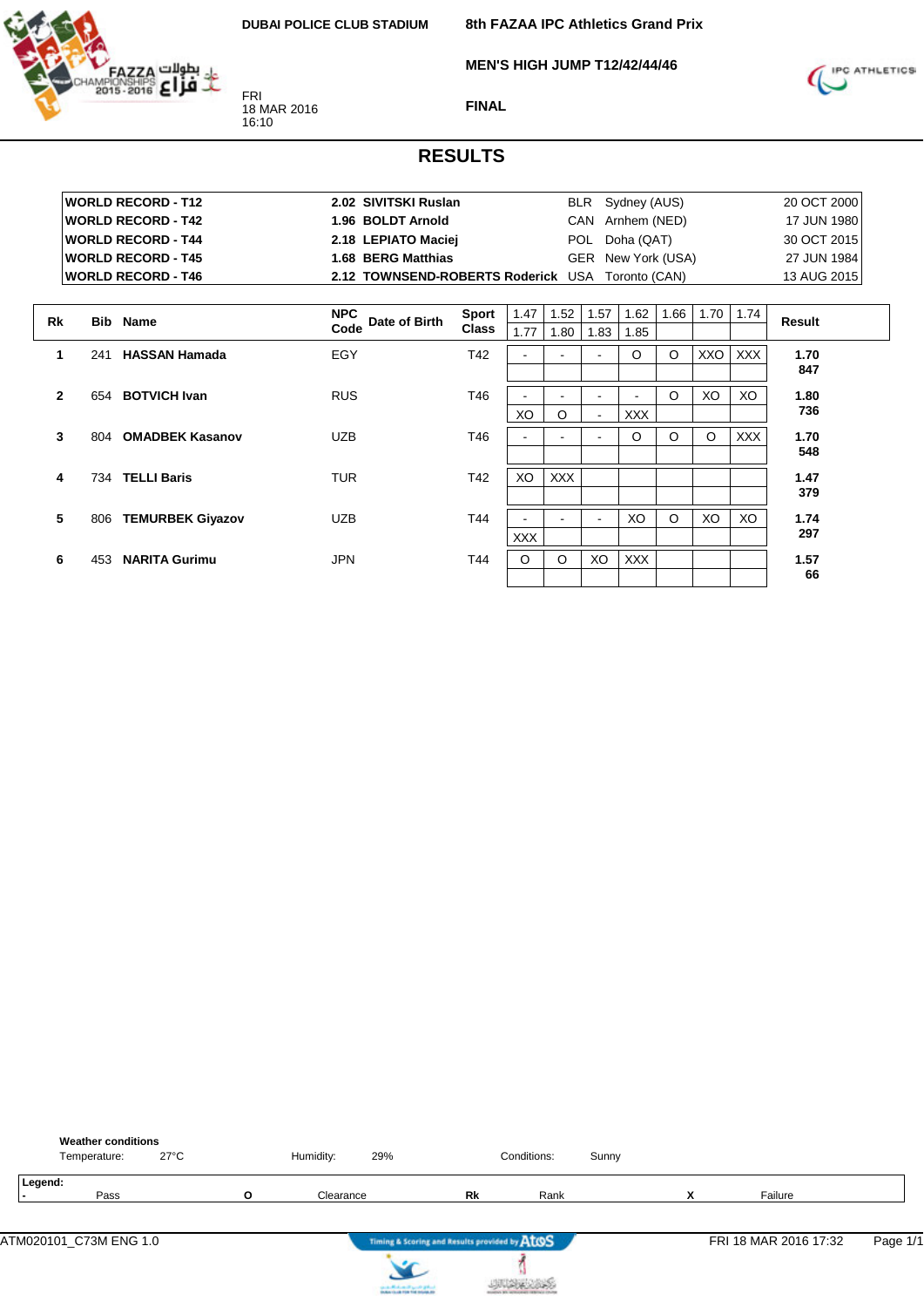

**MEN'S LONG JUMP T36/37/38**



#### **FINAL**

|              | <b>WORLD RECORD - T36</b>  | 5.81 TORSUNOV Evgenii               |                              |                |                | <b>RUS</b>     | Sochi (RUS)    |                |                |                       | 30 SEP 2015   |
|--------------|----------------------------|-------------------------------------|------------------------------|----------------|----------------|----------------|----------------|----------------|----------------|-----------------------|---------------|
|              | <b>WORLD RECORD - T37</b>  | 6.47 SHANG Guangxu                  |                              |                |                | <b>CHN</b>     | Doha (QAT)     |                |                |                       | 29 OCT 2015   |
|              | <b>WORLD RECORD - T38</b>  | 7.13 HU Jianwen                     |                              |                |                | <b>CHN</b>     | Doha (QAT)     |                |                |                       | 25 OCT 2015   |
| <b>Rk</b>    | <b>Bib Name</b>            | <b>NPC</b><br>Date of Birth<br>Code | <b>Sport</b><br><b>Class</b> | 1              | $\overline{2}$ | 3              | 4              | 5              | 6              | <b>Result</b><br>Wind | <b>Points</b> |
| 1            | 653 BARINOV Vladislav      | <b>RUS</b>                          | T <sub>37</sub>              | 5.62<br>$-0.5$ | $\times$       | 5.82<br>$+4.8$ | X              | X              | 5.51<br>$+1.1$ | 5.82<br>$+4.8$        | 859           |
| $\mathbf{2}$ | 480 KALKAYEV Amanat        | <b>KAZ</b>                          | T37                          | X              | 5.59<br>$-0.1$ | 5.58<br>$+1.1$ | $\times$       | X              | 5.44<br>$+1.3$ | 5.59<br>$-0.1$        | 772           |
| 3            | 331 PETROPOULOS Anastasios | <b>GRE</b>                          | T36                          | 3.99<br>$-0.3$ | 4.70<br>$-0.2$ | 4.74<br>$+0.9$ | 4.83<br>$+4.3$ | 4.93<br>$+1.2$ | 4.54<br>$+0.8$ | 4.93<br>$+1.2$        | 758           |
| 4            | 259 BERTRAND Valentin      | <b>FRA</b>                          | T37                          | X.             | 5.19<br>$-0.3$ | $\times$       | 5.35<br>$+2.6$ | 5.53<br>$+2.6$ | 5.47<br>$+0.8$ | 5.53<br>$+2.6$        | 747           |
| 5            | 271 TAMBADOU Moussa        | <b>FRA</b>                          | T38                          | X              | 5.64<br>$+0.2$ | 5.62<br>$+0.3$ | 5.32<br>$-0.7$ | 5.24<br>$+1.4$ | 5.58<br>$+0.6$ | 5.64<br>$+0.2$        | 710           |
| 6            | 388 HEIDARI Reza           | IRI                                 | T <sub>36</sub>              | 4.81<br>$-1.3$ | 4.51<br>$+0.1$ | X.             | 4.72<br>$-0.1$ | 4.60<br>$-1.6$ | 4.46<br>$+0.5$ | 4.81<br>$-1.3$        | 699           |
| 7            | 482 KHARLAMOV Sergey       | <b>KAZ</b>                          | T <sub>36</sub>              | 4.24<br>$+0.7$ | 4.53<br>$-0.4$ | 4.45<br>$+1.4$ | 4.47<br>$+3.8$ | 3.74<br>$+2.0$ | 4.38<br>$+0.3$ | 4.53<br>$-0.4$        | 544           |

| Starting order                 |     |     |     |     |     |     |     |
|--------------------------------|-----|-----|-----|-----|-----|-----|-----|
| Initial                        | 271 | 259 | 482 | 388 | 653 | 480 | 331 |
| 4th.<br>. 5th and 6th attempts | 482 | 259 | 331 | 388 | 074 | 480 | 653 |

|               | <b>Weather conditions</b><br>Temperature: | $27^{\circ}$ C |   | Humidity: | 29%                                                               | Conditions:                                   | Sunny |                       |          |
|---------------|-------------------------------------------|----------------|---|-----------|-------------------------------------------------------------------|-----------------------------------------------|-------|-----------------------|----------|
| Legend:<br>Rk | Rank                                      |                | X | Failure   |                                                                   |                                               |       |                       |          |
|               | ATM034101_C73P ENG 1.0                    |                |   |           |                                                                   | Timing & Scoring and Results provided by ATOS |       | FRI 18 MAR 2016 19:38 | Page 1/1 |
|               |                                           |                |   |           | controlled and speed galent.<br>Instantia de File Foi Installatio |                                               |       |                       |          |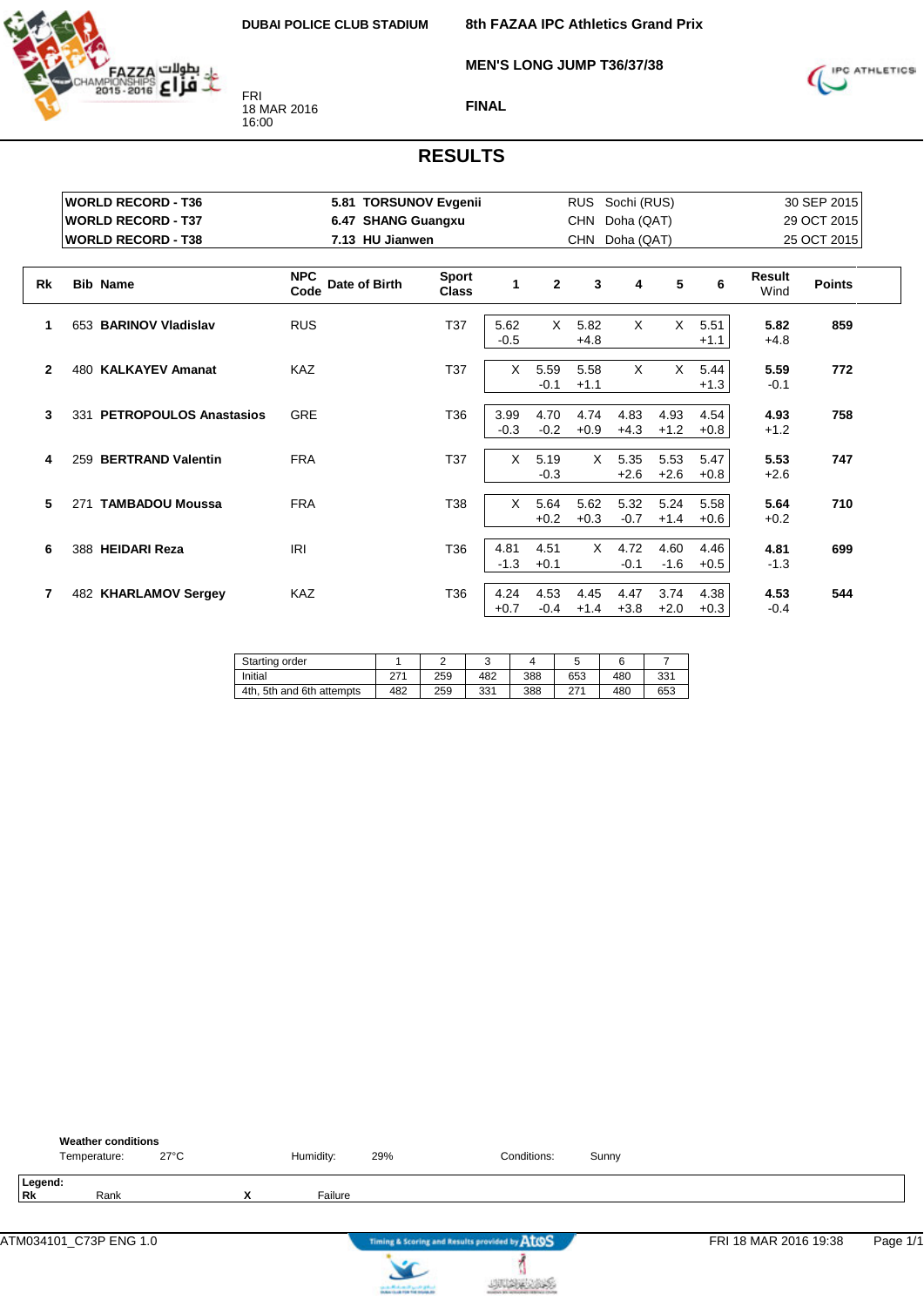**MEN'S LONG JUMP T46/47**



FRI 18 MAR 2016 17:30



#### **FINAL**

|                | <b>WORLD RECORD</b>     | 7.58 ASSOUMANI Arnaud               |                              |                | <b>FRA</b>     |                | Christchurch (NZL) |                |                | 22 JAN 2011           |
|----------------|-------------------------|-------------------------------------|------------------------------|----------------|----------------|----------------|--------------------|----------------|----------------|-----------------------|
|                |                         |                                     |                              |                |                |                |                    |                |                |                       |
| Rk             | <b>Bib Name</b>         | <b>NPC</b><br>Date of Birth<br>Code | <b>Sport</b><br><b>Class</b> | $\mathbf{1}$   | $\mathbf{2}$   | 3              | 4                  | 5              | 6              | <b>Result</b><br>Wind |
| 1              | 323 KOSTAKIS Georgios   | <b>GRE</b>                          | T46                          | 6.49<br>$-0.2$ | 6.31<br>$-1.0$ | 6.65<br>$+0.8$ | 6.67<br>$+1.5$     | 6.48<br>$+0.2$ | 6.68<br>$-0.4$ | 6.68<br>$-0.4$        |
| $\overline{2}$ | 324 KOUTOULIAS Christos | <b>GRE</b>                          | T47                          | 6.52<br>$+0.1$ | 6.45<br>$+0.1$ | $\pmb{\times}$ | $\pmb{\times}$     | $\times$       | r              | 6.52<br>$+0.1$        |
| 3              | 176 HRISTOV Mihail      | <b>BUL</b>                          | T46                          | 6.18<br>0.0    | $\times$       | 6.44<br>$-0.4$ | $\mathsf{X}$       | 6.34<br>$+0.1$ | X              | 6.44<br>$-0.4$        |
| 4              | 128 HASANOV Huseyn      | <b>AZE</b>                          | T47                          | X              | 6.36<br>$+0.9$ | 6.31<br>$-1.3$ | 6.28<br>$-0.3$     | 6.30<br>$-0.7$ | 6.22<br>$+0.8$ | 6.36<br>$+0.9$        |
| 5              | 404 SAMADIANPOUR Hamid  | <b>IRI</b>                          | <b>T47</b>                   | X              | 6.33<br>$+2.4$ | X              | X                  | 5.75<br>0.0    | 6.07<br>$+0.9$ | 6.33<br>$+2.4$        |
| 6              | 155 SUBOTA Aliaksandr   | <b>BLR</b>                          | T46                          | X              | $\mathsf{X}$   | 6.17<br>$-1.3$ | 5.86<br>$-0.4$     | 6.24<br>$+1.6$ | 6.30<br>$+0.4$ | 6.30<br>$+0.4$        |
| 7              | 395 MIRZAEI Mohsen      | IRI                                 | T47                          | 5.86<br>$-0.7$ | 5.83<br>$+0.4$ | 6.11<br>$+1.0$ | 5.68<br>$-0.9$     | 5.53<br>0.0    | 5.85<br>$-1.4$ | 6.11<br>$+1.0$        |
| 8              | 175 BOZHILOV Antoan     | <b>BUL</b>                          | T47                          | X              | 5.93<br>$-0.3$ | $\times$       | 5.31<br>$+0.1$     | 5.45<br>$+0.8$ | 5.57<br>$+0.2$ | 5.93<br>$-0.3$        |
| 9              | 477 BAKBERGEN Kolganat  | KAZ                                 | T46                          | 4.73<br>$+1.4$ | 4.95<br>$+0.2$ | 4.72<br>$+0.3$ |                    |                |                | 4.95<br>$+0.2$        |
| 10             | 201 PATRICK Zandjo      | <b>CMR</b>                          | T46                          | X              | 3.78<br>$+0.8$ | 3.82<br>$-1.2$ |                    |                |                | 3.82<br>$-1.2$        |
|                | 258 AKAKPO Alain        | <b>FRA</b>                          | T46                          |                |                |                |                    |                |                | <b>DNS</b>            |

| Starting order                     |     |     |     |     |     |     |     |              |     | O   |     |
|------------------------------------|-----|-----|-----|-----|-----|-----|-----|--------------|-----|-----|-----|
| Initial                            | 395 | 201 | 404 | 324 | 176 | 323 | 128 | 477<br>T I . | 175 | 258 | 155 |
| 4th.<br>and 6th<br>5th<br>attempts | 175 | 395 | 155 | 404 | 128 | 176 | 324 | 323          |     |     |     |

|                | <b>Weather conditions</b><br>Temperature: | $26^{\circ}$ C | Humidity: | 33% |                                               | Conditions: | Sunny |    |                       |          |
|----------------|-------------------------------------------|----------------|-----------|-----|-----------------------------------------------|-------------|-------|----|-----------------------|----------|
| Legend:<br>DNS | Did not Start                             |                | Retired   |     | Rk                                            | Rank        |       | `` | Failure               |          |
|                |                                           |                |           |     | Timing & Scoring and Results provided by ATOS |             |       |    | FRI 18 MAR 2016 19:05 | Page 1/1 |



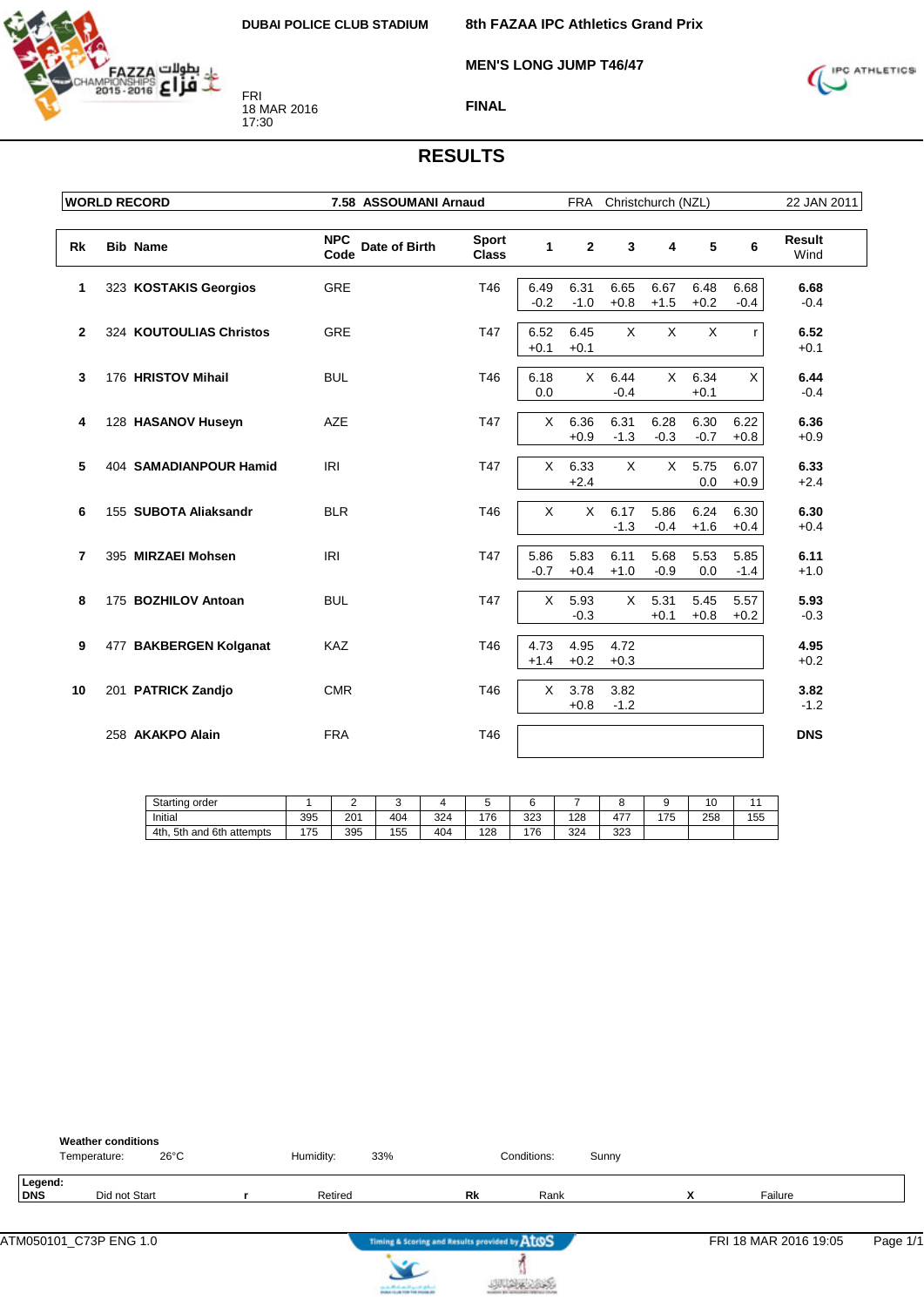

**MEN'S 100M T11**



 **CORRECTED** 

**FINAL C**

#### **RESULTS**

|    | <b>WORLD RECORD</b>        | 10.92 BROWN David  |               | USA                          |      | Walnut, CA (USA)               |    | 18 APR 2014 |
|----|----------------------------|--------------------|---------------|------------------------------|------|--------------------------------|----|-------------|
|    |                            |                    |               |                              |      | Wind: $+0.1$ m/s               |    |             |
| Rk | <b>Bib Name</b>            | <b>NPC</b><br>Code | Date of Birth | <b>Sport</b><br><b>Class</b> | Lane | <b>Reaction</b><br><b>Time</b> | Fn | Result      |
|    | 260 BOVA Sylvain           | <b>FRA</b>         |               | T11                          | 3    | 0.243                          |    | 12.31       |
|    | 569 HENRI ROSARIO Marianne | <b>MRI</b>         |               | T11                          | 5    | 0.235                          |    | 12.46       |

|               | <b>Weather conditions</b><br>Temperature: | $27^{\circ}$ C |    | Humidity: | 29%                                                                                     | Conditions:                                   | Sunny |                       |          |
|---------------|-------------------------------------------|----------------|----|-----------|-----------------------------------------------------------------------------------------|-----------------------------------------------|-------|-----------------------|----------|
| Legend:<br>Fn | False start                               |                | Rk | Rank      |                                                                                         |                                               |       |                       |          |
|               | ATM111103_C73A ENG 1.0                    |                |    |           |                                                                                         | Timing & Scoring and Results provided by AtOS |       | FRI 18 MAR 2016 17:09 | Page 1/1 |
|               |                                           |                |    |           | the state official control specific grants.<br>Notice the site free field induced after |                                               |       |                       |          |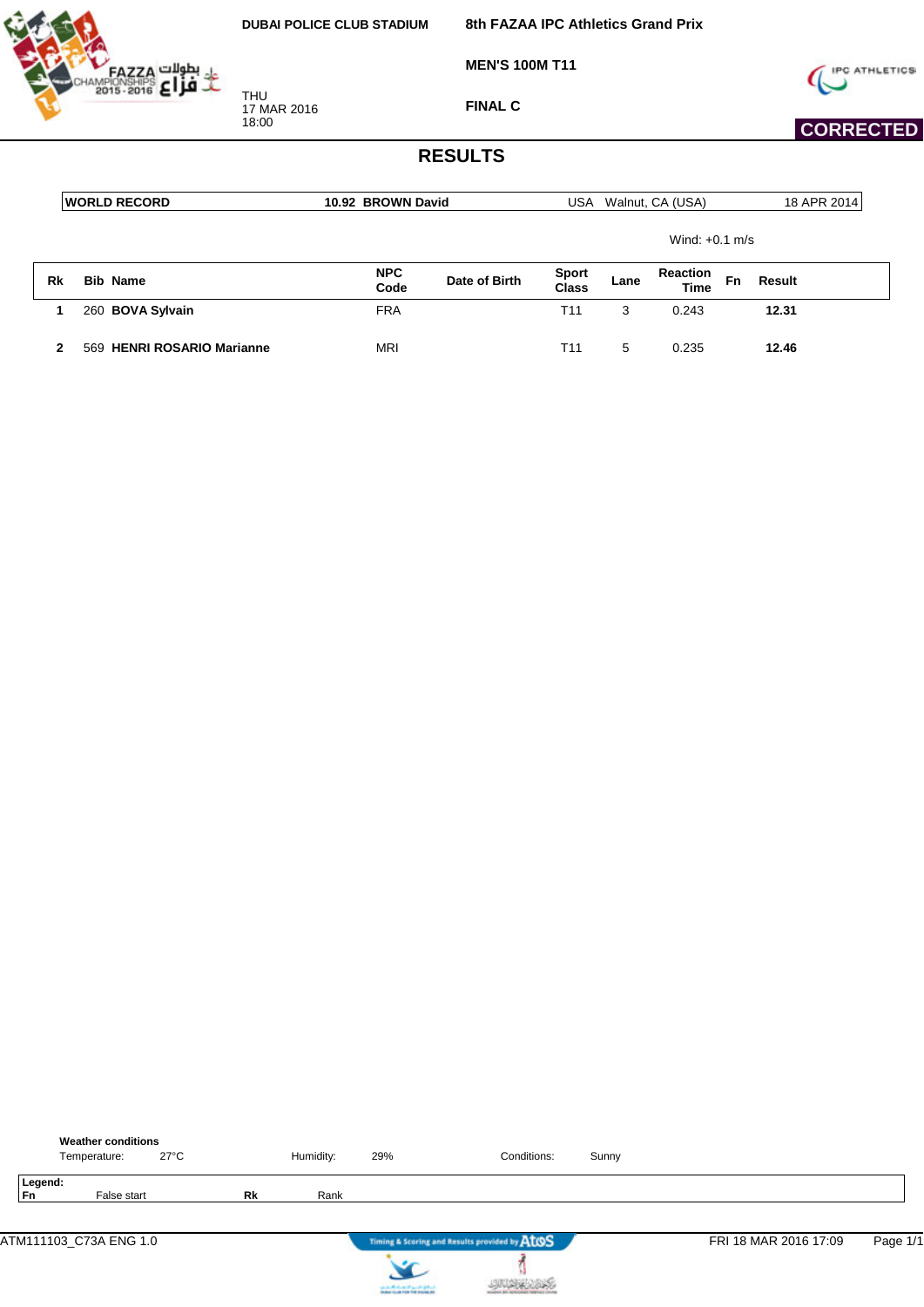

**8th FAZAA IPC Athletics Grand Prix**

**MEN'S 100M T33/34**



**FINAL A**

|              |     | <b>WORLD RECORD - T33</b> | 16.46 ALMUTAIRI Ahmad |               |                              | KUW Doha (QAT)  |                  |           |        | 12 SEP 2015 |
|--------------|-----|---------------------------|-----------------------|---------------|------------------------------|-----------------|------------------|-----------|--------|-------------|
|              |     | <b>WORLD RECORD - T34</b> | 14.95 KTILA Walid     |               |                              | TUN Arbon (SUI) |                  |           |        | 4 JUN 2015  |
|              |     |                           |                       |               |                              |                 | Wind: $+0.3$ m/s |           |        |             |
| Rk           |     | <b>Bib Name</b>           | <b>NPC</b><br>Code    | Date of Birth | <b>Sport</b><br><b>Class</b> | Lane            | Reaction<br>Time | <b>Fn</b> | Result |             |
| 1            |     | 703 MITIC Bojan           | SUI                   |               | T34                          | 3               |                  |           | 16.19  |             |
| $\mathbf{2}$ |     | 528 ALMUTAIRI Ahmad       | <b>KUW</b>            |               | T34                          | $\overline{7}$  |                  |           | 16.71  |             |
| 3            |     | 585 RUSCH Stefan          | <b>NED</b>            |               | T34                          | $\overline{2}$  |                  |           | 17.33  |             |
| 4            |     | 291 WILLIAMS Nathanial    | <b>GBR</b>            |               | T34                          | 4               |                  |           | 18.56  |             |
| 5            |     | 744 ABDOU Khaled          | <b>UAE</b>            |               | T34                          | 5               |                  |           | 19.22  |             |
| 6            | 769 | <b>OTHMAN Mohammad</b>    | <b>UAE</b>            |               | T34                          | 6               |                  |           | 19.98  |             |

|                      | <b>Weather conditions</b><br>Temperature: | $25^{\circ}$ C |           | Humidity: | 41%                               | Conditions:                                   | Sunny |                       |          |
|----------------------|-------------------------------------------|----------------|-----------|-----------|-----------------------------------|-----------------------------------------------|-------|-----------------------|----------|
| Legend:<br><b>Fn</b> | False start                               |                | <b>Rk</b> | Rank      |                                   |                                               |       |                       |          |
|                      | ATM131101_C73A ENG 1.0                    |                |           |           |                                   | Timing & Scoring and Results provided by AtOS |       | FRI 18 MAR 2016 20:07 | Page 1/1 |
|                      |                                           |                |           |           | country Michael and Locate States |                                               |       |                       |          |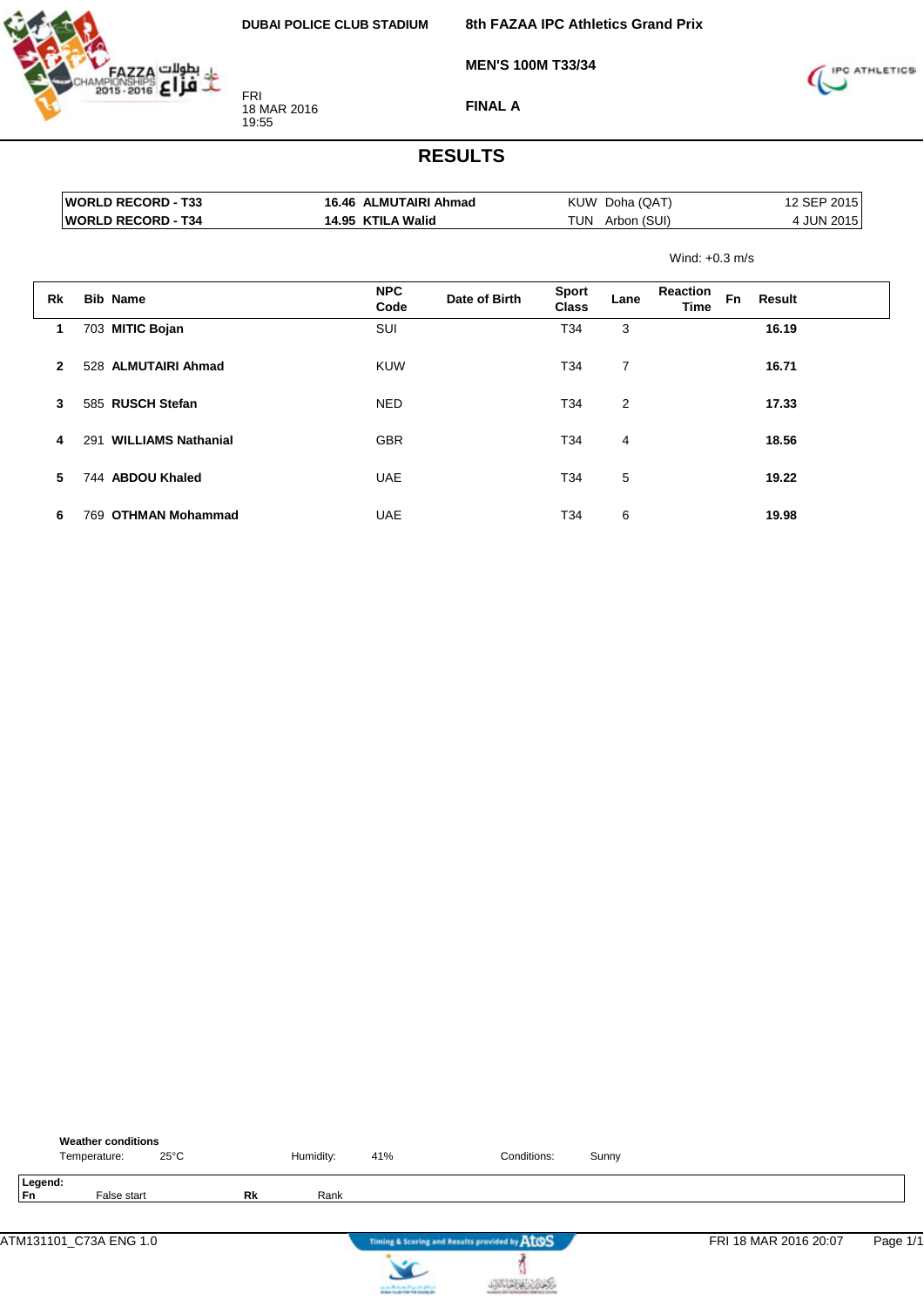

**8th FAZAA IPC Athletics Grand Prix**

**MEN'S 100M T33/34**



**FINAL B**

|              | <b>WORLD RECORD - T33</b>      | 16.46 ALMUTAIRI Ahmad |               |                              | KUW Doha (QAT)  |                  |           |            | 12 SEP 2015 |
|--------------|--------------------------------|-----------------------|---------------|------------------------------|-----------------|------------------|-----------|------------|-------------|
|              | <b>WORLD RECORD - T34</b>      | 14.95 KTILA Walid     |               |                              | TUN Arbon (SUI) |                  |           |            | 4 JUN 2015  |
|              |                                |                       |               |                              |                 | Wind: $0.0$ m/s  |           |            |             |
| <b>Rk</b>    | <b>Bib Name</b>                | <b>NPC</b><br>Code    | Date of Birth | <b>Sport</b><br><b>Class</b> | Lane            | Reaction<br>Time | <b>Fn</b> | Result     |             |
| 1            | 268 MOBRE Sebastien            | <b>FRA</b>            |               | T34                          | 6               |                  |           | 16.71      |             |
| $\mathbf{2}$ | 645 AL-KUBAISI Mohammed Rashid | QAT                   |               | T34                          | 3               |                  |           | 16.77      |             |
| 3            | 289 SMALL Andrew               | <b>GBR</b>            |               | T33                          | 4               |                  |           | 19.12      |             |
| 4            | 644 AL-HAJRI Khalid Hamad      | QAT                   |               | T34                          | $\overline{2}$  |                  |           | 20.64      |             |
| 5            | 535 SALEH Naser                | <b>KUW</b>            |               | T33                          | 5               |                  |           | 22.54      |             |
|              | 764 MOHAMED Hammadi            | <b>UAE</b>            |               | T34                          | $\overline{7}$  |                  |           | <b>DNS</b> |             |

|                | <b>Weather conditions</b><br>$25^{\circ}$ C<br>Temperature: |           | Humidity:   | 41%                      |                                               | Conditions: | Sunny |                       |          |
|----------------|-------------------------------------------------------------|-----------|-------------|--------------------------|-----------------------------------------------|-------------|-------|-----------------------|----------|
| Legend:<br>DNS | Did not Start                                               | <b>Fn</b> | False start |                          | Rk                                            | Rank        |       |                       |          |
|                | ATM131102 C73A ENG 1.0                                      |           |             | $\overline{\phantom{a}}$ | Timing & Scoring and Results provided by ATOS |             |       | FRI 18 MAR 2016 20:03 | Page 1/1 |

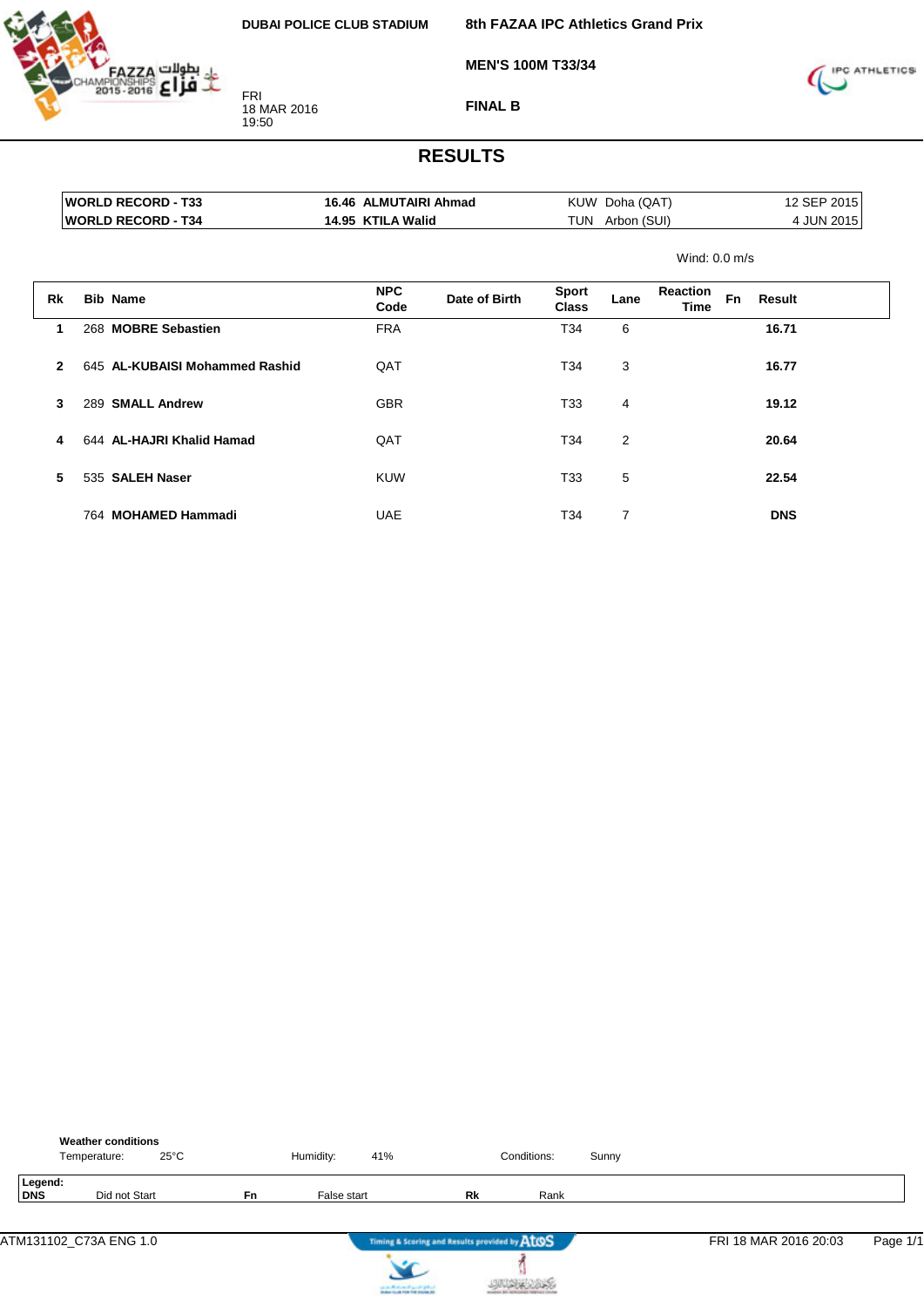

**8th FAZAA IPC Athletics Grand Prix**

**MEN'S 100M T42/43/44**



 **CORRECTED** 

**FINAL A**

|                |     | <b>WORLD RECORD - T42</b> | 11.78 SEITIS Michail |               | GRE                          | Dubai (UAE)    |                         |                     | 17 MAR 2016 |
|----------------|-----|---------------------------|----------------------|---------------|------------------------------|----------------|-------------------------|---------------------|-------------|
|                |     | <b>WORLD RECORD - T44</b> | 10.61 BROWNE Richard |               | USA                          | Doha (QAT)     |                         |                     | 29 OCT 2015 |
|                |     |                           |                      |               |                              |                | Wind: $-0.3$ m/s        |                     |             |
| Rk             |     | <b>Bib Name</b>           | <b>NPC</b><br>Code   | Date of Birth | <b>Sport</b><br><b>Class</b> | Lane           | <b>Reaction</b><br>Time | <b>Fn</b><br>Result |             |
| $\mathbf 1$    |     | 583 HERTOG Ronald         | <b>NED</b>           |               | T44                          | 3              |                         | 11.69               |             |
| $\overline{2}$ | 481 | <b>KHABIBULLIN Rufat</b>  | KAZ                  |               | T44                          | $\overline{2}$ |                         | 13.02               |             |
| 3              |     | 453 NARITA Gurimu         | <b>JPN</b>           |               | T44                          | 7              |                         | 13.24               |             |
| 4              |     | 337 VELTSI Konstantinos   | <b>GRE</b>           |               | T42                          | 4              |                         | 13.42               |             |
| 5              |     | 510 ALFIFI Abdullah       | <b>KSA</b>           |               | T42                          | 5              |                         | 15.29               |             |
| 6              | 457 | <b>TEZUKA Keita</b>       | <b>JPN</b>           |               | T42                          | 6              |                         | 16.51               |             |

|               | <b>Weather conditions</b><br>Temperature: | $27^{\circ}$ C |           | Humidity: | 29% | Conditions:                                   | Sunny |                       |          |
|---------------|-------------------------------------------|----------------|-----------|-----------|-----|-----------------------------------------------|-------|-----------------------|----------|
| Legend:<br>Fn | False start                               |                | <b>Rk</b> | Rank      |     |                                               |       |                       |          |
|               |                                           |                |           |           |     |                                               |       |                       |          |
|               | ATM140101_C73A ENG 1.0                    |                |           |           |     | Timing & Scoring and Results provided by AtOS |       | FRI 18 MAR 2016 18:59 | Page 1/1 |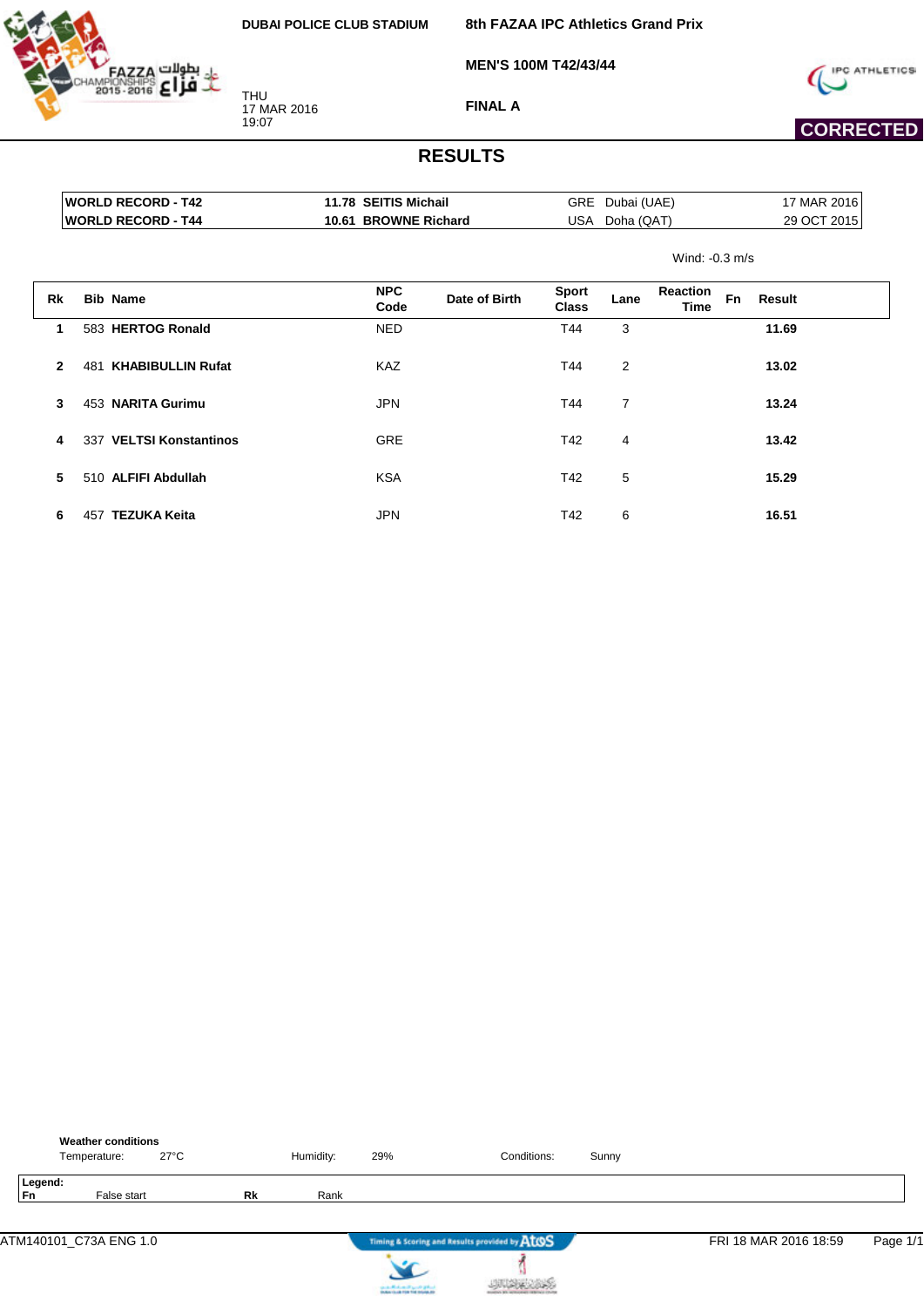HAZZA



**MEN'S 100M T42/43/44**



**FINAL B**





# **CORRECTED**

|                | <b>WORLD RECORD - T42</b><br><b>WORLD RECORD - T44</b> |                           | 11.78 SEITIS Michail<br><b>GRE</b><br>10.61 BROWNE Richard<br>USA |                    | Dubai (UAE)<br>Doha (QAT)<br>Wind: $+0.2$ m/s |                              |                | 17 MAR 2016<br>29 OCT 2015     |    |        |           |
|----------------|--------------------------------------------------------|---------------------------|-------------------------------------------------------------------|--------------------|-----------------------------------------------|------------------------------|----------------|--------------------------------|----|--------|-----------|
|                |                                                        |                           |                                                                   |                    |                                               |                              |                |                                |    |        |           |
| Rk             |                                                        | <b>Bib Name</b>           |                                                                   | <b>NPC</b><br>Code | Date of Birth                                 | <b>Sport</b><br><b>Class</b> | Lane           | <b>Reaction</b><br><b>Time</b> | Fn | Result |           |
| 1              | 666                                                    | <b>MIKHALKOV Petr</b>     |                                                                   | <b>RUS</b>         |                                               | T44                          | 6              |                                |    | 11.99  |           |
| $\overline{2}$ | 341                                                    | <b>SEVDIKALIS Ioannis</b> |                                                                   | <b>GRE</b>         |                                               | T44                          | $\overline{7}$ |                                |    | 13.63  |           |
| 3              | 455                                                    | <b>SHIGAKI Hironori</b>   |                                                                   | <b>JPN</b>         |                                               | T43                          | 4              |                                |    | 13.80  | <b>AR</b> |
| 4              |                                                        | 352 CHALLA Pavan Kumar    |                                                                   | <b>IND</b>         |                                               | T44                          | 5              |                                |    | 16.50  |           |

|                      | Temperature: | <b>Weather conditions</b><br>27°C |           | Humidity:   | 29% |                                               | Conditions: | Sunny |                       |          |
|----------------------|--------------|-----------------------------------|-----------|-------------|-----|-----------------------------------------------|-------------|-------|-----------------------|----------|
| Legend:<br><b>AR</b> |              | Area Record                       | <b>Fn</b> | False start |     | Rk                                            | Rank        |       |                       |          |
|                      |              | ATM140102_C73A ENG 1.0            |           |             |     | Timing & Scoring and Results provided by ATOS |             |       | FRI 18 MAR 2016 18:59 | Page 1/1 |



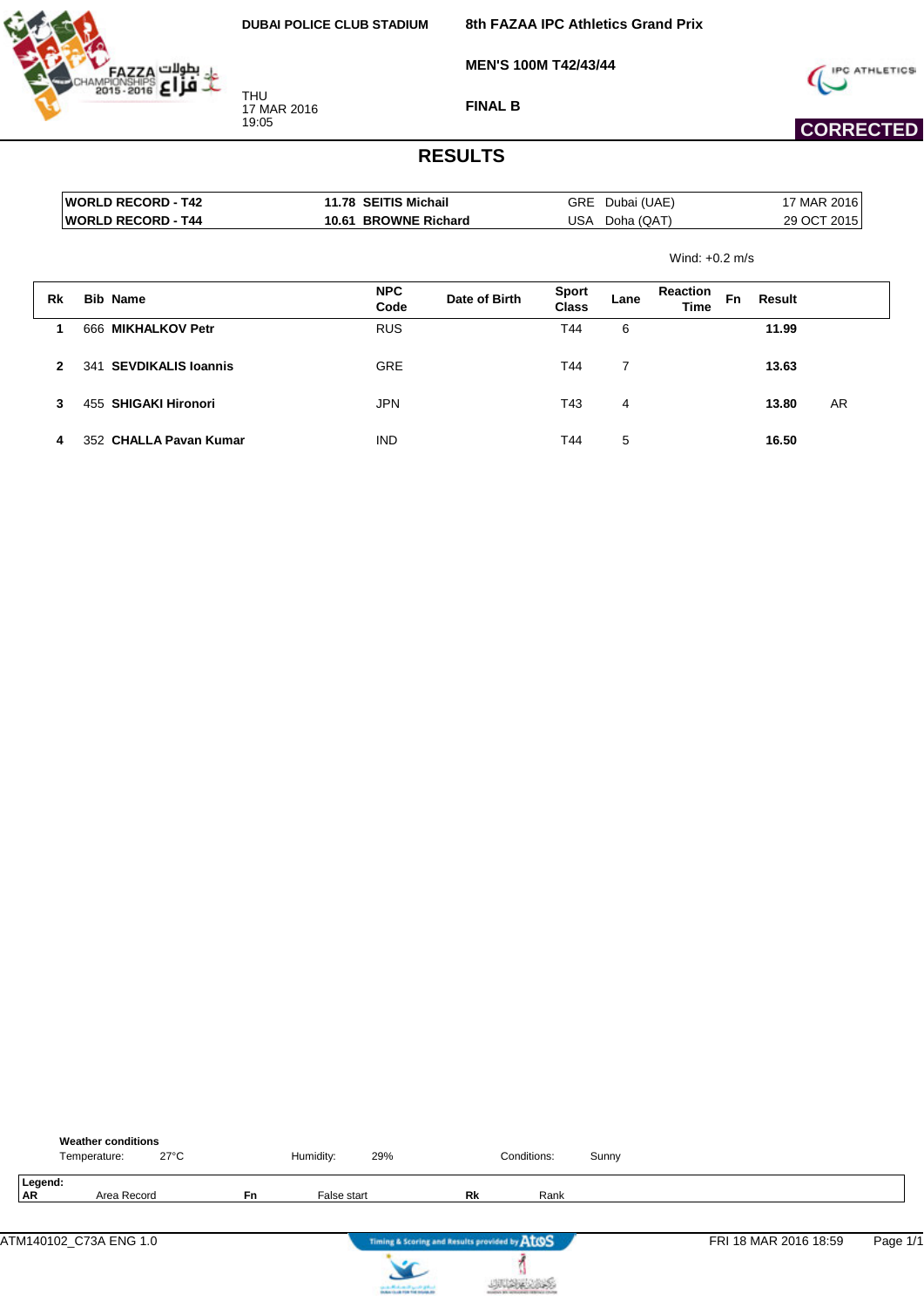

**8th FAZAA IPC Athletics Grand Prix**

**MEN'S 100M T42/43/44**



 **CORRECTED** 

**FINAL C**

|                            | ----                 |                      |             |
|----------------------------|----------------------|----------------------|-------------|
|                            |                      | Wind: $+0.3$ m/s     |             |
| <b>IWORLD RECORD - T44</b> | 10.61 BROWNE Richard | USA Doha (QAT)       | 29 OCT 2015 |
| <b>IWORLD RECORD - T42</b> | 12.11 POPOW Heinrich | GER Leverkusen (GER) | 12 JUL 2013 |

| Rk           | <b>Bib Name</b>              | <b>NPC</b><br>Code | Date of Birth | <b>Sport</b><br>Class | Lane           | <b>Reaction</b><br><b>Time</b> | Fn | Result |           |
|--------------|------------------------------|--------------------|---------------|-----------------------|----------------|--------------------------------|----|--------|-----------|
| 1            | 334 SEITIS Michail           | <b>GRE</b>         |               | T42                   | 3              |                                |    | 11.78  | <b>WR</b> |
| $\mathbf{2}$ | 462 YAMAMOTO Atsushi         | <b>JPN</b>         |               | T42                   | 5              |                                |    | 12.91  |           |
| 3            | 662 IZBASAROV Dijas          | <b>RUS</b>         |               | T42                   | 4              |                                |    | 12.99  |           |
| 4            | 734 TELLI Baris              | <b>TUR</b>         |               | T42                   | $\overline{7}$ |                                |    | 15.57  |           |
| 5            | <b>KART Nurullah</b><br>731  | <b>TUR</b>         |               | T42                   | 2              |                                |    | 16.03  |           |
| 6            | <b>ALESHKIN Vadim</b><br>651 | <b>RUS</b>         |               | T44                   | 6              |                                |    | 27.53  |           |

|               | Temperature: | <b>Weather conditions</b> | $27^{\circ}$ C |    | Humidity: | 29% |                                               | Conditions:         | Sunny |                       |          |
|---------------|--------------|---------------------------|----------------|----|-----------|-----|-----------------------------------------------|---------------------|-------|-----------------------|----------|
| Legend:<br>Fn |              | False start               |                | Rk | Rank      |     | <b>WR</b>                                     | <b>World Record</b> |       |                       |          |
|               |              | ATM140103_C73A ENG 1.0    |                |    |           |     | Timing & Scoring and Results provided by ATOS |                     |       | FRI 18 MAR 2016 18:58 | Page 1/1 |



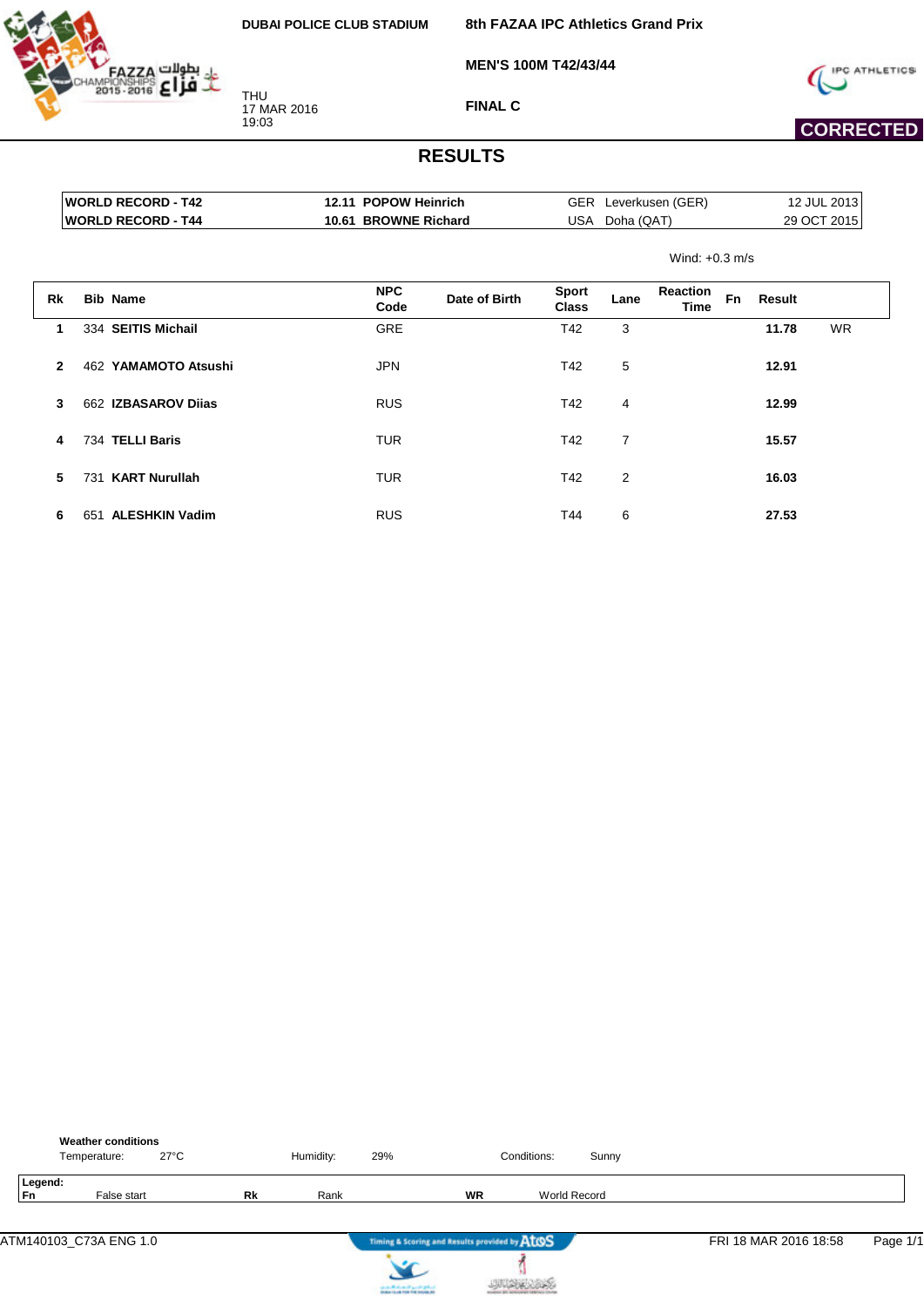

**8th FAZAA IPC Athletics Grand Prix**

**MEN'S 100M T42/43/44**



 **CORRECTED** 

**FINAL C**

| Leverkusen (GER)<br>Doha (QAT)<br>Wind: $+0.3$ m/s | 12 JUL 2013<br>29 OCT 2015 |
|----------------------------------------------------|----------------------------|
|                                                    |                            |
|                                                    |                            |
|                                                    |                            |
| <b>Reaction</b><br>Fn<br>Time                      | Result                     |
|                                                    | 11.78                      |
|                                                    | 12.91                      |
|                                                    | 12.99                      |
|                                                    |                            |

| 4 | 734 TELLI Baris     | TUR        | T42 |   | 15.57 |
|---|---------------------|------------|-----|---|-------|
|   | 5 731 KART Nurullah | TUR        | T42 | 2 | 16.03 |
| 6 | 651 ALESHKIN Vadim  | <b>RUS</b> | T44 | 6 | 27.53 |

|               | <b>Weather conditions</b><br>Temperature: |             | $27^{\circ}$ C |           | Humidity: | 29% | Conditions:                                   | Sunny |                       |          |
|---------------|-------------------------------------------|-------------|----------------|-----------|-----------|-----|-----------------------------------------------|-------|-----------------------|----------|
| Legend:<br>Fn |                                           | False start |                | <b>Rk</b> | Rank      |     |                                               |       |                       |          |
|               | ATM140103_C73A ENG 1.1                    |             |                |           |           |     | Timing & Scoring and Results provided by AtOS |       | FRI 18 MAR 2016 20:38 | Page 1/1 |

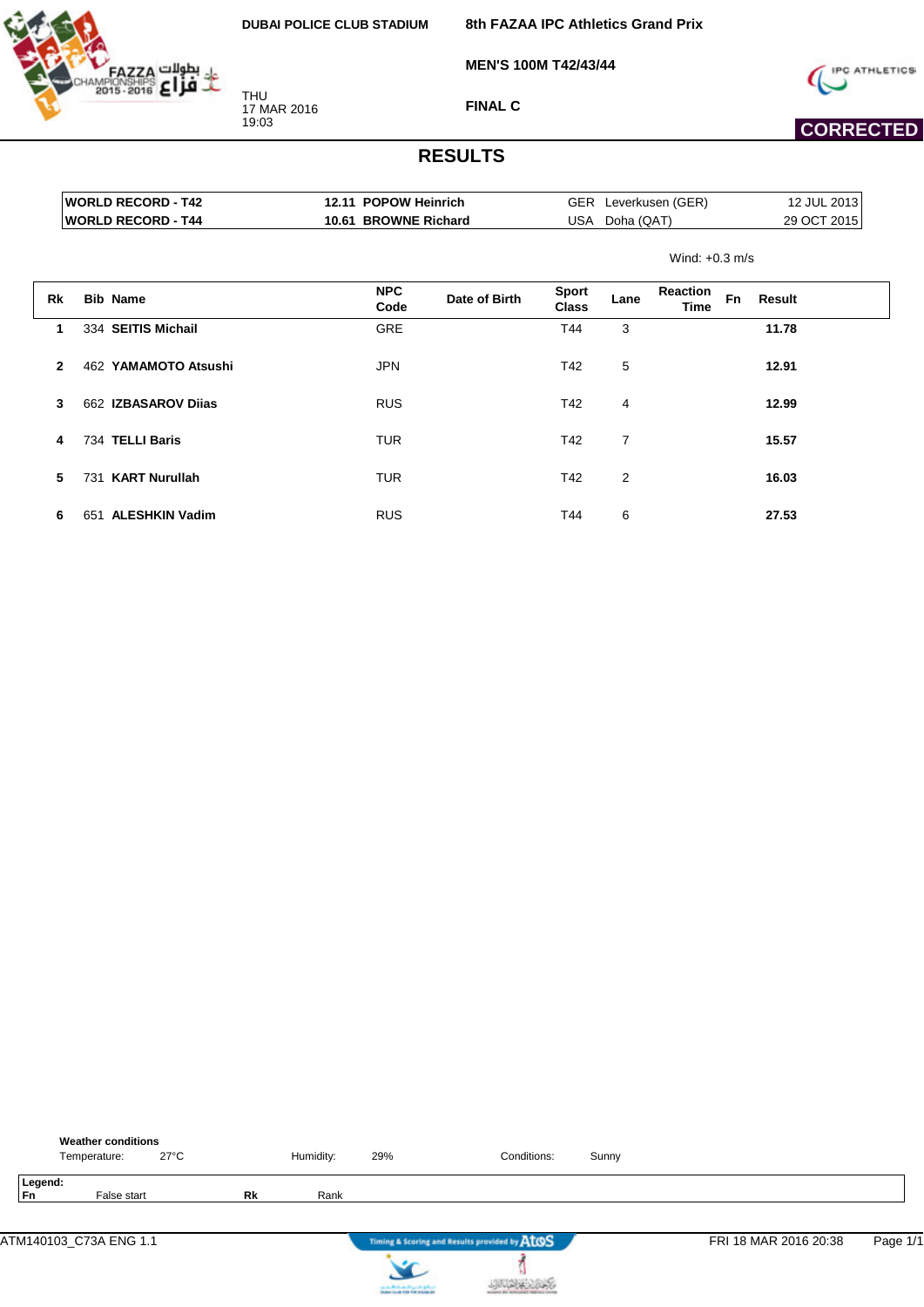**MEN'S 100M T51/52**



FRI 18 MAR 2016 20:00



**FINAL**

|                |     | <b>WORLD RECORD - T51</b> | 20.47 PIISPANEN Toni |               | <b>FIN</b>                   | Arbon (SUI)    |                         |           | 4 JUN 2015 |  |
|----------------|-----|---------------------------|----------------------|---------------|------------------------------|----------------|-------------------------|-----------|------------|--|
|                |     | <b>WORLD RECORD - T52</b> | 16.46 MARTIN Raymond |               | USA                          | Arbon (SUI)    |                         |           | 4 JUN 2015 |  |
|                |     |                           |                      |               |                              |                | Wind: $+0.2$ m/s        |           |            |  |
| Rk             |     | <b>Bib Name</b>           | <b>NPC</b><br>Code   | Date of Birth | <b>Sport</b><br><b>Class</b> | Lane           | <b>Reaction</b><br>Time | <b>Fn</b> | Result     |  |
| $\mathbf{1}$   | 699 | <b>BÖSCH Beat</b>         | <b>SUI</b>           |               | T <sub>52</sub>              | 5              |                         |           | 18.30      |  |
| $\overline{2}$ | 638 | <b>TRINDADE Mário</b>     | <b>POR</b>           |               | T52                          | 3              |                         |           | 18.41      |  |
| 3              | 671 | <b>SHISHKOVSKIY Artem</b> | <b>RUS</b>           |               | T <sub>52</sub>              | 6              |                         |           | 19.84      |  |
| 4              | 451 | <b>MATSUMOTO Naoyuki</b>  | <b>JPN</b>           |               | T <sub>52</sub>              | $\overline{7}$ |                         |           | 20.13      |  |
| 5              | 290 | <b>SMITH Nick</b>         | <b>GBR</b>           |               | T <sub>52</sub>              | 8              |                         |           | 20.56      |  |

| 5  | 290 SMITH Nick              | <b>GBR</b> | T52             | 8 | 20.56      |
|----|-----------------------------|------------|-----------------|---|------------|
| 6. | 649 DU PREEZ Nicolas Pieter | <b>RSA</b> | T <sub>51</sub> | 1 | 24.26      |
|    | 104 BERRAHAL Mohamed        | <b>ALG</b> | T51             | 4 | <b>DNS</b> |
|    | <b>MESTRE Hélder</b><br>637 | <b>POR</b> | T51             | 2 | <b>DNS</b> |

|                | <b>Weather conditions</b><br>$25^{\circ}$ C<br>Temperature: |           | Humidity:   | 41%                                           |    | Conditions: | Sunny |                       |          |
|----------------|-------------------------------------------------------------|-----------|-------------|-----------------------------------------------|----|-------------|-------|-----------------------|----------|
| Legend:<br>DNS | Did not Start                                               | <b>Fn</b> | False start |                                               | Rk | Rank        |       |                       |          |
|                | ATM148101_C73A ENG 1.0                                      |           |             | Timing & Scoring and Results provided by ATOS |    |             |       | FRI 18 MAR 2016 20:11 | Page 1/1 |



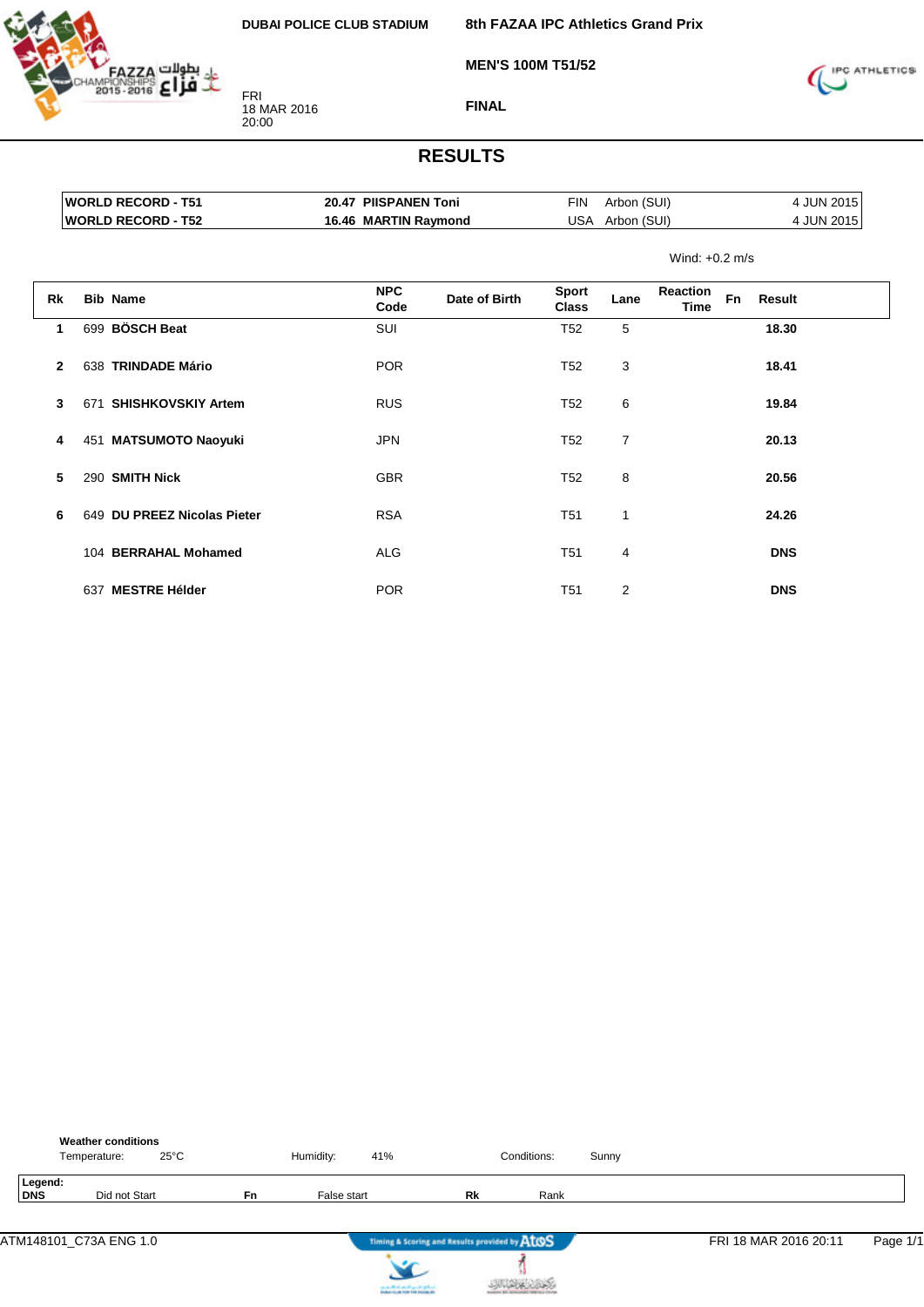

FRI 18 MAR 2016 20:10

**8th FAZAA IPC Athletics Grand Prix**

**MEN'S 100M T53**



**FINAL A**

|              | <b>WORLD RECORD</b>   | <b>14.17 LAKATOS Brent</b>          | CAN Nottwil (SUI)                    | 17 MAY 2014                                           |  |
|--------------|-----------------------|-------------------------------------|--------------------------------------|-------------------------------------------------------|--|
|              |                       |                                     |                                      | Wind: $+1.3$ m/s                                      |  |
| Rk           | <b>Bib Name</b>       | <b>NPC</b><br>Date of Birth<br>Code | <b>Sport</b><br>Lane<br><b>Class</b> | <b>Reaction</b><br><b>Fn</b><br>Result<br><b>Time</b> |  |
| 1            | 265 FAIRBANK Pierre   | <b>FRA</b>                          | T <sub>53</sub><br>$\overline{7}$    | 15.20                                                 |  |
| $\mathbf{2}$ | 511 ALGANAIDL Fahad   | <b>KSA</b>                          | 6<br>T <sub>53</sub>                 | 15.57                                                 |  |
| 3            | 661 GRITSENKO Vitaly  | <b>RUS</b>                          | 3<br>T53                             | 15.85                                                 |  |
| 4            | 452 MATSUNAGA Hitoshi | <b>JPN</b>                          | T <sub>53</sub><br>4                 | 16.44                                                 |  |
| 5            | 664 KURBANOV Arsen    | <b>RUS</b>                          | T <sub>53</sub><br>$\overline{2}$    | 17.03                                                 |  |
|              | 523 ALADWANI Hamad    | <b>KUW</b>                          | 5<br>T53                             | <b>DNS</b>                                            |  |

|                | Temperature: | <b>Weather conditions</b><br>$25^{\circ}$ C |           | Humidity:   | 41%                                           | Conditions: | Sunny |                       |          |
|----------------|--------------|---------------------------------------------|-----------|-------------|-----------------------------------------------|-------------|-------|-----------------------|----------|
| Legend:<br>DNS |              | Did not Start                               | <b>Fn</b> | False start | Rk                                            | Rank        |       |                       |          |
|                |              | ATM153101_C73A ENG 1.0                      |           |             | Timing & Scoring and Results provided by AtOS |             |       | FRI 18 MAR 2016 20:17 | Page 1/1 |



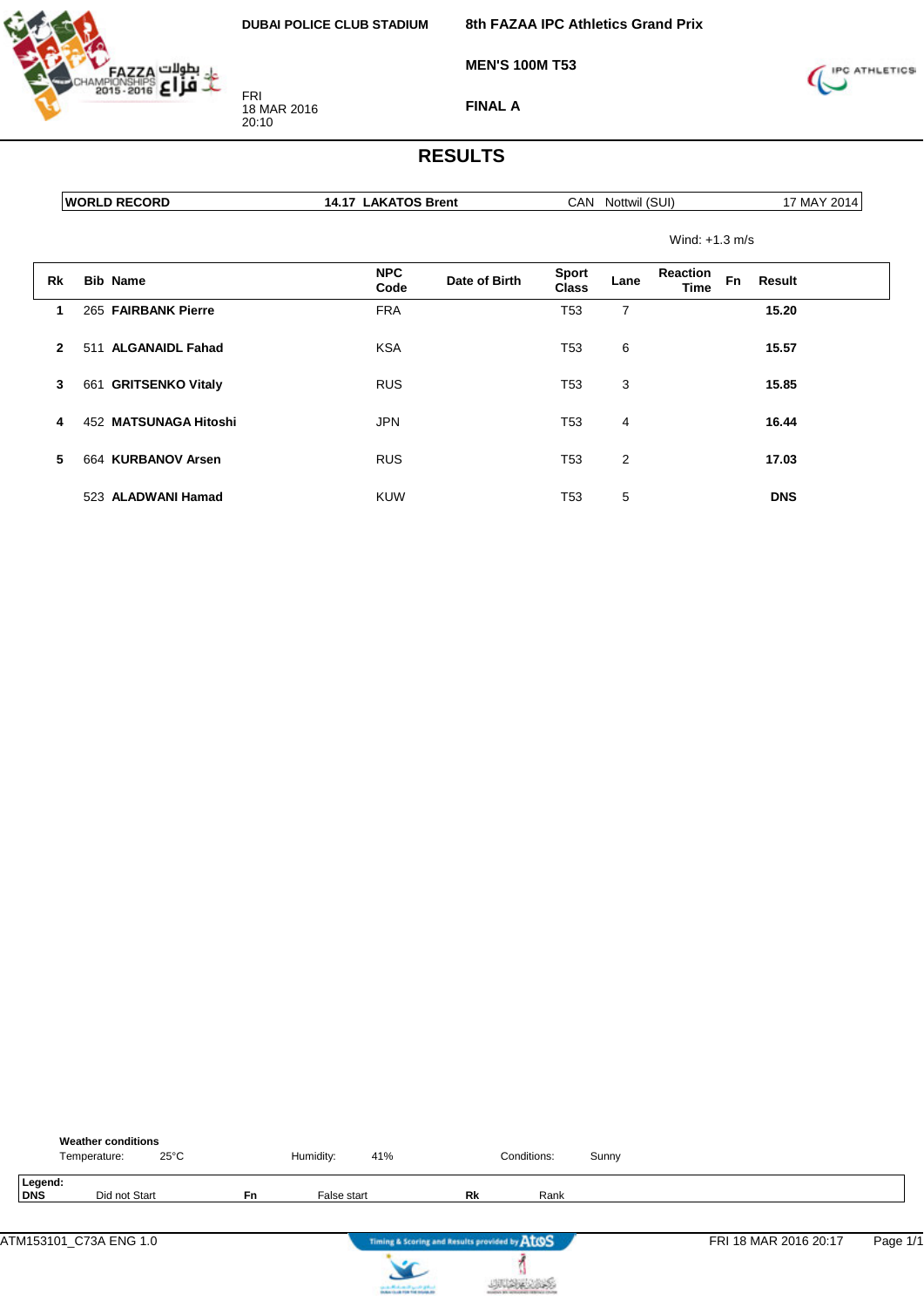

18 MAR 2016

FRI

20:05

**8th FAZAA IPC Athletics Grand Prix**

**MEN'S 100M T53**



**FINAL B**

### **RESULTS**

|    | <b>WORLD RECORD</b>            | <b>14.17 LAKATOS Brent</b> |               | <b>CAN</b>                   | Nottwil (SUI) |                                |    | 17 MAY 2014 |  |
|----|--------------------------------|----------------------------|---------------|------------------------------|---------------|--------------------------------|----|-------------|--|
|    |                                |                            |               |                              |               | Wind: $-0.2$ m/s               |    |             |  |
| Rk | <b>Bib Name</b>                | <b>NPC</b><br>Code         | Date of Birth | <b>Sport</b><br><b>Class</b> | Lane          | <b>Reaction</b><br><b>Time</b> | Fn | Result      |  |
|    | <b>BRIGNONE Nicolas</b><br>261 | <b>FRA</b>                 |               | T53                          | 5             |                                |    | 16.04       |  |
|    | 652 AMINOV Rustam              | <b>RUS</b>                 |               | T53                          | 4             |                                |    | 16.63       |  |

**3** 442 **HIROMICHI Jun** JPN T53 6 **16.77**

**4** 767 **NASEIB Areidat** UAE T53 3 **19.79**

**5** 520 **KAABI Mohammed** KSA T53 2 **20.35**

|               | <b>Weather conditions</b><br>Temperature: | $25^{\circ}$ C |           | Humidity: | 41%                                                                                     | Conditions:                                   | Sunny |                       |          |
|---------------|-------------------------------------------|----------------|-----------|-----------|-----------------------------------------------------------------------------------------|-----------------------------------------------|-------|-----------------------|----------|
| Legend:<br>Fn | False start                               |                | <b>Rk</b> | Rank      |                                                                                         |                                               |       |                       |          |
|               | ATM153102_C73A ENG 1.0                    |                |           |           |                                                                                         | Timing & Scoring and Results provided by AtOS |       | FRI 18 MAR 2016 20:15 | Page 1/1 |
|               |                                           |                |           |           | the state official control specific grants.<br>Notice the site free field induced after |                                               |       |                       |          |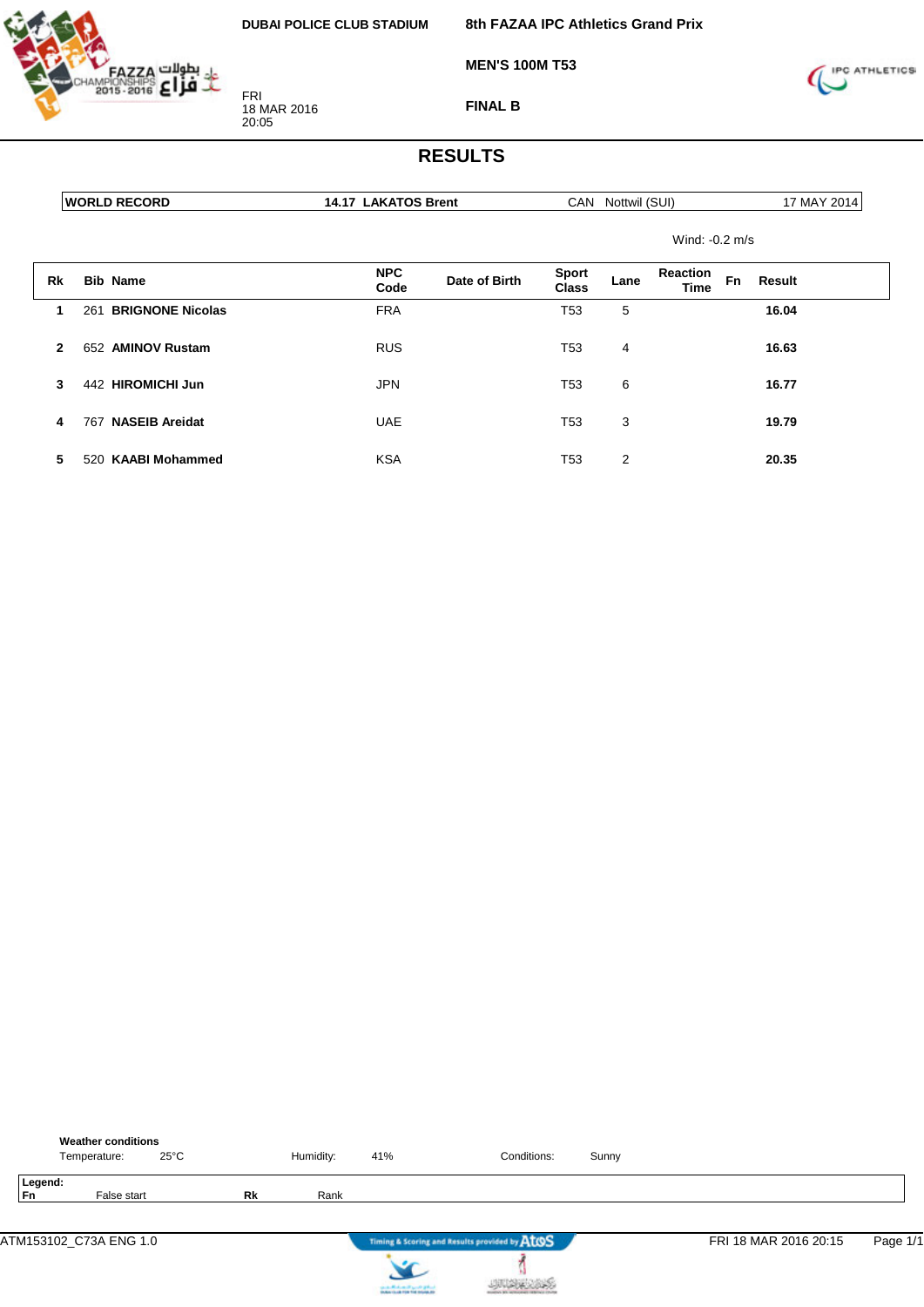

FRI 18 MAR 2016 20:30

**8th FAZAA IPC Athletics Grand Prix**

**MEN'S 100M T54**



**FINAL A**

| <b>WORLD RECORD</b>   | 13.63 TAHTI Leo Pekka |               | <b>FIN</b>                   | London (GBR) |                         |    | 1 SEP 2012 |
|-----------------------|-----------------------|---------------|------------------------------|--------------|-------------------------|----|------------|
|                       |                       |               |                              |              | Wind: $-0.8$ m/s        |    |            |
| Rk<br><b>Bib Name</b> | <b>NPC</b><br>Code    | Date of Birth | <b>Sport</b><br><b>Class</b> | Lane         | Reaction<br><b>Time</b> | Fn | Result     |

| 1            | 254 TÄHTI Leo-Pekka          | <b>FIN</b> | T <sub>54</sub><br>6 | 14.34 |
|--------------|------------------------------|------------|----------------------|-------|
| $\mathbf{2}$ | 586 VAN WEEGHEL Kenny        | <b>NED</b> | T <sub>54</sub><br>7 | 14.42 |
| 3            | 715 ALMERS Niklas            | <b>SWE</b> | T <sub>54</sub><br>2 | 14.68 |
| 4            | 655 BYCHENOK Alexey          | <b>RUS</b> | T <sub>54</sub><br>5 | 14.70 |
| 5            | 700 HUG Marcel               | <b>SUI</b> | T <sub>54</sub><br>3 | 14.73 |
| 6            | <b>SALEM Alshehhi</b><br>771 | <b>UAE</b> | T <sub>54</sub><br>4 | 14.96 |
|              | 262 CASOLI Julien            | <b>FRA</b> | T <sub>54</sub><br>8 | 15.23 |

|               | <b>Weather conditions</b><br>Temperature: | $25^{\circ}$ C |    | Humidity: | 41% | Conditions:                                   | Sunny |                       |          |
|---------------|-------------------------------------------|----------------|----|-----------|-----|-----------------------------------------------|-------|-----------------------|----------|
| Legend:<br>Fn | False start                               |                | Rk | Rank      |     |                                               |       |                       |          |
|               | ATM154101_C73A ENG 1.0                    |                |    |           |     | Timing & Scoring and Results provided by AtOS |       | FRI 18 MAR 2016 20:41 | Page 1/1 |
|               |                                           |                |    |           |     |                                               |       |                       |          |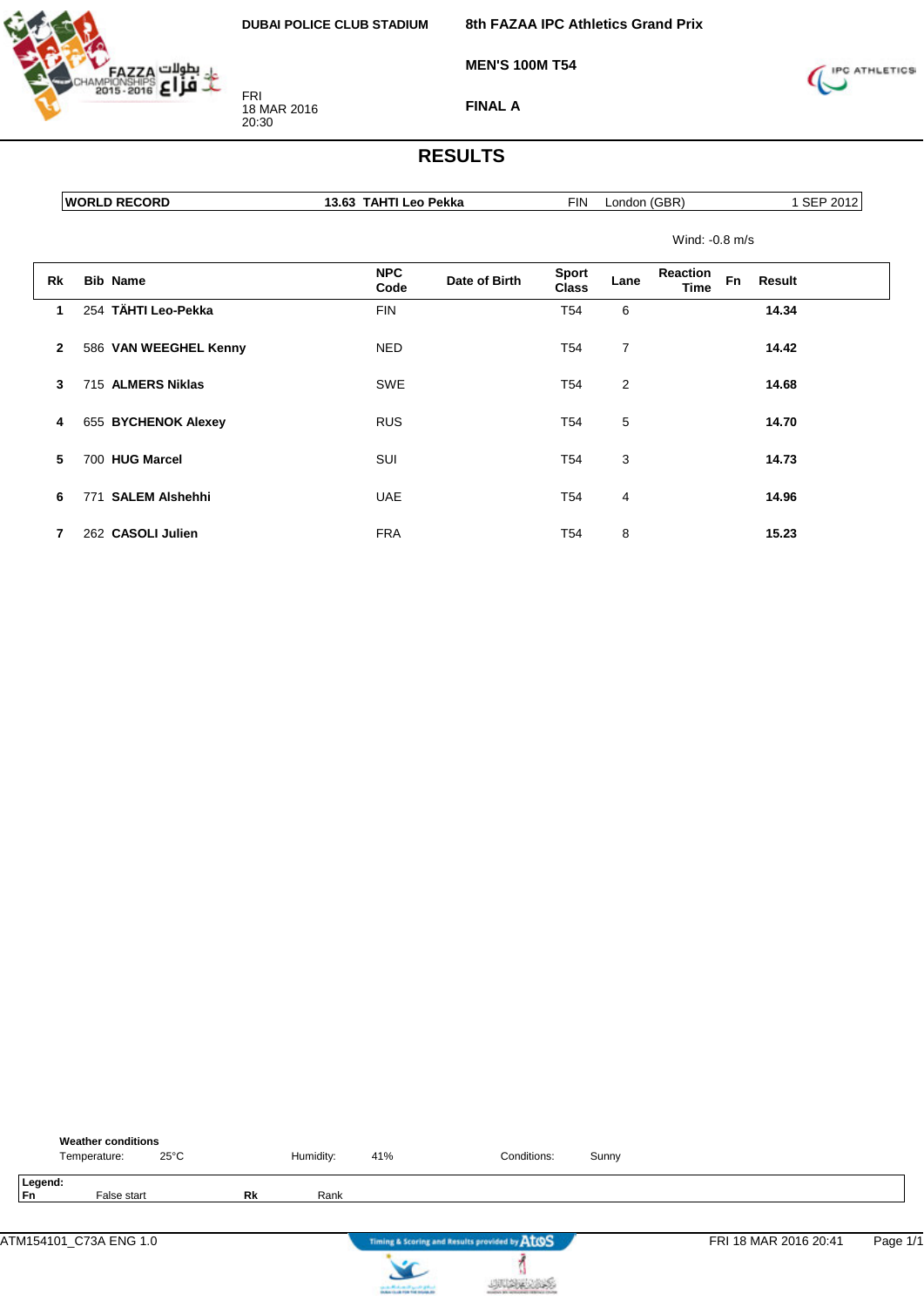

FRI 18 MAR 2016 20:25

**8th FAZAA IPC Athletics Grand Prix**

**MEN'S 100M T54**



**FINAL B**

### **RESULTS**

|                | <b>WORLD RECORD</b>  | 13.63 TAHTI Leo Pekka |               | <b>FIN</b>                   | London (GBR)   |                                |           | 1 SEP 2012 |
|----------------|----------------------|-----------------------|---------------|------------------------------|----------------|--------------------------------|-----------|------------|
|                |                      |                       |               |                              |                | Wind: -1.2 m/s                 |           |            |
| Rk             | <b>Bib Name</b>      | <b>NPC</b><br>Code    | Date of Birth | <b>Sport</b><br><b>Class</b> | Lane           | <b>Reaction</b><br><b>Time</b> | <b>Fn</b> | Result     |
|                | 518 ALZAHRANI Jamaan | <b>KSA</b>            |               | T54                          | 3              |                                |           | 14.92      |
| $\overline{2}$ | 256 ADELAIDE Alex    | <b>FRA</b>            |               | T54                          | 5              |                                |           | 15.04      |
| 3              | 658 GANZEI Alexander | <b>RUS</b>            |               | T54                          | 4              |                                |           | 15.54      |
| 4              | 454 SAYANO Toshiaki  | <b>JPN</b>            |               | T54                          | $\overline{2}$ |                                |           | 15.62      |

**5** 460 **WATANABE Sho** JPN T54 6 **15.62**

| 6 669 RADAEV Semen | <b>RUS</b> | T54 | 18.60 |
|--------------------|------------|-----|-------|

|               | <b>Weather conditions</b><br>Temperature: | $25^{\circ}$ C |    | Humidity: | 41%                                          | Conditions:                                   | Sunny |                       |          |
|---------------|-------------------------------------------|----------------|----|-----------|----------------------------------------------|-----------------------------------------------|-------|-----------------------|----------|
| Legend:<br>Fn | False start                               |                | Rk | Rank      |                                              |                                               |       |                       |          |
|               | ATM154102_C73A ENG 1.0                    |                |    |           |                                              | Timing & Scoring and Results provided by AtOS |       | FRI 18 MAR 2016 20:41 | Page 1/1 |
|               |                                           |                |    |           | <b>Contact Contact Contact Service State</b> |                                               |       |                       |          |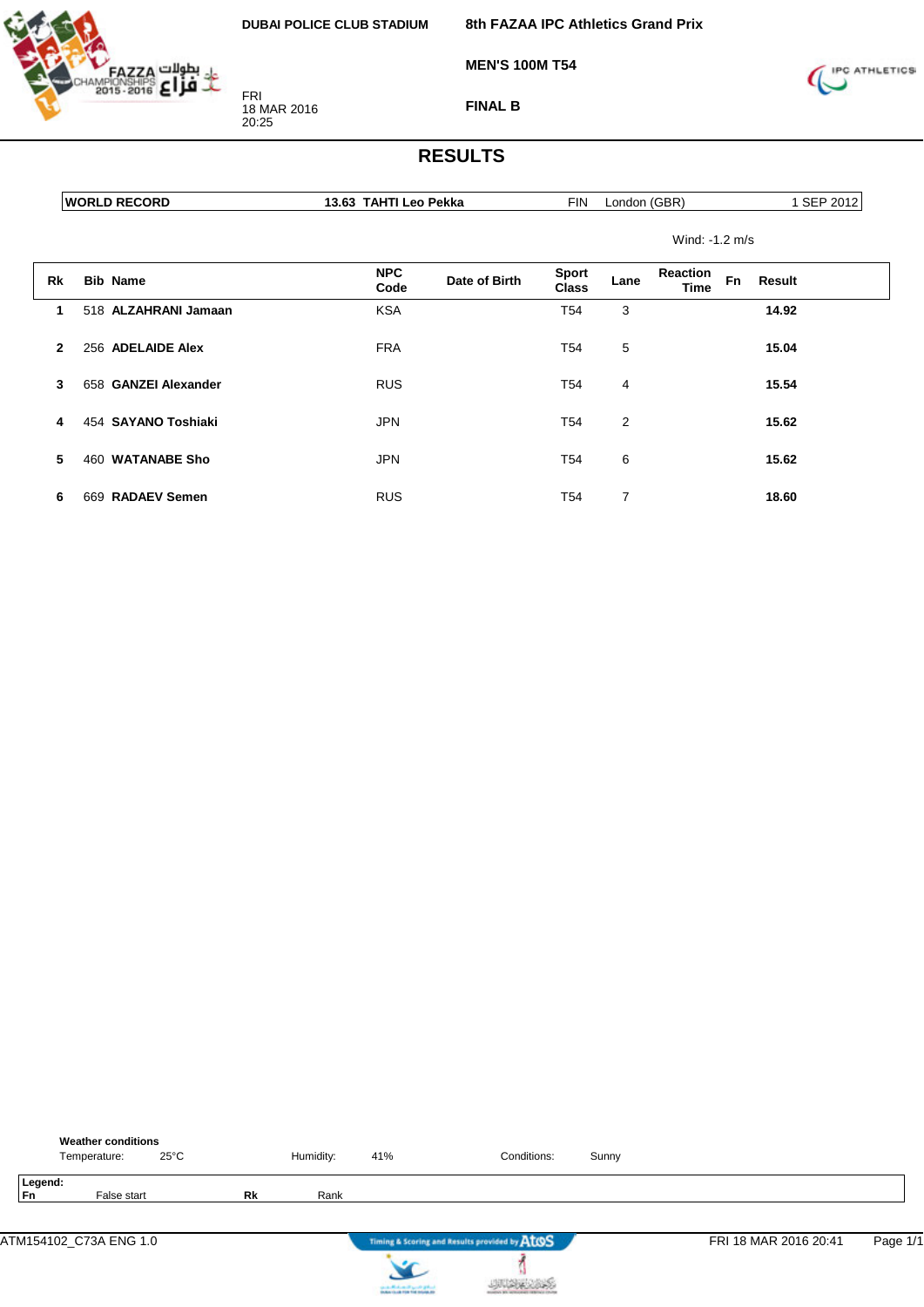

**MEN'S 100M T54**

FRI 18 MAR 2016 20:20

**FINAL C**

**8th FAZAA IPC Athletics Grand Prix**



## **RESULTS**

**13.63 TAHTI Leo Pekka** FIN London (GBR) 1 SEP 2012

Wind: -0.9 m/s

| Rk           | <b>Bib Name</b>                 | <b>NPC</b><br>Code | Date of Birth | <b>Sport</b><br><b>Class</b> | Lane | <b>Reaction</b><br>Time | <b>Fn</b> | <b>Result</b> |
|--------------|---------------------------------|--------------------|---------------|------------------------------|------|-------------------------|-----------|---------------|
|              | 570 JEAN CEDRIC SEBASTIEN Ravet | <b>MRI</b>         |               | T <sub>54</sub>              | 6    |                         |           | 15.80         |
| $\mathbf{2}$ | 705 WILLIMANN Lukas             | SUI                |               | T <sub>54</sub>              | 5    |                         |           | 17.01         |
| 3            | 702 MALTER Ludwig               | SUI                |               | T54                          | 2    |                         |           | 17.63         |
| 4            | 760 KAMZARI Abdoulazeiz         | <b>UAE</b>         |               | T <sub>54</sub>              | 7    |                         |           | 18.41         |
| 5            | 198 LEONEL CLEMENT Nsegbe       | <b>CMR</b>         |               | T54                          | 3    |                         |           | 19.46         |
|              | 753 ALMAZROUEI Nayef            | <b>UAE</b>         |               | T54                          | 4    |                         |           | <b>DNS</b>    |

|                | <b>Weather conditions</b><br>Temperature: | $25^{\circ}$ C |           | Humidity:   | 41% |                                               | Conditions: | Sunny |                       |          |
|----------------|-------------------------------------------|----------------|-----------|-------------|-----|-----------------------------------------------|-------------|-------|-----------------------|----------|
| Legend:<br>DNS | Did not Start                             |                | <b>Fn</b> | False start |     | Rk                                            | Rank        |       |                       |          |
|                | ATM154103_C73A ENG 1.0                    |                |           |             |     | Timing & Scoring and Results provided by AtOS |             |       | FRI 18 MAR 2016 20:28 | Page 1/1 |



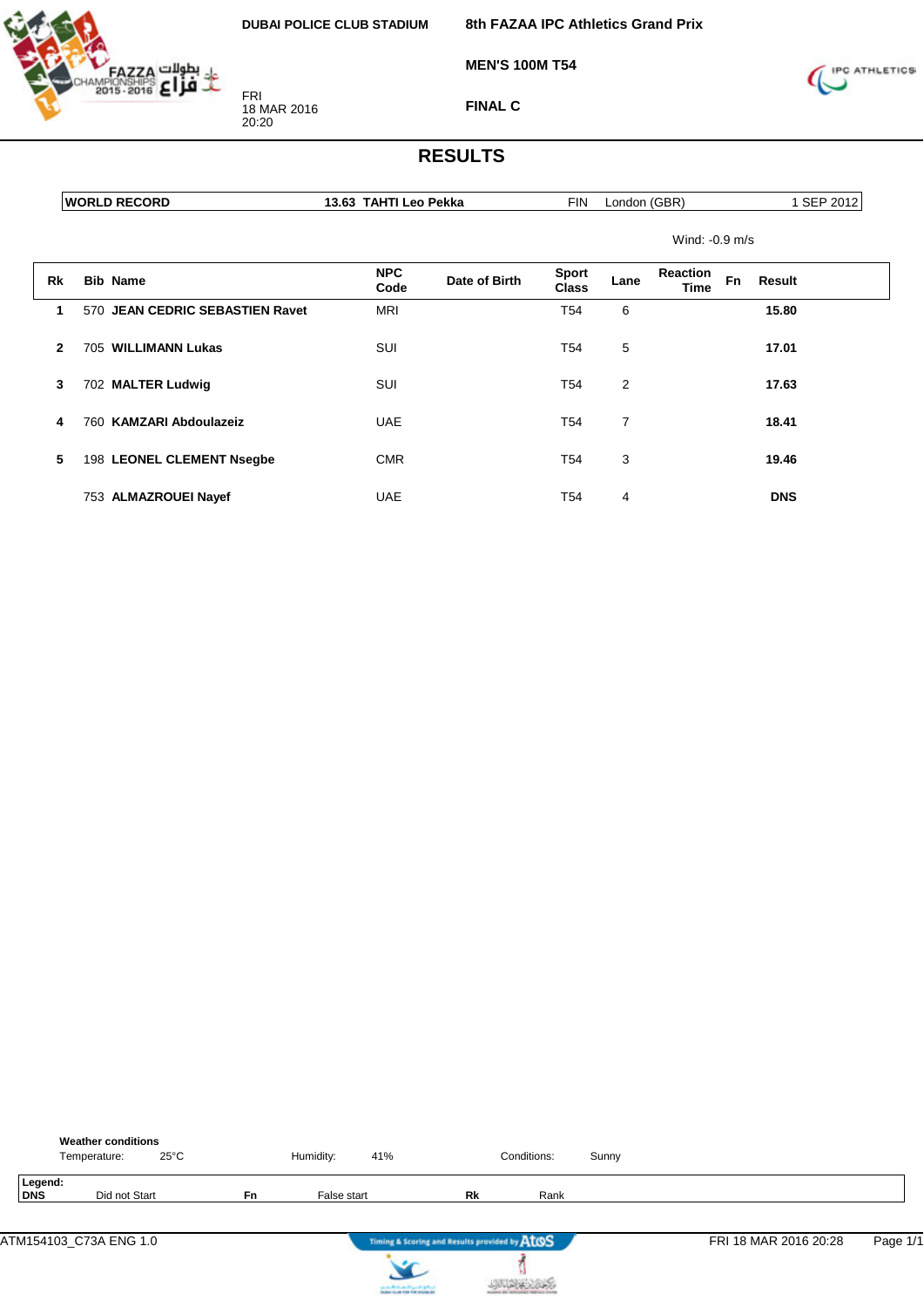

**8th FAZAA IPC Athletics Grand Prix**

**MEN'S SHOT PUT F37/38/46**



**FINAL**

#### **RESULTS**

|                         | <b>WORLD RECORD - F37</b> | 17.52 XIA Dong                                         |                              |              |              | CHN London (GBR) |              |              |              | 5 SEP 2012              |
|-------------------------|---------------------------|--------------------------------------------------------|------------------------------|--------------|--------------|------------------|--------------|--------------|--------------|-------------------------|
|                         | <b>WORLD RECORD - F38</b> | 15.58 ABDELWARETH Ibrahim Ahmed EGY Christchurch (NZL) |                              |              |              |                  |              |              |              | 27 JAN 2011             |
| Rk                      | <b>Bib Name</b>           | <b>NPC</b><br>Date of Birth<br>Code                    | <b>Sport</b><br><b>Class</b> | $\mathbf{1}$ | $\mathbf{2}$ | 3                | 4            | 5            | 6            | Result<br><b>Points</b> |
| 1                       | 665 LESNYKH Alexey        | <b>RUS</b>                                             | F37                          | 12.19<br>732 | 12.49<br>769 | 12.56<br>777     | X            | 12.96<br>823 | 12.29<br>745 | 12.96<br>823            |
| $\mathbf{2}$            | 533 BUTI Dhari            | <b>KUW</b>                                             | F37                          | 11.85<br>688 | 11.44<br>632 | 12.00<br>708     | 11.52<br>643 | 12.01<br>709 | 11.74<br>674 | 12.01<br>709            |
| 3                       | 244 KAMAL RAMADAN Mohamed | EGY                                                    | F37                          | 11.44<br>632 | 11.64<br>660 | 11.11<br>585     | 10.32<br>465 | 11.68<br>665 | 11.12<br>586 | 11.68<br>665            |
| 4                       | 278 BAIN Joshua           | <b>GBR</b>                                             | F37                          | 10.86<br>547 | 11.34<br>618 | 10.64<br>514     | 10.61<br>510 | 10.69<br>522 | 10.47<br>488 | 11.34<br>618            |
| 5                       | 728 DOGAN Hamza           | <b>TUR</b>                                             | F46                          | 10.51<br>403 | 11.19<br>501 | 11.06<br>482     | 10.50<br>401 | 10.68<br>427 | 10.51<br>403 | 11.19<br>501            |
| 6                       | 230 VRATIL Petr           | <b>CZE</b>                                             | F38                          | 10.55<br>432 | 10.70<br>454 | 10.77<br>464     | 10.78<br>466 | 10.39<br>409 | 10.50<br>425 | 10.78<br>466            |
| $\overline{\mathbf{r}}$ | 227 PALLAG Michal         | <b>CZE</b>                                             | F37                          | 9.48<br>337  | 9.97<br>412  | 10.27<br>458     | 9.56<br>349  | 9.78<br>383  | 8.94<br>259  | 10.27<br>458            |
| 8                       | 743 ABBAD ALI Abbad       | <b>UAE</b>                                             | F37                          | 9.60<br>355  | 8.86<br>248  | 9.26<br>305      | 9.45<br>333  | 9.65<br>363  | 10.18<br>444 | 10.18<br>444            |
| 9                       | 376 AGAHI Ali             | IRI                                                    | F37                          | 9.05<br>275  | X            | 9.43<br>330      |              |              |              | 9.43<br>330             |
| 10                      | 459 WATANABE Daisuke      | <b>JPN</b>                                             | F46                          | 9.56<br>270  | 9.35<br>243  | 9.89<br>315      |              |              |              | 9.89<br>315             |
| 11                      | 142 TAHMAZOV Amid         | <b>AZE</b>                                             | F37                          | X            | 8.67<br>223  | 8.37<br>185      |              |              |              | 8.67<br>223             |
| 12                      | 765 MOHAMED Wael          | <b>UAE</b>                                             | F37                          | 8.35<br>183  | X            | 7.06<br>63       |              |              |              | 8.35<br>183             |
| 13                      | 487 ZHOLAMAN Yelaman      | <b>KAZ</b>                                             | F37                          | 7.98<br>141  | 8.03<br>146  | 7.71<br>114      |              |              |              | 8.03<br>146             |
| 14                      | 393 KOR Mohammad          | IRI                                                    | F37                          | 7.41<br>88   | 7.79<br>122  | 7.61<br>105      |              |              |              | 7.79<br>122             |
| 15                      | 164 ALNAJEM Abdulla       | <b>BRN</b>                                             | F37                          | X            | 7.46<br>92   | 7.44<br>90       |              |              |              | 7.46<br>92              |

**UNIQUESS** 

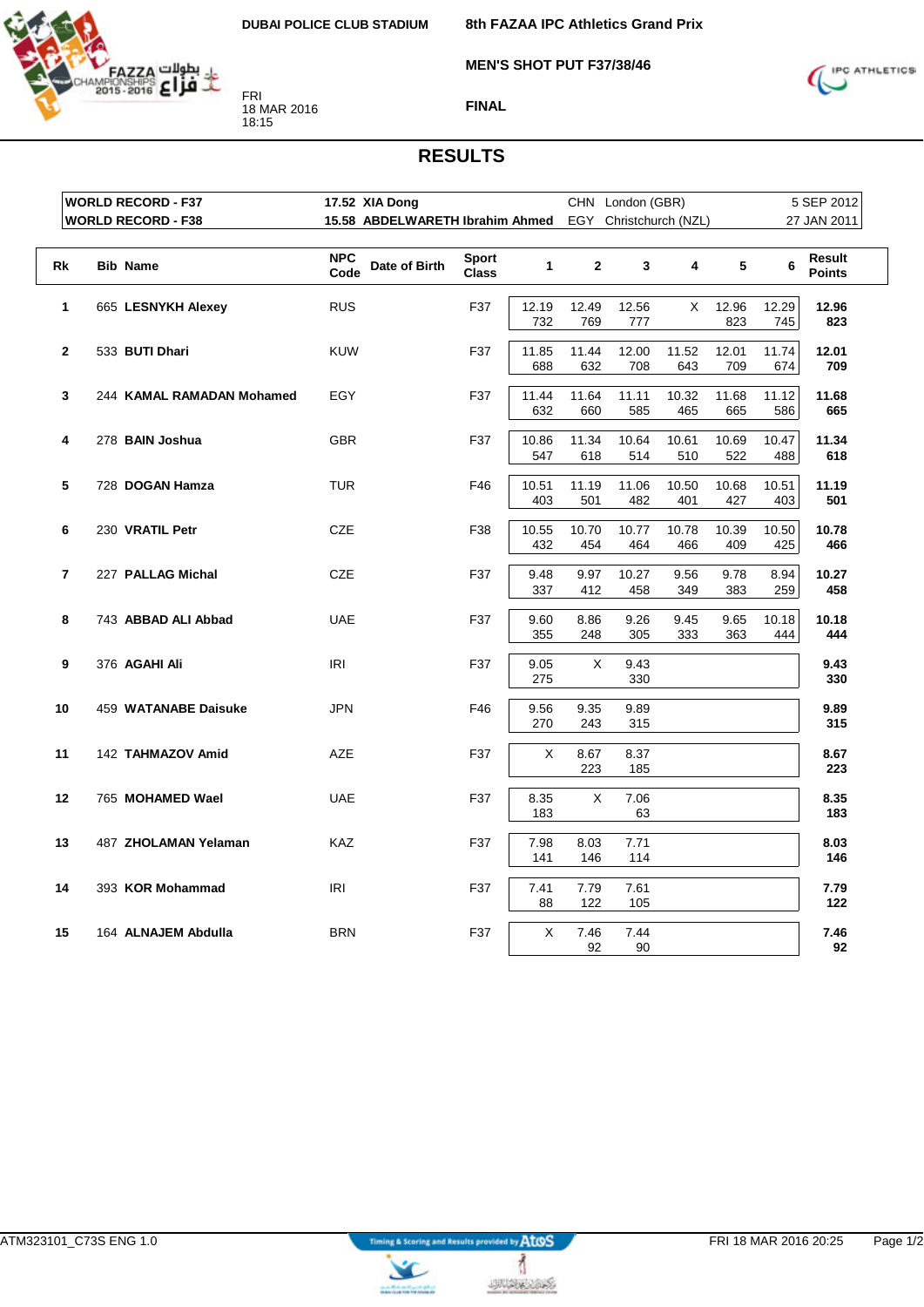**8th FAZAA IPC Athletics Grand Prix**



**MEN'S SHOT PUT F37/38/46**



**FINAL**

|    | <b>WORLD RECORD - F37</b><br><b>WORLD RECORD - F38</b> |     |     |                    | 17.52 XIA Dong | 15.58 ABDELWARETH Ibrahim Ahmed |                              |     |     | <b>CHN</b><br>EGY | London (GBR) | Christchurch (NZL) |     |     | 5 SEP 2012<br>27 JAN 2011 |
|----|--------------------------------------------------------|-----|-----|--------------------|----------------|---------------------------------|------------------------------|-----|-----|-------------------|--------------|--------------------|-----|-----|---------------------------|
| Rk | <b>Bib Name</b>                                        |     |     | <b>NPC</b><br>Code |                | Date of Birth                   | <b>Sport</b><br><b>Class</b> |     |     | $\mathbf{2}$      | 3            | 4                  | 5   | 6   | Result<br><b>Points</b>   |
|    | 618 AL MASHAYKHI Mohamed                               |     |     | <b>OMA</b>         |                |                                 | F37                          |     |     |                   |              |                    |     |     | <b>DNS</b>                |
|    | Starting order                                         |     |     | 3                  | 4              | 5                               | 6                            |     | 8   | g                 | 10           | 11                 | 12  | 13  | 14                        |
|    | Initial                                                | 376 | 665 | 142                | 227            | 533                             | 164                          | 230 | 743 | 618               | 765          | 728                | 278 | 244 | 393                       |
|    | 4th, 5th and 6th attempts                              | 743 | 227 | 230                | 728            | 278                             | 244                          | 533 | 665 |                   |              |                    |     |     |                           |

| $C + c$<br>−tartinر<br>ordo.<br>. uc | $\sim$<br>∽<br> | 16  |  |  |  |  |  |  |
|--------------------------------------|-----------------|-----|--|--|--|--|--|--|
| Initial                              | 487             | 459 |  |  |  |  |  |  |
| 4th, 5th and 6th<br>attempts         |                 |     |  |  |  |  |  |  |

|                       | Temperature: | <b>Weather conditions</b> | $26^{\circ}$ C |    | Humidity: | 33% |                                               | Conditions: | Sunny |                       |          |
|-----------------------|--------------|---------------------------|----------------|----|-----------|-----|-----------------------------------------------|-------------|-------|-----------------------|----------|
| Legend:<br><b>DNS</b> |              | Did not Start             |                | Rk | Rank      |     | $\checkmark$<br>^                             | Failure     |       |                       |          |
|                       |              |                           |                |    |           |     | Timing & Scoring and Results provided by AtOS |             |       | FRI 18 MAR 2016 20:25 | Page 2/2 |



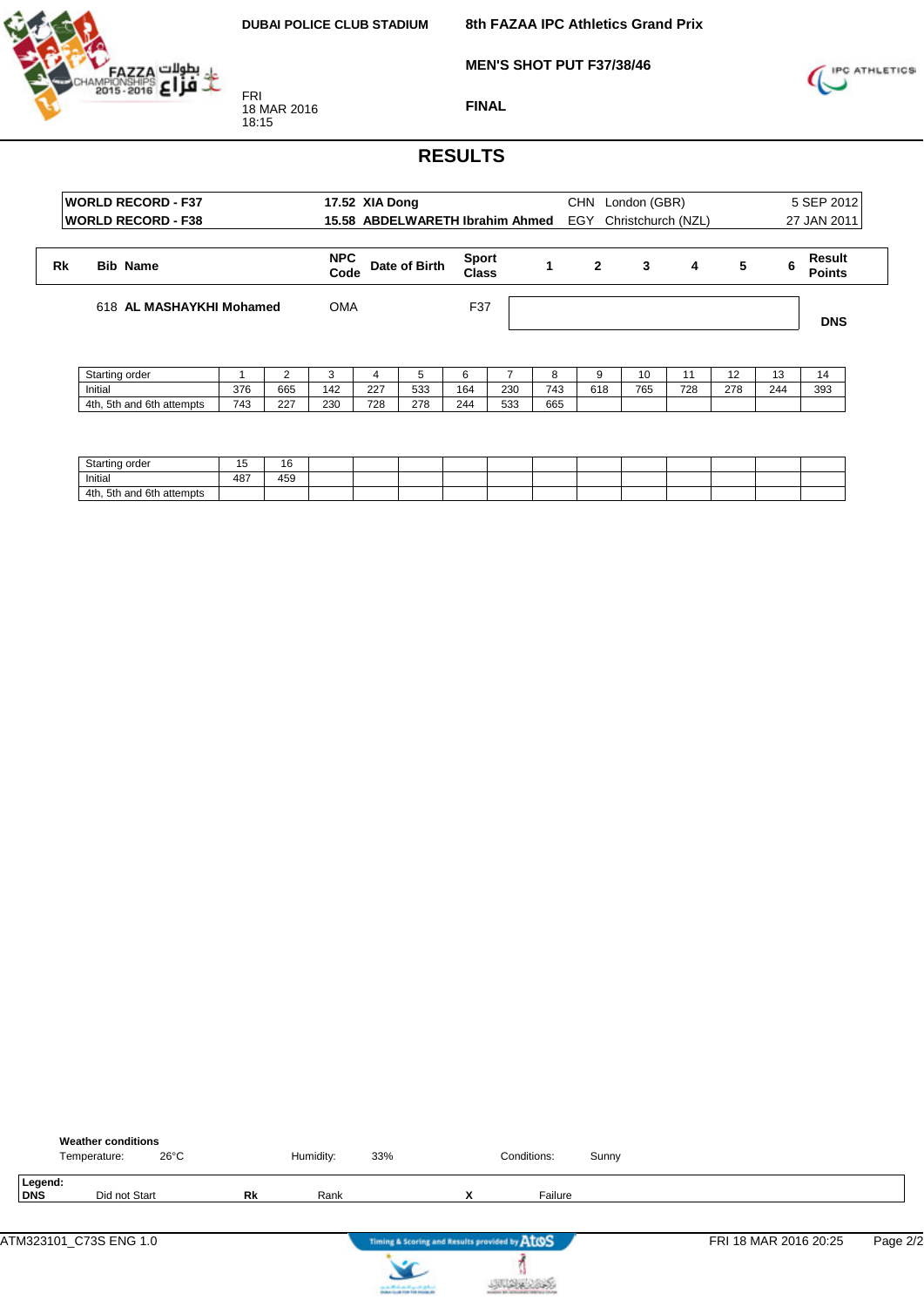

**MEN'S SHOT PUT F54**



**FINAL**

|              |     | <b>WORLD RECORD</b>         | 10.32 TISCHLER Georg                |                              |              | <b>AUT</b>   |      | Bangalore (IND) |      |      | 30 NOV 2009 |
|--------------|-----|-----------------------------|-------------------------------------|------------------------------|--------------|--------------|------|-----------------|------|------|-------------|
| <b>Rk</b>    |     | <b>Bib Name</b>             | <b>NPC</b><br>Date of Birth<br>Code | <b>Sport</b><br><b>Class</b> | $\mathbf{1}$ | $\mathbf{2}$ | 3    | 4               | 5    | 6    | Result      |
|              |     | 673 SOKULSKII Sergei        | <b>RUS</b>                          | F54                          | 7.59         | 7.23         | 8.78 | 8.56            | 8.64 | X    | 8.78        |
| $\mathbf{2}$ |     | 335 STEFANOUDAKIS Emmanouil | <b>GRE</b>                          | F <sub>54</sub>              | 8.19         | X            | X    | X               | X    | X    | 8.19        |
| 3            |     | 752 ALMASBAHI Abdulla       | <b>UAE</b>                          | F54                          | 6.01         | 6.02         | 6.25 | 6.05            | X    | 5.87 | 6.25        |
| 4            | 381 | <b>DANESHNIK Abbas</b>      | <b>IRI</b>                          | F <sub>54</sub>              | 6.16         | 6.05         | 6.01 | 6.08            | X    | 6.12 | 6.16        |
| 5            |     | 226 NACIN Stanislav         | <b>CZE</b>                          | F <sub>54</sub>              | X            | 5.88         | X    | 5.96            | X    | 5.99 | 5.99        |
| 6            |     | 508 ALANZI Salah            | <b>KSA</b>                          | F <sub>54</sub>              | X            | 5.15         | 5.05 | X               | 5.75 | X    | 5.75        |
| 7            |     | 396 MOHAMMADI B. AR         | <b>IRI</b>                          | F <sub>54</sub>              | X            | 4.17         | 3.92 | 4.05            | 4.00 | 4.38 | 4.38        |
|              |     | 766 MOHAMMED Saud           | <b>UAE</b>                          | F54                          | <b>DNF</b>   |              |      |                 |      |      | <b>DNF</b>  |
|              |     |                             |                                     |                              |              |              |      |                 |      |      |             |

| $\cap$ to:<br>order<br>tina<br>Jiar<br>$\sim$ |     |            |     |                   |                 |     |     |           |
|-----------------------------------------------|-----|------------|-----|-------------------|-----------------|-----|-----|-----------|
|                                               | 508 | ろうど<br>ააა | 381 | <b>OOC</b><br>220 | $\sim$<br>ט ו ט | 396 | 766 | 750<br>J۷ |

|                | <b>Weather conditions</b><br>$26^{\circ}$ C<br>Temperature: |           | Humidity: | 33%                                                               |   | Conditions: | Sunny |                       |          |
|----------------|-------------------------------------------------------------|-----------|-----------|-------------------------------------------------------------------|---|-------------|-------|-----------------------|----------|
| Legend:<br>DNF | Did not Finish                                              | <b>Rk</b> | Rank      |                                                                   | x | Failure     |       |                       |          |
|                | ATM354101_C73S ENG 1.0                                      |           |           | Timing & Scoring and Results provided by AtOS                     |   |             |       | FRI 18 MAR 2016 19:13 | Page 1/1 |
|                |                                                             |           |           | controlled and speed galent.<br>Instantia de File Foi Installatio |   |             |       |                       |          |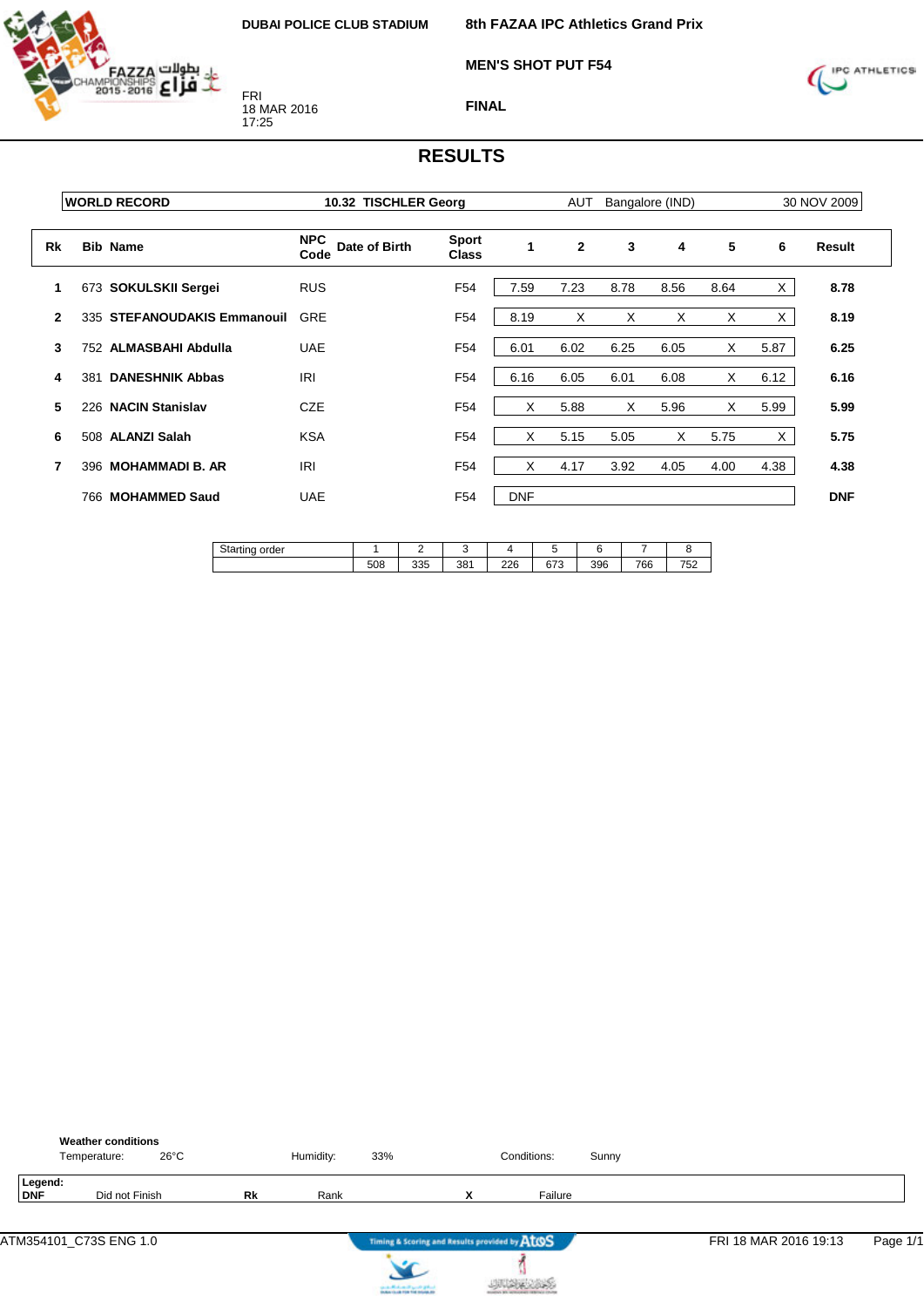

**8th FAZAA IPC Athletics Grand Prix**

**MEN'S SHOT PUT F52/53**



**FINAL**

|              | <b>WORLD RECORD - F52</b><br><b>WORLD RECORD - F53</b> | 10.23 APINIS Aigars<br>8.72 MAXIMO de JESUS Mauro |                              | Lyon (FRA)<br>LAT<br>MEX<br>Beijing (CHN) |              |             |             |             |             | 23 JUL 2013<br>16 SEP 2008 |
|--------------|--------------------------------------------------------|---------------------------------------------------|------------------------------|-------------------------------------------|--------------|-------------|-------------|-------------|-------------|----------------------------|
|              |                                                        |                                                   |                              |                                           |              |             |             |             |             |                            |
| Rk           | <b>Bib Name</b>                                        | <b>NPC</b><br>Date of Birth<br>Code               | <b>Sport</b><br><b>Class</b> | 1                                         | $\mathbf{2}$ | 3           | 4           | 5           | 6           | Result<br><b>Points</b>    |
| 1            | 379 AZIMI Asadollah                                    | IRI                                               | F <sub>53</sub>              | 6.83<br>644                               | 7.02<br>688  | $\times$    | 7.00<br>684 | 7.36<br>761 | 7.04<br>693 | 7.36<br>761                |
| $\mathbf{2}$ | 346 Nir Bahadur Gurung                                 | <b>IND</b>                                        | F <sub>53</sub>              | 5.68<br>353                               | X            | 6.10<br>462 | $\times$    | 5.89<br>407 | 5.95<br>423 | 6.10<br>462                |
| 3            | 205 ULRICH DIMITRI PN                                  | <b>CMR</b>                                        | F <sub>53</sub>              | $\times$                                  | X            | 4.92<br>177 | X           | 5.00<br>194 | 4.89<br>171 | 5.00<br>194                |
|              | 319 FERNANTES Che Tzon                                 | <b>GRE</b>                                        | F <sub>53</sub>              |                                           |              |             |             |             |             | <b>DNS</b>                 |
|              | 192 FRANCOIS XAVIER Nyobe                              | <b>CMR</b>                                        | F <sub>53</sub>              |                                           |              |             |             |             |             | <b>DNS</b>                 |
|              | 195 HERMAN Ntsoli                                      | <b>CMR</b>                                        | F <sub>53</sub>              |                                           |              |             |             |             |             | <b>DNS</b>                 |
|              | 203 SAMUEL Tulag                                       | <b>CMR</b>                                        | F <sub>53</sub>              |                                           |              |             |             |             |             | <b>DNS</b>                 |

| n.<br>order<br>м<br>uallinu ب<br>ັ |            | -                 |           |           |     |              |               |
|------------------------------------|------------|-------------------|-----------|-----------|-----|--------------|---------------|
|                                    | 2AC<br>∪⊤∪ | $\sim$<br>ິ<br>-c | 240<br>15 | つへら<br>∠∪ | 195 | $\sim$<br>ల∠ | $\sim$<br>∠∪√ |

|                | <b>Weather conditions</b><br>Temperature: | $25^{\circ}$ C |           | Humidity: | 41% |                   | Conditions:                                   | Sunny |                       |          |
|----------------|-------------------------------------------|----------------|-----------|-----------|-----|-------------------|-----------------------------------------------|-------|-----------------------|----------|
| Legend:<br>DNS | Did not Start                             |                | <b>Rk</b> | Rank      |     | v<br>$\mathbf{v}$ | Failure                                       |       |                       |          |
|                |                                           |                |           |           |     |                   | Timing & Scoring and Results provided by ATOS |       | FRI 18 MAR 2016 19:37 | Page 1/1 |

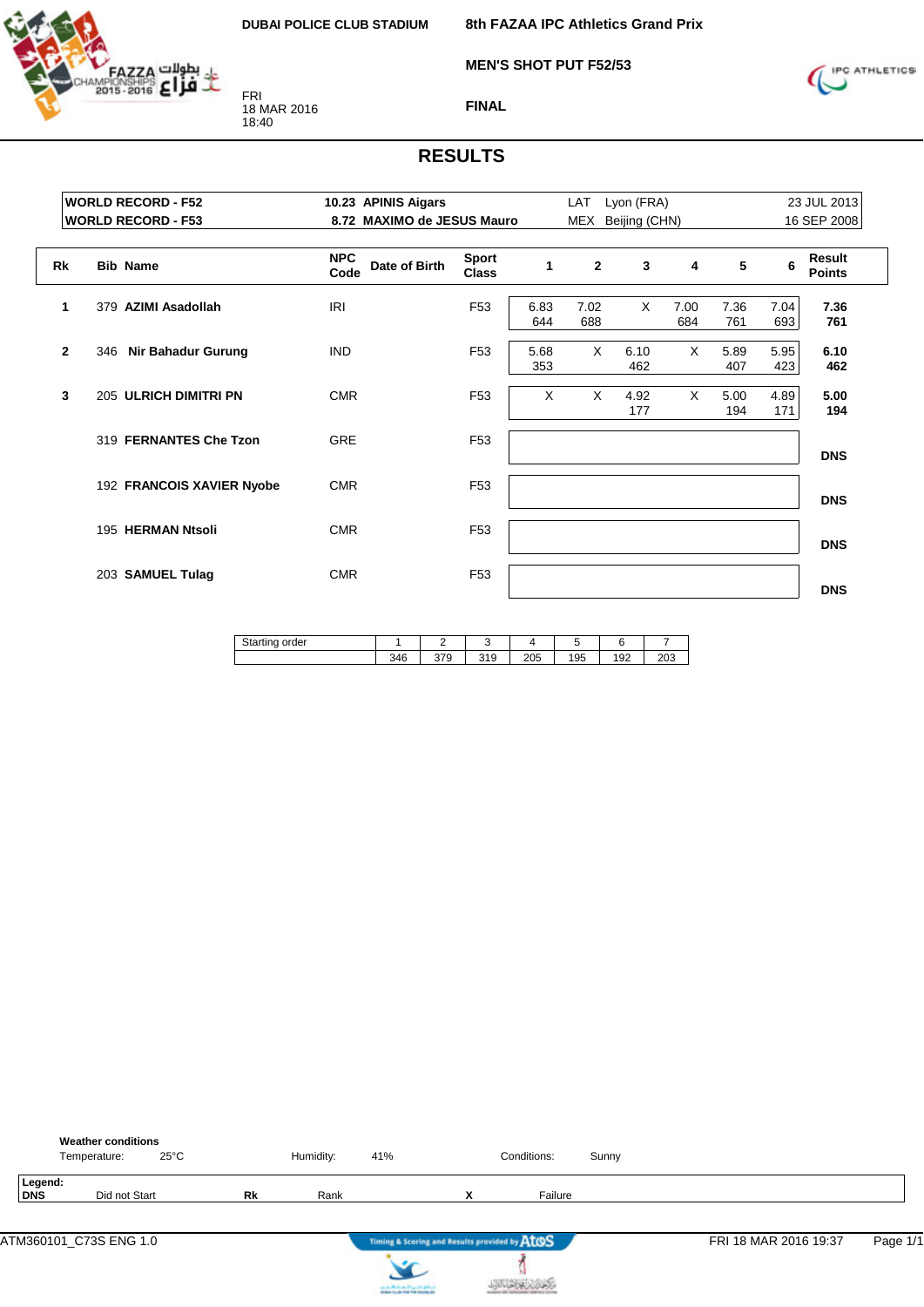

**8th FAZAA IPC Athletics Grand Prix**

**MEN'S 400M T11**



**FINAL A**

|    | <b>WORLD RECORD</b>        | 49.82 SILVA Daniel |               |                       |      | BRA Guadalajara (MEX)          |    | 18 NOV 2011 |
|----|----------------------------|--------------------|---------------|-----------------------|------|--------------------------------|----|-------------|
| Rk | <b>Bib Name</b>            | <b>NPC</b><br>Code | Date of Birth | <b>Sport</b><br>Class | Lane | <b>Reaction</b><br><b>Time</b> | Fn | Result      |
|    | 257 ADOLPHE Timothee       | <b>FRA</b>         |               | T <sub>11</sub>       | 3    | 0.197<br>0.162                 |    | 53.75       |
| 2  | 803 MIRAN Sakhatov         | <b>UZB</b>         |               | T <sub>11</sub>       |      | 0.297                          |    | 55.51       |
| 3  | 569 HENRI ROSARIO Marianne | <b>MRI</b>         |               | T11                   | 5    | 0.638<br>0.167                 |    | 59.97       |

|                      | <b>Weather conditions</b><br>Temperature: | $26^{\circ}$ C |    | Humidity: | 33%                                   | Conditions:                                   | Sunny |                       |          |
|----------------------|-------------------------------------------|----------------|----|-----------|---------------------------------------|-----------------------------------------------|-------|-----------------------|----------|
| Legend:<br><b>Fn</b> | False start                               |                | Rk | Rank      |                                       |                                               |       |                       |          |
|                      | ATM411101_C73A ENG 1.0                    |                |    |           |                                       | Timing & Scoring and Results provided by AtOS |       | FRI 18 MAR 2016 18:40 | Page 1/1 |
|                      |                                           |                |    |           | can be affected and if you do got not |                                               |       |                       |          |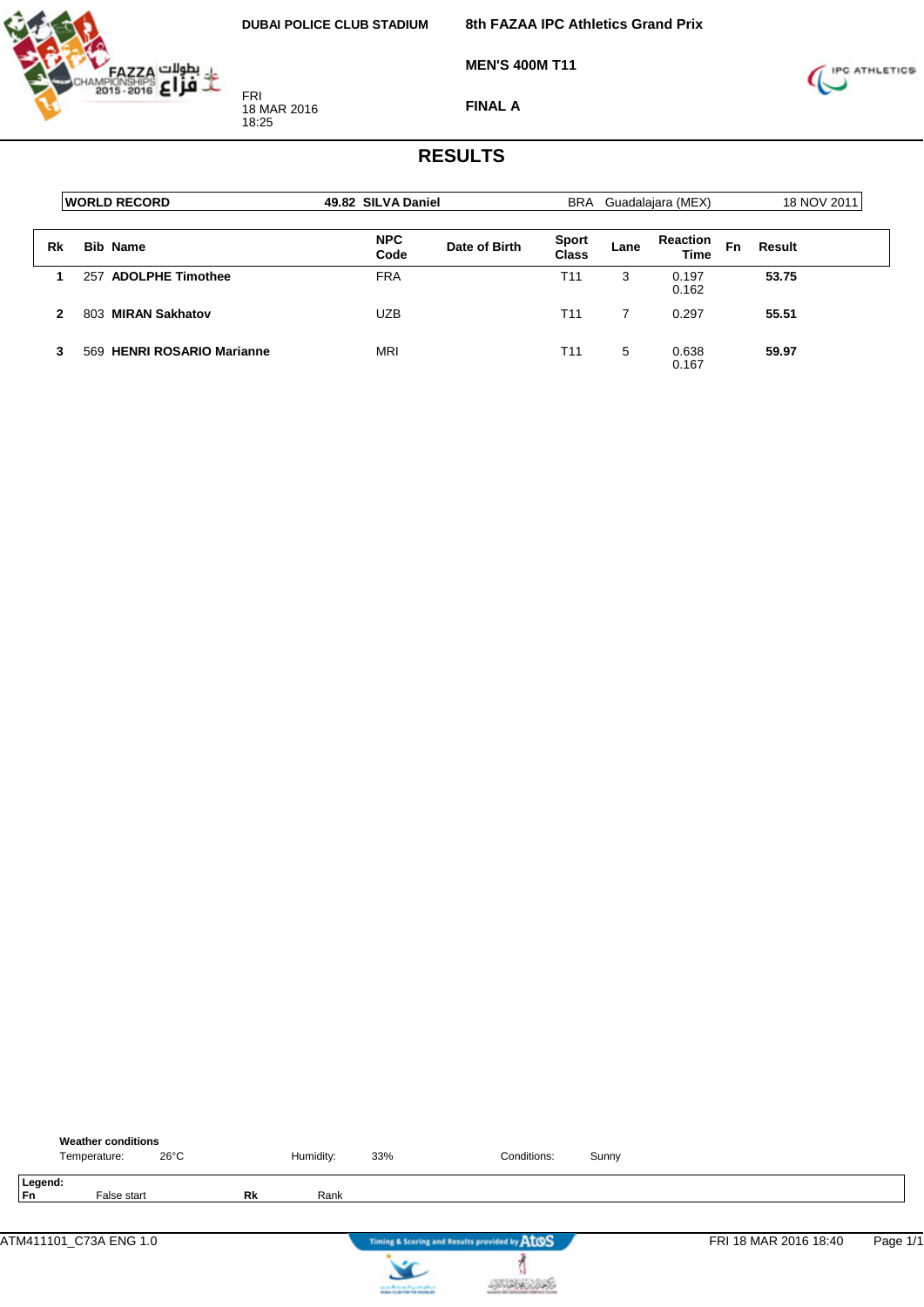

**8th FAZAA IPC Athletics Grand Prix**

**MEN'S 400M T11**



**FINAL B**

|    | <b>WORLD RECORD</b>           | 49.82 SILVA Daniel                  |                              | BRA Guadalajara (MEX) | 18 NOV 2011                    |              |
|----|-------------------------------|-------------------------------------|------------------------------|-----------------------|--------------------------------|--------------|
| Rk | <b>Bib Name</b>               | <b>NPC</b><br>Date of Birth<br>Code | <b>Sport</b><br><b>Class</b> | Lane                  | <b>Reaction</b><br><b>Time</b> | Fn<br>Result |
| 1  | 735 TUNC Mehmet               | TUR                                 | T11                          | 3                     | 0.269<br>0.160                 | 54.26        |
| 2  | 494 MUKIRI John Njoroge       | <b>KEN</b>                          | T11                          | 7                     | 0.256                          | 55.34        |
| 3  | 260 BOVA Sylvain              | <b>FRA</b>                          | T11                          | 5                     | 0.362                          | 57.20        |
| 4  | 194 GUILLAUME JUNIOR Atangana | <b>CMR</b>                          | T11                          |                       | 0.651                          | 57.78        |

|               | <b>Weather conditions</b><br>Temperature: | $26^{\circ}$ C |    | Humidity: | 33%                     | Conditions:                                   | Sunny |                       |          |
|---------------|-------------------------------------------|----------------|----|-----------|-------------------------|-----------------------------------------------|-------|-----------------------|----------|
| Legend:<br>Fn | False start                               |                | Rk | Rank      |                         |                                               |       |                       |          |
|               | ATM411102_C73A ENG 1.0                    |                |    |           |                         | Timing & Scoring and Results provided by AtOS |       | FRI 18 MAR 2016 18:32 | Page 1/1 |
|               |                                           |                |    |           | on a Michael Paynet get |                                               |       |                       |          |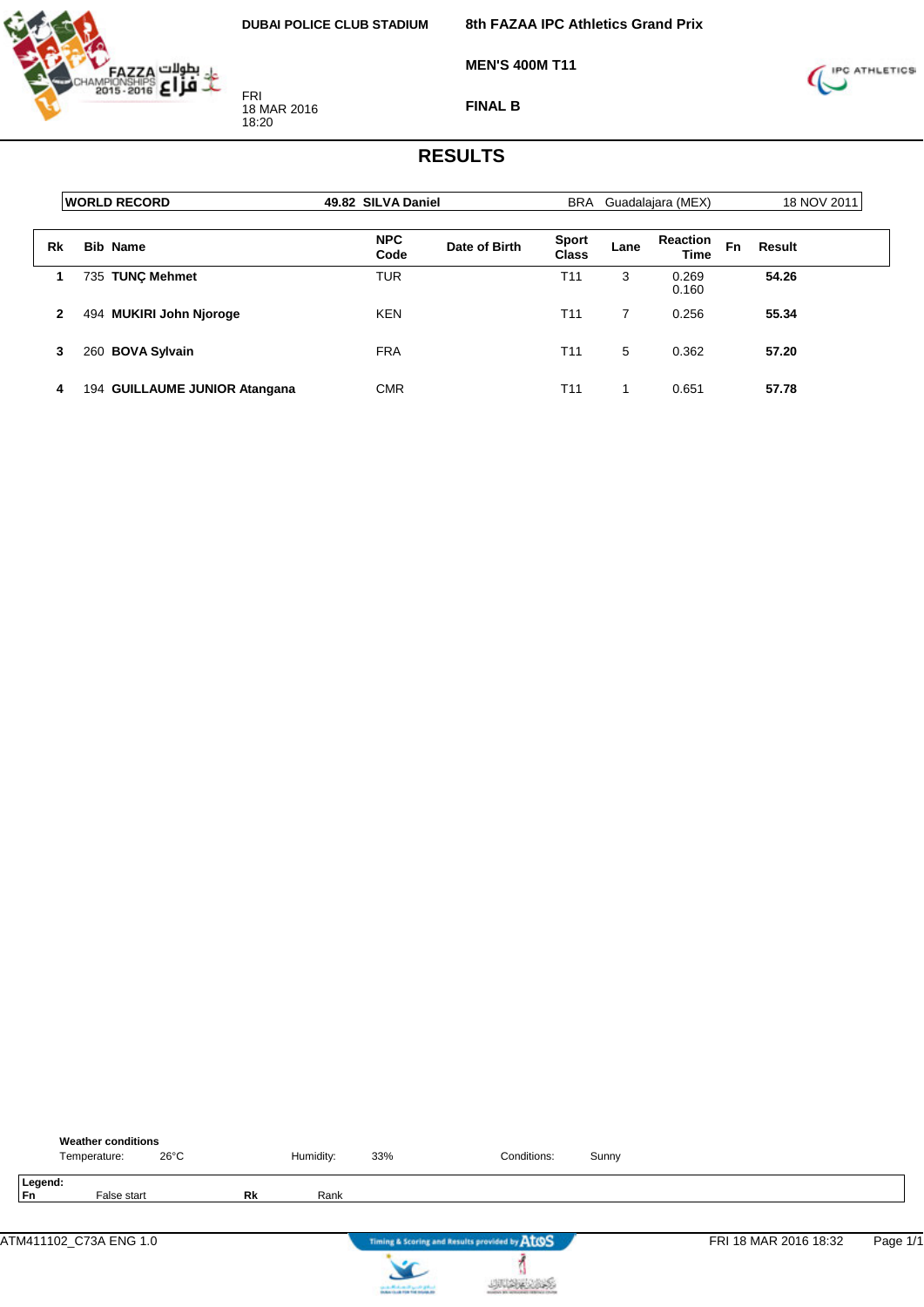

**MEN'S 400M T12**



**FINAL**

|    | <b>WORLD RECORD</b>        | 48.52 KHALDI Mahmoud |               | TUN                          | London (GBR) |                                |              | 6 SEP 2012 |
|----|----------------------------|----------------------|---------------|------------------------------|--------------|--------------------------------|--------------|------------|
| Rk | <b>Bib Name</b>            | <b>NPC</b><br>Code   | Date of Birth | <b>Sport</b><br><b>Class</b> | Lane         | <b>Reaction</b><br><b>Time</b> | Fn<br>Result |            |
|    | 492 MUENDO Henry Nzungi    | <b>KEN</b>           |               | T12                          | 3            | 0.288                          | 51.08        |            |
|    | 333 PROTOS Ioannis         | <b>GRE</b>           |               | T <sub>12</sub>              |              | 0.312                          | 51.49        |            |
|    | 490 LAGAT Gilbert Kipgurut | <b>KEN</b>           |               | T <sub>12</sub>              | 5            | 0.252                          | 52.98        |            |

|               | <b>Weather conditions</b><br>Temperature: | $26^{\circ}$ C |    | Humidity: | 33%                                 | Conditions:                                   | Sunny |                       |          |
|---------------|-------------------------------------------|----------------|----|-----------|-------------------------------------|-----------------------------------------------|-------|-----------------------|----------|
| Legend:<br>Fn | False start                               |                | Rk | Rank      |                                     |                                               |       |                       |          |
|               | ATM412101_C73A ENG 1.0                    |                |    |           |                                     | Timing & Scoring and Results provided by AtOS |       | FRI 18 MAR 2016 18:42 | Page 1/1 |
|               |                                           |                |    |           | since a difference of speeds graves |                                               |       |                       |          |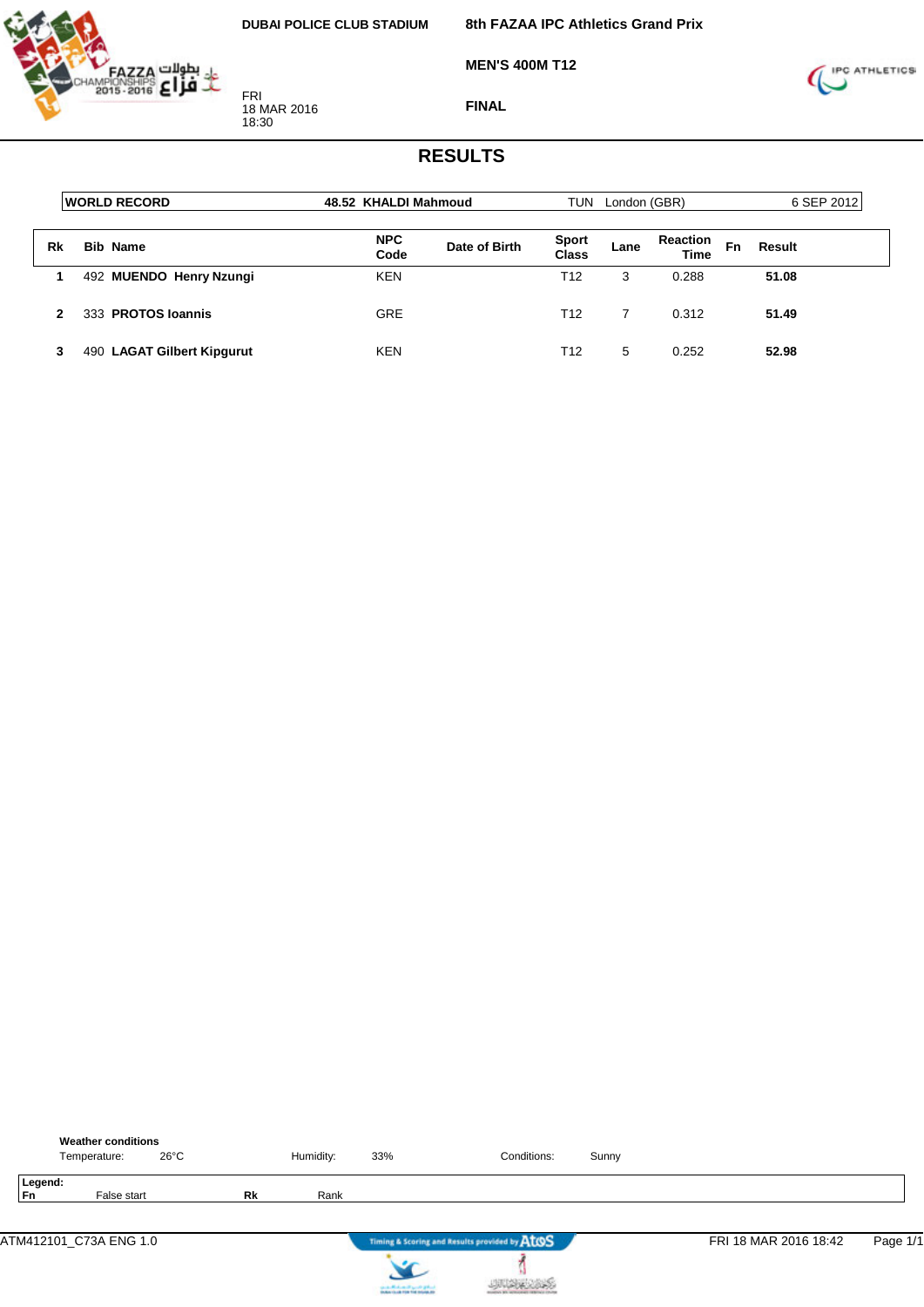

**MEN'S 400M T13**



**FINAL**

|    | <b>WORLD RECORD</b>           | 47.83 AMGUOUN Mohamed |               | MAR                   | Doha (QAT) |                         | 28 OCT 2015  |  |
|----|-------------------------------|-----------------------|---------------|-----------------------|------------|-------------------------|--------------|--|
| Rk | <b>Bib Name</b>               | <b>NPC</b><br>Code    | Date of Birth | <b>Sport</b><br>Class | Lane       | <b>Reaction</b><br>Time | Fn<br>Result |  |
|    | 726 CIRA Hakan                | <b>TUR</b>            |               | T13                   | 7          | 0.192                   | 51.61        |  |
| 2  | <b>MAME Abdelillah</b><br>547 | <b>MAR</b>            |               | T <sub>13</sub>       | 5          | 0.260                   | 51.92        |  |
| 3  | 485 SALIMOV Islam             | <b>KAZ</b>            |               | T <sub>13</sub>       | 1          | 0.210                   | 54.48        |  |
| 4  | 162 ABDALI Zakareya           | <b>BRN</b>            |               | T13                   | 3          | 0.239                   | 59.22        |  |

|               | <b>Weather conditions</b><br>Temperature: | $25^{\circ}$ C |    | Humidity: | 41%                                   | Conditions:                                   | Sunny |                       |          |
|---------------|-------------------------------------------|----------------|----|-----------|---------------------------------------|-----------------------------------------------|-------|-----------------------|----------|
| Legend:<br>Fn | False start                               |                | Rk | Rank      |                                       |                                               |       |                       |          |
|               | ATM413101_C73A ENG 1.0                    |                |    |           |                                       | Timing & Scoring and Results provided by AtOS |       | FRI 18 MAR 2016 18:49 | Page 1/1 |
|               |                                           |                |    |           | can be affected and if you do got not |                                               |       |                       |          |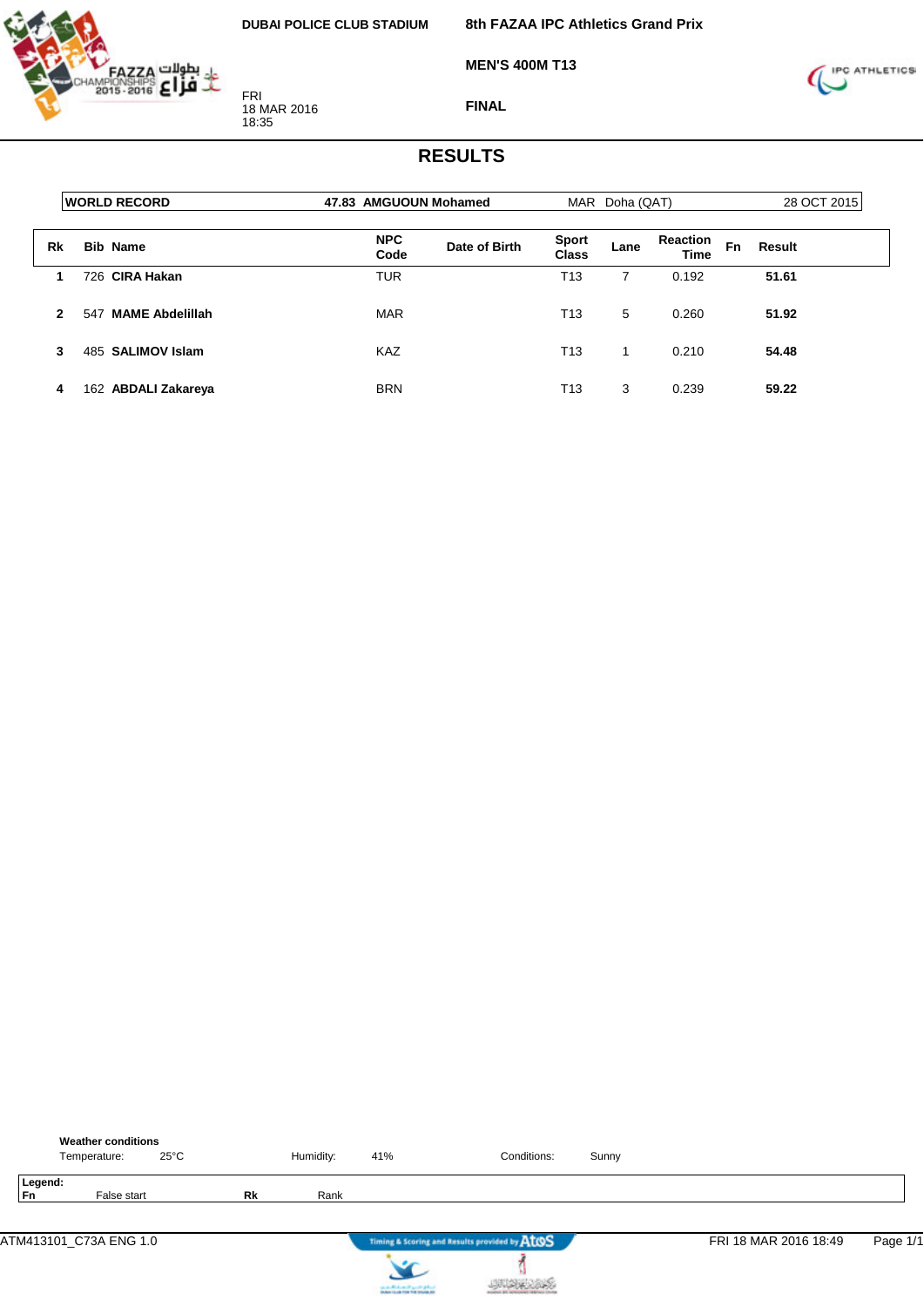

**8th FAZAA IPC Athletics Grand Prix**

**MEN'S 400M T20**



**FINAL A**

|              | <b>IWORLD RECORD</b>            | 48.27 MARTINS Daniel |               |                       | BRA Doha (QAT) |                                | 23 OCT 2015  |  |
|--------------|---------------------------------|----------------------|---------------|-----------------------|----------------|--------------------------------|--------------|--|
| Rk           | <b>Bib Name</b>                 | <b>NPC</b><br>Code   | Date of Birth | <b>Sport</b><br>Class | Lane           | <b>Reaction</b><br><b>Time</b> | Fn<br>Result |  |
|              | 269 NGONDA MASSIANGA Rodrigue   | <b>FRA</b>           |               | T20                   | 4              | 0.158                          | 48.84        |  |
| $\mathbf{2}$ | KITAMURA Ryota<br>447           | <b>JPN</b>           |               | T20                   | 3              | 0.185                          | 53.41        |  |
| 3            | 530 ALRASHIDI Saeed             | <b>KUW</b>           |               | T20                   | 5              | 0.643                          | 1:00.56      |  |
| 4            | 640 ABDULRAHEEM Abdulla Mohamed | QAT                  |               | T20                   | 6              | 0.350                          | 1:03.83      |  |

| <b>Weather conditions</b><br>$25^{\circ}$ C<br>Temperature: |    | Humidity: | 41%                                                                                     | Conditions:                                   | Sunny |                       |          |
|-------------------------------------------------------------|----|-----------|-----------------------------------------------------------------------------------------|-----------------------------------------------|-------|-----------------------|----------|
| Legend:<br><b>Fn</b><br>False start                         | Rk | Rank      |                                                                                         |                                               |       |                       |          |
| ATM420101_C73A ENG 1.0                                      |    |           |                                                                                         | Timing & Scoring and Results provided by AtOS |       | FRI 18 MAR 2016 19:03 | Page 1/1 |
|                                                             |    |           | counter Mindsons of April 20 (professional)<br>Analysis for all 1996 find materials and |                                               |       |                       |          |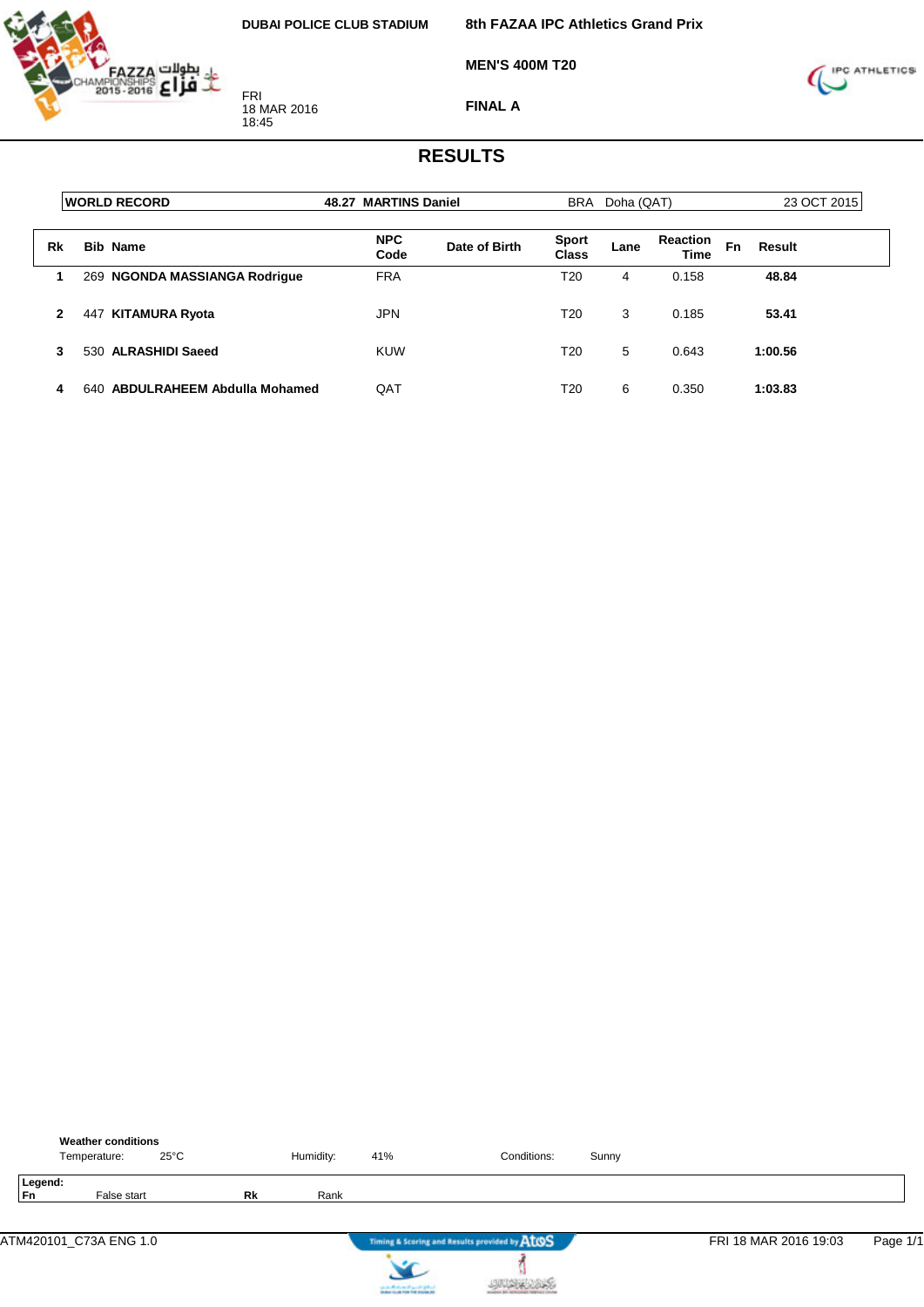

**MEN'S 400M T20**

**8th FAZAA IPC Athletics Grand Prix**



**FINAL B**

|              | <b>WORLD RECORD</b>         | 48.27 MARTINS Daniel |               |                              | BRA Doha (QAT) |                         |           | 23 OCT 2015   |
|--------------|-----------------------------|----------------------|---------------|------------------------------|----------------|-------------------------|-----------|---------------|
| Rk           | <b>Bib Name</b>             | <b>NPC</b><br>Code   | Date of Birth | <b>Sport</b><br><b>Class</b> | Lane           | <b>Reaction</b><br>Time | <b>Fn</b> | <b>Result</b> |
| $\mathbf 1$  | 458 UEMURA Yuki             | <b>JPN</b>           |               | T <sub>20</sub>              | 7              | 0.310                   |           | 51.89         |
| $\mathbf{2}$ | 444 HONDA Kosuke            | <b>JPN</b>           |               | T <sub>20</sub>              | 6              | 0.334                   |           | 53.25         |
| 3            | YAMADA Koichi<br>461        | <b>JPN</b>           |               | T <sub>20</sub>              | 3              | 0.173                   |           | 54.89         |
| 4            | <b>ABBAS Ebrahim</b><br>721 | <b>UAE</b>           |               | T <sub>20</sub>              | 4              | 0.445                   |           | 1:04.24       |
| 5            | 532 ALSMAEIL Abdalwahap     | <b>KUW</b>           |               | T <sub>20</sub>              | 5              | 0.394                   |           | 1:04.57       |

|                      | <b>Weather conditions</b><br>Temperature: | $25^{\circ}$ C |           | Humidity: | 41%                                                               | Conditions:                                   | Sunny |                       |          |
|----------------------|-------------------------------------------|----------------|-----------|-----------|-------------------------------------------------------------------|-----------------------------------------------|-------|-----------------------|----------|
| Legend:<br><b>Fn</b> | False start                               |                | <b>Rk</b> | Rank      |                                                                   |                                               |       |                       |          |
|                      | ATM420102_C73A ENG 1.0                    |                |           |           |                                                                   | Timing & Scoring and Results provided by ATOS |       | FRI 18 MAR 2016 18:52 | Page 1/1 |
|                      |                                           |                |           |           | controlled and speed galent.<br>Instantia de File Foi Installatio |                                               |       |                       |          |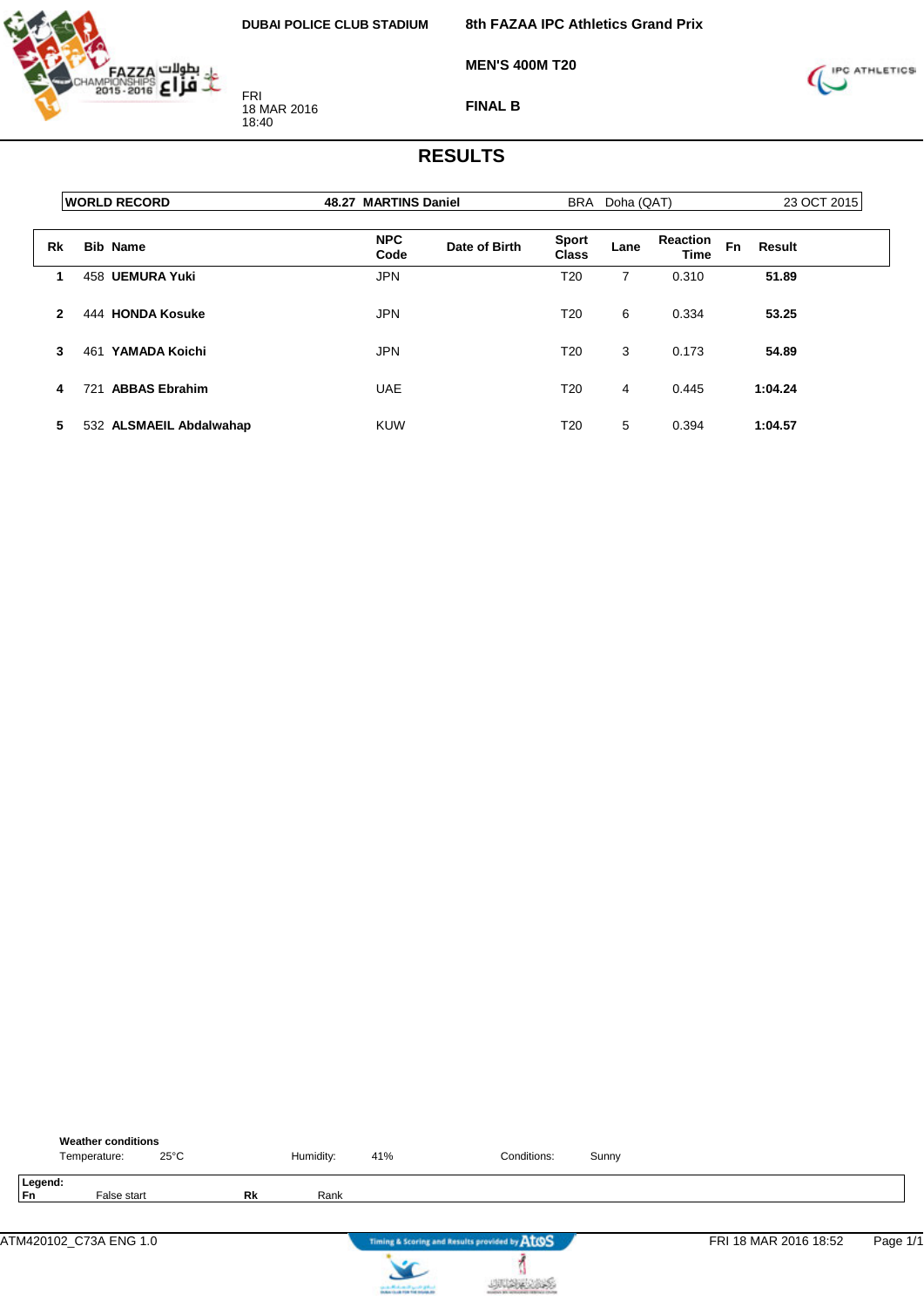

**8th FAZAA IPC Athletics Grand Prix**

**MEN'S 400M T33/34**



 **CORRECTED** 

**FINAL**

|              | <b>WORLD RECORD - T33</b> |                    | 57.95 ALMUTAIRI Ahmad |                              | KUW Lyon (FRA)    |                         |    | 26 JUL 2013 |  |
|--------------|---------------------------|--------------------|-----------------------|------------------------------|-------------------|-------------------------|----|-------------|--|
|              | <b>WORLD RECORD - T34</b> | 50.04 KTILA Walid  |                       |                              | TUN Nottwil (SUI) |                         |    | 21 MAY 2014 |  |
| Rk           | <b>Bib Name</b>           | <b>NPC</b><br>Code | Date of Birth         | <b>Sport</b><br><b>Class</b> | Lane              | <b>Reaction</b><br>Time | Fn | Result      |  |
| 1.           | 528 ALMUTAIRI Ahmad       | <b>KUW</b>         |                       | T34                          | 3                 |                         |    | 58.36       |  |
| $\mathbf{2}$ | 291 WILLIAMS Nathanial    | <b>GBR</b>         |                       | T34                          | 4                 |                         |    | 59.83       |  |
| 3            | 585 RUSCH Stefan          | <b>NED</b>         |                       | T34                          | 6                 |                         |    | 1:00.46     |  |
| 4            | 744 ABDOU Khaled          | <b>UAE</b>         |                       | T34                          | 8                 |                         |    | 1:09.45     |  |
| 5            | 289 SMALL Andrew          | <b>GBR</b>         |                       | T33                          | 2                 |                         |    | 1:10.66     |  |
| 6            | 769 OTHMAN Mohammad       | <b>UAE</b>         |                       | T34                          | $\overline{7}$    |                         |    | 1:13.75     |  |
|              | 189 CHRISTIAN RENE Gobe   | <b>CMR</b>         |                       |                              | 1                 |                         |    | <b>DNS</b>  |  |
|              | 764 MOHAMED Hammadi       | <b>UAE</b>         |                       | T34                          | 5                 |                         |    | <b>DNS</b>  |  |

|                | <b>Weather conditions</b><br>Temperature: | $27^{\circ}$ C |           | Humidity:   | 29% |                                               | Conditions: | Sunny |                       |          |
|----------------|-------------------------------------------|----------------|-----------|-------------|-----|-----------------------------------------------|-------------|-------|-----------------------|----------|
| Legend:<br>DNS | Did not Start                             |                | <b>Fn</b> | False start |     | Rk                                            | Rank        |       |                       |          |
|                | ATM430101_C73A ENG 1.0                    |                |           |             |     | Timing & Scoring and Results provided by AtOS |             |       | FRI 18 MAR 2016 18:13 | Page 1/1 |



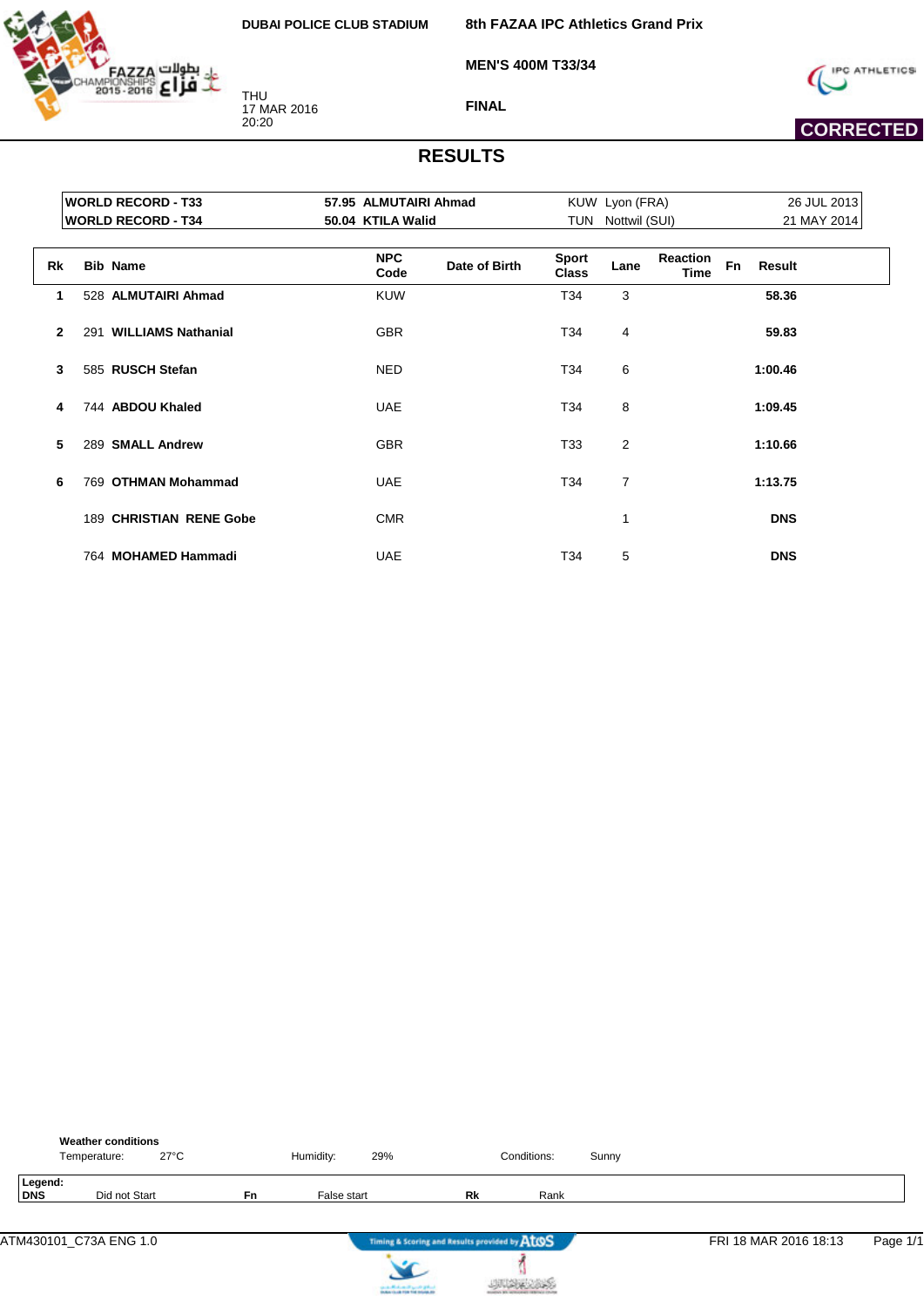

**8th FAZAA IPC Athletics Grand Prix**

**MEN'S 400M T37/38**



**FINAL A**

|                | <b>WORLD RECORD - T37</b>     | 50.91 VDOVIN Andrey |                            |                              | RUS Swansea (GBR) |                    |           | 22 AUG 2014   |  |
|----------------|-------------------------------|---------------------|----------------------------|------------------------------|-------------------|--------------------|-----------|---------------|--|
|                | <b>WORLD RECORD - T38</b>     |                     | 49.33 CHIDA Mohamed Farhat | <b>TUN</b>                   |                   | Christchurch (NZL) |           | 29 JAN 2011   |  |
|                |                               |                     |                            |                              |                   |                    |           |               |  |
| Rk             | <b>Bib Name</b>               | <b>NPC</b><br>Code  | Date of Birth              | <b>Sport</b><br><b>Class</b> | Lane              | Reaction<br>Time   | <b>Fn</b> | <b>Result</b> |  |
| 1.             | 246 MOHAMED Mostafa           | EGY                 |                            | T <sub>37</sub>              | 8                 |                    |           | 55.74         |  |
| $\overline{2}$ | 245 MAHMOUD Mohamed           | EGY                 |                            | T <sub>37</sub>              | 3                 |                    |           | 56.24         |  |
| 3              | 240 ELSAYED ABDELHALIM Shahin | EGY                 |                            | T38                          | 4                 |                    |           | 56.33         |  |
| 4              | 320 GANTES lasonas            | <b>GRE</b>          |                            | T <sub>37</sub>              | 5                 |                    |           | 57.48         |  |
| 5              | 378 ANSARI Bahman             | <b>IRI</b>          |                            | T38                          | 2                 |                    |           | 1:02.09       |  |
| 6              | 456 SORIMACHI Masatoshi       | <b>JPN</b>          |                            | T <sub>37</sub>              | 7                 |                    |           | 1:07.54       |  |
|                | 517 ALWANI Saud               | <b>KSA</b>          |                            | T <sub>37</sub>              | 6                 |                    |           | <b>DNS</b>    |  |

|                       | <b>Weather conditions</b><br>$25^{\circ}$ C<br>Temperature: |           | Humidity:   | 41%                                           | Conditions: | Sunny |                       |          |
|-----------------------|-------------------------------------------------------------|-----------|-------------|-----------------------------------------------|-------------|-------|-----------------------|----------|
| Legend:<br><b>DNS</b> | Did not Start                                               | <b>Fn</b> | False start | Rk                                            | Rank        |       |                       |          |
|                       | ATM431101 C73A ENG 1.0                                      |           |             | Timing & Scoring and Results provided by ATOS |             |       | FRI 18 MAR 2016 19:11 | Page 1/1 |



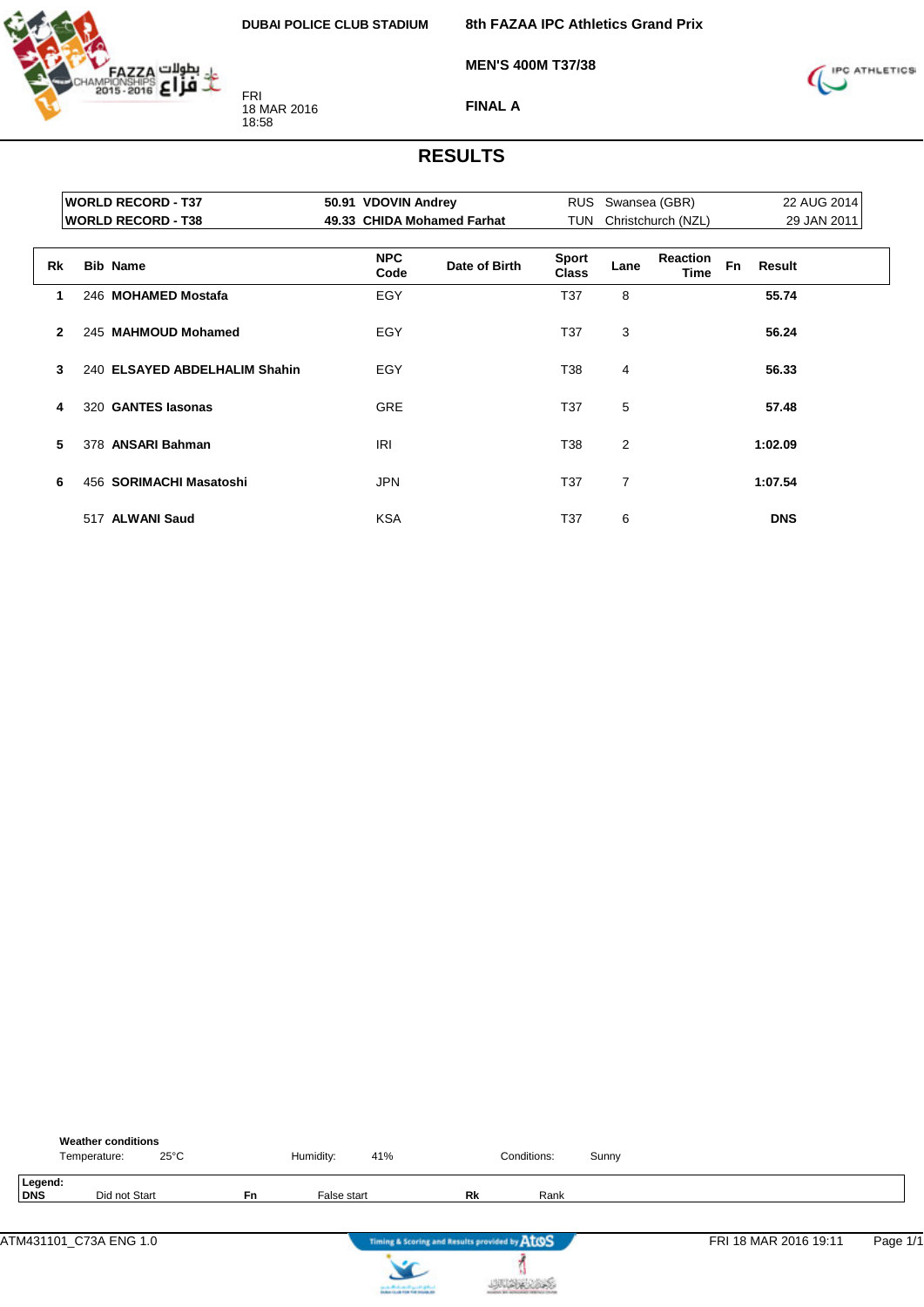

**MEN'S 400M T37/38**

**8th FAZAA IPC Athletics Grand Prix**



**FINAL B**

|                | <b>WORLD RECORD - T37</b>           | 50.91 VDOVIN Andrey |                            |                              | RUS Swansea (GBR) |                         |           | 22 AUG 2014 |  |
|----------------|-------------------------------------|---------------------|----------------------------|------------------------------|-------------------|-------------------------|-----------|-------------|--|
|                | <b>WORLD RECORD - T38</b>           |                     | 49.33 CHIDA Mohamed Farhat | TUN                          |                   | Christchurch (NZL)      |           | 29 JAN 2011 |  |
|                |                                     |                     |                            |                              |                   |                         |           |             |  |
| <b>Rk</b>      | <b>Bib Name</b>                     | <b>NPC</b><br>Code  | Date of Birth              | <b>Sport</b><br><b>Class</b> | Lane              | <b>Reaction</b><br>Time | <b>Fn</b> | Result      |  |
| 1              | 108 HAMDI Sofiane                   | <b>ALG</b>          |                            | T37                          | 4                 |                         |           | 53.57       |  |
| $\overline{2}$ | 221 HOOKER VELASQUEZ Dixon De Jesus | COL                 |                            | T38                          | 7                 |                         |           | 53.67       |  |
| 3              | 670 REPIN Konstantin                | <b>RUS</b>          |                            | T38                          | 6                 |                         |           | 54.99       |  |
| 4              | 259 BERTRAND Valentin               | <b>FRA</b>          |                            | T <sub>37</sub>              | 5                 |                         |           | 58.99       |  |
| 5              | 134 NABIYEV Sadig                   | <b>AZE</b>          |                            | T37                          | 8                 |                         |           | 1:05.87     |  |
| 6              | 506 ALABSI Akram                    | <b>KSA</b>          |                            | T <sub>37</sub>              | $\overline{2}$    |                         |           | 1:08.47     |  |
| 7              | 478 DUISENGALIYEV Shattyk           | <b>KAZ</b>          |                            | T38                          | 3                 |                         |           | 1:29.08     |  |

| <b>Weather conditions</b><br>Temperature: | $25^{\circ}$ C |    | Humidity: | 41%                                   | Conditions:                                   | Sunny |                       |          |
|-------------------------------------------|----------------|----|-----------|---------------------------------------|-----------------------------------------------|-------|-----------------------|----------|
| Legend:<br><b>Fn</b><br>False start       |                | Rk | Rank      |                                       |                                               |       |                       |          |
| ATM431102 C73A ENG 1.0                    |                |    |           |                                       | Timing & Scoring and Results provided by AtOS |       | FRI 18 MAR 2016 19:07 | Page 1/1 |
|                                           |                |    |           | can be affected and if you do got not |                                               |       |                       |          |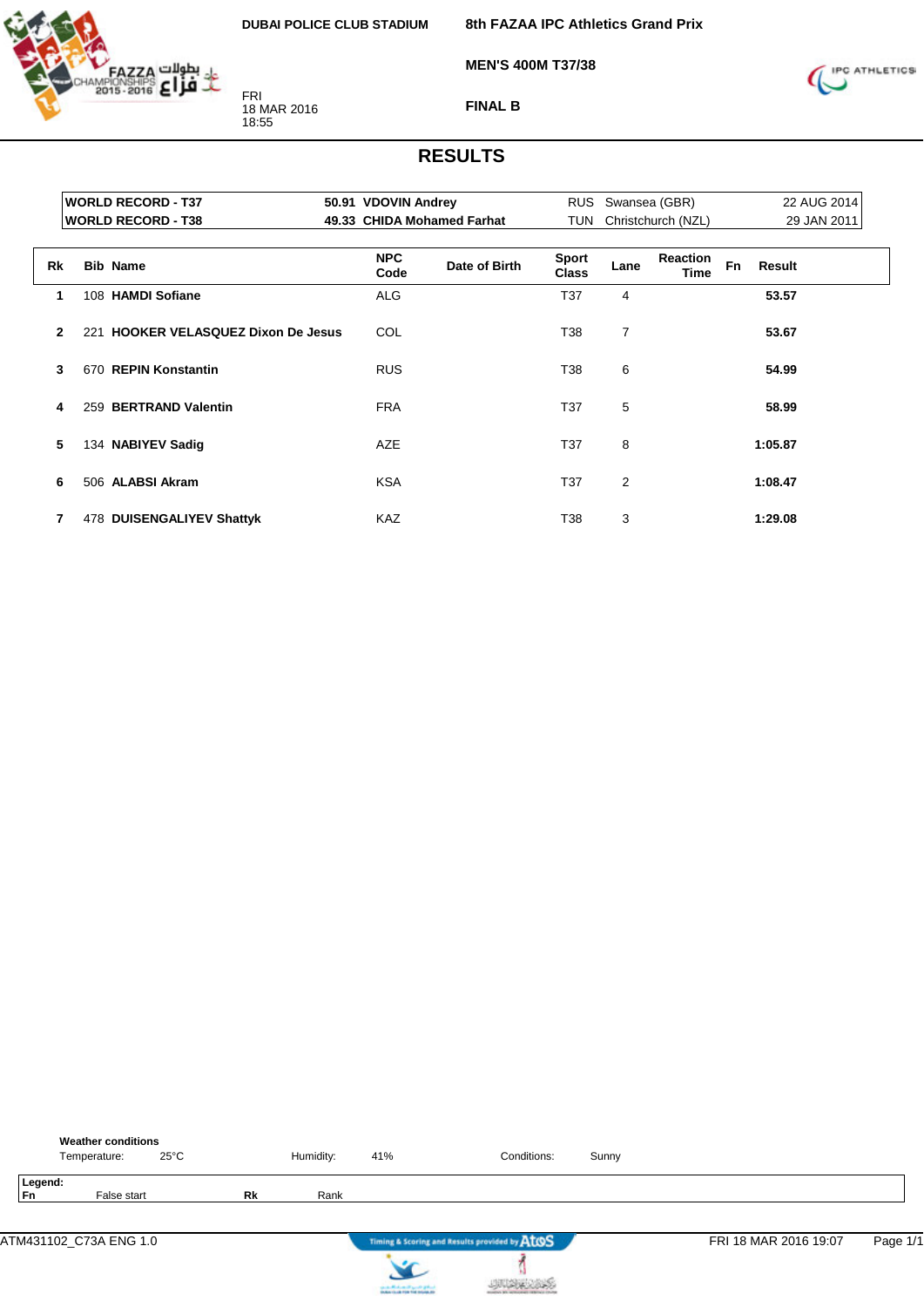

**MEN'S 400M T36**



**FINAL**

|              | <b>IWORLD RECORD</b>             | 53.31 SHVETCOV Evgenii |               |                       | RUS London (GBR) |                                      |         | 4 SEP 2012 |
|--------------|----------------------------------|------------------------|---------------|-----------------------|------------------|--------------------------------------|---------|------------|
| Rk           | <b>Bib Name</b>                  | <b>NPC</b><br>Code     | Date of Birth | <b>Sport</b><br>Class | Lane             | <b>Reaction</b><br>Fn<br><b>Time</b> | Result  |            |
|              | 280 BLAKE Paul                   | <b>GBR</b>             |               | T36                   | 5                |                                      | 54.72   |            |
| $\mathbf{2}$ | 677 ZHIRNOV Andrey               | <b>RUS</b>             |               | T36                   | 4                |                                      | 57.17   |            |
| 3            | 106 BOUZOURINE Sid Ali           | <b>ALG</b>             |               | T <sub>36</sub>       | 3                |                                      | 59.26   | AR         |
| 4            | 332 PROTONOTARIOS Loukas-Ioannis | <b>GRE</b>             |               | T36                   | 6                |                                      | 1:06.79 |            |

|           |         | <b>Weather conditions</b><br>$25^{\circ}$ C<br>Temperature: |           | Humidity:   | 41%                                           | Conditions: | Sunny |                       |          |
|-----------|---------|-------------------------------------------------------------|-----------|-------------|-----------------------------------------------|-------------|-------|-----------------------|----------|
| <b>AR</b> | Legend: | Area Record                                                 | <b>Fn</b> | False start | Rk                                            | Rank        |       |                       |          |
|           |         | ATM436101_C73A ENG 1.0                                      |           |             | Timing & Scoring and Results provided by AtOS |             |       | FRI 18 MAR 2016 19:03 | Page 1/1 |



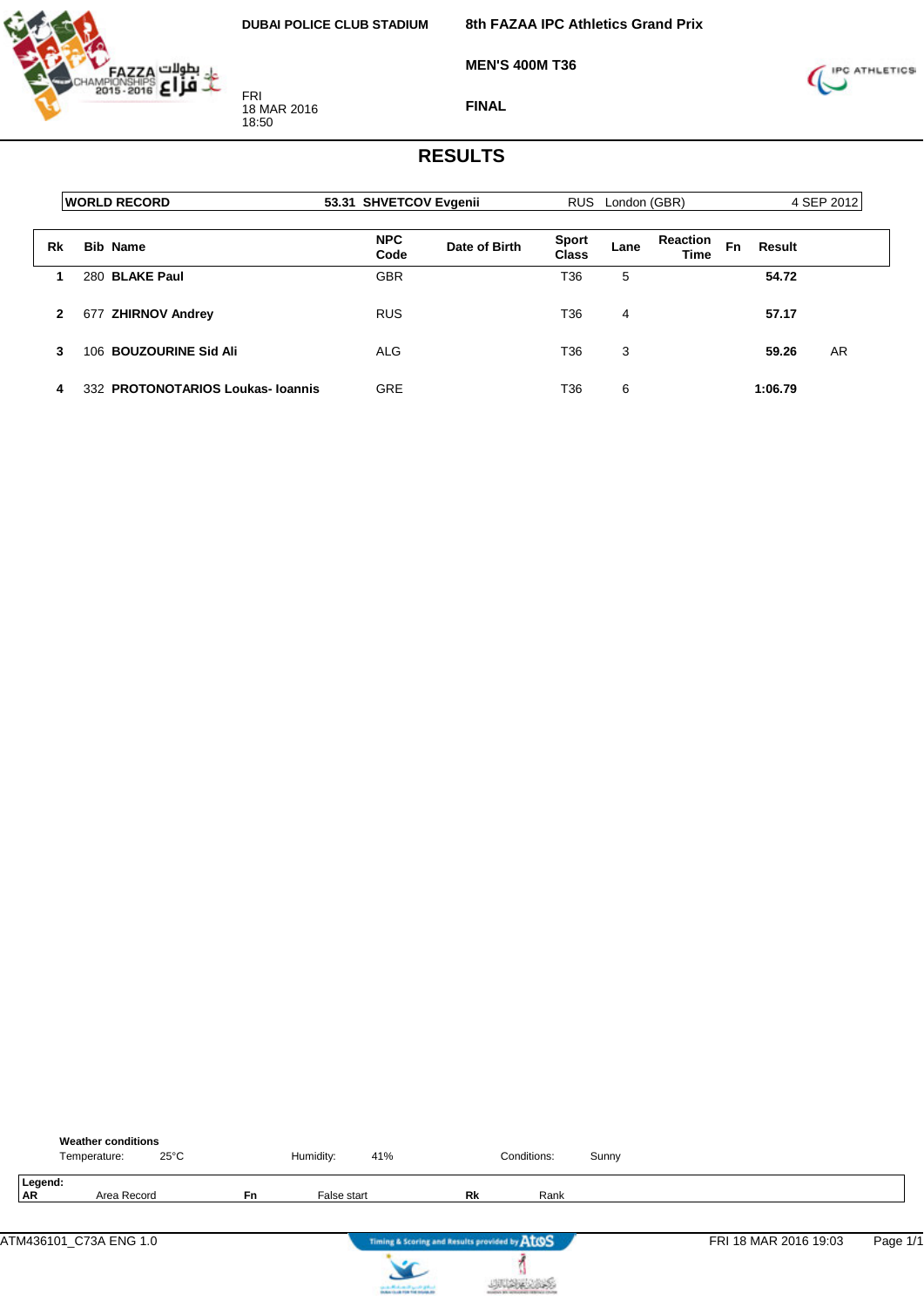

**MEN'S 400M T42/44**



#### **FINAL**

|              | <b>WORLD RECORD - T42</b>  |                    | 57.06 WHITEHEAD Richard |                              | GBR Manchester (GBR) |                                |           | 27 MAY 2011 |  |
|--------------|----------------------------|--------------------|-------------------------|------------------------------|----------------------|--------------------------------|-----------|-------------|--|
|              | <b>IWORLD RECORD - T44</b> | 49.87 PRINCE David |                         |                              |                      | USA San Antonio, TX (USA)      |           | 16 JUN 2013 |  |
| Rk           | <b>Bib Name</b>            | <b>NPC</b><br>Code | Date of Birth           | <b>Sport</b><br><b>Class</b> | Lane                 | <b>Reaction</b><br><b>Time</b> | <b>Fn</b> | Result      |  |
|              | 462 YAMAMOTO Atsushi       | <b>JPN</b>         |                         | T42                          | 3                    |                                |           | 1:03.36     |  |
| $\mathbf{2}$ | 341 SEVDIKALIS Ioannis     | <b>GRE</b>         |                         | T44                          | 6                    |                                |           | 1:04.66     |  |
|              | 352 CHALLA Pavan Kumar     | <b>IND</b>         |                         | T44                          | 4                    |                                |           | <b>DNS</b>  |  |
|              | 565 FLORES Antonio         | <b>MLT</b>         |                         | T44                          | 5                    |                                |           | <b>DNS</b>  |  |

|                | <b>Weather conditions</b><br>$25^{\circ}$ C<br>Temperature: |           | Humidity:   | 41%                                           | Conditions: | Sunny |                       |          |
|----------------|-------------------------------------------------------------|-----------|-------------|-----------------------------------------------|-------------|-------|-----------------------|----------|
| Legend:<br>DNS | Did not Start                                               | <b>Fn</b> | False start | Rk                                            | Rank        |       |                       |          |
|                | ATM440101_C73A ENG 1.0                                      |           |             | Timing & Scoring and Results provided by ATOS |             |       | FRI 18 MAR 2016 19:36 | Page 1/1 |



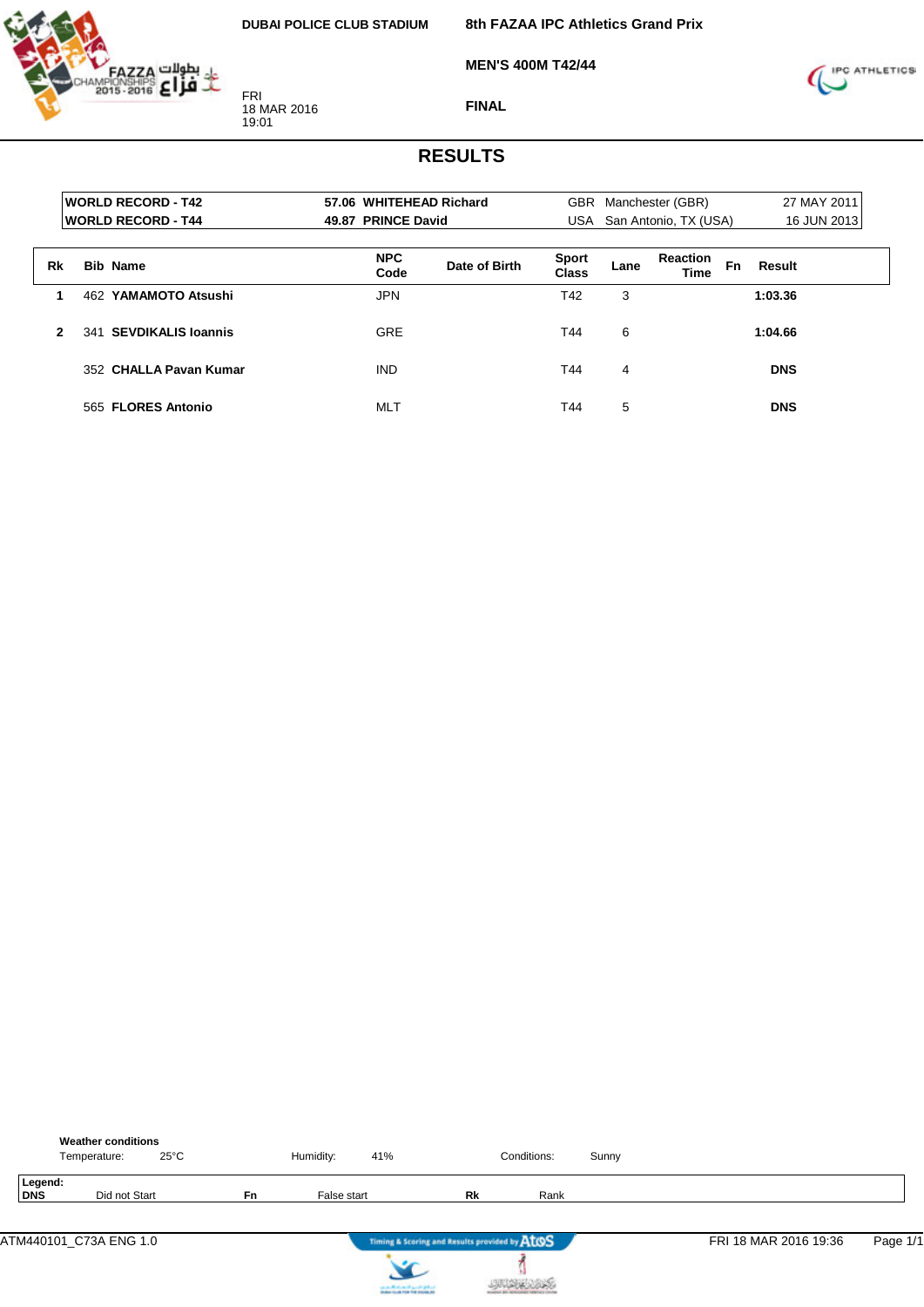

**MEN'S 400M T46**



**FINAL**

| Rk             | <b>Bib Name</b>          | <b>NPC</b><br>Code | Date of Birth | <b>Sport</b><br><b>Class</b> | Lane | <b>Reaction</b><br><b>Time</b> | Fn | Result     |
|----------------|--------------------------|--------------------|---------------|------------------------------|------|--------------------------------|----|------------|
|                | 802 MARUFJON Murodulloev | <b>UZB</b>         |               | T46                          | 5    |                                |    | 50.61      |
| $\overline{2}$ | 775 ZAKARIA El Uaamari   | <b>UAE</b>         |               | T46                          | 6    |                                |    | 52.71      |
| 3              | 193 GEORGES Timoh Wah    | <b>CMR</b>         |               | T46                          | 4    |                                |    | 54.22      |
| 4              | 773 YAHYA Alblooshi      | <b>UAE</b>         |               | T46                          | 3    |                                |    | 57.42      |
|                | 617 AL DARMAKI Haitham   | <b>OMA</b>         |               | T46                          | 7    |                                |    | <b>DNF</b> |

|                | <b>Weather conditions</b><br>$25^{\circ}$ C<br>Temperature: |           | Humidity:   | 41%                                           | Conditions: | Sunny |                       |          |
|----------------|-------------------------------------------------------------|-----------|-------------|-----------------------------------------------|-------------|-------|-----------------------|----------|
| Legend:<br>DNF | Did not Finish                                              | <b>Fn</b> | False start | Rk                                            | Rank        |       |                       |          |
|                | ATM446101_C73A ENG 1.0                                      |           |             | Timing & Scoring and Results provided by ATOS |             |       | FRI 18 MAR 2016 19:20 | Page 1/1 |



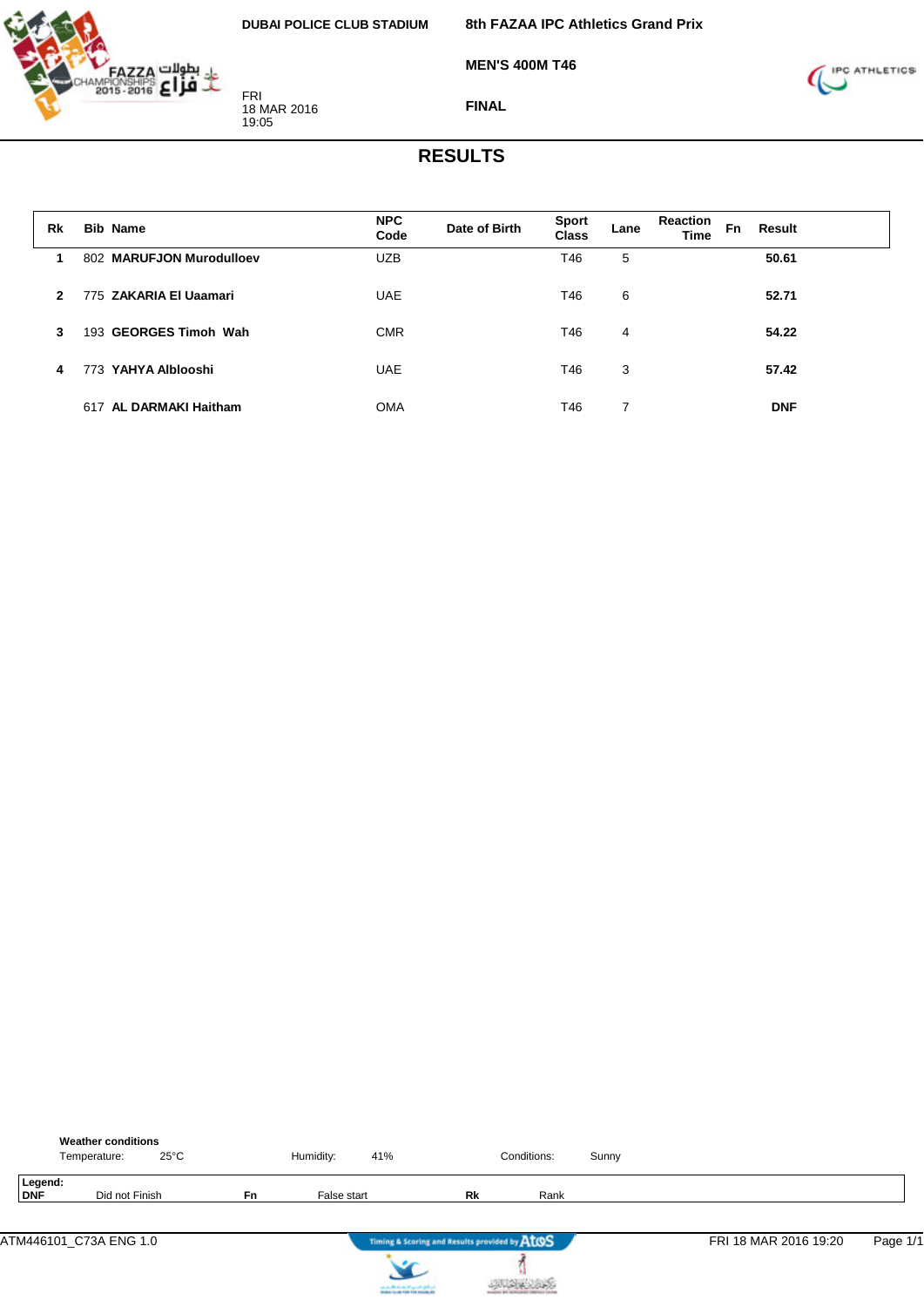

**MEN'S 400M T47**



**FINAL A**

| Rk | <b>Bib Name</b>                       | <b>NPC</b><br>Code | Date of Birth | <b>Sport</b><br><b>Class</b> | Lane | <b>Reaction</b><br>Fn<br><b>Time</b> | Result     |  |
|----|---------------------------------------|--------------------|---------------|------------------------------|------|--------------------------------------|------------|--|
|    | 428 MAZZETTE Giovanni                 | <b>ITA</b>         |               | T47                          | 6    |                                      | 57.02      |  |
| 2  | 495 MUSYOKI Stephen Wambua            | <b>KEN</b>         |               | T47                          | 5    |                                      | 58.13      |  |
| 3  | 165 ALYASI Elyas                      | <b>BRN</b>         |               | T47                          | 4    |                                      | 58.53      |  |
|    | 596 IFEANYICHUKWU CHRISTIAN Madubuike | <b>NGR</b>         |               | T47                          | 3    |                                      | <b>DNS</b> |  |

|                | <b>Weather conditions</b><br>$25^{\circ}$ C<br>Temperature: |           | Humidity:   | 41%                                           | Conditions: | Sunny |                       |          |
|----------------|-------------------------------------------------------------|-----------|-------------|-----------------------------------------------|-------------|-------|-----------------------|----------|
| Legend:<br>DNS | Did not Start                                               | <b>Fn</b> | False start | Rk                                            | Rank        |       |                       |          |
|                | ATM447101_C73A ENG 1.0                                      |           |             | Timing & Scoring and Results provided by ATOS |             |       | FRI 18 MAR 2016 19:31 | Page 1/1 |



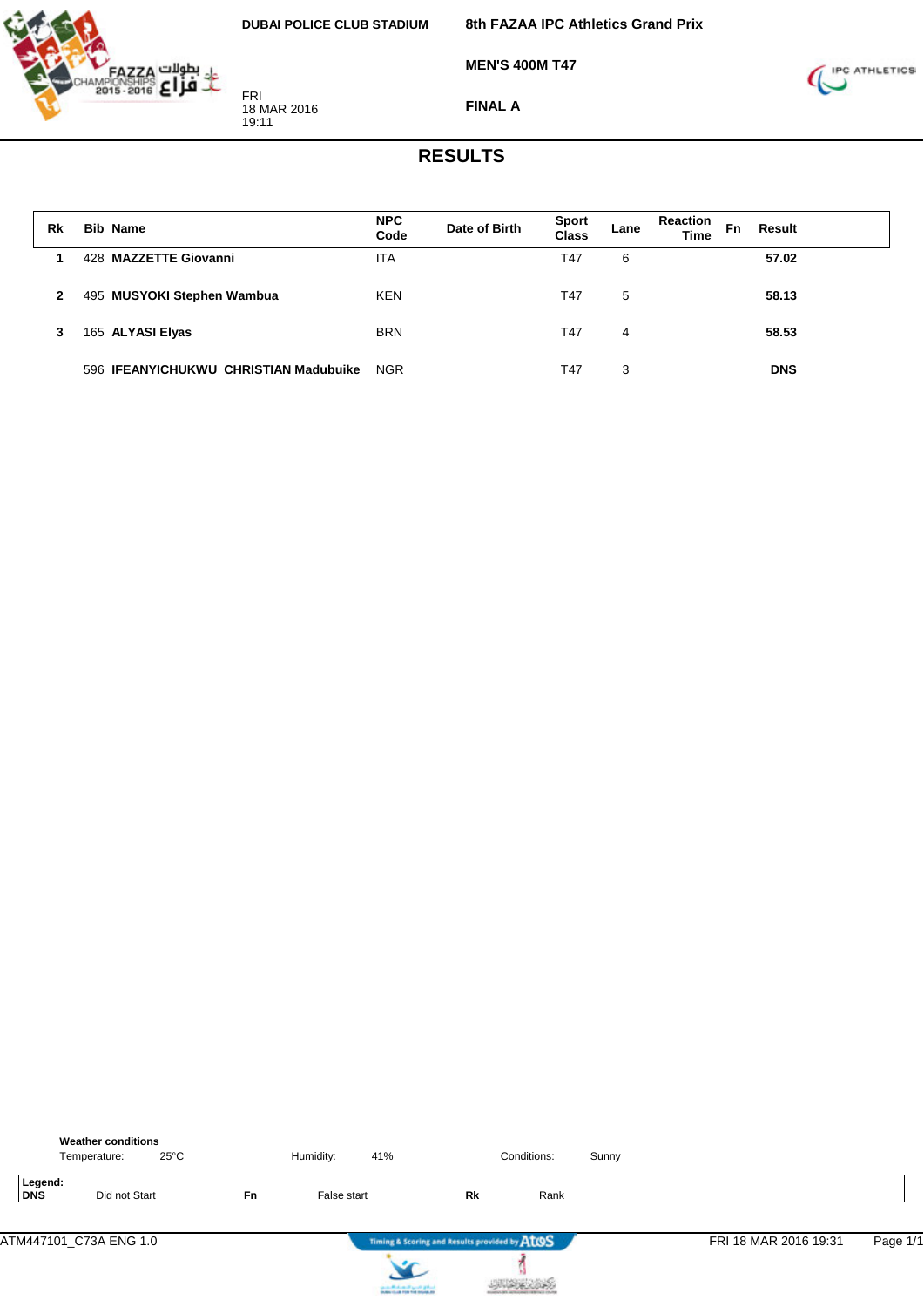

**MEN'S 400M T47**



**FINAL B**

| Rk           | <b>Bib Name</b>            | <b>NPC</b><br>Code | Date of Birth | <b>Sport</b><br>Class | Lane | <b>Reaction</b><br><b>Time</b> | <b>Fn</b> | Result     |
|--------------|----------------------------|--------------------|---------------|-----------------------|------|--------------------------------|-----------|------------|
| 1            | 663 KOTLOV Alexey          | <b>RUS</b>         |               | T47                   | 4    |                                |           | 49.95      |
| $\mathbf{2}$ | <b>SA'ADA Bilal</b><br>437 | <b>JOR</b>         |               | T47                   | 3    |                                |           | 50.08      |
| 3            | 722 AKAL N.Ahamet          | <b>TUR</b>         |               | T47                   | 7    |                                |           | 54.36      |
| 4            | 356 KUMAR Ashish           | <b>IND</b>         |               | T47                   | 6    |                                |           | 1:00.85    |
|              | 598 SAIDI SEGUN Adedeji    | <b>NGR</b>         |               | T47                   | 5    |                                |           | <b>DNS</b> |

|                | <b>Weather conditions</b><br>$25^{\circ}$ C<br>Temperature: |           | Humidity:<br>41% |                                               | Conditions: | Sunny |                       |          |
|----------------|-------------------------------------------------------------|-----------|------------------|-----------------------------------------------|-------------|-------|-----------------------|----------|
| Legend:<br>DNS | Did not Start                                               | <b>Fn</b> | False start      | Rk                                            | Rank        |       |                       |          |
|                | ATM447102_C73A ENG 1.0                                      |           |                  | Timing & Scoring and Results provided by ATOS |             |       | FRI 18 MAR 2016 19:31 | Page 1/1 |



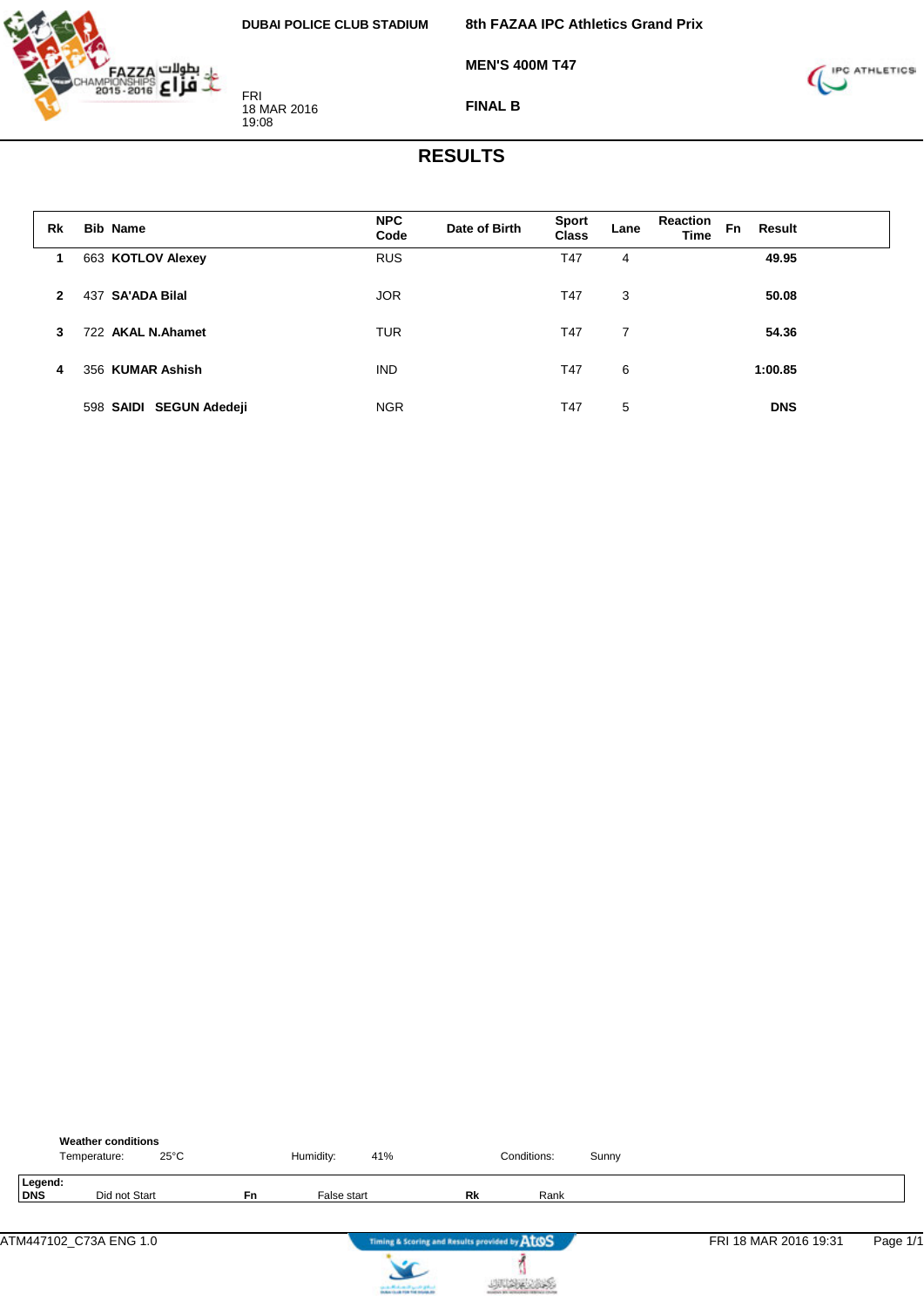

**8th FAZAA IPC Athletics Grand Prix**

**MEN'S 400M T53**



**FINAL A**



|              | <b>WORLD RECORD</b>            | 47.36 HONG Sukman  |               |                              | KOR Arbon (SUI) |                         |           | 26 JUN 2010   |
|--------------|--------------------------------|--------------------|---------------|------------------------------|-----------------|-------------------------|-----------|---------------|
| Rk           | <b>Bib Name</b>                | <b>NPC</b><br>Code | Date of Birth | <b>Sport</b><br><b>Class</b> | Lane            | <b>Reaction</b><br>Time | <b>Fn</b> | <b>Result</b> |
| 1            | 265 FAIRBANK Pierre            | <b>FRA</b>         |               | T <sub>53</sub>              | 3               |                         |           | 51.68         |
| $\mathbf{2}$ | <b>BRIGNONE Nicolas</b><br>261 | <b>FRA</b>         |               | T53                          | 5               |                         |           | 55.49         |
| 3            | 442 HIROMICHI Jun              | <b>JPN</b>         |               | T <sub>53</sub>              | 7               |                         |           | 55.66         |
| 4            | <b>AMINOV Rustam</b><br>652    | <b>RUS</b>         |               | T <sub>53</sub>              | 4               |                         |           | 56.25         |
| 5            | 664 KURBANOV Arsen             | <b>RUS</b>         |               | T <sub>53</sub>              | 8               |                         |           | 1:02.07       |
| 6            | 520 KAABI Mohammed             | <b>KSA</b>         |               | T <sub>53</sub>              | 6               |                         |           | 1:17.54       |

|                      | <b>Weather conditions</b><br>Temperature: | $27^{\circ}$ C |    | Humidity: | 29% | Conditions:                                   | Sunny |                       |          |
|----------------------|-------------------------------------------|----------------|----|-----------|-----|-----------------------------------------------|-------|-----------------------|----------|
| Legend:<br><b>Fn</b> | False start                               |                | Rk | Rank      |     |                                               |       |                       |          |
|                      | ATM453101_C73A ENG 1.0                    |                |    |           |     | Timing & Scoring and Results provided by AtOS |       | FRI 18 MAR 2016 19:29 | Page 1/1 |
|                      |                                           |                |    |           |     |                                               |       |                       |          |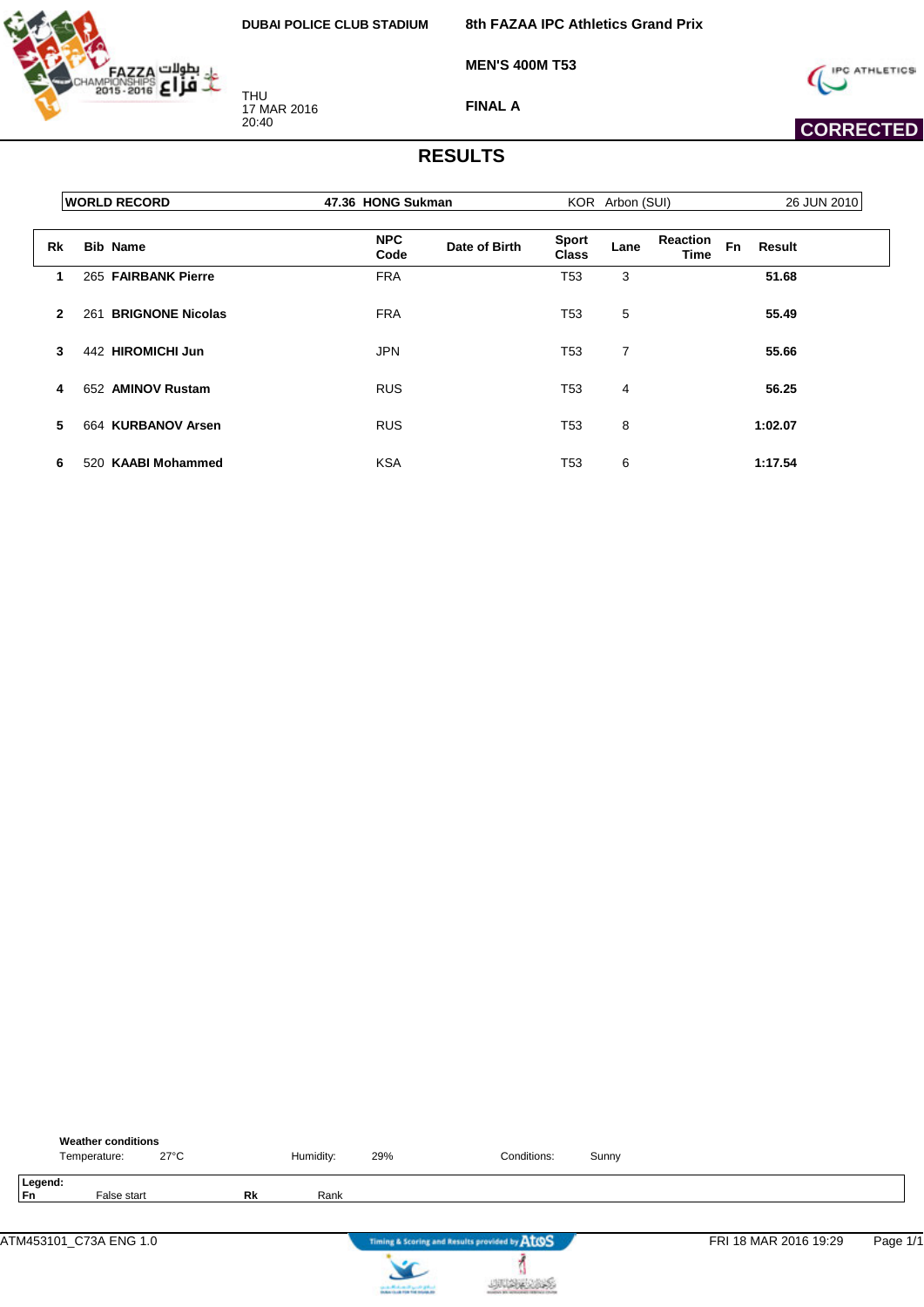

**8th FAZAA IPC Athletics Grand Prix**

**MEN'S 400M T53**



 **CORRECTED** 

**FINAL A**

|                | <b>WORLD RECORD</b>            | 47.36 HONG Sukman                   |                              | KOR Arbon (SUI) |                         |              | 26 JUN 2010 |
|----------------|--------------------------------|-------------------------------------|------------------------------|-----------------|-------------------------|--------------|-------------|
| Rk             | <b>Bib Name</b>                | <b>NPC</b><br>Date of Birth<br>Code | <b>Sport</b><br><b>Class</b> | Lane            | <b>Reaction</b><br>Time | Fn<br>Result |             |
| 1.             | <b>BRIGNONE Nicolas</b><br>261 | <b>FRA</b>                          | T <sub>53</sub>              | 5               |                         | 55.49        |             |
| $\overline{2}$ | 442 HIROMICHI Jun              | <b>JPN</b>                          | T <sub>53</sub>              | $\overline{7}$  |                         | 55.66        |             |
| 3              | <b>AMINOV Rustam</b><br>652    | <b>RUS</b>                          | T <sub>53</sub>              | 4               |                         | 56.25        |             |
| 4              | 664 KURBANOV Arsen             | <b>RUS</b>                          | T <sub>53</sub>              | 8               |                         | 1:02.07      |             |
| 5              | 520 KAABI Mohammed             | <b>KSA</b>                          | T53                          | 6               |                         | 1:17.54      |             |
|                | 265 FAIRBANK Pierre            | <b>FRA</b>                          | T53                          | 3               |                         | <b>DNS</b>   |             |

|                | <b>Weather conditions</b><br>Temperature: | $27^{\circ}$ C |           | Humidity:   | 29% |                                               | Conditions: | Sunny |                       |          |
|----------------|-------------------------------------------|----------------|-----------|-------------|-----|-----------------------------------------------|-------------|-------|-----------------------|----------|
| Legend:<br>DNS | Did not Start                             |                | <b>Fn</b> | False start |     | Rk                                            | Rank        |       |                       |          |
|                | ATM453101 C73A ENG 1.1                    |                |           |             |     | Timing & Scoring and Results provided by AtOS |             |       | FRI 18 MAR 2016 20:57 | Page 1/1 |



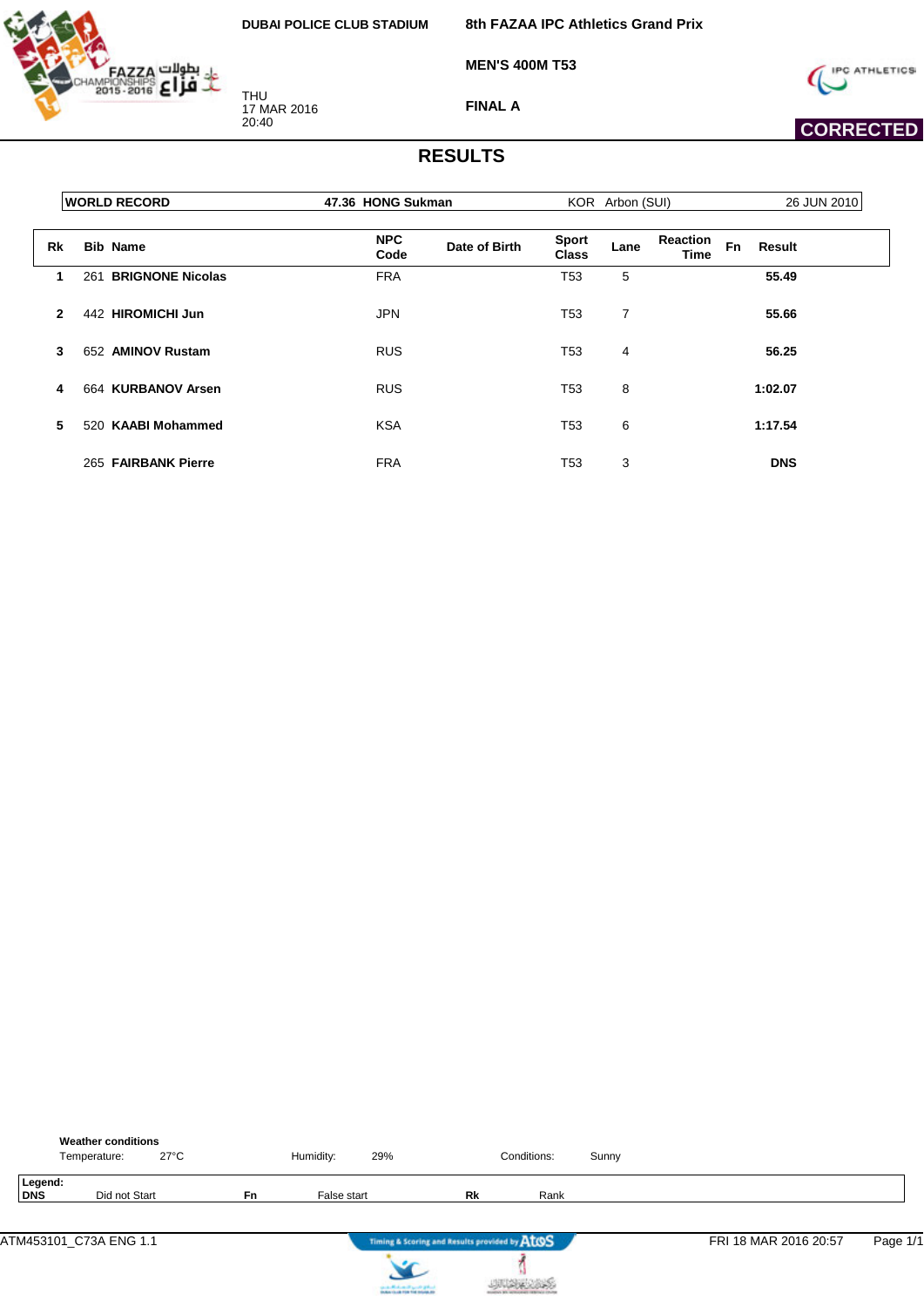

**8th FAZAA IPC Athletics Grand Prix**

**MEN'S 400M T53**



 **CORRECTED** 

**FINAL B**

|    | <b>WORLD RECORD</b>            | 47.36 HONG Sukman  |               |                       | KOR Arbon (SUI) |                         |    | 26 JUN 2010 |
|----|--------------------------------|--------------------|---------------|-----------------------|-----------------|-------------------------|----|-------------|
| Rk | <b>Bib Name</b>                | <b>NPC</b><br>Code | Date of Birth | <b>Sport</b><br>Class | Lane            | <b>Reaction</b><br>Time | Fn | Result      |
|    | <b>GRITSENKO Vitaly</b><br>661 | <b>RUS</b>         |               | T53                   | 4               |                         |    | 51.00       |
| 2  | 523 ALADWANI Hamad             | KUW                |               | T53                   | 5               |                         |    | 53.31       |
| 3  | 452 MATSUNAGA Hitoshi          | <b>JPN</b>         |               | T <sub>53</sub>       | 3               |                         |    | 54.97       |
| 4  | <b>ALGANAIDL Fahad</b><br>511  | <b>KSA</b>         |               | T53                   | 6               |                         |    | 1:17.12     |

|                      | <b>Weather conditions</b><br>Temperature: | $27^{\circ}$ C |    | Humidity: | 29% | Conditions:                                   | Sunny |                       |          |
|----------------------|-------------------------------------------|----------------|----|-----------|-----|-----------------------------------------------|-------|-----------------------|----------|
| Legend:<br><b>Fn</b> | False start                               |                | Rk | Rank      |     |                                               |       |                       |          |
|                      | ATM453102_C73A ENG 1.0                    |                |    |           |     | Timing & Scoring and Results provided by AtOS |       | FRI 18 MAR 2016 20:57 | Page 1/1 |
|                      |                                           |                |    |           |     |                                               |       |                       |          |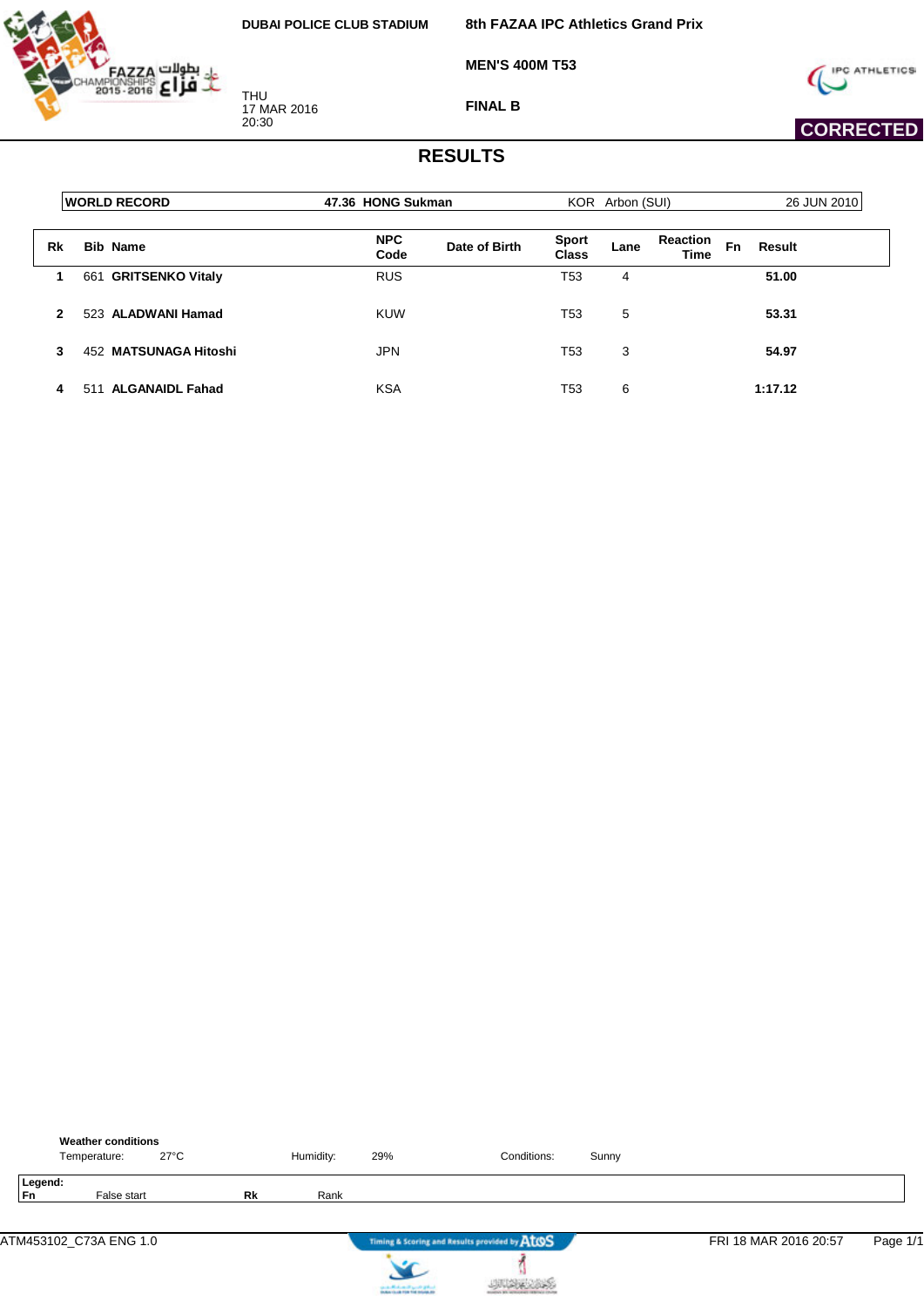

**MEN'S 5000M T12/13**

**8th FAZAA IPC Athletics Grand Prix**



**FINAL**

| <b>WORLD RECORD - T12</b> |  |                            |                |                     | 13:53.76 CHENTOUF EI Amin |                    | MAR London (GBR)                                          |                              |                        | 3 SEP 2012    |            |
|---------------------------|--|----------------------------|----------------|---------------------|---------------------------|--------------------|-----------------------------------------------------------|------------------------------|------------------------|---------------|------------|
|                           |  | <b>WORLD RECORD - T13</b>  |                | 14:46.00 GOMEZ Said |                           |                    |                                                           |                              | PAN Buenos Aires (ARG) |               | 2 JAN 1995 |
| Rk                        |  | <b>Bib Name</b>            |                |                     |                           | <b>NPC</b><br>Code | Date of Birth                                             | <b>Sport</b><br><b>Class</b> | Order                  | <b>Result</b> |            |
| 1                         |  | 545 CHENTOUF EI Amin       |                |                     |                           | <b>MAR</b>         |                                                           | T <sub>12</sub>              | 3                      | 14:34.75      |            |
| $\mathbf{2}$              |  | 544 BENIBRAHIM Youssef     |                |                     |                           | <b>MAR</b>         |                                                           | T <sub>13</sub>              | 4                      | 14:50.41      | AR         |
| 3                         |  | 550 ZALZOULI Tarik         |                |                     |                           | <b>MAR</b>         |                                                           | T <sub>13</sub>              | 5                      | 14:54.66      |            |
| 4                         |  | 723 AKBULUT Oguz           |                |                     |                           | <b>TUR</b>         |                                                           | T <sub>12</sub>              | $\mathbf{1}$           | 16:32.96      |            |
|                           |  | 543 ASSAD Abdennabi        |                |                     |                           | <b>MAR</b>         |                                                           | T <sub>13</sub>              | 2                      | <b>DNF</b>    |            |
|                           |  | <b>Intermediate Times:</b> | 1000m<br>2000m |                     | 2:50.54<br>5:50.40        | 544<br>545         | <b>BENIBRAHIM Youssef (MAR)</b><br>CHENTOUF EI Amin (MAR) |                              |                        |               |            |
|                           |  |                            | 3000m<br>4000m |                     | 8:49.41<br>11:45.50       | 545<br>545         | CHENTOUF EI Amin (MAR)<br>CHENTOUF EI Amin (MAR)          |                              |                        |               |            |

|                      | <b>Weather conditions</b><br>$26^{\circ}$ C<br>Temperature: |            | Humidity:      | 33% |                                               | Conditions: | Sunny |                       |          |
|----------------------|-------------------------------------------------------------|------------|----------------|-----|-----------------------------------------------|-------------|-------|-----------------------|----------|
| Legend:<br><b>AR</b> | Area Record                                                 | <b>DNF</b> | Did not Finish |     | Rk                                            | Rank        |       |                       |          |
|                      |                                                             |            |                |     |                                               |             |       |                       |          |
|                      | ATM510101_C73G ENG 1.0                                      |            |                |     | Timing & Scoring and Results provided by ATOS |             |       | FRI 18 MAR 2016 17:21 | Page 1/1 |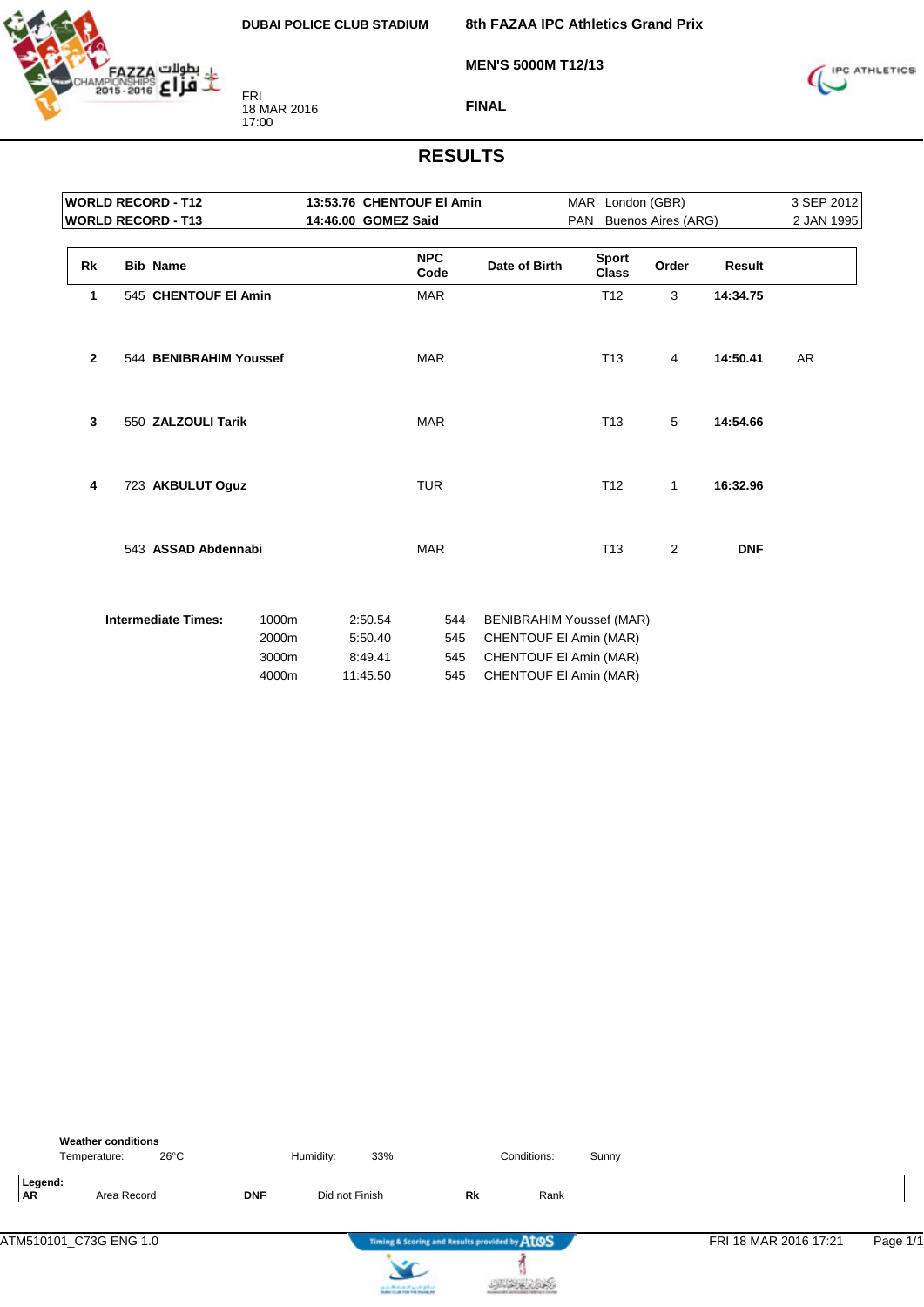

**8th FAZAA IPC Athletics Grand Prix**

**MEN'S 5000M T11**



**FINAL**

|              | <b>WORLD RECORD</b> |                               |                                  | 15:11.07 WANYOIKE Henry                   |                          | KEN Athens (GRE)                                                                                                  |                              | 24 SEP 2004 |            |  |
|--------------|---------------------|-------------------------------|----------------------------------|-------------------------------------------|--------------------------|-------------------------------------------------------------------------------------------------------------------|------------------------------|-------------|------------|--|
| Rk           |                     | <b>Bib Name</b>               |                                  |                                           | <b>NPC</b><br>Code       | Date of Birth                                                                                                     | <b>Sport</b><br><b>Class</b> | Order       | Result     |  |
| 1            |                     | 496 SAMUEL KIMANI Muchai      |                                  |                                           | <b>KEN</b>               |                                                                                                                   | T <sub>11</sub>              | 2           | 15:49.20   |  |
| $\mathbf{2}$ |                     | 498 WILSON Bii                |                                  |                                           | <b>KEN</b>               |                                                                                                                   | T11                          | 4           | 15:50.36   |  |
| 3            |                     | 730 KAÇAR Hasan Hüseyin       |                                  |                                           | <b>TUR</b>               |                                                                                                                   | T11                          | 1           | 15:58.72   |  |
|              |                     | 206 VALERY Tchakoudi Djomegni |                                  |                                           | <b>CMR</b>               |                                                                                                                   | T11                          | 3           | <b>DNS</b> |  |
|              |                     | <b>Intermediate Times:</b>    | 1000m<br>2000m<br>3000m<br>4000m | 3:06.30<br>6:23.20<br>9:38.60<br>12:53.70 | 730<br>730<br>730<br>496 | KAÇAR Hasan Hüseyin (TUR)<br>KAÇAR Hasan Hüseyin (TUR)<br>KAÇAR Hasan Hüseyin (TUR)<br>SAMUEL KIMANI Muchai (KEN) |                              |             |            |  |

|            |         | <b>Weather conditions</b><br>Temperature: | $26^{\circ}$ C |           | Humidity: | 33% | Conditions:                                   | Sunny |                       |          |
|------------|---------|-------------------------------------------|----------------|-----------|-----------|-----|-----------------------------------------------|-------|-----------------------|----------|
| <b>DNS</b> | Legend: | Did not Start                             |                | <b>Rk</b> | Rank      |     |                                               |       |                       |          |
|            |         |                                           |                |           |           |     |                                               |       |                       |          |
|            |         | ATM511101_C73G ENG 1.0                    |                |           |           |     | Timing & Scoring and Results provided by AtOS |       | FRI 18 MAR 2016 16:51 | Page 1/1 |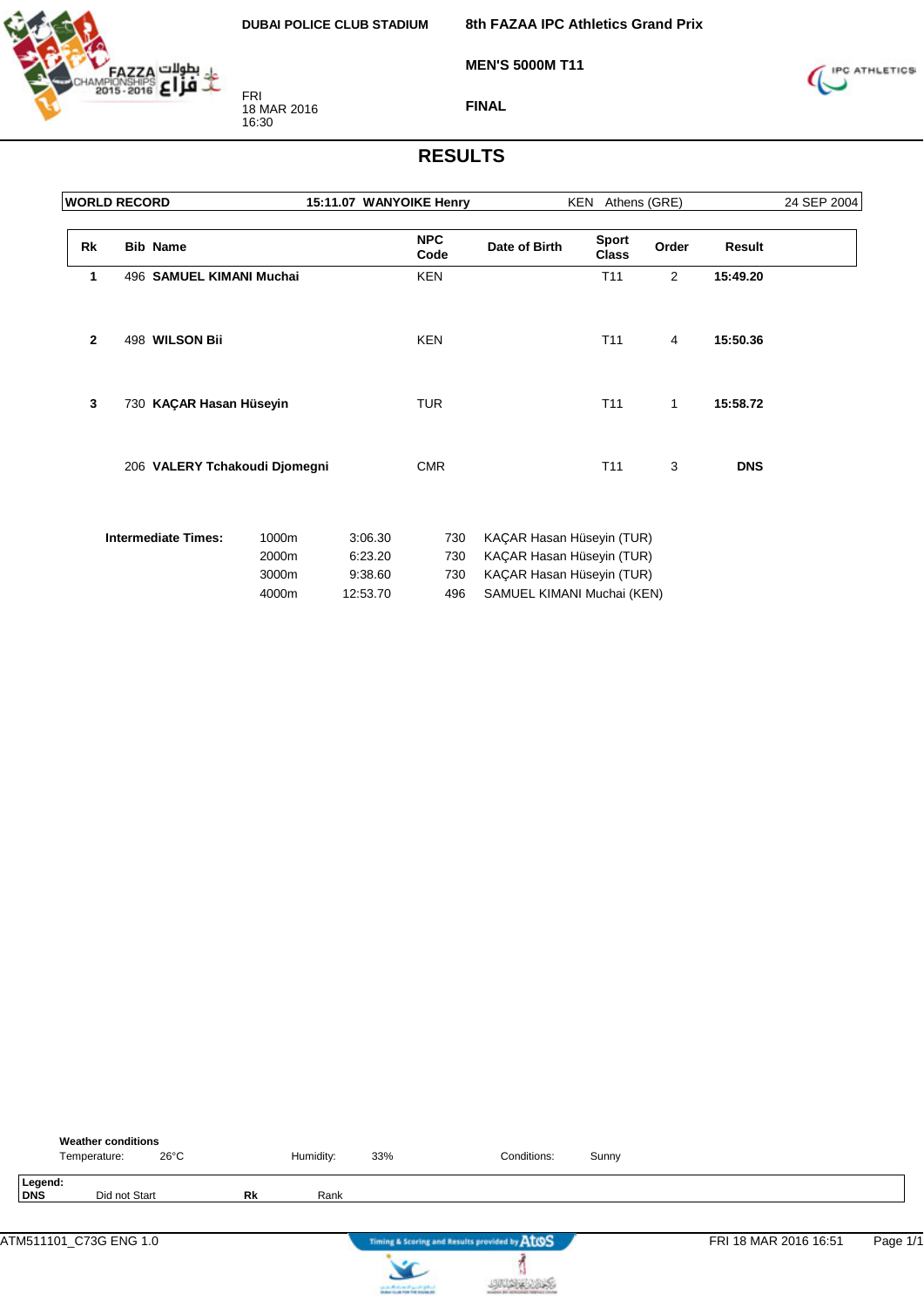

THU 17 MAR 2016 17:34

**8th FAZAA IPC Athletics Grand Prix**

**MEN'S 5000M T54**



**FINAL A**

#### **RESULTS**

| Rk           | <b>Bib Name</b>                                       | <b>NPC</b><br>Code | Date of Birth | <b>Sport</b><br><b>Class</b> | Order          | Result     |  |
|--------------|-------------------------------------------------------|--------------------|---------------|------------------------------|----------------|------------|--|
| 1            | 700 HUG Marcel                                        | SUI                |               | T <sub>54</sub>              | $\mathbf{1}$   | 10:28.78   |  |
| $\mathbf{2}$ | 443 HOKINOUE Kota                                     | <b>JPN</b>         |               | T <sub>54</sub>              | 6              | 10:29.23   |  |
| $\mathbf{3}$ | 304 BALDÉ Alhassane                                   | <b>GER</b>         |               | T <sub>54</sub>              | $\overline{7}$ | 11:12.94   |  |
| 4            | 250 MADERA Jorge                                      | <b>ESP</b>         |               | T <sub>54</sub>              | $\overline{2}$ | 11:27.73   |  |
| 5            | 658 GANZEI Alexander                                  | <b>RUS</b>         |               | T <sub>54</sub>              | 5              | 11:37.68   |  |
|              | 262 CASOLI Julien                                     | <b>FRA</b>         |               | T <sub>54</sub>              | 3              | <b>DNF</b> |  |
|              | 704 VILLIGER Cornell                                  | <b>SUI</b>         |               | T <sub>53</sub>              | $\overline{4}$ | <b>DNS</b> |  |
|              | <b>Intermediate Times:</b><br>1000m<br>2000m<br>3000m |                    |               |                              |                |            |  |

4000m

|                | <b>Weather conditions</b><br>$27^{\circ}$ C<br>Temperature: |            | Humidity:     | 29%                                           |    | Conditions: | Sunny |                       |          |
|----------------|-------------------------------------------------------------|------------|---------------|-----------------------------------------------|----|-------------|-------|-----------------------|----------|
| Legend:<br>DNF | Did not Finish                                              | <b>DNS</b> | Did not Start |                                               | Rk | Rank        |       |                       |          |
|                | ATM525101 C73G ENG 1.0                                      |            |               | Timing & Scoring and Results provided by ATOS |    |             |       | FRI 18 MAR 2016 16:09 | Page 1/1 |



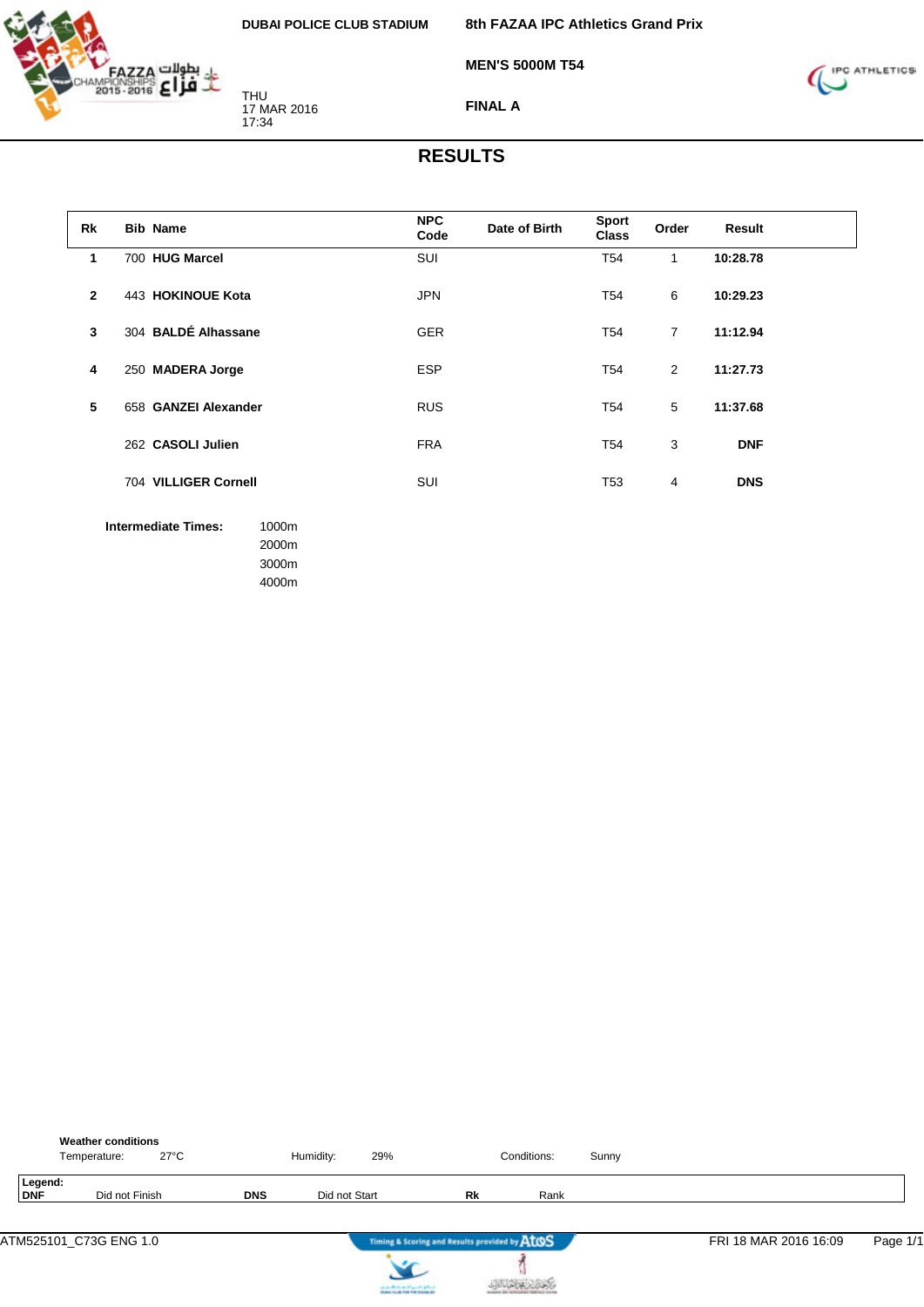

THU 17 MAR 2016 17:17

> 3000m 4000m

**8th FAZAA IPC Athletics Grand Prix**

**MEN'S 5000M T54**



**FINAL B**

| Rk             | <b>Bib Name</b>                              | <b>NPC</b><br>Code | Date of Birth | Sport<br><b>Class</b> | Order          | Result   |  |
|----------------|----------------------------------------------|--------------------|---------------|-----------------------|----------------|----------|--|
| 1              | 655 BYCHENOK Alexey                          | <b>RUS</b>         |               | T <sub>54</sub>       | $\mathbf{1}$   | 10:50.34 |  |
| $\mathbf{2}$   | 449 KUBO Kozo                                | <b>JPN</b>         |               | T <sub>54</sub>       | 5              | 10:54.21 |  |
| 3              | 460 WATANABE Sho                             | <b>JPN</b>         |               | T <sub>54</sub>       | 6              | 10:57.54 |  |
| 4              | 249 BOTELLO Rafael                           | <b>ESP</b>         |               | T <sub>54</sub>       | 4              | 10:57.59 |  |
| 5              | 701 LÖTSCHER Tobias                          | SUI                |               | T <sub>54</sub>       | 2              | 10:58.46 |  |
| 6              | 661 GRITSENKO Vitaly                         | <b>RUS</b>         |               | T <sub>53</sub>       | 3              | 10:58.47 |  |
| $\overline{7}$ | 238 BLICHFEDT Ebbe                           | <b>DEN</b>         |               | T <sub>54</sub>       | 8              | 11:36.85 |  |
| 8              | 660 GONCHAROV Ivan                           | <b>RUS</b>         |               | T <sub>54</sub>       | $\overline{7}$ | 11:43.52 |  |
|                | <b>Intermediate Times:</b><br>1000m<br>2000m |                    |               |                       |                |          |  |

| <b>Weather conditions</b><br>$27^{\circ}$ C<br>Temperature: | Humidity: | 29%                                                                        | Conditions:                                   | Sunny |                       |          |
|-------------------------------------------------------------|-----------|----------------------------------------------------------------------------|-----------------------------------------------|-------|-----------------------|----------|
| Legend:<br><b>Rk</b><br>Rank                                |           |                                                                            |                                               |       |                       |          |
| ATM525102_C73G ENG 2.0                                      |           |                                                                            | Timing & Scoring and Results provided by AtOS |       | FRI 18 MAR 2016 16:09 | Page 1/1 |
|                                                             |           | لسافع فتسرد التهساسالاسفين<br><b>Installation of the field industry at</b> |                                               |       |                       |          |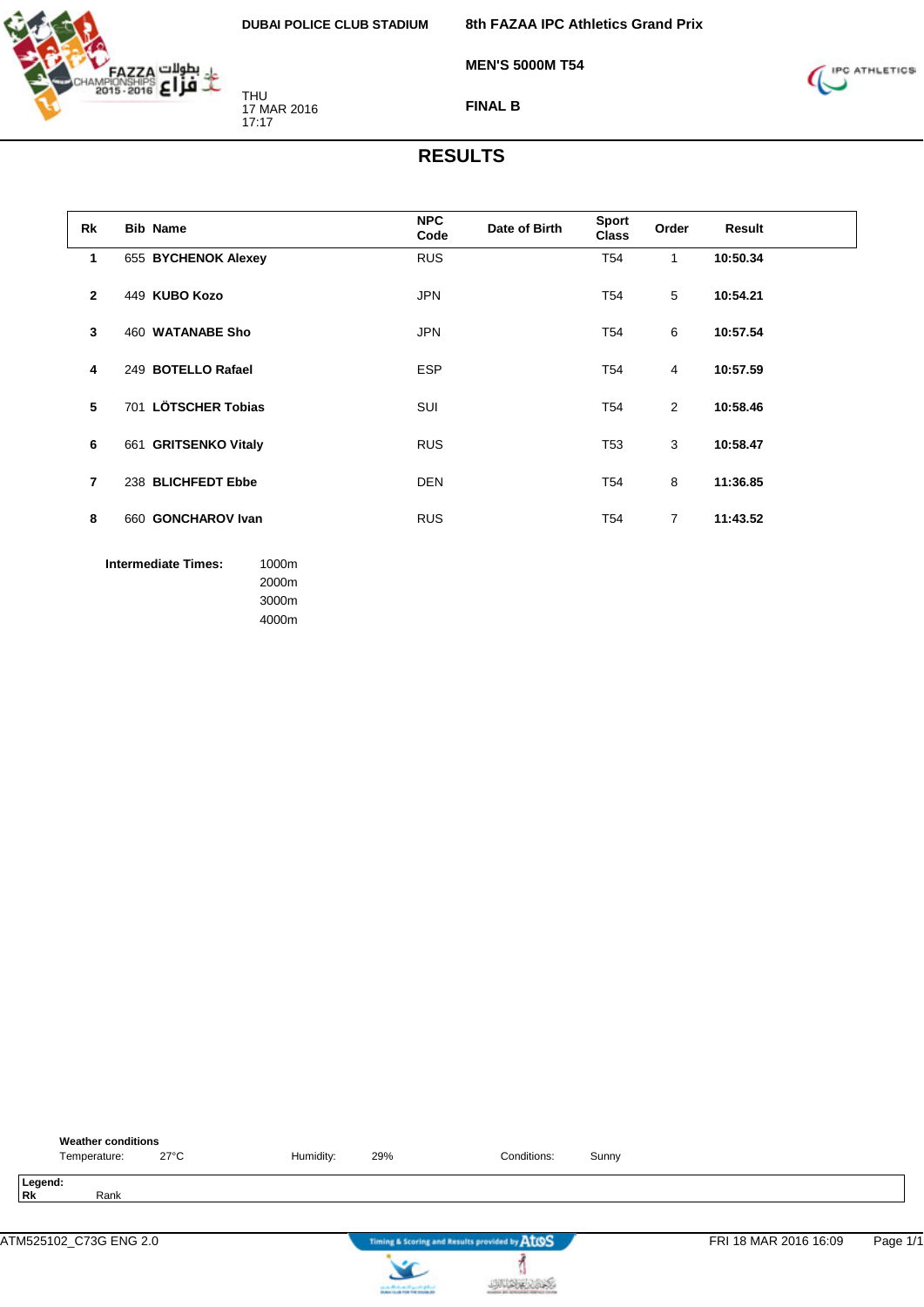

**8th FAZAA IPC Athletics Grand Prix**

**MEN'S 1500M T34/52**



**FINAL**

|              | <b>WORLD RECORD - T34</b>        |       | 3:30.12 MCCRACKEN Rheed |                    |                   | AUS<br>Canberra (AUS)        |       |            |  |
|--------------|----------------------------------|-------|-------------------------|--------------------|-------------------|------------------------------|-------|------------|--|
| <b>Rk</b>    | <b>Bib Name</b>                  |       |                         | <b>NPC</b><br>Code | Date of Birth     | <b>Sport</b><br><b>Class</b> | Order | Result     |  |
| 1            | 703 MITIC Bojan                  |       |                         | <b>SUI</b>         |                   | T34                          | 2     | 3:51.41    |  |
| $\mathbf{2}$ | 251 SANZ Santiago                |       |                         | <b>ESP</b>         |                   | T <sub>52</sub>              | 5     | 4:15.46    |  |
| 3            | 451 MATSUMOTO Naoyuki            |       |                         | <b>JPN</b>         |                   | T <sub>52</sub>              | 3     | 4:41.61    |  |
| 4            | <b>SHISHKOVSKIY Artem</b><br>671 |       |                         | <b>RUS</b>         |                   | T <sub>52</sub>              | 1     | 4:46.24    |  |
|              | 290 SMITH Nick                   |       |                         | <b>GBR</b>         |                   | T <sub>52</sub>              | 4     | <b>DNF</b> |  |
|              | <b>Intermediate Times:</b>       | 400m  | 59.50                   | 703                | MITIC Bojan (SUI) |                              |       |            |  |
|              |                                  | 800m  | 2:02.10                 | 703                | MITIC Bojan (SUI) |                              |       |            |  |
|              |                                  | 1200m | 3:05.70                 | 703                | MITIC Bojan (SUI) |                              |       |            |  |

|                | <b>Weather conditions</b><br>$26^{\circ}$ C<br>Temperature: |           | Humidity: | 33%                                    | Conditions:                                   | Sunny |                       |          |
|----------------|-------------------------------------------------------------|-----------|-----------|----------------------------------------|-----------------------------------------------|-------|-----------------------|----------|
| Legend:<br>DNF | Did not Finish                                              | <b>Rk</b> | Rank      |                                        |                                               |       |                       |          |
|                | ATM575101_C73G ENG 1.0                                      |           |           |                                        | Timing & Scoring and Results provided by AtOS |       | FRI 18 MAR 2016 17:40 | Page 1/1 |
|                |                                                             |           |           | can be affected and it genetic gradual |                                               |       |                       |          |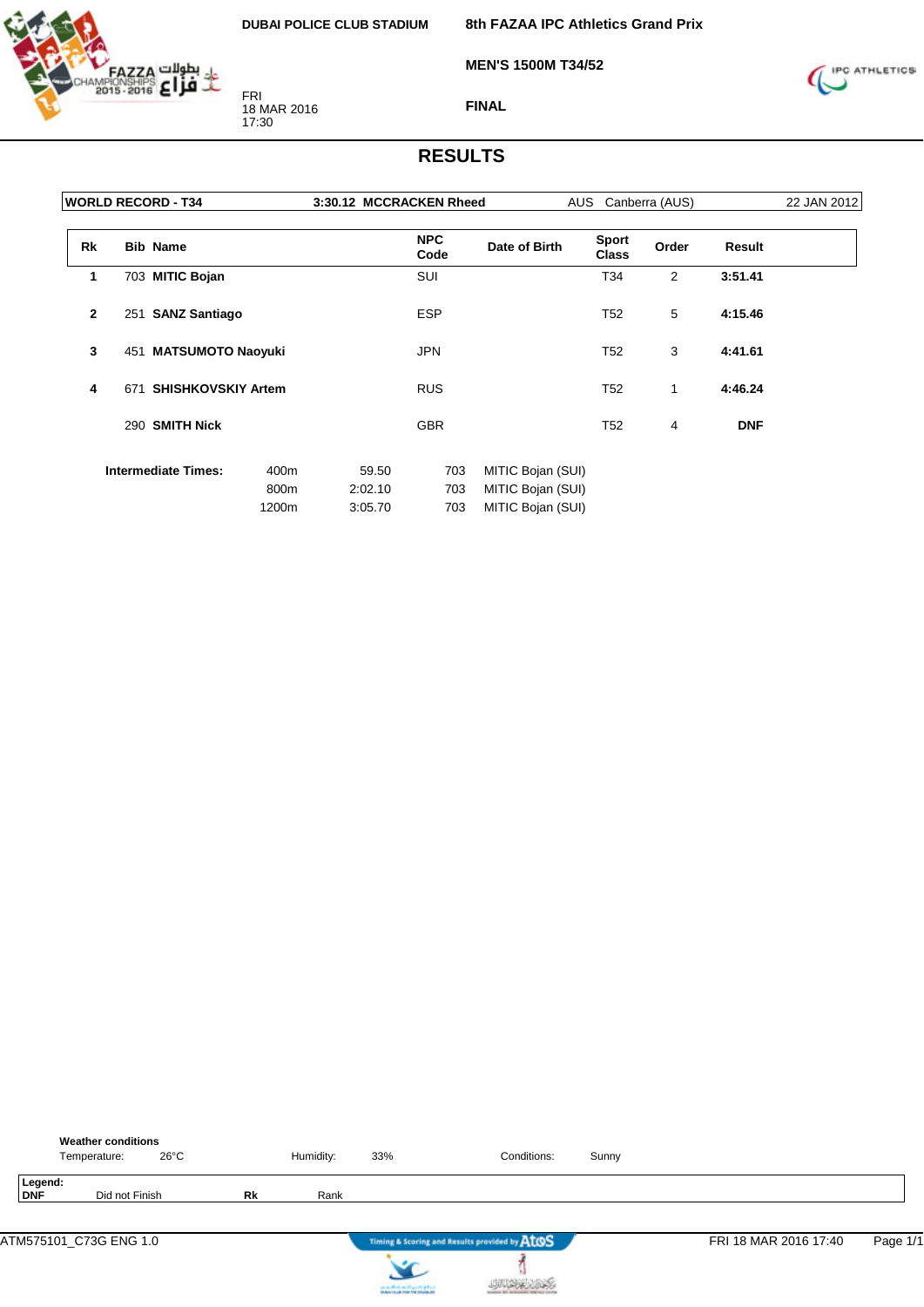

**8th FAZAA IPC Athletics Grand Prix**

**MEN'S 1500M T54**



**FINAL A**

#### **RESULTS**

|              | <b>WORLD RECORD</b>        |              | 2:54.51 HUG Marcel |                    | SUI<br>Arbon (SUI)                   |                              |                |         |  |
|--------------|----------------------------|--------------|--------------------|--------------------|--------------------------------------|------------------------------|----------------|---------|--|
| Rk           | <b>Bib Name</b>            |              |                    | <b>NPC</b><br>Code | Date of Birth                        | <b>Sport</b><br><b>Class</b> | Order          | Result  |  |
| 1            | 700 HUG Marcel             |              |                    | SUI                |                                      | T <sub>54</sub>              | $\overline{2}$ | 3:01.50 |  |
| $\mathbf{2}$ | 262 CASOLI Julien          |              |                    | <b>FRA</b>         |                                      | T <sub>54</sub>              | 5              | 3:02.82 |  |
| 3            | 304 BALDÉ Alhassane        |              |                    | <b>GER</b>         |                                      | T <sub>54</sub>              | 4              | 3:02.89 |  |
| 4            | 655 BYCHENOK Alexey        |              |                    | <b>RUS</b>         |                                      | T <sub>54</sub>              | 3              | 3:02.93 |  |
| 5            | 443 HOKINOUE Kota          |              |                    | <b>JPN</b>         |                                      | T <sub>54</sub>              | $\mathbf{1}$   | 3:06.74 |  |
| 6            | 460 WATANABE Sho           |              |                    | <b>JPN</b>         |                                      | T <sub>54</sub>              | 6              | 3:10.64 |  |
| 7            | 449 KUBO Kozo              |              |                    | <b>JPN</b>         |                                      | T54                          | $\overline{7}$ | 3:11.05 |  |
| 8            | 701 LÖTSCHER Tobias        |              |                    | SUI                |                                      | T <sub>54</sub>              | 8              | 3:23.75 |  |
|              | <b>Intermediate Times:</b> | 400m<br>800m | 52.30<br>1:38.80   | 700<br>700         | HUG Marcel (SUI)<br>HUG Marcel (SUI) |                              |                |         |  |
|              | 1200m                      |              | 2:26.80            | 655                | <b>BYCHENOK Alexey (RUS)</b>         |                              |                |         |  |

| <b>Weather conditions</b><br>$26^{\circ}$ C<br>Temperature: | Humidity: | 33%                               | Conditions:                                   | Sunny |                       |          |
|-------------------------------------------------------------|-----------|-----------------------------------|-----------------------------------------------|-------|-----------------------|----------|
| Legend:<br><b>Rk</b><br>Rank                                |           |                                   |                                               |       |                       |          |
| ATM595101_C73G ENG 1.0                                      |           |                                   | Timing & Scoring and Results provided by AtOS |       | FRI 18 MAR 2016 18:20 | Page 1/1 |
|                                                             |           | can be Mindsom of Sprints (print) |                                               |       |                       |          |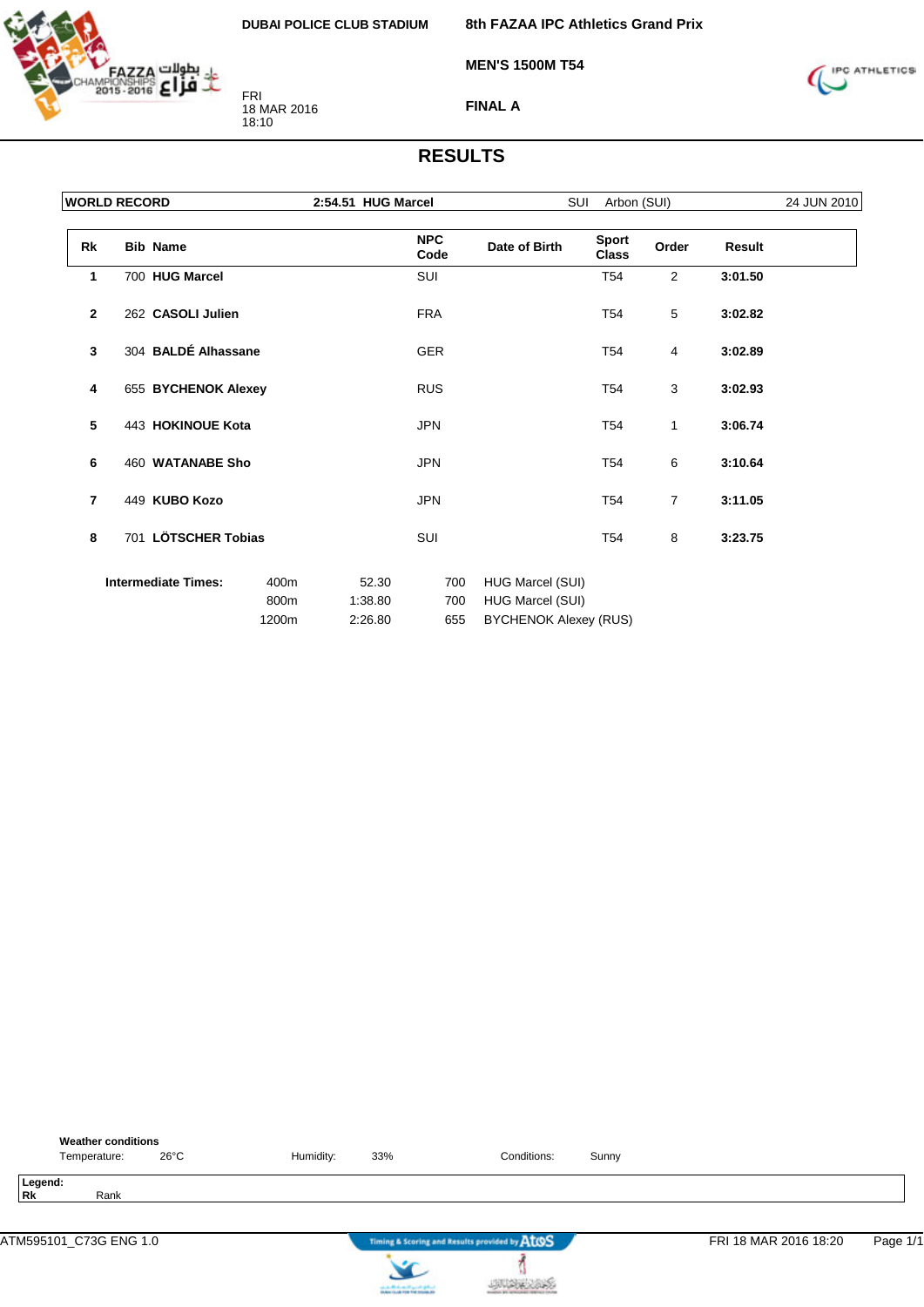

**8th FAZAA IPC Athletics Grand Prix**

**MEN'S 1500M T54**



**FINAL B**

|              | <b>WORLD RECORD</b> |                            |              | 2:54.51 HUG Marcel |                    |                                                          | SUI<br>Arbon (SUI)           |                |            | 24 JUN 2010 |
|--------------|---------------------|----------------------------|--------------|--------------------|--------------------|----------------------------------------------------------|------------------------------|----------------|------------|-------------|
| Rk           |                     | <b>Bib Name</b>            |              |                    | <b>NPC</b><br>Code | Date of Birth                                            | <b>Sport</b><br><b>Class</b> | Order          | Result     |             |
| 1            |                     | 586 VAN WEEGHEL Kenny      |              |                    | <b>NED</b>         |                                                          | T <sub>54</sub>              | 3              | 3:21.20    |             |
| $\mathbf{2}$ |                     | 661 GRITSENKO Vitaly       |              |                    | <b>RUS</b>         |                                                          | T <sub>53</sub>              | 8              | 3:21.41    |             |
| 3            |                     | 756 BADIR ABBAS Alhawasin  |              |                    | <b>UAE</b>         |                                                          | T <sub>54</sub>              | 5              | 3:24.54    |             |
| 4            |                     | 658 GANZEI Alexander       |              |                    | <b>RUS</b>         |                                                          | T <sub>54</sub>              | 6              | 3:25.28    |             |
| 5            |                     | 660 GONCHAROV Ivan         |              |                    | <b>RUS</b>         |                                                          | T <sub>54</sub>              | $\overline{7}$ | 3:25.31    |             |
|              |                     | 249 BOTELLO Rafael         |              |                    | <b>ESP</b>         |                                                          | T <sub>54</sub>              | 2              | <b>DNF</b> |             |
|              |                     | 250 MADERA Jorge           |              |                    | <b>ESP</b>         |                                                          | T <sub>54</sub>              | 1              | <b>DNF</b> |             |
|              |                     | 256 ADELAIDE Alex          |              |                    | <b>FRA</b>         |                                                          | T <sub>54</sub>              | 4              | <b>DNS</b> |             |
|              |                     | <b>Intermediate Times:</b> | 400m<br>800m | 56.00<br>1:49.80   | 658<br>586         | <b>GANZEI Alexander (RUS)</b><br>VAN WEEGHEL Kenny (NED) |                              |                |            |             |
|              |                     |                            | 1200m        | 2:43.50            | 586                | VAN WEEGHEL Kenny (NED)                                  |                              |                |            |             |

|                | <b>Weather conditions</b><br>$26^{\circ}$ C<br>Temperature: |            | Humidity:     | 33% |                                               | Conditions: | Sunny |                       |          |
|----------------|-------------------------------------------------------------|------------|---------------|-----|-----------------------------------------------|-------------|-------|-----------------------|----------|
| Legend:<br>DNF | Did not Finish                                              | <b>DNS</b> | Did not Start |     | Rk                                            | Rank        |       |                       |          |
|                | ATM595102 C73G ENG 1.0                                      |            |               | .   | Timing & Scoring and Results provided by AtOS |             |       | FRI 18 MAR 2016 18:19 | Page 1/1 |



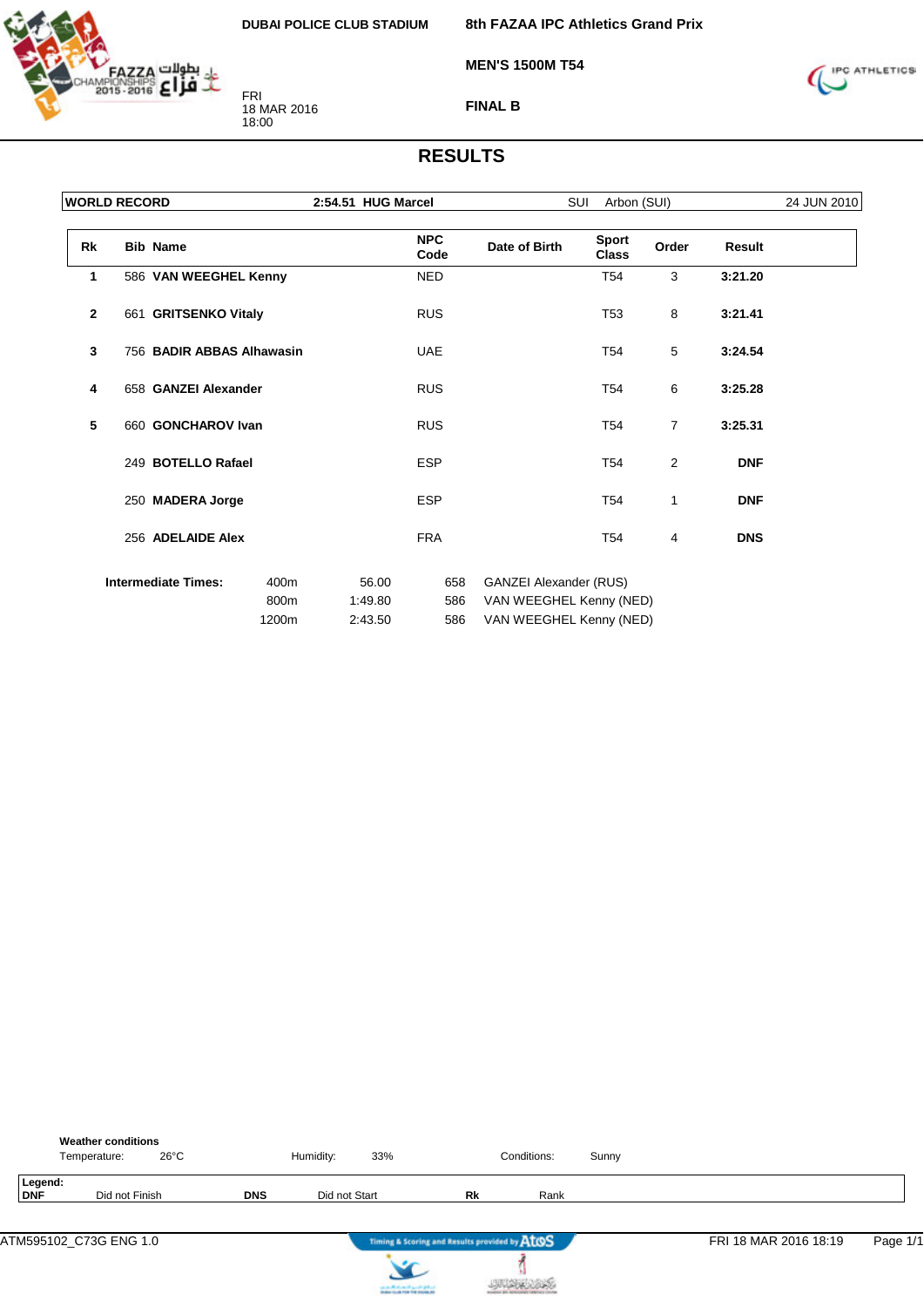

**8th FAZAA IPC Athletics Grand Prix**

**MEN'S 1500M T54**



**FINAL C**

| <b>WORLD RECORD</b> |                                 |                       | 2:54.51 HUG Marcel          |                    | SUI<br>Arbon (SUI)                                                                       |                              |       |            | 24 JUN 2010 |  |
|---------------------|---------------------------------|-----------------------|-----------------------------|--------------------|------------------------------------------------------------------------------------------|------------------------------|-------|------------|-------------|--|
| Rk                  | <b>Bib Name</b>                 |                       |                             | <b>NPC</b><br>Code | Date of Birth                                                                            | <b>Sport</b><br><b>Class</b> | Order | Result     |             |  |
| 1                   | 238 BLICHFEDT Ebbe              |                       |                             | <b>DEN</b>         |                                                                                          | T <sub>54</sub>              | 8     | 3:28.47    |             |  |
| $\overline{2}$      | 570 JEAN CEDRIC SEBASTIEN Ravet |                       |                             | <b>MRI</b>         |                                                                                          | T <sub>54</sub>              | 3     | 3:28.59    |             |  |
| 3                   | 705 WILLIMANN Lukas             |                       |                             | SUI                |                                                                                          | T <sub>54</sub>              | 4     | 3:30.53    |             |  |
| 4                   | 652 AMINOV Rustam               |                       |                             | <b>RUS</b>         |                                                                                          | T <sub>53</sub>              | 7     | 3:30.86    |             |  |
| 5                   | 702 MALTER Ludwig               |                       |                             | SUI                |                                                                                          | T <sub>54</sub>              | 1     | 3:46.32    |             |  |
| 6                   | 306 SCHNEEBERG Malte            |                       |                             | <b>GER</b>         |                                                                                          | T <sub>54</sub>              | 2     | 4:04.71    |             |  |
|                     | 523 ALADWANI Hamad              |                       |                             | <b>KUW</b>         |                                                                                          | T <sub>53</sub>              | 5     | <b>DNS</b> |             |  |
|                     | 704 VILLIGER Cornell            |                       |                             | SUI                |                                                                                          | T <sub>53</sub>              | 6     | <b>DNS</b> |             |  |
|                     | <b>Intermediate Times:</b>      | 400m<br>800m<br>1200m | 58.80<br>1:52.20<br>2:49.00 | 238<br>652<br>238  | <b>BLICHFEDT Ebbe (DEN)</b><br><b>AMINOV Rustam (RUS)</b><br><b>BLICHFEDT Ebbe (DEN)</b> |                              |       |            |             |  |

|                | <b>Weather conditions</b><br>Temperature: | $26^{\circ}$ C |    | Humidity: | 33%                                                                                     | Conditions:                                   | Sunny |                       |          |
|----------------|-------------------------------------------|----------------|----|-----------|-----------------------------------------------------------------------------------------|-----------------------------------------------|-------|-----------------------|----------|
| Legend:<br>DNS | Did not Start                             |                | Rk | Rank      |                                                                                         |                                               |       |                       |          |
|                | ATM595103_C73G ENG 1.0                    |                |    |           |                                                                                         | Timing & Scoring and Results provided by AtOS |       | FRI 18 MAR 2016 17:50 | Page 1/1 |
|                |                                           |                |    |           | counter Mindsons of April 20 (professional)<br>Analysis for all 1996 find materials and |                                               |       |                       |          |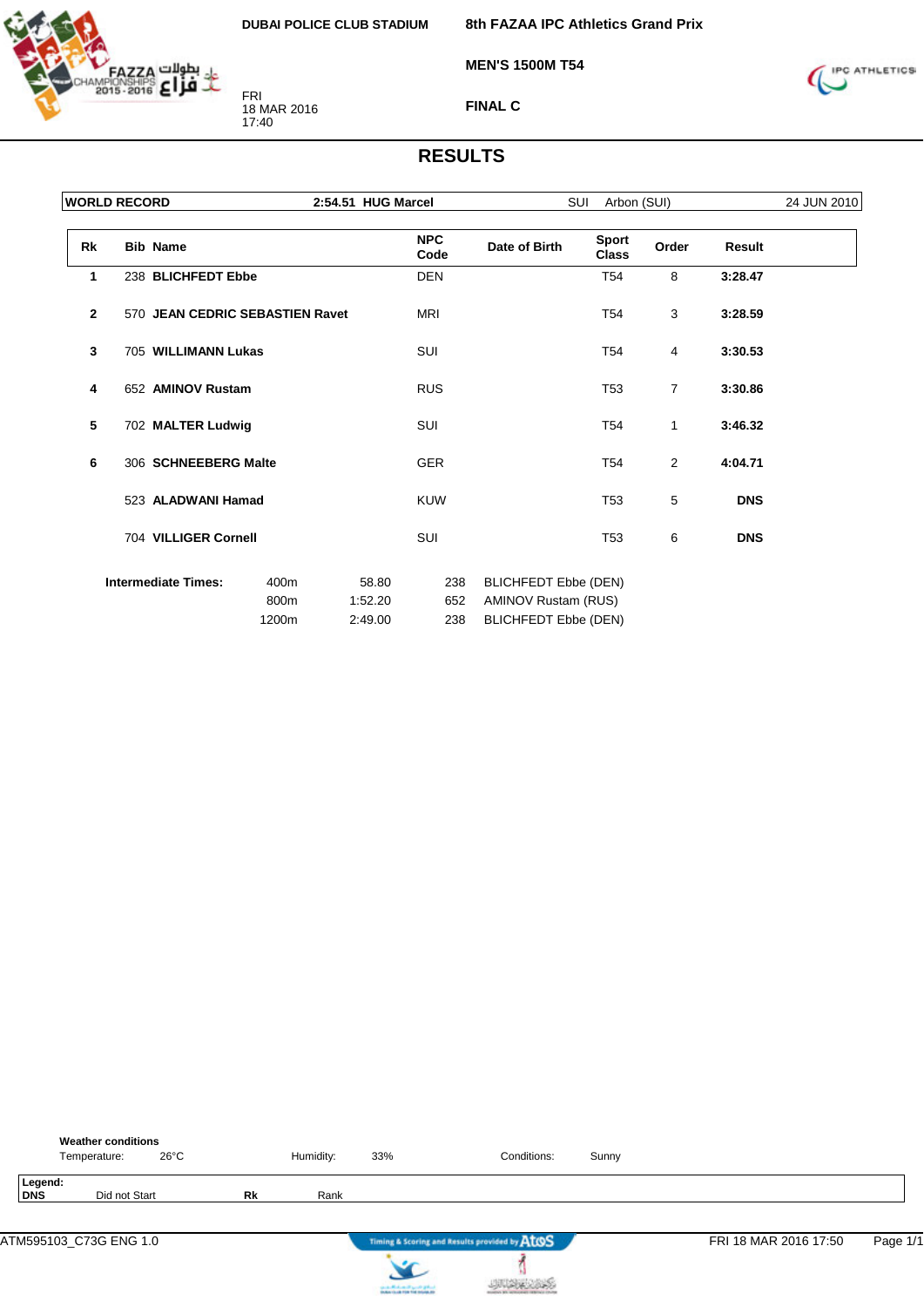

**MEN'S DISCUS THROW F44**



**FINAL**

|              | <b>WORLD RECORD - F43</b><br><b>WORLD RECORD - F43, F44</b> |                           | 63.03 STEWART Akeem<br>63.46 CAMPBELL Jeremy |                              |       | TTO<br>USA   | Toronto (CAN)<br>Oklahoma (USA) | 13 AUG 2015<br>9 JUN 2012 |       |       |            |
|--------------|-------------------------------------------------------------|---------------------------|----------------------------------------------|------------------------------|-------|--------------|---------------------------------|---------------------------|-------|-------|------------|
| Rk           |                                                             | <b>Bib Name</b>           | <b>NPC</b><br>Date of Birth<br>Code          | <b>Sport</b><br><b>Class</b> |       | $\mathbf{2}$ | 3                               | 4                         | 5     | 6     | Result     |
|              | 347                                                         | Pradeep                   | <b>IND</b>                                   | F44                          | 39.69 | X            | 40.46                           | X                         | Χ     | X     | 40.46      |
| $\mathbf{2}$ | 397                                                         | <b>NAVASER Abdolnabi</b>  | <b>IRI</b>                                   | F44                          | 33.96 | X            | X                               | X                         | 37.16 | 38.30 | 38.30      |
| 3            | 386.                                                        | <b>HASSANPOUR Shahram</b> | <b>IRI</b>                                   | F44                          | X     | X            | 28.04                           | 30.34                     | 32.62 | 34.15 | 34.15      |
|              | 186                                                         | <b>ABDOU Plieplievou</b>  | <b>CMR</b>                                   | F44                          |       |              |                                 |                           |       |       | <b>DNS</b> |
|              | 712                                                         | <b>MATUSIK Adrian</b>     | <b>SVK</b>                                   | F44                          |       |              |                                 |                           |       |       | <b>DNS</b> |

| Starting order            |     |     |     |     |     |
|---------------------------|-----|-----|-----|-----|-----|
| Initial                   | 397 | 712 | 186 | 386 | 347 |
| 4th, 5th and 6th attempts | 386 | 397 | 347 |     |     |

|                | <b>Weather conditions</b><br>Temperature: | $26^{\circ}$ C |    | Humidity: | 33%                                                                            |   | Conditions: | Sunny |                       |          |
|----------------|-------------------------------------------|----------------|----|-----------|--------------------------------------------------------------------------------|---|-------------|-------|-----------------------|----------|
| Legend:<br>DNS | Did not Start                             |                | Rk | Rank      |                                                                                | x | Failure     |       |                       |          |
|                | ATM605101_C73S ENG 1.0                    |                |    |           | Timing & Scoring and Results provided by AtOS                                  |   |             |       | FRI 18 MAR 2016 17:07 | Page 1/1 |
|                |                                           |                |    |           | لسافق فتسي التنفسانا الشفت<br><b>Installation and Print</b> Find Anderson, Ala |   |             |       |                       |          |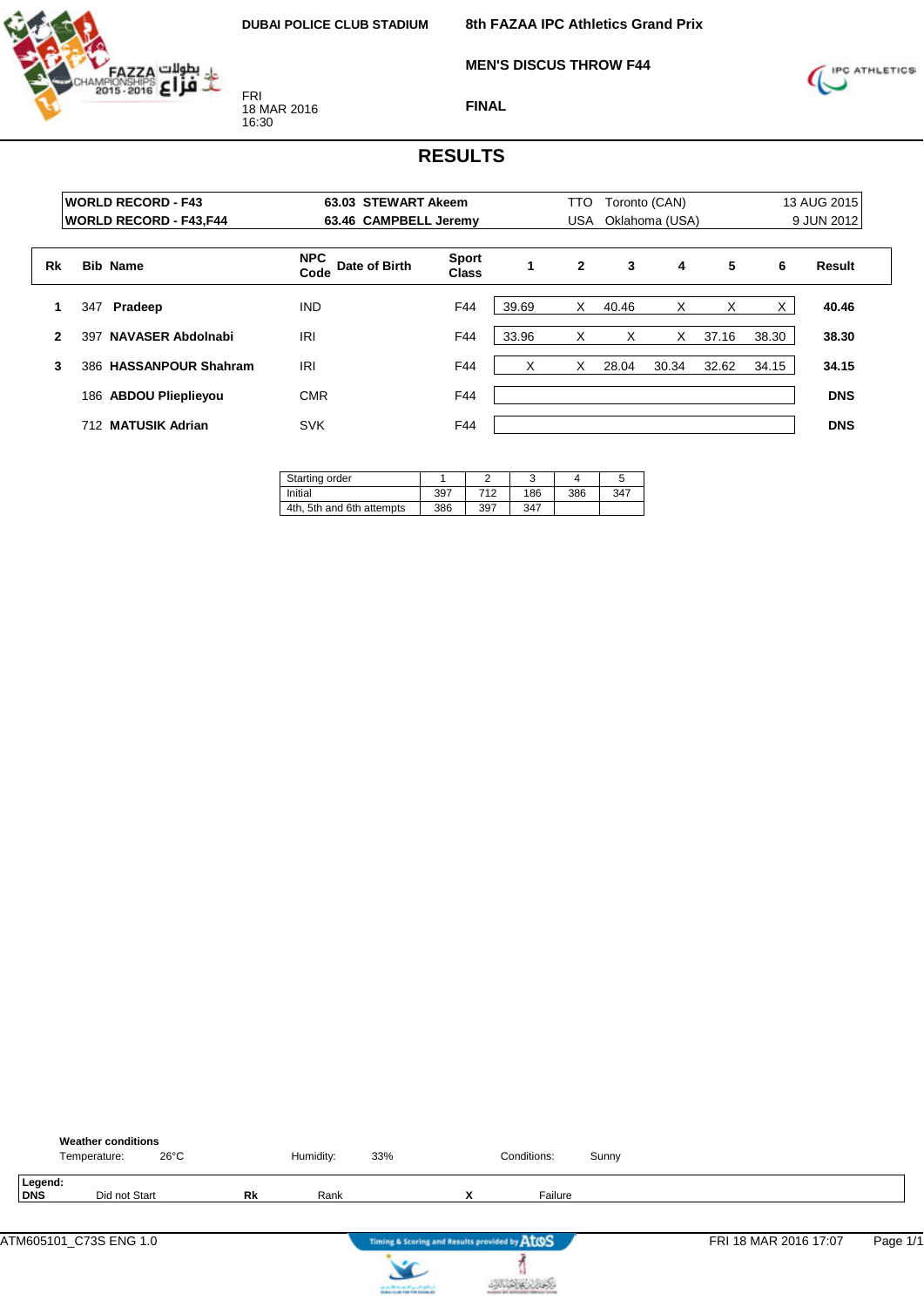**MEN'S DISCUS THROW F40/41**



FRI 18 MAR 2016 15:45

**FINAL**



|    | <b>WORLD RECORD - F40</b><br><b>IWORLD RECORD - F41</b> | 21.39 CHEN Zhenyu<br>44.36 TYSZKOWSKI Bartosz |                       | <b>CHN</b><br>Beijing (CHN)<br>Berlin (GER)<br><b>POL</b> |              |              |              |              | 20 APR 2015<br>20 JUN 2015 |                         |  |
|----|---------------------------------------------------------|-----------------------------------------------|-----------------------|-----------------------------------------------------------|--------------|--------------|--------------|--------------|----------------------------|-------------------------|--|
| Rk | <b>Bib Name</b>                                         | <b>NPC</b><br>Date of Birth<br>Code           | <b>Sport</b><br>Class |                                                           | 2            | 3            | 4            | 5            | 6                          | Result<br><b>Points</b> |  |
|    | 531 ALSAIF Abdullah                                     | <b>KUW</b>                                    | F40                   | 16.64<br>693                                              | 16.73<br>700 | 17.84<br>780 | х            | x            | 17.74<br>774               | 17.84<br>780            |  |
| 2  | 745 ADEL Ahmed                                          | UAE                                           | F40                   | 14.93<br>551                                              | X.           | 15.59<br>608 | 14.99<br>556 | 15.66<br>614 | 15.48<br>598               | 15.66<br>614            |  |

| Starting order            |     |     |
|---------------------------|-----|-----|
| Initial                   | 745 | 531 |
| 4th, 5th and 6th attempts | 745 | 531 |

|               | <b>Weather conditions</b><br>Temperature: | $27^{\circ}$ C |        | Humidity: | 29% | Conditions:                                   | Sunny |                       |          |
|---------------|-------------------------------------------|----------------|--------|-----------|-----|-----------------------------------------------|-------|-----------------------|----------|
| Legend:<br>Rk | Rank                                      |                | v<br>^ | Failure   |     |                                               |       |                       |          |
|               |                                           |                |        |           |     | Timing & Scoring and Results provided by AtOS |       | FRI 18 MAR 2016 16:05 | Page 1/1 |
|               |                                           |                |        |           |     |                                               |       |                       |          |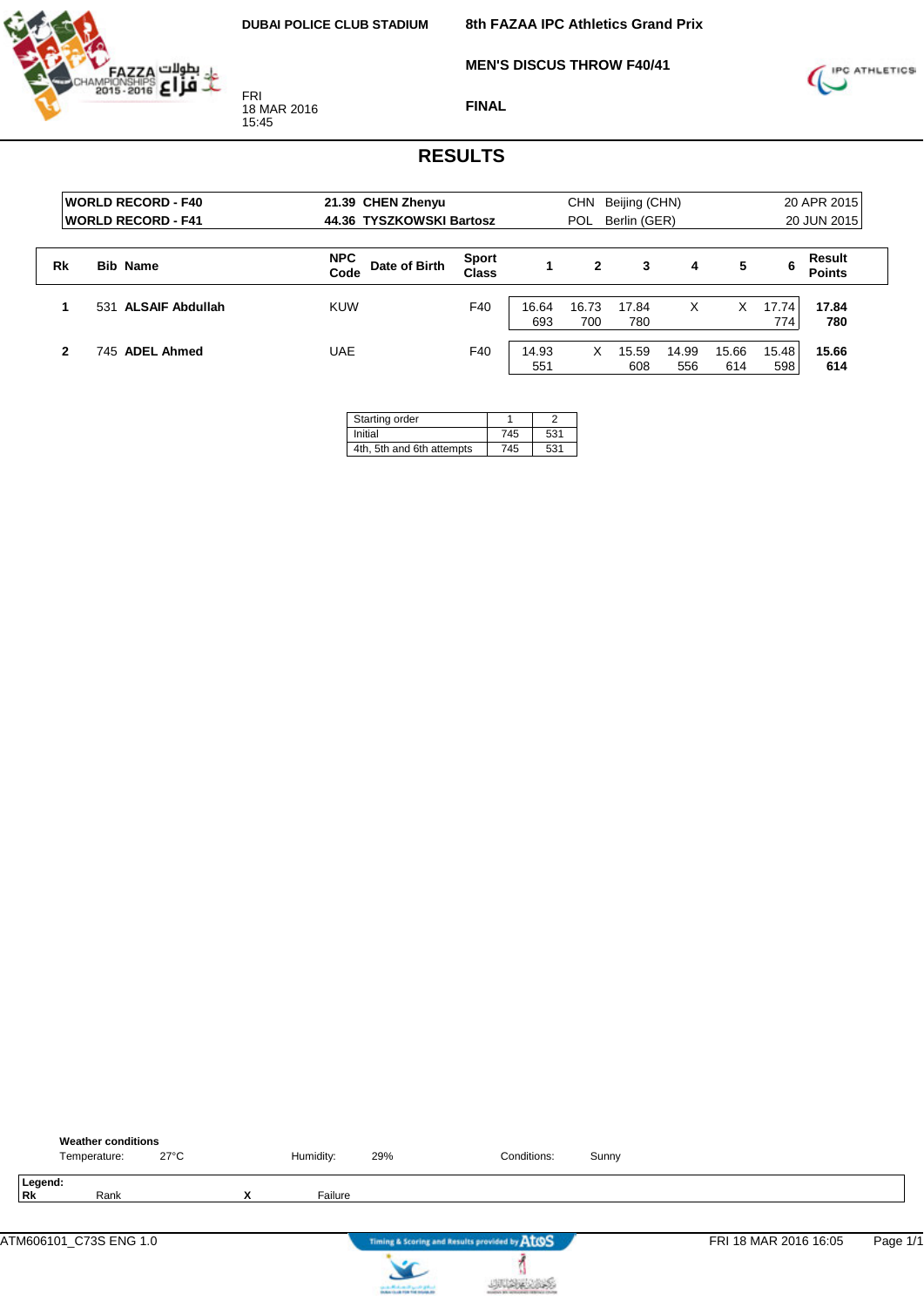**MEN'S DISCUS THROW F51/52/54**



FRI 18 MAR 2016 18:00



#### **FINAL**

#### **RESULTS**

|                | <b>WORLD RECORD - F51</b>     |                     | 13.17 BERRAHAL Mohamed                        |              | ALG          | Doha (QAT)   |               |              |              | 25 OCT 2015                    |
|----------------|-------------------------------|---------------------|-----------------------------------------------|--------------|--------------|--------------|---------------|--------------|--------------|--------------------------------|
|                | <b>WORLD RECORD - F52</b>     | 21.44 APINIS Aigars |                                               |              | LAT          | Doha (QAT)   |               |              |              | 25 OCT 2015                    |
|                | <b>WORLD RECORD - F54</b>     |                     | 33.68 MITROVIC Drazenko                       |              | <b>SRB</b>   |              | Swansea (GBR) |              |              | 20 AUG 2014                    |
| <b>Rk</b>      | <b>Bib Name</b>               | <b>NPC</b><br>Code  | <b>Sport</b><br>Date of Birth<br><b>Class</b> | 1            | $\mathbf{2}$ | 3            | 4             | 5            | 6            | <b>Result</b><br><b>Points</b> |
| 1              | 673 SOKULSKII Sergei          | <b>RUS</b>          | F <sub>54</sub>                               | 23.15<br>661 | 24.49<br>733 | 23.13<br>660 | 24.05<br>710  | 22.75<br>638 | 22.55<br>626 | 24.49<br>733                   |
| $\mathbf{2}$   | 396 MOHAMMADI B. AR           | <b>IRI</b>          | F <sub>52</sub>                               | 15.25<br>660 | 15.61<br>690 | 15.36<br>669 | 15.20<br>656  | 15.54<br>685 | X            | 15.61<br>690                   |
| 3              | 512 ALHARTHI Radhi            | <b>KSA</b>          | F <sub>51</sub>                               | X            | 7.74<br>446  | 8.52<br>569  | 8.64<br>588   | 8.71<br>598  | 8.99<br>640  | 8.99<br>640                    |
| 4              | 710 KUREJA Marian             | <b>SVK</b>          | F <sub>51</sub>                               | 7.32<br>379  | 8.30<br>535  | 7.91<br>473  | 8.43<br>555   | 8.38<br>548  | 8.60<br>581  | 8.60<br>581                    |
| 5              | 752 ALMASBAHI Abdulla         | <b>UAE</b>          | F <sub>54</sub>                               | 20.53<br>504 | 18.33<br>366 | 21.01<br>534 | X             | X            | 20.33<br>492 | 21.01<br>534                   |
| 6              | 226 NACIN Stanislav           | <b>CZE</b>          | F <sub>54</sub>                               | X            | 14.44<br>151 | 15.40<br>197 | 16.32<br>246  | 15.93<br>225 | 16.39<br>250 | 16.39<br>250                   |
| $\overline{7}$ | 342 Dharambir                 | <b>IND</b>          | F <sub>51</sub>                               | 6.29<br>225  | $\times$     | $\sf X$      | X             | 5.02<br>85   | 5.85<br>169  | 6.29<br>225                    |
| 8              | 392 KHORSANDAMIRI Hossein     | <b>IRI</b>          | F <sub>54</sub>                               | 11.65<br>54  | 10.91<br>38  | 12.77<br>86  | $\times$      | 13.19<br>101 | 12.78<br>87  | 13.19<br>101                   |
|                | 104 BERRAHAL Mohamed          | <b>ALG</b>          | F <sub>51</sub>                               |              |              |              |               |              |              | <b>DNS</b>                     |
|                | <b>DANESHNIK Abbas</b><br>381 | <b>IRI</b>          | F <sub>54</sub>                               |              |              |              |               |              |              | <b>DNS</b>                     |

Starting order 1 342  $\overline{2}$ 104 3 673 4 710 5 512 6 392 7 226 8 381 9 396 10 752

|                | <b>Weather conditions</b><br>Temperature: | $26^{\circ}$ C |    | Humidity: | 33% |                                               | Conditions: | Sunny |                       |          |
|----------------|-------------------------------------------|----------------|----|-----------|-----|-----------------------------------------------|-------------|-------|-----------------------|----------|
| Legend:<br>DNS | Did not Start                             |                | Rk | Rank      |     | Λ                                             | Failure     |       |                       |          |
|                |                                           |                |    |           |     | Timing & Scoring and Results provided by ATOS |             |       | FRI 18 MAR 2016 20:14 | Page 1/1 |





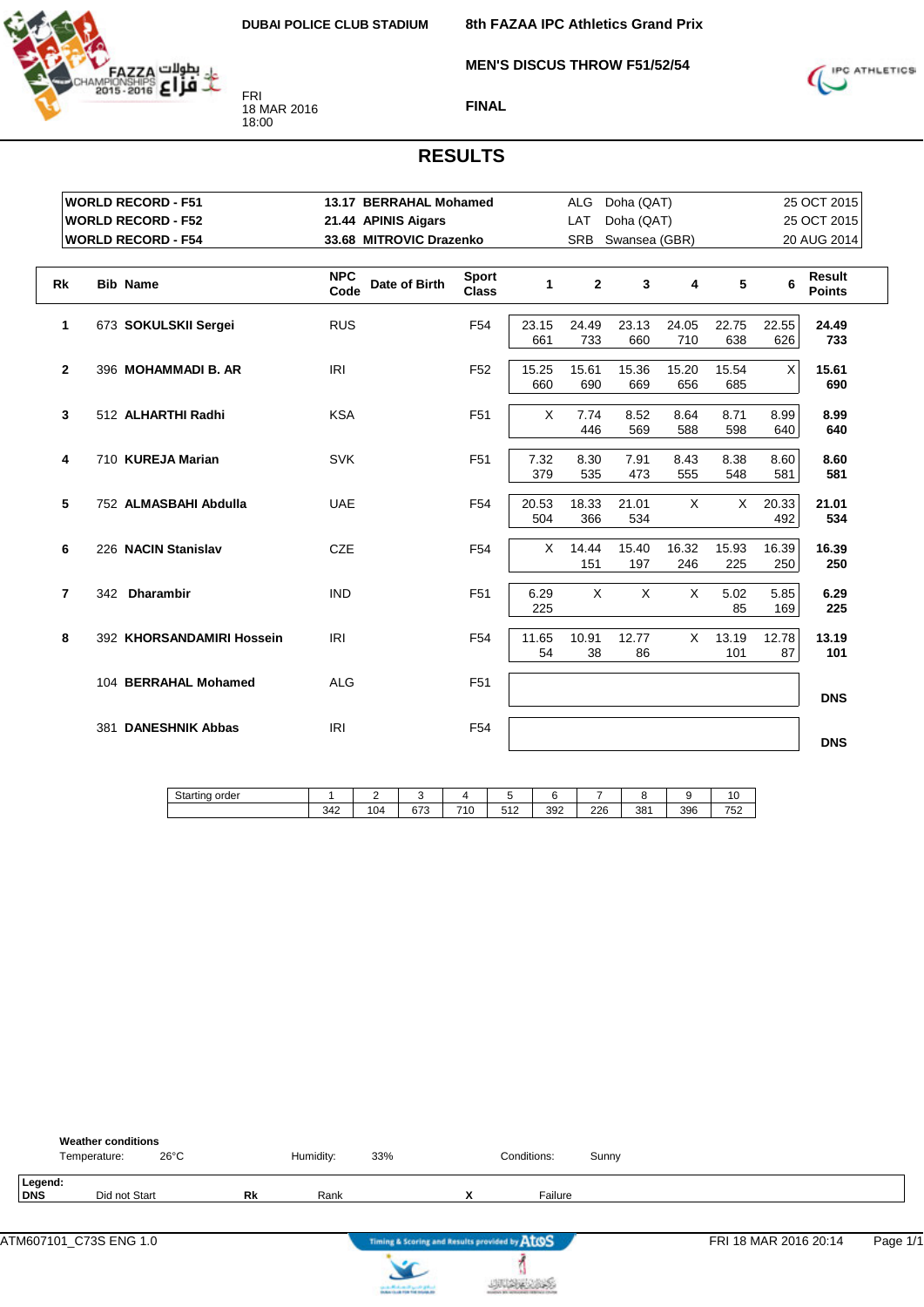

**MEN'S DISCUS THROW F32**



**FINAL**

| Rk           |     | <b>Bib Name</b>         | <b>NPC</b><br>Date of Birth<br>Code | <b>Sport</b><br><b>Class</b> | 1     | $\mathbf{2}$ | 3     | 4     | 5     | 6     | <b>Result</b> |
|--------------|-----|-------------------------|-------------------------------------|------------------------------|-------|--------------|-------|-------|-------|-------|---------------|
| 1            | 321 | <b>GONIOS Nikolaos</b>  | <b>GRE</b>                          | F32                          | 17.14 | X            | 15.89 | 16.94 | 16.06 | X     | 17.14         |
| $\mathbf{2}$ | 110 | <b>MOUNIR Bakiri</b>    | <b>ALG</b>                          | F32                          | 12.03 | X            | 13.79 | 12.45 | 15.97 | 13.53 | 15.97         |
| 3            | 101 | <b>BAHLAZ Lahouari</b>  | <b>ALG</b>                          | F32                          | X     | 15.58        | 14.36 | X     | 13.84 | 13.84 | 15.58         |
| 4            | 105 | <b>BETINA Karim</b>     | <b>ALG</b>                          | F32                          | 14.10 | 14.27        | 14.55 | 14.92 | 14.37 | 15.40 | 15.40         |
| 5            | 549 | <b>OUADDALI Youssef</b> | <b>MAR</b>                          | F32                          | X     | X            | X     | 12.99 | 12.84 | X     | 12.99         |
| 6            | 747 | <b>AL HARTHI Zeyad</b>  | <b>UAE</b>                          | F32                          | 11.51 | 10.40        | 11.01 | 11.07 | 11.25 | 10.36 | 11.51         |
| 7            | 749 | <b>ALHAMMADI Humaid</b> | <b>UAE</b>                          | F32                          | 8.50  | 6.38         | 7.51  | 6.52  | 7.48  | 8.08  | 8.50          |
| 8            | 163 | <b>ALHEDDI Ayman</b>    | <b>BRN</b>                          | F32                          | X     | X            | 4.08  | 5.94  | X     | 6.22  | 6.22          |

| c٠,<br>order<br>اαە |                                   | -                             |              |            | -   |                                      |                |                 |
|---------------------|-----------------------------------|-------------------------------|--------------|------------|-----|--------------------------------------|----------------|-----------------|
|                     | 0 <sup>0<sub>A</sub></sup><br>انت | $\overline{\phantom{a}}$<br>∼ | $\sim$<br>۰U | אחו<br>UJ. | 163 | -<br>$\overline{\phantom{a}}$<br>' י | $\overline{A}$ | F A<br>᠇<br>. . |

|                      | <b>Weather conditions</b><br>Temperature: | $27^{\circ}$ C |        | Humidity: | 29%                                   | Conditions:                                   | Sunny |                       |          |
|----------------------|-------------------------------------------|----------------|--------|-----------|---------------------------------------|-----------------------------------------------|-------|-----------------------|----------|
| Legend:<br><b>Rk</b> | Rank                                      |                | v<br>́ | Failure   |                                       |                                               |       |                       |          |
|                      | ATM632101_C73S ENG 1.0                    |                |        |           |                                       | Timing & Scoring and Results provided by AtOS |       | FRI 18 MAR 2016 17:44 | Page 1/1 |
|                      |                                           |                |        |           | can be affected and if you do got not |                                               |       |                       |          |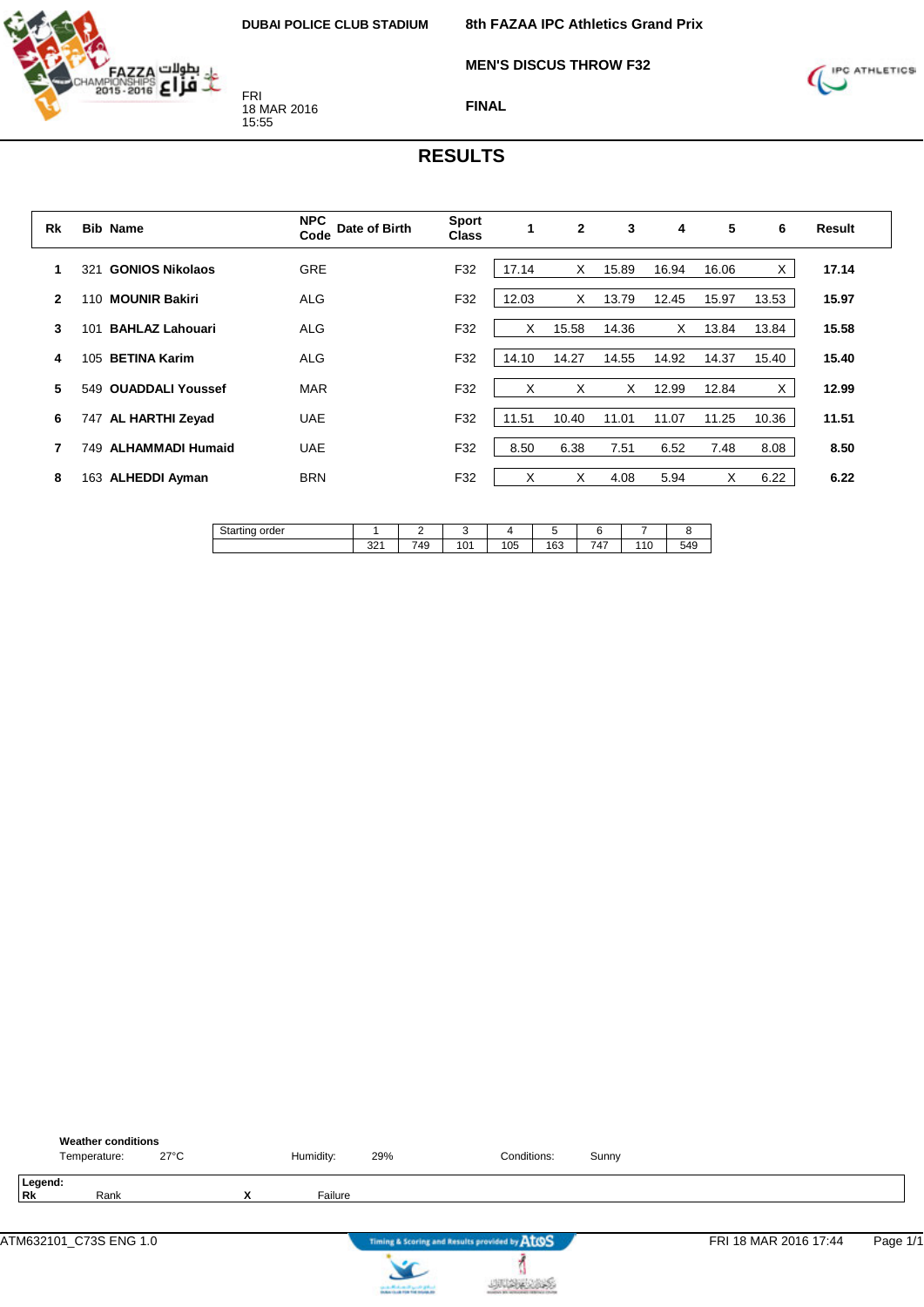

**MEN'S DISCUS THROW F33**



**FINAL**

|    | <b>WORLD RECORD</b>            | 29.50 ALNAKHLI Hani                 | <b>KSA</b><br>Tunis (TUN)    |       |              |       |       | 24 MAR 2015 |       |        |
|----|--------------------------------|-------------------------------------|------------------------------|-------|--------------|-------|-------|-------------|-------|--------|
| Rk | <b>Bib Name</b>                | <b>NPC</b><br>Date of Birth<br>Code | <b>Sport</b><br><b>Class</b> | 1     | $\mathbf{2}$ | 3     | 4     | 5           | 6     | Result |
| 1  | 514 ALNAKHLI Hani              | <b>KSA</b>                          | F33                          | 26.98 | 28.61        |       |       |             |       | 28.61  |
| 2  | 305 SCHEIL Daniel              | <b>GER</b>                          | F33                          | 24.83 | 24.64        | 23.37 | 26.61 | 24.41       | 26.56 | 26.61  |
| 3  | <b>KARDJENA Kamel</b><br>109   | ALG                                 | F33                          | 22.03 | 22.22        | 23.85 | 22.71 | 24.45       | 23.45 | 24.45  |
| 4  | <b>AHMED Alhousani</b><br>746. | <b>UAE</b>                          | F33                          | X     | 20.82        | X     | 23.44 | 23.02       | 22.57 | 23.44  |
| 5  | <b>NIKITIN Veniamin</b><br>667 | <b>RUS</b>                          | F33                          | x     | X            | x     | 19.11 | 20.20       | 17.64 | 20.20  |
| 6  | <b>JUMA Ali</b><br>759         | <b>UAE</b>                          | F33                          | 14.68 | 14.66        | 15.49 | 14.51 | 14.48       | 14.92 | 15.49  |

| $\sim$ $\sim$<br>order<br>ັ |                  |    |     |     |     |           |
|-----------------------------|------------------|----|-----|-----|-----|-----------|
|                             | <b>74C</b><br>40 | 09 | 305 | 667 | 759 | <b>FA</b> |

|         | <b>Weather conditions</b><br>Temperature: | $27^{\circ}$ C |    | Humidity: | 29% |                                               | Conditions: | Sunny |                       |          |
|---------|-------------------------------------------|----------------|----|-----------|-----|-----------------------------------------------|-------------|-------|-----------------------|----------|
| Legend: | Retired                                   |                | Rk | Rank      |     | v<br>^                                        | Failure     |       |                       |          |
|         |                                           |                |    |           |     | Timing & Scoring and Results provided by ATOS |             |       | FRI 18 MAR 2016 17:22 | Page 1/1 |



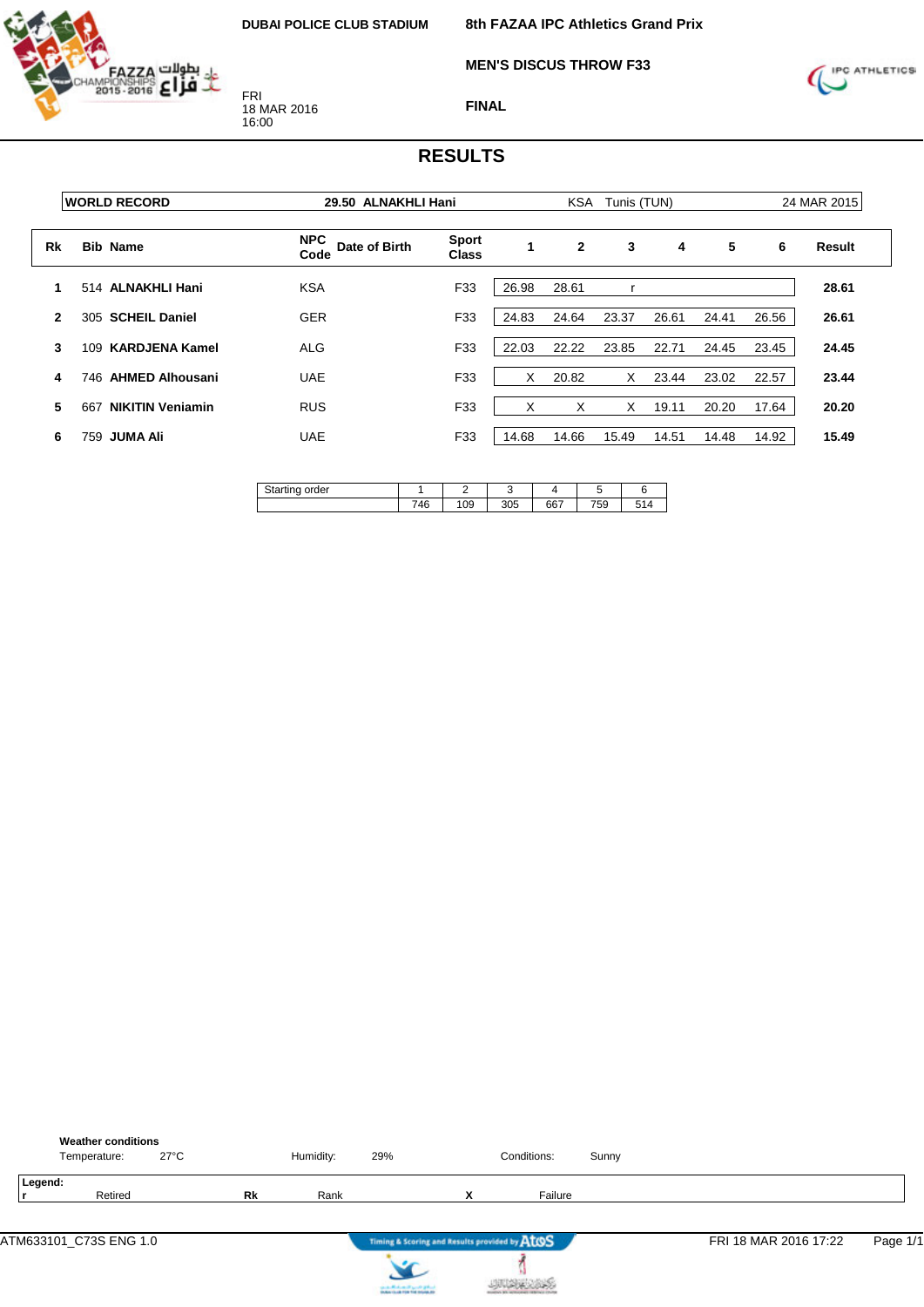

**MEN'S DISCUS THROW F34**



**FINAL**

| Rk           | <b>Bib Name</b>                  | <b>NPC</b><br>Date of Birth<br>Code | <b>Sport</b><br><b>Class</b> |       | $\mathbf{2}$ | 3     | 4     | 5     | 6     | <b>Result</b> |
|--------------|----------------------------------|-------------------------------------|------------------------------|-------|--------------|-------|-------|-------|-------|---------------|
|              | 224 VALENCIA Mauricio A.         | COL                                 | F34                          | 32.47 | 31.55        | 32.46 | 33.17 | 29.27 | 32.92 | 33.17         |
| $\mathbf{2}$ | <b>HAYAYEI Abdulla</b><br>758    | <b>UAE</b>                          | F34                          | 26.32 | 25.65        | 26.49 | 26.36 | 27.17 | 28.32 | 28.32         |
| 3            | 548 NOUIRI Azeddine              | <b>MAR</b>                          | F34                          | 20.06 | 24.18        | 27.42 | 25.60 | 22.73 | 23.37 | 27.42         |
| 4            | <b>ALIHAN Muda</b><br>170        | <b>BRU</b>                          | F34                          | 22.26 | 22.55        | X     | 21.35 | 20.26 | 21.34 | 22.55         |
|              | <b>KHALID Almarzoogi</b><br>761  | <b>UAE</b>                          | F34                          |       |              |       |       |       |       | <b>DNS</b>    |
|              | <b>LOUIS GERVAIS Baha</b><br>199 | <b>CMR</b>                          | F34                          |       |              |       |       |       |       | <b>DNS</b>    |
|              | <b>MUDA Alihan</b><br>172        | <b>BRU</b>                          | F34                          |       |              |       |       |       |       | <b>DNS</b>    |
|              |                                  |                                     |                              |       |              |       |       |       |       |               |

| $\sim$ $\sim$<br>order<br>na<br>u<br>$\sim$ |                 | –         |                                  |           |         |     |              |
|---------------------------------------------|-----------------|-----------|----------------------------------|-----------|---------|-----|--------------|
|                                             | $ \sim$<br>17 U | 750<br>၁၀ | -<br>$\overline{A}$<br>ىر.<br>40 | 704<br>ັັ | $1 - 0$ | 199 | $\sim$<br>-- |

|                | <b>Weather conditions</b><br>$26^{\circ}$ C<br>Temperature: |           | Humidity: | 33% |        | Conditions:                                   | Sunny |                       |          |
|----------------|-------------------------------------------------------------|-----------|-----------|-----|--------|-----------------------------------------------|-------|-----------------------|----------|
| Legend:<br>DNS | Did not Start                                               | <b>Rk</b> | Rank      |     | v<br>^ | Failure                                       |       |                       |          |
|                |                                                             |           |           |     |        | Timing & Scoring and Results provided by ATOS |       | FRI 18 MAR 2016 18:50 | Page 1/1 |



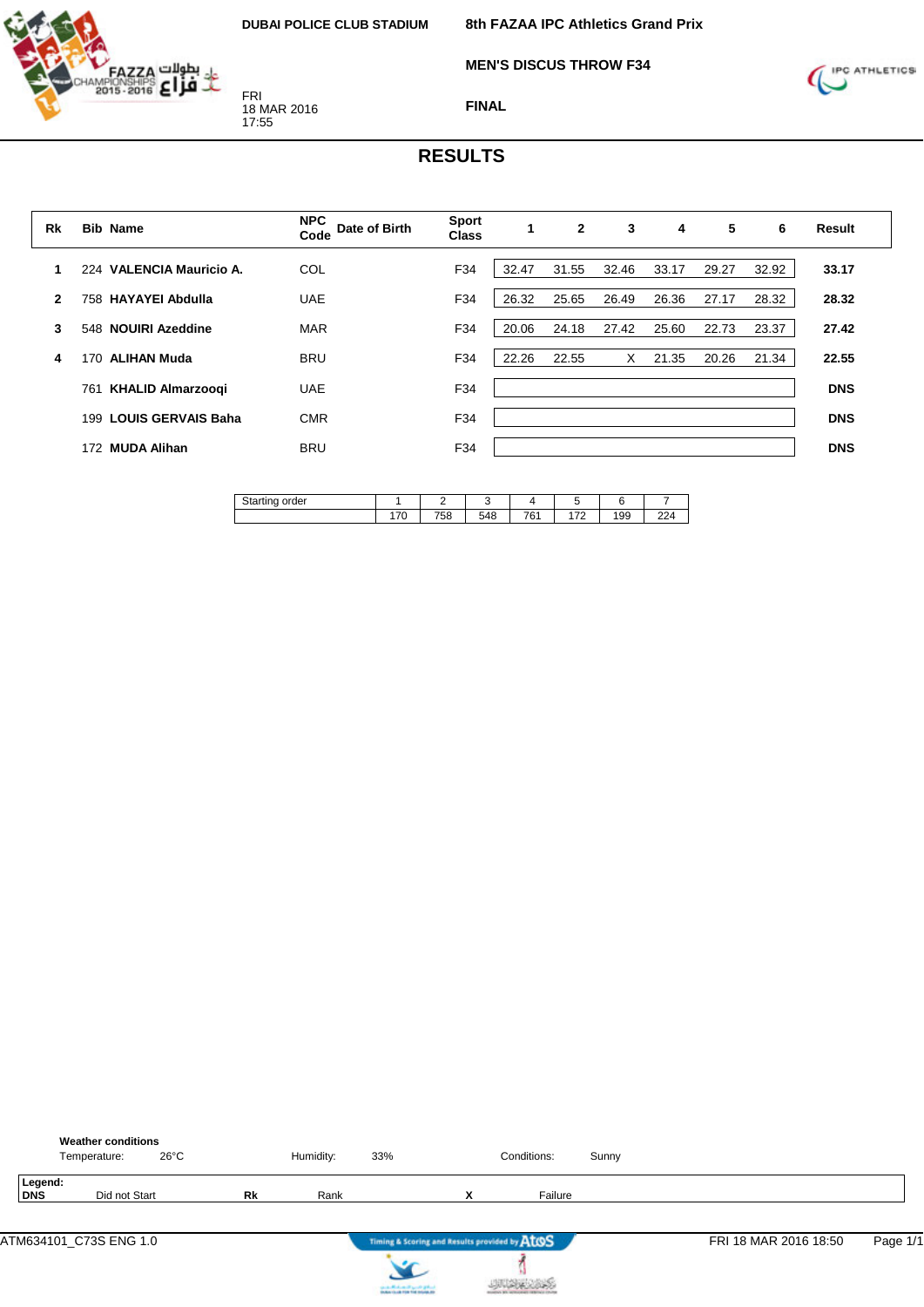**MEN'S DISCUS THROW F42**



FRI 18 MAR 2016 18:30



**FINAL**

|              | <b>WORLD RECORD</b>                    | 49.59 DAVIES Aled                   |                              | GBR<br>Doha (QAT) |                |       |       | 28 OCT 2015 |       |            |
|--------------|----------------------------------------|-------------------------------------|------------------------------|-------------------|----------------|-------|-------|-------------|-------|------------|
| Rk           | <b>Bib Name</b>                        | <b>NPC</b><br>Date of Birth<br>Code | <b>Sport</b><br><b>Class</b> | $\mathbf{1}$      | $\overline{2}$ | 3     | 4     | 5           | 6     | Result     |
|              | 540 HABSCHEID Tom                      | <b>LUX</b>                          | F42                          |                   | 43.79          | 42.07 | X     | 41.95       | 43.29 | 43.79      |
| $\mathbf{2}$ | 178 OVCHAROV Dechko                    | <b>BUL</b>                          | F42                          | 39.42             | 38.17          | X     | 36.73 | 37.75       | 37.96 | 39.42      |
| 3            | 714 AL-JOBURI Mohammad                 | <b>SWE</b>                          | F42                          | 34.62             | 36.65          | 36.89 | X     | 37.43       | 36.87 | 37.43      |
| 4            | 228 PETROUŠ Jaroslav                   | <b>CZE</b>                          | F42                          | 34.81             | 35.91          | X     | 31.15 | X           | 35.55 | 35.91      |
| 5            | 272 TOUZI Badr                         | <b>FRA</b>                          | F42                          | 34.74             | X              | 33.35 | 27.33 | 35.09       | 34.76 | 35.09      |
| 6            | 509 ALBISHI Ali                        | <b>KSA</b>                          | F42                          | 31.57             | 30.84          | 30.45 | 32.10 | 32.16       | 31.39 | 32.16      |
|              | <b>PATRICK RICHARD Okigbazi</b><br>597 | <b>NGR</b>                          | F42                          |                   |                |       |       |             |       | <b>DNS</b> |

| Starting order               |     |     |     |     |     |     |     |
|------------------------------|-----|-----|-----|-----|-----|-----|-----|
| Initial                      | 270 | 540 | 509 | 714 | 597 | 228 | 178 |
| 5th and 6th attempts<br>4th. | 509 | 272 | 228 | 714 | 178 | 540 |     |

|                | <b>Weather conditions</b><br>Temperature: | $26^{\circ}$ C |    | Humidity: | 33%                                                                                     |   | Conditions: | Sunny |                       |          |
|----------------|-------------------------------------------|----------------|----|-----------|-----------------------------------------------------------------------------------------|---|-------------|-------|-----------------------|----------|
| Legend:<br>DNS |                                           | Did not Start  | Rk | Rank      |                                                                                         | x | Failure     |       |                       |          |
|                | ATM642101_C73S ENG 1.0                    |                |    |           | Timing & Scoring and Results provided by AtOS                                           |   |             |       | FRI 18 MAR 2016 20:24 | Page 1/1 |
|                |                                           |                |    |           | counter Mindsons of April 20 (professional)<br>Analysis for all 1996 find materials and |   |             |       |                       |          |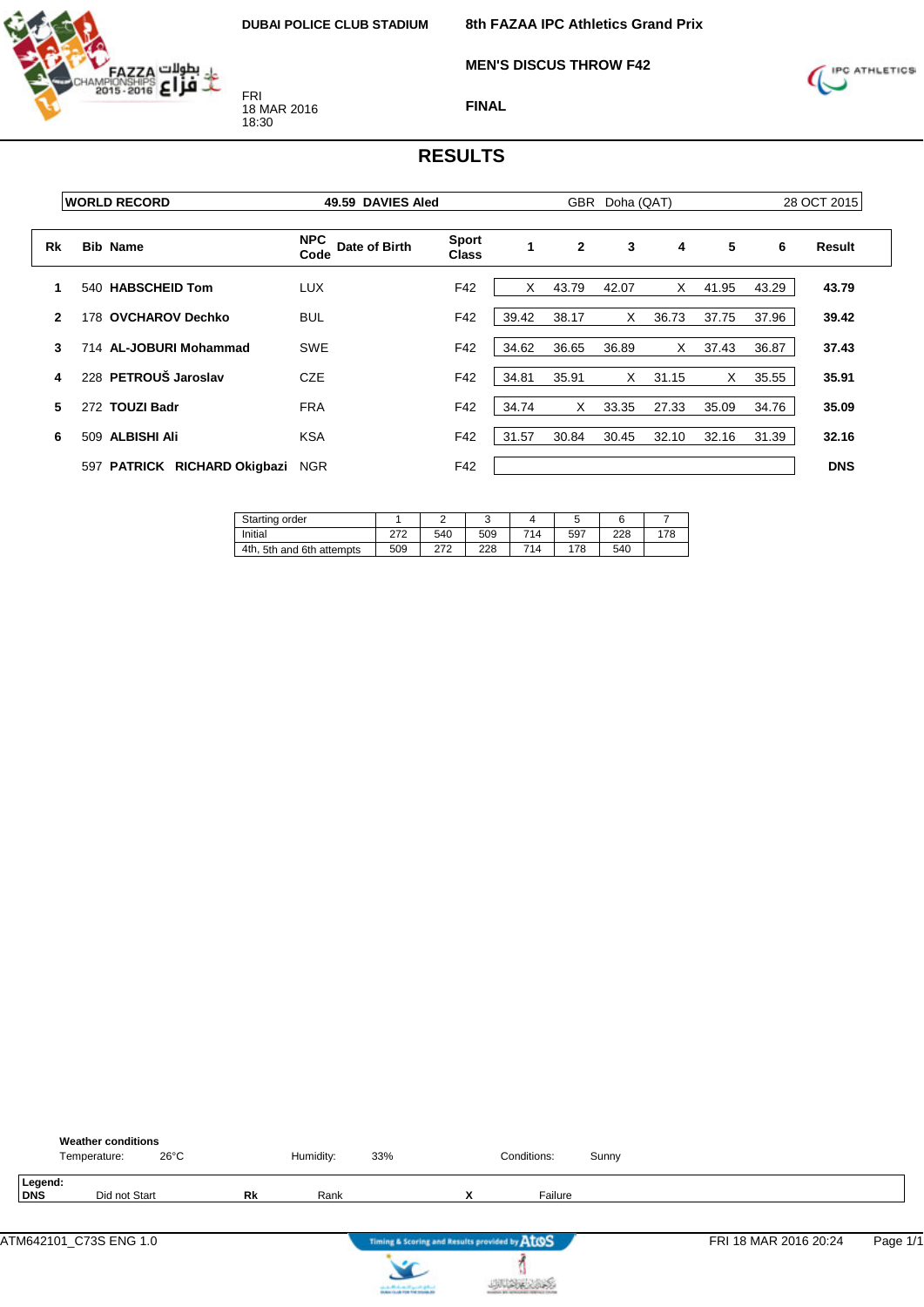$\overline{\phantom{a}}$ 

**MEN'S DISCUS THROW F46/47**



FRI 18 MAR 2016 17:30

**FINAL**



|    | <b>WORLD RECORD - F46</b>      | 52.64 HOU Zhanbiao                  |                              |   | <b>CHN</b> |       | 24 OCT 2015 |       |       |        |
|----|--------------------------------|-------------------------------------|------------------------------|---|------------|-------|-------------|-------|-------|--------|
| Rk | <b>Bib Name</b>                | <b>NPC</b><br>Date of Birth<br>Code | <b>Sport</b><br><b>Class</b> | 1 | 2          | 3     | 4           | 5     | 6     | Result |
|    | 383 FATHIGANJI Mohammad        | IRI                                 | F46                          | X | 35.03      | 33.47 | Χ           | 30.99 |       | 35.03  |
| 2  | <b>WATANABE Daisuke</b><br>459 | JPN                                 | F46                          | х | 31.62      | 29.14 | X           | X     | 34.70 | 34.70  |
| 3  | 353 GUJJAR Sundar Singh        | <b>IND</b>                          | F46                          | v | X          | X     | 23.77       | 32.32 |       | 32.32  |

| Starting order            |     |     |     |
|---------------------------|-----|-----|-----|
| Initial                   | 353 | 459 | 383 |
| 4th, 5th and 6th attempts | 353 | 459 | 383 |

|               | <b>Weather conditions</b><br>Temperature: | $26^{\circ}$ C |        | Humidity: | 33%                                    | Conditions:                                   | Sunny |                       |          |
|---------------|-------------------------------------------|----------------|--------|-----------|----------------------------------------|-----------------------------------------------|-------|-----------------------|----------|
| Legend:<br>Rk | Rank                                      |                | v<br>́ | Failure   |                                        |                                               |       |                       |          |
|               | ATM648101_C73S ENG 1.0                    |                |        |           |                                        | Timing & Scoring and Results provided by AtOS |       | FRI 18 MAR 2016 17:49 | Page 1/1 |
|               |                                           |                |        |           | can be affected and it genetic gradual |                                               |       |                       |          |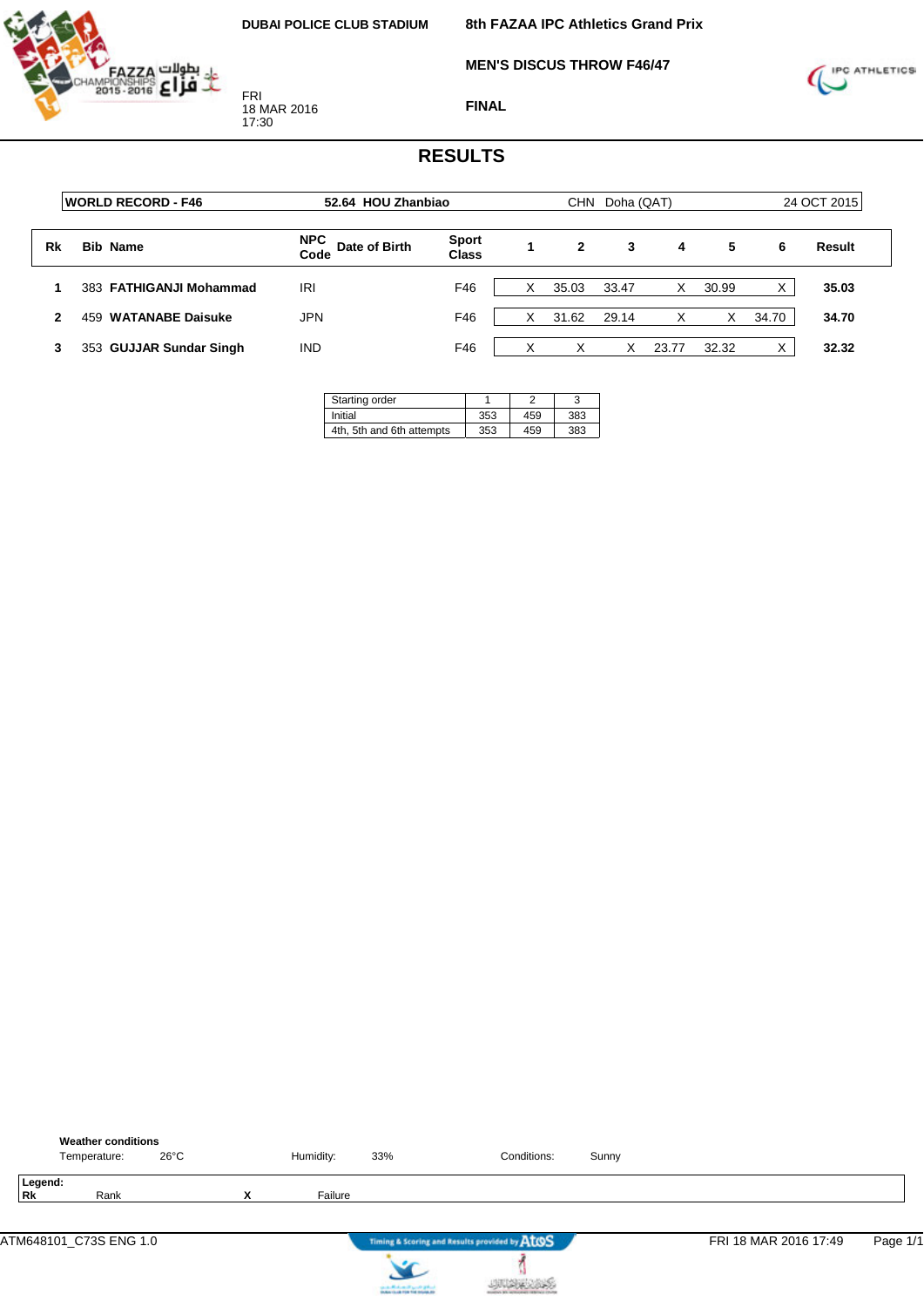THU 17 MAR 2016 19:00

بطولات FAZZA<br>Sole **2016 April 1999** 

**8th FAZAA IPC Athletics Grand Prix**

**MEN'S JAVELIN THROW F42/44**





#### **RESULTS**

**FINAL**

|                | <b>WORLD RECORD - F42</b> | 57.36 SVEINSSON Helgi               |                              |              | <b>ISL</b>   | Reykjavík (ISL)    |              |              | 26 JUN 2015  |                                |  |
|----------------|---------------------------|-------------------------------------|------------------------------|--------------|--------------|--------------------|--------------|--------------|--------------|--------------------------------|--|
|                | <b>WORLD RECORD - F43</b> | 54.77 STEWART Akeem                 |                              |              | <b>TTO</b>   | Doha (QAT)         |              |              |              | 30 OCT 2015                    |  |
|                | <b>WORLD RECORD - F44</b> | 59.82 GAO Mingjie                   |                              |              | <b>CHN</b>   | Christchurch (NZL) |              |              |              | 23 JAN 2011                    |  |
|                |                           |                                     |                              |              |              |                    |              |              |              |                                |  |
| Rk             | <b>Bib Name</b>           | <b>NPC</b><br>Date of Birth<br>Code | <b>Sport</b><br><b>Class</b> | $\mathbf{1}$ | $\mathbf{2}$ | 3                  | 4            | 5            | 6            | <b>Result</b><br><b>Points</b> |  |
| 1              | 350 Sandeep               | <b>IND</b>                          | F44                          | 48.89<br>834 | 39.86<br>578 | X.                 | 43.47<br>690 | 50.12<br>861 | Χ            | 50.12<br>861                   |  |
| $\mathbf{2}$   | 611 STEINSTAD Runar       | <b>NOR</b>                          | F42                          | 43.82<br>807 | X            | 43.06<br>786       | 42.33<br>766 | 41.89<br>753 | 44.26<br>819 | 44.26<br>819                   |  |
| $\mathbf{3}$   | 347 Pradeep               | <b>IND</b>                          | F44                          | 42.37<br>658 | 43.27<br>685 | 35.33<br>427       | 38.26<br>526 | 41.90<br>643 | 37.68<br>506 | 43.27<br>685                   |  |
| 4              | 509 ALBISHI Ali           | <b>KSA</b>                          | F42                          | 32.87<br>444 | 32.36<br>425 | 36.25<br>568       | 33.01<br>449 | X            | 33.30<br>460 | 36.25<br>568                   |  |
| 5              | 450 MANO Yuki             | <b>JPN</b>                          | F42                          | 35.05<br>525 | 34.78<br>515 | X                  | 34.63<br>509 | 26.00<br>205 | 33.12<br>454 | 35.05<br>525                   |  |
| 6              | 284 MELLON Michael        | <b>GBR</b>                          | F44                          | 36.42<br>464 | 33.95<br>380 | 34.75<br>407       | 37.86<br>512 | 35.54<br>434 | 37.77<br>509 | 37.86<br>512                   |  |
| $\overline{7}$ | 608 HEM Stephan           | <b>NOR</b>                          | F44                          | 32.25<br>324 | 30.05<br>254 | 34.36<br>394       | X            | X            | X            | 34.36<br>394                   |  |
| 8              | 481 KHABIBULLIN Rufat     | <b>KAZ</b>                          | F44                          |              |              |                    | ÷,           | X            | 30.08<br>255 | 30.08<br>255                   |  |
|                | 344 Jagminder             | <b>IND</b>                          | F44                          |              |              |                    |              |              |              | <b>DNS</b>                     |  |
|                | 186 ABDOU Plieplieyou     | <b>CMR</b>                          | F44                          |              |              |                    |              |              |              | <b>DNS</b>                     |  |
|                | 398 NIKOEE MAJD Mehran    | <b>IRI</b>                          | F44                          |              |              |                    |              |              |              | <b>DNS</b>                     |  |

| Starting order                                     |     |     |     |     |     |            |          |     |     | 10  |     |
|----------------------------------------------------|-----|-----|-----|-----|-----|------------|----------|-----|-----|-----|-----|
| Initial                                            | 186 | 398 | 608 | 350 | 347 | 284        | 611<br>ັ | 509 | 450 | 344 | 481 |
| $^{\circ}$ 6th .<br>4th.<br>5th<br>attempts<br>and | 450 | 608 | 284 | 509 | 347 | 0.4A<br>וס | 350      |     |     |     |     |

| <b>Weather conditions</b>      |            |               |     |                                               |             |       |                               |                       |          |
|--------------------------------|------------|---------------|-----|-----------------------------------------------|-------------|-------|-------------------------------|-----------------------|----------|
| $27^{\circ}$ C<br>Temperature: |            | Humidity:     | 29% |                                               | Conditions: | Sunny |                               |                       |          |
| Legend:<br>Pass                | <b>DNS</b> | Did not Start |     | Rk                                            | Rank        |       | v<br>$\overline{\phantom{a}}$ | Failure               |          |
|                                |            |               |     | Timing & Scoring and Results provided by AtOS |             |       |                               | FRI 18 MAR 2016 13:25 | Page 1/1 |



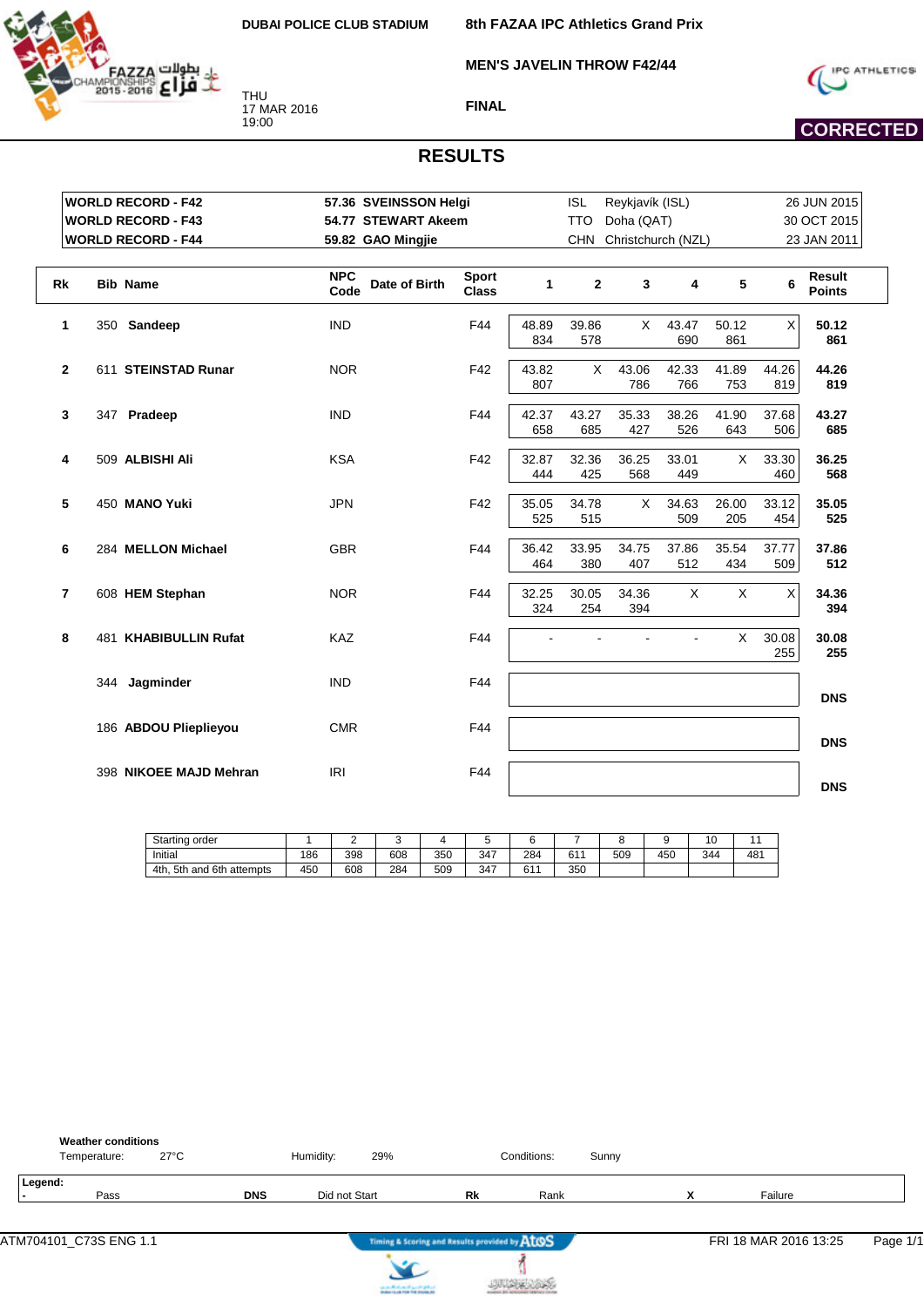

**8th FAZAA IPC Athletics Grand Prix**

**WOMEN'S LONG JUMP T36/37/38/46/47**



**FINAL**

|           |     | <b>WORLD RECORD - T36</b>                     |                    | 4.09 NICOLEITZIK Claudia  |                              |                |                | <b>GER</b>     | Dubai (UAE)    |                |                | 23 FEB 2014           |               |  |
|-----------|-----|-----------------------------------------------|--------------------|---------------------------|------------------------------|----------------|----------------|----------------|----------------|----------------|----------------|-----------------------|---------------|--|
|           |     | <b>WORLD RECORD - T36, T37, T38, T46, T47</b> |                    | 6.01 BEATTIE Carlee       |                              |                |                | <b>AUS</b>     | Sydney (AUS)   |                |                |                       | 9 MAR 2013    |  |
|           |     | <b>WORLD RECORD - T37</b>                     |                    | <b>4.92 MCINTOSH Lisa</b> |                              |                |                | <b>AUS</b>     | Canberra (AUS) |                |                |                       | 6 APR 2001    |  |
|           |     | <b>WORLD RECORD - T38</b>                     |                    | 5.22 GONCHAROVA Margarita |                              |                |                | <b>RUS</b>     | Berlin (GER)   |                |                | 20 JUN 2015           |               |  |
|           |     |                                               |                    |                           |                              |                |                |                |                |                |                |                       |               |  |
| <b>Rk</b> |     | <b>Bib Name</b>                               | <b>NPC</b><br>Code | Date of Birth             | <b>Sport</b><br><b>Class</b> | 1              | $\mathbf{2}$   | 3              | 4              | 5              | 6              | <b>Result</b><br>Wind | <b>Points</b> |  |
| 1         |     | 315 NICOLEITZIK Claudia                       | <b>GER</b>         |                           | T36                          | 3.49<br>$-1.0$ | 3.59<br>$-0.5$ | 3.64<br>$+0.5$ | 3.59<br>$+0.2$ | 4.11<br>$-0.3$ | 3.21<br>$+0.7$ | 4.11<br>$-0.3$        | 907 WR        |  |
| 2         | 687 | NEDELKO Aleksandra                            | <b>RUS</b>         |                           | T38                          | 4.19<br>0.0    | 4.26<br>$-0.2$ | 3.99<br>$+1.0$ | 4.49<br>$+0.9$ | 4.15<br>$+0.6$ | 4.21<br>$+1.1$ | 4.49<br>$+0.9$        | 870           |  |
| 3         |     | 299 MATON Polly                               | <b>GBR</b>         |                           | T46                          | X              | 4.88<br>$+1.3$ | 5.17<br>$+0.8$ | 5.04<br>$-0.1$ | 4.97<br>$-1.0$ | 4.94<br>$-0.2$ | 5.17<br>$+0.8$        | 761           |  |
| 4         |     | 340 SMARAGDI Styliani                         | <b>GRE</b>         |                           | T47                          | 4.97<br>$-0.6$ | 5.01<br>0.0    | 4.95<br>$+1.4$ | 5.11<br>$-0.4$ | 5.13<br>$+0.7$ | 4.92<br>$+0.2$ | 5.13<br>$+0.7$        | 742           |  |
| 5         |     | 276 LANZA Angelina                            | <b>FRA</b>         |                           | T46                          | 4.95<br>$-0.9$ | 4.27<br>$-0.2$ | X              | 5.03<br>$+1.5$ | 5.05<br>$+0.1$ | 5.07<br>$+0.3$ | 5.07<br>$+0.3$        | 712           |  |
| 6         | 739 | <b>TANRIKULU Dilba</b>                        | <b>TUR</b>         |                           | T46                          | 4.49<br>$+1.5$ | 4.60<br>$+0.2$ | 4.64<br>0.0    | 4.00<br>$+1.0$ | 4.24<br>$+0.6$ | 4.40<br>$-0.3$ | 4.64<br>0.0           | 472           |  |
|           |     | 311 FOERDER Isabelle                          | <b>GER</b>         |                           | T37                          | 3.00<br>$-0.8$ | 3.18<br>$+1.4$ | 3.31<br>$-0.6$ | 3.31<br>0.0    | 3.17<br>$+0.2$ | 3.41<br>$+0.6$ | 3.41<br>$+0.6$        | 223           |  |

| Starting order            |     |     |     |     |     |     |     |
|---------------------------|-----|-----|-----|-----|-----|-----|-----|
| Initial                   | 276 | 211 | 687 | 340 | 739 | 315 | 299 |
| 4th, 5th and 6th attempts |     |     |     |     |     |     |     |

|                      | <b>Weather conditions</b><br>Temperature: | $25^{\circ}$ C |           | Humidity:           | 41% |                                               | Conditions: | Sunny |                       |          |
|----------------------|-------------------------------------------|----------------|-----------|---------------------|-----|-----------------------------------------------|-------------|-------|-----------------------|----------|
| Legend:<br><b>Rk</b> | Rank                                      |                | <b>WR</b> | <b>World Record</b> |     | $\checkmark$                                  | Failure     |       |                       |          |
|                      | ATW030101_C73P ENG 1.0                    |                |           |                     |     | Timing & Scoring and Results provided by ATOS |             |       | FRI 18 MAR 2016 20:00 | Page 1/1 |



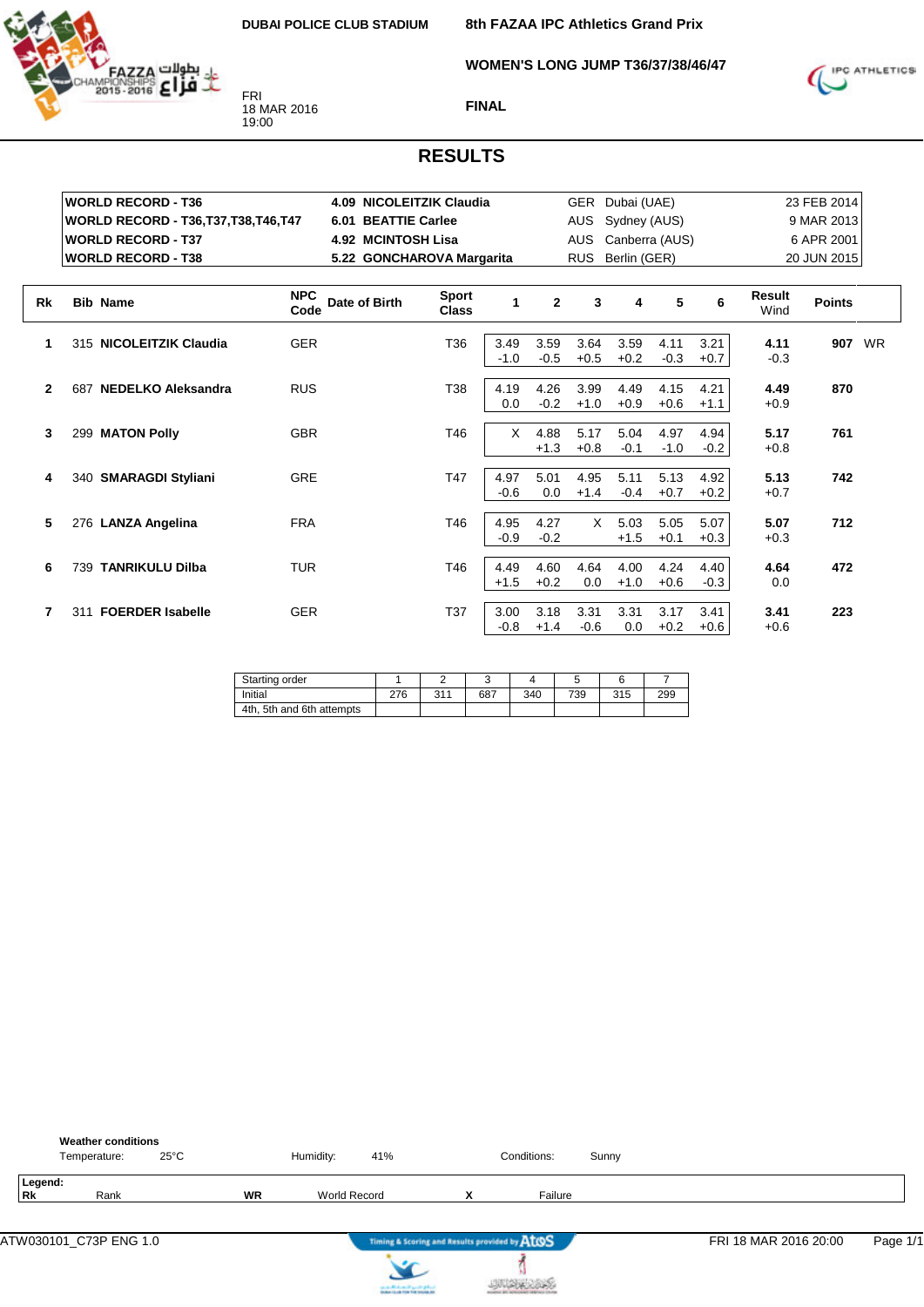

FRI 18 MAR 2016 20:00

**8th FAZAA IPC Athletics Grand Prix**

**WOMEN'S LONG JUMP T42/44**



**FINAL**

|    | <b>IWORLD RECORD - T42</b><br><b>WORLD RECORD - T44</b> | 4.79 LOW Vanessa<br>5.74 LE FUR Marie-Amelie |                              |                | GER<br>Doha (QAT)<br>Doha (QAT)<br>FRA |                |                |                |                | 22 OCT 2015<br>22 OCT 2015 |               |  |
|----|---------------------------------------------------------|----------------------------------------------|------------------------------|----------------|----------------------------------------|----------------|----------------|----------------|----------------|----------------------------|---------------|--|
| Rk | <b>Bib Name</b>                                         | <b>NPC</b><br>Date of Birth<br>Code          | <b>Sport</b><br><b>Class</b> |                | $\mathbf{2}$                           | 3              | 4              | 5              | 6              | Result<br>Wind             | <b>Points</b> |  |
| и  | <b>VAN GANSEWINKEL Marlene</b><br>592                   | <b>NED</b>                                   | T44                          | 5.23<br>$-1.0$ | 4.98<br>$+2.3$                         | 5.47<br>0.0    | 5.21<br>$-1.3$ | 5.19<br>$+2.7$ | X              | 5.47<br>0.0                | 962           |  |
| 2  | <b>ONISHI Hitomi</b><br>472                             | JPN                                          | T42                          | 3.25<br>$-0.8$ | 3.21<br>$-0.5$                         | 3.02<br>$+0.1$ | 3.02<br>$+0.1$ | 3.03<br>$+1.3$ | 3.31<br>$+0.6$ | 3.31<br>$+0.6$             | 328           |  |
| 3  | MURAKAMI Sayaka<br>470                                  | JPN                                          | T42                          | 3.17<br>$+1.0$ | 3.12<br>$-0.2$                         | X              | 3.24<br>$+1.4$ | 3.03<br>$+1.0$ | 3.31<br>$+2.0$ | 3.31<br>$+2.0$             | 328           |  |

| Starting order            |     |     |     |
|---------------------------|-----|-----|-----|
| Initial                   | 472 | 592 | 470 |
| 4th, 5th and 6th attempts | 470 | 472 | 592 |

|                      | <b>Weather conditions</b><br>Temperature: | $25^{\circ}$ C |   | Humidity: | 41% | Conditions:                                   | Sunny |                       |          |
|----------------------|-------------------------------------------|----------------|---|-----------|-----|-----------------------------------------------|-------|-----------------------|----------|
| Legend:<br><b>Rk</b> | Rank                                      |                | X | Failure   |     |                                               |       |                       |          |
|                      | ATW031101_C73P ENG 1.0                    |                |   |           |     | Timing & Scoring and Results provided by AtOS |       | FRI 18 MAR 2016 20:43 | Page 1/1 |
|                      |                                           |                |   |           |     |                                               |       |                       |          |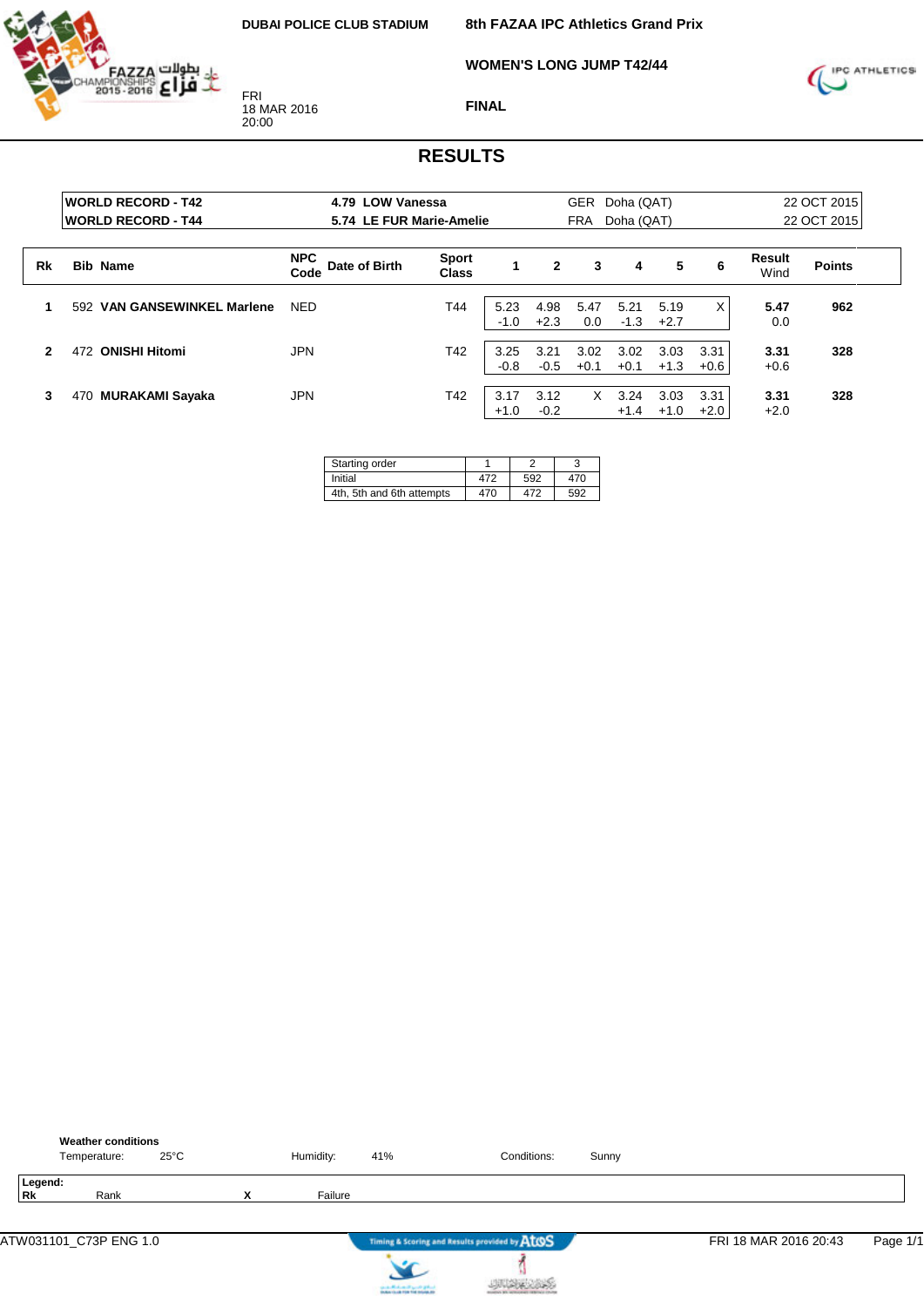

**8th FAZAA IPC Athletics Grand Prix**

**WOMEN'S 100M T34/53**



**FINAL A**

|              | <b>WORLD RECORD - T34</b> | 17.31 COCKROFT Hannah |               |                              | GBR Nottwil (SUI) |                         | 17 MAY 2014 |             |  |
|--------------|---------------------------|-----------------------|---------------|------------------------------|-------------------|-------------------------|-------------|-------------|--|
|              | <b>WORLD RECORD - T53</b> | 16.22 HUANG Lisha     |               |                              | CHN Beijing (CHN) |                         |             | 12 SEP 2008 |  |
|              |                           |                       |               |                              |                   | Wind: $+0.3$ m/s        |             |             |  |
| Rk           | <b>Bib Name</b>           | <b>NPC</b><br>Code    | Date of Birth | <b>Sport</b><br><b>Class</b> | Lane              | <b>Reaction</b><br>Time | <b>Fn</b>   | Result      |  |
| 1            | 121 LITTLE Rosemary       | <b>AUS</b>            |               | T34                          | 5                 |                         |             | 18.87       |  |
| $\mathbf{2}$ | 590 SIEMONS Amy           | NED.                  |               | T34                          | 4                 |                         |             | 19.76       |  |
| 3            | 588 DESIREE Vranken       | <b>NED</b>            |               | T34                          | 3                 |                         |             | 19.79       |  |
| 4            | 302 TAIT Carly            | <b>GBR</b>            |               | T34                          | 6                 |                         |             | 20.26       |  |
| 5            | 682 DORONINA Veronika     | <b>RUS</b>            |               | T34                          | 7                 |                         |             | 20.62       |  |

|                      | <b>Weather conditions</b><br>Temperature: | $25^{\circ}$ C |    | Humidity: | 41%                                   | Conditions:                                   | Sunny |                       |          |
|----------------------|-------------------------------------------|----------------|----|-----------|---------------------------------------|-----------------------------------------------|-------|-----------------------|----------|
| Legend:<br><b>Fn</b> | False start                               |                | Rk | Rank      |                                       |                                               |       |                       |          |
|                      | ATW130101_C73A ENG 1.0                    |                |    |           |                                       | Timing & Scoring and Results provided by AtOS |       | FRI 18 MAR 2016 20:01 | Page 1/1 |
|                      |                                           |                |    |           | can be affected and if you do got not |                                               |       |                       |          |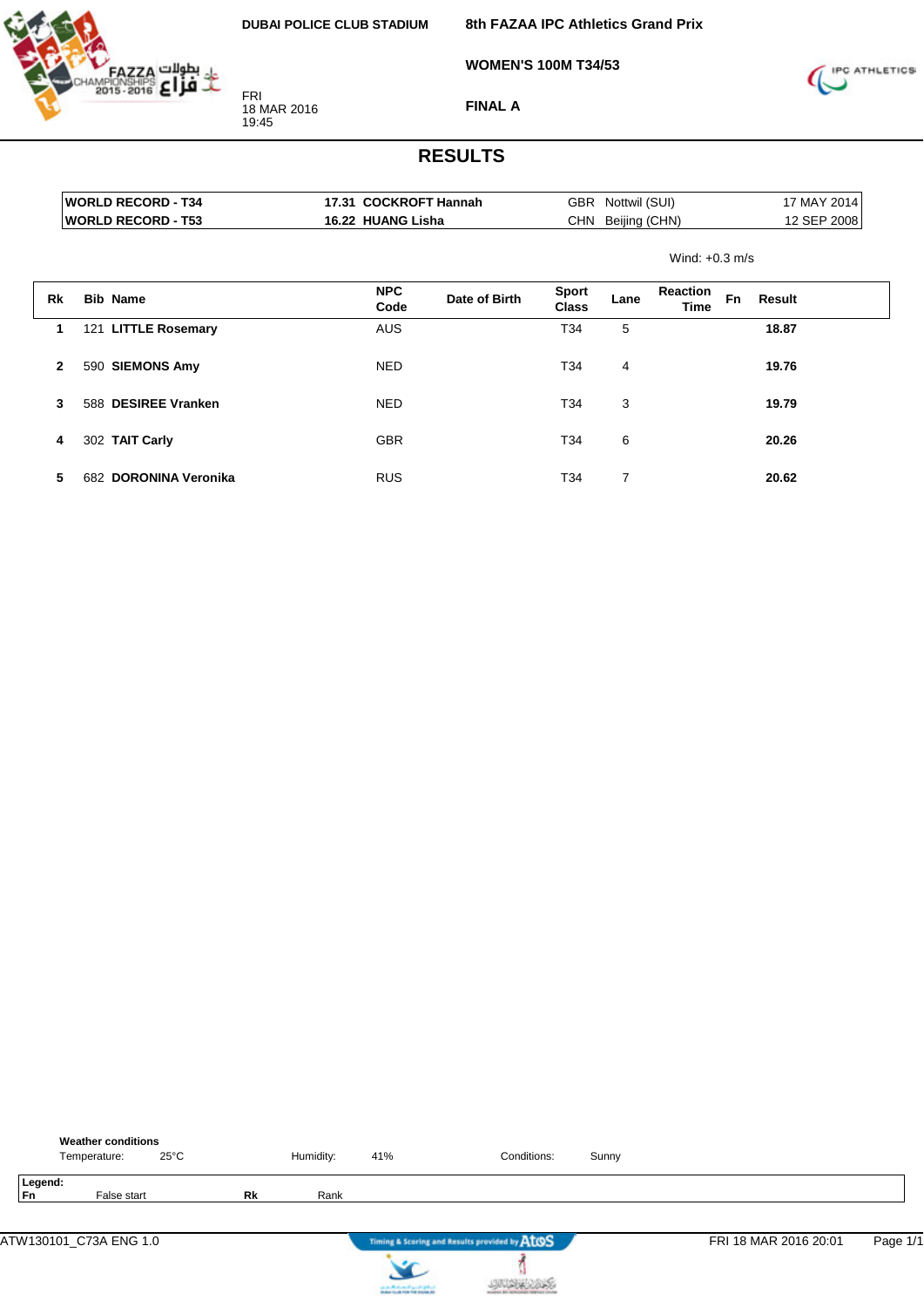

**8th FAZAA IPC Athletics Grand Prix**

**WOMEN'S 100M T34/53**



**FINAL B**

|              |     | <b>WORLD RECORD - T34</b><br><b>WORLD RECORD - T53</b> | 17.31 COCKROFT Hannah<br>16.22 HUANG Lisha |                    |               | GBR<br>CHN            | Nottwil (SUI)<br>Beijing (CHN) |                         | 17 MAY 2014<br>12 SEP 2008 |        |     |
|--------------|-----|--------------------------------------------------------|--------------------------------------------|--------------------|---------------|-----------------------|--------------------------------|-------------------------|----------------------------|--------|-----|
|              |     |                                                        |                                            |                    |               | Wind: $-0.1$ m/s      |                                |                         |                            |        |     |
| Rk           |     | <b>Bib Name</b>                                        |                                            | <b>NPC</b><br>Code | Date of Birth | <b>Sport</b><br>Class | Lane                           | <b>Reaction</b><br>Time | <b>Fn</b>                  | Result |     |
| 1            | 737 | <b>KURT Hamide</b>                                     |                                            | <b>TUR</b>         |               | T <sub>53</sub>       | 3                              |                         |                            | 17.46  |     |
| $\mathbf{2}$ |     | 605 OLAJUMOKE ANNAH Olajide                            |                                            | <b>NGR</b>         |               | T <sub>53</sub>       | 6                              |                         |                            | 18.51  | AR. |
| 3            |     | 678 ABDIKARIMOVA Akzhana                               |                                            | <b>RUS</b>         |               | T <sub>53</sub>       | 4                              |                         |                            | 18.56  |     |
| 4            | 468 | KITAURA Haruka                                         |                                            | <b>JPN</b>         |               | T34                   | 5                              |                         |                            | 21.33  |     |

|           |         | <b>Weather conditions</b><br>$25^{\circ}$ C<br>Temperature: |           | Humidity:   | 41% |                                               | Conditions: | Sunny |                       |          |
|-----------|---------|-------------------------------------------------------------|-----------|-------------|-----|-----------------------------------------------|-------------|-------|-----------------------|----------|
| <b>AR</b> | Legend: | Area Record                                                 | <b>Fn</b> | False start |     | Rk                                            | Rank        |       |                       |          |
|           |         | ATW130102 C73A ENG 1.0                                      |           |             |     | Timing & Scoring and Results provided by ATOS |             |       | FRI 18 MAR 2016 20:01 | Page 1/1 |



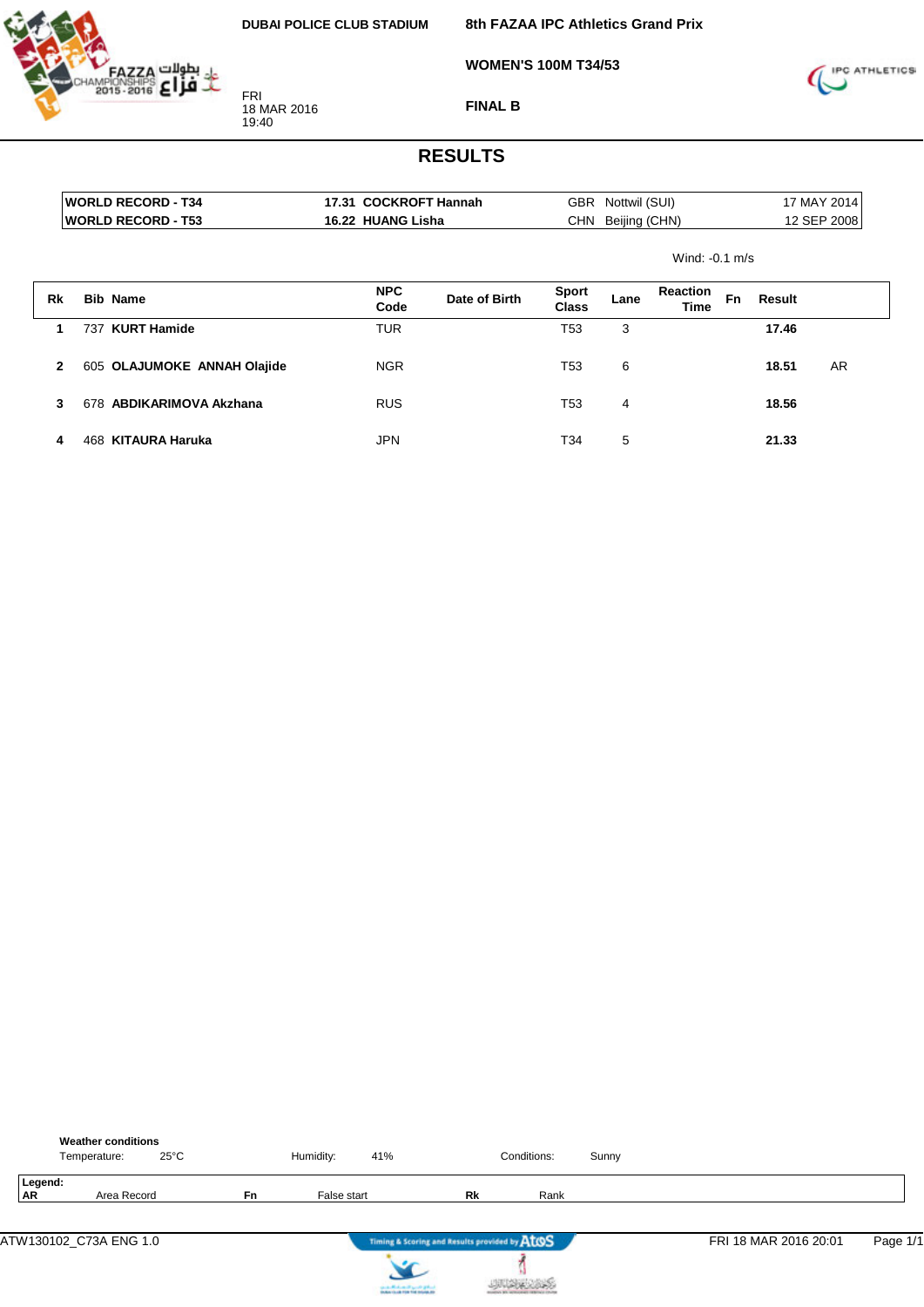THU 17 MAR 2016 20:03



**8th FAZAA IPC Athletics Grand Prix**

**WOMEN'S 100M T37/38**



**FINAL A**

|    |     | <b>IWORLD RECORD - T37</b> | 13.59 COX Kadeena |                    |               | GBR                          | Doha (QAT)     |                  | 22 OCT 2015 |        |  |
|----|-----|----------------------------|-------------------|--------------------|---------------|------------------------------|----------------|------------------|-------------|--------|--|
|    |     | <b>WORLD RECORD - T38</b>  |                   | 12.60 HAHN Sophie  |               |                              | GBR Doha (QAT) |                  | 22 OCT 2015 |        |  |
|    |     |                            |                   |                    |               |                              |                | Wind: $-0.2$ m/s |             |        |  |
| Rk |     | <b>Bib Name</b>            |                   | <b>NPC</b><br>Code | Date of Birth | <b>Sport</b><br><b>Class</b> | Lane           | Reaction<br>Time | Fn          | Result |  |
|    |     | 316 SEIFERT Maria          |                   | <b>GER</b>         |               | T37                          | 3              |                  |             | 14.17  |  |
| 2  | 311 | <b>FOERDER Isabelle</b>    |                   | <b>GER</b>         |               | T37                          | 5              |                  |             | 15.20  |  |
| 3  |     | 211 LARISSA Malobe Ehiyo   |                   | <b>CMR</b>         |               | T37                          | 4              |                  |             | 20.17  |  |

|                      | <b>Weather conditions</b><br>Temperature: | $27^{\circ}$ C |           | Humidity: | 29%                                    | Conditions:                                   | Sunny |                       |          |
|----------------------|-------------------------------------------|----------------|-----------|-----------|----------------------------------------|-----------------------------------------------|-------|-----------------------|----------|
| Legend:<br><b>Fn</b> | False start                               |                | <b>Rk</b> | Rank      |                                        |                                               |       |                       |          |
|                      | ATW140101_C73A ENG 1.0                    |                |           |           |                                        | Timing & Scoring and Results provided by ATOS |       | FRI 18 MAR 2016 16:39 | Page 1/1 |
|                      |                                           |                |           |           | can be affected and it genetic gradual |                                               |       |                       |          |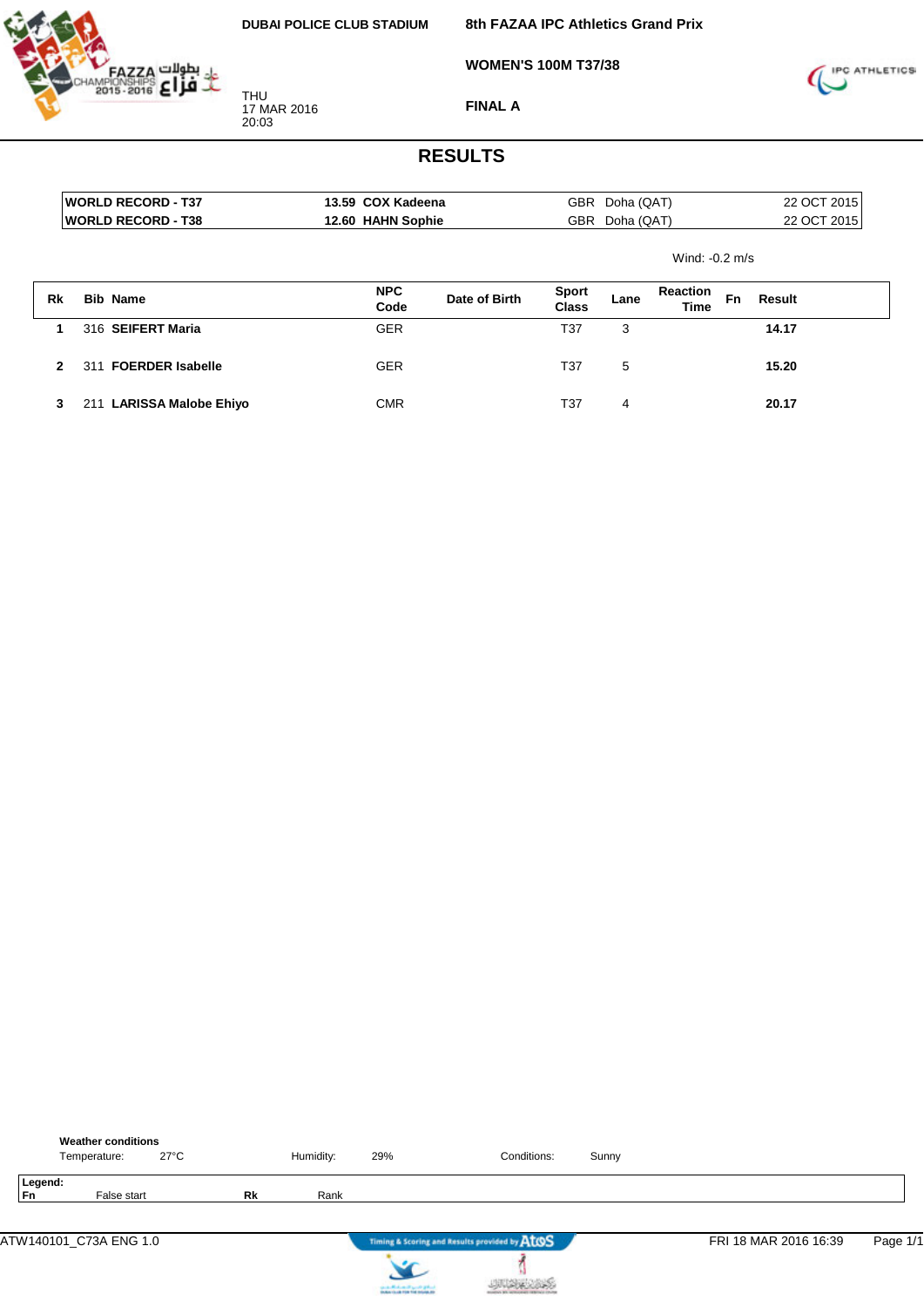

THU 17 MAR 2016 20:00

**8th FAZAA IPC Athletics Grand Prix**

**WOMEN'S 100M T37/38**



**FINAL B**

|              |     | <b>WORLD RECORD - T37</b>  | 13.59 COX Kadeena |                    |               | GBR                   | Doha (QAT) |                                | 22 OCT 2015 |             |  |
|--------------|-----|----------------------------|-------------------|--------------------|---------------|-----------------------|------------|--------------------------------|-------------|-------------|--|
|              |     | <b>IWORLD RECORD - T38</b> |                   | 12.60 HAHN Sophie  |               | <b>GBR</b>            | Doha (QAT) |                                |             | 22 OCT 2015 |  |
|              |     |                            |                   |                    |               |                       |            | Wind: $-0.1$ m/s               |             |             |  |
| Rk           |     | <b>Bib Name</b>            |                   | <b>NPC</b><br>Code | Date of Birth | <b>Sport</b><br>Class | Lane       | <b>Reaction</b><br><b>Time</b> | <b>Fn</b>   | Result      |  |
| 1            |     | 274 FRANCOIS-ELIE Mandy    |                   | <b>FRA</b>         |               | T37                   | 5          |                                |             | 13.65       |  |
| $\mathbf{2}$ | 687 | <b>NEDELKO Aleksandra</b>  |                   | <b>RUS</b>         |               | T38                   | 4          |                                |             | 14.36       |  |
| 3            |     | 296 HART Katrina           |                   | <b>GBR</b>         |               | T37                   | 6          |                                |             | 14.51       |  |
| 4            | 693 | <b>SERGEEVA Svetlana</b>   |                   | <b>RUS</b>         |               | T37                   | 3          |                                |             | 15.06       |  |

|               | <b>Weather conditions</b><br>Temperature: | $27^{\circ}$ C |           | Humidity: | 29% | Conditions:                                   | Sunny |                       |          |
|---------------|-------------------------------------------|----------------|-----------|-----------|-----|-----------------------------------------------|-------|-----------------------|----------|
| Legend:<br>Fn | False start                               |                | <b>Rk</b> | Rank      |     |                                               |       |                       |          |
|               | ATW140102_C73A ENG 1.0                    |                |           |           |     | Timing & Scoring and Results provided by AtOS |       | FRI 18 MAR 2016 16:38 | Page 1/1 |
|               |                                           |                |           |           |     |                                               |       |                       |          |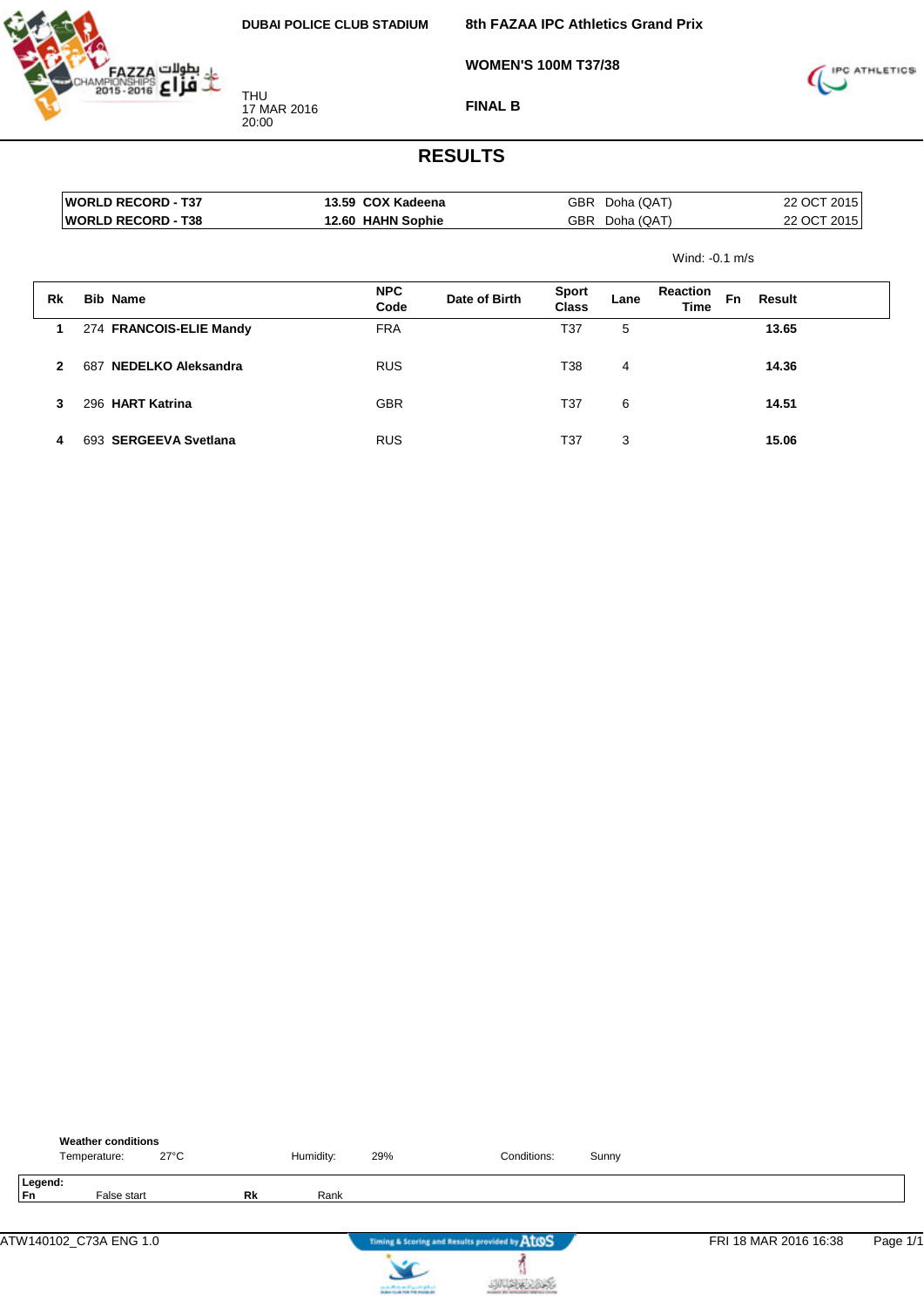

FRI 18 MAR 2016 20:17

**8th FAZAA IPC Athletics Grand Prix**

**WOMEN'S 100M T54**



**FINAL A**

|              | <b>WORLD RECORD</b>                 | 15.64 KOTAJA Amanda |               | <b>FIN</b>                   | Arbon (SUI) |                  |                     | 4 JUN 2015 |
|--------------|-------------------------------------|---------------------|---------------|------------------------------|-------------|------------------|---------------------|------------|
|              |                                     |                     |               |                              |             | Wind: $+0.1$ m/s |                     |            |
| Rk           | <b>Bib Name</b>                     | <b>NPC</b><br>Code  | Date of Birth | <b>Sport</b><br><b>Class</b> | Lane        | Reaction<br>Time | <b>Fn</b><br>Result |            |
| 1            | 606 BABALOLA Hannah                 | <b>NGR</b>          |               | T <sub>54</sub>              | 7           |                  | 17.17               |            |
| $\mathbf{2}$ | 591 VAN DEN BROEK Margriet          | <b>NED</b>          |               | T54                          | 4           |                  | 17.74               |            |
| 3            | 578 MARIE DESIRELLA BRANDY TESSA P. | <b>MRI</b>          |               | T <sub>54</sub>              | 5           |                  | 19.01               |            |
| 4            | <b>MUSSINELLI Licia</b><br>707      | SUI                 |               | T54                          | 6           |                  | 19.61               |            |
|              | 216 SUZANNE Menye Meto'O            | <b>CMR</b>          |               | T54                          | 3           |                  | <b>DNS</b>          |            |

|                | <b>Weather conditions</b><br>$25^{\circ}$ C<br>Temperature: |           | Humidity:<br>41% |                                               | Conditions: | Sunny |                       |          |
|----------------|-------------------------------------------------------------|-----------|------------------|-----------------------------------------------|-------------|-------|-----------------------|----------|
| Legend:<br>DNS | Did not Start                                               | <b>Fn</b> | False start      | Rk                                            | Rank        |       |                       |          |
|                | ATW154101 C73A ENG 1.0                                      |           |                  | Timing & Scoring and Results provided by AtOS |             |       | FRI 18 MAR 2016 20:23 | Page 1/1 |



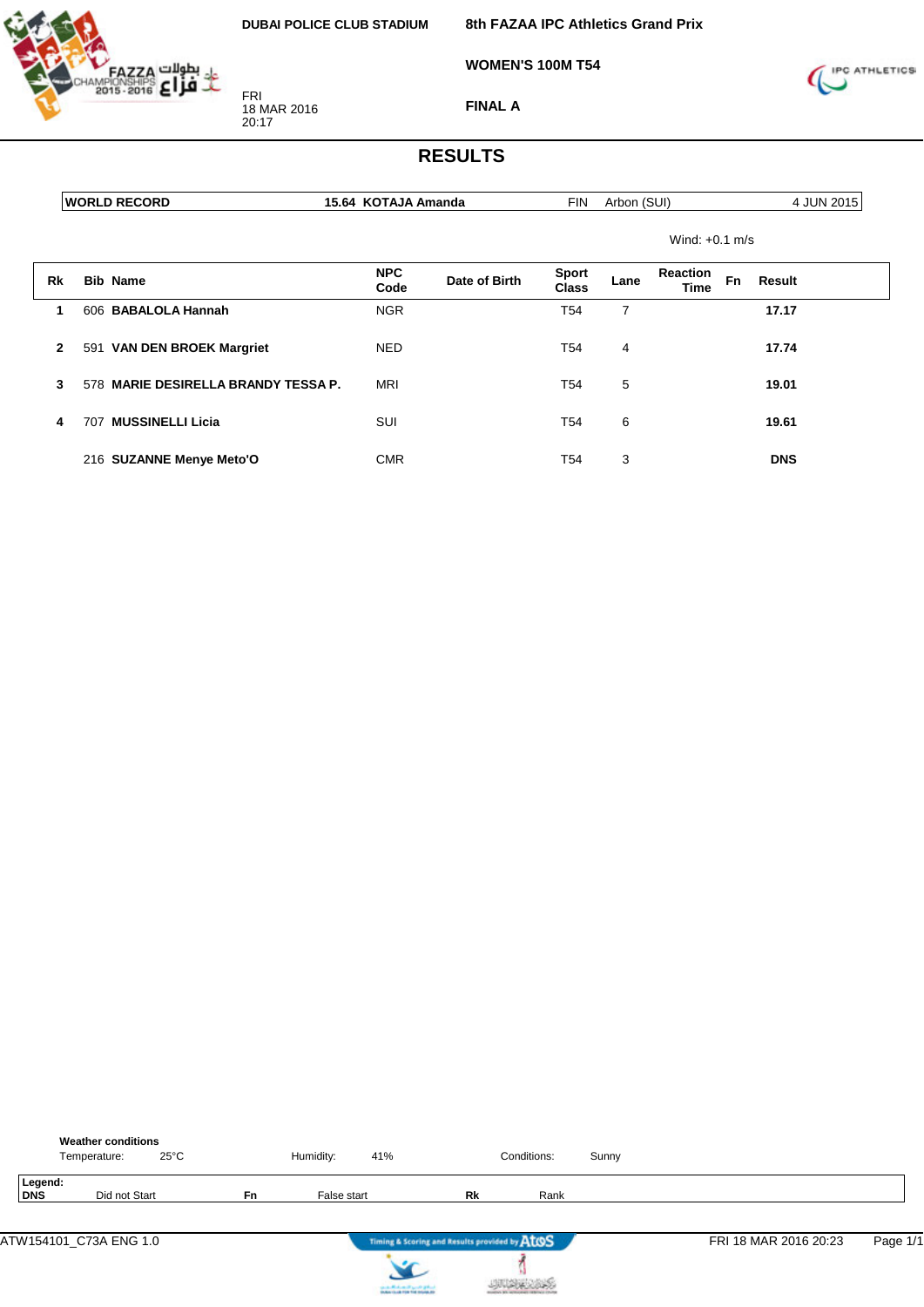FRI 18 MAR 2016 20:15

**8th FAZAA IPC Athletics Grand Prix**

**WOMEN'S 100M T54**



**FINAL B**

|              | <b>WORLD RECORD</b>       | 15.64 KOTAJA Amanda |               | <b>FIN</b>            | Arbon (SUI) |                                |           | 4 JUN 2015 |
|--------------|---------------------------|---------------------|---------------|-----------------------|-------------|--------------------------------|-----------|------------|
|              |                           |                     |               |                       |             | Wind: $+0.4$ m/s               |           |            |
| <b>Rk</b>    | <b>Bib Name</b>           | <b>NPC</b><br>Code  | Date of Birth | <b>Sport</b><br>Class | Lane        | <b>Reaction</b><br><b>Time</b> | <b>Fn</b> | Result     |
| 1            | 738 SUPURGECI Zubeyde     | <b>TUR</b>          |               | T <sub>54</sub>       | 4           |                                |           | 17.63      |
| $\mathbf{2}$ | 294 DAWSON-FARRELL Meggan | <b>GBR</b>          |               | T54                   | 3           |                                |           | 18.18      |
| 3            | 684 KOCHEROVA Nataliya    | <b>RUS</b>          |               | T54                   | 5           |                                |           | 18.29      |
| 4            | 708 SCHULTIS Lisa         | SUI                 |               | T54                   | 6           |                                |           | 18.83      |

|                      | <b>Weather conditions</b><br>Temperature: | $25^{\circ}$ C |    | Humidity: | 41%                         | Conditions:                                   | Sunny |                       |          |
|----------------------|-------------------------------------------|----------------|----|-----------|-----------------------------|-----------------------------------------------|-------|-----------------------|----------|
| Legend:<br><b>Fn</b> | False start                               |                | Rk | Rank      |                             |                                               |       |                       |          |
|                      | ATW154102_C73A ENG 1.0                    |                |    |           |                             | Timing & Scoring and Results provided by AtOS |       | FRI 18 MAR 2016 20:19 | Page 1/1 |
|                      |                                           |                |    |           | cards Michael High Original |                                               |       |                       |          |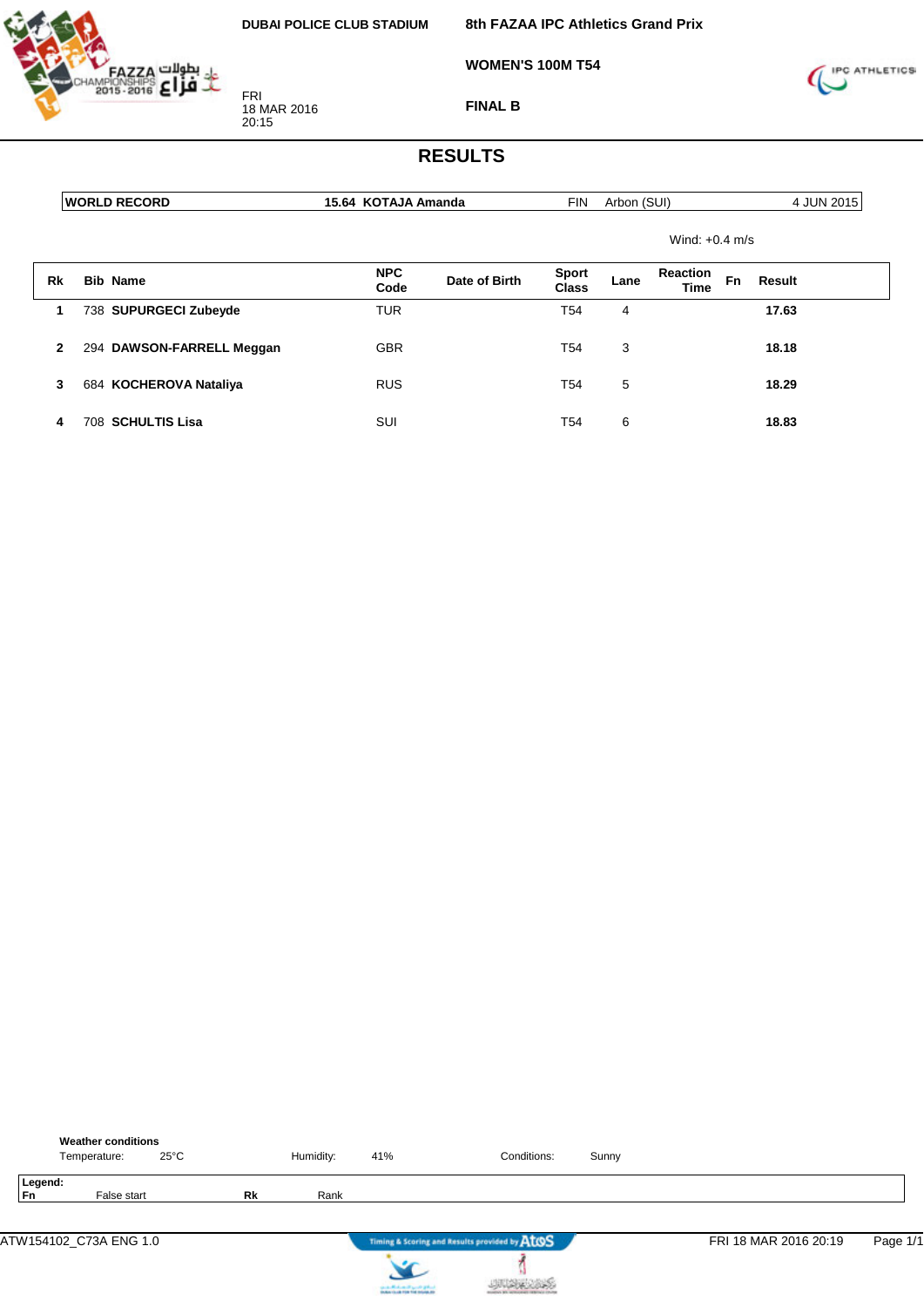**WOMEN'S SHOT PUT F12/20**



THU 17 MAR 2016 15:32



 **CORRECTED** 

**FINAL**

|              | <b>WORLD RECORD - F12</b>   | 13.60 OKSEM Sofia                   |                              |              | RUS Doha (QAT) |              |              |              |              | 31 OCT 2015             |  |  |
|--------------|-----------------------------|-------------------------------------|------------------------------|--------------|----------------|--------------|--------------|--------------|--------------|-------------------------|--|--|
| Rk           | <b>Bib Name</b>             | <b>NPC</b><br>Date of Birth<br>Code | <b>Sport</b><br><b>Class</b> | 1            | $\mathbf{2}$   | 3            | 4            | 5            | 6            | Result<br><b>Points</b> |  |  |
| 1            | 295 FORTUNE Sabrina         | <b>GBR</b>                          | F <sub>20</sub>              | 10.89<br>733 | 10.42<br>670   | 12.45<br>905 | 10.56<br>690 | 11.29<br>783 | 11.85<br>846 | 12.45<br>905            |  |  |
| $\mathbf{2}$ | 808 NOZIMAKHON Kayumova     | <b>UZB</b>                          | F <sub>12</sub>              | 9.17<br>511  | 11.22<br>802   | 11.82<br>868 | 11.00<br>775 | 11.72<br>858 | 11.89<br>875 | 11.89<br>875            |  |  |
| 3            | 339 KYRGIOVANAKI Valasia    | <b>GRE</b>                          | F <sub>20</sub>              | 11.97<br>859 | 11.62<br>821   | 11.58<br>817 | 11.13<br>764 | 10.78<br>719 | 11.94<br>856 | 11.97<br>859            |  |  |
| 4            | 159 SIVAKOVA Tamara         | <b>BLR</b>                          | F <sub>12</sub>              | 10.60<br>724 | 11.24<br>804   | 11.44<br>827 | 10.81<br>751 | 10.97<br>771 | 11.27<br>808 | 11.44<br>827            |  |  |
| 5            | 326 MANTAUDI Zoi            | <b>GRE</b>                          | F <sub>20</sub>              | 10.11<br>626 | 10.65<br>702   | X            | 10.31<br>655 | X            | 10.73<br>713 | 10.73<br>713            |  |  |
| 6            | <b>NAKADA Hiromi</b><br>471 | <b>JPN</b>                          | F <sub>20</sub>              | 9.62<br>552  | 9.27<br>498    | 9.34<br>509  | 9.07<br>466  | 9.27<br>498  | 9.60<br>549  | 9.62<br>552             |  |  |
| 7            | 413 MAHMOODI Razieh         | <b>IRI</b>                          | F <sub>12</sub>              | X            | 6.72<br>148    | 6.15<br>91   | 6.46<br>120  | X            | X            | 6.72<br>148             |  |  |
|              | 789 MARIAM Algahtani        | <b>UAE</b>                          | F <sub>20</sub>              |              |                |              |              |              |              | <b>DNS</b>              |  |  |

| Starting order                 |     |     | ັ   |                 |     |     |     |     |
|--------------------------------|-----|-----|-----|-----------------|-----|-----|-----|-----|
| Initial                        | 339 | 159 | 413 | 47 <sup>4</sup> | 789 | 326 | 808 | 295 |
| 4th.<br>. 5th and 6th attempts | 808 | 413 | 471 | 326             | 159 | 339 | 295 |     |

|                | <b>Weather conditions</b><br>$26^{\circ}$ C<br>Temperature: |    | Humidity: | 41% |                                               | Conditions: | Sunny |                       |          |
|----------------|-------------------------------------------------------------|----|-----------|-----|-----------------------------------------------|-------------|-------|-----------------------|----------|
| Legend:<br>DNS | Did not Start                                               | Rk | Rank      |     | v<br>Λ                                        | Failure     |       |                       |          |
|                | ATW310101_C73S ENG 1.1                                      |    |           |     | Timing & Scoring and Results provided by ATOS |             |       | FRI 18 MAR 2016 12:55 | Page 1/1 |



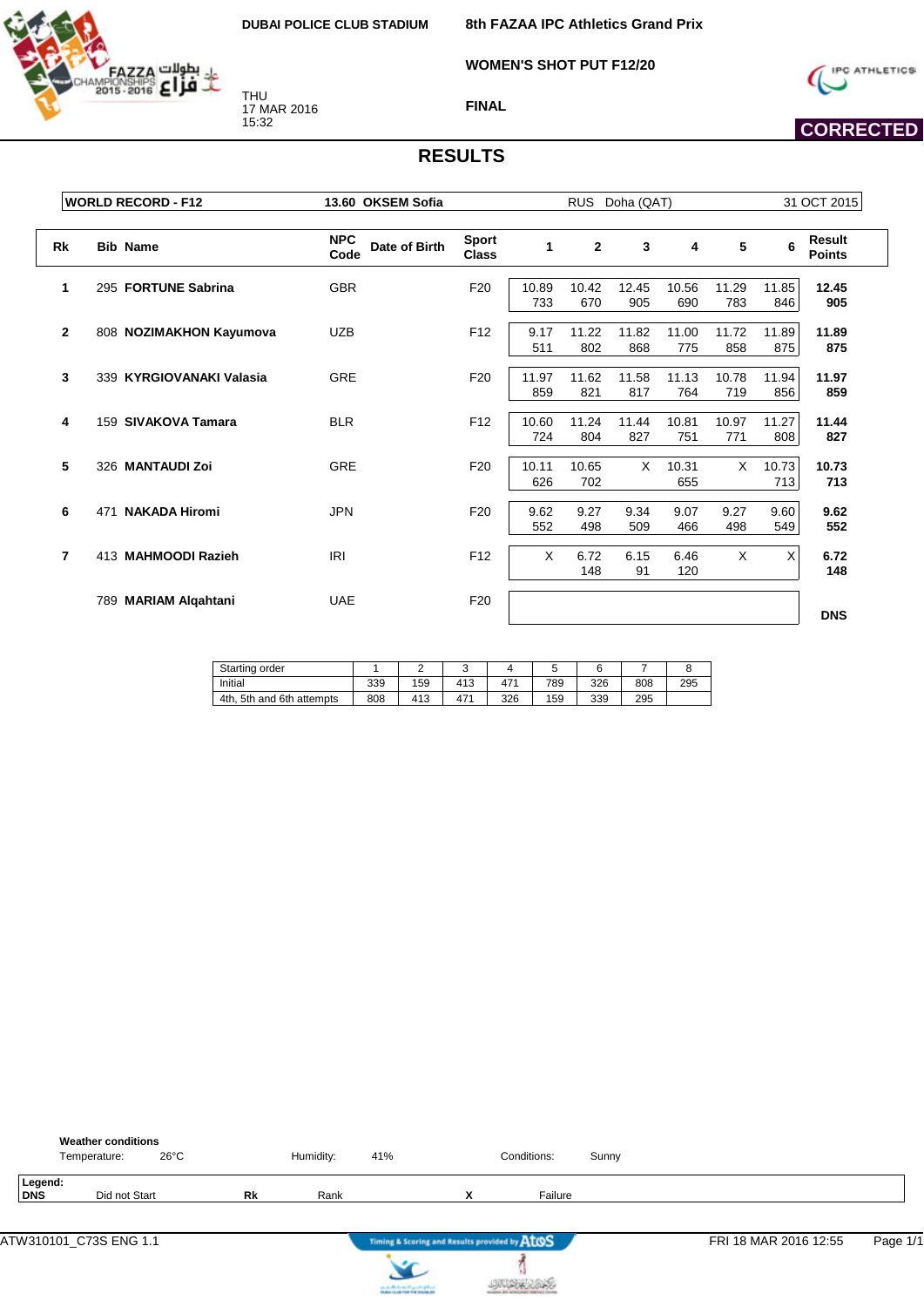**8th FAZAA IPC Athletics Grand Prix**

**WOMEN'S SHOT PUT F32/33**



**FINAL**

## **RESULTS**

| <b>Rk</b>      | <b>Bib Name</b>        | <b>NPC</b><br>Date of Birth<br>Code | <b>Sport</b><br><b>Class</b> | $\mathbf{1}$ | $\mathbf{2}$  | 3           | 4           | 5           | 6           | <b>Result</b><br><b>Points</b> |
|----------------|------------------------|-------------------------------------|------------------------------|--------------|---------------|-------------|-------------|-------------|-------------|--------------------------------|
| $\mathbf{1}$   | 647 MASOUD Sara Hamdi  | QAT                                 | F33                          | 4.88<br>652  | 51.08<br>1199 | $\times$    | 3.11<br>117 | 4.80<br>628 | X           | 51.08 AR<br>1199               |
| $\mathbf{2}$   | 112 BOUDJADAR Asmahane | <b>ALG</b>                          | F33                          | 5.51<br>822  | X             | 5.22<br>749 | 5.47<br>812 | 5.32<br>775 | 5.56<br>833 | 5.56 AR<br>833                 |
| 3              | 689 PIMUTKINA Anna     | <b>RUS</b>                          | F33                          | 4.34<br>480  | $\times$      | 4.64<br>578 | 4.69<br>594 | 4.81<br>631 | 4.71<br>600 | 4.81<br>631                    |
| 4              | 410 JAHANGIRI Batoul   | IRI                                 | F33                          | 3.90<br>334  | 3.55<br>227   | 4.09<br>396 | X           | 4.71<br>600 | 3.05<br>105 | 4.71<br>600                    |
| 5              | 114 GASMI Mounia       | <b>ALG</b>                          | F32                          | 4.88<br>590  | X             | 4.91<br>599 | X           | X           | 4.73<br>544 | 4.91<br>599                    |
| 6              | 777 AL SENANI Sara     | <b>UAE</b>                          | F33                          | X            | 4.56<br>552   | 4.24<br>446 | 4.37<br>490 | 3.93<br>344 | 4.12<br>406 | 4.56<br>552                    |
| $\overline{7}$ | 325 LIAGKOU Anthi      | GRE                                 | F33                          | $\times$     | 4.24<br>446   | X           | X           | 4.46<br>519 | X           | 4.46<br>519                    |
| 8              | 679 BAISARINA Olesya   | <b>RUS</b>                          | F32                          | X            | $\mathsf{X}$  | 3.65<br>213 | 3.85<br>269 | 3.41<br>153 | 4.33<br>417 | 4.33<br>417                    |
| 9              | 537 ALMAJDI Noorah     | <b>KUW</b>                          | F33                          | 3.65<br>256  | 3.82<br>309   | 3.71<br>274 | 3.63<br>250 | 3.83<br>312 | 3.73<br>280 | 3.83<br>312                    |
| 10             | 781 ALKHAALDI Aisha    | <b>UAE</b>                          | F33                          | 3.32<br>165  | 3.24<br>146   | 3.30<br>160 | 3.28<br>155 | 3.36<br>175 | $\times$    | 3.36<br>175                    |
| 11             | 622 AL HARTHI Fathiya  | <b>OMA</b>                          | F32                          | 1.38         | 1.34          | 1.49        | 1.51        | 1.71<br>1   | 1.41        | 1.71<br>1                      |
|                | 414 MORADI MOGHADAM F  | <b>IRI</b>                          | F33                          |              |               |             |             |             |             | <b>DNS</b>                     |

| Starting order |           | <u>.</u> | . . |     | -                            |     | -  |     |     | 10         |     | $\overline{ }$<br>$\epsilon$ |
|----------------|-----------|----------|-----|-----|------------------------------|-----|----|-----|-----|------------|-----|------------------------------|
|                | 410<br>ำบ | 679      | 689 | 622 | $\overline{A}$<br>. <u>.</u> | 781 | 14 | 537 | --- | 414<br>. . | 325 | 647                          |

|               | <b>Weather conditions</b><br>$27^{\circ}$ C<br>Temperature: |            | Humidity:     | 29% |                                               | Conditions: | Sunny |    |                       |          |
|---------------|-------------------------------------------------------------|------------|---------------|-----|-----------------------------------------------|-------------|-------|----|-----------------------|----------|
| Legend:<br>AR | Area Record                                                 | <b>DNS</b> | Did not Start |     | Rk                                            | Rank        |       | `` | Failure               |          |
|               |                                                             |            |               |     | Timing & Scoring and Results provided by ATOS |             |       |    | FRI 18 MAR 2016 19:35 | Page 1/1 |



X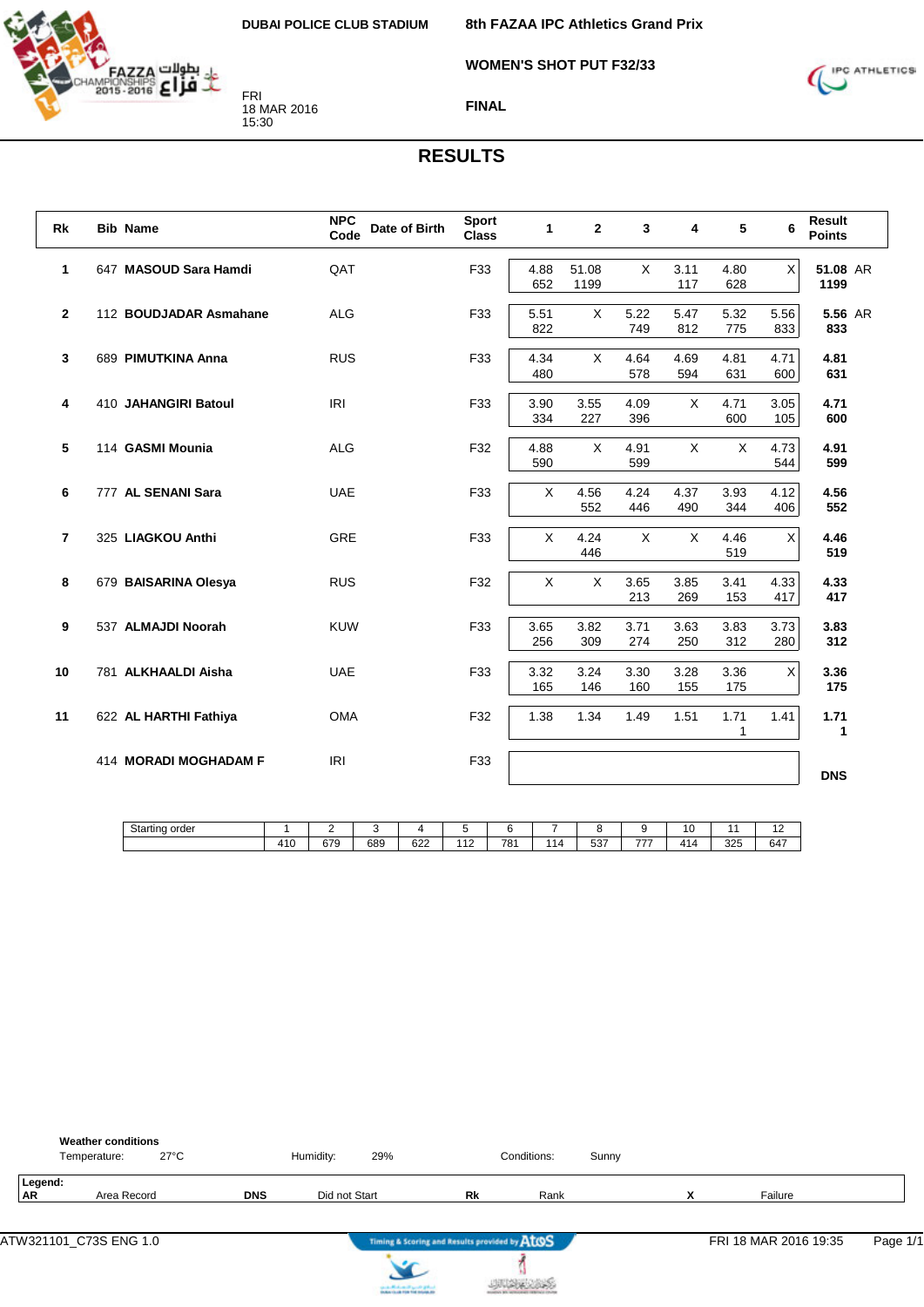**WOMEN'S SHOT PUT F32/33**



FRI 18 MAR 2016 15:30

**FINAL**



## **CORRECTED**

#### **RESULTS**

| Rk               | <b>Bib Name</b>        | <b>NPC</b><br>Date of Birth<br>Code | <b>Sport</b><br><b>Class</b> | $\mathbf{1}$ | $\mathbf{2}$ | 3           | 4           | 5           | 6              | <b>Result</b><br><b>Points</b> |
|------------------|------------------------|-------------------------------------|------------------------------|--------------|--------------|-------------|-------------|-------------|----------------|--------------------------------|
| $\mathbf{1}$     | 112 BOUDJADAR Asmahane | <b>ALG</b>                          | F33                          | 5.51<br>822  | $\times$     | 5.22<br>749 | 5.47<br>812 | 5.32<br>775 | 5.56<br>833    | 5.56 AR<br>833                 |
| $\mathbf{2}$     | 647 MASOUD Sara Hamdi  | QAT                                 | F33                          | 4.88<br>652  | 5.08<br>711  | X           | 3.11<br>117 | 4.80<br>628 | $\pmb{\times}$ | 5.08 AR<br>711                 |
| 3                | 689 PIMUTKINA Anna     | <b>RUS</b>                          | F33                          | 4.34<br>480  | X            | 4.64<br>578 | 4.69<br>594 | 4.81<br>631 | 4.71<br>600    | 4.81<br>631                    |
| 4                | 410 JAHANGIRI Batoul   | <b>IRI</b>                          | F33                          | 3.90<br>334  | 3.55<br>227  | 4.09<br>396 | X           | 4.71<br>600 | 3.05<br>105    | 4.71<br>600                    |
| 5                | 114 GASMI Mounia       | <b>ALG</b>                          | F32                          | 4.88<br>590  | $\mathsf{X}$ | 4.91<br>599 | X           | X           | 4.73<br>544    | 4.91<br>599                    |
| 6                | 777 AL SENANI Sara     | <b>UAE</b>                          | F33                          | X            | 4.56<br>552  | 4.24<br>446 | 4.37<br>490 | 3.93<br>344 | 4.12<br>406    | 4.56<br>552                    |
| $\overline{7}$   | 325 LIAGKOU Anthi      | <b>GRE</b>                          | F33                          | X            | 4.24<br>446  | $\times$    | $\times$    | 4.46<br>519 | X              | 4.46<br>519                    |
| 8                | 679 BAISARINA Olesya   | <b>RUS</b>                          | F32                          | X            | $\mathsf{X}$ | 3.65<br>213 | 3.85<br>269 | 3.41<br>153 | 4.33<br>417    | 4.33<br>417                    |
| $\boldsymbol{9}$ | 537 ALMAJDI Noorah     | <b>KUW</b>                          | F33                          | 3.65<br>256  | 3.82<br>309  | 3.71<br>274 | 3.63<br>250 | 3.83<br>312 | 3.73<br>280    | 3.83<br>312                    |
| 10               | 781 ALKHAALDI Aisha    | <b>UAE</b>                          | F33                          | 3.32<br>165  | 3.24<br>146  | 3.30<br>160 | 3.28<br>155 | 3.36<br>175 | $\sf X$        | 3.36<br>175                    |
| 11               | 622 AL HARTHI Fathiya  | <b>OMA</b>                          | F32                          | 1.38         | 1.34         | 1.49        | 1.51        | 1.71<br>1   | 1.41           | 1.71<br>1                      |
|                  | 414 MORADI MOGHADAM F  | <b>IRI</b>                          | F33                          |              |              |             |             |             |                | <b>DNS</b>                     |

| 410<br>781<br>679<br>689<br>622<br>-07<br>414<br>325<br>440<br>---<br>647<br>.<br>ıΔ<br>$\sim$<br>ບບ⊧<br>. . | Starting order | - | . . |  |  |  | 1 <sup>c</sup><br>۱U | -<br>$\epsilon$ |
|--------------------------------------------------------------------------------------------------------------|----------------|---|-----|--|--|--|----------------------|-----------------|
|                                                                                                              |                |   |     |  |  |  |                      |                 |

|               | <b>Weather conditions</b><br>$27^{\circ}$ C<br>Temperature: |            | Humidity:     | 29% |                                               | Conditions: | Sunny |    |                       |          |
|---------------|-------------------------------------------------------------|------------|---------------|-----|-----------------------------------------------|-------------|-------|----|-----------------------|----------|
| Legend:<br>AR | Area Record                                                 | <b>DNS</b> | Did not Start |     | Rk                                            | Rank        |       | `` | Failure               |          |
|               |                                                             |            |               |     | Timing & Scoring and Results provided by ATOS |             |       |    | FRI 18 MAR 2016 19:58 | Page 1/1 |



 $\sum_{i=1}^{n}$ 

i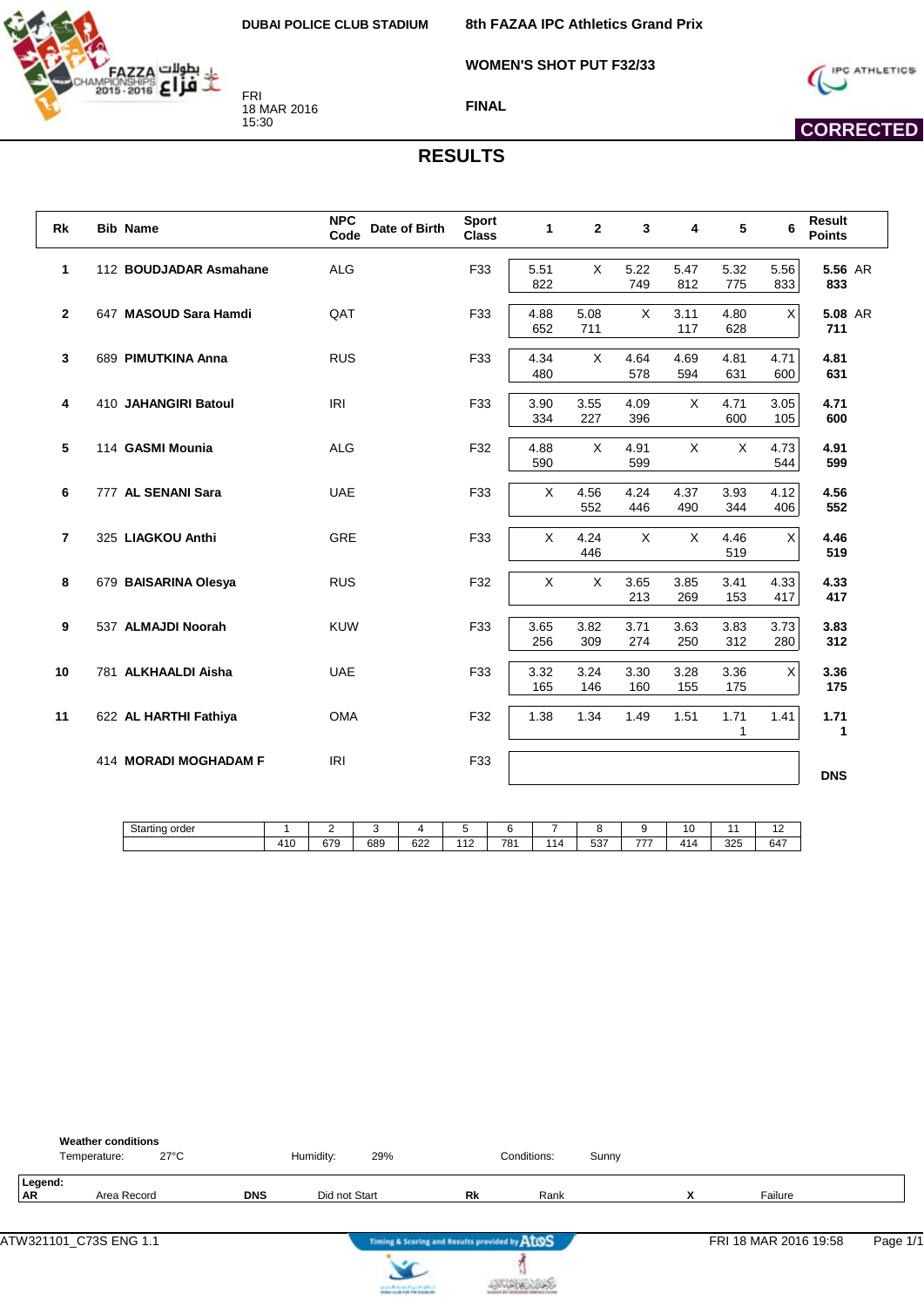

THU 17 MAR 2016 16:37

**8th FAZAA IPC Athletics Grand Prix**

**WOMEN'S SHOT PUT F35/36/37/38**



**FINAL**

# **CORRECTED**

|              | <b>WORLD RECORD - F35</b>   | 13.05 POMAZAN Mariia                |                              |            |                | UKR Doha (QAT) |      |          |       | 27 OCT 2015             |
|--------------|-----------------------------|-------------------------------------|------------------------------|------------|----------------|----------------|------|----------|-------|-------------------------|
|              | <b>WORLD RECORD - F36</b>   | 10.64 WU Qing                       |                              |            | CHN            | London (GBR)   |      |          |       | 2 SEP 2012              |
|              | <b>WORLD RECORD - F37</b>   | 13.56 MI Na                         |                              |            | <b>CHN</b>     | Doha (QAT)     |      |          |       | 23 OCT 2015             |
|              | <b>WORLD RECORD - F38</b>   | 12.58 GRIGALIUNIENE Aldona          |                              |            | LTU            | Beijing (CHN)  |      |          |       | 11 SEP 2008             |
|              |                             |                                     |                              |            |                |                |      |          |       |                         |
| <b>Rk</b>    | <b>Bib Name</b>             | <b>NPC</b><br>Date of Birth<br>Code | <b>Sport</b><br><b>Class</b> | 1          | $\overline{2}$ | 3              | 4    | 5        | 6     | Result<br><b>Points</b> |
| 1            | 232 BERNA Eva               | <b>CZE</b>                          | F37                          | 9.78       | 9.84           | 10.23          | 9.74 | 9.89     | 10.41 | 10.41                   |
|              |                             |                                     |                              | 734        | 743            | 796            | 728  | 750      | 819   | 819                     |
| $\mathbf{2}$ | 314 KOBER Birgit Christiane | <b>GER</b>                          | F36                          | 7.82       | 9.10           | 9.21           | 7.58 | 9.18     | 9.01  | 9.21                    |
|              |                             |                                     |                              | 575        | 630            | 808            | 528  | 804      | 779   | 808                     |
| 3            | 680 BRONSKAIA Aida          | <b>RUS</b>                          | F36                          | 8.42       | 8.26           | 8.60           | 8.60 | 8.07     | 8.42  | 8.60                    |
|              |                             |                                     |                              | 683        | 655            | 714            | 714  | 621      | 683   | 714                     |
| 4            | 685 LIPATNIKOVA Galina      | <b>RUS</b>                          | F36                          | 8.20       | 7.88           | 7.94           | 8.33 | 7.64     | X     | 8.33                    |
|              |                             |                                     |                              | 621        | 562            | 574            | 645  | 517      |       | 645                     |
| 5            | 235 LUXOVA Anna             | <b>CZE</b>                          | F35                          | 6.55       | $\times$       | 6.24           | 6.69 | 6.74     | X     | 6.74                    |
|              |                             |                                     |                              | 210        |                | 167            | 231  | 239      |       | 239                     |
| 6            | 778 AL SUWAIDI Khadija      | <b>UAE</b>                          | F37                          | $\times$   | 4.89           | 4.77           | 4.76 | $\times$ | 4.92  | 4.92                    |
|              |                             |                                     |                              |            | 37             | 31             | 31   |          | 39    | 39                      |
|              | 788 ISRA Awad               | <b>UAE</b>                          | F37                          | <b>DNF</b> |                |                |      |          |       |                         |
|              |                             |                                     |                              |            |                |                |      |          |       | <b>NM</b>               |

| Starting order            |     |     |     |     |     |     |     |
|---------------------------|-----|-----|-----|-----|-----|-----|-----|
| Initial                   | 685 | 680 | 314 | 778 | 232 | 235 | 788 |
| 4th, 5th and 6th attempts | 235 | 778 | 685 | 314 | 680 | 232 |     |

|                | <b>Weather conditions</b><br>$26^{\circ}$ C<br>Temperature: |    | Humidity: | 41% |                                               | Conditions: | Sunny |                       |          |
|----------------|-------------------------------------------------------------|----|-----------|-----|-----------------------------------------------|-------------|-------|-----------------------|----------|
| Legend:<br>DNF | Did not Finish                                              | Rk | Rank      |     | $\mathbf v$<br>$\overline{\phantom{a}}$       | Failure     |       |                       |          |
|                |                                                             |    |           |     | Timing & Scoring and Results provided by ATOS |             |       | FRI 18 MAR 2016 18:09 | Page 1/1 |



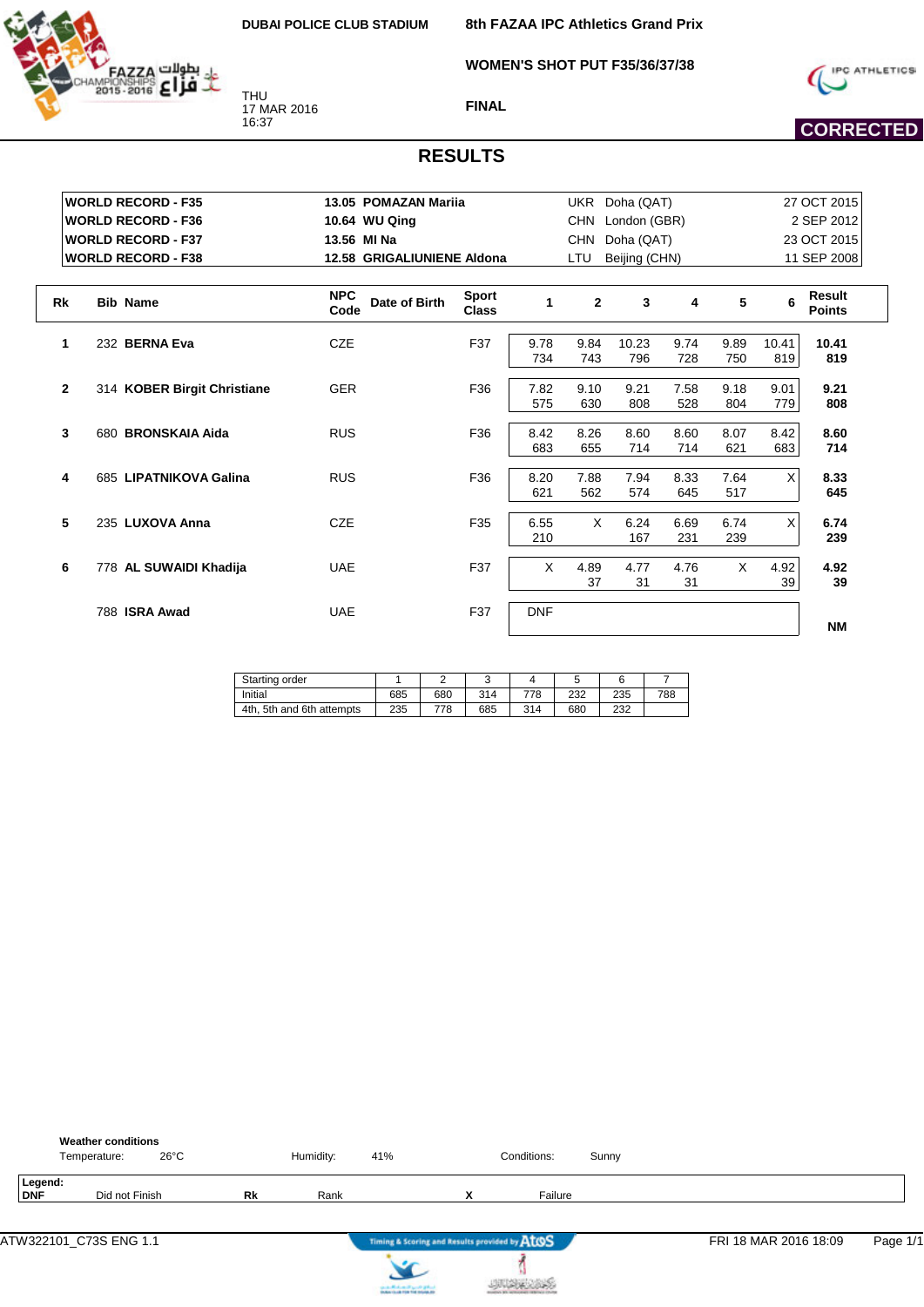

**WOMEN'S SHOT PUT F46/47**



**FINAL**

|              | <b>WORLD RECORD - F46</b>          |                                     | 12.47 KATO Yukiko<br><b>JPN</b> |       |       |       | Machida City, Tokyo (JPN) |       | 4 JUL 2015 |            |
|--------------|------------------------------------|-------------------------------------|---------------------------------|-------|-------|-------|---------------------------|-------|------------|------------|
| Rk           | <b>Bib Name</b>                    | <b>NPC</b><br>Date of Birth<br>Code | <b>Sport</b><br><b>Class</b>    | 1     | 2     | 3     | 4                         | 5     | 6          | Result     |
|              | <b>KATO Yukiko</b><br>467          | JPN                                 | F46                             | 10.19 | 11.43 | 11.42 | 11.29                     | 11.94 | 11.87      | 11.94      |
| $\mathbf{2}$ | <b>EBRAHIMIFARD Fatemeh</b><br>407 | IRI                                 | F46                             | X     | 5.26  | 6.01  | 6.11                      | 6.22  | 6.05       | 6.22       |
| 3            | 784 HAFIDA El Bachani              | <b>UAE</b>                          | F46                             | 4.52  | 4.45  | 4.19  | 4.68                      | 4.40  | 4.69       | 4.69       |
|              | 782 ALMATROOSHI Maryam             | <b>UAE</b>                          | F46                             |       |       |       |                           |       |            | <b>DNS</b> |

| Starting order            |     |     |     |     |
|---------------------------|-----|-----|-----|-----|
| Initial                   | 467 | 784 | 782 | 407 |
| 4th, 5th and 6th attempts | 784 | 407 | 467 |     |

|                | <b>Weather conditions</b><br>$26^{\circ}$ C<br>Temperature: |    | Humidity: | 33% |                | Conditions:                                   | Sunny |                       |          |
|----------------|-------------------------------------------------------------|----|-----------|-----|----------------|-----------------------------------------------|-------|-----------------------|----------|
| Legend:<br>DNS | Did not Start                                               | Rk | Rank      |     | v<br>$\lambda$ | Failure                                       |       |                       |          |
|                |                                                             |    |           |     |                | Timing & Scoring and Results provided by ALOS |       | FRI 18 MAR 2016 17:43 | Page 1/1 |



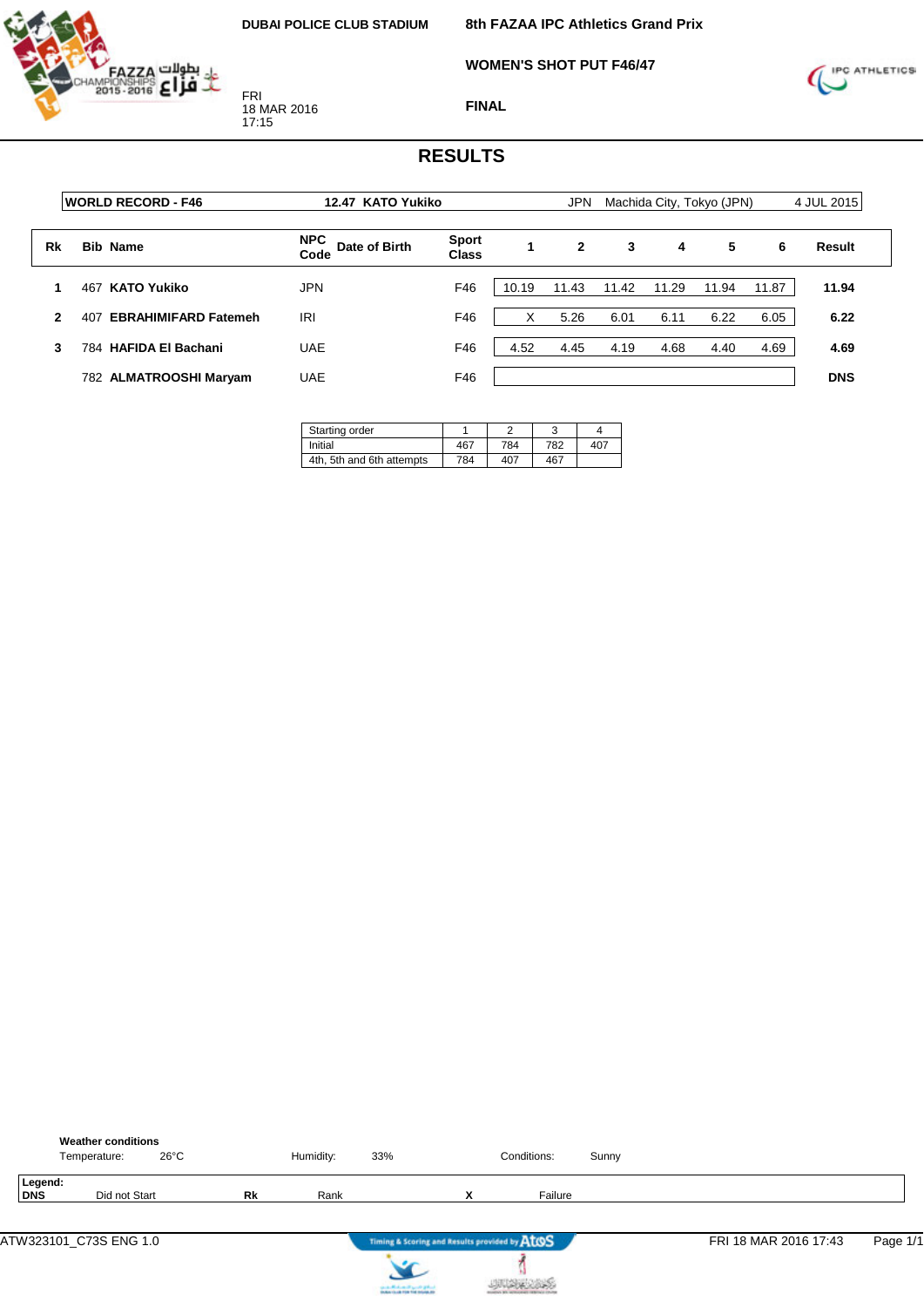

**WOMEN'S SHOT PUT F40/41**



**FINAL**

|              | <b>WORLD RECORD - F40</b>  | 7.72 ONYE Lauritta                  |                              |             |                | NGR Doha (QAT) |             |             |             | 27 OCT 2015                    |
|--------------|----------------------------|-------------------------------------|------------------------------|-------------|----------------|----------------|-------------|-------------|-------------|--------------------------------|
| <b>Rk</b>    | <b>Bib Name</b>            | <b>NPC</b><br>Date of Birth<br>Code | <b>Sport</b><br><b>Class</b> | 1           | $\overline{2}$ | 3              | 4           | 5           | 6           | <b>Result</b><br><b>Points</b> |
| 1            | 587 BAARS Lara             | <b>NED</b>                          | F40                          | 6.29<br>665 | 6.36<br>681    | 5.60<br>494    | 5.88<br>566 | 6.04<br>605 | 6.17<br>637 | 6.36<br>681                    |
| $\mathbf{2}$ | 117 MEHDI Fatiha           | <b>ALG</b>                          | F41                          | 6.48<br>438 | $\times$       | 7.18<br>588    | 6.57<br>458 | 6.59<br>462 | X           | 7.18<br>588                    |
| 3            | 420 YOUSEFI Zhila          | <b>IRI</b>                          | F40                          | 4.78<br>284 | 5.25<br>403    | $\times$       | X           | 4.76<br>279 | 4.67<br>257 | 5.25<br>403                    |
| 4            | 690 PODPALNAYA Uliana      | <b>RUS</b>                          | F40                          | 4.44<br>206 | 4.42<br>201    | 4.54<br>228    | 4.79<br>286 | 4.53<br>225 | 4.70<br>265 | 4.79<br>286                    |
| 5            | 488 BALKOZHAYEVA Madina    | KAZ                                 | F40                          | 4.25<br>167 | 4.27<br>171    | 3.92<br>109    | 4.11<br>141 | 4.22<br>161 | 4.15<br>148 | 4.27<br>171                    |
| 6            | 557 SPATARU Oxana          | <b>MDA</b>                          | F40                          | 3.58<br>64  | $\times$       | 3.63<br>69     | 3.64<br>70  | 3.57<br>62  | 3.54<br>59  | 3.64<br>70                     |
|              | 553 EL GARAA Hayat         | <b>MAR</b>                          | F41                          |             |                |                |             |             |             | <b>DNS</b>                     |
|              | 604 LAURITTA CHIGOZIE Onye | <b>NGR</b>                          | F40                          |             |                |                |             |             |             | <b>DNS</b>                     |
|              | 217 YOLLANDE A. AO         | <b>CMR</b>                          | F40                          |             |                |                |             |             |             | <b>DNS</b>                     |

| Starting order               |     |     |     |     |                          |     |     |           |     |
|------------------------------|-----|-----|-----|-----|--------------------------|-----|-----|-----------|-----|
| Initial                      | 420 | 147 | 690 | 604 | 488                      | 557 | 553 | 0.47<br>∸ | 587 |
| 4th.<br>5th and 6th attempts | 557 | 488 | 690 | 420 | $\overline{\phantom{a}}$ | 587 |     |           |     |

|                | <b>Weather conditions</b><br>Temperature: | $27^{\circ}$ C |    | Humidity: | 29% |                                               | Conditions: | Sunny |                       |          |
|----------------|-------------------------------------------|----------------|----|-----------|-----|-----------------------------------------------|-------------|-------|-----------------------|----------|
| Legend:<br>DNS | Did not Start                             |                | Rk | Rank      |     | v                                             | Failure     |       |                       |          |
|                |                                           |                |    |           |     | Timing & Scoring and Results provided by ATOS |             |       | FRI 18 MAR 2016 16:30 | Page 1/1 |

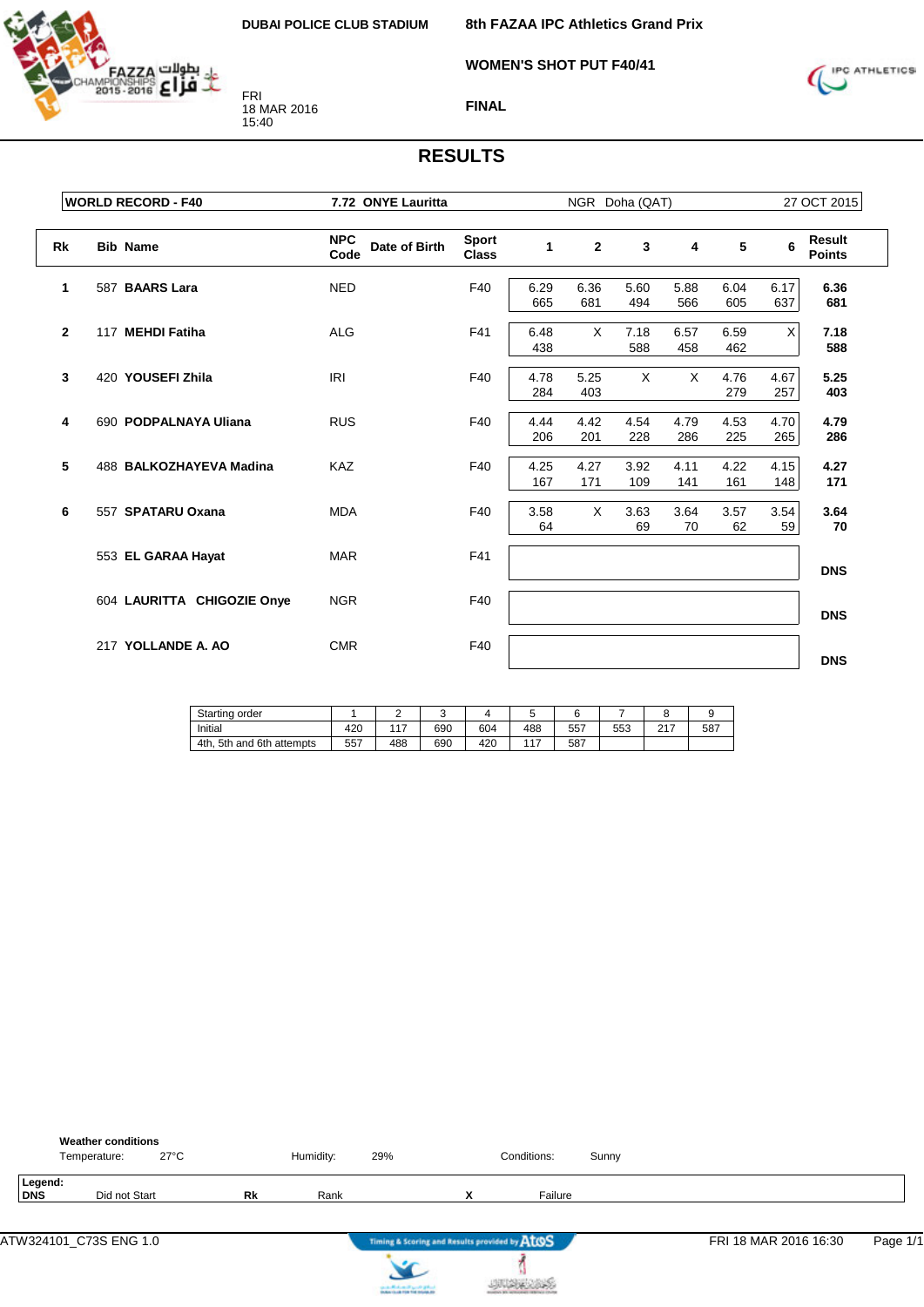

**WOMEN'S SHOT PUT F34**



**FINAL**

| Rk             |     | <b>Bib Name</b>        | <b>NPC</b><br>Date of Birth<br>Code | <b>Sport</b><br><b>Class</b> |            | $\mathbf{2}$ | 3    | 4    | 5    | 6    | Result     |
|----------------|-----|------------------------|-------------------------------------|------------------------------|------------|--------------|------|------|------|------|------------|
| 1              | 551 | <b>AMOUDI Saida</b>    | <b>MAR</b>                          | F34                          | 7.11       | 7.32         | 6.99 | 7.16 | X    | 6.96 | 7.32 AR    |
| $\overline{2}$ |     | 688 ORLOVA Elena       | <b>RUS</b>                          | F34                          | X          | 6.96         | Χ    | 6.91 | Χ    | 6.68 | 6.96       |
| 3              |     | 313 HERRMANN Frances   | <b>GER</b>                          | F34                          | 6.65       | 6.79         | 6.59 | X    | 6.26 | 6.65 | 6.79       |
| 4              |     | 293 DAOBRY (NEE WALLA. | <b>GBR</b>                          | F34                          | 4.93       | 5.84         | 5.73 | X    | 5.86 | X    | 5.86       |
| 5              |     | 414 MORADI MOGHADAM F  | <b>IRI</b>                          | F34                          | 5.12       | X            | 5.00 | 5.06 | X    | 5.40 | 5.40       |
| 6              |     | 538 NAJIM Basimah      | <b>KUW</b>                          | F34                          | X          | X            | Χ    | 5.23 | X    | X    | 5.23       |
| 7              |     | 556 MARINENKOVA Larisa | <b>MDA</b>                          | F34                          | X          | 3.62         | 4.04 | X    | 3.92 | 3.84 | 4.04       |
| 8              |     | 783 ALSUWAIDI Latifa   | <b>UAE</b>                          | F34                          | 3.82       | 3.70         | X    | 3.70 | X    | 3.64 | 3.82       |
|                |     | 785 HAJIRA Mangay      | <b>UAE</b>                          | F34                          | <b>DNF</b> |              |      |      |      |      | <b>DNF</b> |
|                | 796 | <b>THURAYA Alzaabi</b> | <b>UAE</b>                          | F34                          | <b>DNF</b> |              |      |      |      |      | <b>DNF</b> |

| Starting order |     | -   |     |     |     |     |              |     |                   | $\overline{ }$<br>1 V           |
|----------------|-----|-----|-----|-----|-----|-----|--------------|-----|-------------------|---------------------------------|
|                | 293 | 783 | 688 | 785 | 556 | 538 | 242<br>ں ا ب | 796 | $- -$<br>へん<br>ບບ | $\Lambda$ 1<br>$\epsilon$ 1 $-$ |

|                      | <b>Weather conditions</b><br>$27^{\circ}$ C<br>Temperature: |            | Humidity:      | 29% |                                               | Conditions: | Sunny |                               |                       |          |
|----------------------|-------------------------------------------------------------|------------|----------------|-----|-----------------------------------------------|-------------|-------|-------------------------------|-----------------------|----------|
| Legend:<br><b>AR</b> | Area Record                                                 | <b>DNF</b> | Did not Finish |     | Rk                                            | Rank        |       | $\overline{\phantom{a}}$<br>Λ | Failure               |          |
|                      | ATW334101_C73S ENG 1.0                                      |            |                |     | Timing & Scoring and Results provided by ATOS |             |       |                               | FRI 18 MAR 2016 17:13 | Page 1/1 |



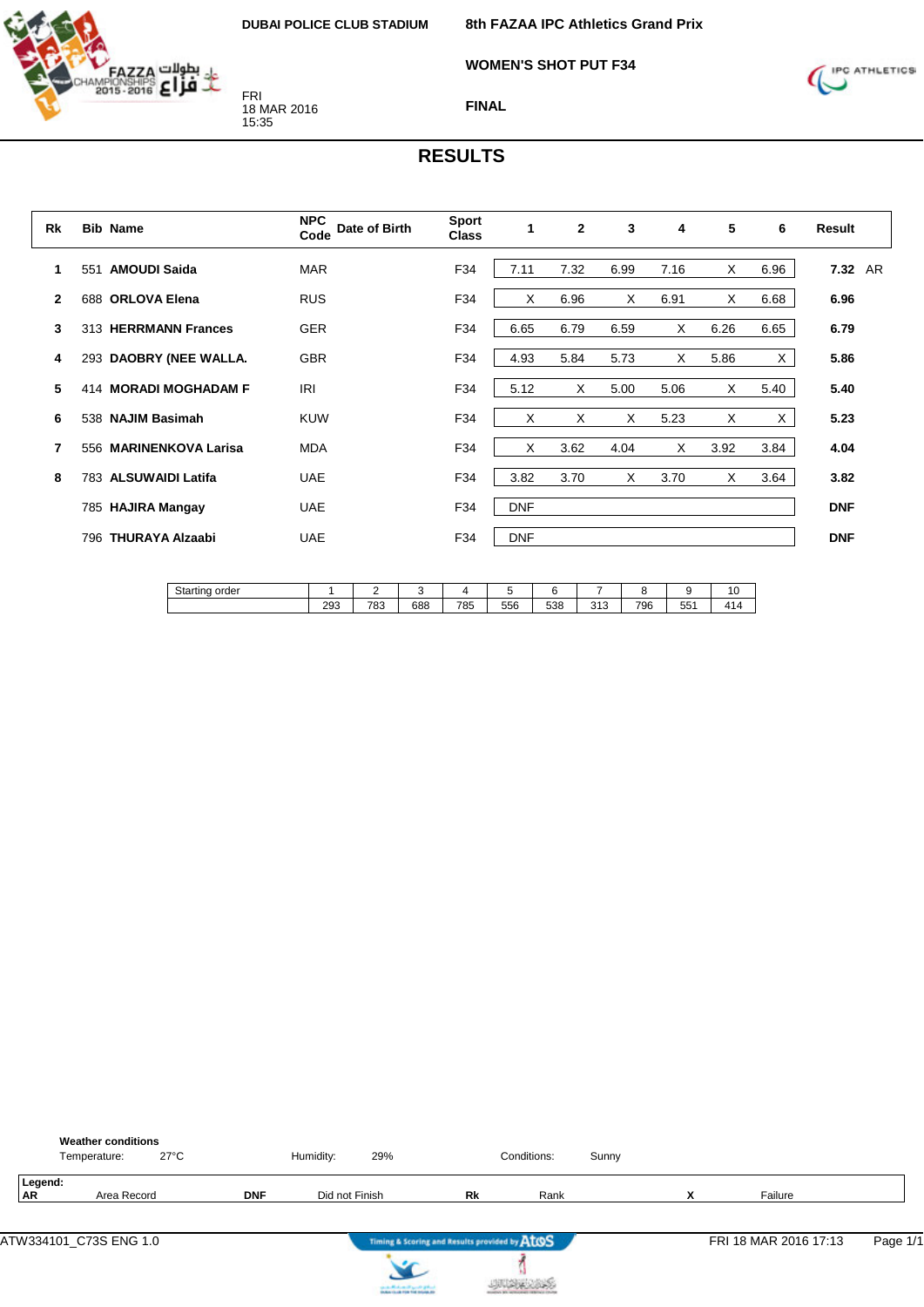

**8th FAZAA IPC Athletics Grand Prix**

**WOMEN'S SHOT PUT F52/53**



**FINAL**

|              | <b>WORLD RECORD - F52</b><br><b>WORLD RECORD - F53</b> | <b>6.14 MITCHELL Cassie</b><br>5.88 SMITH Cristeen |                              |             | <b>USA</b><br><b>NZL</b> | San Antonio, TX (USA)<br>Berlin (GER) |             |             |             | 16 JUN 2013<br>28 JUL 1994 |
|--------------|--------------------------------------------------------|----------------------------------------------------|------------------------------|-------------|--------------------------|---------------------------------------|-------------|-------------|-------------|----------------------------|
| Rk           | <b>Bib Name</b>                                        | <b>NPC</b><br>Date of Birth<br>Code                | <b>Sport</b><br><b>Class</b> |             | $\mathbf{2}$             | 3                                     | 4           | 5           | 6           | Result<br><b>Points</b>    |
| 1            | <b>NEDHAM Fatema</b><br>168                            | <b>BRN</b>                                         | F <sub>53</sub>              | 4.47<br>923 | 4.34<br>890              | X                                     | 4.39<br>903 | X           | X           | 4.47<br>923                |
| $\mathbf{2}$ | 322 KOROKIDA Dimitra                                   | <b>GRE</b>                                         | F <sub>53</sub>              | 4.10<br>819 | 4.10<br>819              | 4.18<br>844                           | X           | 4.04<br>800 | 4.14<br>832 | 4.18<br>844                |
| 3            | 412 KIANI HAFT LANG Zahra                              | <b>IRI</b>                                         | F <sub>53</sub>              | X           | X                        | X                                     | X           | 4.05<br>803 | 4.04<br>800 | 4.05<br>803                |
| 4            | 562 SALAS MARIN Maria Estela                           | <b>MEX</b>                                         | F <sub>53</sub>              | 3.80<br>715 | X                        | X                                     | X           | X           | 3.34<br>526 | 3.80<br>715                |

| Starting order |     |     | . . |           |
|----------------|-----|-----|-----|-----------|
|                | 562 | 168 | 110 | ממ<br>ے∠د |

|               | <b>Weather conditions</b><br>Temperature: | $26^{\circ}$ C |   | Humidity: | 33%                                                                       | Conditions:                                   | Sunny |                       |          |
|---------------|-------------------------------------------|----------------|---|-----------|---------------------------------------------------------------------------|-----------------------------------------------|-------|-----------------------|----------|
| Legend:<br>Rk | Rank                                      |                | X | Failure   |                                                                           |                                               |       |                       |          |
|               |                                           |                |   |           |                                                                           | Timing & Scoring and Results provided by ATOS |       | FRI 18 MAR 2016 19:06 | Page 1/1 |
|               |                                           |                |   |           | can a difference of speech gallery.<br>Instancing the Fire find means are |                                               |       |                       |          |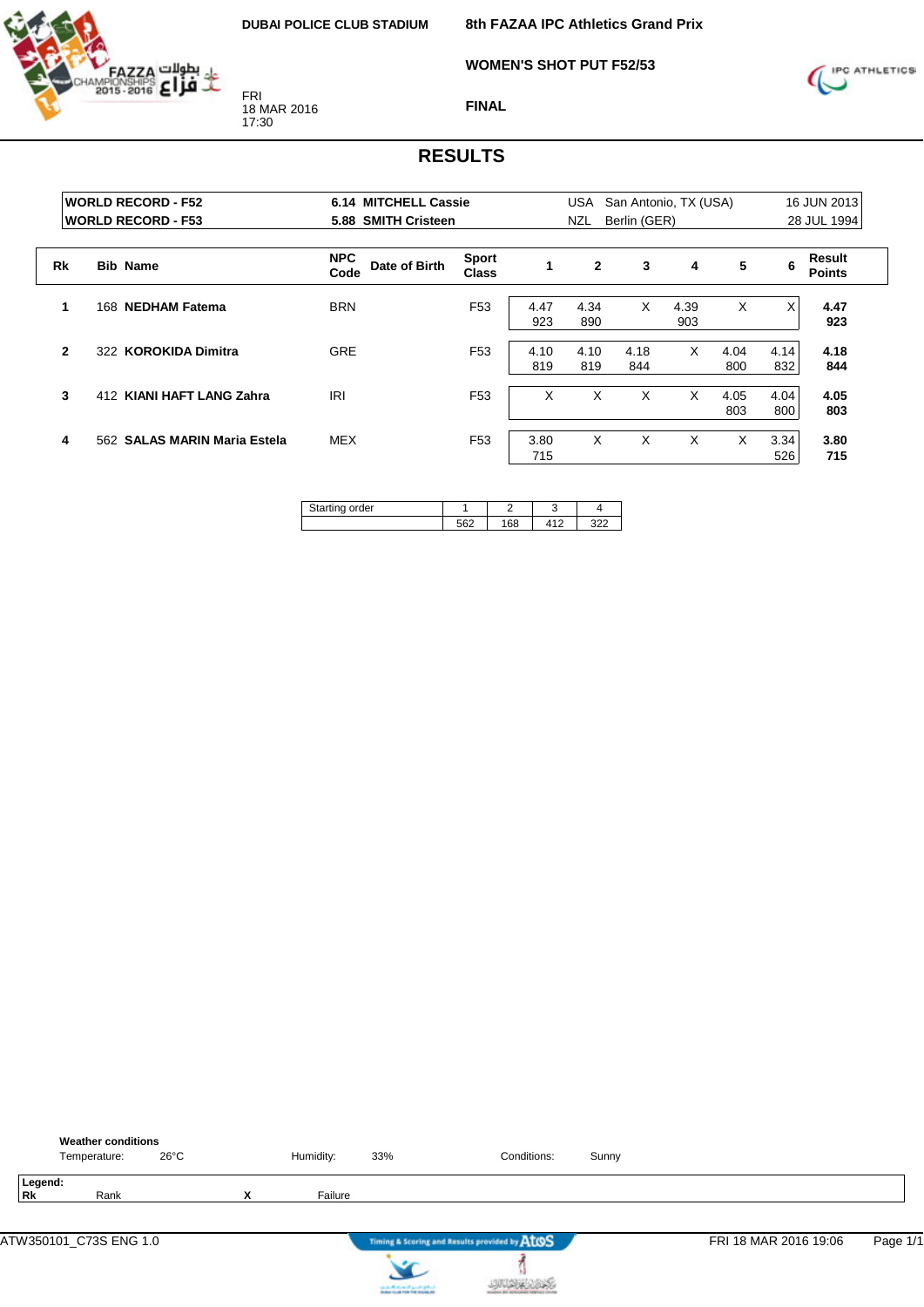**8th FAZAA IPC Athletics Grand Prix**

**WOMEN'S SHOT PUT F52/53**



FRI 18 MAR 2016 17:30

**FINAL**



# **CORRECTED**

|              | <b>WORLD RECORD - F52</b><br><b>IWORLD RECORD - F53</b> | 6.14 MITCHELL Cassie<br>5.88 SMITH Cristeen |                              |             | USA<br>NZL   | Berlin (GER) | San Antonio, TX (USA) |             |             | 16 JUN 2013<br>28 JUL 1994 |
|--------------|---------------------------------------------------------|---------------------------------------------|------------------------------|-------------|--------------|--------------|-----------------------|-------------|-------------|----------------------------|
| Rk           | <b>Bib Name</b>                                         | <b>NPC</b><br>Date of Birth<br>Code         | <b>Sport</b><br><b>Class</b> | 1           | $\mathbf{2}$ | 3            | 4                     | 5           | 6           | Result<br><b>Points</b>    |
|              | <b>NEDHAM Fatema</b><br>168                             | <b>BRN</b>                                  | F <sub>53</sub>              | 4.47<br>923 | 4.34<br>890  | X            | 4.39<br>903           | Χ           | X           | 4.47<br>923                |
| $\mathbf{2}$ | 322 KOROKIDA Dimitra                                    | <b>GRE</b>                                  | F <sub>53</sub>              | 4.10<br>819 | 4.10<br>819  | 4.18<br>844  | X                     | 4.04<br>800 | 4.14<br>832 | 4.18<br>844                |
| 3            | 562 SALAS MARIN Maria Estela                            | MEX                                         | F <sub>53</sub>              | 3.80<br>715 | X            | X            | x                     | x           | 3.34<br>526 | 3.80<br>715                |

| ina order<br>≂ |  |  |
|----------------|--|--|
|                |  |  |

|                      | <b>Weather conditions</b><br>Temperature: | 26°C |                           | Humidity: | 33%                                                               | Conditions:                                   | Sunny |                       |          |
|----------------------|-------------------------------------------|------|---------------------------|-----------|-------------------------------------------------------------------|-----------------------------------------------|-------|-----------------------|----------|
| Legend:<br><b>Rk</b> | Rank                                      |      | $\checkmark$<br>$\lambda$ | Failure   |                                                                   |                                               |       |                       |          |
|                      | ATW350101_C73S ENG 1.1                    |      |                           |           |                                                                   | Timing & Scoring and Results provided by AtOS |       | FRI 18 MAR 2016 19:56 | Page 1/1 |
|                      |                                           |      |                           |           | controlled and speed galent.<br>Instantia de File Foi Installatio |                                               |       |                       |          |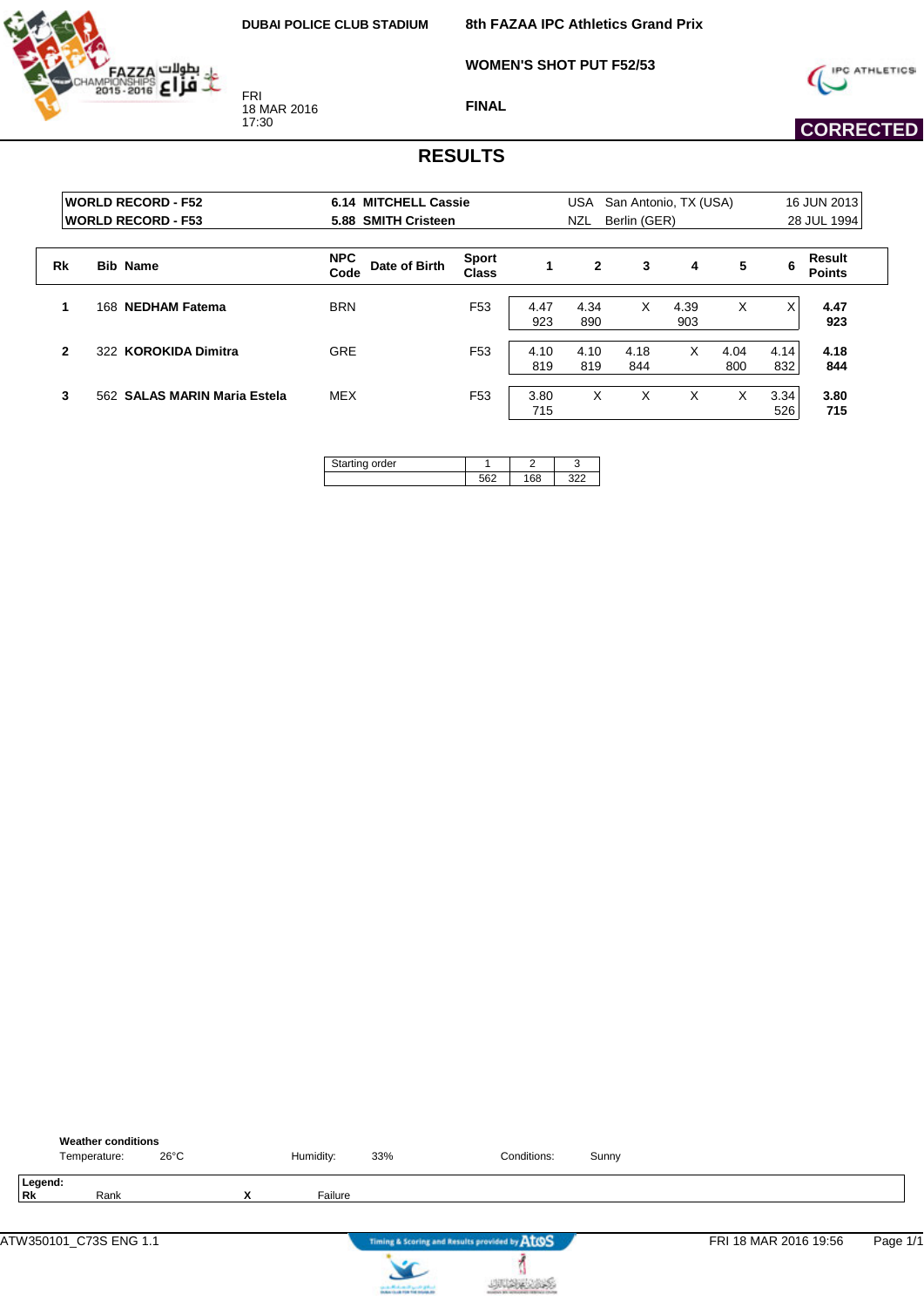

THU 17 MAR 2016 18:10

**8th FAZAA IPC Athletics Grand Prix**

**WOMEN'S SHOT PUT F55**



 **CORRECTED** 

**FINAL**

|              | <b>WORLD RECORD</b>           | 9.06 BUGGENHAGEN Marianne           |                              |      |              | GER Athens (GRE) |      |      |      | 19 SEP 2004 |
|--------------|-------------------------------|-------------------------------------|------------------------------|------|--------------|------------------|------|------|------|-------------|
| Rk           | <b>Bib Name</b>               | <b>NPC</b><br>Date of Birth<br>Code | <b>Sport</b><br><b>Class</b> | 1    | $\mathbf{2}$ | 3                | 4    | 5    | 6    | Result      |
| 1            | 167 ALOMARI Rooba             | <b>BRN</b>                          | F <sub>55</sub>              | 5.32 | 5.50         | X                | 5.22 | X    | 5.73 | 5.73        |
| $\mathbf{2}$ | <b>ZALIPOOR Aghdas</b><br>421 | <b>IRI</b>                          | F <sub>55</sub>              | 4.66 | 4.76         | 4.79             | 4.89 | 4.55 | 4.92 | 4.92        |
| 3            | 370 GHILDIYAL Pragya          | <b>IND</b>                          | F <sub>55</sub>              | 3.80 | 3.80         | 4.09             | 4.13 | 4.03 | 4.03 | 4.13        |
| 4            | 415 RAJABZADEH Tayyebeh       | <b>IRI</b>                          | F <sub>55</sub>              | 3.67 | 4.10         | 4.08             | X    | 4.08 | X.   | 4.10        |
| 5            | 412 KIANI HAFT LANG Zahra     | <b>IRI</b>                          | F <sub>55</sub>              | X    | X            | X                | X    | 4.05 | 4.04 | 4.05        |
| 6            | 371 HANS Madhvi               | <b>IND</b>                          | F <sub>55</sub>              | 3.00 | 2.88         | X                | 2.68 | 2.80 | 2.81 | 3.00        |
|              | 182 IBRYAM Esmeray            | <b>BUL</b>                          | F <sub>55</sub>              |      |              |                  |      |      |      | <b>DNS</b>  |
|              | 184 TODOROVA Daniela          | <b>BUL</b>                          | F <sub>55</sub>              |      |              |                  |      |      |      | <b>DNS</b>  |

| Starting order               |                 | -   |             |     |     |     |     |     |
|------------------------------|-----------------|-----|-------------|-----|-----|-----|-----|-----|
| Initial                      | 42 <sup>4</sup> | 415 | 371<br>ا ≀ت | 370 | 184 | 167 | 182 | 417 |
| 5th and 6th attempts<br>4th. |                 |     |             |     |     |     |     |     |

|                       | <b>Weather conditions</b><br>Temperature: | $27^{\circ}$ C |    | Humidity: | 29%                                           |   | Conditions: | Sunny |                       |          |
|-----------------------|-------------------------------------------|----------------|----|-----------|-----------------------------------------------|---|-------------|-------|-----------------------|----------|
| Legend:<br><b>DNS</b> | Did not Start                             |                | Rk | Rank      |                                               | x | Failure     |       |                       |          |
|                       | ATW355101_C73S ENG 1.1                    |                |    |           | Timing & Scoring and Results provided by AtOS |   |             |       | FRI 18 MAR 2016 19:57 | Page 1/1 |
|                       |                                           |                |    |           | cards Michael High Original                   |   |             |       |                       |          |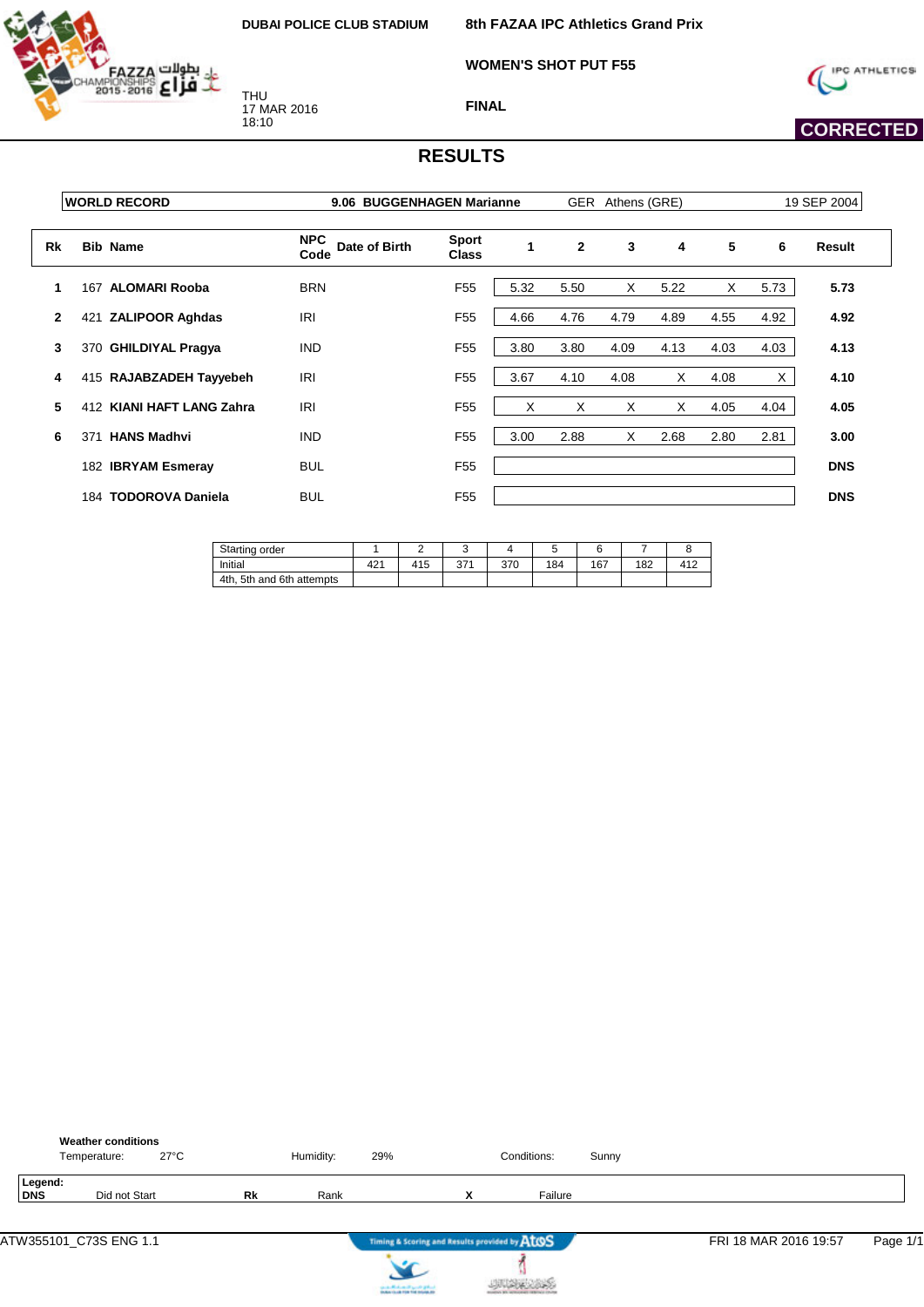

**WOMEN'S 400M T12**



**FINAL**

|    | <b>WORLD RECORD</b>        | 53.05 DURAND Omara |               | <b>CUB</b>            | Doha (QAT) |                         | 23 OCT 2015         |  |  |
|----|----------------------------|--------------------|---------------|-----------------------|------------|-------------------------|---------------------|--|--|
| Rk | <b>Bib Name</b>            | <b>NPC</b><br>Code | Date of Birth | <b>Sport</b><br>Class | Lane       | <b>Reaction</b><br>Time | <b>Fn</b><br>Result |  |  |
|    | 145 CHEBANU Elena          | AZE                |               | T <sub>12</sub>       | 3          | 0.281                   | 58.17               |  |  |
| 2  | 115 HAMRI Lynda            | <b>ALG</b>         |               | T <sub>12</sub>       | 6          | 0.157                   | 1:01.63             |  |  |
| 3  | MWANGI Hanah Ngendo<br>501 | <b>KEN</b>         |               | T <sub>12</sub>       | 5          | 0.247                   | 1:03.29             |  |  |
| 4  | 416 ROSHANAEI Mahsa        | <b>IRI</b>         |               | T12                   | 4          | 0.343                   | 1:13.80             |  |  |

|                      | <b>Weather conditions</b><br>Temperature: | $25^{\circ}$ C |           | Humidity: | 41%                                                               | Conditions:                                   | Sunny |                       |          |
|----------------------|-------------------------------------------|----------------|-----------|-----------|-------------------------------------------------------------------|-----------------------------------------------|-------|-----------------------|----------|
| Legend:<br><b>Fn</b> | False start                               |                | <b>Rk</b> | Rank      |                                                                   |                                               |       |                       |          |
|                      | ATW412101_C73A ENG 1.0                    |                |           |           |                                                                   | Timing & Scoring and Results provided by ATOS |       | FRI 18 MAR 2016 19:34 | Page 1/1 |
|                      |                                           |                |           |           | controlled and speed galent.<br>Instantia de File Foi Installatio |                                               |       |                       |          |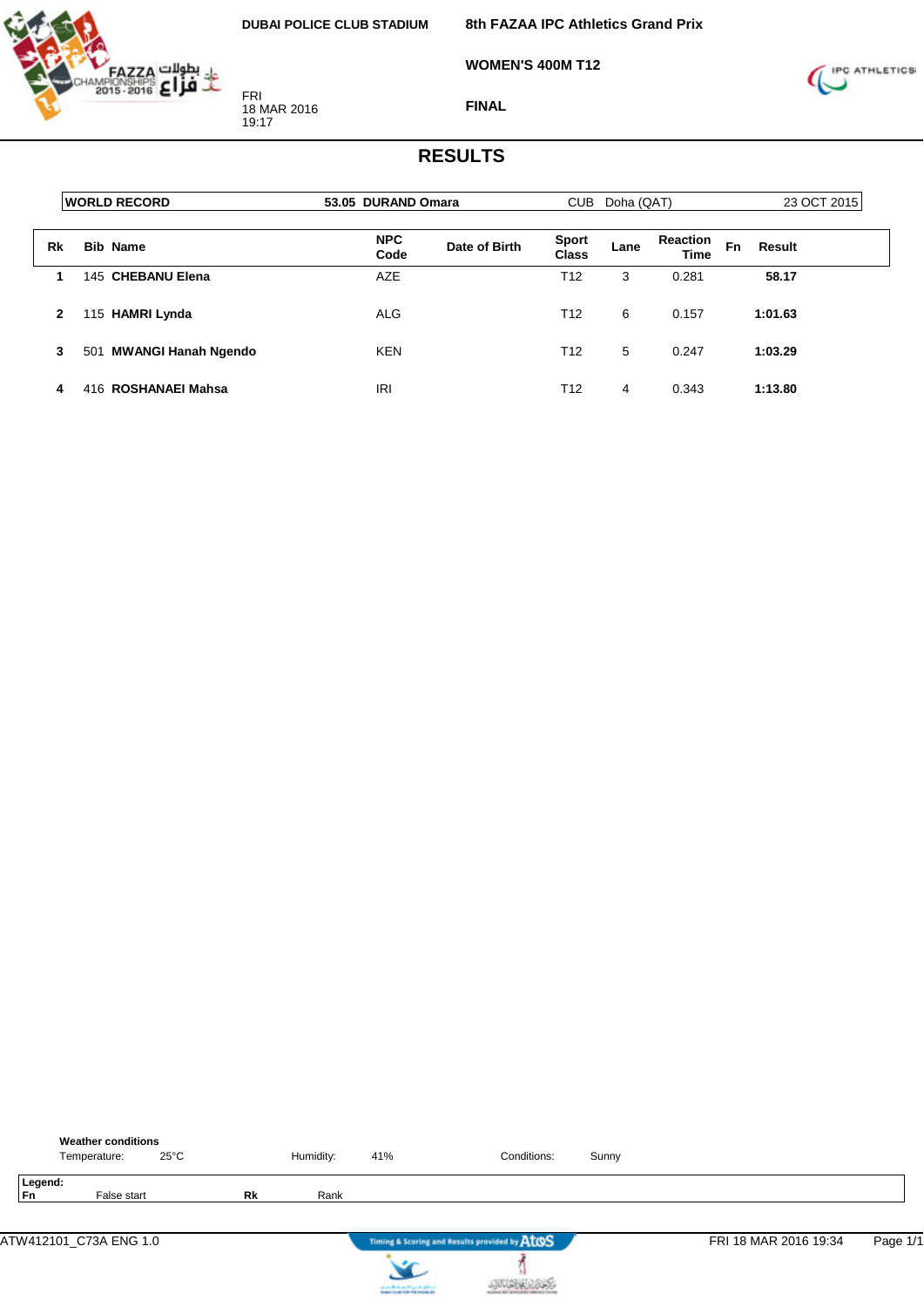

**FINAL**

**WOMEN'S 400M T13**



|    | <b>IWORLD RECORD</b> | 54.46 RUNYAN Marla |               | USA                   |      | Los Angeles (USA)              | 3 JAN 1995 |         |  |
|----|----------------------|--------------------|---------------|-----------------------|------|--------------------------------|------------|---------|--|
| Rk | <b>Bib Name</b>      | <b>NPC</b><br>Code | Date of Birth | <b>Sport</b><br>Class | Lane | <b>Reaction</b><br><b>Time</b> | Fn         | Result  |  |
|    | 552 BENHAMA Sanaa    | <b>MAR</b>         |               | T13                   | 5    | 0.196                          |            | 58.82   |  |
|    | 300 MCBRIDE Erin     | GBR                |               | T13                   | 4    | 0.223                          |            | 1:02.24 |  |

|                      | <b>Weather conditions</b><br>Temperature: | $25^{\circ}$ C |    | Humidity: | 41%                                                                         | Conditions:                                   | Sunny |                       |          |
|----------------------|-------------------------------------------|----------------|----|-----------|-----------------------------------------------------------------------------|-----------------------------------------------|-------|-----------------------|----------|
| Legend:<br><b>Fn</b> | False start                               |                | Rk | Rank      |                                                                             |                                               |       |                       |          |
|                      | ATW413101_C73A ENG 1.0                    |                |    |           |                                                                             | Timing & Scoring and Results provided by AtOS |       | FRI 18 MAR 2016 19:44 | Page 1/1 |
|                      |                                           |                |    |           | can be affected and it spends grabes.<br>Sockey thank FOR find industry and |                                               |       |                       |          |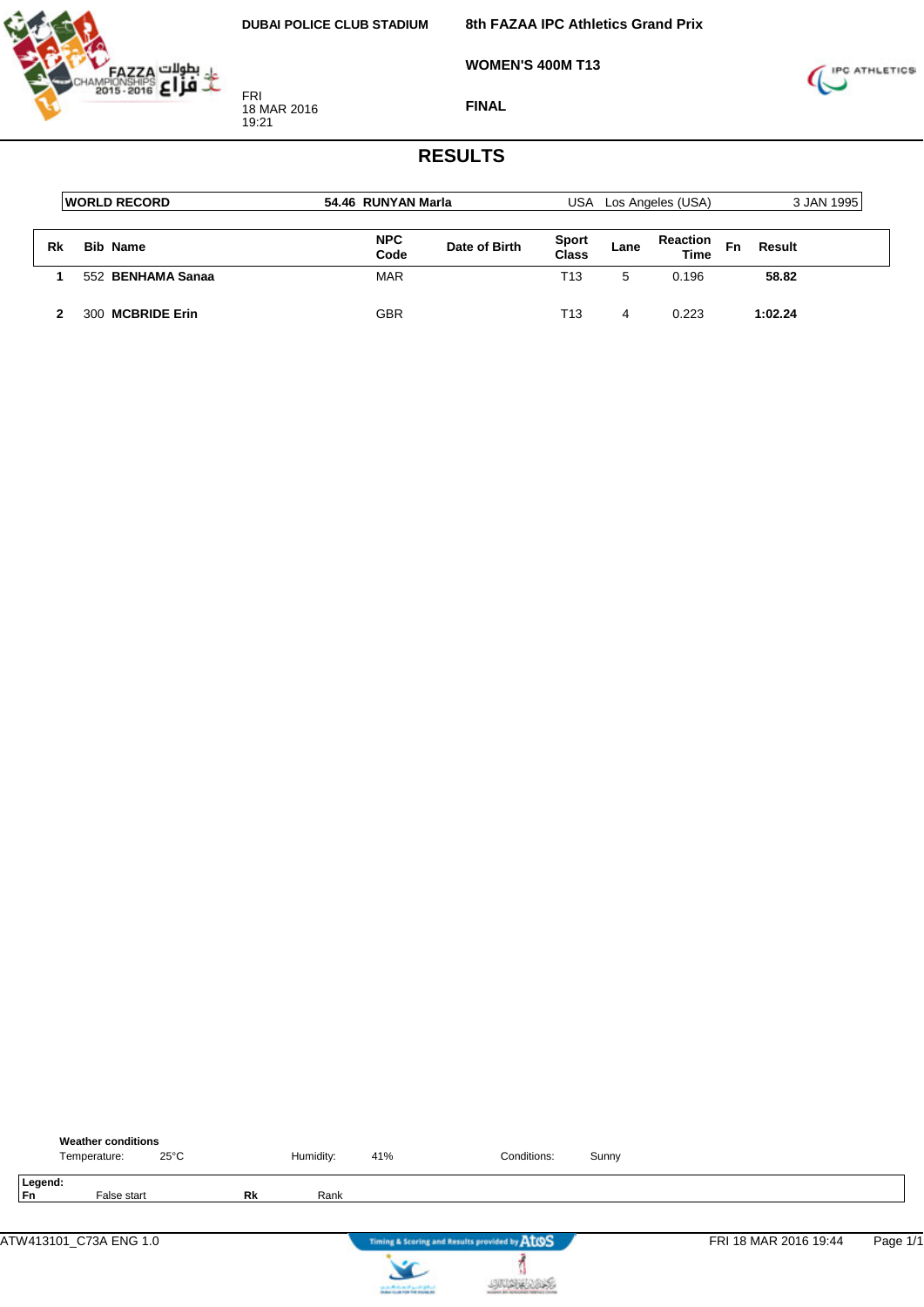

**8th FAZAA IPC Athletics Grand Prix**

**WOMEN'S 400M T20**



**FINAL**

|              | <b>WORLD RECORD</b>        | 57.78 NIEWIEDZIAL Barbara           | POL Doha (QAT)               |      |                                |           | 30 OCT 2015 |  |  |
|--------------|----------------------------|-------------------------------------|------------------------------|------|--------------------------------|-----------|-------------|--|--|
| <b>Rk</b>    | <b>Bib Name</b>            | <b>NPC</b><br>Date of Birth<br>Code | <b>Sport</b><br><b>Class</b> | Lane | <b>Reaction</b><br><b>Time</b> | <b>Fn</b> | Result      |  |  |
| 1            | 464 IKEZAKI Megumi         | <b>JPN</b>                          | T <sub>20</sub>              | 4    | 0.206                          |           | 1:05.34     |  |  |
| $\mathbf{2}$ | 465 IWAKIRI Mai            | <b>JPN</b>                          | T20                          | 5    | 0.624                          |           | 1:07.55     |  |  |
| 3            | <b>WALAA Ahmed</b><br>797  | <b>UAE</b>                          | T <sub>20</sub>              | 6    |                                |           | 1:35.87     |  |  |
|              | <b>NASRA Ismail</b><br>791 | <b>UAE</b>                          | T <sub>20</sub>              | 3    |                                |           | <b>DNS</b>  |  |  |
|              | 792 NEDA Matouri           | <b>UAE</b>                          | T <sub>20</sub>              | 7    |                                |           | <b>DNS</b>  |  |  |

|                | <b>Weather conditions</b><br>Temperature: | $25^{\circ}$ C |    | Humidity:   | 41%                                                               |                                               | Conditions: | Sunny |                       |          |
|----------------|-------------------------------------------|----------------|----|-------------|-------------------------------------------------------------------|-----------------------------------------------|-------------|-------|-----------------------|----------|
| Legend:<br>DNS | Did not Start                             |                | Fn | False start |                                                                   | Rk                                            | Rank        |       |                       |          |
|                | ATW420101 C73A ENG 1.0                    |                |    |             |                                                                   | Timing & Scoring and Results provided by AtOS |             |       | FRI 18 MAR 2016 20:09 | Page 1/1 |
|                |                                           |                |    |             | controlled and speed galent.<br>Instantia de File Foi Installatio |                                               |             |       |                       |          |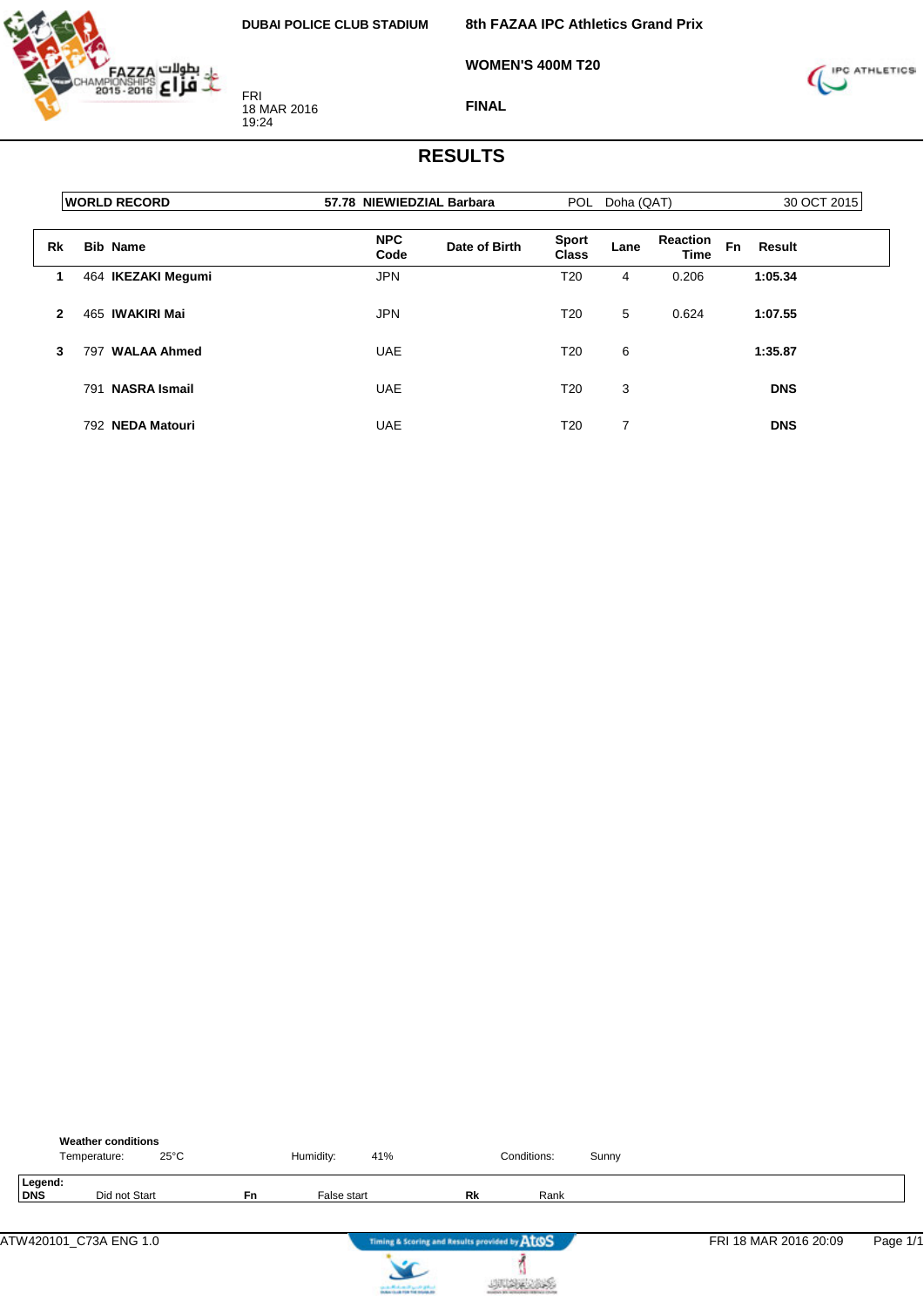

**8th FAZAA IPC Athletics Grand Prix**

**WOMEN'S 400M T35/37**



**FINAL**

|    | <b>WORLD RECORD - T35</b><br><b>WORLD RECORD - T37</b> | 1:20.86 CORSO Oxana<br>1:02.01 HERMITAGE Georgina |               | ITA                          | Rieti (ITA)<br>GBR Doha (QAT) |                                |           |            | 18 OCT 2014<br>25 OCT 2015 |
|----|--------------------------------------------------------|---------------------------------------------------|---------------|------------------------------|-------------------------------|--------------------------------|-----------|------------|----------------------------|
|    |                                                        |                                                   |               |                              |                               |                                |           |            |                            |
| Rk | <b>Bib Name</b>                                        | <b>NPC</b><br>Code                                | Date of Birth | <b>Sport</b><br><b>Class</b> | Lane                          | <b>Reaction</b><br><b>Time</b> | <b>Fn</b> | Result     |                            |
| 1  | 274 FRANCOIS-ELIE Mandy                                | <b>FRA</b>                                        |               | T37                          | 3                             |                                |           | 1:08.58    |                            |
| 2  | 696 TRETIAKOVA Elena                                   | <b>RUS</b>                                        |               | T37                          | 5                             |                                |           | 1:09.18    |                            |
| 3  | <b>CORSO Oxana</b><br>429.                             | <b>ITA</b>                                        |               | T35                          | 6                             |                                |           | 1:19.44    | <b>WR</b>                  |
|    | <b>LARISSA Malobe Ehiyo</b><br>211                     | <b>CMR</b>                                        |               | T37                          | 4                             |                                |           | <b>DNS</b> |                            |

|                | <b>Weather conditions</b><br>$25^{\circ}$ C<br>Temperature: |    | Humidity:   | 41%                                           | Conditions: | Sunny |           |                       |          |
|----------------|-------------------------------------------------------------|----|-------------|-----------------------------------------------|-------------|-------|-----------|-----------------------|----------|
| Legend:<br>DNS | Did not Start                                               | Fn | False start | Rk                                            | Rank        |       | <b>WR</b> | <b>World Record</b>   |          |
|                | ATW440101_C73A ENG 1.0                                      |    |             | Timing & Scoring and Results provided by AtOS |             |       |           | FRI 18 MAR 2016 19:49 | Page 1/1 |
|                |                                                             |    |             | country Michael and Locate States             |             |       |           |                       |          |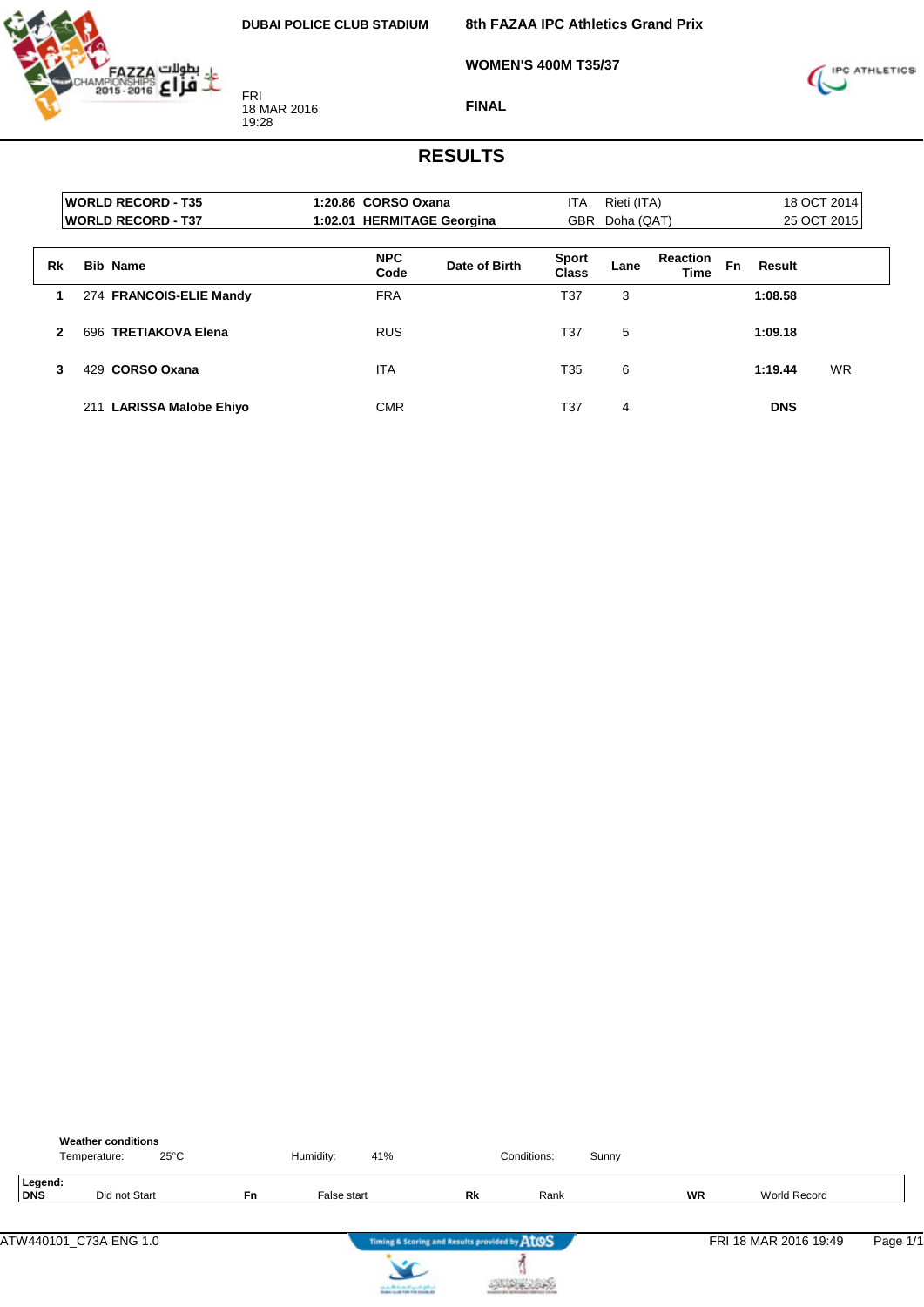

**8th FAZAA IPC Athletics Grand Prix**

**WOMEN'S 400M T46/47**



**FINAL**

|    | <b>WORLD RECORD</b>    | 55.72 CASTILLO Yunidis |               | CUB.                  | London (GBR) |                                |              | 8 SEP 2012 |  |
|----|------------------------|------------------------|---------------|-----------------------|--------------|--------------------------------|--------------|------------|--|
| Rk | <b>Bib Name</b>        | <b>NPC</b><br>Code     | Date of Birth | <b>Sport</b><br>Class | Lane         | <b>Reaction</b><br><b>Time</b> | Fn<br>Result |            |  |
|    | 475 TSUJI Sae          | <b>JPN</b>             |               | T47                   | 4            |                                | 59.72        |            |  |
| 2  | 694 SOLOVEVA Anastasia | <b>RUS</b>             |               | T47                   | 3            |                                | 1:00.49      |            |  |
| з  | 681 CHIKINA Mariya     | RUS                    |               | T46                   | 5            |                                | 1:02.91      |            |  |

|               | <b>Weather conditions</b><br>Temperature: | $25^{\circ}$ C |    | Humidity: | 41%                               | Conditions:                                   | Sunny |                       |          |
|---------------|-------------------------------------------|----------------|----|-----------|-----------------------------------|-----------------------------------------------|-------|-----------------------|----------|
| Legend:<br>Fn | False start                               |                | Rk | Rank      |                                   |                                               |       |                       |          |
|               | ATW447101_C73A ENG 1.0                    |                |    |           |                                   | Timing & Scoring and Results provided by ATOS |       | FRI 18 MAR 2016 20:18 | Page 1/1 |
|               |                                           |                |    |           | stand official and speed galaxies |                                               |       |                       |          |

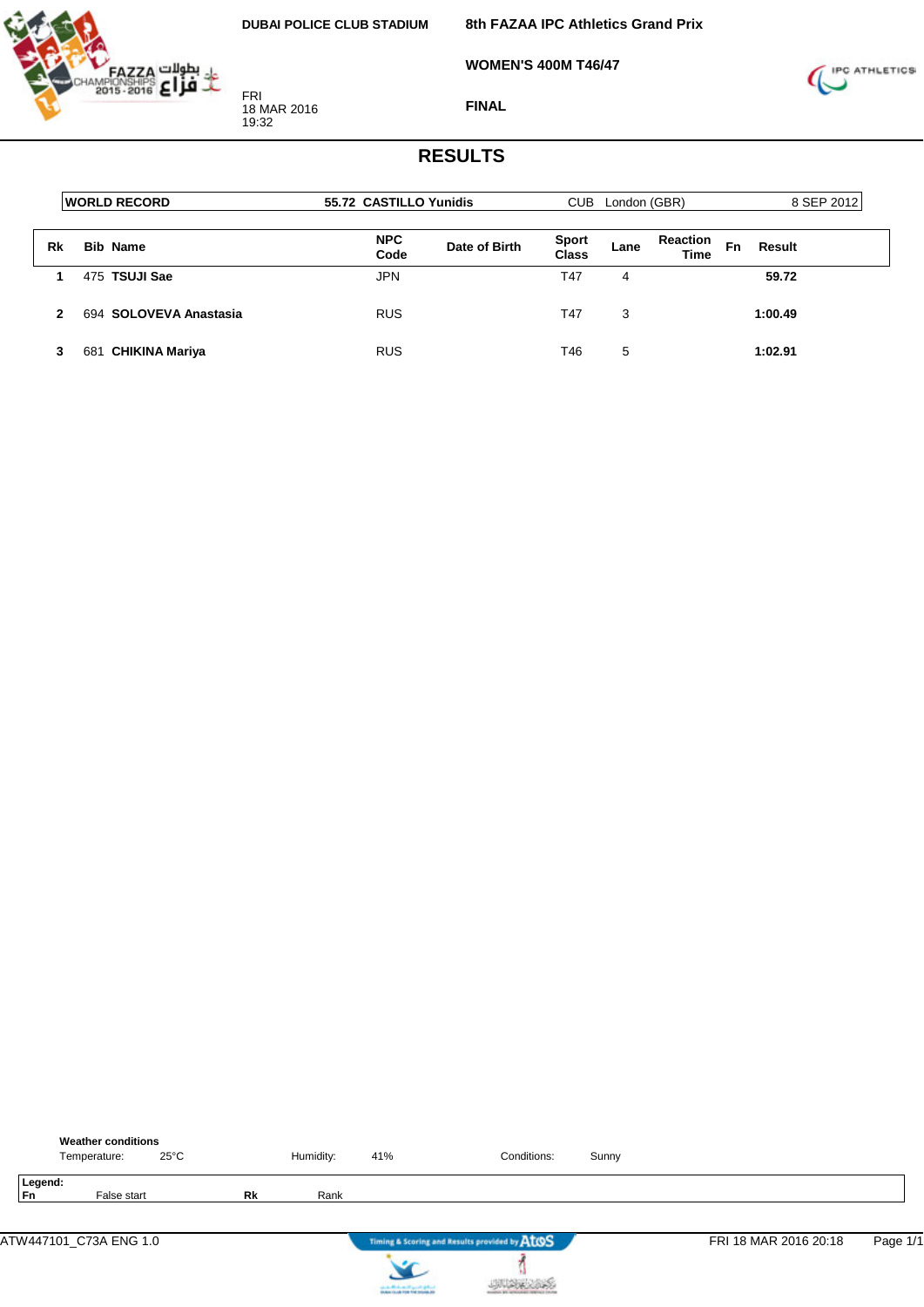

**8th FAZAA IPC Athletics Grand Prix**

**WOMEN'S 1500M T54**



**FINAL**

|                | <b>WORLD RECORD</b>                 |       | 3:13.27 MCFADDEN Tatyana |                    |                              | USA Arbon (SUI)       |                |         | 4 JUN 2015 |
|----------------|-------------------------------------|-------|--------------------------|--------------------|------------------------------|-----------------------|----------------|---------|------------|
| Rk             | <b>Bib Name</b>                     |       |                          | <b>NPC</b><br>Code | Date of Birth                | Sport<br><b>Class</b> | Order          | Result  |            |
| $\mathbf{1}$   | 706 DEBRUNNER Catherine             |       |                          | <b>SUI</b>         |                              | <b>T54</b>            | 2              | 3:39.69 |            |
| $\overline{2}$ | 684 KOCHEROVA Nataliya              |       |                          | <b>RUS</b>         |                              | T <sub>54</sub>       | $\overline{7}$ | 3:41.18 |            |
| $\mathbf{3}$   | 606 BABALOLA Hannah                 |       |                          | <b>NGR</b>         |                              | T <sub>54</sub>       | 8              | 3:41.48 |            |
| 4              | 294 DAWSON-FARRELL Meggan           |       |                          | <b>GBR</b>         |                              | T <sub>54</sub>       | 10             | 3:42.95 |            |
| 5              | 591 VAN DEN BROEK Margriet          |       |                          | <b>NED</b>         |                              | T <sub>54</sub>       | 3              | 3:43.66 |            |
| 6              | 678 ABDIKARIMOVA Akzhana            |       |                          | <b>RUS</b>         |                              | T <sub>53</sub>       | 9              | 3:43.89 |            |
| $\overline{7}$ | 707 MUSSINELLI Licia                |       |                          | SUI                |                              | T <sub>54</sub>       | 4              | 4:08.86 |            |
| 8              | 708 SCHULTIS Lisa                   |       |                          | SUI                |                              | T <sub>54</sub>       | 5              | 4:09.83 |            |
| 9              | 252 MORAL Eva                       |       |                          | <b>ESP</b>         |                              | T <sub>54</sub>       | $\mathbf{1}$   | 4:44.65 |            |
| 10             | 578 MARIE DESIRELLA BRANDY TESSA P. |       |                          | <b>MRI</b>         |                              | T <sub>54</sub>       | 6              | 4:50.42 |            |
|                | <b>Intermediate Times:</b>          | 400m  | 1:01.00                  | 591                | VAN DEN BROEK Margriet (NED) |                       |                |         |            |
|                |                                     | 800m  | 1:58.80                  | 684                | KOCHEROVA Nataliya (RUS)     |                       |                |         |            |
|                |                                     | 1200m | 2:58.20                  | 684                | KOCHEROVA Nataliya (RUS)     |                       |                |         |            |

| <b>Weather conditions</b><br>26°C<br>Temperature: | Humidity: | Conditions:<br>33%                            | Sunny |                                   |
|---------------------------------------------------|-----------|-----------------------------------------------|-------|-----------------------------------|
| Legend:<br><b>Rk</b><br>Rank                      |           |                                               |       |                                   |
|                                                   |           | Timing & Scoring and Results provided by ATOS |       | Page 1/1<br>FRI 18 MAR 2016 18:01 |



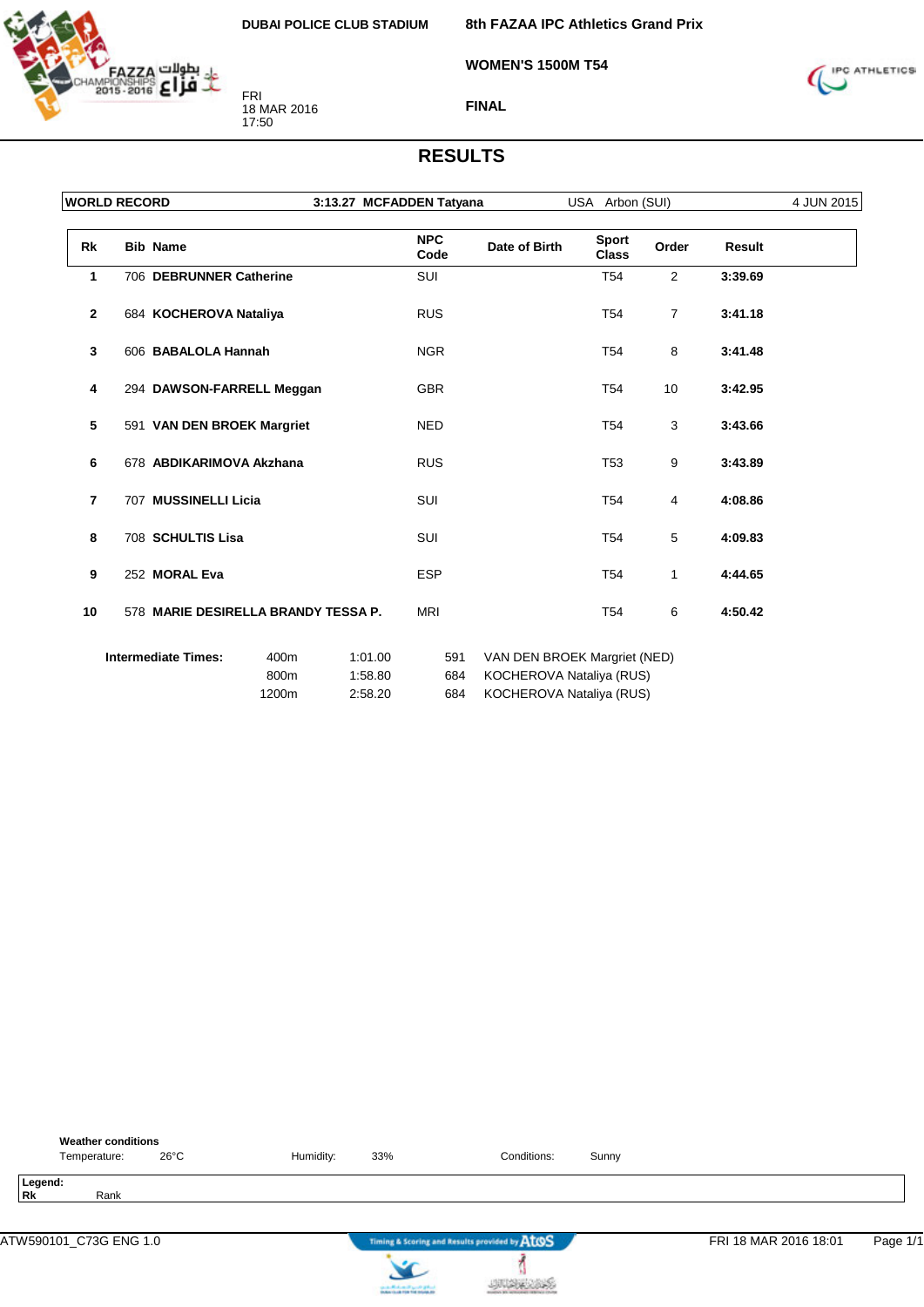

**WOMEN'S JAVELIN THROW F56/57**

**8th FAZAA IPC Athletics Grand Prix**



**FINAL**

|                | <b>WORLD RECORD - F56</b>     |                    | 24.03 WILLING Martina |                              |              |              | GER Berlin (GER) |              |              |              | 13 JUN 2008             |
|----------------|-------------------------------|--------------------|-----------------------|------------------------------|--------------|--------------|------------------|--------------|--------------|--------------|-------------------------|
|                | <b>WORLD RECORD - F57</b>     |                    | 25.71 DJELAL Safia    |                              |              | <b>ALG</b>   | Tunis (TUN)      |              |              |              | 23 MAR 2015             |
| <b>Rk</b>      | <b>Bib Name</b>               | <b>NPC</b><br>Code | Date of Birth         | <b>Sport</b><br><b>Class</b> | $\mathbf 1$  | $\mathbf{2}$ | 3                | 4            | 5            | 6            | Result<br><b>Points</b> |
| 1              | 317 WILLING Martina Monika    | <b>GER</b>         |                       | F <sub>56</sub>              | 20.50<br>888 | X.           | 20.66<br>896     | 21.95<br>953 | 20.32<br>879 | 21.74<br>945 | 21.95<br>953            |
| $\overline{2}$ | 208 ARLETTE Mawe Foka         | <b>CMR</b>         |                       | F <sub>57</sub>              | 15.92<br>573 | X            | 17.08<br>661     | 15.20<br>517 | 17.02<br>656 | 16.32<br>604 | 17.08<br>661            |
| 3              | 425 REGAN Lorraine            | <b>IRL</b>         |                       | F <sub>56</sub>              | 14.77<br>500 | 15.84<br>585 | 16.03<br>600     | 15.51<br>559 | X            | 15.56<br>563 | 16.03<br>600            |
| 4              | 213 MARTINE Tamibe            | <b>CMR</b>         |                       | F <sub>57</sub>              | 14.51<br>461 | 14.43<br>455 | 13.66<br>392     | $\times$     | $\times$     | 14.42<br>454 | 14.51<br>461            |
| 5              | 794 SARA SALEH Alkaabi        | <b>UAE</b>         |                       | F <sub>57</sub>              | 8.11<br>54   | 8.32<br>61   | 9.11<br>91       | 9.17<br>94   | 8.65<br>72   | 9.38<br>103  | 9.38<br>103             |
|                | 113 DJELAL Safia              | <b>ALG</b>         |                       | F <sub>57</sub>              |              |              |                  |              |              |              | <b>DNS</b>              |
|                | 210 JULIE Assako Assom Abondo | <b>CMR</b>         |                       | F <sub>57</sub>              |              |              |                  |              |              |              | <b>DNS</b>              |
|                | 116 MEDJEMEDJ Nadia           | <b>ALG</b>         |                       | F <sub>57</sub>              |              |              |                  |              |              |              | <b>DNS</b>              |
|                | 118 SAAD Nafissa              | <b>ALG</b>         |                       | F <sub>56</sub>              |              |              |                  |              |              |              | <b>DNS</b>              |

| $\sim$<br>order<br><b>Juailli</b> ly |            | -                      |     |           |                   |     |                       |             |               |
|--------------------------------------|------------|------------------------|-----|-----------|-------------------|-----|-----------------------|-------------|---------------|
|                                      | 1つに<br>ن∠+ | $\sim$ $\sim$<br>، ا ب | 208 | 140<br>10 | $\sqrt{4}$<br>ں ا | 794 | 040<br>טו<br><u>.</u> | ດ 4 ດ<br>⊣ພ | $\sim$<br>16. |

|                | <b>Weather conditions</b><br>Temperature: | $27^{\circ}$ C |    | Humidity: | 29%                                                                  |                   | Conditions: | Sunny |                       |          |
|----------------|-------------------------------------------|----------------|----|-----------|----------------------------------------------------------------------|-------------------|-------------|-------|-----------------------|----------|
| Legend:<br>DNS | Did not Start                             |                | Rk | Rank      |                                                                      | v<br>$\mathbf{v}$ | Failure     |       |                       |          |
|                | ATW703101_C73S ENG 1.0                    |                |    |           | Timing & Scoring and Results provided by AtOS                        |                   |             |       | FRI 18 MAR 2016 17:10 | Page 1/1 |
|                |                                           |                |    |           | سالاي فترس التبعيشالاسفين<br><b><i>NAVIS OF FOR THE REGIS AT</i></b> |                   |             |       |                       |          |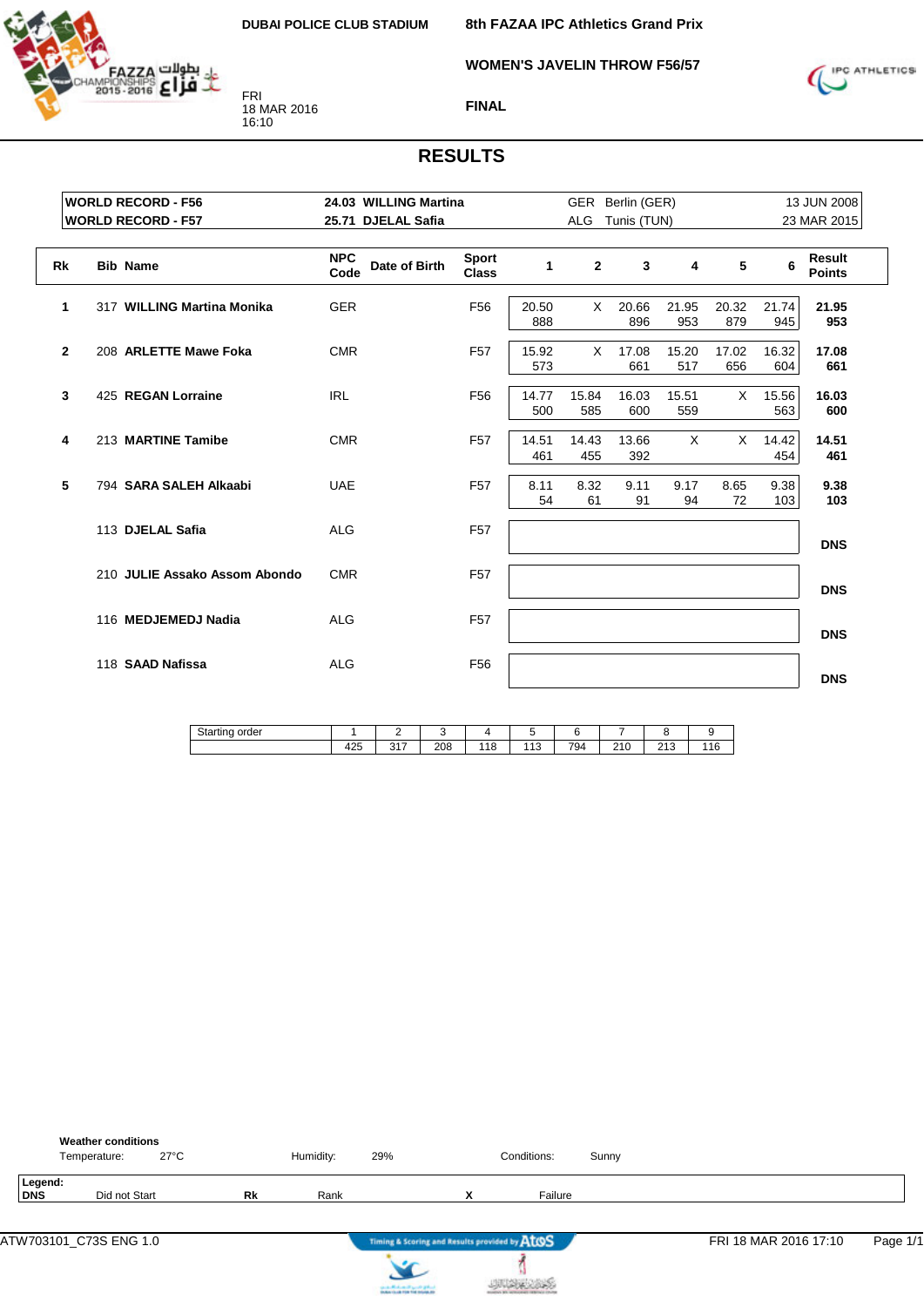**WOMEN'S JAVELIN THROW F54**



FRI 18 MAR 2016 18:00



**FINAL**

|              | <b>WORLD RECORD</b>       | 18.86 AIDI Hania                    |                              |              | <b>TUN</b>   | Doha (QAT) |       |       |       | 23 OCT 2015 |
|--------------|---------------------------|-------------------------------------|------------------------------|--------------|--------------|------------|-------|-------|-------|-------------|
| Rk           | <b>Bib Name</b>           | <b>NPC</b><br>Date of Birth<br>Code | <b>Sport</b><br><b>Class</b> | $\mathbf{1}$ | $\mathbf{2}$ | 3          | 4     | 5     | 6     | Result      |
|              | 408 HADIDI Shahla         | <b>IRI</b>                          | F <sub>54</sub>              | 11.48        | X            | 12.96      | 13.11 | 12.93 | 12.74 | 13.11       |
| $\mathbf{2}$ | 418 SALEHI Elham          | IRI                                 | F <sub>54</sub>              | X            | 12.60        | 12.67      | 12.48 | 13.01 | 12.97 | 13.01       |
| 3            | 158 NEZHURA Yuliya        | <b>BLR</b>                          | F <sub>54</sub>              | 11.00        | 9.72         | X          | X     | 11.14 | 10.64 | 11.14       |
| 4            | AL HAMMADI Shaikha<br>621 | <b>OMA</b>                          | F <sub>54</sub>              | 9.26         | X            | X          | 9.10  | X     | 9.49  | 9.49        |
| 5            | 620 AL ABRI Raya          | <b>OMA</b>                          | F <sub>54</sub>              | X            | 8.38         | X          | X     | 9.18  | X     | 9.18        |
| 6            | 234 KACANU Eva            | <b>CZE</b>                          | F <sub>54</sub>              | 8.54         | 8.41         | X          | 8.79  | 9.08  | 9.09  | 9.09        |
| 7            | 166 ALI Amal              | <b>BRN</b>                          | F <sub>54</sub>              | X            | 8.60         | 8.18       | X     | 7.89  | X     | 8.60        |

| <b>.</b><br>order<br>' ''<br>-511<br>$\overline{\phantom{a}}$<br>- 7 |                | –          |             |          |     |    |              |
|----------------------------------------------------------------------|----------------|------------|-------------|----------|-----|----|--------------|
|                                                                      | $\sim$<br>∪∠ । | con<br>ט∠ט | 110<br>טו + | 408<br>Δ | 166 | 58 | $\sim$<br>ںے |

|                      | <b>Weather conditions</b><br>Temperature: | 26°C |                           | Humidity: | 33%                                                               | Conditions:                                   | Sunny |                       |          |
|----------------------|-------------------------------------------|------|---------------------------|-----------|-------------------------------------------------------------------|-----------------------------------------------|-------|-----------------------|----------|
| Legend:<br><b>Rk</b> | Rank                                      |      | $\checkmark$<br>$\lambda$ | Failure   |                                                                   |                                               |       |                       |          |
|                      |                                           |      |                           |           |                                                                   | Timing & Scoring and Results provided by AtOS |       | FRI 18 MAR 2016 20:26 | Page 1/1 |
|                      |                                           |      |                           |           | controlled and speed galent.<br>Instantia de File Foi Installatio |                                               |       |                       |          |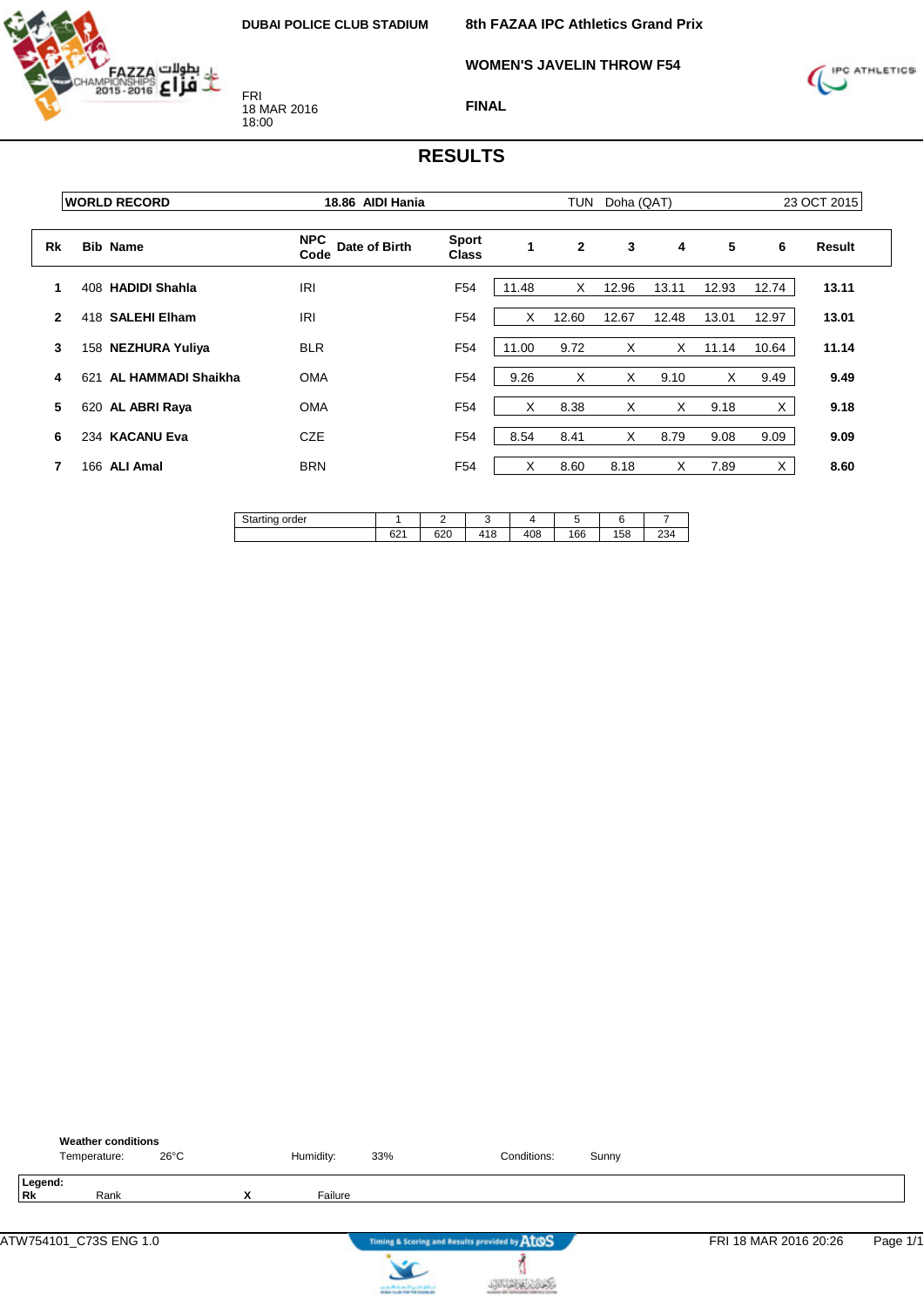

**WOMEN'S JAVELIN THROW F55**



**FINAL**

|              | <b>WORLD RECORD</b>             | <b>WILLING Martina</b><br>22.71     |                              | <b>GER</b><br>Bern (SUI) |              |       |       |       | 21 AUG 1999 |          |  |  |
|--------------|---------------------------------|-------------------------------------|------------------------------|--------------------------|--------------|-------|-------|-------|-------------|----------|--|--|
| Rk           | <b>Bib Name</b>                 | <b>NPC</b><br>Date of Birth<br>Code | <b>Sport</b><br><b>Class</b> |                          | $\mathbf{2}$ | 3     | 4     | 5     | 6           | Result   |  |  |
|              | 502 SILE Nelly Jeptoo           | <b>KEN</b>                          | F <sub>55</sub>              | 13.19                    | 14.54        | X     | 13.56 | 13.23 | 13.98       | 14.54 AR |  |  |
| $\mathbf{2}$ | <b>NATALYA Semyonova</b><br>807 | <b>UZB</b>                          | F <sub>55</sub>              | 13.46                    | X            | X     | 14.17 | X     | X           | 14.17    |  |  |
| 3            | <b>ALOMARI Rooba</b><br>167     | <b>BRN</b>                          | F <sub>55</sub>              | 11.74                    | 12.97        | 13.09 | X.    | 11.31 | X.          | 13.09    |  |  |
| 4            | 415 RAJABZADEH Tayyebeh         | <b>IRI</b>                          | F <sub>55</sub>              | 10.87                    | 11.97        | 11.98 | X     | X     | 12.18       | 12.18    |  |  |
| 5            | 236 NOVAKOVA Katerina           | <b>CZE</b>                          | F <sub>55</sub>              | 10.83                    | 11.46        | 10.06 | 11.71 | 10.77 | 11.39       | 11.71    |  |  |
| 6            | <b>GHILDIYAL Pragya</b><br>370  | <b>IND</b>                          | F <sub>55</sub>              | 9.32                     | 9.45         | X     | X     | 10.04 | X           | 10.04    |  |  |
| 7            | <b>HANS Madhvi</b><br>371       | <b>IND</b>                          | F <sub>55</sub>              | X                        | X            | 5.58  | 5.29  | 5.29  | X           | 5.58     |  |  |

| $\sim$<br>uer |                                 |             |        |                      |               |                      |        |
|---------------|---------------------------------|-------------|--------|----------------------|---------------|----------------------|--------|
|               | $\cdot$ $\cdot$ $\sim$<br>1 I J | $\sim$<br>v | $\sim$ | $\sim$ $\sim$ $\sim$ | $\sim$<br>ັບເ | 0 <sub>0</sub><br>ou | $\sim$ |

|                      | <b>Weather conditions</b><br>Temperature: | $27^{\circ}$ C |    | Humidity: | 29%                                           |                | Conditions: | Sunny |                       |          |
|----------------------|-------------------------------------------|----------------|----|-----------|-----------------------------------------------|----------------|-------------|-------|-----------------------|----------|
| Legend:<br><b>AR</b> | Area Record                               |                | Rk | Rank      |                                               | v<br>$\lambda$ | Failure     |       |                       |          |
|                      |                                           |                |    |           | Timing & Scoring and Results provided by AtOS |                |             |       | FRI 18 MAR 2016 17:26 | Page 1/1 |
|                      |                                           |                |    |           | country Michael and Locate States             |                |             |       |                       |          |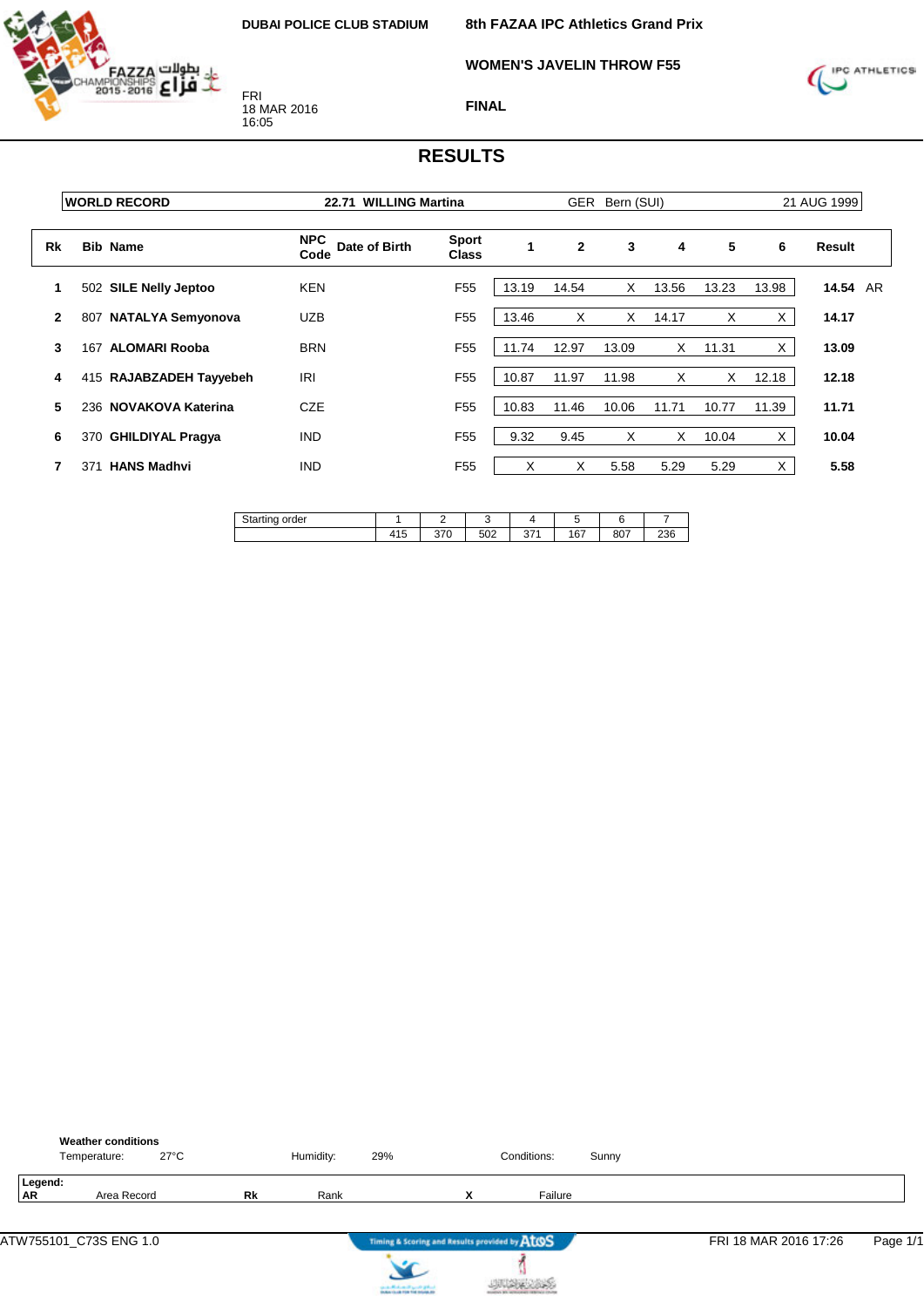

**MEN'S LONG JUMP T42**



**FINAL**

|    | <b>WORLD RECORD</b>  | 6.53 JORGENSEN Daniel               |                       |                | DEN            |                | Grosseto (ITA) |             |                | 13 JUN 2015    |  |
|----|----------------------|-------------------------------------|-----------------------|----------------|----------------|----------------|----------------|-------------|----------------|----------------|--|
| Rk | <b>Bib Name</b>      | <b>NPC</b><br>Date of Birth<br>Code | Sport<br><b>Class</b> | 1              | $\mathbf{2}$   | 3              | 4              | 5           | 6              | Result<br>Wind |  |
|    | 462 YAMAMOTO Atsushi | <b>JPN</b>                          | T42                   | 6.32<br>$+0.2$ | X              | 6.09<br>$-0.3$ | 5.42<br>$+0.7$ | 6.35<br>0.0 | 5.55<br>$-0.8$ | 6.35<br>0.0    |  |
| 2  | 662 IZBASAROV Dijas  | <b>RUS</b>                          | T42                   | 5.57<br>$+0.9$ | 5.83<br>$-0.2$ | 5.83<br>$-0.1$ | 5.70<br>$-1.2$ | 6.08<br>0.0 | 5.66<br>$-0.2$ | 6.08<br>0.0    |  |
| 3  | 510 ALFIFI Abdullah  | <b>KSA</b>                          | T42                   | 4.14<br>$-2.0$ | 4.10<br>$-1.5$ | 4.50<br>$-0.5$ | 4.10<br>$-0.5$ | X           | 3.86<br>$+0.3$ | 4.50<br>$-0.5$ |  |

| Starting order            |     |     |     |
|---------------------------|-----|-----|-----|
| Initial                   | 510 | 462 | 662 |
| 4th, 5th and 6th attempts | 510 | 662 | 462 |

|                      | <b>Weather conditions</b><br>Temperature: | $26^{\circ}$ C |   | Humidity: | 41%                                                               | Conditions:                                   | Sunny |                       |          |
|----------------------|-------------------------------------------|----------------|---|-----------|-------------------------------------------------------------------|-----------------------------------------------|-------|-----------------------|----------|
| Legend:<br><b>Rk</b> | Rank                                      |                | X | Failure   |                                                                   |                                               |       |                       |          |
|                      | ATM042101_C73P ENG 1.0                    |                |   |           |                                                                   | Timing & Scoring and Results provided by ATOS |       | SAT 19 MAR 2016 18:13 | Page 1/1 |
|                      |                                           |                |   |           | controlled and speed galent.<br>Instantia de File Foi Installatio |                                               |       |                       |          |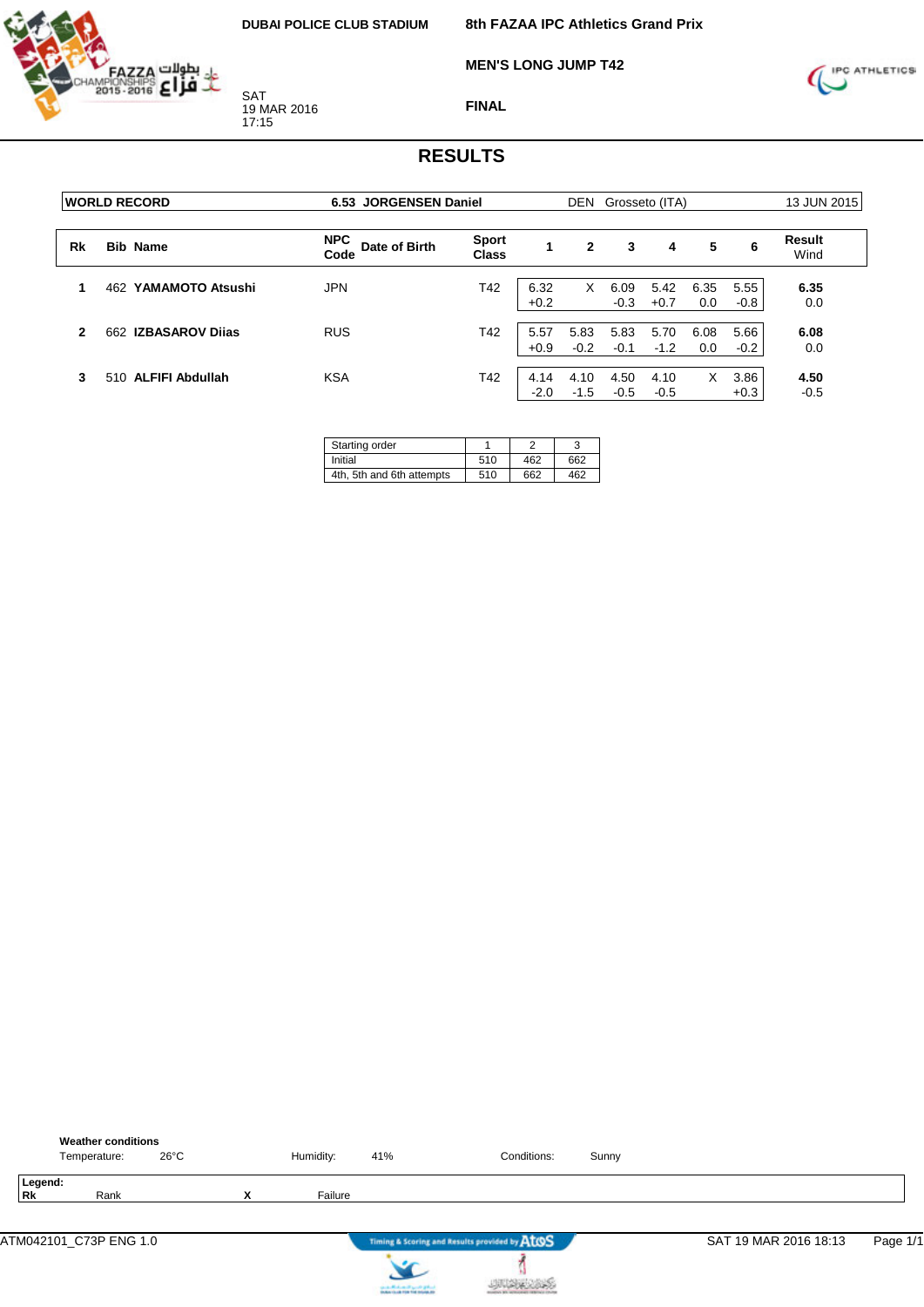HAZZA



**WOMEN'S SHOT PUT F42/44**



 **CORRECTED** 

**FINAL**

|              | <b>WORLD RECORD - F42</b><br>10.06 ZHENG Baozhu<br><b>IWORLD RECORD - F44</b><br>13.14 YAO Juan |                                     | <b>CHN</b><br>Beijing (CHN)<br><b>CHN</b><br>Doha (QAT) |             |                |             |             |             | 9 SEP 2008<br>28 OCT 2015 |                         |
|--------------|-------------------------------------------------------------------------------------------------|-------------------------------------|---------------------------------------------------------|-------------|----------------|-------------|-------------|-------------|---------------------------|-------------------------|
| Rk           | <b>Bib Name</b>                                                                                 | <b>NPC</b><br>Date of Birth<br>Code | <b>Sport</b><br><b>Class</b>                            |             | $\overline{2}$ | 3           | 4           | 5           | 6                         | Result<br><b>Points</b> |
| 1            | 474 TAKADO Fumiko                                                                               | JPN                                 | F44                                                     | 7.60<br>270 | 7.58<br>267    | 7.32<br>229 | 7.31<br>228 | 7.63<br>274 | 7.73<br>289               | 7.73<br>289             |
| $\mathbf{2}$ | <b>SALAMATIAN Nayereh</b><br>417                                                                | <b>IRI</b>                          | F44                                                     | X           | 5.76<br>63     | 5.68<br>58  | 5.50<br>47  | 5.57<br>51  | 5.71<br>60                | 5.76<br>63              |
| 3            | <b>KHAKSAR Sedigheh</b><br>411                                                                  | <b>IRI</b>                          | F44                                                     | 5.54<br>49  | 5.28<br>36     | 5.14<br>30  | 5.10<br>28  | 5.53<br>49  | 5.10<br>28                | 5.54<br>49              |
|              | 214 MELAINE Ze Melaine                                                                          | <b>CMR</b>                          | F44                                                     |             |                |             |             |             |                           | <b>DNS</b>              |

| Starting order            |     |     |     |     |
|---------------------------|-----|-----|-----|-----|
| Initial                   | 474 | 411 | 417 | 214 |
| 4th, 5th and 6th attempts | 417 | 411 | 474 |     |

|                | <b>Weather conditions</b><br>$26^{\circ}$ C<br>Temperature: |           | Humidity: | 33% |                                               | Conditions: | Sunny |                       |          |
|----------------|-------------------------------------------------------------|-----------|-----------|-----|-----------------------------------------------|-------------|-------|-----------------------|----------|
| Legend:<br>DNS | Did not Start                                               | <b>Rk</b> | Rank      |     | v<br>^                                        | Failure     |       |                       |          |
|                |                                                             |           |           |     | Timing & Scoring and Results provided by ATOS |             |       | SAT 19 MAR 2016 14:58 | Page 1/1 |



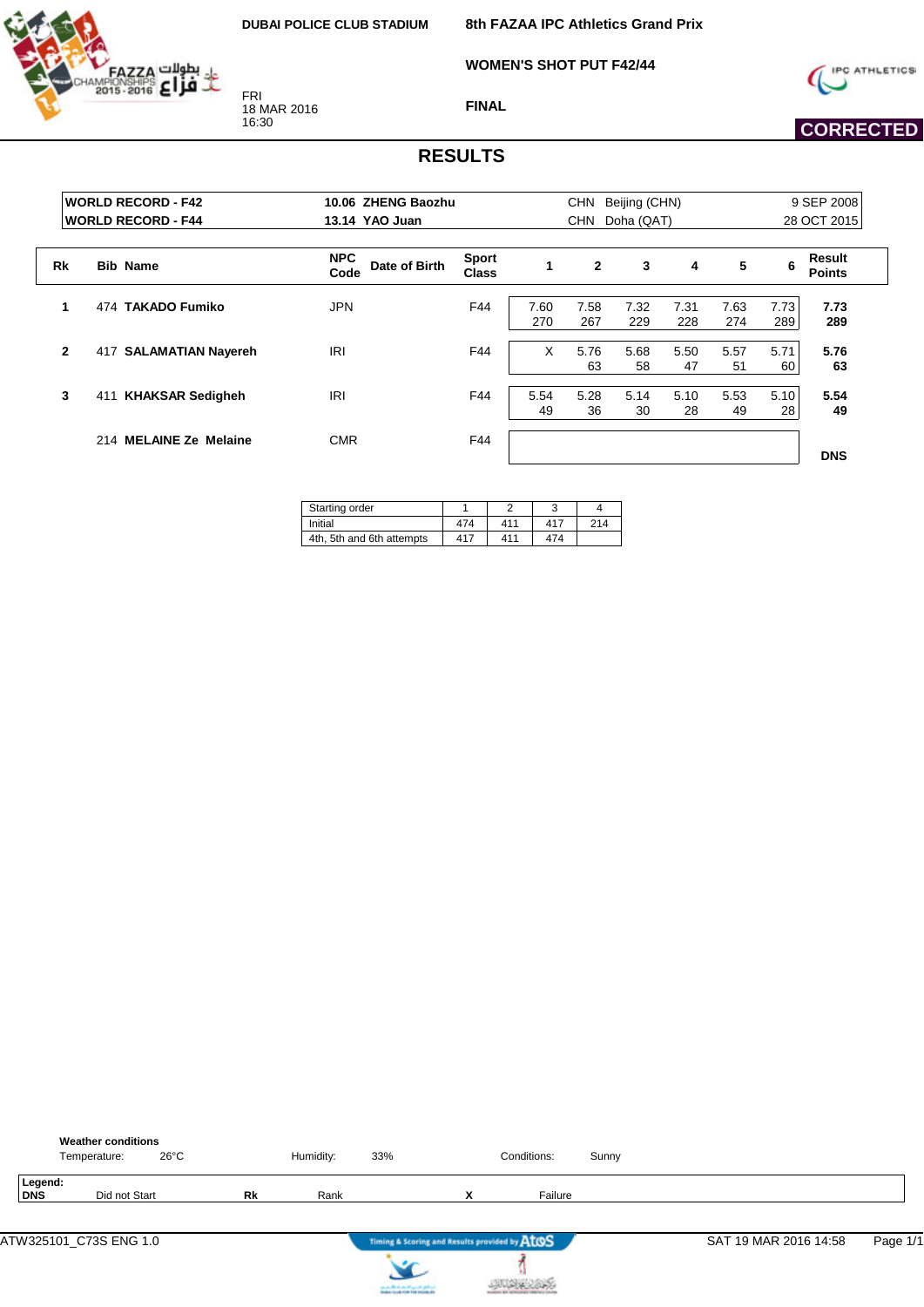**8th FAZAA IPC Athletics Grand Prix**



FRI 18 MAR 2016 17:30

**MEN'S 1500M T52**



 **CORRECTED** 

**FINAL**

| <b>Rk</b>    | <b>Bib Name</b>            |       |         | <b>NPC</b> | Date of Birth     | <b>Sport</b>    | Order | <b>Result</b> |
|--------------|----------------------------|-------|---------|------------|-------------------|-----------------|-------|---------------|
|              |                            |       |         | Code       |                   | <b>Class</b>    |       |               |
| 1            | 251 SANZ Santiago          |       |         | <b>ESP</b> |                   | T <sub>52</sub> | 5     | 4:15.46       |
| $\mathbf{2}$ | 451 MATSUMOTO Naoyuki      |       |         | <b>JPN</b> |                   | T <sub>52</sub> | 3     | 4:41.61       |
|              |                            |       |         |            |                   |                 |       |               |
| 3            | 671 SHISHKOVSKIY Artem     |       |         | <b>RUS</b> |                   | T52             | 1     | 4:46.24       |
|              | 290 SMITH Nick             |       |         | <b>GBR</b> |                   | T <sub>52</sub> | 4     | <b>DNF</b>    |
|              |                            |       |         |            |                   |                 |       |               |
|              | <b>Intermediate Times:</b> | 400m  | 59.50   | 703        | MITIC Bojan (SUI) |                 |       |               |
|              |                            | 800m  | 2:02.10 | 703        | MITIC Bojan (SUI) |                 |       |               |
|              |                            | 1200m | 3:05.70 | 703        | MITIC Bojan (SUI) |                 |       |               |

|                | <b>Weather conditions</b><br>Temperature: | $26^{\circ}$ C |    | Humidity: | 33%                               | Conditions:                                   | Sunny |                       |          |
|----------------|-------------------------------------------|----------------|----|-----------|-----------------------------------|-----------------------------------------------|-------|-----------------------|----------|
| Legend:<br>DNF | Did not Finish                            |                | Rk | Rank      |                                   |                                               |       |                       |          |
|                | ATM575101_C73G ENG 1.1                    |                |    |           |                                   | Timing & Scoring and Results provided by AtOS |       | SAT 19 MAR 2016 15:43 | Page 1/1 |
|                |                                           |                |    |           | country Michael and Locate States |                                               |       |                       |          |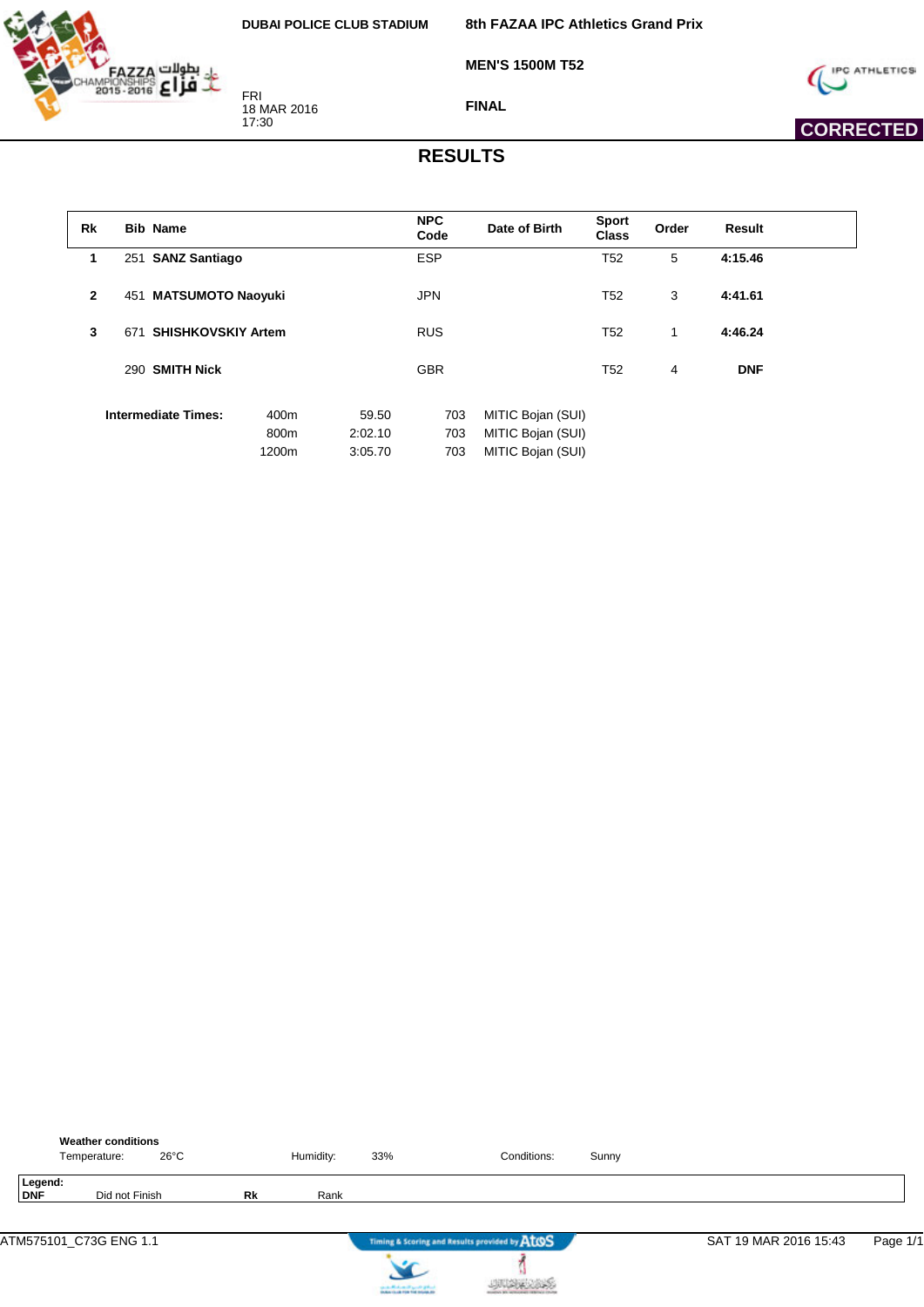**8th FAZAA IPC Athletics Grand Prix**

**MEN'S 1500M T34**



FRI 18 MAR 2016 17:20

**FINAL**



## **CORRECTED**

|    | <b>IWORLD RECORD</b> | 3:30.12 MCCRACKEN Rheed |               | AUS.                | Canberra (AUS) |         | 22 JAN 2012 |
|----|----------------------|-------------------------|---------------|---------------------|----------------|---------|-------------|
| Rk | <b>Bib Name</b>      | <b>NPC</b>              | Date of Birth | Sport               | Order          | Result  |             |
|    | 703 MITIC Bojan      | Code<br>SUI             |               | <b>Class</b><br>T34 |                | 3:51.41 |             |

|                        | <b>Weather conditions</b> |           |     |                                               |       |                       |          |
|------------------------|---------------------------|-----------|-----|-----------------------------------------------|-------|-----------------------|----------|
| Temperature:           | 26°C                      | Humidity: | 33% | Conditions:                                   | Sunny |                       |          |
| Legend:<br>Rk          | Rank                      |           |     |                                               |       |                       |          |
| ATM574101_C73G ENG 1.0 |                           |           |     | Timing & Scoring and Results provided by AtOS |       | SAT 19 MAR 2016 15:44 | Page 1/1 |



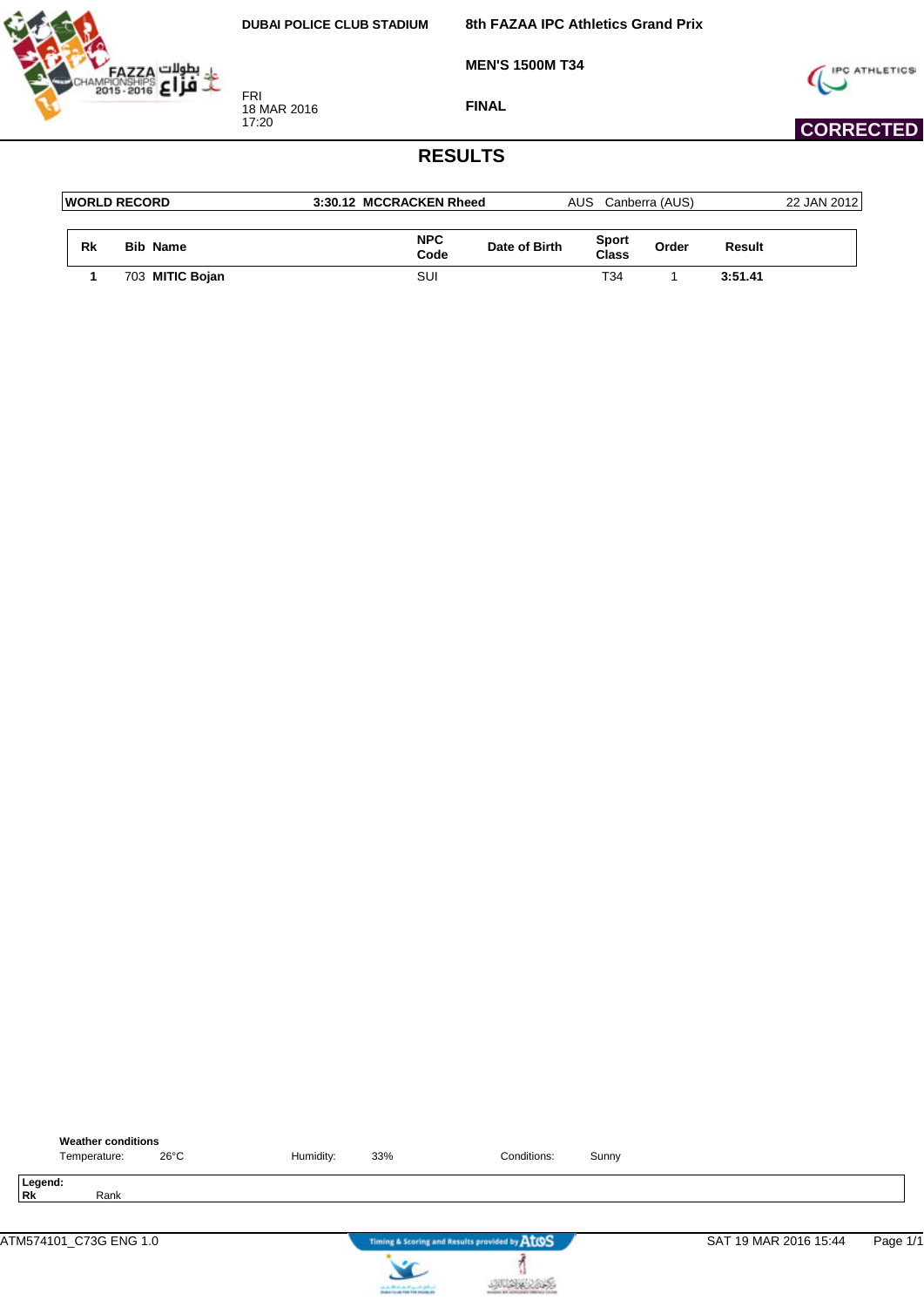**8th FAZAA IPC Athletics Grand Prix**

**WOMEN'S JAVELIN THROW F52/53**



**FINAL**

#### **RESULTS**

|              | <b>WORLD RECORD - F52</b><br><b>WORLD RECORD - F53</b> | 13.46 BALEK Antonia<br>11.87 RIVERA Esther |                              |             | CRO          | Wedau, Duisburg (GER)<br>MEX Rio de Janeiro (BRA) |             |              |             | 3 JUN 2009<br>13 AUG 2007 |
|--------------|--------------------------------------------------------|--------------------------------------------|------------------------------|-------------|--------------|---------------------------------------------------|-------------|--------------|-------------|---------------------------|
| Rk           | <b>Bib Name</b>                                        | <b>NPC</b><br>Date of Birth<br>Code        | <b>Sport</b><br><b>Class</b> | $\mathbf 1$ | $\mathbf{2}$ | 3                                                 | 4           | 5            | 6           | Result<br><b>Points</b>   |
|              | 322 KOROKIDA Dimitra                                   | <b>GRE</b>                                 | F <sub>53</sub>              | 9.99<br>786 | 9.94<br>780  | X                                                 | 9.99<br>786 | 10.24<br>814 | $\times$    | 10.24<br>814              |
| $\mathbf{2}$ | 412 KIANI HAFT LANG Zahra                              | IRI                                        | F <sub>53</sub>              | 8.32<br>563 | 8.59<br>603  | 8.59<br>603                                       | X           | X            | 9.73<br>755 | 9.73 AR<br>755            |
| 3            | <b>NEDHAM Fatema</b><br>168.                           | <b>BRN</b>                                 | F <sub>53</sub>              | 6.62<br>306 | X            | x                                                 | 6.31<br>262 | 6.17<br>242  | 5.49<br>158 | 6.62<br>306               |

| ina order<br>$\sim$ |  |  |
|---------------------|--|--|
|                     |  |  |

| ×<br>۹ |
|--------|
|        |

Area Record **Rk** Rank **X** Failure



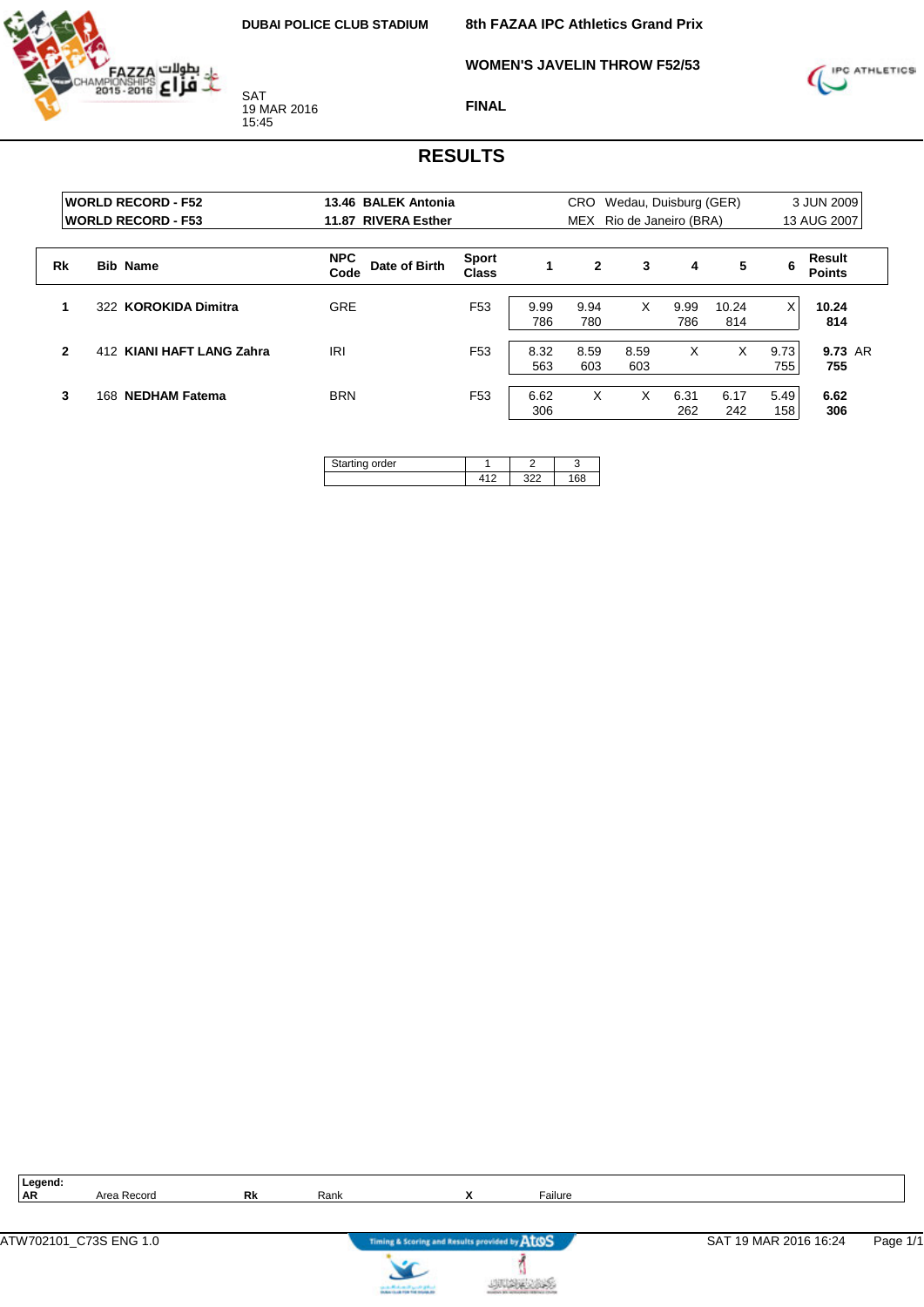

**MEN'S DISCUS THROW F53**

**8th FAZAA IPC Athletics Grand Prix**



**FINAL**

#### **RESULTS**

|              | <b>IWORLD RECORD</b>         | 26.62 OI Toshie                     |                              |       | JPN            |              | Okayama (JPN) |       |       | 30 SEP 2006   |
|--------------|------------------------------|-------------------------------------|------------------------------|-------|----------------|--------------|---------------|-------|-------|---------------|
| Rk           | <b>Bib Name</b>              | <b>NPC</b><br>Date of Birth<br>Code | <b>Sport</b><br><b>Class</b> | 1     | $\overline{2}$ | $\mathbf{3}$ | 4             | 5     | 6     | <b>Result</b> |
| 1            | 384 FIROOZI Mohammad Hossein | IRI                                 | F <sub>53</sub>              | 15.71 | $\times$       | 15.41        | 15.80         | X     | 15.81 | 15.81         |
| $\mathbf{2}$ | 379 AZIMI Asadollah          | IRI                                 | F <sub>53</sub>              | 12.46 | 15.38          | 13.19        | X.            | 15.20 | 11.51 | 15.38         |
| 3            | Nir Bahadur Gurung<br>346    | <b>IND</b>                          | F <sub>53</sub>              | 14.07 | X              | 12.55        | 14.54         | 14.04 | 15.32 | 15.32         |
| 4            | 205 ULRICH DIMITRI PN        | <b>CMR</b>                          | F <sub>53</sub>              | 13.89 | 14.15          | X            | 7.89          | 14.50 | X     | 14.50         |
|              | 594 CHINEDU HENRY Obialor    | <b>NGR</b>                          | F <sub>53</sub>              |       |                |              |               |       |       | <b>DNS</b>    |
|              | 192 FRANCOIS XAVIER Nyobe    | <b>CMR</b>                          | F <sub>53</sub>              |       |                |              |               |       |       | <b>DNS</b>    |
|              | 195 HERMAN Ntsoli            | <b>CMR</b>                          | F <sub>53</sub>              |       |                |              |               |       |       | <b>DNS</b>    |
|              | 203 SAMUEL Tulag             | <b>CMR</b>                          | F <sub>53</sub>              |       |                |              |               |       |       | <b>DNS</b>    |
|              |                              |                                     |                              |       |                |              |               |       |       |               |

| $C_{12}$<br>order<br><b>Starting</b> |            | -         |     |     |               |     |     |           |
|--------------------------------------|------------|-----------|-----|-----|---------------|-----|-----|-----------|
|                                      | 270<br>379 | אמו<br>ັບ | 346 | 594 | $\sim$<br>∠∪ಎ | 192 | 384 | 20E<br>∠∪ |

| Ξ |
|---|
|---|

**Did not Start <b>Rk** Rank **X Railure** 



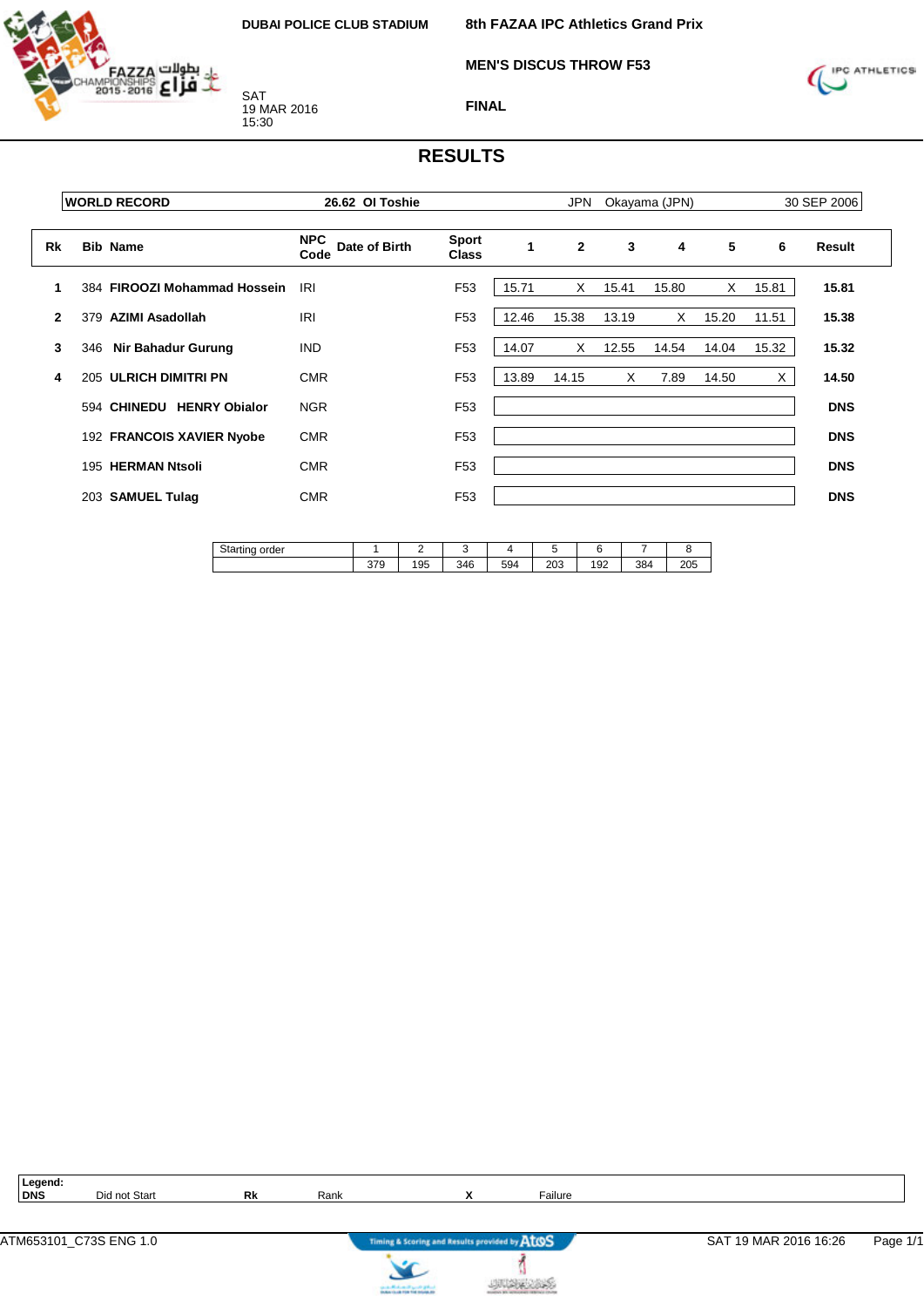

**8th FAZAA IPC Athletics Grand Prix**

**WOMEN'S LONG JUMP T13/20**



**FINAL**

#### **RESULTS**

|              | <b>WORLD RECORD - T13</b><br><b>WORLD RECORD - T20</b> | 5.88 RUNYAN Marla<br>6.09 KUCHARCZYK Karolina |                              |                |   | USA<br><b>POL</b> | Colorado (USA)<br>Lyon (FRA) | 1995<br>22 JUL 2013 |                |                |               |
|--------------|--------------------------------------------------------|-----------------------------------------------|------------------------------|----------------|---|-------------------|------------------------------|---------------------|----------------|----------------|---------------|
| Rk           | <b>Bib Name</b>                                        | <b>NPC</b><br>Date of Birth<br>Code           | <b>Sport</b><br><b>Class</b> |                | 2 | 3                 | 4                            | 5                   | 6              | Result<br>Wind | <b>Points</b> |
| 1            | YDSTRÖM Stephanie<br>720                               | <b>SWE</b>                                    | T <sub>20</sub>              | 4.68<br>$-0.4$ | X | 4.78<br>0.0       | 4.20<br>$+0.8$               | 4.60<br>$-0.4$      | 4.98<br>$+1.0$ | 4.98<br>$+1.0$ | 756           |
| $\mathbf{2}$ | <b>SAKAI Sonomi</b><br>473                             | <b>JPN</b>                                    | T <sub>20</sub>              | 4.52<br>0.0    | X | 4.10<br>$-0.5$    | 4.19<br>$+0.7$               | 4.30<br>$-0.2$      | 4.29<br>$-0.3$ | 4.52<br>0.0    | 498           |
| 3            | <b>KURAUCHI Mirai</b><br>469                           | <b>JPN</b>                                    | T <sub>20</sub>              | X              | x | 4.10<br>$+1.2$    | 3.90<br>$+1.0$               | 3.81<br>$+0.4$      | 3.80<br>$+1.2$ | 4.10<br>$+1.2$ | 246           |

| Starting order            |     |     |     |
|---------------------------|-----|-----|-----|
| Initial                   | 469 | 720 | 473 |
| 4th, 5th and 6th attempts | 469 | 473 | 720 |

**Legend:**



ł

**JUSK 285** 

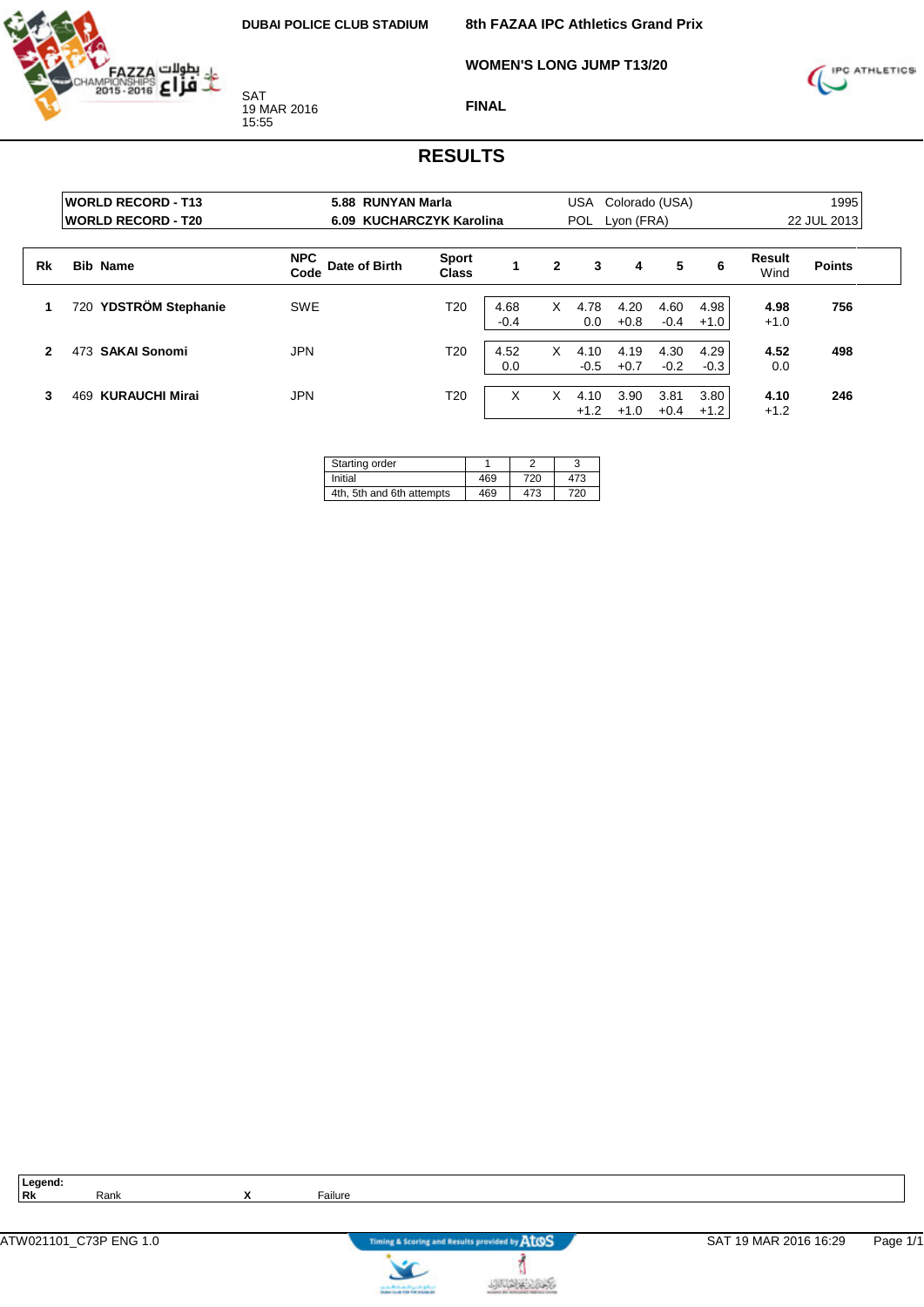**MEN'S SHOT PUT F11/12/13/20**



SAT 19 MAR 2016 16:00

**FINAL**



| <b>WORLD RECORD - F11</b>         | 15.26 CASINOS SIERRA David          |                              |              | ESP.         | Sydney (AUS)     |              |              |              | 20 OCT 2000                    |
|-----------------------------------|-------------------------------------|------------------------------|--------------|--------------|------------------|--------------|--------------|--------------|--------------------------------|
| <b>WORLD RECORD - F12</b>         | <b>16.64 DANYLIUK Roman</b>         |                              |              | <b>UKR</b>   | Doha (QAT)       |              |              |              | 22 OCT 2015                    |
| <b>WORLD RECORD - F13</b>         | 16.46 SUN Haitao                    |                              |              |              | CHN Sydney (AUS) |              |              |              | 27 OCT 2000                    |
| <b>WORLD RECORD - F20</b>         | 16.29 HODGETTS Todd                 |                              |              |              | AUS London (GBR) |              |              |              | 7 SEP 2012                     |
|                                   |                                     |                              |              |              |                  |              |              |              |                                |
| Rk<br><b>Bib Name</b>             | <b>NPC</b><br>Date of Birth<br>Code | <b>Sport</b><br><b>Class</b> | 1            | $\mathbf{2}$ | 3                | 4            | 5            | 6            | <b>Result</b><br><b>Points</b> |
| 1<br>328 NIKOLAIDIS Efstratios    | <b>GRE</b>                          | F <sub>20</sub>              | 14.14<br>874 | 14.94<br>941 | 14.94<br>941     | 14.60<br>914 | 14.32<br>891 | 14.78<br>929 | 14.94<br>941                   |
| $\mathbf{2}$<br>399 PAKBAZ Saman  | <b>IRI</b>                          | F <sub>12</sub>              | 10.95<br>414 | 14.46<br>846 | 15.47<br>931     | 15.24<br>913 | 14.30<br>831 | 15.33<br>921 | 15.47<br>931                   |
| 3<br>125 BABAYEV Rasim            | <b>AZE</b>                          | F <sub>12</sub>              | 11.68<br>516 | $\times$     | 14.37<br>838     | 13.90<br>790 | 13.20<br>712 | 13.35<br>730 | 14.37<br>838                   |
| 4<br>150 BUCHKOU Yury             | <b>BLR</b>                          | F <sub>12</sub>              | X            | 13.16<br>708 | 13.54<br>752     | 13.75<br>775 | 13.16<br>708 | 12.89<br>675 | 13.75<br>775                   |
| 5<br>642 AL-ABD Mohammed Ali      | QAT                                 | F <sub>20</sub>              | 11.07<br>500 | 11.49<br>560 | $\times$         | 11.04<br>495 | 11.48<br>559 | X            | 11.49<br>560                   |
| 6<br>525 ALHARAZ Abdullah         | <b>KUW</b>                          | F <sub>12</sub>              | 8.74<br>140  | $\times$     | 9.04<br>170      | $\times$     | 8.95<br>160  | 9.49<br>220  | 9.49<br>220                    |
| $\overline{7}$<br>440 TA'ANI Sief | <b>JOR</b>                          | F <sub>13</sub>              | 6.38<br>141  | X            | X                | X            | 6.23<br>122  | 6.18<br>116  | 6.38<br>141                    |
| 595 FRIDAY OMORUYI Aibangbe       | <b>NGR</b>                          | F11                          |              |              |                  |              |              |              | <b>DNS</b>                     |
| 632 HAWARI Ibrahim                | PLE                                 | F <sub>12</sub>              |              |              |                  |              |              |              | <b>DNS</b>                     |

| Starting order                 |     | ے   |     |     | ٠.  |     |     |     |     |
|--------------------------------|-----|-----|-----|-----|-----|-----|-----|-----|-----|
| Initial                        | 525 | 642 | 125 | 595 | 150 | 328 | 399 | 440 | 632 |
| . 5th and 6th attempts<br>4th. | 440 | 525 | 642 | 150 | 125 | 399 | 328 |     |     |

| Legend:<br><b>DNS</b> | Did not Start          | Rk | Rank |                                               | Failure |                       |          |
|-----------------------|------------------------|----|------|-----------------------------------------------|---------|-----------------------|----------|
|                       |                        |    |      |                                               |         |                       |          |
|                       | ATM310101 C73S ENG 1.0 |    |      | Timing & Scoring and Results provided by AtOS |         | SAT 19 MAR 2016 16:51 | Page 1/1 |



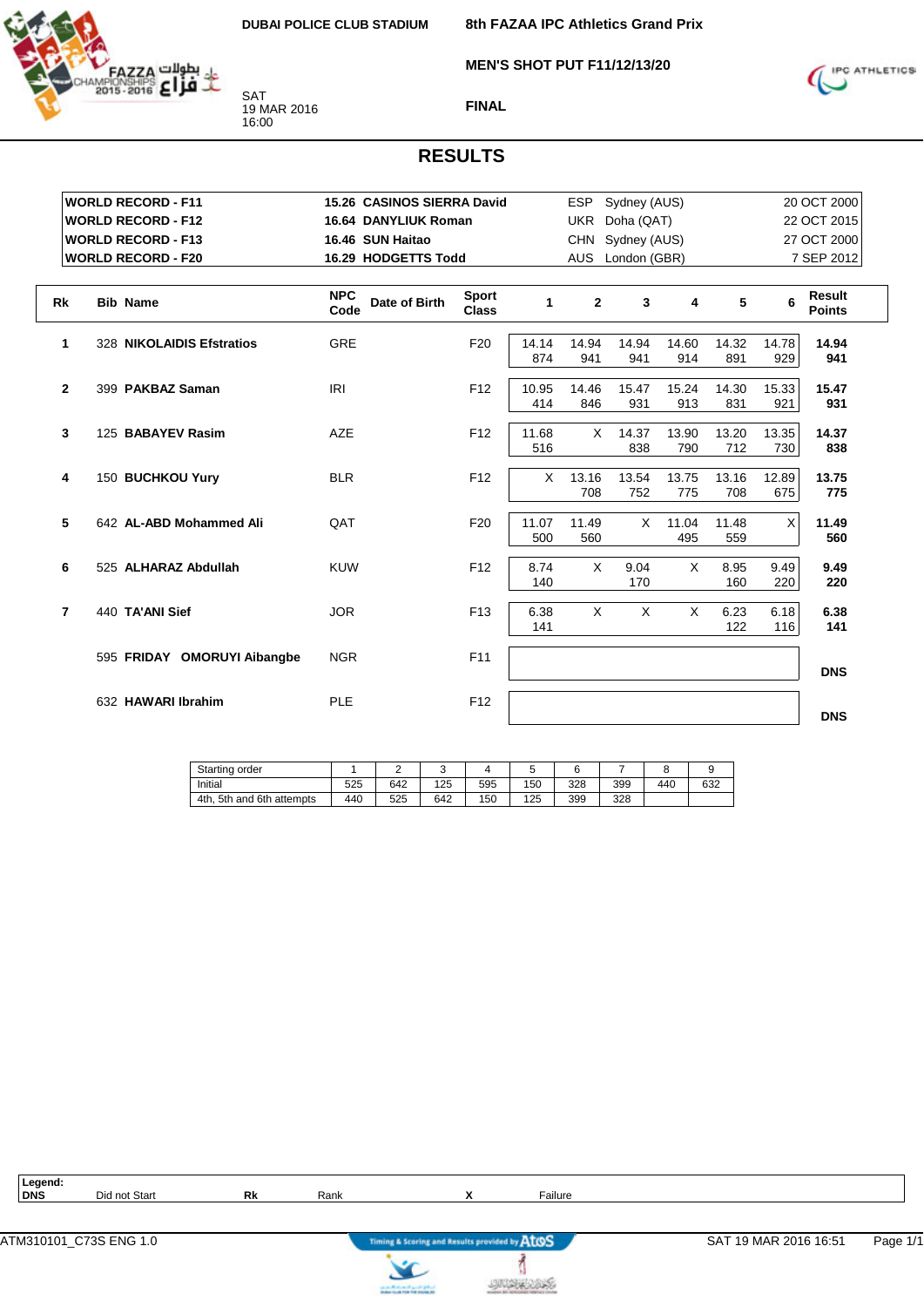

**MEN'S JAVELIN THROW F46/47**



**FINAL**

#### **RESULTS**

|              | <b>WORLD RECORD - F46</b>        | 62.15 DEVENDRA B                    |                              |       | <b>IND</b>   | Athens (GRE) |       |       |       | 21 SEP 2004 |
|--------------|----------------------------------|-------------------------------------|------------------------------|-------|--------------|--------------|-------|-------|-------|-------------|
| Rk           | <b>Bib Name</b>                  | <b>NPC</b><br>Date of Birth<br>Code | <b>Sport</b><br><b>Class</b> | 1     | $\mathbf{2}$ | 3            | 4     | 5     | 6     | Result      |
|              | 353 GUJJAR Sundar Singh          | <b>IND</b>                          | F46                          | 53.30 | 47.84        | 59.36        | 56.77 | 54.85 | X.    | 59.36       |
| $\mathbf{2}$ | 383 FATHIGANJI Mohammad          | <b>IRI</b>                          | F46                          | 46.40 | 50.50        | 47.63        | 48.39 | X     | 46.31 | 50.50       |
| 3            | 243 ISMAIL Mahmoud               | EGY                                 | F46                          | 43.50 | 43.63        | 48.83        | X.    | 48.38 | X     | 48.83       |
| 4            | <b>WATANABE Daisuke</b><br>459   | <b>JPN</b>                          | F46                          | X     | 38.49        | 38.94        | 41.95 | 40.70 | 41.79 | 41.95       |
| 5            | <b>TAHMOURESI BIRAKO.</b><br>405 | <b>IRI</b>                          | F46                          | 38.92 | 37.82        | 39.26        | 37.75 | 37.67 | X     | 39.26       |
| 6            | 128 HASANOV Huseyn               | <b>AZE</b>                          | F47                          | 36.75 | 39.06        | X            | X     | х     | X     | 39.06       |
| 7            | <b>BAKBERGEN Kolganat</b><br>477 | <b>KAZ</b>                          | F46                          | 30.91 | 33.99        | X            | 29.24 | X     | 28.53 | 33.99       |
| 8            | <b>DOGAN Hamza</b><br>728        | <b>TUR</b>                          | F46                          | 33.06 | X            | 31.26        | 33.23 | 32.27 | X.    | 33.23       |

| Starting order            |     |     | u   |     |              |     |     |     |
|---------------------------|-----|-----|-----|-----|--------------|-----|-----|-----|
| Initial                   | 383 | 128 | 243 | 728 | $47^{\circ}$ | 353 | 459 | 405 |
| 4th, 5th and 6th attempts | 728 | 477 | 459 | 128 | 405          | 243 | 383 | 353 |

**Legend:**

**Rk** Rank **X** Failure



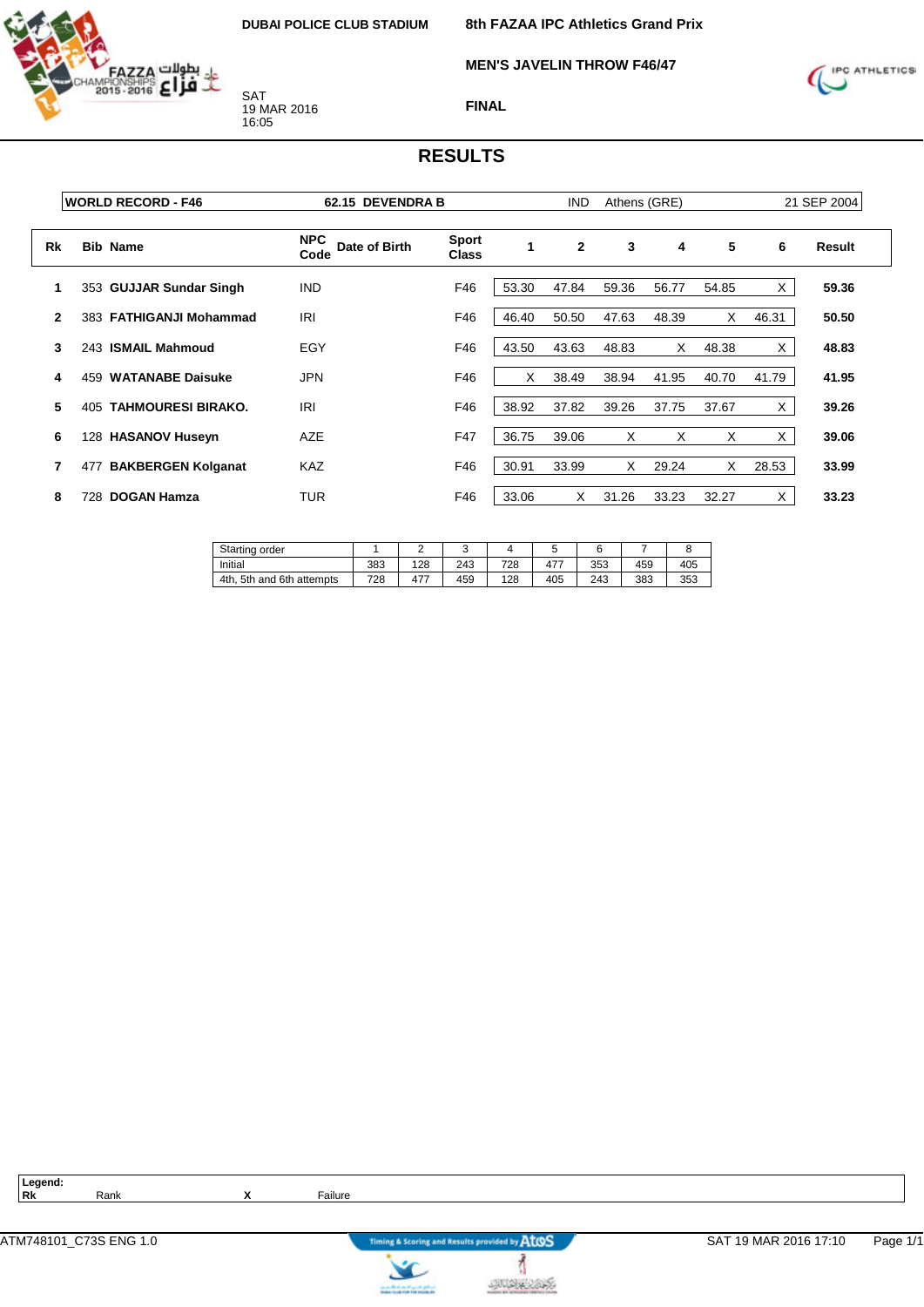

**8th FAZAA IPC Athletics Grand Prix**

**WOMEN'S LONG JUMP T11/12**



**FINAL**

|              | <b>WORLD RECORD - T11</b><br><b>WORLD RECORD - T12</b> | 5.21                                | <b>ORTIZ Purificacion</b><br>6.60 ZUBKOVSKA Oksana |                |                | <b>ESP</b><br>Burgos (ESP)<br>London (GBR)<br><b>UKR</b> |                |                |                | 1997<br>7 SEP 2012 |               |  |
|--------------|--------------------------------------------------------|-------------------------------------|----------------------------------------------------|----------------|----------------|----------------------------------------------------------|----------------|----------------|----------------|--------------------|---------------|--|
| Rk           | <b>Bib Name</b>                                        | <b>NPC</b><br>Date of Birth<br>Code | <b>Sport</b><br><b>Class</b>                       | 1              | $\overline{2}$ | 3                                                        | 4              | 5              | 6              | Result<br>Wind     | <b>Points</b> |  |
| 1            | <b>KANIUK Anna</b><br>157                              | <b>BLR</b>                          | T12                                                | 5.18<br>$+0.2$ | 4.42<br>$+2.1$ | 5.46<br>$+0.8$                                           | 5.19<br>$-1.4$ | 5.18<br>0.0    | 5.32<br>$+0.6$ | 5.46<br>$+0.8$     | 764           |  |
| $\mathbf{2}$ | <b>HAMRI Lynda</b><br>115                              | <b>ALG</b>                          | T <sub>12</sub>                                    | X              | 5.00<br>0.0    | 5.28<br>$+0.6$                                           | 5.15<br>$-0.8$ | 5.12<br>$-0.6$ | 5.45<br>$+2.0$ | 5.45<br>$+2.0$     | 760           |  |
| 3            | <b>MOMENA Shirdal</b><br>790                           | <b>UAE</b>                          | T <sub>12</sub>                                    | 3.47<br>$+0.5$ | 3.76<br>$+0.8$ | X                                                        | 3.64<br>$-0.9$ | 3.27<br>$-1.6$ | 3.48<br>$+2.4$ | 3.76<br>$+0.8$     | 22            |  |
|              | <b>KARLSSON Viktoria</b><br>719                        | <b>SWE</b>                          | T <sub>11</sub>                                    |                |                |                                                          |                |                |                | <b>DNS</b>         |               |  |

| Starting order            |     |     |     |     |
|---------------------------|-----|-----|-----|-----|
| Initial                   | 157 | 719 | 790 | 115 |
| 4th, 5th and 6th attempts | 790 | 115 | 157 |     |

|                | <b>Weather conditions</b><br>Temperature: | $26^{\circ}$ C |    | Humidity: | 41%                                           |   | Conditions: | Sunny |                       |          |
|----------------|-------------------------------------------|----------------|----|-----------|-----------------------------------------------|---|-------------|-------|-----------------------|----------|
| Legend:<br>DNS | Did not Start                             |                | Rk | Rank      |                                               | x | Failure     |       |                       |          |
|                | ATW010101_C73P ENG 1.0                    |                |    |           | Timing & Scoring and Results provided by AtOS |   |             |       | SAT 19 MAR 2016 17:18 | Page 1/1 |
|                |                                           |                |    |           | can be affected and if you do got not         |   |             |       |                       |          |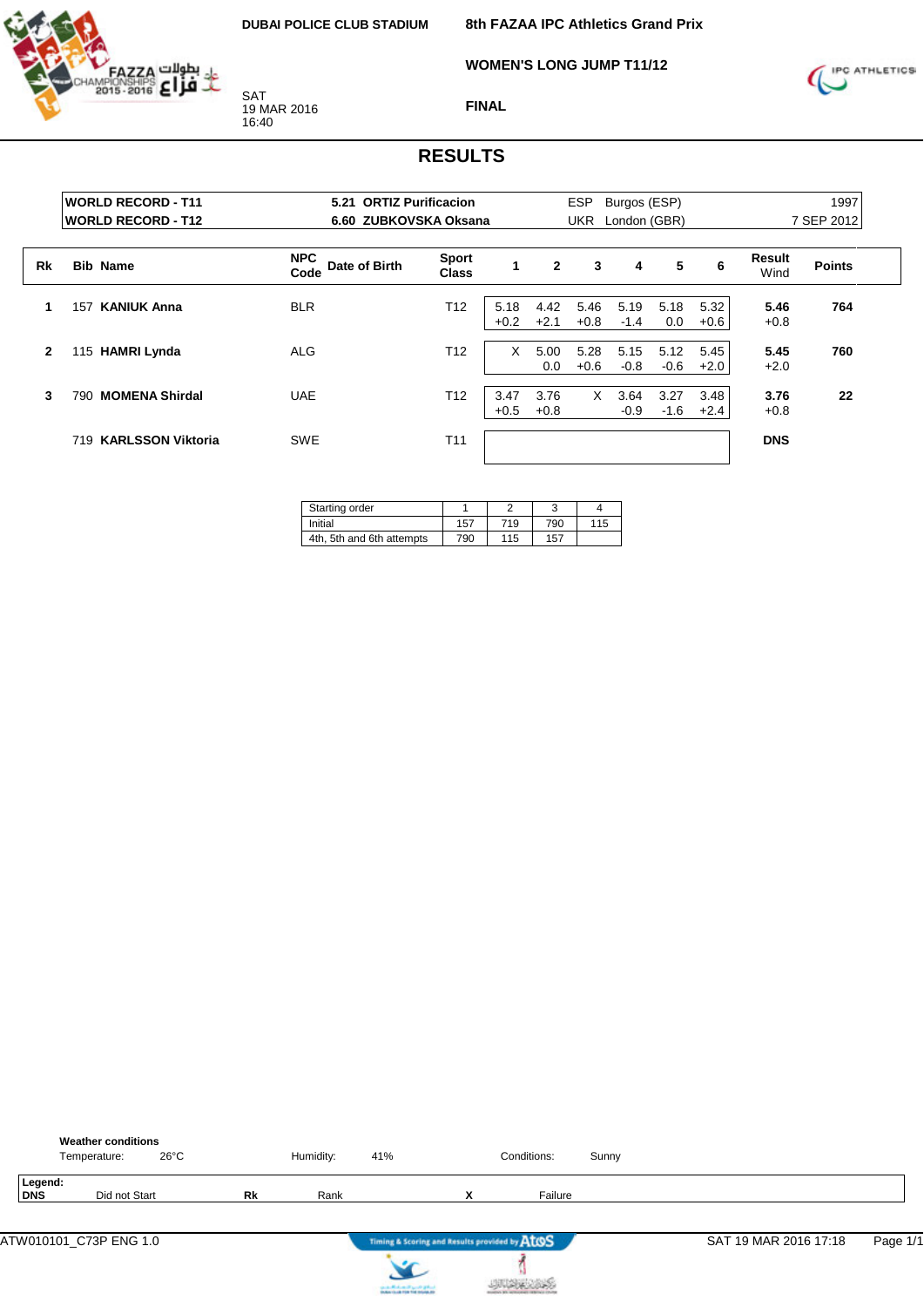

**WOMEN'S JAVELIN THROW F33/34**

**8th FAZAA IPC Athletics Grand Prix**



**FINAL**

|           | <b>WORLD RECORD - F33</b>              | 11.51 BOUDJADAR Asmahan             |                              |              | ALG            | Tunis (TUN)  |              |              |              | 25 MAR 2015                    |  |
|-----------|----------------------------------------|-------------------------------------|------------------------------|--------------|----------------|--------------|--------------|--------------|--------------|--------------------------------|--|
|           | <b>WORLD RECORD - F34</b>              | 20.98 ZOU Lijuan                    |                              |              | <b>CHN</b>     | Doha (QAT)   |              |              |              | 29 OCT 2015                    |  |
| <b>Rk</b> | <b>Bib Name</b>                        | <b>NPC</b><br>Date of Birth<br>Code | <b>Sport</b><br><b>Class</b> | 1            | $\overline{2}$ | 3            | 4            | 5            | 6            | <b>Result</b><br><b>Points</b> |  |
|           | 1<br>112 BOUDJADAR Asmahane            | <b>ALG</b>                          | F33                          | 11.99<br>859 | X              | X            | $\mathsf{r}$ |              |              | 11.99 WR<br>859                |  |
|           | $\overline{2}$<br>313 HERRMANN Frances | <b>GER</b>                          | F34                          | 17.57<br>770 | 17.92<br>793   | 17.66<br>776 | 17.59<br>771 | 17.10<br>738 | 16.39<br>686 | 17.92<br>793                   |  |
|           | 3<br>325 LIAGKOU Anthi                 | <b>GRE</b>                          | F33                          | 10.79<br>739 | 10.21<br>671   | 10.61<br>718 | 11.26<br>789 | 11.01<br>763 | X            | 11.26 AR<br>789                |  |
|           | 4<br>551 AMOUDI Saida                  | <b>MAR</b>                          | F34                          | 14.61<br>544 | 14.84<br>563   | 13.74<br>470 | 13.86<br>480 | 13.67<br>464 | 13.62<br>460 | 14.84<br>563                   |  |
|           | 5<br>688 ORLOVA Elena                  | <b>RUS</b>                          | F34                          | 14.32<br>520 | 13.91<br>485   | 13.90<br>484 | 12.68<br>379 | 13.69<br>466 | 13.57<br>455 | 14.32<br>520                   |  |
|           | 6<br>781 ALKHAALDI Aisha               | <b>UAE</b>                          | F33                          | 8.04<br>385  | 8.73<br>479    | X            | 8.51<br>449  | 8.24<br>412  | 8.94<br>508  | 8.94<br>508                    |  |
|           | 7<br>414 MORADI MOGHADAM F             | <b>IRI</b>                          | F34                          | 13.42<br>442 | X              | 11.42<br>275 | X            | 12.83<br>392 | 13.39<br>440 | 13.42<br>442                   |  |
|           | 8<br>537 ALMAJDI Noorah                | <b>KUW</b>                          | F33                          | 6.04<br>145  | 6.86<br>233    | 6.69<br>213  | 6.52<br>194  | 6.63<br>206  | 6.54<br>196  | 6.86<br>233                    |  |
|           | 9<br>538 NAJIM Basimah                 | <b>KUW</b>                          | F34                          | 8.34<br>81   | 8.33<br>81     | X            | 8.80<br>102  | 8.64<br>95   | 8.65<br>95   | 8.80<br>102                    |  |
|           | 796 THURAYA Alzaabi                    | <b>UAE</b>                          | F34                          |              |                |              |              |              |              | <b>DNS</b>                     |  |

| $C+1$<br>order<br>Starting<br>$\sim$ |     | -                  |     |     |                  |             |                       |                           |     | . .<br>טו                                       |
|--------------------------------------|-----|--------------------|-----|-----|------------------|-------------|-----------------------|---------------------------|-----|-------------------------------------------------|
|                                      | 688 | - 27<br>∽<br>، ں ب | 538 | 796 | <b>EE1</b><br>ບບ | 704<br>ו סי | $\overline{1}$<br>ے ، | $\sim$ $\sim$<br>ں ہ<br>ັ | 325 | $\cdot$ $\cdot$ $\cdot$<br>$\mathbf{r}$<br>. 14 |

| Legend:        |                |            |                                |              |                                                   |  |
|----------------|----------------|------------|--------------------------------|--------------|---------------------------------------------------|--|
| <b>AR</b><br>. | Record<br>Area | <b>DNS</b> | Start<br>$\cdots$ not $\cdots$ | Retired<br>. | Rk<br>Rank<br>the contract of the contract of the |  |
|                | $F$ ailure     |            |                                |              |                                                   |  |





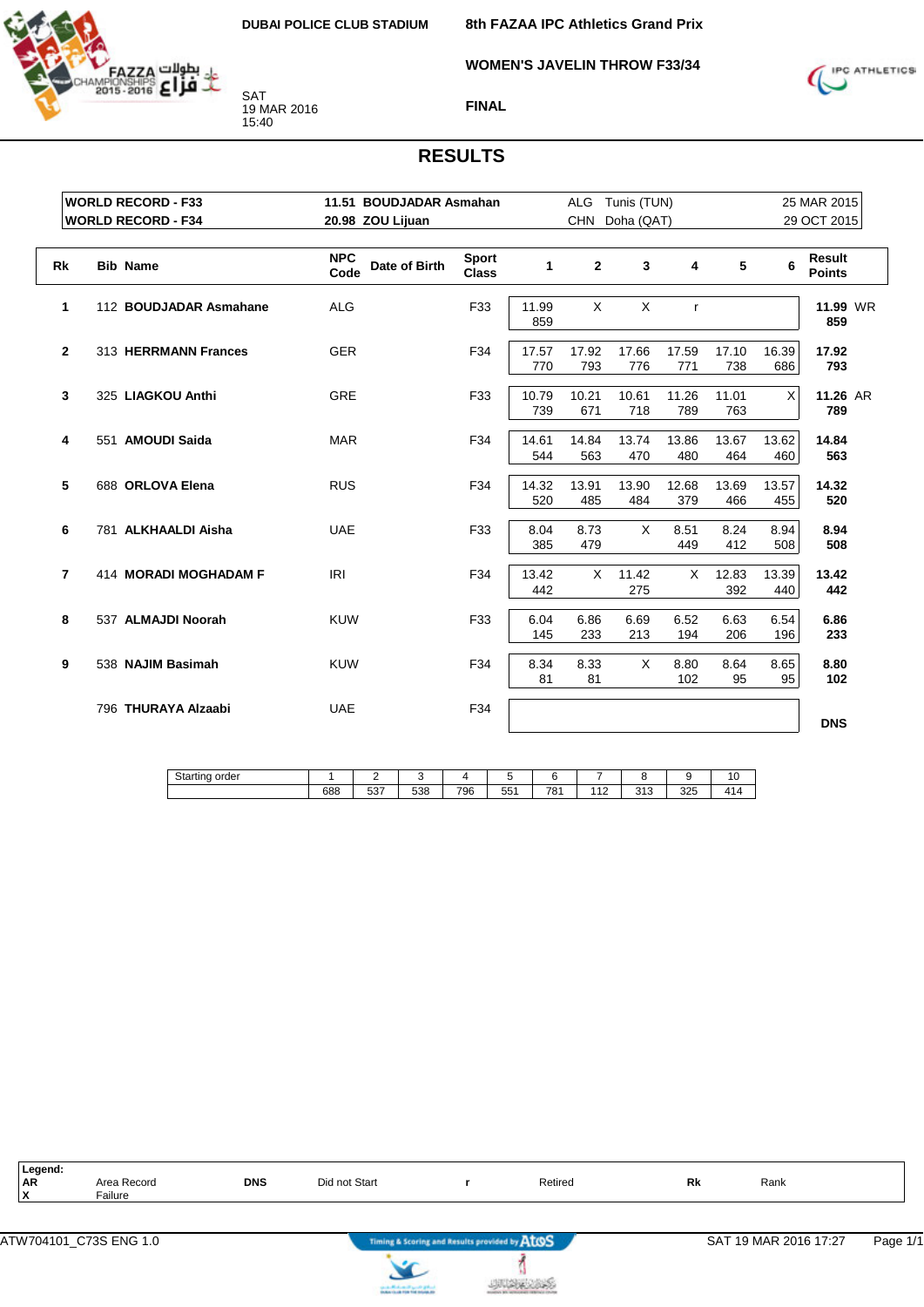

**8th FAZAA IPC Athletics Grand Prix**

**MEN'S SHOT PUT F33**



**FINAL**

|              | <b>WORLD RECORD</b>              | 12.36 MALYKH Evgenii                |                              |            | <b>RUS</b>   | Doha (QAT) |       |       | 25 OCT 2015 |            |  |
|--------------|----------------------------------|-------------------------------------|------------------------------|------------|--------------|------------|-------|-------|-------------|------------|--|
| Rk           | <b>Bib Name</b>                  | <b>NPC</b><br>Date of Birth<br>Code | <b>Sport</b><br><b>Class</b> |            | $\mathbf{2}$ | 3          | 4     | 5     | 6           | Result     |  |
|              | <b>KARDJENA Kamel</b><br>109     | <b>ALG</b>                          | F33                          | 9.89       | 10.91        | 10.80      | 10.69 | 10.77 | X           | 10.91 AR   |  |
| $\mathbf{2}$ | 305 SCHEIL Daniel                | <b>GER</b>                          | F33                          | 9.68       | 9.72         | X          | 10.30 | 10.29 | 10.22       | 10.30      |  |
| 3            | <b>NIKITIN Veniamin</b><br>667   | <b>RUS</b>                          | F33                          | 9.51       | 9.48         | 9.54       | 9.68  | 9.50  | 9.61        | 9.68       |  |
| 4            | 514 ALNAKHLI Hani                | <b>KSA</b>                          | F33                          | 8.50       | 8.95         | 8.75       | 8.68  | 8.41  | 8.73        | 8.95       |  |
| 5            | 746 AHMED Alhousani              | <b>UAE</b>                          | F33                          | 6.19       | 6.94         | 6.36       | 7.29  | X     | X.          | 7.29       |  |
| 6            | 762 MALALEIH Hassan              | <b>UAE</b>                          | F33                          | 6.76       | X            | 7.19       | 6.71  | 6.74  | 7.09        | 7.19       |  |
| 7            | 759 JUMA Ali                     | <b>UAE</b>                          | F33                          | X          | 4.56         | 5.03       | 4.96  | 5.10  | 5.91        | 5.91       |  |
| 8            | <b>ALMUTAIRI Mohammad</b><br>529 | <b>KUW</b>                          | F33                          | 3.52       | 3.54         | 3.69       | X     | 3.52  | 3.57        | 3.69       |  |
|              | 774 YOUSSEF Bechir               | <b>UAE</b>                          | F33                          | <b>DNF</b> |              |            |       |       |             | <b>DNF</b> |  |

| $\Omega_{\rm{to}}$<br>order<br>ıv<br><b>૩ાત્રા</b> ાા પ |     |          |     |     |     |     |     |                |     |
|---------------------------------------------------------|-----|----------|-----|-----|-----|-----|-----|----------------|-----|
|                                                         | 514 | 71F<br>┄ | 305 | 759 | 762 | 109 | 667 | --<br>$\Delta$ | 529 |

| 10000     |                              |            |                                              |    |      |     |         |
|-----------|------------------------------|------------|----------------------------------------------|----|------|-----|---------|
| <b>AR</b> | $\Delta$ ro $\tau$<br>Record | <b>DNF</b> | <u>_</u><br>$\sum_{i=1}^{n}$<br>l not Finish | Rk | Rank | . . | Failure |
|           |                              |            |                                              |    |      |     |         |
|           |                              |            |                                              |    |      |     |         |

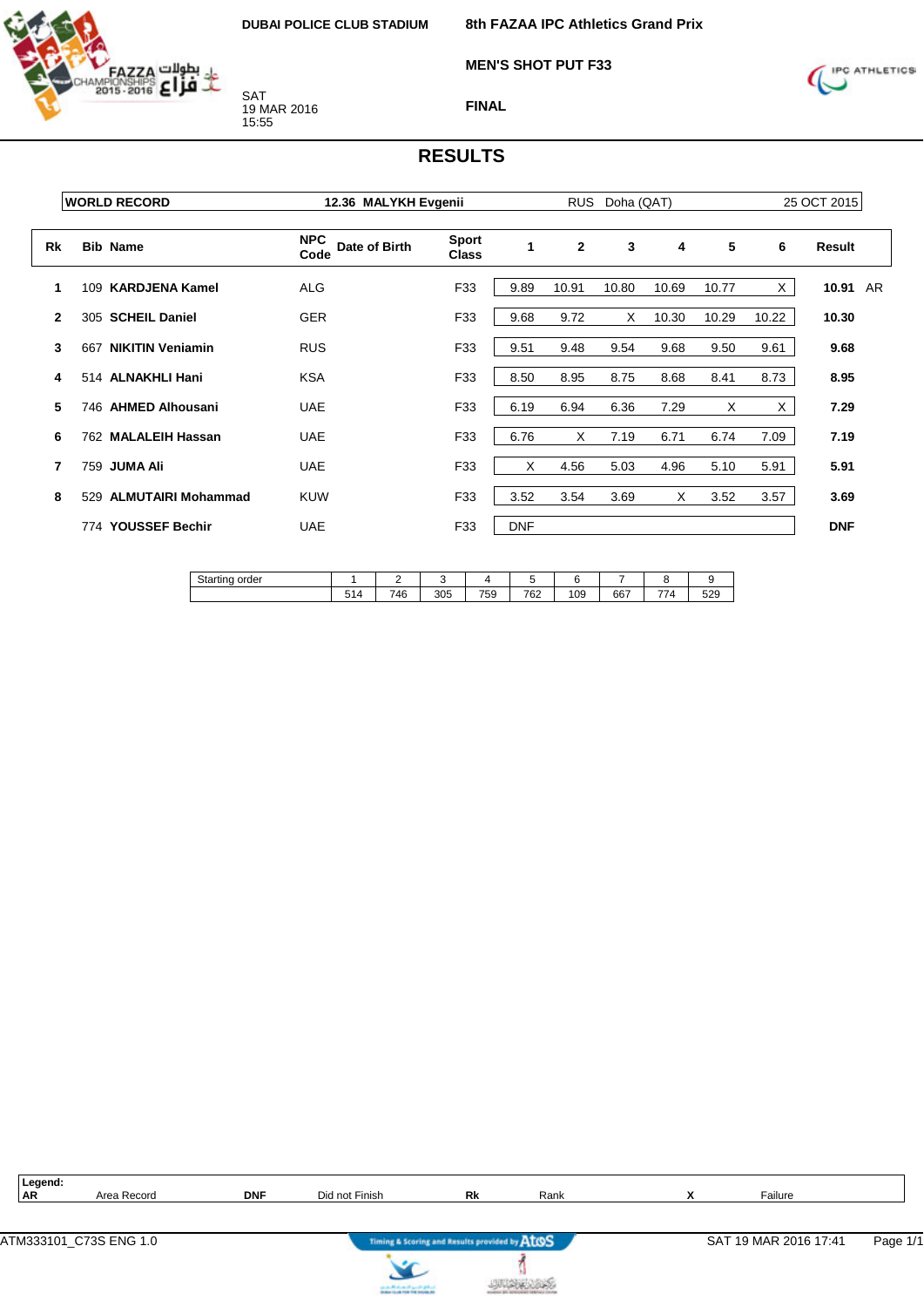

**MEN'S SHOT PUT F32**



**FINAL**

#### **RESULTS**

| Rk             |     | <b>Bib Name</b>          | <b>NPC</b><br>Date of Birth<br>Code | <b>Sport</b><br><b>Class</b> | 1    | $\mathbf{2}$ | 3        | 4    | 5    | 6    | Result  |  |
|----------------|-----|--------------------------|-------------------------------------|------------------------------|------|--------------|----------|------|------|------|---------|--|
| 1              | 338 | <b>ZISIDIS Dimitrios</b> | <b>GRE</b>                          | F32                          | 7.98 | X            | 8.45     | X    | X    | 7.74 | 8.45    |  |
| $\mathbf{2}$   |     | 105 BETINA Karim         | <b>ALG</b>                          | F32                          | 7.46 | 7.16         | 7.63     | 7.77 | 8.17 | 8.31 | 8.31    |  |
| 3              | 101 | <b>BAHLAZ Lahouari</b>   | <b>ALG</b>                          | F32                          | 7.97 | X            | X        | X    | X    | 6.75 | 7.97    |  |
| 4              |     | 534 NASSER Mohammad      | <b>KUW</b>                          | F32                          | X    | 6.64         | 7.13     | 7.89 | X    | 6.89 | 7.89 AR |  |
| 5              | 321 | <b>GONIOS Nikolaos</b>   | <b>GRE</b>                          | F32                          | X    | 6.72         | X        | X    | 6.82 | X.   | 6.82    |  |
| 6              |     | 110 MOUNIR Bakiri        | <b>ALG</b>                          | F32                          | 6.55 | 6.76         | X        | X    | X    | X.   | 6.76    |  |
| $\overline{7}$ |     | 549 OUADDALI Youssef     | <b>MAR</b>                          | F32                          | 6.19 | 6.71         | $\times$ | 6.72 | X    | X.   | 6.72    |  |
| 8              |     | 618 AL MASHAYKHI Mohamed | <b>OMA</b>                          | F32                          | 5.99 | 5.96         | 5.58     | 5.29 | 5.90 | 5.62 | 5.99    |  |
| 9              |     | 763 MANA Sulaiman        | <b>UAE</b>                          | F32                          | 5.25 | X            | 4.40     | X    | 5.17 | 5.16 | 5.25    |  |
| 10             |     | 516 ALSAQER Ali          | <b>KSA</b>                          | F32                          | X    | 3.98         | X        | 4.03 | 4.92 | X.   | 4.92    |  |
| 11             |     | 749 ALHAMMADI Humaid     | <b>UAE</b>                          | F32                          | 3.85 | X            | 3.70     | 3.96 | 3.89 | X    | 3.96    |  |
|                |     |                          |                                     |                              |      |              |          |      |      |      |         |  |

| Starting order |             | -   | . . |     |     |     |     |     |                      | . .<br>v |              |
|----------------|-------------|-----|-----|-----|-----|-----|-----|-----|----------------------|----------|--------------|
|                | $\sim$<br>U | 516 | 763 | 105 | 534 | 749 | 338 | 549 | $\sim$ $\sim$<br>618 | 10       | $\sim$<br>ےت |

**Legend:**



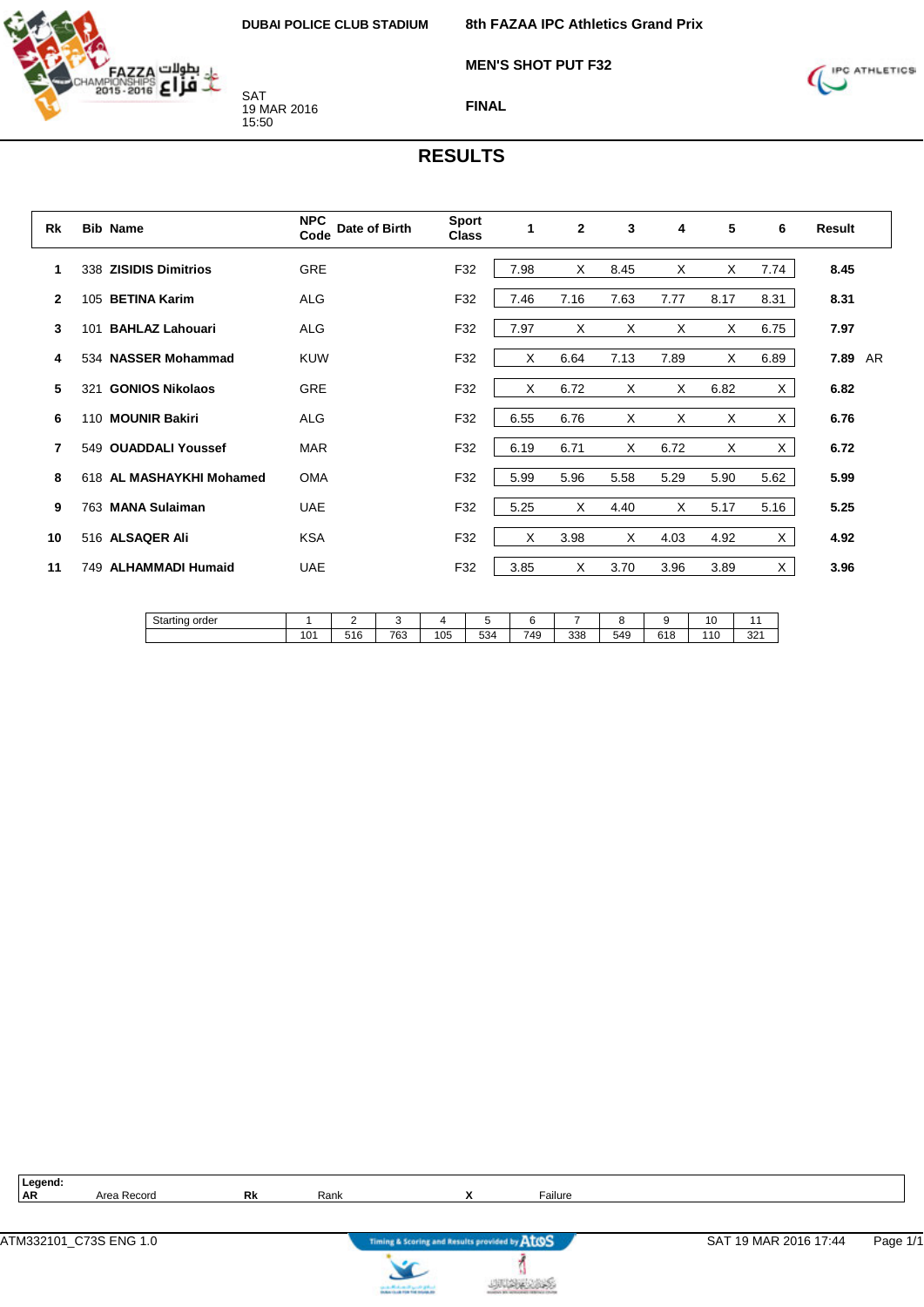

**MEN'S 200M T11**

**8th FAZAA IPC Athletics Grand Prix**



**FINAL D**

|              | <b>WORLD RECORD</b>           | 22.41 BROWN David  |               | USA                   |      | Walnut, CA (USA) |    | 18 APR 2014 |
|--------------|-------------------------------|--------------------|---------------|-----------------------|------|------------------|----|-------------|
|              |                               |                    |               |                       |      | Wind: $0.0$ m/s  |    |             |
| Rk           | <b>Bib Name</b>               | <b>NPC</b><br>Code | Date of Birth | <b>Sport</b><br>Class | Lane | Reaction<br>Time | Fn | Result      |
| 1            | 132 MURADOV Elchin            | <b>AZE</b>         |               | T <sub>11</sub>       | 7    | 0.189<br>0.131   |    | 24.80       |
| $\mathbf{2}$ | 194 GUILLAUME JUNIOR Atangana | <b>CMR</b>         |               | T <sub>11</sub>       | 5    | 0.579<br>0.555   |    | 24.90       |
|              | 196 JEAN GUY Ntonga Elame     | <b>CMR</b>         |               | T <sub>11</sub>       | 1    |                  |    | <b>DNS</b>  |
|              | 735 TUNC Mehmet               | TUR                |               | T <sub>11</sub>       | 3    |                  |    | <b>DNS</b>  |

|                | <b>Weather conditions</b><br>Temperature: | $26^{\circ}$ C |           | Humidity:   | 38% |                                               | Conditions: | Sunny |                       |          |
|----------------|-------------------------------------------|----------------|-----------|-------------|-----|-----------------------------------------------|-------------|-------|-----------------------|----------|
| Legend:<br>DNS | Did not Start                             |                | <b>Fn</b> | False start |     | Rk                                            | Rank        |       |                       |          |
|                | ATM211104 C73A ENG 1.0                    |                |           |             |     | Timing & Scoring and Results provided by AtOS |             |       | SAT 19 MAR 2016 17:46 | Page 1/1 |



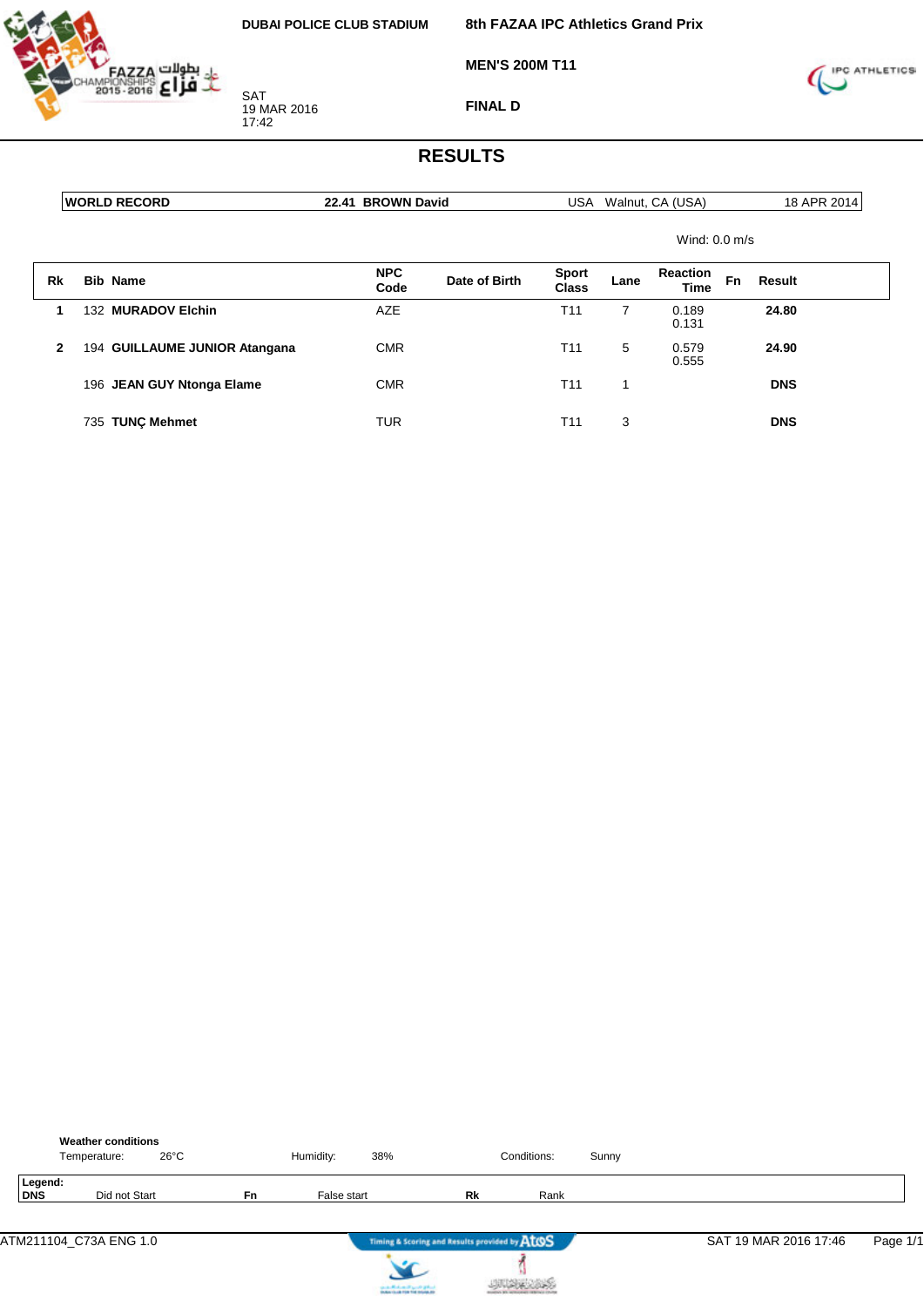

**MEN'S DISCUS THROW F55**

**8th FAZAA IPC Athletics Grand Prix**



**FINAL**

#### **RESULTS**

|              | <b>WORLD RECORD</b>        | 39.42 YUSEINOV Mustafa              |                              |              | <b>BUL</b>     |       | Christchurch (NZL) |       |          | 28 JAN 2011 |
|--------------|----------------------------|-------------------------------------|------------------------------|--------------|----------------|-------|--------------------|-------|----------|-------------|
| <b>Rk</b>    | <b>Bib Name</b>            | <b>NPC</b><br>Date of Birth<br>Code | <b>Sport</b><br><b>Class</b> | $\mathbf{1}$ | $\overline{2}$ | 3     | 4                  | 5     | 6        | Result      |
| 1            | 403 SADEGHI Hassan         | <b>IRI</b>                          | F <sub>55</sub>              | 29.20        | 30.88          | 32.45 | 31.84              | 32.97 | 32.12    | 32.97       |
| $\mathbf{2}$ | 327 NALMPANTIS Ilias       | <b>GRE</b>                          | F <sub>55</sub>              | 28.98        | 28.57          | 29.87 | 31.58              | 29.89 | 31.95    | 31.95       |
| 3            | 377 AHMADI B. M            | IRI                                 | F <sub>55</sub>              | 22.58        | 30.56          | X     | 26.18              | 26.55 | 31.64    | 31.64       |
| 4            | 365 YADAV Neeraj           | <b>IND</b>                          | F <sub>55</sub>              | 29.60        | 30.26          | 30.00 | 29.04              | 31.18 | 27.28    | 31.18       |
| 5            | 546 LAKHDAR Abdelouhab     | <b>MAR</b>                          | F <sub>55</sub>              | 26.94        | 29.24          | 27.99 | 29.21              | 29.42 | X.       | 29.42       |
| 6            | 768 OMAIR Younas           | <b>UAE</b>                          | F <sub>55</sub>              | 26.63        | 28.18          | 28.96 | 27.14              | 27.94 | $\times$ | 28.96       |
| 7            | 279 BARKER Mike            | <b>GBR</b>                          | F <sub>55</sub>              | 26.57        | Х              | 8.66  | 25.26              | 26.44 | 27.20    | 27.20       |
| 8            | 635 ZITAWI Samer           | <b>PLE</b>                          | F <sub>55</sub>              | 13.72        | 15.06          | 14.52 | 14.42              | 15.97 | 14.36    | 15.97       |
| 9            | 515 ALRICHAN Abdullah      | <b>KSA</b>                          | F <sub>55</sub>              | 13.16        | 14.33          | 13.04 | 12.81              | 12.32 | $\times$ | 14.33       |
| 10           | 634 SHAFEE Mohanad         | <b>PLE</b>                          | F <sub>55</sub>              | X            | $\times$       | X     | X                  | X     | 13.85    | 13.85       |
|              | 189 CHRISTIAN RENE Gobe    | <b>CMR</b>                          | F <sub>55</sub>              |              |                |       |                    |       |          | <b>DNS</b>  |
|              | 171 HAJI JUMA'AT Shari     | <b>BRU</b>                          | F <sub>55</sub>              |              |                |       |                    |       |          | <b>DNS</b>  |
|              | <b>KHALAJ Arash</b><br>391 | <b>IRI</b>                          | F <sub>55</sub>              |              |                |       |                    |       |          | <b>DNS</b>  |

| Starting<br>order<br>- -<br>. |     |     |                 |              |     |     |     |                   |     | __  |     | . . | $\overline{\phantom{a}}$<br>ں ا |
|-------------------------------|-----|-----|-----------------|--------------|-----|-----|-----|-------------------|-----|-----|-----|-----|---------------------------------|
|                               | 189 | 391 | $\sim$<br>. ا ف | $\sim$<br>32 | 546 | 403 | 515 | 270<br><u>_ 1</u> | 365 | 768 | 17. | 634 | 635<br>.                        |

# Legend:<br>DNS

**Did not Start <b>Rk** Rank **X Railure** 



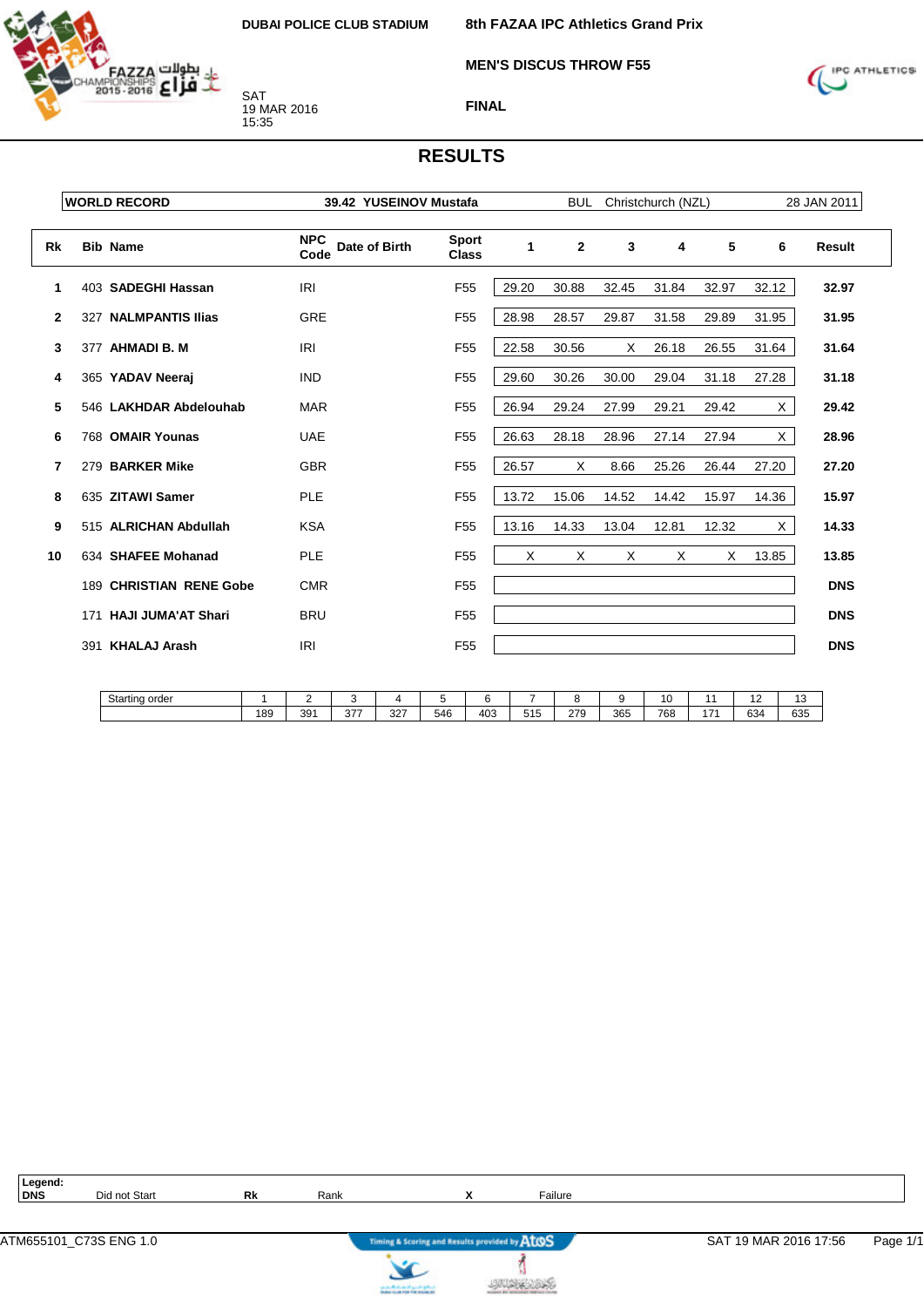

**MEN'S 200M T11**



**FINAL C**

|    | <b>WORLD RECORD</b>                  | 22.41 BROWN David  |               |                       |      | USA Walnut, CA (USA)    |                  | 18 APR 2014 |  |
|----|--------------------------------------|--------------------|---------------|-----------------------|------|-------------------------|------------------|-------------|--|
|    |                                      |                    |               |                       |      |                         | Wind: $+0.3$ m/s |             |  |
| Rk | <b>Bib Name</b>                      | <b>NPC</b><br>Code | Date of Birth | <b>Sport</b><br>Class | Lane | <b>Reaction</b><br>Time | Fn               | Result      |  |
| 1  | 188 CHARLES CHRITOLL Atangana Ntsama | <b>CMR</b>         |               | T <sub>11</sub>       | 5    | 0.231<br>0.195          |                  | 25.74       |  |
| 2  | 494 MUKIRI John Njoroge              | <b>KEN</b>         |               | T <sub>11</sub>       | 3    | 0.188                   |                  | 26.42       |  |
|    | 266 MAKUNDA LUMBU Gauthier           | <b>FRA</b>         |               | T <sub>11</sub>       | 7    |                         |                  | <b>DNS</b>  |  |

|                | <b>Weather conditions</b><br>$26^{\circ}$ C<br>Temperature: |           | Humidity:   | 38%                                                         |    | Conditions: | Sunny |                       |          |
|----------------|-------------------------------------------------------------|-----------|-------------|-------------------------------------------------------------|----|-------------|-------|-----------------------|----------|
| Legend:<br>DNS | Did not Start                                               | <b>Fn</b> | False start |                                                             | Rk | Rank        |       |                       |          |
|                | ATM211103 C73A ENG 1.0                                      |           |             | Timing & Scoring and Results provided by ATOS<br>$\epsilon$ |    |             |       | SAT 19 MAR 2016 17:57 | Page 1/1 |



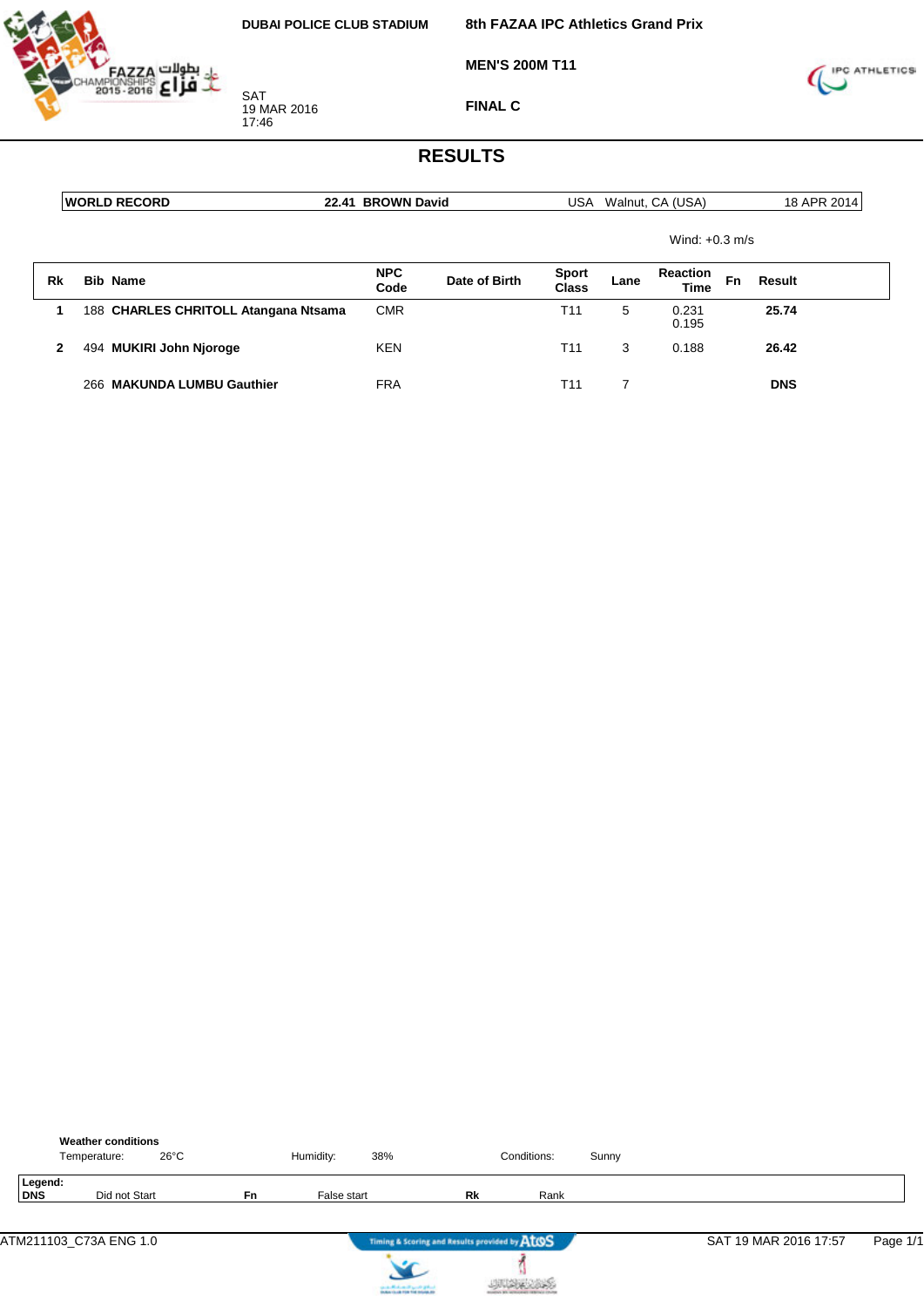

**MEN'S 200M T11**



**FINAL B**

|    |     | <b>WORLD RECORD</b>     | 22.41 BROWN David  |               |                       |      | USA Walnut, CA (USA)    |    | 18 APR 2014 |
|----|-----|-------------------------|--------------------|---------------|-----------------------|------|-------------------------|----|-------------|
|    |     |                         |                    |               |                       |      | Wind: $+0.3$ m/s        |    |             |
| Rk |     | <b>Bib Name</b>         | <b>NPC</b><br>Code | Date of Birth | <b>Sport</b><br>Class | Lane | <b>Reaction</b><br>Time | Fn | Result      |
|    | 803 | <b>MIRAN Sakhatov</b>   | <b>UZB</b>         |               | T <sub>11</sub>       |      | 0.198                   |    | 24.37       |
| 2  |     | 260 BOVA Sylvain        | <b>FRA</b>         |               | T <sub>11</sub>       | 3    | 0.151<br>0.304          |    | 25.04       |
|    |     | 200 MICHAEL Kengue Meli | <b>CMR</b>         |               | T11                   | 5    |                         |    | <b>DNS</b>  |

|                | <b>Weather conditions</b><br>Temperature: | $26^{\circ}$ C |           | Humidity:   | 38% |                                               | Conditions: | Sunny |                       |          |
|----------------|-------------------------------------------|----------------|-----------|-------------|-----|-----------------------------------------------|-------------|-------|-----------------------|----------|
| Legend:<br>DNS | Did not Start                             |                | <b>Fn</b> | False start |     | Rk                                            | Rank        |       |                       |          |
|                | ATM211102_C73A ENG 1.0                    |                |           |             |     | Timing & Scoring and Results provided by AtOS |             |       | SAT 19 MAR 2016 17:57 | Page 1/1 |



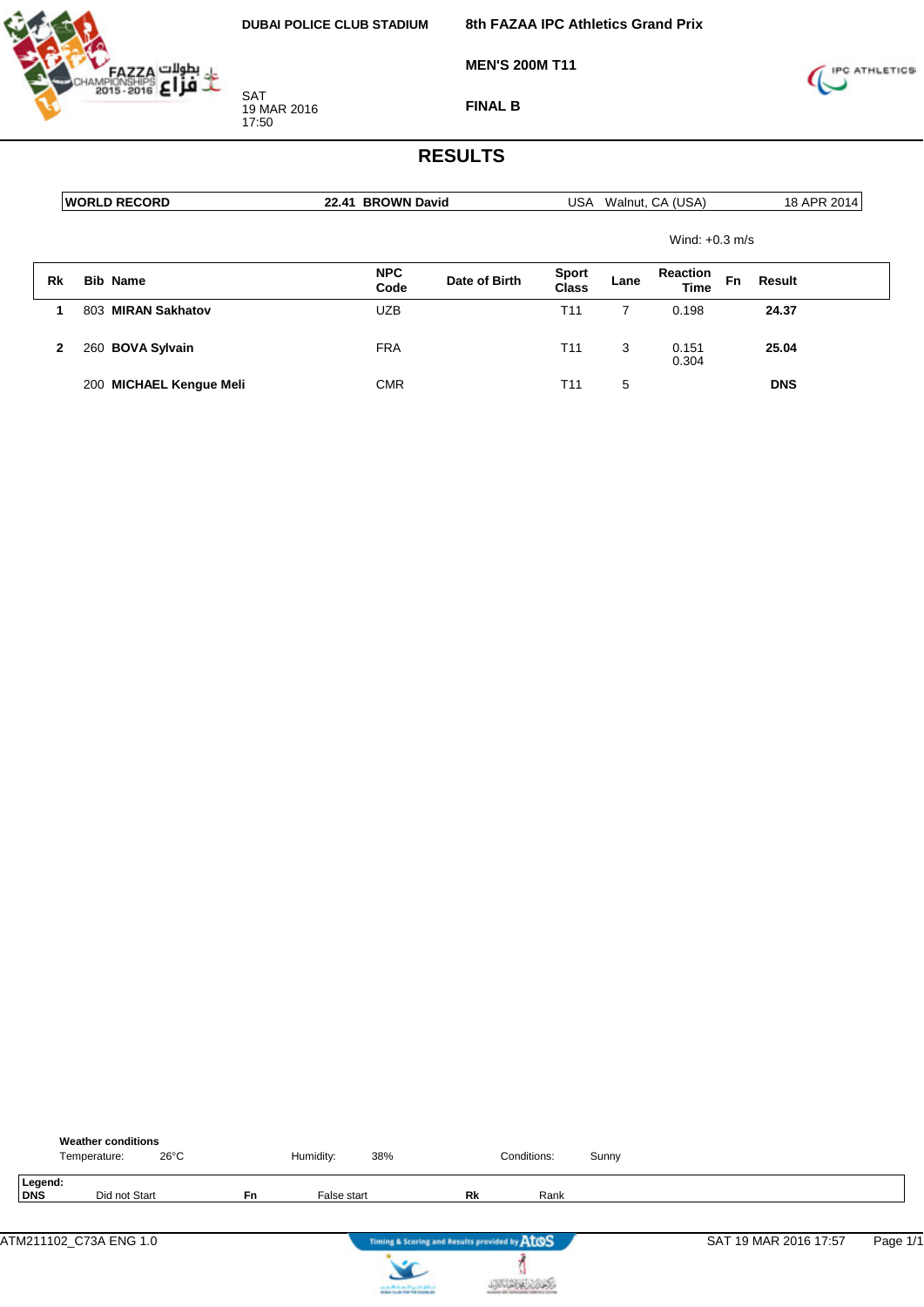

**MEN'S 200M T11**

**8th FAZAA IPC Athletics Grand Prix**



**FINAL A**

|              | <b>IWORLD RECORD</b> |                              | 22.41 BROWN David  |               |                       | USA Walnut, CA (USA) |                                | 18 APR 2014 |            |
|--------------|----------------------|------------------------------|--------------------|---------------|-----------------------|----------------------|--------------------------------|-------------|------------|
|              |                      |                              |                    |               |                       |                      | Wind: $+0.2$ m/s               |             |            |
| Rk           |                      | <b>Bib Name</b>              | <b>NPC</b><br>Code | Date of Birth | <b>Sport</b><br>Class | Lane                 | <b>Reaction</b><br><b>Time</b> | <b>Fn</b>   | Result     |
| 1            |                      | 569 HENRI ROSARIO Marianne   | <b>MRI</b>         |               | T <sub>11</sub>       | 5                    | 0.559<br>0.792                 |             | 26.20      |
| $\mathbf{2}$ |                      | 202 PAUL WILFRIED Menye Kono | <b>CMR</b>         |               | T <sub>11</sub>       | $\overline{7}$       | 0.260<br>0.241                 |             | 27.36      |
|              |                      | 129 IBRAHIMOV Nurlan         | <b>AZE</b>         |               | T <sub>11</sub>       | 3                    |                                |             | <b>DNS</b> |
|              |                      | 484 NURLYBAYEV Makzhan       | KAZ                |               | T11                   |                      |                                |             | <b>DNS</b> |

|                | <b>Weather conditions</b><br>$26^{\circ}$ C<br>Temperature: |    | Humidity:   | 38%                                                  | Conditions: | Sunny |                       |          |
|----------------|-------------------------------------------------------------|----|-------------|------------------------------------------------------|-------------|-------|-----------------------|----------|
| Legend:<br>DNS | Did not Start                                               | Fn | False start | Rk                                                   | Rank        |       |                       |          |
|                | ATM211101_C73A ENG 1.0                                      |    |             | Timing & Scoring and Results provided by AtOS<br>سوم |             |       | SAT 19 MAR 2016 18:00 | Page 1/1 |



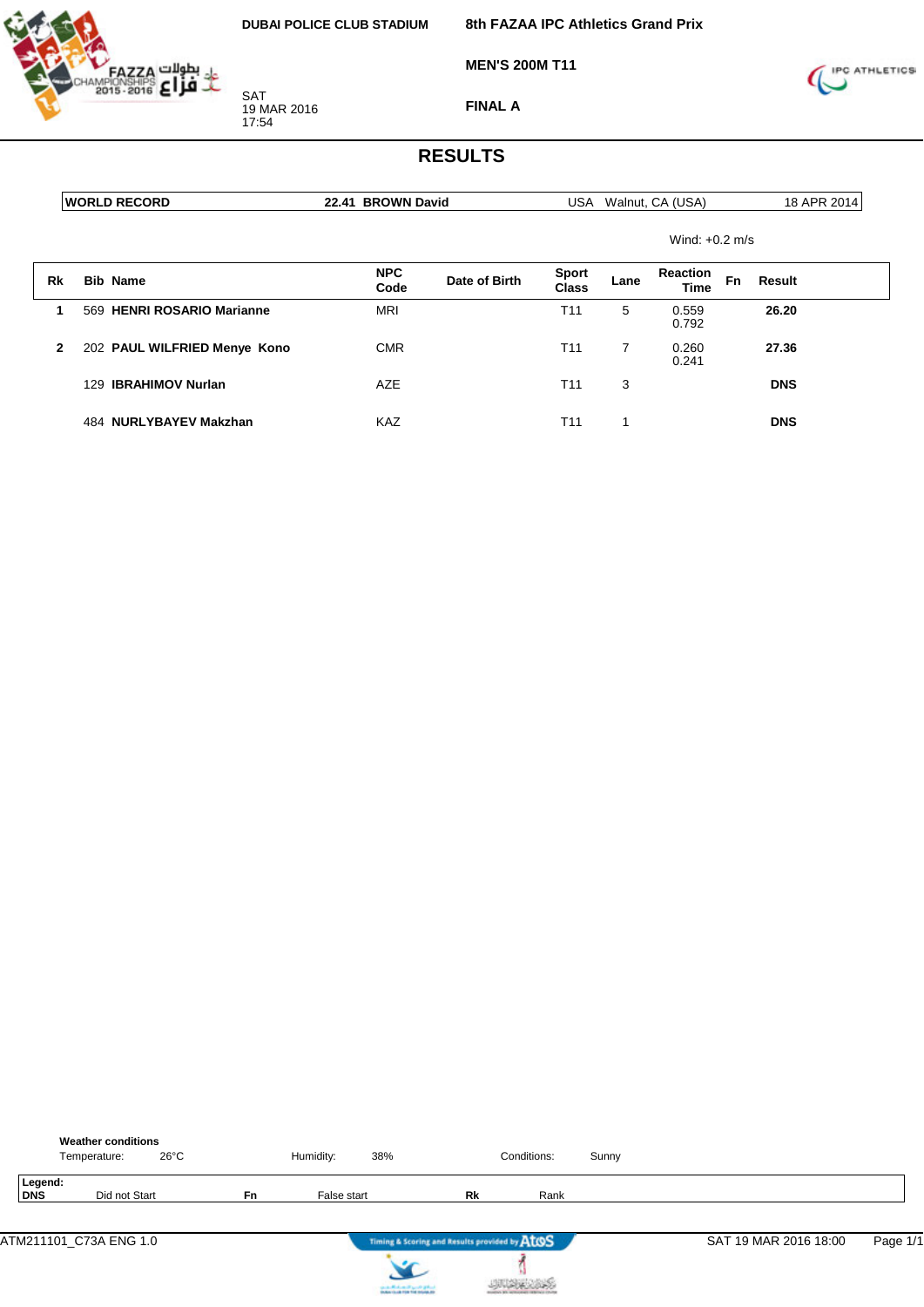

**8th FAZAA IPC Athletics Grand Prix**

**MEN'S SHOT PUT F35/36**



**FINAL**

|              | <b>WORLD RECORD - F35</b>    | 16.22 GUO Wei                       |                              | <b>CHN</b><br>Beijing (CHN) | 14 SEP 2008  |              |              |              |              |                         |
|--------------|------------------------------|-------------------------------------|------------------------------|-----------------------------|--------------|--------------|--------------|--------------|--------------|-------------------------|
|              | <b>WORLD RECORD - F36</b>    | 15.21 SVIRIDOV Vladimir             |                              | <b>RUS</b><br>Berlin (GER)  |              | 19 JUN 2015  |              |              |              |                         |
| <b>Rk</b>    | <b>Bib Name</b>              | <b>NPC</b><br>Date of Birth<br>Code | <b>Sport</b><br><b>Class</b> | $\mathbf{1}$                | $\mathbf{2}$ | 3            | 4            | 5            | 6            | Result<br><b>Points</b> |
| 1            | 139 RAFIYEV Rufat            | AZE                                 | F36                          | 11.94<br>781                | 13.05<br>902 | 13.63<br>953 | 13.62<br>952 | 12.86<br>884 | $\times$     | 13.63<br>953            |
| $\mathbf{2}$ | 398 NIKOEE MAJD Mehran       | IRI                                 | F35                          | 13.15<br>859                | 11.91<br>716 | 12.22<br>755 | X            | X            | 9.26<br>322  | 13.15<br>859            |
| 3            | 336 VAGIANNOPOULOS Georgios  | <b>GRE</b>                          | F36                          | 11.60<br>738                | 11.32<br>700 | 11.93<br>780 | 11.48<br>722 | 11.65<br>744 | 11.98<br>786 | 11.98<br>786            |
| 4            | 770 SAEED Mubarak            | <b>UAE</b>                          | F36                          | 11.41<br>712                | X            | X            | X            | 8.66<br>286  | 8.39<br>247  | 11.41<br>712            |
| 5            | <b>ALBINALI Hamad</b><br>161 | <b>BRN</b>                          | F35                          | 10.84<br>565                | 10.73<br>548 | 10.18<br>463 | 10.96<br>583 | 10.99<br>587 | 10.16<br>460 | 10.99<br>587            |
| 6            | 390 KAHRIZI Farhad           | <b>IRI</b>                          | F36                          | 8.98<br>336                 | 9.49<br>418  | 10.40<br>564 | 9.80<br>468  | 9.99<br>499  | $\times$     | 10.40<br>564            |

| Starting order            |     |     | u   |     | J   |     |
|---------------------------|-----|-----|-----|-----|-----|-----|
| Initial                   | 390 | 336 | 770 | 161 | 139 | 398 |
| 4th, 5th and 6th attempts | 390 | 161 | 770 | 336 | 398 | 139 |

|               | <b>Weather conditions</b><br>Temperature: |      | $26^{\circ}$ C |   | Humidity: | 38%                               | Conditions:                                   | Sunny |                       |          |
|---------------|-------------------------------------------|------|----------------|---|-----------|-----------------------------------|-----------------------------------------------|-------|-----------------------|----------|
| Legend:<br>Rk |                                           | Rank |                | x | Failure   |                                   |                                               |       |                       |          |
|               | ATM322101_C73S ENG 1.0                    |      |                |   |           |                                   | Timing & Scoring and Results provided by AtOS |       | SAT 19 MAR 2016 18:02 | Page 1/1 |
|               |                                           |      |                |   |           | country Michael and Locate States |                                               |       |                       |          |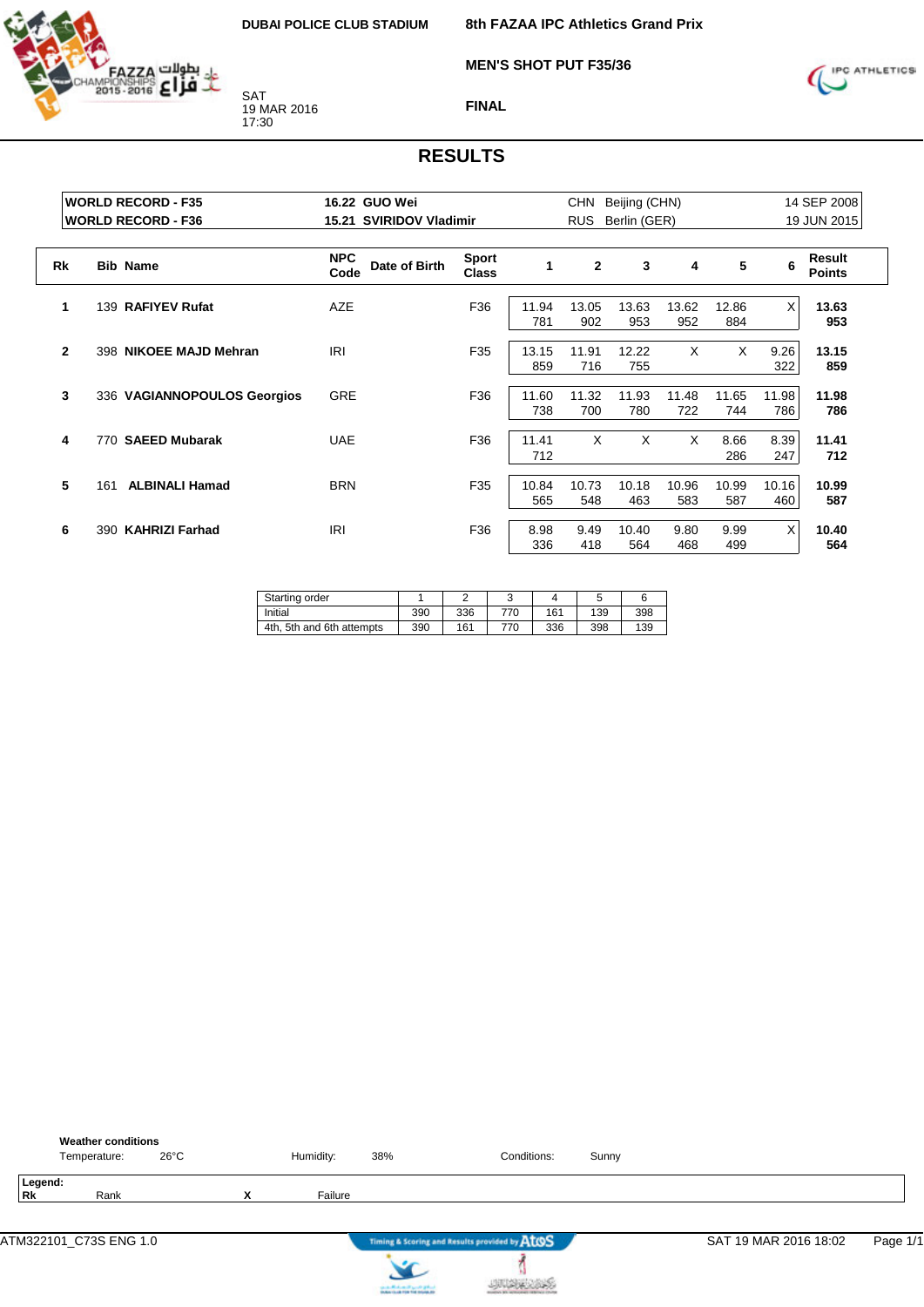

**MEN'S 200M T12**



**FINAL B**

|    | <b>IWORLD RECORD</b>     | 21.56 MICHALSKI Mateusz |               |                              | POL London (GBR) |                                |    | 8 SEP 2012 |
|----|--------------------------|-------------------------|---------------|------------------------------|------------------|--------------------------------|----|------------|
|    |                          |                         |               |                              |                  | Wind: $-0.7$ m/s               |    |            |
| Rk | <b>Bib Name</b>          | <b>NPC</b><br>Code      | Date of Birth | <b>Sport</b><br><b>Class</b> | Lane             | <b>Reaction</b><br><b>Time</b> | Fn | Result     |
|    | 492 MUENDO Henry Nzungi  | <b>KEN</b>              |               | T <sub>12</sub>              | 3                | 0.173                          |    | 23.41      |
| 2  | <b>OSMANOV Rza</b><br>37 | AZE                     |               | T12                          | 7                | 0.186                          |    | 23.64      |
|    | 479 GEBERTAYEV Bislan    | KAZ                     |               | T12                          | 5                |                                |    | <b>DNS</b> |

|                | <b>Weather conditions</b><br>Temperature: | $26^{\circ}$ C |           | Humidity:   | 38% |                                               | Conditions: | Sunny |                       |          |
|----------------|-------------------------------------------|----------------|-----------|-------------|-----|-----------------------------------------------|-------------|-------|-----------------------|----------|
| Legend:<br>DNS | Did not Start                             |                | <b>Fn</b> | False start |     | Rk                                            | Rank        |       |                       |          |
|                | ATM212102 C73A ENG 1.0                    |                |           |             | .   | Timing & Scoring and Results provided by ATOS |             |       | SAT 19 MAR 2016 18:03 | Page 1/1 |



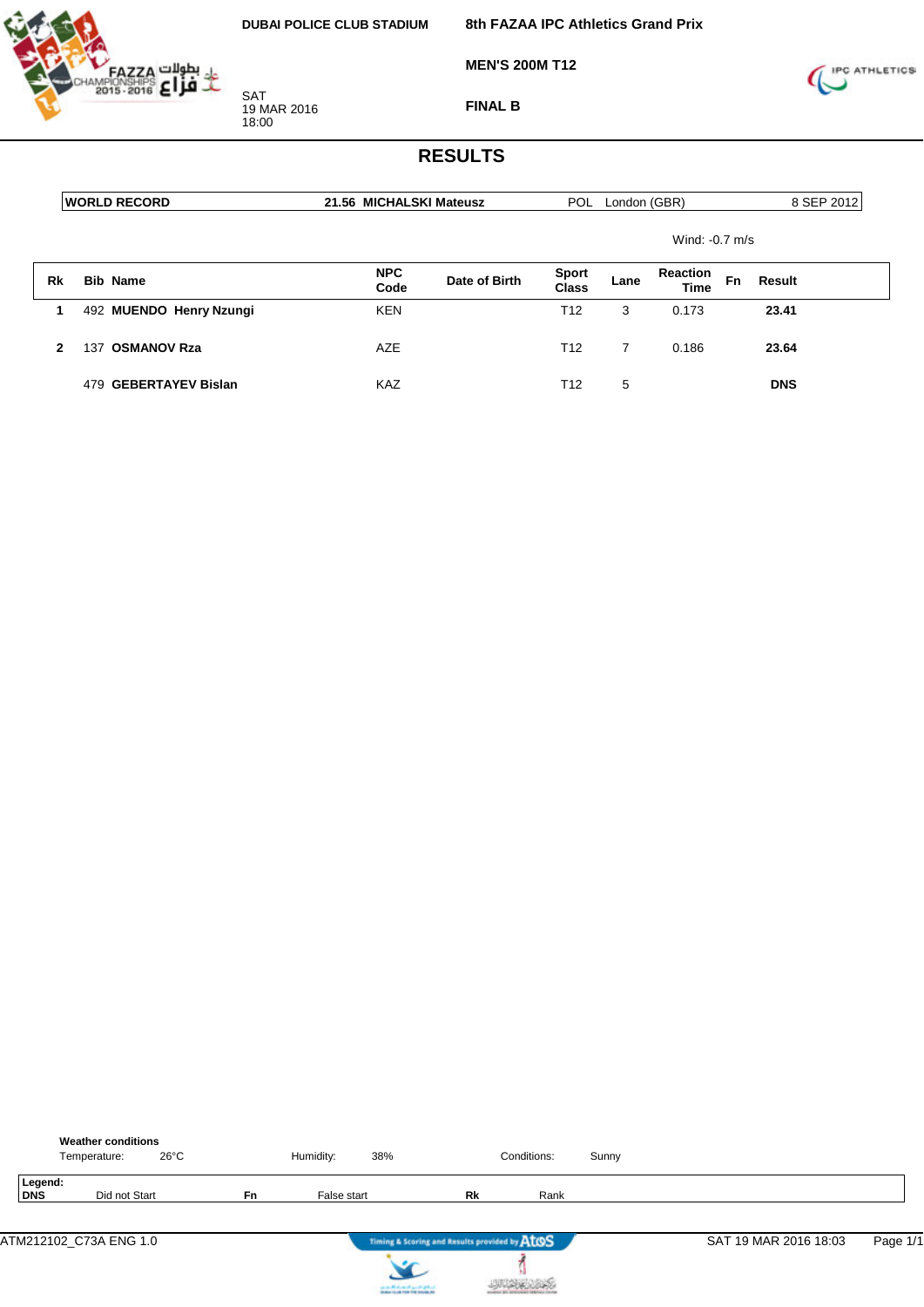

**8th FAZAA IPC Athletics Grand Prix**

**MEN'S 200M T12**



**FINAL A**

|              | <b> WORLD RECORD</b>                          |                    | 21.56 MICHALSKI Mateusz |                 |      | London (GBR)                   | 8 SEP 2012 |            |
|--------------|-----------------------------------------------|--------------------|-------------------------|-----------------|------|--------------------------------|------------|------------|
|              |                                               |                    |                         |                 |      | Wind: $-0.3$ m/s               |            |            |
| Rk           | <b>Bib Name</b>                               | <b>NPC</b><br>Code | Date of Birth           | Sport<br>Class  | Lane | <b>Reaction</b><br><b>Time</b> | Fn         | Result     |
|              | 130 JABRAYILOV Elmir                          | AZE                |                         | T12             | 5    | 0.162                          |            | 23.25      |
| $\mathbf{2}$ | <b>MANSUR Abdirashidov</b><br>80 <sup>4</sup> | <b>UZB</b>         |                         | T <sub>12</sub> | 7    | 0.151                          |            | 23.39      |
|              | 333 PROTOS Ioannis                            | <b>GRE</b>         |                         | T <sub>12</sub> | 3    |                                |            | <b>DNS</b> |

|                | <b>Weather conditions</b><br>Temperature: | $26^{\circ}$ C |    | Humidity:   | 38%                                                               |                                               | Conditions: | Sunny |                       |          |
|----------------|-------------------------------------------|----------------|----|-------------|-------------------------------------------------------------------|-----------------------------------------------|-------------|-------|-----------------------|----------|
| Legend:<br>DNS | Did not Start                             |                | Fn | False start |                                                                   | Rk                                            | Rank        |       |                       |          |
|                | ATM212101_C73A ENG 1.0                    |                |    |             |                                                                   | Timing & Scoring and Results provided by AtOS |             |       | SAT 19 MAR 2016 18:08 | Page 1/1 |
|                |                                           |                |    |             | controlled and speed galent.<br>Instantia de File Foi Installatio |                                               |             |       |                       |          |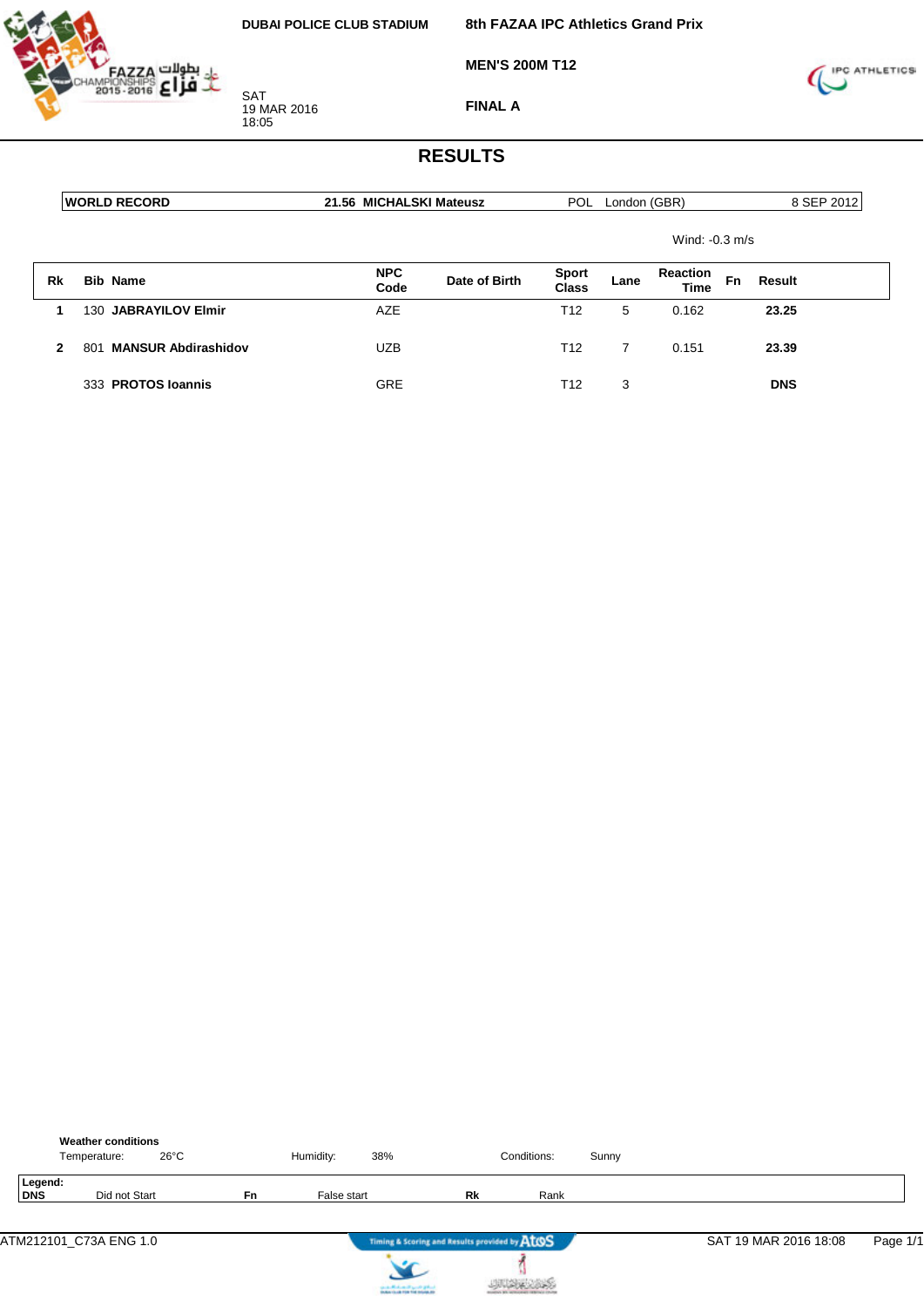

**MEN'S JAVELIN THROW F11/12/13**



#### **FINAL**

|              | <b>WORLD RECORD - F11</b><br><b>WORLD RECORD - F12</b><br><b>WORLD RECORD - F13</b> | 64.38 ZHU Pengkai                   | 53.99 MARINKOVIC Bil<br>65.72 BUDETIC Branimir |              |                | Leverkusen (GER)<br>AUT<br><b>CHN</b><br>London (GBR)<br>Doha (QAT)<br>CRO. |              |              |              |                                               |  |
|--------------|-------------------------------------------------------------------------------------|-------------------------------------|------------------------------------------------|--------------|----------------|-----------------------------------------------------------------------------|--------------|--------------|--------------|-----------------------------------------------|--|
| <b>Rk</b>    | <b>Bib Name</b>                                                                     | <b>NPC</b><br>Date of Birth<br>Code | <b>Sport</b><br><b>Class</b>                   | 1            | $\overline{2}$ | 3                                                                           | 4            | 5            | 6            | 26 OCT 2015<br><b>Result</b><br><b>Points</b> |  |
| 1            | <b>SHARMA Rishi Kant</b><br>361                                                     | <b>IND</b>                          | F <sub>12</sub>                                | 48.70<br>699 | 47.04<br>655   | X                                                                           | 50.64<br>748 | 50.30<br>740 | 53.64<br>817 | 53.64<br>817                                  |  |
| $\mathbf{2}$ | 126 GAHRAMANZADE Islam                                                              | AZE                                 | F <sub>12</sub>                                | 50.13<br>736 | 45.80<br>620   | 51.93<br>779                                                                | 46.70<br>645 | X            | X            | 51.93<br>779                                  |  |
| 3            | 153 MUKHA Andrei                                                                    | <b>BLR</b>                          | F <sub>13</sub>                                | 52.52<br>746 | 50.66<br>701   | 48.91<br>656                                                                | 47.57<br>620 | $\sim$       | 47.72<br>624 | 52.52<br>746                                  |  |
| 4            | 716 JANSSON Joel                                                                    | <b>SWE</b>                          | F <sub>12</sub>                                | 38.03<br>388 | 35.90<br>324   | 37.68<br>377                                                                | 42.48<br>523 | 45.02<br>598 | 48.04<br>682 | 48.04<br>682                                  |  |
| 5            | 659 GARMANOVSKIY Dmitry                                                             | <b>RUS</b>                          | F11                                            | 22.09<br>122 | 18.94<br>59    | 21.32<br>104                                                                | 25.54<br>221 | 22.76<br>139 | 25.05<br>205 | 25.54<br>221                                  |  |
| 6            | 610 SMEDSTAD Martin                                                                 | <b>NOR</b>                          | F <sub>13</sub>                                | X            | $\times$       | X                                                                           | 27.32<br>94  | 33.24<br>216 | 32.49<br>198 | 33.24<br>216                                  |  |
|              | 143 ZAYETS Vladimir                                                                 | <b>AZE</b>                          | F <sub>13</sub>                                |              |                |                                                                             |              |              |              | <b>DNS</b>                                    |  |

| Starting order               |     | -   |     |     | ັ   |     |     |
|------------------------------|-----|-----|-----|-----|-----|-----|-----|
| Initial                      | 153 | 143 | 126 | 361 | 610 | 716 | 659 |
| 4th.<br>5th and 6th attempts | 610 | 659 | 716 | 361 | 153 | 126 |     |

| <b>Weather conditions</b><br>$26^{\circ}$ C<br>Temperature: |            | Humidity:     | 41%                                           |                                               | Conditions: | Sunny |   |                       |          |
|-------------------------------------------------------------|------------|---------------|-----------------------------------------------|-----------------------------------------------|-------------|-------|---|-----------------------|----------|
| Legend:<br>Pass                                             | <b>DNS</b> | Did not Start |                                               | Rk                                            | Rank        |       | v | Failure               |          |
| ATM710101_C73S ENG 1.0                                      |            |               |                                               | Timing & Scoring and Results provided by AtOS |             |       |   | SAT 19 MAR 2016 18:14 | Page 1/1 |
|                                                             |            |               | the state of the form of the proof of gradual |                                               |             |       |   |                       |          |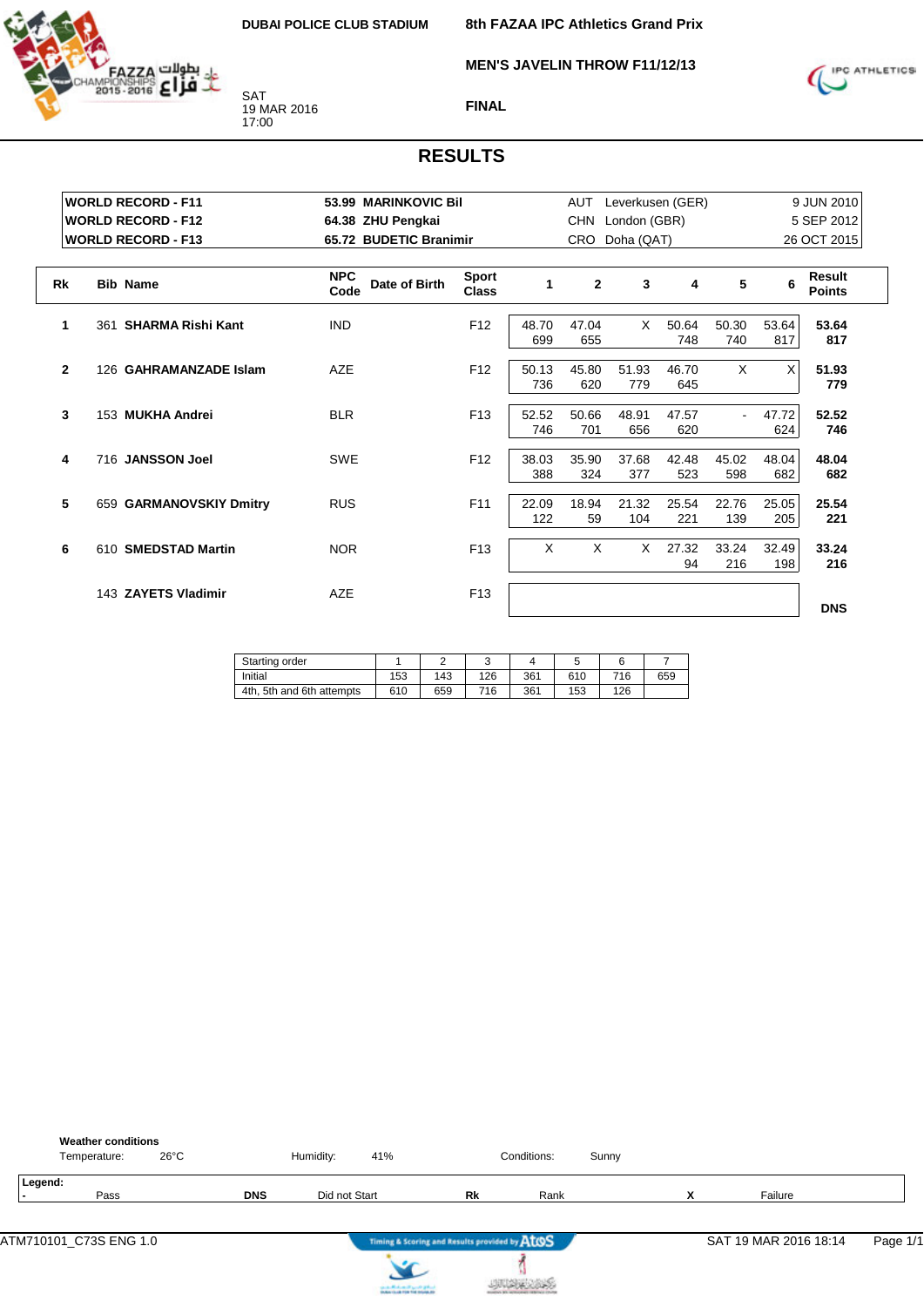

**MEN'S 200M T13**

**8th FAZAA IPC Athletics Grand Prix**

SAT 19 MAR 2016 18:10

**FINAL B**



|              | <b>WORLD RECORD</b>   | 21.05 SMYTH Jason  |               | IRL                   | Lyon (FRA) |                         |    | 21 JUL 2013   |
|--------------|-----------------------|--------------------|---------------|-----------------------|------------|-------------------------|----|---------------|
|              |                       |                    |               |                       |            | Wind: $-0.3$ m/s        |    |               |
| Rk           | <b>Bib Name</b>       | <b>NPC</b><br>Code | Date of Birth | <b>Sport</b><br>Class | Lane       | Reaction<br><b>Time</b> | Fn | <b>Result</b> |
| 1            | 406 ZARIFSANAYEI Omid | <b>IRI</b>         |               | T <sub>13</sub>       | 6          | 0.178                   |    | 23.81         |
| $\mathbf{2}$ | 288 SKINNER Zachary   | <b>GBR</b>         |               | T <sub>13</sub>       | 4          | 0.150                   |    | 24.40         |
| 3            | 609 NILSEN Vegard     | <b>NOR</b>         |               | T <sub>13</sub>       | 7          | 0.200                   |    | 25.17         |
| 4            | 349 Rohit             | <b>IND</b>         |               | T <sub>13</sub>       | 5          | 0.456                   |    | 25.84         |
| 5            | 433 ALJA'FARI Ahmad   | <b>JOR</b>         |               | T <sub>13</sub>       | 3          | 0.150                   |    | 28.03         |

|               | <b>Weather conditions</b><br>Temperature: | $26^{\circ}$ C |           | Humidity: | 38% | Conditions:                                   | Sunny |                       |          |
|---------------|-------------------------------------------|----------------|-----------|-----------|-----|-----------------------------------------------|-------|-----------------------|----------|
| Legend:<br>Fn | False start                               |                | <b>Rk</b> | Rank      |     |                                               |       |                       |          |
|               | ATM213102_C73A ENG 1.0                    |                |           |           |     | Timing & Scoring and Results provided by AtOS |       | SAT 19 MAR 2016 18:15 | Page 1/1 |
|               |                                           |                |           |           |     |                                               |       |                       |          |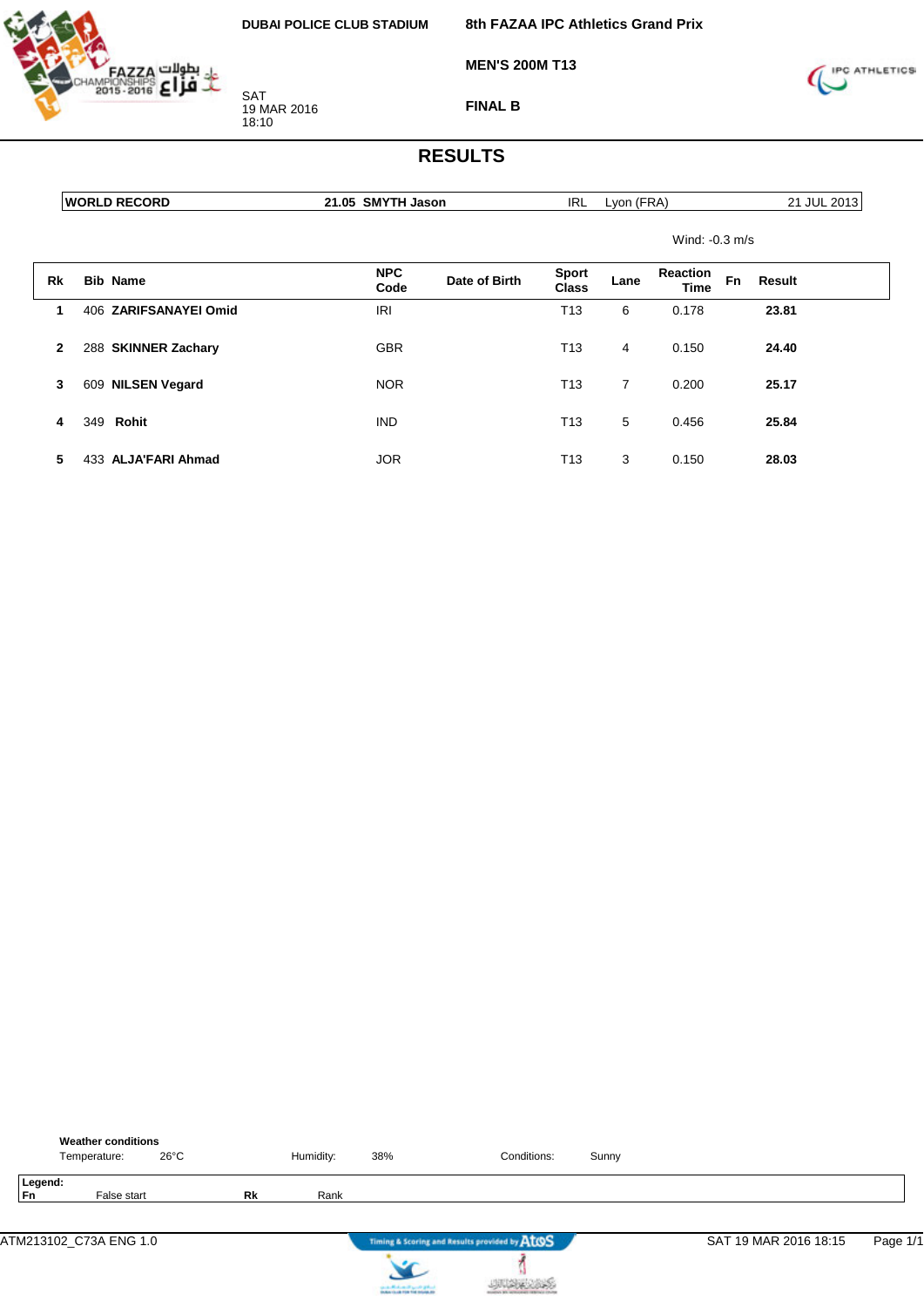

SAT 19 MAR 2016

18:15

**8th FAZAA IPC Athletics Grand Prix**

**MEN'S 200M T13**



**FINAL A**

|              |     | <b>WORLD RECORD</b>    | 21.05 SMYTH Jason  |               | IRL                          | Lyon (FRA)     |                                |    | 21 JUL 2013 |  |
|--------------|-----|------------------------|--------------------|---------------|------------------------------|----------------|--------------------------------|----|-------------|--|
|              |     |                        |                    |               |                              |                | Wind: $+0.6$ m/s               |    |             |  |
| Rk           |     | <b>Bib Name</b>        | <b>NPC</b><br>Code | Date of Birth | <b>Sport</b><br><b>Class</b> | Lane           | <b>Reaction</b><br><b>Time</b> | Fn | Result      |  |
| 1            |     | 287 SHAW Zachary       | <b>GBR</b>         |               | T <sub>13</sub>              | 5              | 0.173                          |    | 23.10       |  |
| $\mathbf{2}$ |     | 726 CIRA Hakan         | <b>TUR</b>         |               | T <sub>13</sub>              | 3              | 0.167                          |    | 23.21       |  |
| 3            |     | 485 SALIMOV Islam      | <b>KAZ</b>         |               | T <sub>13</sub>              | $\overline{7}$ | 0.156                          |    | 24.51       |  |
| 4            | 427 | <b>CAMOZZI Michele</b> | <b>ITA</b>         |               | T <sub>13</sub>              | 4              | 0.244                          |    | 24.57       |  |
|              |     | 162 ABDALI Zakareya    | <b>BRN</b>         |               | T13                          | 6              |                                |    | <b>DNS</b>  |  |

|                | Temperature: | <b>Weather conditions</b> | $26^{\circ}$ C |     | Humidity:   | 38% |                                               | Conditions: | Sunny |                       |          |
|----------------|--------------|---------------------------|----------------|-----|-------------|-----|-----------------------------------------------|-------------|-------|-----------------------|----------|
| Legend:<br>DNS |              | Did not Start             |                | Fn. | False start |     | Rk                                            | Rank        |       |                       |          |
|                |              | ATM213101_C73A ENG 1.0    |                |     |             |     | Timing & Scoring and Results provided by AtOS |             |       | SAT 19 MAR 2016 18:20 | Page 1/1 |



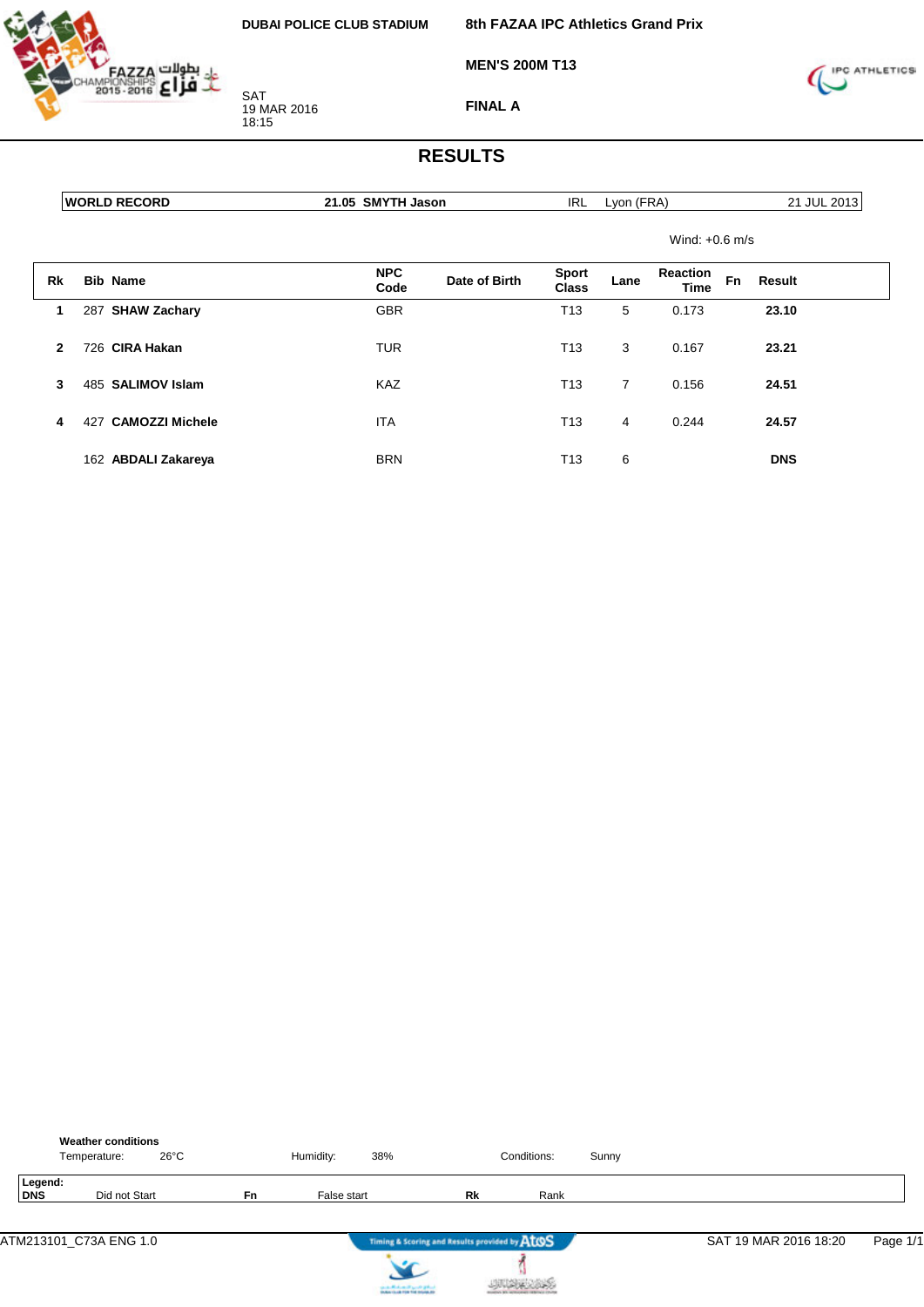

**8th FAZAA IPC Athletics Grand Prix**

**WOMEN'S 200M T11/12**



**FINAL B**

|    | <b>WORLD RECORD - T11</b> | 24.67 GUILHERMINA Terezinha |               | BRA                   |            | Mexico City (MEX)       |             | 20 APR 2012 |  |
|----|---------------------------|-----------------------------|---------------|-----------------------|------------|-------------------------|-------------|-------------|--|
|    | <b>WORLD RECORD - T12</b> | 23.03 DURAND Omara          |               | <b>CUB</b>            | Doha (QAT) |                         | 25 OCT 2015 |             |  |
|    |                           |                             |               |                       |            | Wind: $-0.3$ m/s        |             |             |  |
| Rk | <b>Bib Name</b>           | <b>NPC</b><br>Code          | Date of Birth | <b>Sport</b><br>Class | Lane       | <b>Reaction</b><br>Time | <b>Fn</b>   | Result      |  |
|    | 145 CHEBANU Elena         | AZE                         |               | T <sub>12</sub>       | 3          | 0.194                   |             | 24.66       |  |
| 2  | 212 MARIETTE JUDITH Lebog | <b>CMR</b>                  |               | T <sub>11</sub>       | 5          | 0.164                   |             | 29.93       |  |
| 3  | 416 ROSHANAEI Mahsa       | IRI                         |               | T <sub>12</sub>       | 7          | 0.396                   |             | 31.58       |  |

|                      | <b>Weather conditions</b><br>Temperature: | $26^{\circ}$ C |    | Humidity: | 38%                                 | Conditions:                                   | Sunny |                       |          |
|----------------------|-------------------------------------------|----------------|----|-----------|-------------------------------------|-----------------------------------------------|-------|-----------------------|----------|
| Legend:<br><b>Fn</b> | False start                               |                | Rk | Rank      |                                     |                                               |       |                       |          |
|                      | ATW210102_C73A ENG 1.0                    |                |    |           |                                     | Timing & Scoring and Results provided by AtOS |       | SAT 19 MAR 2016 18:32 | Page 1/1 |
|                      |                                           |                |    |           | since a difference of speeds graves |                                               |       |                       |          |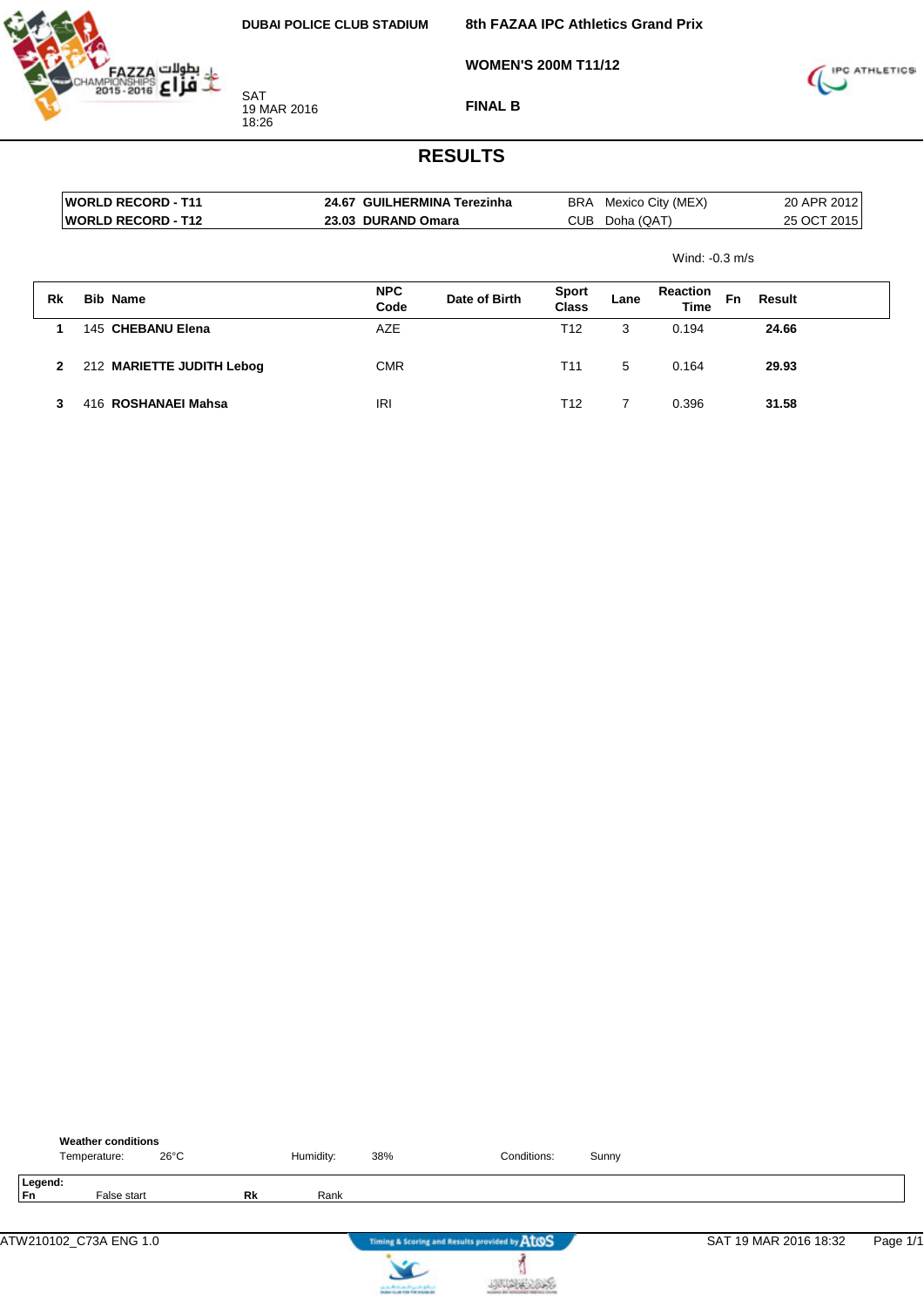

**8th FAZAA IPC Athletics Grand Prix**

**WOMEN'S 200M T11/12**



**FINAL A**

|              |     | <b>WORLD RECORD - T11</b> |                    | 24.67 GUILHERMINA Terezinha |                              |            | BRA Mexico City (MEX)          |             | 20 APR 2012   |  |
|--------------|-----|---------------------------|--------------------|-----------------------------|------------------------------|------------|--------------------------------|-------------|---------------|--|
|              |     | <b>WORLD RECORD - T12</b> | 23.03 DURAND Omara |                             | CUB                          | Doha (QAT) |                                | 25 OCT 2015 |               |  |
|              |     |                           |                    |                             |                              |            | Wind: $-0.2$ m/s               |             |               |  |
| Rk           |     | <b>Bib Name</b>           | <b>NPC</b><br>Code | Date of Birth               | <b>Sport</b><br><b>Class</b> | Lane       | <b>Reaction</b><br><b>Time</b> | Fn          | <b>Result</b> |  |
|              |     | 501 MWANGI Hanah Ngendo   | <b>KEN</b>         |                             | T12                          | 7          | 0.399                          |             | 28.68         |  |
| $\mathbf{2}$ |     | 574 CHARLES Marie Ornella | <b>MRI</b>         |                             | T <sub>12</sub>              | 5          |                                |             | 36.55         |  |
| 3            | 790 | <b>MOMENA Shirdal</b>     | <b>UAE</b>         |                             | T12                          | 3          | 0.643                          |             | 37.14         |  |

|               | <b>Weather conditions</b><br>Temperature: | $26^{\circ}$ C |    | Humidity: | 38%                                                                                      | Conditions:                                   | Sunny |                       |          |
|---------------|-------------------------------------------|----------------|----|-----------|------------------------------------------------------------------------------------------|-----------------------------------------------|-------|-----------------------|----------|
| Legend:<br>Fn | False start                               |                | Rk | Rank      |                                                                                          |                                               |       |                       |          |
|               | ATW210101_C73A ENG 1.0                    |                |    |           |                                                                                          | Timing & Scoring and Results provided by AtOS |       | SAT 19 MAR 2016 18:32 | Page 1/1 |
|               |                                           |                |    |           | <b>Country Photo and Country Street Ave</b><br>Doctor Country First Trail Indianas. All- |                                               |       |                       |          |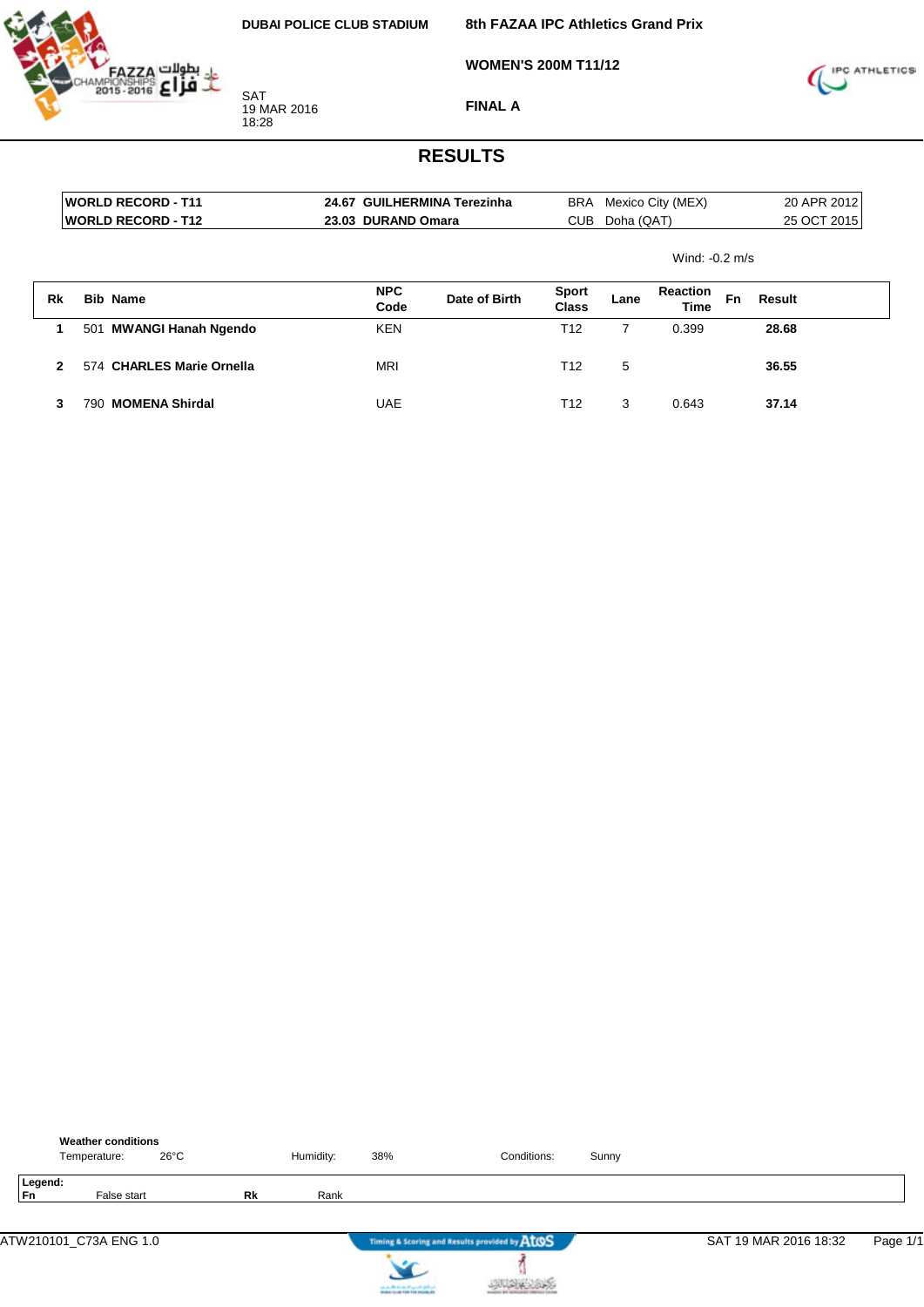

**WOMEN'S 200M T13**



**FINAL**

|    | <b>IWORLD RECORD</b>        | 24.24 DURAND Omara |               |                              |      | Christchurch (NZL)             |    | 26 JAN 2011 |  |
|----|-----------------------------|--------------------|---------------|------------------------------|------|--------------------------------|----|-------------|--|
|    |                             | Wind: -0.7 m/s     |               |                              |      |                                |    |             |  |
| Rk | <b>Bib Name</b>             | <b>NPC</b><br>Code | Date of Birth | <b>Sport</b><br><b>Class</b> | Lane | <b>Reaction</b><br><b>Time</b> | Fn | Result      |  |
|    | 552 BENHAMA Sanaa           | <b>MAR</b>         |               | T13                          | 5    | 0.225                          |    | 26.20       |  |
| 2  | 310 ENGELEITER Janne Sophie | <b>GER</b>         |               | T13                          | 3    | 0.151                          |    | 28.39       |  |

|               | <b>Weather conditions</b><br>Temperature: |             | $26^{\circ}$ C |           | Humidity: | 38%                                           | Conditions:                                   | Sunny |                       |          |
|---------------|-------------------------------------------|-------------|----------------|-----------|-----------|-----------------------------------------------|-----------------------------------------------|-------|-----------------------|----------|
| Legend:<br>Fn |                                           | False start |                | <b>Rk</b> | Rank      |                                               |                                               |       |                       |          |
|               | ATW213101_C73A ENG 1.0                    |             |                |           |           |                                               | Timing & Scoring and Results provided by AtOS |       | SAT 19 MAR 2016 18:35 | Page 1/1 |
|               |                                           |             |                |           |           | the state affects on the special products and |                                               |       |                       |          |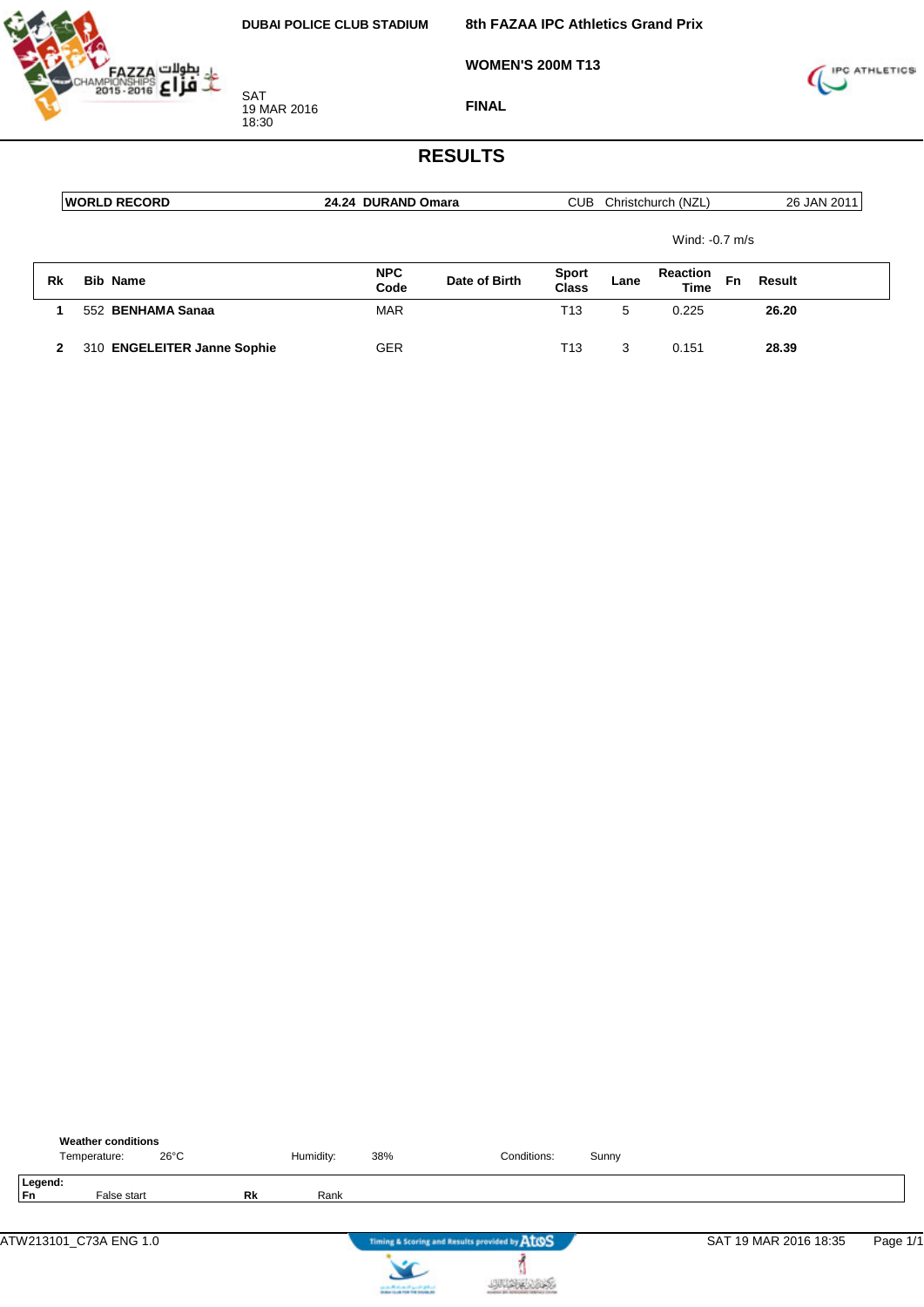

**WOMEN'S 200M T20**



**FINAL**

#### **RESULTS**

Wind: +1.1 m/s

| <b>Rk</b>    | <b>Bib Name</b>       | <b>NPC</b><br>Code | Date of Birth | <b>Sport</b><br><b>Class</b> | Lane           | <b>Reaction</b><br><b>Time</b> | <b>Fn</b> | Result     |
|--------------|-----------------------|--------------------|---------------|------------------------------|----------------|--------------------------------|-----------|------------|
| $\mathbf 1$  | 720 YDSTRÖM Stephanie | SWE                |               | T <sub>20</sub>              | $\overline{7}$ | 0.391                          |           | 28.52      |
| $\mathbf{2}$ | 780 ALHOSANI Hamda    | <b>UAE</b>         |               | T20                          | 5              |                                |           | 32.99      |
| 3            | 713 ALBLOOCHI Reem    | <b>UAE</b>         |               | T <sub>20</sub>              | 2              | 0.395                          |           | 36.83      |
| 4            | 786 IMAN Somar        | <b>UAE</b>         |               | T <sub>20</sub>              | 4              |                                |           | 40.62      |
| 5            | 698 ABDOU Naama       | <b>UAE</b>         |               | T <sub>20</sub>              | 6              | 0.954                          |           | 44.04      |
|              | 791 NASRA Ismail      | <b>UAE</b>         |               | T <sub>20</sub>              | 8              |                                |           | <b>DNS</b> |
|              | 792 NEDA Matouri      | <b>UAE</b>         |               | T <sub>20</sub>              | 3              |                                |           | <b>DNS</b> |

|                       | <b>Weather conditions</b><br>Temperature: | $25^{\circ}$ C |    | Humidity:   | 46%                               |                                               | Conditions: | Partly cloudy |                       |          |
|-----------------------|-------------------------------------------|----------------|----|-------------|-----------------------------------|-----------------------------------------------|-------------|---------------|-----------------------|----------|
| Legend:<br><b>DNS</b> |                                           | Did not Start  | Fn | False start |                                   | Rk                                            | Rank        |               |                       |          |
|                       | ATW220101_C73A ENG 1.0                    |                |    |             |                                   | Timing & Scoring and Results provided by AtOS |             |               | SAT 19 MAR 2016 18:38 | Page 1/1 |
|                       |                                           |                |    |             | country Michael and Locate States |                                               |             |               |                       |          |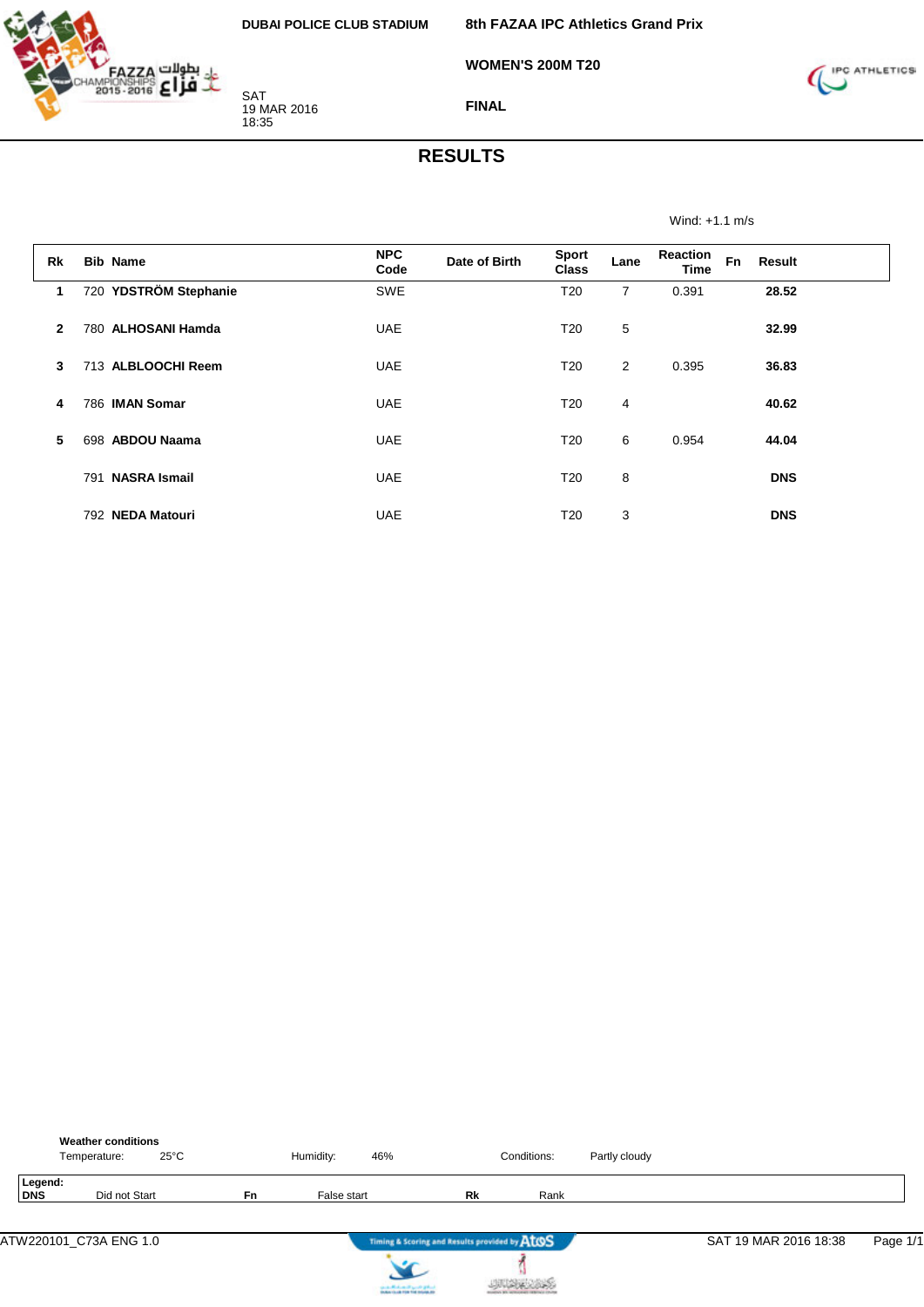

**MEN'S 200M T20**



**FINAL**

#### **RESULTS**

Wind: -0.4 m/s

| <b>Rk</b>    | <b>Bib Name</b>               | <b>NPC</b><br>Code | Date of Birth | <b>Sport</b><br><b>Class</b> | Lane | Reaction<br>Time | <b>Fn</b><br>Result |  |
|--------------|-------------------------------|--------------------|---------------|------------------------------|------|------------------|---------------------|--|
| 1            | <b>SHARAHELI Asaad</b><br>521 | <b>KSA</b>         |               | T20                          | 4    |                  | 23.66               |  |
| $\mathbf{2}$ | 530 ALRASHIDI Saeed           | <b>KUW</b>         |               | T <sub>20</sub>              | 2    | 0.673            | 26.38               |  |
| 3            | 800 ANBAR Harib               | <b>UAE</b>         |               | T <sub>20</sub>              | 6    | 0.842            | 26.40               |  |
| 4            | <b>ABBAS Ebrahim</b><br>721   | <b>UAE</b>         |               | T <sub>20</sub>              | 5    | 0.668            | 27.23               |  |
| 5            | <b>ALBAHRANI Salah</b><br>799 | <b>UAE</b>         |               | T <sub>20</sub>              | 3    | 0.342            | 27.96               |  |
| 6            | 532 ALSMAEIL Abdalwahap       | <b>KUW</b>         |               | T <sub>20</sub>              | 8    | 0.609            | 29.63               |  |
|              | 742 GHOLUM Adel               | <b>UAE</b>         |               | T <sub>20</sub>              | 7    | 0.660            | <b>DNF</b>          |  |

|                       | <b>Weather conditions</b><br>$25^{\circ}$ C<br>Temperature: |    | Humidity:   | 46%                                           | Conditions: | Partly cloudy |                       |          |
|-----------------------|-------------------------------------------------------------|----|-------------|-----------------------------------------------|-------------|---------------|-----------------------|----------|
| Legend:<br><b>DNF</b> | Did not Finish                                              | Fn | False start | Rk                                            | Rank        |               |                       |          |
|                       | ATM220101_C73A ENG 1.0                                      |    |             | Timing & Scoring and Results provided by AtOS |             |               | SAT 19 MAR 2016 18:43 | Page 1/1 |
|                       |                                                             |    |             | country Michael and Locate States             |             |               |                       |          |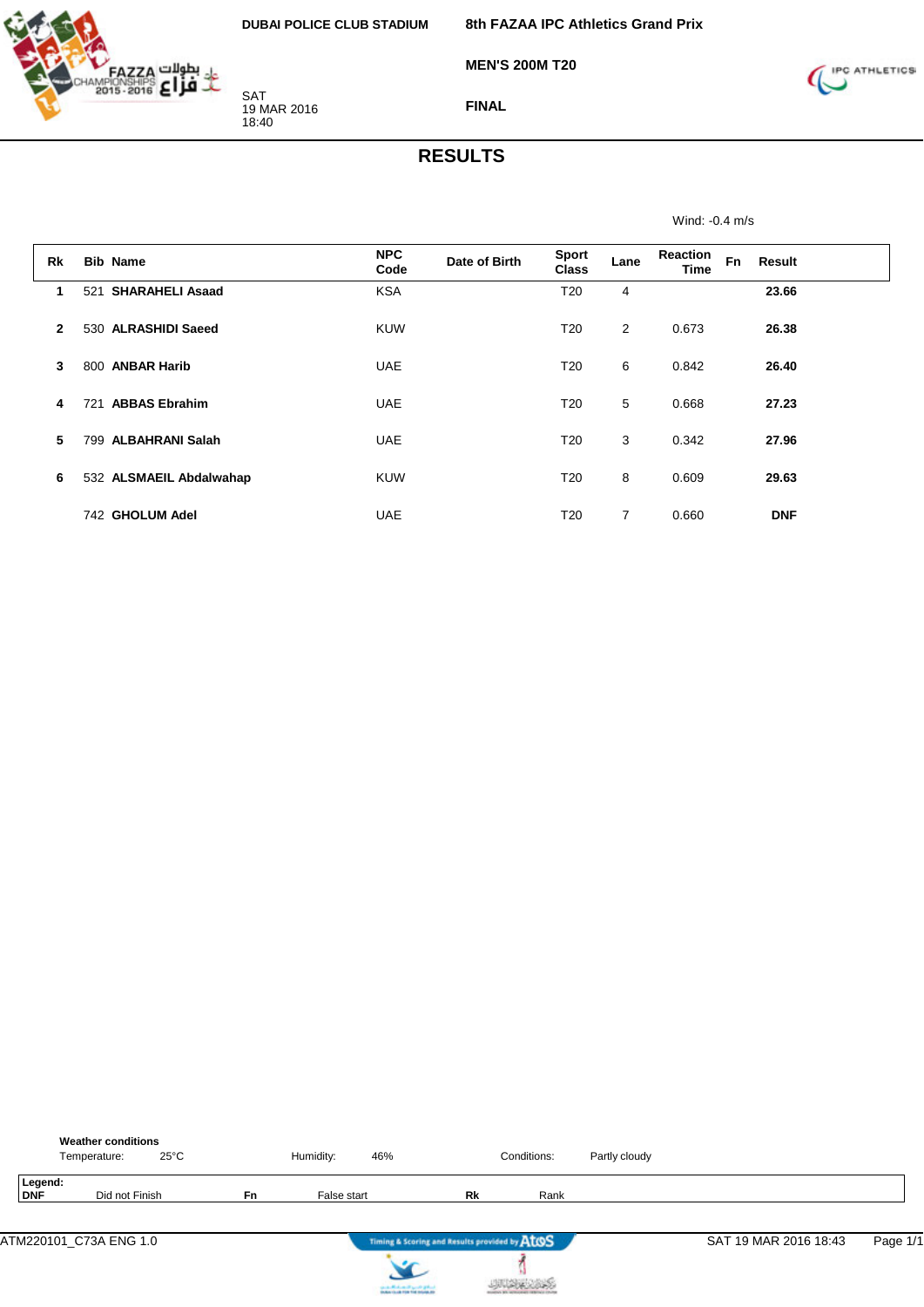**MEN'S DISCUS THROW F56**



SAT 19 MAR 2016 17:45



**FINAL**

| <b>WORLD RECORD</b>            | 45.49 MOHAMMADYARI Ali              |                              | <b>IRI</b> |              |       |       |               |       | 23 OCT 2014 |
|--------------------------------|-------------------------------------|------------------------------|------------|--------------|-------|-------|---------------|-------|-------------|
| <b>Bib Name</b>                | <b>NPC</b><br>Date of Birth<br>Code | <b>Sport</b><br><b>Class</b> | 1          | $\mathbf{2}$ | 3     | 4     | 5             | 6     | Result      |
| <b>IBAHIM Ibrahim</b><br>242   | EGY                                 | F <sub>56</sub>              | 37.26      | 37.65        | X     | 38.26 | 38.96         | 39.80 | 39.80       |
| 385 GHALEH NASSERI Alireza     | <b>IRI</b>                          | F <sub>56</sub>              | 5.48       | 39.30        | X     | 39.17 | X             | X     | 39.30       |
| 616 AL BALUSHI Talib           | <b>OMA</b>                          | F <sub>56</sub>              | 31.97      | X            | 30.92 | 31.58 | 30.27         | 30.26 | 31.97       |
| 354 KEVIN JOSEPH Antony        | <b>IND</b>                          | F <sub>56</sub>              | X          | 25.62        | 26.59 | X     | 28.30         | 27.01 | 28.30       |
| <b>MUSAYEV Olokhan</b><br>133. | AZE                                 | F <sub>56</sub>              |            |              |       |       |               |       | <b>DNS</b>  |
|                                |                                     |                              |            |              |       |       | Incheon (KOR) |       |             |

| order<br>ашк |     |     |     |     |     |
|--------------|-----|-----|-----|-----|-----|
|              | ں ر | 385 | 616 | 354 | 742 |

|                | <b>Weather conditions</b><br>$26^{\circ}$ C<br>Temperature: |           | Humidity: | 38%        |                                               | Conditions: | Sunny |                       |          |
|----------------|-------------------------------------------------------------|-----------|-----------|------------|-----------------------------------------------|-------------|-------|-----------------------|----------|
| Legend:<br>DNS | Did not Start                                               | <b>Rk</b> | Rank      |            | $\checkmark$                                  | Failure     |       |                       |          |
|                | ATM656101 C73S ENG 1.0                                      |           |           | $\epsilon$ | Timing & Scoring and Results provided by ATOS |             |       | SAT 19 MAR 2016 18:44 | Page 1/1 |



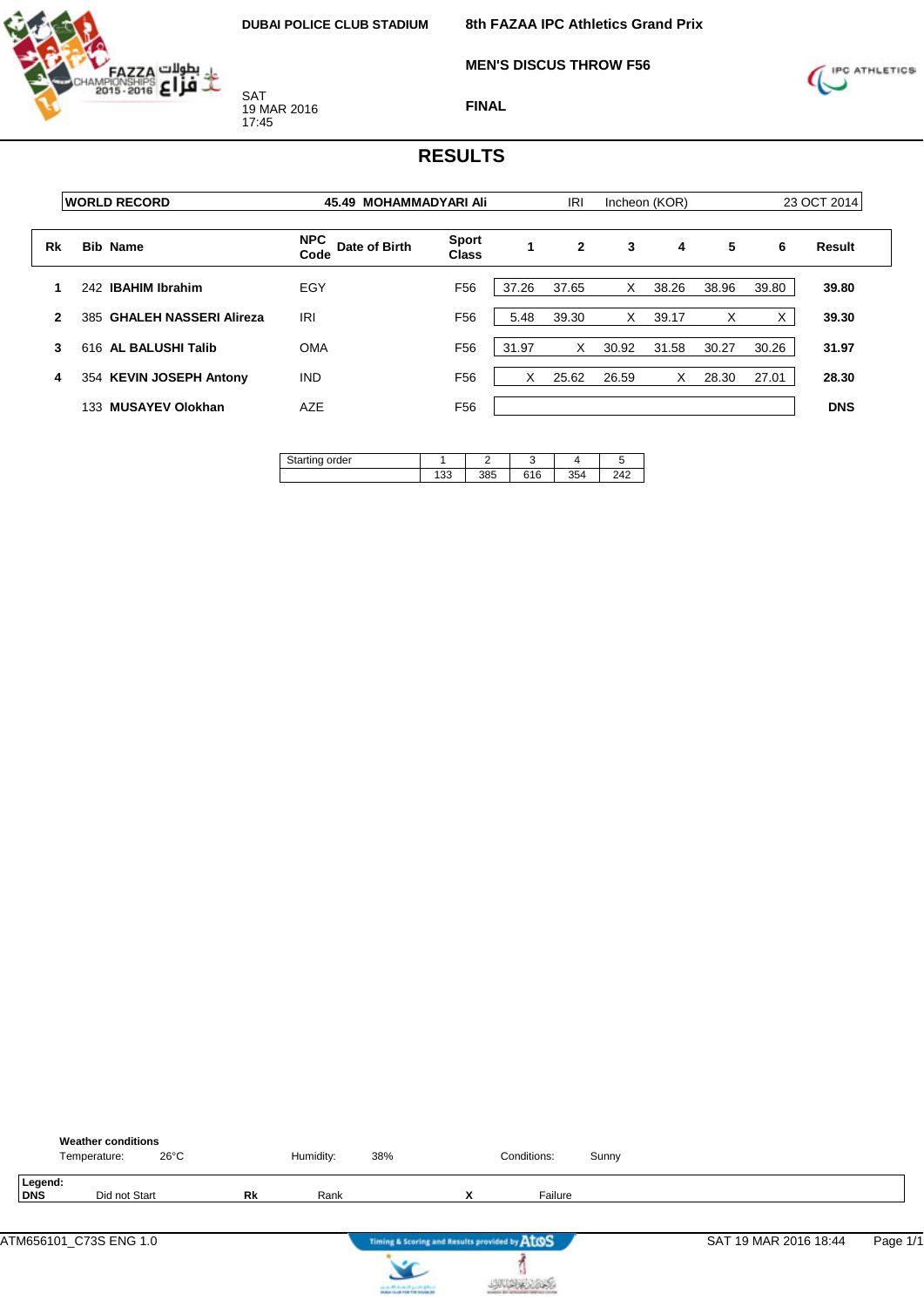

**MEN'S 200M T35/36**

**8th FAZAA IPC Athletics Grand Prix**



**FINAL**

|              | <b>WORLD RECORD - T35</b><br><b>WORLD RECORD - T36</b> | 24.69 SAFRONOV Dmitrii<br>24.29 SHVETCOV Evgenii |               |                              | RUS Lyon (FRA)<br>RUS Doha (QAT) |                         |           | 27 JUL 2013<br>31 OCT 2015 |  |
|--------------|--------------------------------------------------------|--------------------------------------------------|---------------|------------------------------|----------------------------------|-------------------------|-----------|----------------------------|--|
|              |                                                        |                                                  |               |                              |                                  | Wind: $0.0$ m/s         |           |                            |  |
| Rk           | <b>Bib Name</b>                                        | <b>NPC</b><br>Code                               | Date of Birth | <b>Sport</b><br><b>Class</b> | Lane                             | <b>Reaction</b><br>Time | <b>Fn</b> | Result                     |  |
| 1            | 482 KHARLAMOV Sergey                                   | <b>KAZ</b>                                       |               | T36                          | 3                                |                         |           | 28.47                      |  |
| $\mathbf{2}$ | 148 DE LOGHT Kevin                                     | <b>BEL</b>                                       |               | T35                          | 6                                |                         |           | 30.18                      |  |
| 3            | 438 SHIHADEH Oday                                      | <b>JOR</b>                                       |               | T36                          | 4                                |                         |           | 32.44                      |  |
| 4            | 643 AL-DOSARI Khalifa Abdulla                          | QAT                                              |               | T35                          | 5                                |                         |           | 38.69                      |  |

|               | <b>Weather conditions</b><br>Temperature: | $25^{\circ}$ C |    | Humidity: | 46%                               | Conditions:                                   | Partly cloudy |                       |          |
|---------------|-------------------------------------------|----------------|----|-----------|-----------------------------------|-----------------------------------------------|---------------|-----------------------|----------|
| Legend:<br>Fn | False start                               |                | Rk | Rank      |                                   |                                               |               |                       |          |
|               | ATM230101_C73A ENG 1.0                    |                |    |           |                                   | Timing & Scoring and Results provided by AtOS |               | SAT 19 MAR 2016 18:46 | Page 1/1 |
|               |                                           |                |    |           | country Michael and Locate States |                                               |               |                       |          |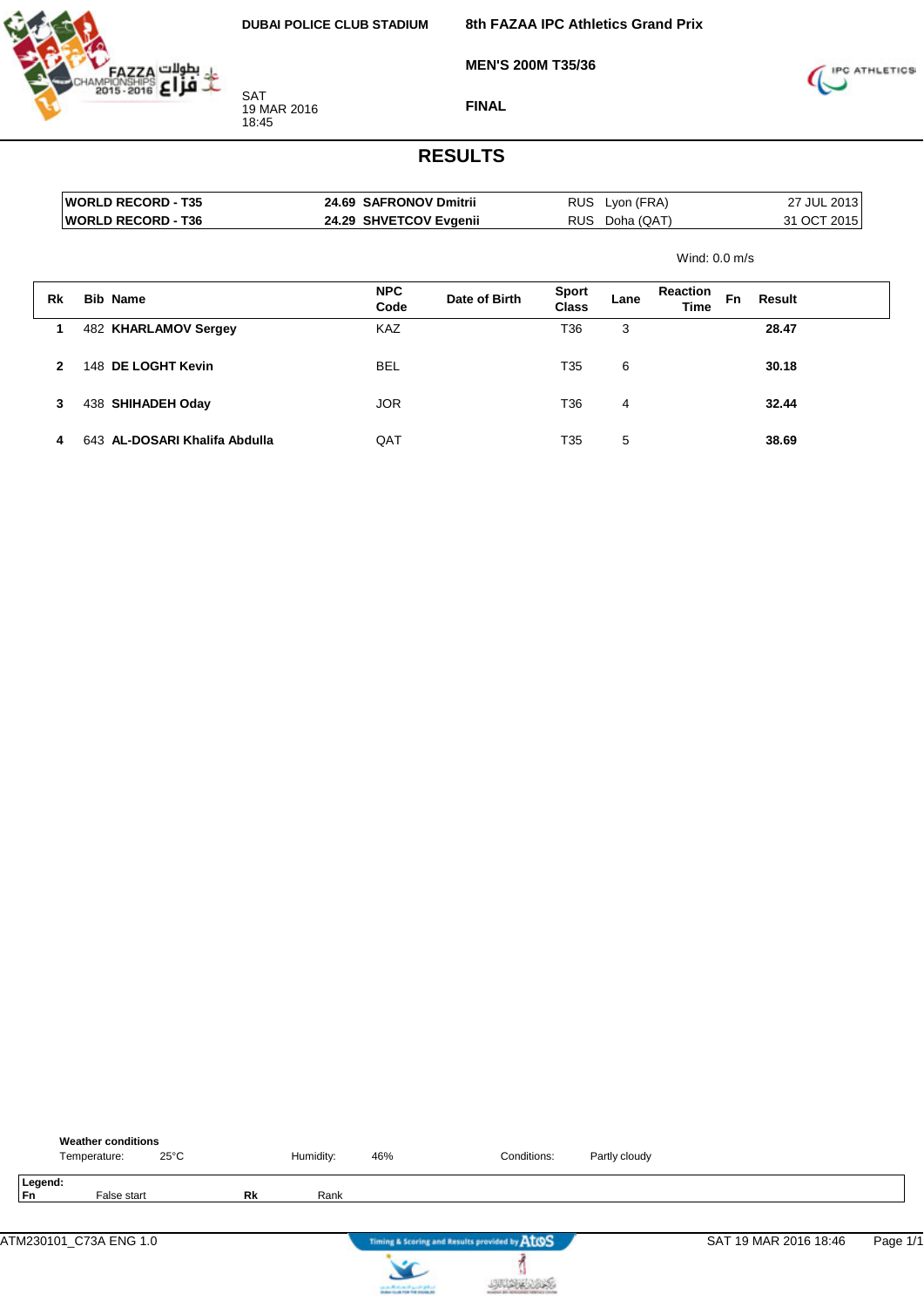

**MEN'S 200M T37**



**FINAL**

|              | <b>WORLD RECORD</b> | 22.59 VDOVIN Andrey |               |                              | RUS Doha (QAT) |                                |           | 22 OCT 2015 |
|--------------|---------------------|---------------------|---------------|------------------------------|----------------|--------------------------------|-----------|-------------|
|              |                     |                     |               |                              |                | Wind: $+0.5$ m/s               |           |             |
| Rk           | <b>Bib Name</b>     | <b>NPC</b><br>Code  | Date of Birth | <b>Sport</b><br><b>Class</b> | Lane           | <b>Reaction</b><br><b>Time</b> | <b>Fn</b> | Result      |
| 1            | 108 HAMDI Sofiane   | <b>ALG</b>          |               | T37                          | 5              |                                |           | 24.30       |
| $\mathbf{2}$ | 246 MOHAMED Mostafa | EGY                 |               | T37                          | 4              |                                |           | 24.43       |
| 3            | 582 BOS Jelmar      | <b>NED</b>          |               | T <sub>37</sub>              | 6              |                                |           | 25.10       |
| 4            | 245 MAHMOUD Mohamed | EGY                 |               | T <sub>37</sub>              | 3              |                                |           | 25.29       |
| 5            | 378 ANSARI Bahman   | <b>IRI</b>          |               | T37                          | 7              |                                |           | 27.07       |

|               | <b>Weather conditions</b><br>Temperature: | $25^{\circ}$ C |    | Humidity: | 46%                               | Conditions:                                   | Partly cloudy |                       |          |
|---------------|-------------------------------------------|----------------|----|-----------|-----------------------------------|-----------------------------------------------|---------------|-----------------------|----------|
| Legend:<br>Fn | False start                               |                | Rk | Rank      |                                   |                                               |               |                       |          |
|               | ATM237101_C73A ENG 1.0                    |                |    |           |                                   | Timing & Scoring and Results provided by AtOS |               | SAT 19 MAR 2016 18:50 | Page 1/1 |
|               |                                           |                |    |           | country Michael and Locate States |                                               |               |                       |          |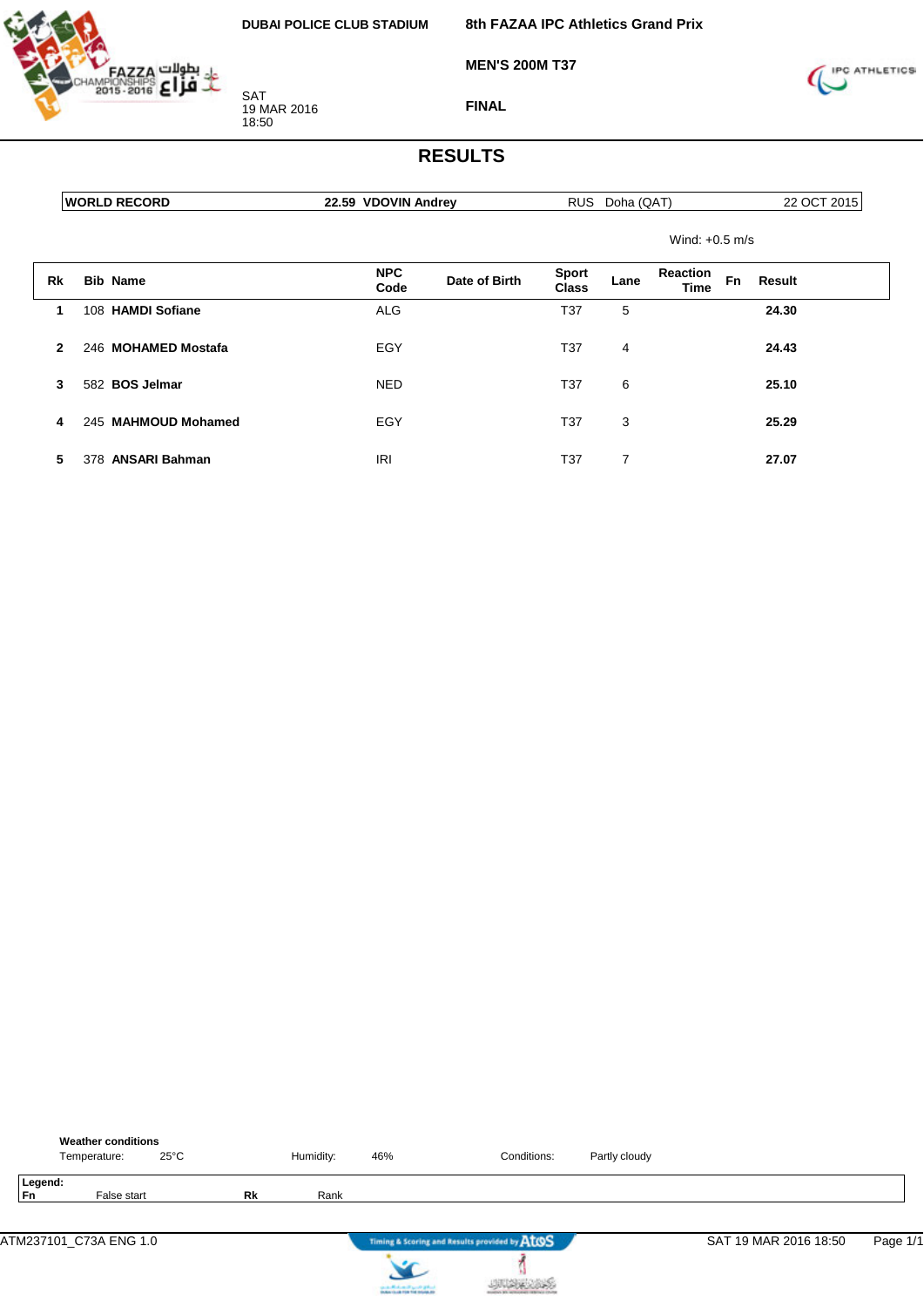

**8th FAZAA IPC Athletics Grand Prix**

**WOMEN'S 200M T11/12**



**FINAL C**

|    | <b>WORLD RECORD - T11</b><br><b>WORLD RECORD - T12</b> | 23.03 DURAND Omara | 24.67 GUILHERMINA Terezinha | CUB                   | Doha (QAT) | BRA Mexico City (MEX)   |           |               | 20 APR 2012<br>25 OCT 2015 |
|----|--------------------------------------------------------|--------------------|-----------------------------|-----------------------|------------|-------------------------|-----------|---------------|----------------------------|
|    |                                                        |                    |                             |                       |            |                         | Wind: m/s |               |                            |
| Rk | <b>Bib Name</b>                                        | <b>NPC</b><br>Code | Date of Birth               | <b>Sport</b><br>Class | Lane       | <b>Reaction</b><br>Time | Fn        | <b>Result</b> |                            |
|    | 209 JUDITH Kenekou                                     | <b>CMR</b>         |                             | T11                   | 3          |                         |           | <b>DNS</b>    |                            |
|    | 719 KARLSSON Viktoria                                  | <b>SWE</b>         |                             | T <sub>11</sub>       | 5          |                         |           | <b>DNS</b>    |                            |
|    | 215 SIMONE EDWIGE Amandi Ngono                         | <b>CMR</b>         |                             | T <sub>12</sub>       | 7          |                         |           | <b>DNS</b>    |                            |

|                | <b>Weather conditions</b><br>$26^{\circ}$ C<br>Temperature: |           | Humidity:   | 38%                                           | Conditions: | Sunny |                       |          |
|----------------|-------------------------------------------------------------|-----------|-------------|-----------------------------------------------|-------------|-------|-----------------------|----------|
| Legend:<br>DNS | Did not Start                                               | <b>Fn</b> | False start | Rk                                            | Rank        |       |                       |          |
|                | ATW210103_C73A ENG 1.0                                      |           |             | Timing & Scoring and Results provided by ATOS |             |       | SAT 19 MAR 2016 18:54 | Page 1/1 |



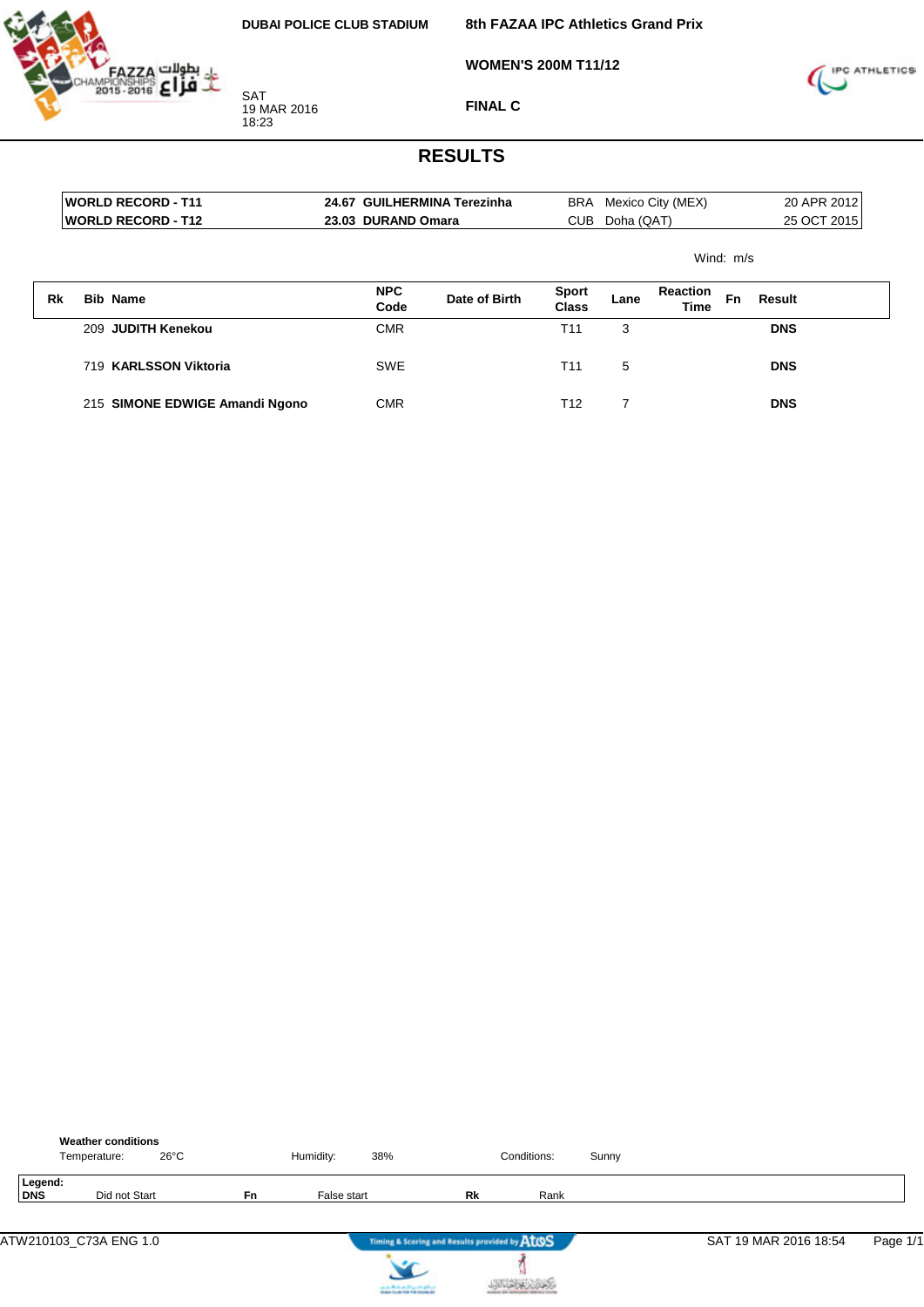

**MEN'S 200M T38**



**FINAL**

|              | <b>WORLD RECORD</b>               | 21.82 O'HANLON Evan |               |                       | AUS London (GBR) |                                |    | 8 SEP 2012    |
|--------------|-----------------------------------|---------------------|---------------|-----------------------|------------------|--------------------------------|----|---------------|
|              |                                   |                     |               |                       |                  | Wind: $+0.1$ m/s               |    |               |
| Rk           | <b>Bib Name</b>                   | <b>NPC</b><br>Code  | Date of Birth | <b>Sport</b><br>Class | Lane             | <b>Reaction</b><br><b>Time</b> | Fn | <b>Result</b> |
| 1            | 240 ELSAYED ABDELHALIM Shahin     | EGY                 |               | T38                   | 5                |                                |    | 24.73         |
| $\mathbf{2}$ | <b>TAMBADOU Moussa</b><br>271     | <b>FRA</b>          |               | T38                   | 3                |                                |    | 25.14         |
| 3            | 478 DUISENGALIYEV Shattyk         | <b>KAZ</b>          |               | T38                   | 4                |                                |    | 34.09         |
|              | 222 LUIS FERNANDO Lucumi Villegas | COL                 |               | T38                   | 6                |                                |    | <b>DNF</b>    |

|                | <b>Weather conditions</b><br>Temperature: | $25^{\circ}$ C |    | Humidity:   | 46%                                           |    | Conditions: | Partly cloudy |                       |          |
|----------------|-------------------------------------------|----------------|----|-------------|-----------------------------------------------|----|-------------|---------------|-----------------------|----------|
| Legend:<br>DNF | Did not Finish                            |                | Fn | False start |                                               | Rk | Rank        |               |                       |          |
|                | ATM238101_C73A ENG 1.0                    |                |    |             | Timing & Scoring and Results provided by AtOS |    |             |               | SAT 19 MAR 2016 18:55 | Page 1/1 |
|                |                                           |                |    |             | <b>CALL ARCHIVES IT LOOKS BANK</b>            |    |             |               |                       |          |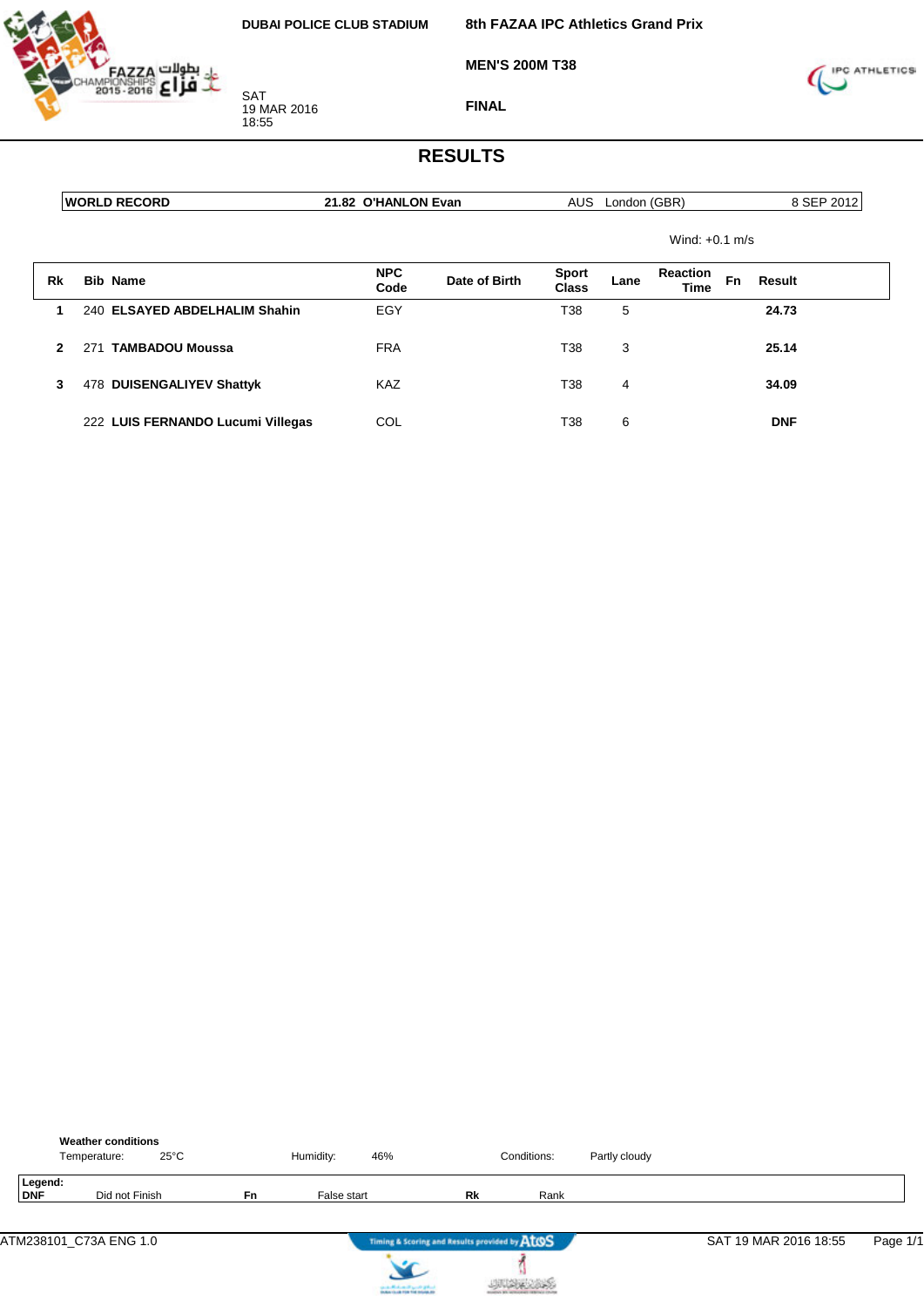**WOMEN'S 200M T35/36**



SAT 19 MAR 2016 19:00



**FINAL**

|              |     | <b>WORLD RECORD - T35</b><br><b>WORLD RECORD - T36</b> | 28.38 HOLT Isis<br>28.60 WANG Fang |               |                              | AUS Canberra (AUS)<br>CHN Athens (GRE) |                         |    | 6 FEB 2016<br>26 SEP 2004 |  |
|--------------|-----|--------------------------------------------------------|------------------------------------|---------------|------------------------------|----------------------------------------|-------------------------|----|---------------------------|--|
|              |     |                                                        |                                    |               |                              |                                        | Wind: $0.0$ m/s         |    |                           |  |
| Rk           |     | <b>Bib Name</b>                                        | <b>NPC</b><br>Code                 | Date of Birth | <b>Sport</b><br><b>Class</b> | Lane                                   | <b>Reaction</b><br>Time | Fn | Result                    |  |
| 1            |     | 315 NICOLEITZIK Claudia                                | <b>GER</b>                         |               | T36                          | 3                                      |                         |    | 31.12                     |  |
| $\mathbf{2}$ | 429 | <b>CORSO Oxana</b>                                     | <b>ITA</b>                         |               | T35                          | 6                                      |                         |    | 32.59                     |  |
| 3            |     | 692 SAKHIBZADAEVA Aygyul                               | <b>RUS</b>                         |               | T36                          | 5                                      |                         |    | 36.69                     |  |
| 4            |     | 235 LUXOVA Anna                                        | <b>CZE</b>                         |               | T35                          | 4                                      |                         |    | 36.89                     |  |

|               | <b>Weather conditions</b><br>$25^{\circ}$ C<br>Temperature: |           | Humidity: | 46% | Conditions:                                   | Partly cloudy |                       |          |
|---------------|-------------------------------------------------------------|-----------|-----------|-----|-----------------------------------------------|---------------|-----------------------|----------|
| Legend:<br>Fn | False start                                                 | <b>Rk</b> | Rank      |     |                                               |               |                       |          |
|               |                                                             |           |           |     |                                               |               |                       |          |
|               | ATW230101_C73A ENG 1.0                                      |           |           |     | Timing & Scoring and Results provided by AtOS |               | SAT 19 MAR 2016 19:01 | Page 1/1 |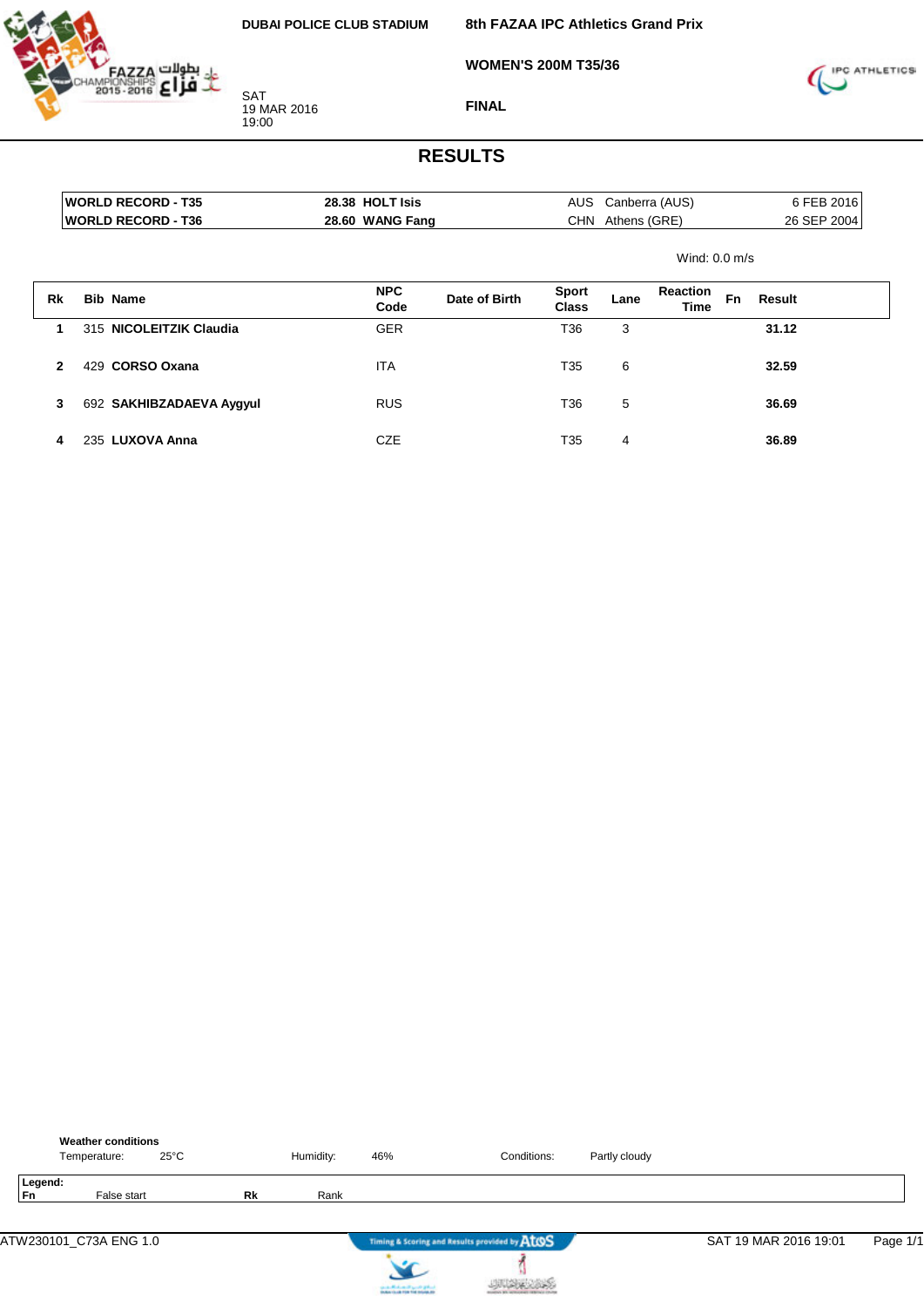

**WOMEN'S 200M T37/38/44**

**8th FAZAA IPC Athletics Grand Prix**



**FINAL**

| <b>IWORLD RECORD - T37</b> | 28.35 FRANCOIS-ELIE Mandy  | FRA Lyon (FRA)         | 21 JUL 2013 |
|----------------------------|----------------------------|------------------------|-------------|
| <b>IWORLD RECORD - T38</b> | 26.61 GONCHAROVA Margarita | RUS Doha (QAT)         | 29 OCT 2015 |
| <b>IWORLD RECORD - T44</b> | 26.64 BENSUSAN Irmgard     | GER Johannesburg (RSA) | 31 MAR 2015 |

|              |     |                          |                    |               | Wind: $+0.4$ m/s      |                |                  |           |            |  |
|--------------|-----|--------------------------|--------------------|---------------|-----------------------|----------------|------------------|-----------|------------|--|
| Rk           |     | <b>Bib Name</b>          | <b>NPC</b><br>Code | Date of Birth | <b>Sport</b><br>Class | Lane           | Reaction<br>Time | <b>Fn</b> | Result     |  |
| 1            |     | 696 TRETIAKOVA Elena     | <b>RUS</b>         |               | T37                   | 5              |                  |           | 31.02      |  |
| $\mathbf{2}$ | 311 | <b>FOERDER Isabelle</b>  | <b>GER</b>         |               | T37                   | 8              |                  |           | 32.54      |  |
| 3            |     | 211 LARISSA Malobe Ehiyo | <b>CMR</b>         |               | T37                   | 4              |                  |           | 41.47      |  |
|              | 601 | CHIOMA RHODA Uwaoma      | <b>NGR</b>         |               | T38                   | $\overline{7}$ |                  |           | <b>DNS</b> |  |
|              |     | 589 JONG Fleur           | <b>NED</b>         |               | T44                   | 3              |                  |           | <b>DNS</b> |  |
|              |     | 316 SEIFERT Maria        | <b>GER</b>         |               | T37                   | 6              |                  |           | <b>DNS</b> |  |

|                | <b>Weather conditions</b><br>Temperature: | $25^{\circ}$ C |    | Humidity:   | 46%                                                                     |                                               | Conditions: | Partly cloudy |                       |          |
|----------------|-------------------------------------------|----------------|----|-------------|-------------------------------------------------------------------------|-----------------------------------------------|-------------|---------------|-----------------------|----------|
| Legend:<br>DNS | Did not Start                             |                | Fn | False start |                                                                         | Rk                                            | Rank        |               |                       |          |
|                | ATW205101_C73A ENG 1.0                    |                |    |             |                                                                         | Timing & Scoring and Results provided by AtOS |             |               | SAT 19 MAR 2016 19:05 | Page 1/1 |
|                |                                           |                |    |             | سراوي وترسي كتبهساسالاسفسن<br><b>A Business College Ford Andrews At</b> |                                               |             |               |                       |          |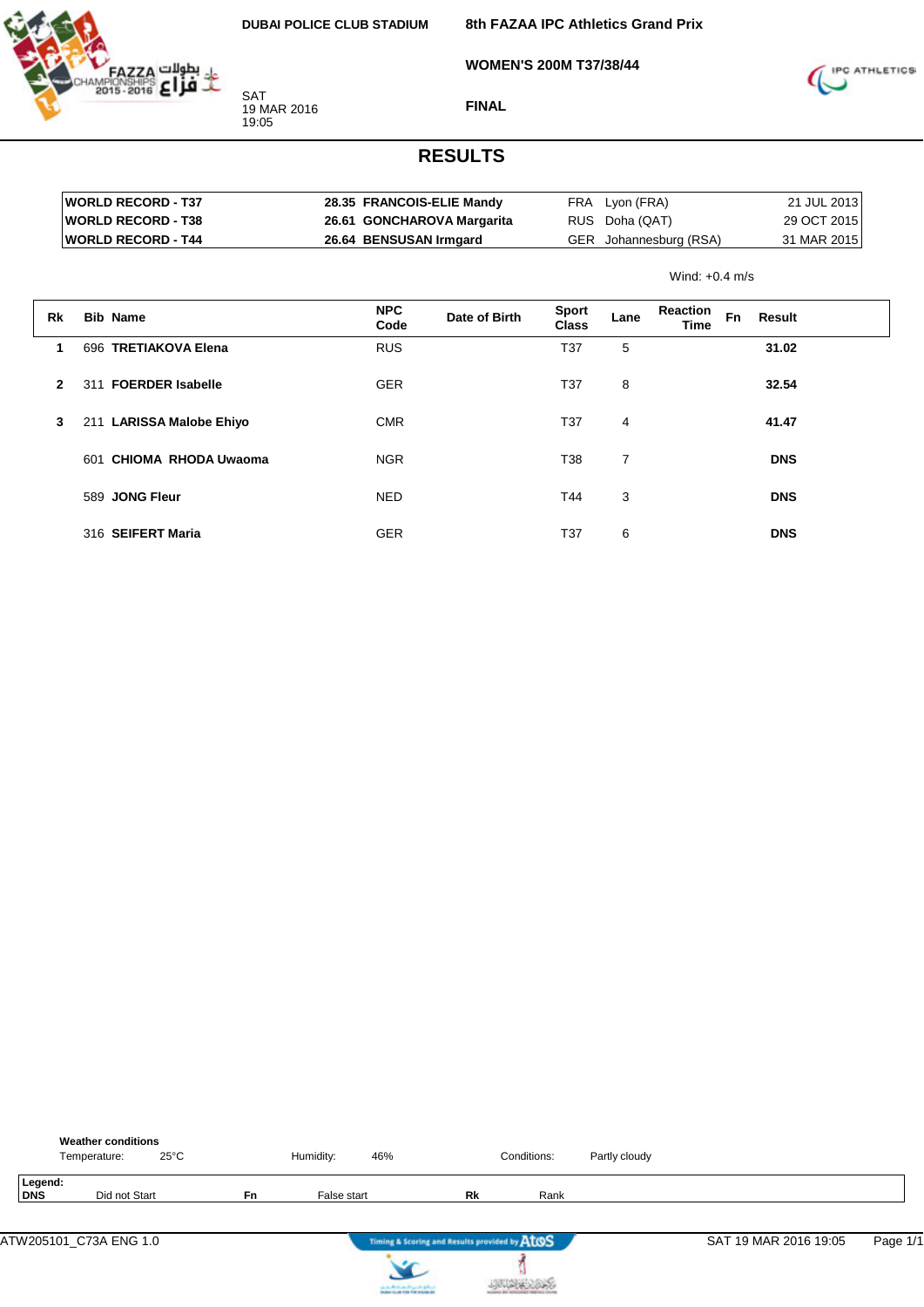

**8th FAZAA IPC Athletics Grand Prix**

**MEN'S 200M T42/44**



**FINAL B**

|    |                     | <b>WORLD RECORD - T42</b> | 24.10 WHITEHEAD Richard |               | GBR                          | Doha (QAT) |                         | 28 OCT 2015 |             |  |
|----|---------------------|---------------------------|-------------------------|---------------|------------------------------|------------|-------------------------|-------------|-------------|--|
|    |                     | <b>WORLD RECORD - T44</b> | 21.27 BROWNE Richard    |               | USA                          | Doha (QAT) |                         |             | 25 OCT 2015 |  |
|    |                     |                           |                         |               |                              |            | Wind: $+0.3$ m/s        |             |             |  |
| Rk |                     | <b>Bib Name</b>           | <b>NPC</b><br>Code      | Date of Birth | <b>Sport</b><br><b>Class</b> | Lane       | <b>Reaction</b><br>Time | Fn          | Result      |  |
| 1  |                     | 666 MIKHALKOV Petr        | <b>RUS</b>              |               | T44                          | 7          |                         |             | 24.54       |  |
|    | $\mathbf{2}$<br>481 | <b>KHABIBULLIN Rufat</b>  | <b>KAZ</b>              |               | T44                          | 5          |                         |             | 26.86       |  |
|    | 3<br>731            | <b>KART Nurullah</b>      | <b>TUR</b>              |               | T42                          | 4          |                         |             | 30.91       |  |
|    |                     | 352 CHALLA Pavan Kumar    | <b>IND</b>              |               | T44                          | 3          |                         |             | <b>DNS</b>  |  |
|    |                     | 565 FLORES Antonio        | <b>MLT</b>              |               | T44                          | 6          |                         |             | <b>DNS</b>  |  |

|                       | <b>Weather conditions</b><br>Temperature: | $25^{\circ}$ C |           | Humidity:   | 46%                                           |    | Conditions: | Partly cloudy |                       |          |
|-----------------------|-------------------------------------------|----------------|-----------|-------------|-----------------------------------------------|----|-------------|---------------|-----------------------|----------|
| Legend:<br><b>DNS</b> | Did not Start                             |                | <b>Fn</b> | False start |                                               | Rk | Rank        |               |                       |          |
|                       | ATM240102_C73A ENG 1.0                    |                |           |             | Timing & Scoring and Results provided by AtOS |    |             |               | SAT 19 MAR 2016 19:09 | Page 1/1 |
|                       |                                           |                |           |             | country Michael and Locate States             |    |             |               |                       |          |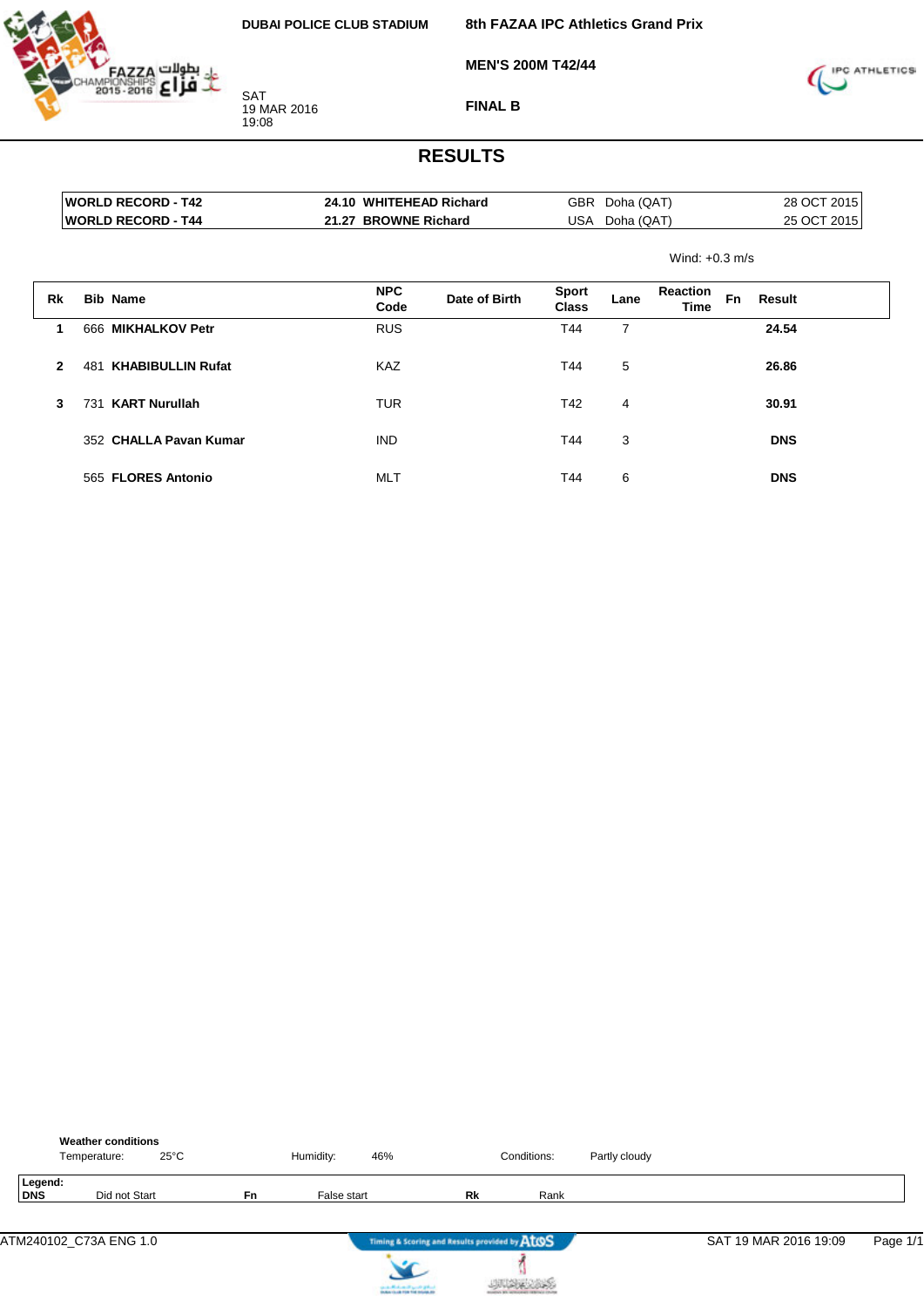

**MEN'S 200M T42/44**

SAT 19 MAR 2016 19:12

**FINAL A**



|              | <b>WORLD RECORD - T42</b>        |  | 24.10 WHITEHEAD Richard |               |                              | GBR<br>Doha (QAT) |                                |    | 28 OCT 2015 |  |
|--------------|----------------------------------|--|-------------------------|---------------|------------------------------|-------------------|--------------------------------|----|-------------|--|
|              | <b>WORLD RECORD - T44</b>        |  | 21.27 BROWNE Richard    |               | USA                          | Doha (QAT)        |                                |    | 25 OCT 2015 |  |
|              |                                  |  |                         |               |                              |                   | Wind: $+0.2$ m/s               |    |             |  |
| Rk           | <b>Bib Name</b>                  |  | <b>NPC</b><br>Code      | Date of Birth | <b>Sport</b><br><b>Class</b> | Lane              | <b>Reaction</b><br><b>Time</b> | Fn | Result      |  |
|              | YAMAMOTO Atsushi<br>462          |  | <b>JPN</b>              |               | T42                          | 5                 |                                |    | 26.72       |  |
| $\mathbf{2}$ | <b>SEVDIKALIS Ioannis</b><br>341 |  | <b>GRE</b>              |               | T44                          | 6                 |                                |    | 28.35       |  |
| 3            | <b>TEZUKA Keita</b><br>457       |  | <b>JPN</b>              |               | T42                          | 4                 |                                |    | 35.52       |  |
|              | 510 ALFIFI Abdullah              |  | <b>KSA</b>              |               | T42                          | 3                 |                                |    | <b>DNS</b>  |  |

|                       | <b>Weather conditions</b><br>Temperature: | $25^{\circ}$ C |    | Humidity:   | 46%                               |                                               | Conditions: | Partly cloudy |                       |          |
|-----------------------|-------------------------------------------|----------------|----|-------------|-----------------------------------|-----------------------------------------------|-------------|---------------|-----------------------|----------|
| Legend:<br><b>DNS</b> |                                           | Did not Start  | Fn | False start |                                   | Rk                                            | Rank        |               |                       |          |
|                       | ATM240101_C73A ENG 1.0                    |                |    |             |                                   | Timing & Scoring and Results provided by AtOS |             |               | SAT 19 MAR 2016 19:14 | Page 1/1 |
|                       |                                           |                |    |             | country Michael and Locate States |                                               |             |               |                       |          |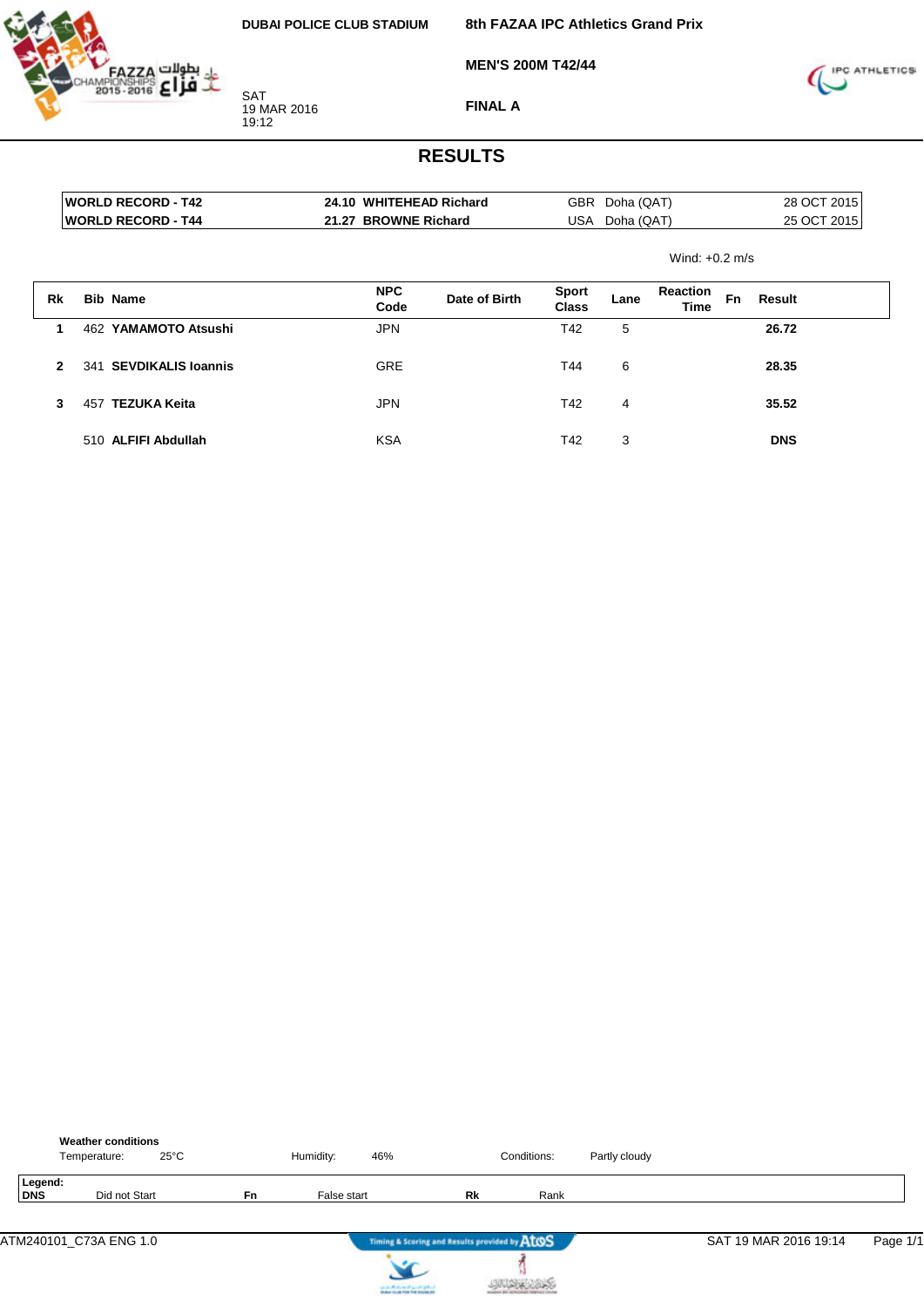

**MEN'S 200M T46/47**

**8th FAZAA IPC Athletics Grand Prix**



**FINAL B**

#### **RESULTS**

**WORLD RECORD 21.49 FERREIRA dos SANTOS Petrucio** BRA Sao Paulo (BRA) 24 APR 2015

Wind: +0.3 m/s

| Rk           | <b>Bib Name</b>                 | <b>NPC</b><br>Code | Date of Birth | <b>Sport</b><br>Class | Lane | <b>Reaction</b><br><b>Time</b> | <b>Fn</b> | Result     |  |
|--------------|---------------------------------|--------------------|---------------|-----------------------|------|--------------------------------|-----------|------------|--|
|              | 193 GEORGES Timoh Wah           | <b>CMR</b>         |               | T46                   | 3    |                                |           | 23.95      |  |
| $\mathbf{2}$ | <b>MAZZETTE Giovanni</b><br>428 | <b>ITA</b>         |               | T47                   | 6    |                                |           | 25.20      |  |
|              | 176 HRISTOV Mihail              | <b>BUL</b>         |               | T46                   | 7    |                                |           | <b>DNF</b> |  |
|              | 201 PATRICK Zandjo              | <b>CMR</b>         |               | T46                   | 5    |                                |           | <b>DNS</b> |  |
|              | 404 SAMADIANPOUR Hamid          | <b>IRI</b>         |               | T47                   | 4    |                                |           | <b>DNS</b> |  |

|                | <b>Weather conditions</b><br>$25^{\circ}$ C<br>Temperature: |            | Humidity:<br>46%                              |                                               | Conditions: | Partly cloudy |    |                       |          |
|----------------|-------------------------------------------------------------|------------|-----------------------------------------------|-----------------------------------------------|-------------|---------------|----|-----------------------|----------|
| Legend:<br>DNF | Did not Finish                                              | <b>DNS</b> | Did not Start                                 | Fn                                            | False start |               | Rk | Rank                  |          |
|                | ATM246102_C73A ENG 1.0                                      |            |                                               | Timing & Scoring and Results provided by AtOS |             |               |    | SAT 19 MAR 2016 19:18 | Page 1/1 |
|                |                                                             |            | the state of the form of the proof of gradual |                                               |             |               |    |                       |          |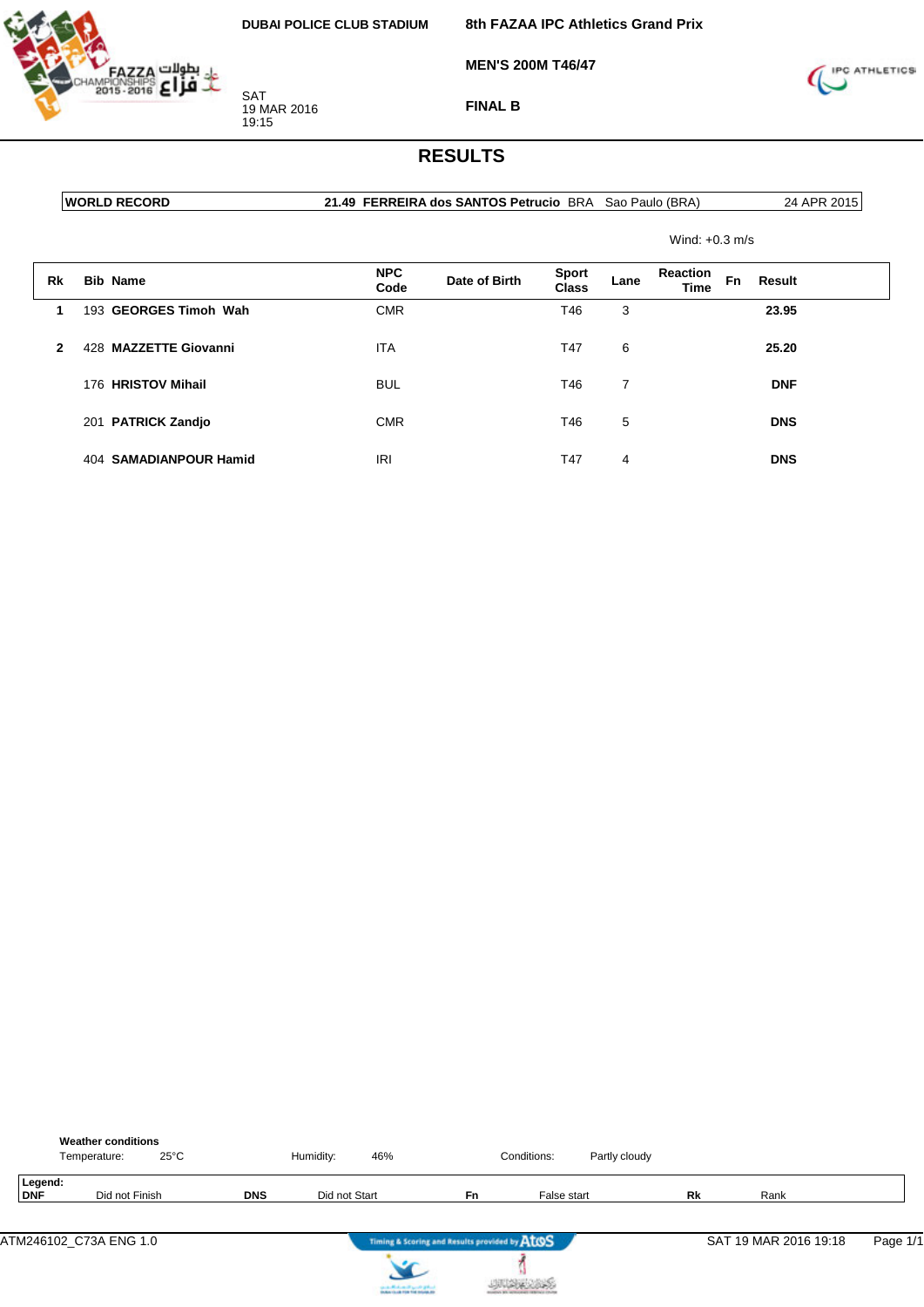**MEN'S 200M T46/47**

**8th FAZAA IPC Athletics Grand Prix**



**FINAL A**

#### **RESULTS**

**WORLD RECORD 21.49 FERREIRA dos SANTOS Petrucio** BRA Sao Paulo (BRA) 24 APR 2015

Wind: +0.2 m/s

| Rk           | <b>Bib Name</b>        | <b>NPC</b><br>Code | Date of Birth | <b>Sport</b><br>Class | Lane | <b>Reaction</b><br><b>Time</b> | Fn             | Result     |  |
|--------------|------------------------|--------------------|---------------|-----------------------|------|--------------------------------|----------------|------------|--|
| 1            | 675 TRUNOV Vadim       | <b>RUS</b>         |               | T47                   | 6    |                                |                | 23.72      |  |
| $\mathbf{2}$ | 773 YAHYA Alblooshi    | <b>UAE</b>         |               | T46                   | 4    |                                |                | 23.84      |  |
| 3            | 729 ELYAZ Kerim        | <b>TUR</b>         |               | T47                   | 5    |                                |                | 24.29      |  |
|              | 722 AKAL N.Ahamet      | <b>TUR</b>         |               | T47                   | 3    |                                | F <sub>1</sub> | DQ         |  |
|              | 599 SUWAIBIDU Galadima | <b>NGR</b>         |               | T47                   | 7    |                                |                | <b>DNS</b> |  |

|                       | <b>Weather conditions</b><br>Temperature: | $25^{\circ}$ C |           | Humidity:    | 46% |                                               | Conditions: | Partly cloudy |           |                       |          |
|-----------------------|-------------------------------------------|----------------|-----------|--------------|-----|-----------------------------------------------|-------------|---------------|-----------|-----------------------|----------|
| Legend:<br><b>DNS</b> | Did not Start                             |                | <b>DQ</b> | Disqualified |     | <b>Fn</b>                                     | False start |               | <b>Rk</b> | Rank                  |          |
|                       | ATM246101_C73A ENG 1.0                    |                |           |              |     | Timing & Scoring and Results provided by ATOS |             |               |           | SAT 19 MAR 2016 19:25 | Page 1/1 |



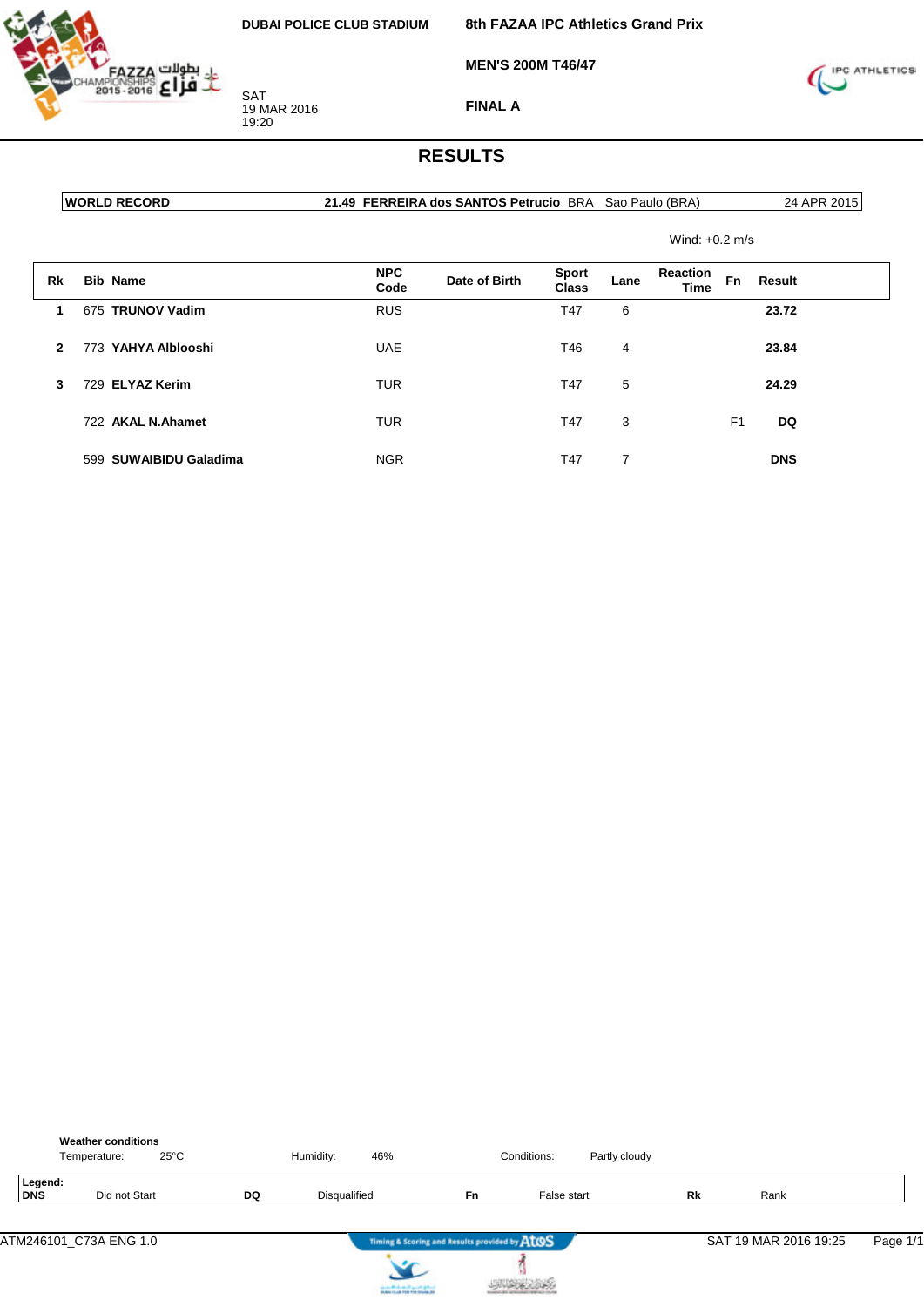

**8th FAZAA IPC Athletics Grand Prix**

**WOMEN'S 200M T46/47**



**FINAL B**

|              | <b>WORLD RECORD</b>                    | 24.45 CASTILLO Yunidis              | CUB London (GBR)                                                  | 1 SEP 2012 |
|--------------|----------------------------------------|-------------------------------------|-------------------------------------------------------------------|------------|
|              |                                        |                                     | Wind: $+0.3$ m/s                                                  |            |
| Rk           | <b>Bib Name</b>                        | <b>NPC</b><br>Date of Birth<br>Code | Reaction<br><b>Sport</b><br>Fn<br>Result<br>Lane<br>Class<br>Time |            |
|              | 694 SOLOVEVA Anastasia                 | <b>RUS</b>                          | T47<br>26.69<br>4                                                 |            |
| $\mathbf{2}$ | 276 LANZA Angelina                     | <b>FRA</b>                          | 5<br>T46<br>27.42                                                 |            |
|              | 602 <b>EBERE</b><br><b>SONIA Okeke</b> | <b>NGR</b>                          | T47<br>6<br><b>DNS</b>                                            |            |
|              | 340 SMARAGDI Styliani                  | <b>GRE</b>                          | T47<br>3<br><b>DNS</b>                                            |            |

|                | <b>Weather conditions</b><br>Temperature: | $25^{\circ}$ C |    | Humidity:   | 46%                                           |    | Conditions: | Partly cloudy |                       |          |
|----------------|-------------------------------------------|----------------|----|-------------|-----------------------------------------------|----|-------------|---------------|-----------------------|----------|
| Legend:<br>DNS | Did not Start                             |                | Fn | False start |                                               | Rk | Rank        |               |                       |          |
|                | ATW240102_C73A ENG 1.0                    |                |    |             | Timing & Scoring and Results provided by AtOS |    |             |               | SAT 19 MAR 2016 19:30 | Page 1/1 |
|                |                                           |                |    |             | can a difference of speeds gallery            |    |             |               |                       |          |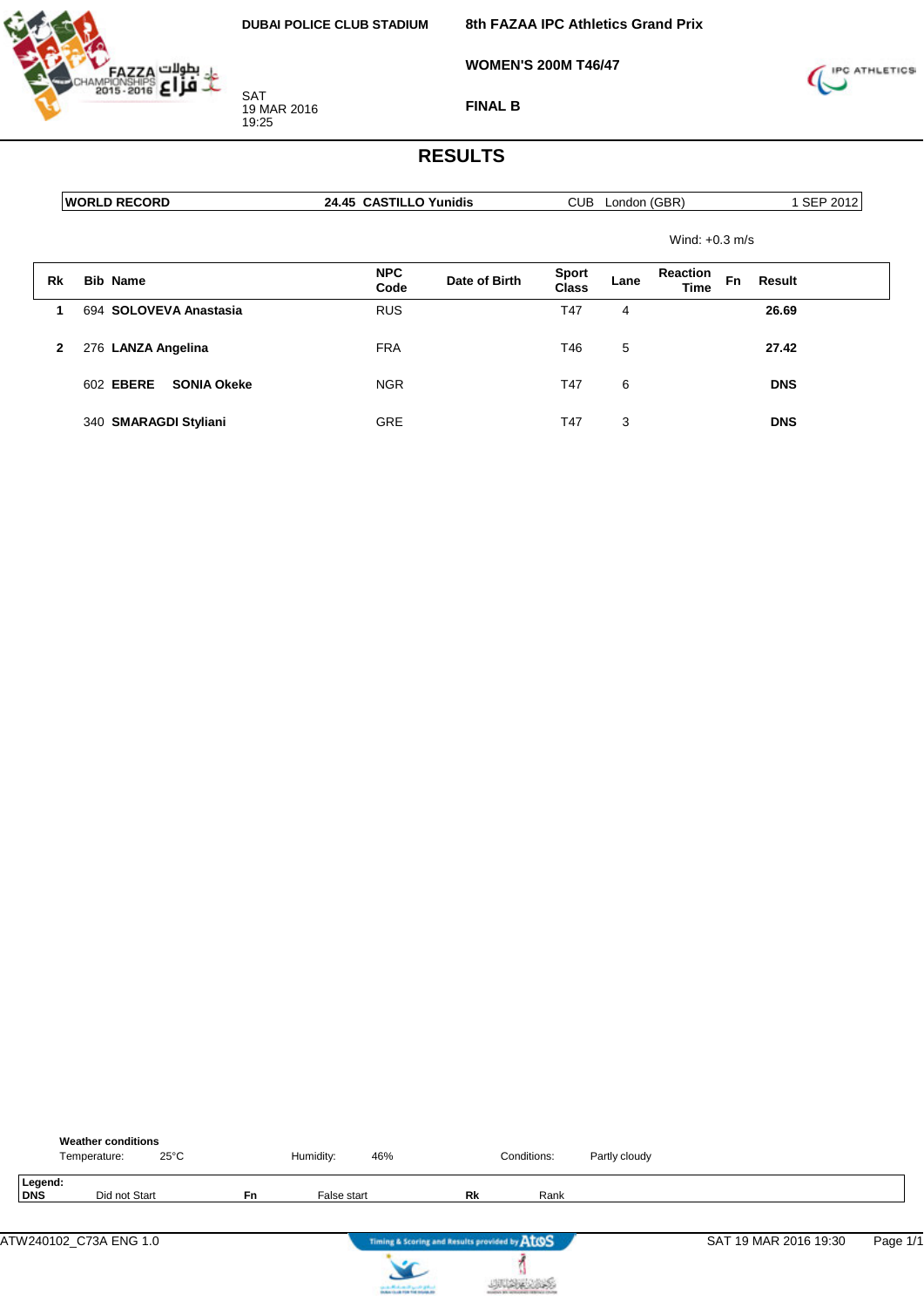

**8th FAZAA IPC Athletics Grand Prix**

**WOMEN'S 200M T46/47**



**FINAL A**

|              | <b>WORLD RECORD</b>      |                    | 24.45 CASTILLO Yunidis |                              |      | CUB London (GBR)               |           | 1 SEP 2012 |  |
|--------------|--------------------------|--------------------|------------------------|------------------------------|------|--------------------------------|-----------|------------|--|
|              |                          |                    |                        |                              |      | Wind: $+1.1$ m/s               |           |            |  |
| Rk           | <b>Bib Name</b>          | <b>NPC</b><br>Code | Date of Birth          | <b>Sport</b><br><b>Class</b> | Lane | <b>Reaction</b><br><b>Time</b> | <b>Fn</b> | Result     |  |
| 1            | 475 TSUJI Sae            | <b>JPN</b>         |                        | T47                          | 7    |                                |           | 27.11      |  |
| $\mathbf{2}$ | 681 CHIKINA Mariya       | <b>RUS</b>         |                        | T46                          | 5    |                                |           | 27.27      |  |
| 3            | 299 MATON Polly          | <b>GBR</b>         |                        | T46                          | 3    |                                |           | 27.29      |  |
| 4            | 739 TANRIKULU Dilba      | <b>TUR</b>         |                        | T46                          | 4    |                                |           | 27.96      |  |
| 5            | 686 MIKHAILOVA Ekaterina | <b>RUS</b>         |                        | T46                          | 6    |                                |           | 31.05      |  |

|               | <b>Weather conditions</b><br>Temperature: | $25^{\circ}$ C |    | Humidity: | 46%                               | Conditions:                                   | Partly cloudy |                       |          |
|---------------|-------------------------------------------|----------------|----|-----------|-----------------------------------|-----------------------------------------------|---------------|-----------------------|----------|
| Legend:<br>Fn | False start                               |                | Rk | Rank      |                                   |                                               |               |                       |          |
|               | ATW240101_C73A ENG 1.0                    |                |    |           |                                   | Timing & Scoring and Results provided by AtOS |               | SAT 19 MAR 2016 19:32 | Page 1/1 |
|               |                                           |                |    |           | country Michael and Locate States |                                               |               |                       |          |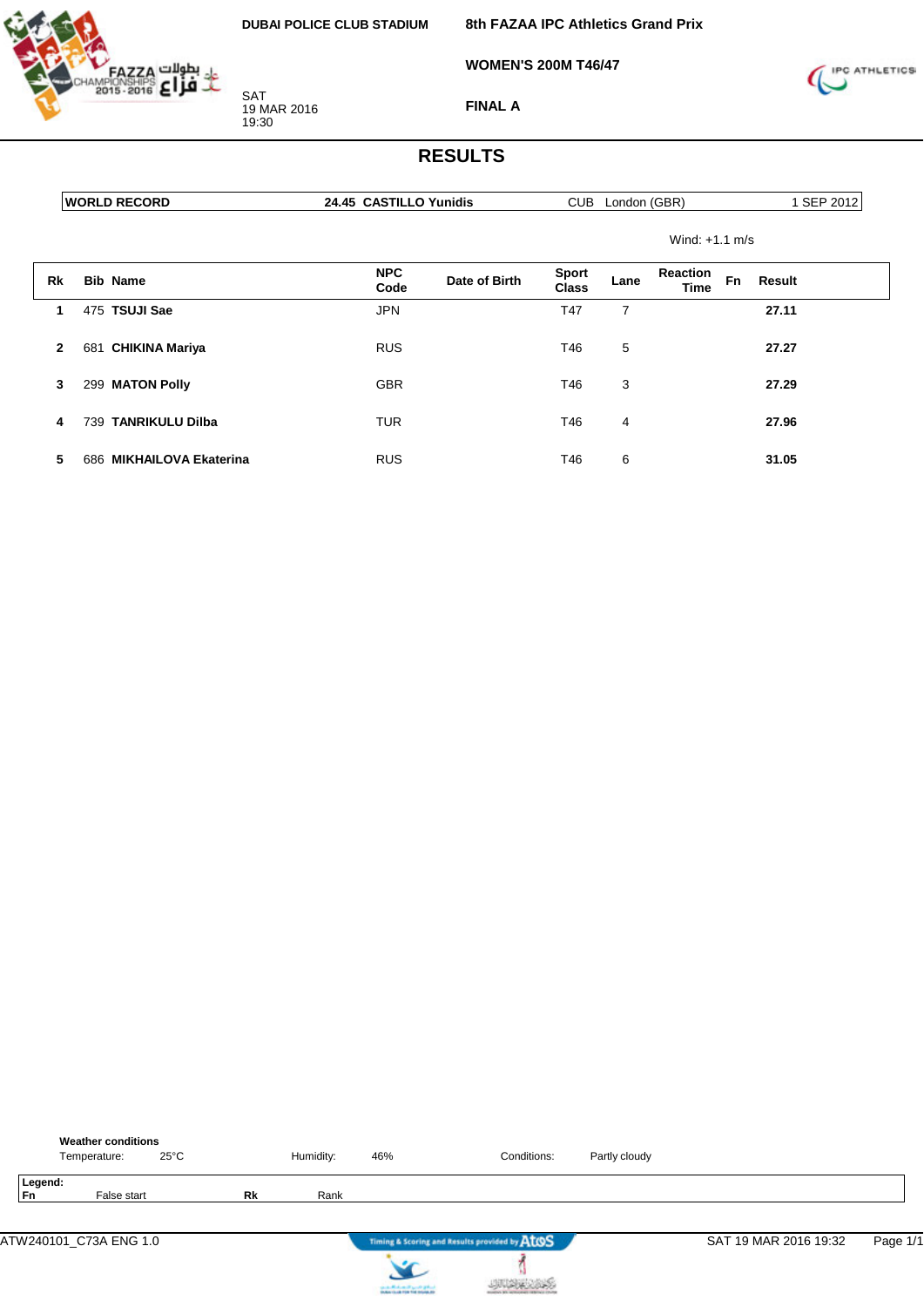

**MEN'S LONG JUMP T44**



**FINAL**

| <b>Rk</b>      |     | <b>Bib Name</b>         | <b>NPC</b><br>Date of Birth<br>Code | <b>Sport</b><br><b>Class</b> | 1              | $\mathbf{2}$   | 3              | 4              | 5              | 6              | Result<br>Wind |
|----------------|-----|-------------------------|-------------------------------------|------------------------------|----------------|----------------|----------------|----------------|----------------|----------------|----------------|
| 1              |     | 583 HERTOG Ronald       | <b>NED</b>                          | T44                          | 7.23<br>$+0.1$ | 7.15<br>$-0.5$ | 6.98<br>$-0.1$ | X.             | 7.00<br>$-1.0$ | 7.16<br>$+0.3$ | 7.23<br>$+0.1$ |
| $\overline{2}$ |     | 840 KAPELLAS Christos   | <b>GRE</b>                          | T44                          | 5.92<br>$+0.5$ | 6.16<br>$-0.6$ | $\times$       | 5.74<br>$-0.2$ | 6.45<br>$-0.7$ | 6.08<br>$-0.7$ | 6.45<br>$-0.7$ |
| 3              |     | 334 SEITIS Michail      | <b>GRE</b>                          | T44                          | 5.03<br>$+0.4$ | 5.40<br>$-1.5$ | 5.30<br>$-0.1$ | 5.42<br>$+2.0$ | 5.02<br>$-1.3$ | 5.59<br>$-0.4$ | 5.59<br>$-0.4$ |
| 4              | 651 | <b>ALESHKIN Vadim</b>   | <b>RUS</b>                          | T44                          | 5.00<br>$+0.1$ | 5.20<br>$-0.1$ | 5.18<br>$-1.0$ | 5.40<br>$+1.0$ | 5.20<br>$-1.2$ | 5.38<br>$-0.8$ | 5.40<br>$+1.0$ |
| 5              |     | 453 NARITA Gurimu       | <b>JPN</b>                          | T44                          | 4.81<br>$-0.4$ | 5.06<br>$-0.1$ | 4.63<br>$-0.5$ | 4.92<br>$+0.3$ | 5.10<br>0.0    | 5.00<br>$-0.8$ | 5.10<br>0.0    |
| 6              |     | 337 VELTSI Konstantinos | <b>GRE</b>                          | T44                          | X              | 5.07<br>$-0.5$ | 3.23<br>$-1.2$ | 2.63<br>$-0.4$ | 3.51<br>$-0.5$ | 3.87<br>$-1.0$ | 5.07<br>$-0.5$ |
| $\overline{7}$ |     | 455 SHIGAKI Hironori    | <b>JPN</b>                          | T44                          | 3.70<br>$+0.5$ | 4.00<br>$-0.2$ | 3.96<br>$-0.5$ | 3.97<br>$-0.7$ | 4.20<br>$-0.4$ | 4.57<br>$-1.7$ | 4.57<br>$-1.7$ |
| 8              |     | 204 THEOPHILE Efa       | <b>CMR</b>                          | T44                          | 3.21<br>$-0.9$ | 3.31<br>$-0.1$ | 3.22<br>$-1.8$ | 3.48<br>$+0.3$ | 3.00<br>$+0.5$ | 3.20<br>0.0    | 3.48<br>$+0.3$ |

| Starting order              |     |     | ີ   |     |     |     |     |     |
|-----------------------------|-----|-----|-----|-----|-----|-----|-----|-----|
| Initial                     | 651 | 455 | 840 | 453 | 583 | 334 | 337 | 204 |
| 4th<br>5th and 6th attempts | 204 | 455 | 453 | 337 | 651 | 334 | 840 | 583 |

| <b>Weather conditions</b><br>Temperature: | $25^{\circ}$ C |                | Humidity: | 46% | Conditions:                                   | Partly cloudy |                       |          |
|-------------------------------------------|----------------|----------------|-----------|-----|-----------------------------------------------|---------------|-----------------------|----------|
| Legend:<br>Rk<br>Rank                     |                | v<br>$\lambda$ | Failure   |     |                                               |               |                       |          |
|                                           |                |                |           |     | Timing & Scoring and Results provided by AtOS |               | SAT 19 MAR 2016 19:51 | Page 1/1 |
|                                           |                |                |           |     |                                               |               |                       |          |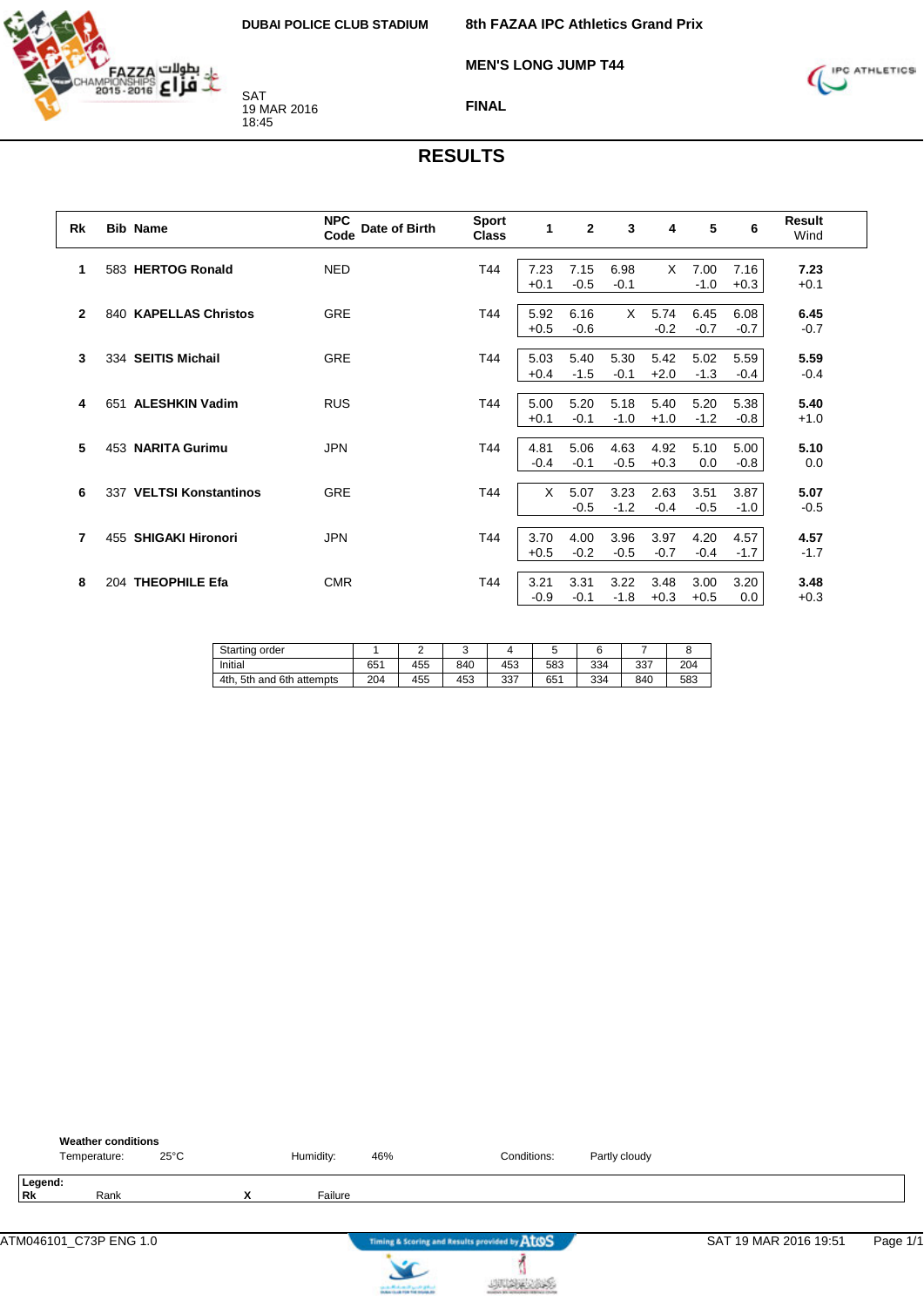**8th FAZAA IPC Athletics Grand Prix MEN'S JAVELIN THROW F35/36/37/38**



**FINAL**

| <b>WORLD RECORD - F35</b>            | 56.07 GUO Wei                       |                              |              |              | CHN Beijing (CHN) |                  |              |              | 8 SEP 2008                     |
|--------------------------------------|-------------------------------------|------------------------------|--------------|--------------|-------------------|------------------|--------------|--------------|--------------------------------|
| <b>WORLD RECORD - F36</b>            | 43.86 PIOTROWSKI Pawel              |                              |              | POL          |                   | Manchester (GBR) |              |              | 27 MAY 2011                    |
| <b>WORLD RECORD - F37</b>            | 57.81 XIA Dong                      |                              |              | <b>CHN</b>   | Beijing (CHN)     |                  |              |              | 9 SEP 2008                     |
| <b>WORLD RECORD - F38</b>            | 51.37 DOROSHENKO Oleksandr          |                              |              |              | UKR Athens (GRE)  |                  |              |              | 23 SEP 2004                    |
|                                      |                                     |                              |              |              |                   |                  |              |              |                                |
| <b>Rk</b><br><b>Bib Name</b>         | <b>NPC</b><br>Date of Birth<br>Code | <b>Sport</b><br><b>Class</b> | 1            | $\mathbf{2}$ | 3                 | 4                | 5            | 6            | <b>Result</b><br><b>Points</b> |
| $\mathbf{1}$<br>222 LUIS FERNANDO LV | COL                                 | F38                          | $\times$     | 37.57<br>702 | 39.45<br>763      | 41.08<br>811     | 42.12<br>840 | 43.39<br>873 | 43.39 AR<br>873                |
| $\mathbf{2}$<br>230 VRATIL Petr      | <b>CZE</b>                          | F38                          | 37.96<br>715 | 38.86<br>744 | 39.28<br>757      | 40.63<br>798     | 40.72<br>801 | 39.63<br>768 | 40.72<br>801                   |
| 3<br>398 NIKOEE MAJD Mehran          | IRI                                 | F35                          | 34.19<br>769 | 29.69<br>589 | 30.38<br>619      | $\times$         | 31.08<br>649 | 26.31<br>437 | 34.19<br>769                   |
| 225 KUKLA Martin<br>4                | <b>CZE</b>                          | F37                          | 36.07<br>616 | 33.81<br>532 | 32.41<br>478      | 33.44<br>518     | 33.70<br>528 | 35.04<br>578 | 36.07<br>616                   |
| 5<br>142 TAHMAZOV Amid               | <b>AZE</b>                          | F36                          | X            | 30.15<br>563 | 30.05<br>558      | 27.49<br>446     | X            | X            | 30.15<br>563                   |
| 6<br>161 ALBINALI Hamad              | <b>BRN</b>                          | F35                          | 20.45<br>186 | 19.73<br>161 | 20.77<br>198      | 23.44<br>307     | 23.06<br>290 | X            | 23.44<br>307                   |
| $\overline{7}$<br>765 MOHAMED Wael   | <b>UAE</b>                          | F37                          | X            | $\times$     | 23.07<br>149      | 22.30<br>129     | 23.53<br>162 | 18.35<br>51  | 23.53<br>162                   |
| 8<br>227 PALLAG Michal               | <b>CZE</b>                          | F37                          | $\times$     | 21.09<br>101 | $\times$          | X                | 19.50<br>69  | 21.68<br>114 | 21.68<br>114                   |
| 9<br>393 KOR Mohammad                | <b>IRI</b>                          | F37                          | 18.44<br>53  | 19.61<br>71  | 18.36<br>51       |                  |              |              | 19.61<br>71                    |
| 10<br>164 ALNAJEM Abdulla            | <b>BRN</b>                          | F37                          | X            | $\times$     | 12.31<br>5        |                  |              |              | 12.31<br>5                     |

| Starting order                     |            | ▃   |     |     |     |     |              |            |     | 10  |
|------------------------------------|------------|-----|-----|-----|-----|-----|--------------|------------|-----|-----|
| Initial                            | 230        | 765 | 393 | 164 | 225 | 161 | $\sim$<br>∠∠ | י ה<br>∠∠∠ | 142 | 398 |
| and 6th<br>4th.<br>5th<br>attempts | דרר<br>221 | 765 | 161 | '42 | 225 | 230 | הרה<br>∠∠∠   | 398        |     |     |

|                      | <b>Weather conditions</b><br>Temperature: | $26^{\circ}$ C |           | Humidity: | 38% | Conditions: | Sunny |
|----------------------|-------------------------------------------|----------------|-----------|-----------|-----|-------------|-------|
| Legend:<br><b>AR</b> | Area Record                               |                | <b>Rk</b> | Rank      |     | Failure     |       |
|                      |                                           |                |           |           |     |             |       |



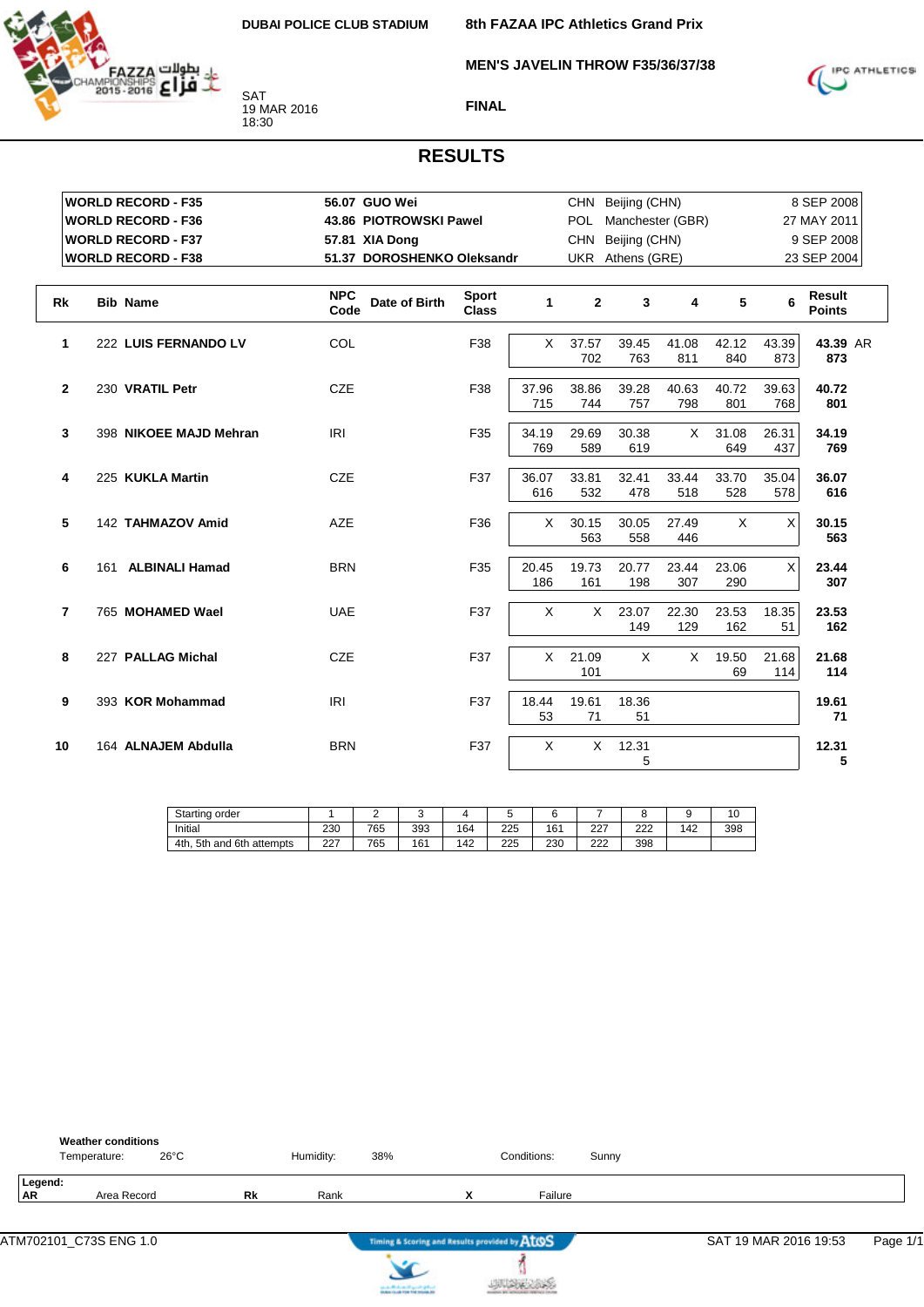

**MEN'S DISCUS THROW F57**



#### **FINAL**

|              |     | <b>WORLD RECORD</b>         | 45.81 ABOUELKHIR Metawa             |                              |       | EGY            | Dubai (UAE) |       | 22 FEB 2015 |       |            |
|--------------|-----|-----------------------------|-------------------------------------|------------------------------|-------|----------------|-------------|-------|-------------|-------|------------|
| Rk           |     | <b>Bib Name</b>             | <b>NPC</b><br>Date of Birth<br>Code | <b>Sport</b><br><b>Class</b> | 1     | $\overline{2}$ | 3           | 4     | 5           | 6     | Result     |
| 1            |     | 135 NABIYEV Samir           | <b>AZE</b>                          | F <sub>57</sub>              | 43.54 | 38.29          | 43.16       | 38.81 | 42.44       | 42.39 | 43.54      |
| $\mathbf{2}$ |     | 431 ABDELAZIZ Amer          | <b>JOR</b>                          | F <sub>57</sub>              | 37.93 | X              | 40.87       | 41.79 | 42.13       | X     | 42.13      |
| 3            |     | 668 PYATKOV Alexander       | <b>RUS</b>                          | F <sub>57</sub>              | 36.31 | 37.21          | 37.82       | 39.18 | 38.25       | 38.06 | 39.18      |
| 4            |     | 486 SIDORCHUK Pavel         | <b>KAZ</b>                          | F <sub>57</sub>              | 33.84 | 37.39          | Χ           | X     | 35.50       | 36.98 | 37.39      |
| 5            | 351 | Virender                    | <b>IND</b>                          | F <sub>57</sub>              | 29.28 | 32.47          | 33.59       | 33.99 | 31.87       | 33.47 | 33.99      |
| 6            |     | 207 VIVIEN BIENVENUE Mbida  | <b>CMR</b>                          | F <sub>57</sub>              | X     | X              | 28.92       | 30.50 | 29.85       | 33.14 | 33.14      |
| 7            |     | 380 BARARPOUR Shahriar      | <b>IRI</b>                          | F <sub>57</sub>              | 28.01 | X              | 31.00       | 31.14 | X           | 31.92 | 31.92      |
| 8            |     | 619 ALSAIGHI Ismail         | <b>OMA</b>                          | F <sub>57</sub>              | X     | X              | 26.24       | 26.47 | 27.41       | 29.38 | 29.38      |
| 9            |     | 493 MUGO James Muriithi     | <b>KEN</b>                          | F <sub>57</sub>              | 20.56 | 22.51          | 24.93       | 26.08 | X           | 24.46 | 26.08      |
| 10           |     | 633 ISMAIL Nour             | <b>PLE</b>                          | F <sub>57</sub>              | 16.40 | 16.47          | 17.66       | 16.61 | 17.14       | 17.74 | 17.74      |
|              |     | 646 AL-SAHOTI Nasser Saed   | QAT                                 | F <sub>57</sub>              |       |                |             |       |             |       | <b>DNS</b> |
|              |     | 191 DJIMDOUMGAR Djimdoumgar | <b>CMR</b>                          | F <sub>57</sub>              |       |                |             |       |             |       | <b>DNS</b> |
|              |     | 197 JOSEPH Myondo           | <b>CMR</b>                          | F <sub>57</sub>              |       |                |             |       |             |       | <b>DNS</b> |

| Starting order |                   |                   |     |     |                    |            |     |     |     | . .<br>ັ |                 | . .<br>. . | $\overline{\phantom{a}}$<br>U |
|----------------|-------------------|-------------------|-----|-----|--------------------|------------|-----|-----|-----|----------|-----------------|------------|-------------------------------|
|                | <b>ARG</b><br>≖∪∪ | $\sim$ $-$<br>191 | 493 | 135 | 0.40<br>. .<br>ບເວ | 12'<br>TU. | 380 | 207 | 191 | 646      | 35 <sup>′</sup> | 668        | 633<br>.                      |

|                | <b>Weather conditions</b><br>$26^{\circ}$ C<br>Temperature: |           | Humidity: | 38% |                                               | Conditions: | Sunny |                       |          |
|----------------|-------------------------------------------------------------|-----------|-----------|-----|-----------------------------------------------|-------------|-------|-----------------------|----------|
| Legend:<br>DNS | Did not Start                                               | <b>Rk</b> | Rank      |     | $\checkmark$<br>^                             | Failure     |       |                       |          |
|                |                                                             |           |           |     | Timing & Scoring and Results provided by ATOS |             |       | SAT 19 MAR 2016 20:13 | Page 1/1 |

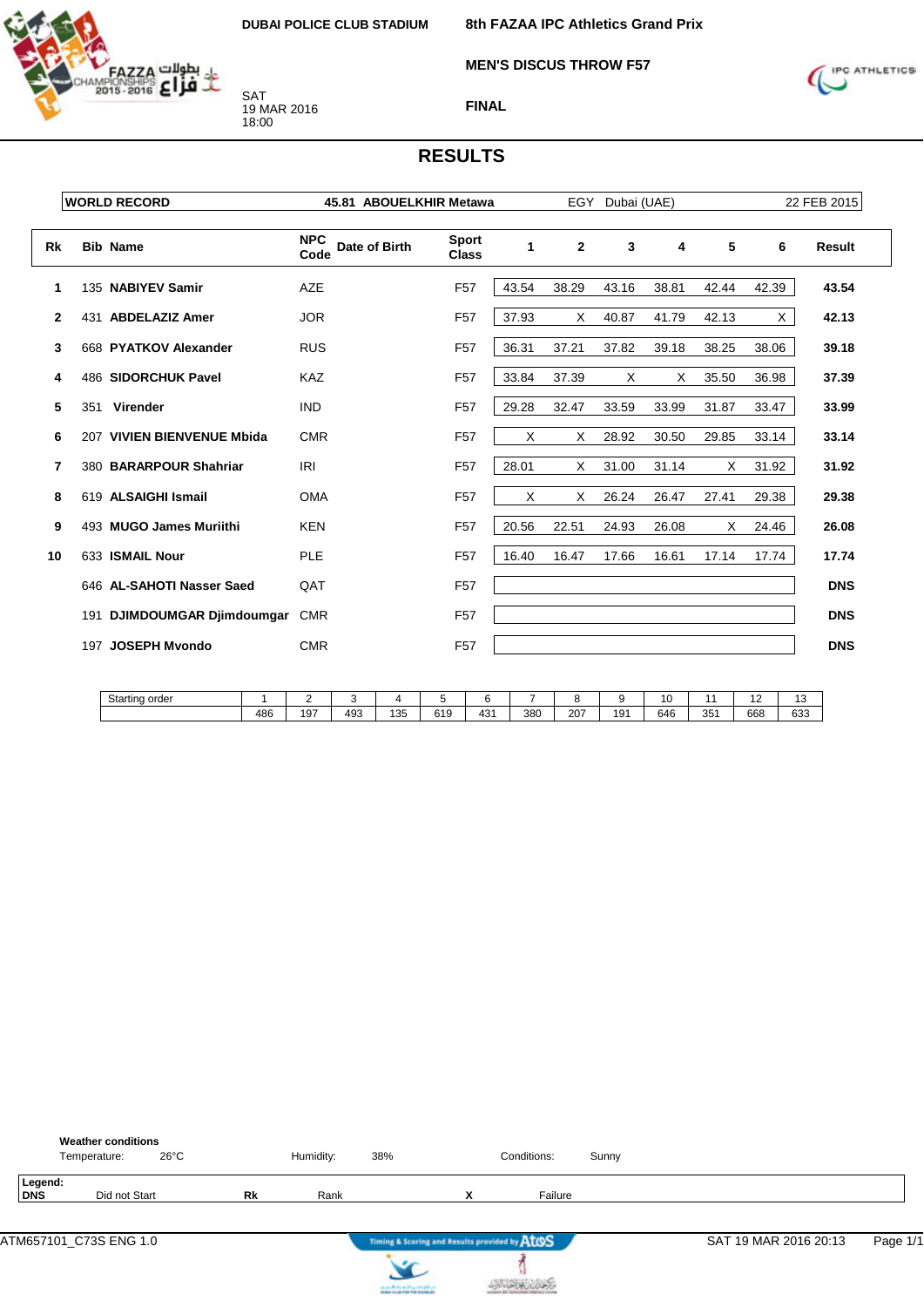

**8th FAZAA IPC Athletics Grand Prix**

**MEN'S 800M T51/52**



**FINAL**

#### **RESULTS**

| Etobicoke (CAN) |               | 25 JUN 1995 |
|-----------------|---------------|-------------|
|                 |               | 14 SEP 2008 |
| Lane            | Result        |             |
| 5               | 2:13.45       |             |
| 3               | 2:25.89       |             |
| 4               | 2:56.31       |             |
| <b>Sport</b>    | Beijing (CHN) |             |

**Intermediate Times:** 400m 1:10.40 251 SANZ Santiago (ESP)





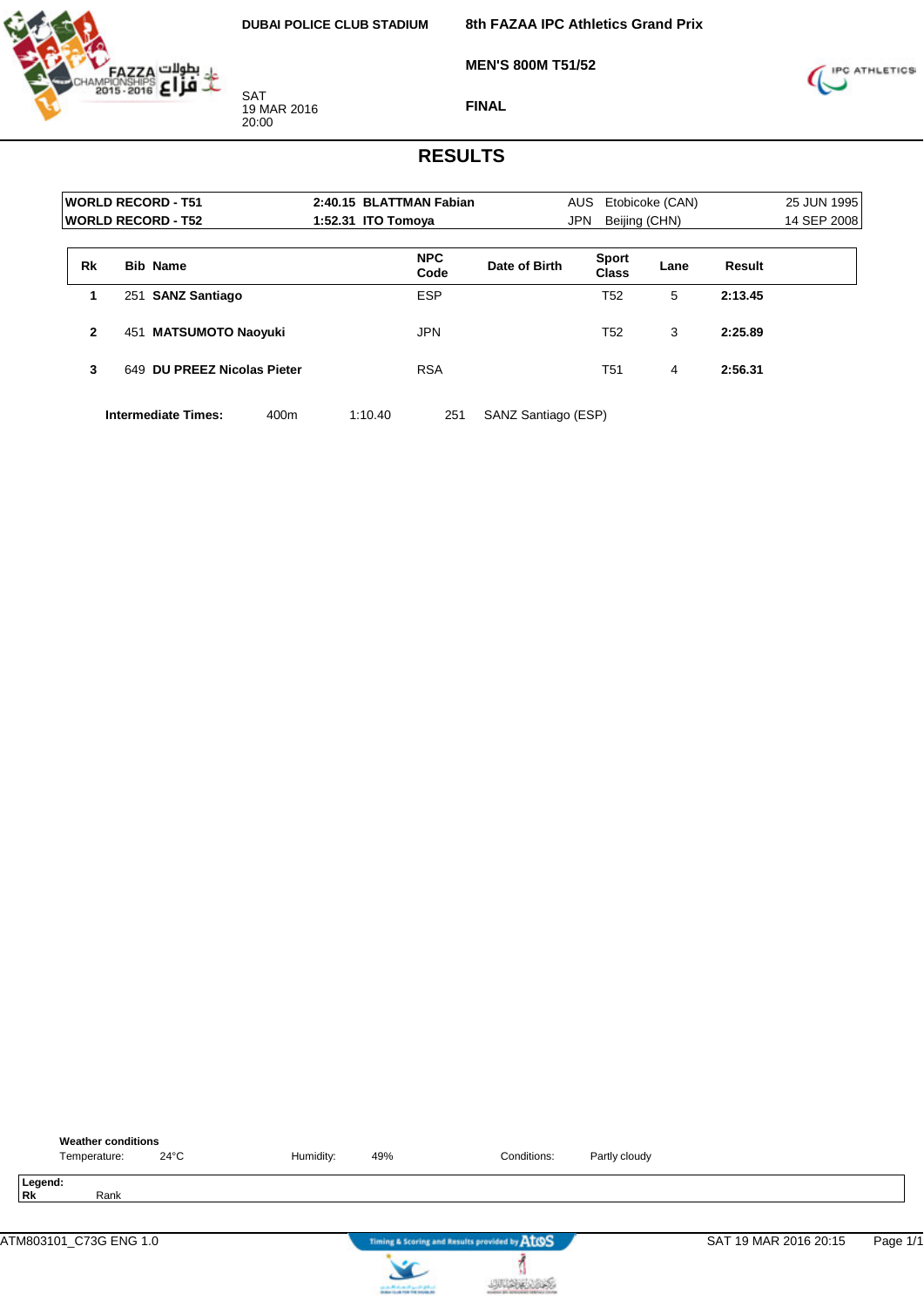

**8th FAZAA IPC Athletics Grand Prix**

**WOMEN'S 800M T53**



**FINAL**

#### **RESULTS**

| <b>WORLD RECORD</b> |     |                            |      | 1:47.48 BALLARD Angela |            |      | AUS Arbon (SUI)           |                              |      |         | 4 JUN 2015 |
|---------------------|-----|----------------------------|------|------------------------|------------|------|---------------------------|------------------------------|------|---------|------------|
| <b>Rk</b>           |     | <b>Bib Name</b>            |      |                        | <b>NPC</b> | Code | Date of Birth             | <b>Sport</b><br><b>Class</b> | Lane | Result  |            |
| 1                   |     | 706 DEBRUNNER Catherine    |      |                        | <b>SUI</b> |      |                           | T53                          | 5    | 1:56.73 |            |
| $\mathbf{2}$        | 737 | <b>KURT Hamide</b>         |      |                        | <b>TUR</b> |      |                           | T53                          | 3    | 1:59.64 |            |
| 3                   |     | 678 ABDIKARIMOVA Akzhana   |      |                        | <b>RUS</b> |      |                           | T53                          | 4    | 2:04.66 |            |
|                     |     | <b>Intermediate Times:</b> | 400m |                        | 59.20      | 706  | DEBRUNNER Catherine (SUI) |                              |      |         |            |



**JUDICIAS**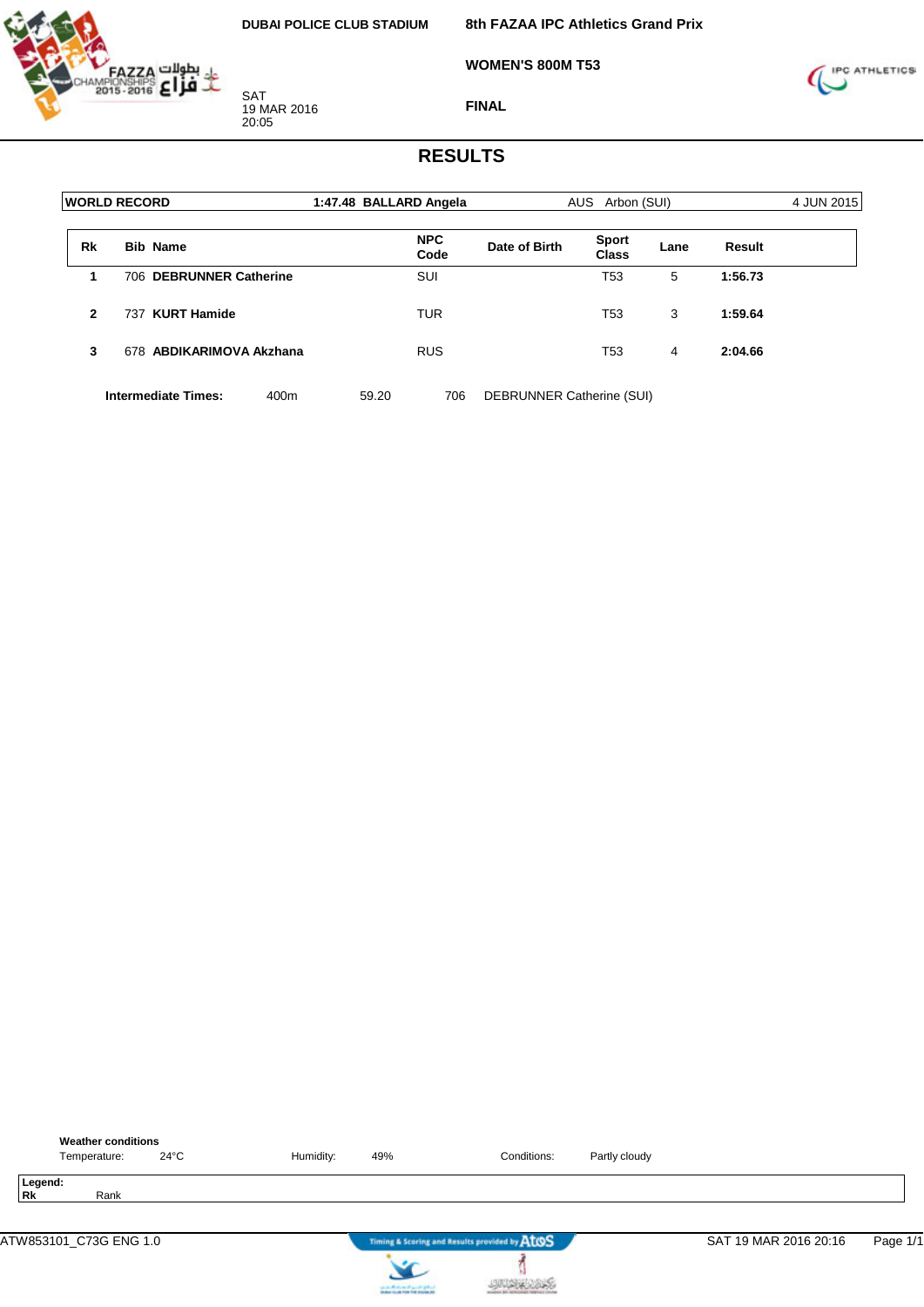

**MEN'S 800M T53**



**FINAL**

|                | <b>WORLD RECORD</b>                | 1:34.43 GEORGE Joshua |                               | USA Arbon (SUI)              |      |            |  |
|----------------|------------------------------------|-----------------------|-------------------------------|------------------------------|------|------------|--|
| Rk             | <b>Bib Name</b>                    | <b>NPC</b><br>Code    | Date of Birth                 | <b>Sport</b><br><b>Class</b> | Lane | Result     |  |
| 1              | 265 FAIRBANK Pierre                | <b>FRA</b>            |                               | T <sub>53</sub>              | 3    | 1:43.39    |  |
| $\mathbf{2}$   | 661 GRITSENKO Vitaly               | <b>RUS</b>            |                               | T <sub>53</sub>              | 4    | 1:44.76    |  |
| 3              | 452 MATSUNAGA Hitoshi              | <b>JPN</b>            |                               | T <sub>53</sub>              | 5    | 1:45.17    |  |
| 4              | 523 ALADWANI Hamad                 | <b>KUW</b>            |                               | T <sub>53</sub>              | 6    | 1:45.49    |  |
| 5              | 442 HIROMICHI Jun                  | <b>JPN</b>            |                               | T <sub>53</sub>              | 7    | 1:49.96    |  |
| 6              | 652 AMINOV Rustam                  | <b>RUS</b>            |                               | T <sub>53</sub>              | 1    | 1:51.46    |  |
| $\overline{7}$ | 261 BRIGNONE Nicolas               | <b>FRA</b>            |                               | T <sub>53</sub>              | 2    | 1:56.92    |  |
|                | 704 VILLIGER Cornell               | SUI                   |                               | T <sub>53</sub>              | 8    | <b>DNS</b> |  |
|                | <b>Intermediate Times:</b><br>400m | 52.66<br>661          | <b>GRITSENKO Vitaly (RUS)</b> |                              |      |            |  |

|                | <b>Weather conditions</b><br>Temperature: | $24^{\circ}$ C |           | Humidity: | 49% | Conditions:                                   | Partly cloudy |                       |          |
|----------------|-------------------------------------------|----------------|-----------|-----------|-----|-----------------------------------------------|---------------|-----------------------|----------|
| Legend:<br>DNS | Did not Start                             |                | <b>Rk</b> | Rank      |     |                                               |               |                       |          |
|                | ATM853101_C73G ENG 1.0                    |                |           |           |     | Timing & Scoring and Results provided by AtOS |               | SAT 19 MAR 2016 20:17 | Page 1/1 |
|                |                                           |                |           |           |     |                                               |               |                       |          |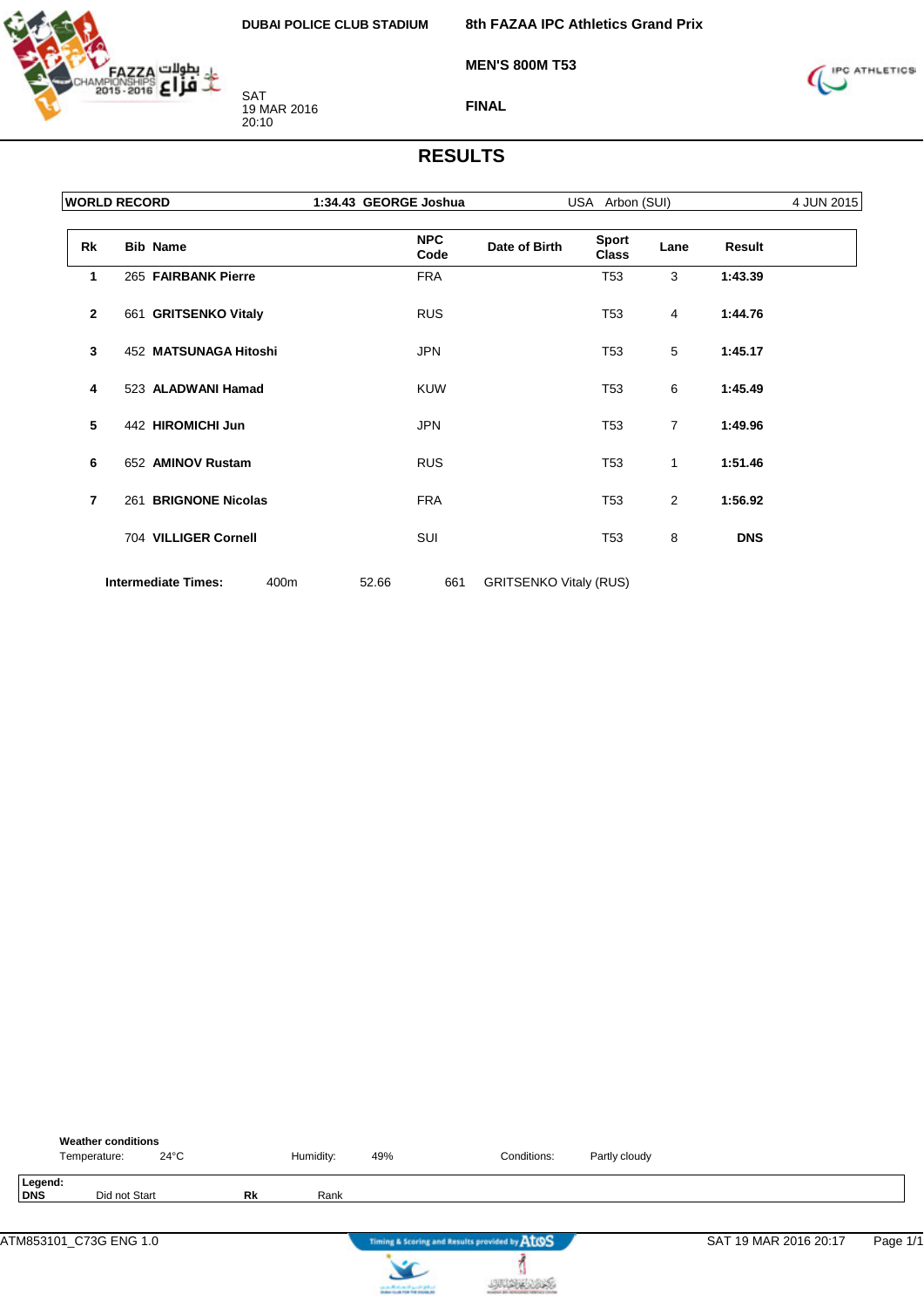

**8th FAZAA IPC Athletics Grand Prix**

**WOMEN'S 800M T54**



**FINAL**

#### **RESULTS**

| <b>WORLD RECORD</b> |  |                            |      | 1:42.72 MCFADDEN Tatyana |                    |                              | USA Arbon (SUI)              |                |               | 4 JUN 2015 |
|---------------------|--|----------------------------|------|--------------------------|--------------------|------------------------------|------------------------------|----------------|---------------|------------|
| Rk                  |  | <b>Bib Name</b>            |      |                          | <b>NPC</b><br>Code | Date of Birth                | <b>Sport</b><br><b>Class</b> | Lane           | <b>Result</b> |            |
| 1                   |  | 591 VAN DEN BROEK Margriet |      |                          | <b>NED</b>         |                              | T <sub>54</sub>              | $\overline{7}$ | 2:00.90       |            |
| $\mathbf{2}$        |  | 606 BABALOLA Hannah        |      |                          | <b>NGR</b>         |                              | T <sub>54</sub>              | 6              | 2:01.59       |            |
| 3                   |  | 684 KOCHEROVA Nataliya     |      |                          | <b>RUS</b>         |                              | T54                          | 3              | 2:01.82       |            |
| 4                   |  | 708 SCHULTIS Lisa          |      |                          | SUI                |                              | T <sub>54</sub>              | $\overline{4}$ | 2:13.39       |            |
| 5                   |  | 252 MORAL Eva              |      |                          | <b>ESP</b>         |                              | T54                          | 5              | 2:36.00       |            |
|                     |  | 294 DAWSON-FARRELL Meggan  |      |                          | <b>GBR</b>         |                              | T <sub>54</sub>              | 2              | <b>DNS</b>    |            |
|                     |  | <b>Intermediate Times:</b> | 400m | 1:02.10                  | 591                | VAN DEN BROEK Margriet (NED) |                              |                |               |            |

| <b>Weather conditions</b><br>Temperature: | $24^{\circ}$ C |    | Humidity: | 49%                                    | Conditions:                                   | Partly cloudy |                       |          |
|-------------------------------------------|----------------|----|-----------|----------------------------------------|-----------------------------------------------|---------------|-----------------------|----------|
| Legend:<br><b>DNS</b><br>Did not Start    |                | Rk | Rank      |                                        |                                               |               |                       |          |
| ATW854101_C73G ENG 2.0                    |                |    |           |                                        | Timing & Scoring and Results provided by AtOS |               | SAT 19 MAR 2016 20:30 | Page 1/1 |
|                                           |                |    |           | can be affected and it genetic gradual |                                               |               |                       |          |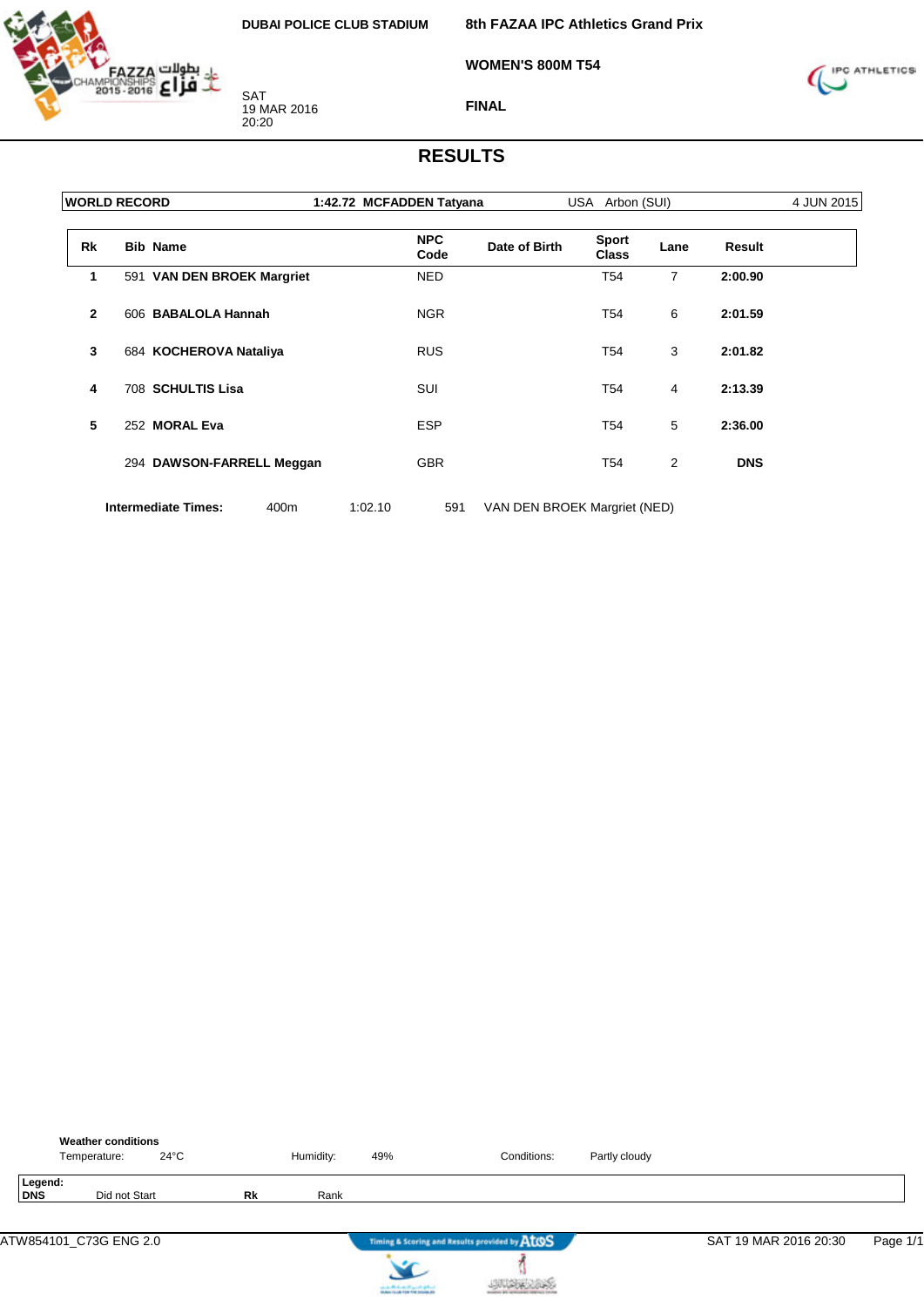

**8th FAZAA IPC Athletics Grand Prix**

**MEN'S 800M T54**



**FINAL C**

|                | <b>WORLD RECORD</b> |                                 |      | 1:31.12 HUG Marcel |                    |                                   | SUI<br>Arbon (SUI)           | 26 JUN 2010    |            |  |
|----------------|---------------------|---------------------------------|------|--------------------|--------------------|-----------------------------------|------------------------------|----------------|------------|--|
| <b>Rk</b>      |                     | <b>Bib Name</b>                 |      |                    | <b>NPC</b><br>Code | Date of Birth                     | <b>Sport</b><br><b>Class</b> | Lane           | Result     |  |
| 1              |                     | 570 JEAN CEDRIC SEBASTIEN Ravet |      |                    | <b>MRI</b>         |                                   | T <sub>54</sub>              | 3              | 1:49.08    |  |
| $\overline{2}$ |                     | 705 WILLIMANN Lukas             |      |                    | <b>SUI</b>         |                                   | T54                          | 2              | 1:53.22    |  |
| 3              |                     | 702 MALTER Ludwig               |      |                    | SUI                |                                   | T54                          | 6              | 1:56.16    |  |
| 4              |                     | 669 RADAEV Semen                |      |                    | <b>RUS</b>         |                                   | T54                          | $\overline{7}$ | 1:56.44    |  |
| 5              |                     | 306 SCHNEEBERG Malte            |      |                    | <b>GER</b>         |                                   | T54                          | 5              | 1:58.60    |  |
|                |                     | 187 ALHADJI Mouhaman            |      |                    | <b>CMR</b>         |                                   | T54                          | 4              | <b>DNS</b> |  |
|                |                     | <b>Intermediate Times:</b>      | 400m | 54.63              | 570                | JEAN CEDRIC SEBASTIEN Ravet (MRI) |                              |                |            |  |

|                | <b>Weather conditions</b><br>$24^{\circ}$ C<br>Temperature: |    | Humidity: | 49%                                    | Conditions:                                   | Partly cloudy |                       |          |
|----------------|-------------------------------------------------------------|----|-----------|----------------------------------------|-----------------------------------------------|---------------|-----------------------|----------|
| Legend:<br>DNS | Did not Start                                               | Rk | Rank      |                                        |                                               |               |                       |          |
|                | ATM854103_C73G ENG 1.0                                      |    |           |                                        | Timing & Scoring and Results provided by ATOS |               | SAT 19 MAR 2016 20:32 | Page 1/1 |
|                |                                                             |    |           | can be affected and it genetic gradual |                                               |               |                       |          |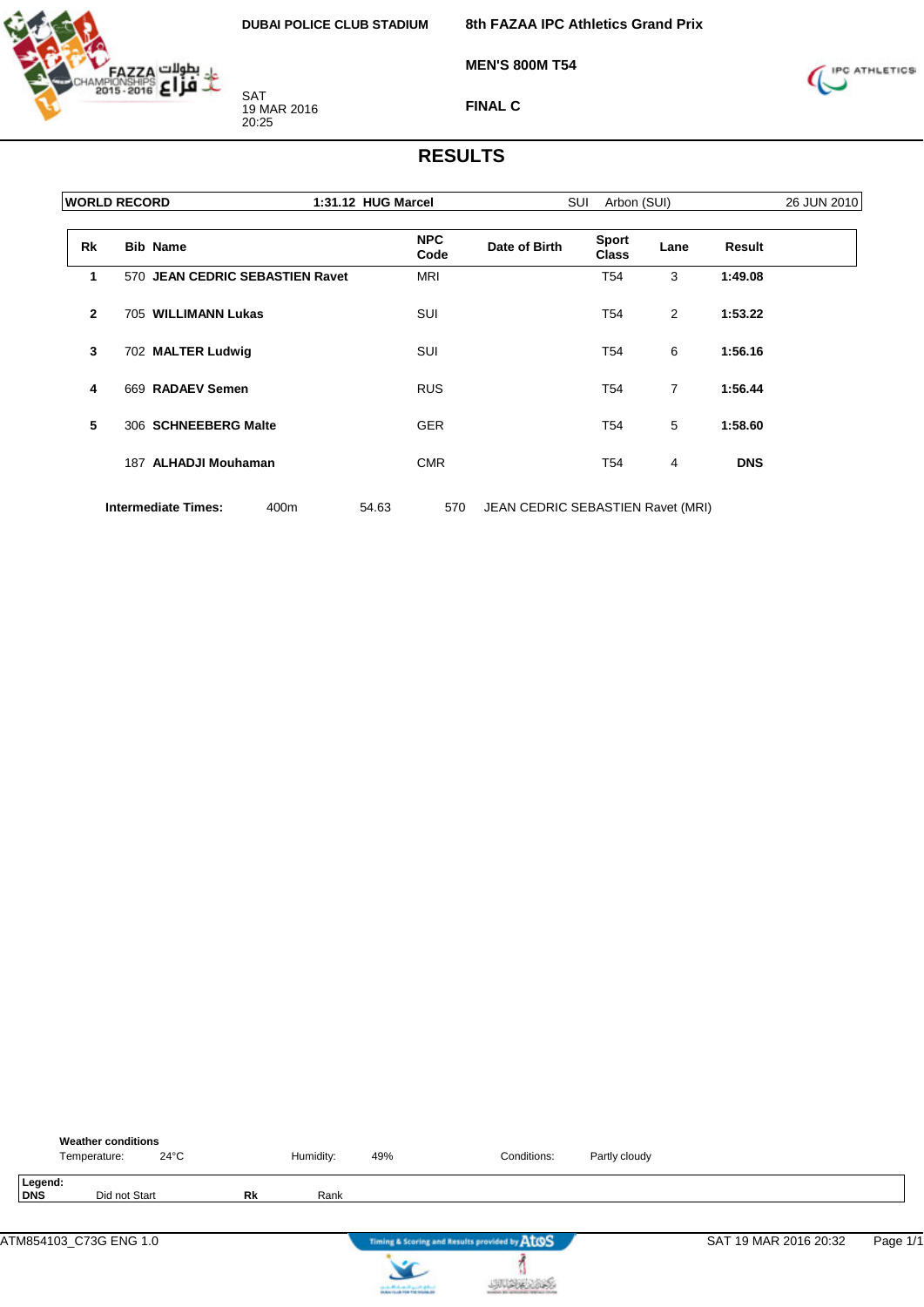

**8th FAZAA IPC Athletics Grand Prix**

**MEN'S 800M T54**



**FINAL B**

|                | <b>WORLD RECORD</b>                |       | 1:31.12 HUG Marcel |                               | SUI<br>Arbon (SUI)           |                |               |  |  |
|----------------|------------------------------------|-------|--------------------|-------------------------------|------------------------------|----------------|---------------|--|--|
| <b>Rk</b>      | <b>Bib Name</b>                    |       | <b>NPC</b><br>Code | Date of Birth                 | <b>Sport</b><br><b>Class</b> | Lane           | <b>Result</b> |  |  |
| 1              | 658 GANZEI Alexander               |       | <b>RUS</b>         |                               | T <sub>54</sub>              | 4              | 1:43.33       |  |  |
| $\overline{2}$ | 660 GONCHAROV Ivan                 |       | <b>RUS</b>         |                               | T54                          | 5              | 1:48.19       |  |  |
| 3              | 701 LÖTSCHER Tobias                |       | SUI                |                               | T54                          | $\overline{7}$ | 1:48.34       |  |  |
| 4              | 756 BADIR ABBAS Alhawasin          |       | <b>UAE</b>         |                               | T54                          | 8              | 1:48.66       |  |  |
|                | 715 ALMERS Niklas                  |       | <b>SWE</b>         |                               | T54                          | 6              | <b>DNS</b>    |  |  |
|                | 249 BOTELLO Rafael                 |       | <b>ESP</b>         |                               | T54                          | 2              | <b>DNS</b>    |  |  |
|                | 250 MADERA Jorge                   |       | <b>ESP</b>         |                               | T54                          | 3              | <b>DNS</b>    |  |  |
|                | <b>Intermediate Times:</b><br>400m | 51.63 | 658                | <b>GANZEI Alexander (RUS)</b> |                              |                |               |  |  |

|                       | <b>Weather conditions</b><br>Temperature: | $24^{\circ}$ C |           | Humidity: | 49% | Conditions:                                   | Partly cloudy |                       |          |
|-----------------------|-------------------------------------------|----------------|-----------|-----------|-----|-----------------------------------------------|---------------|-----------------------|----------|
| Legend:<br><b>DNS</b> | Did not Start                             |                | <b>Rk</b> | Rank      |     |                                               |               |                       |          |
|                       | ATM854102_C73G ENG 1.0                    |                |           |           |     | Timing & Scoring and Results provided by AtOS |               | SAT 19 MAR 2016 20:35 | Page 1/1 |
|                       |                                           |                |           |           |     |                                               |               |                       |          |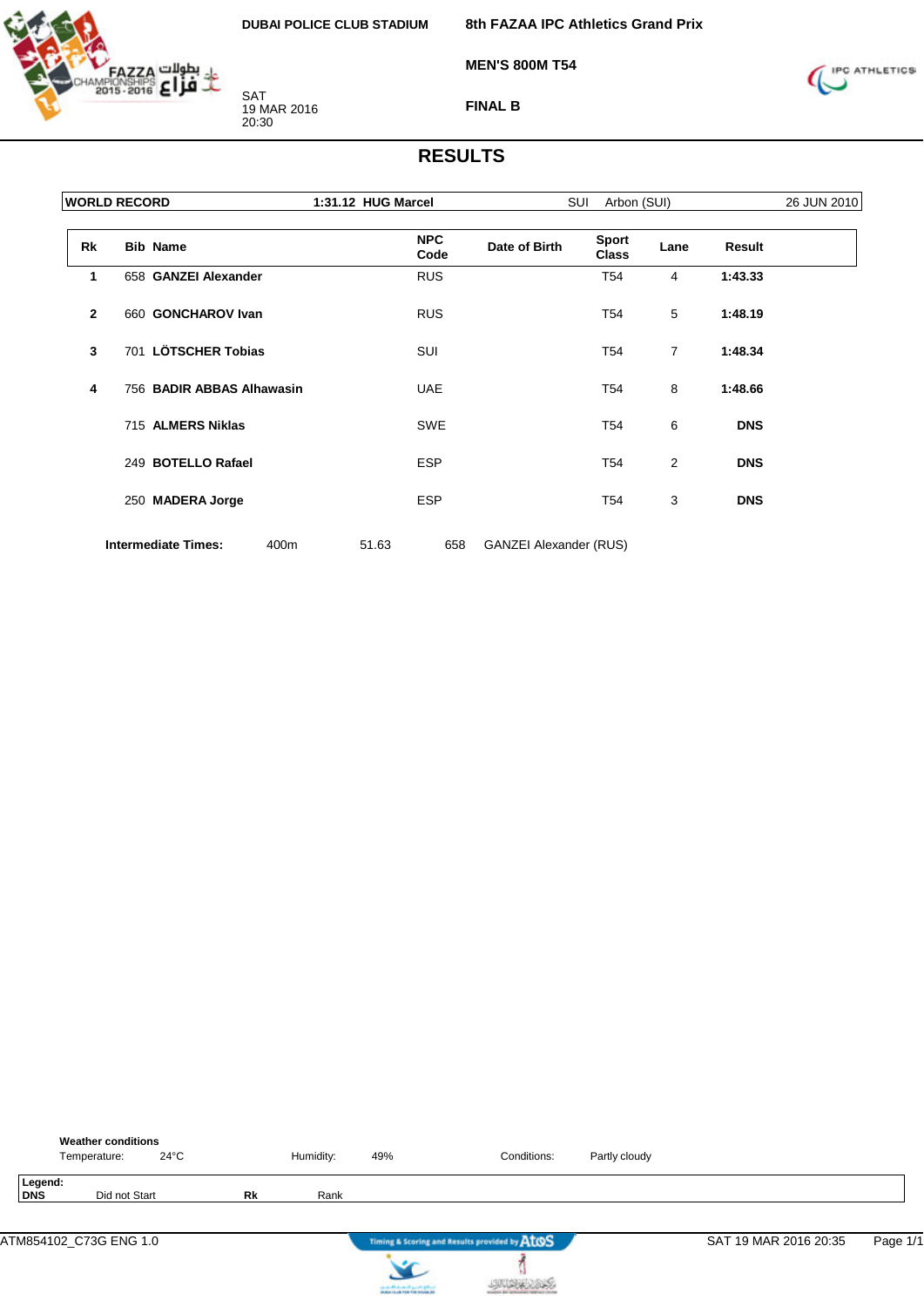

**8th FAZAA IPC Athletics Grand Prix**

**MEN'S 800M T54**



**FINAL A**

|                | <b>WORLD RECORD</b> |                            |      | 1:31.12 HUG Marcel |                    | SUI              |                              | 26 JUN 2010    |         |  |
|----------------|---------------------|----------------------------|------|--------------------|--------------------|------------------|------------------------------|----------------|---------|--|
| Rk             |                     | <b>Bib Name</b>            |      |                    | <b>NPC</b><br>Code | Date of Birth    | <b>Sport</b><br><b>Class</b> | Lane           | Result  |  |
| 1              |                     | 700 HUG Marcel             |      |                    | SUI                |                  | T54                          | $\overline{4}$ | 1:36.43 |  |
| $\overline{2}$ |                     | 655 BYCHENOK Alexey        |      |                    | <b>RUS</b>         |                  | T54                          | 5              | 1:37.13 |  |
| 3              |                     | 262 CASOLI Julien          |      |                    | <b>FRA</b>         |                  | T54                          | 3              | 1:37.39 |  |
| 4              |                     | 586 VAN WEEGHEL Kenny      |      |                    | <b>NED</b>         |                  | T54                          | 6              | 1:37.84 |  |
| 5              |                     | 304 BALDÉ Alhassane        |      |                    | <b>GER</b>         |                  | T54                          | $\overline{7}$ | 1:37.96 |  |
| 6              |                     | 460 WATANABE Sho           |      |                    | <b>JPN</b>         |                  | T54                          | 8              | 1:38.47 |  |
| $\overline{7}$ |                     | 256 ADELAIDE Alex          |      |                    | <b>FRA</b>         |                  | T54                          | 2              | 1:41.26 |  |
|                |                     | <b>Intermediate Times:</b> | 400m | 51.21              | 700                | HUG Marcel (SUI) |                              |                |         |  |

| <b>Weather conditions</b><br>$24^{\circ}$ C<br>Temperature: | Humidity: | 49%                                                                        | Conditions:                                   | Partly cloudy |                       |          |
|-------------------------------------------------------------|-----------|----------------------------------------------------------------------------|-----------------------------------------------|---------------|-----------------------|----------|
| Legend:<br><b>Rk</b><br>Rank                                |           |                                                                            |                                               |               |                       |          |
| ATM854101_C73G ENG 1.0                                      |           |                                                                            | Timing & Scoring and Results provided by AtOS |               | SAT 19 MAR 2016 20:45 | Page 1/1 |
|                                                             |           | لسافع فتسرد التهساسالاسفين<br><b>Installation of the field industry at</b> |                                               |               |                       |          |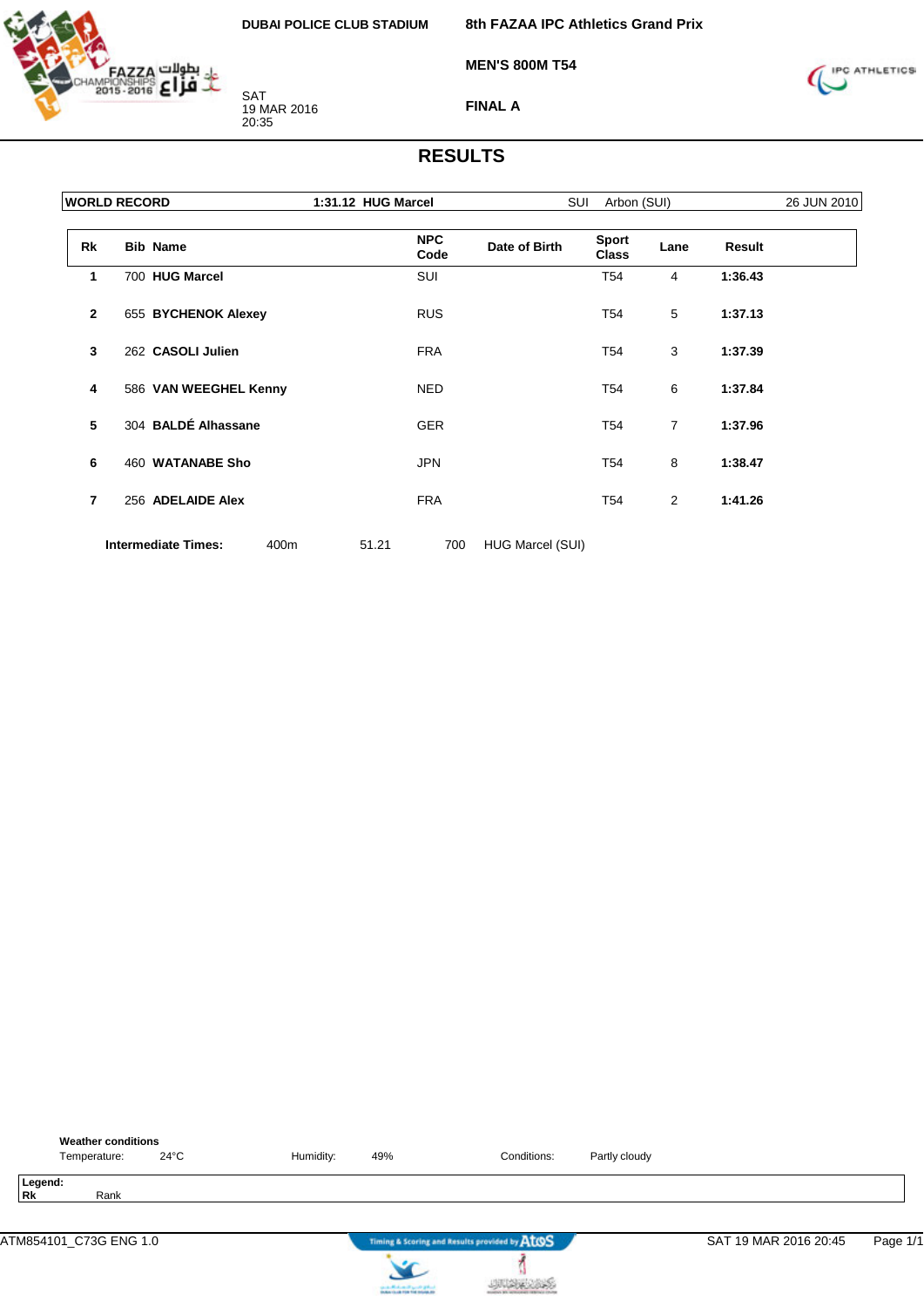

**8th FAZAA IPC Athletics Grand Prix**

**WOMEN'S 800M T34**



**FINAL**

### **RESULTS**

|              | <b>WORLD RECORD</b> |                            |      | 2:02.94 COCKROFT Hannah |                    |                       | GBR Bedford (GBR)            |      | 1 AUG 2015    |  |
|--------------|---------------------|----------------------------|------|-------------------------|--------------------|-----------------------|------------------------------|------|---------------|--|
| <b>Rk</b>    |                     | <b>Bib Name</b>            |      |                         | <b>NPC</b><br>Code | Date of Birth         | <b>Sport</b><br><b>Class</b> | Lane | <b>Result</b> |  |
| 1            |                     | 121 LITTLE Rosemary        |      |                         | <b>AUS</b>         |                       | T34                          | 5    | 2:08.40       |  |
| $\mathbf{2}$ |                     | 588 DESIREE Vranken        |      |                         | <b>NED</b>         |                       | T34                          | 6    | 2:13.89       |  |
| 3            |                     | 682 DORONINA Veronika      |      |                         | <b>RUS</b>         |                       | T34                          | 4    | 2:18.51       |  |
| 4            |                     | 302 TAIT Carly             |      |                         | <b>GBR</b>         |                       | T34                          | 3    | 2:29.51       |  |
|              |                     | <b>Intermediate Times:</b> | 400m | 1:04.10                 | 121                | LITTLE Rosemary (AUS) |                              |      |               |  |



**Processing** 

**JUAN AND**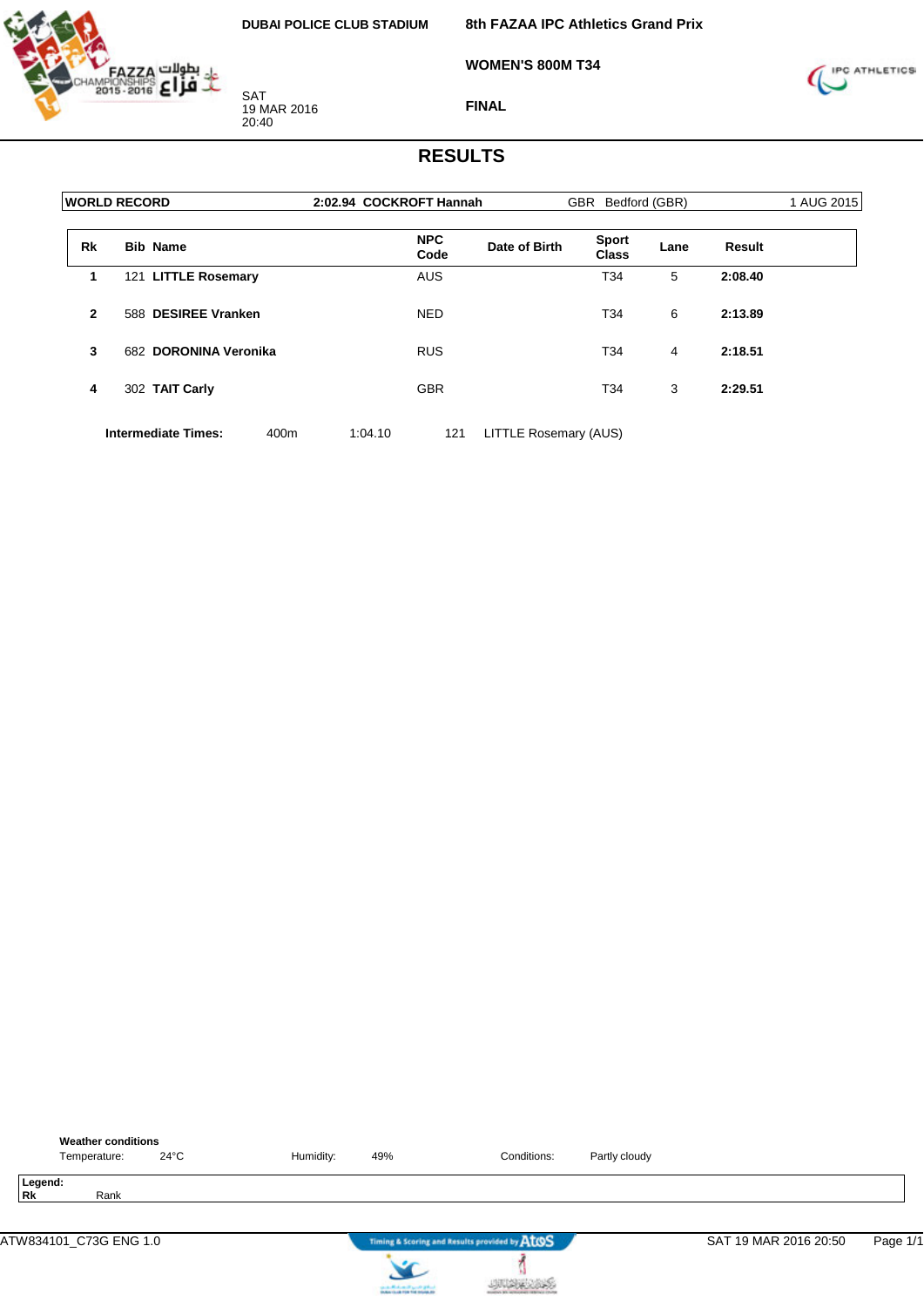

**8th FAZAA IPC Athletics Grand Prix**

**MEN'S 800M T33/34**



**FINAL**

## **RESULTS**

|                |     | <b>WORLD RECORD - T33</b>      | 1:52.52 ALMUTAIRI Ahmad |               | KUW Doha (QAT)        |      |            | 25 OCT 2015 |
|----------------|-----|--------------------------------|-------------------------|---------------|-----------------------|------|------------|-------------|
|                |     | <b>WORLD RECORD - T34</b>      | 1:40.21 KTILA Walid     |               | TUN<br>Arbon (SUI)    |      |            | 4 JUN 2015  |
| <b>Rk</b>      |     | <b>Bib Name</b>                | <b>NPC</b><br>Code      | Date of Birth | <b>Sport</b><br>Class | Lane | Result     |             |
| 1              |     | 703 MITIC Bojan                | SUI                     |               | T34                   | 4    | 1:52.37    |             |
| $\overline{2}$ | 291 | <b>WILLIAMS Nathanial</b>      | <b>GBR</b>              |               | T34                   | 6    | 2:00.70    |             |
| 3              |     | 645 AL-KUBAISI Mohammed Rashid | QAT                     |               | T34                   | 3    | 2:07.70    |             |
| 4              |     | 289 SMALL Andrew               | <b>GBR</b>              |               | T33                   | 2    | 2:28.43    | <b>AR</b>   |
|                |     | 764 MOHAMED Hammadi            | <b>UAE</b>              |               | T34                   | 5    | <b>DNS</b> |             |
|                |     |                                |                         |               |                       |      |            |             |

**Intermediate Times:** 400m 55.54 703 MITIC Bojan (SUI)

|                      | <b>Weather conditions</b><br>Temperature: | $24^{\circ}$ C |            | Humidity:     | 49%                                                                                 |           | Conditions: | Partly cloudy |                       |          |
|----------------------|-------------------------------------------|----------------|------------|---------------|-------------------------------------------------------------------------------------|-----------|-------------|---------------|-----------------------|----------|
| Legend:<br><b>AR</b> | Area Record                               |                | <b>DNS</b> | Did not Start |                                                                                     | <b>Rk</b> | Rank        |               |                       |          |
|                      | ATM801101_C73G ENG 1.0                    |                |            |               | Timing & Scoring and Results provided by AtOS                                       |           |             |               | SAT 19 MAR 2016 21:00 | Page 1/1 |
|                      |                                           |                |            |               | the death of the state of a proof of policy.<br>Section is also find that makes the |           |             |               |                       |          |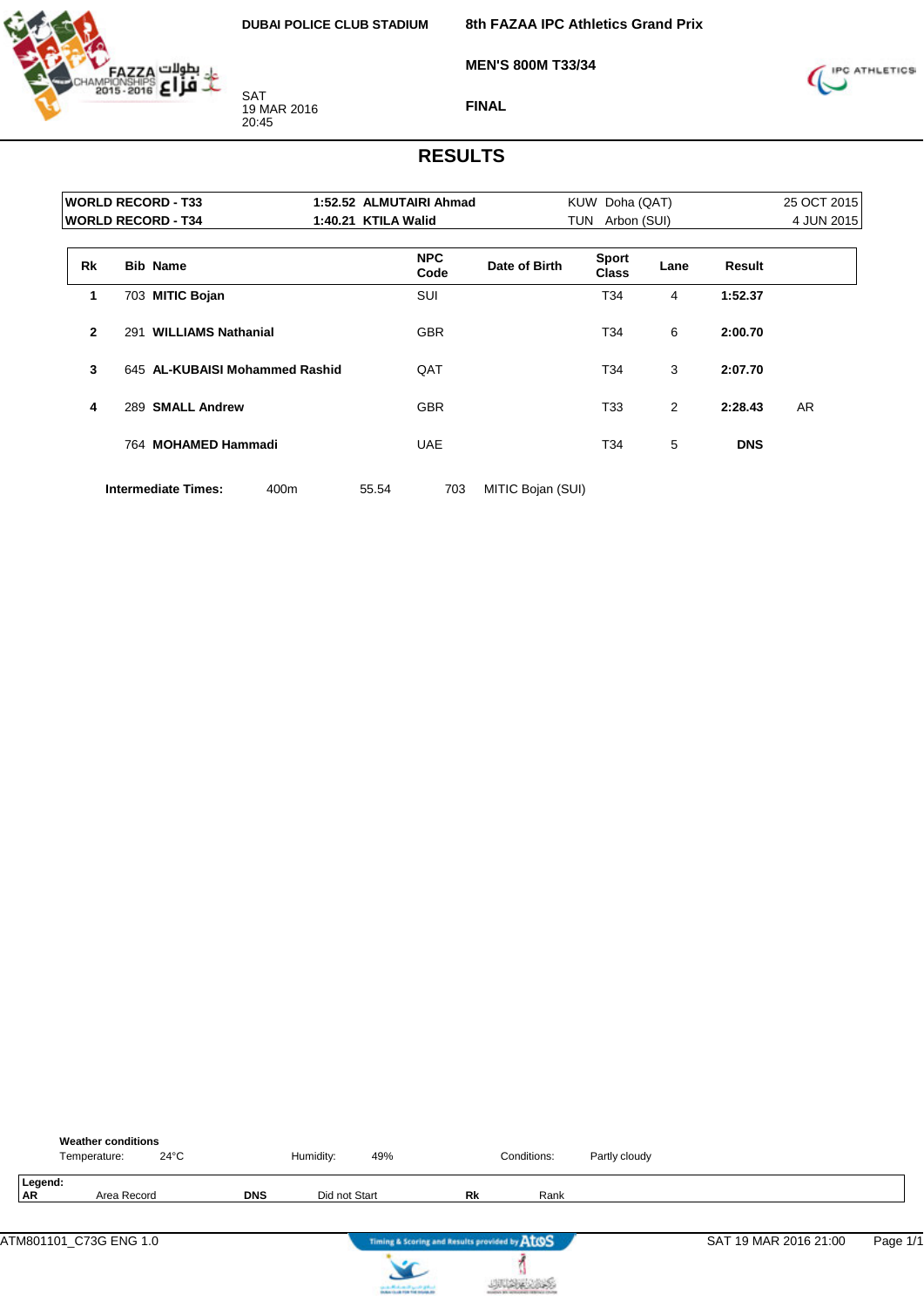

**8th FAZAA IPC Athletics Grand Prix**

**MEN'S LONG JUMP T11/12**



**FINAL**

|              | <b>WORLD RECORD - T11</b> | <b>6.73 GILLETTE Lex</b>            |                              |                |                |                | USA Mesa, AZ (USA) |                |                |                | 10 MAY 2014   |
|--------------|---------------------------|-------------------------------------|------------------------------|----------------|----------------|----------------|--------------------|----------------|----------------|----------------|---------------|
|              | <b>WORLD RECORD - T12</b> | 7.47 SCHROEDER Matthias             |                              |                |                |                | GER Berlin (GER)   |                |                |                | 12 JUL 2009   |
| Rk           | <b>Bib Name</b>           | <b>NPC</b><br>Date of Birth<br>Code | <b>Sport</b><br><b>Class</b> | 1              | $\mathbf{2}$   | 3              | 4                  | 5              | 6              | Result<br>Wind | <b>Points</b> |
| 1            | 717 JONSSON Per           | SWE                                 | T12                          | 6.58<br>$-0.9$ | 6.59<br>$-0.4$ | 6.66<br>$-0.4$ | 6.56<br>$+0.1$     | 6.80<br>$-0.6$ | 6.75<br>$-0.5$ | 6.80<br>$-0.6$ | 893           |
| $\mathbf{2}$ | 132 MURADOV Elchin        | AZE                                 | T <sub>11</sub>              | 5.90<br>$-0.3$ | 5.94<br>$-0.3$ | 5.66<br>$-0.9$ | $\mathsf{r}$       | $\times$       | 5.48<br>$-0.4$ | 5.94<br>$-0.3$ | 831           |
| 3            | 103 BENTRIA Firas         | <b>ALG</b>                          | T <sub>11</sub>              | 5.55<br>$-0.1$ | 5.70<br>$-0.3$ | 5.86<br>$-0.6$ | 5.76<br>$-0.1$     | 5.63<br>$+0.5$ | X              | 5.86<br>$-0.6$ | 802           |
| 4            | 718 JONSSON Tobias        | <b>SWE</b>                          | T <sub>12</sub>              | 6.15<br>$-0.8$ | 6.29<br>$+0.2$ | 6.49<br>$-1.1$ | 6.21<br>$-0.7$     | 6.48<br>$+0.2$ | r              | 6.49<br>$-1.1$ | 798           |
| 5            | 137 OSMANOV Rza           | <b>AZE</b>                          | T <sub>12</sub>              | 6.30<br>$+1.2$ | 6.35<br>$-0.1$ | 6.23<br>$+0.1$ | 6.39<br>$-0.2$     | 6.45<br>$+0.3$ | 6.16<br>0.0    | 6.45<br>$+0.3$ | 784           |
| 6            | 270 PALLIER Ronan         | <b>FRA</b>                          | T <sub>12</sub>              | 6.34<br>$+0.2$ | 6.42<br>$-0.6$ | $\times$       | 6.28<br>$-0.8$     | 2.26<br>$+0.5$ | 4.67<br>$+0.1$ | 6.42<br>$-0.6$ | 773           |
| 7            | 803 MIRAN Sakhatov        | <b>UZB</b>                          | T <sub>11</sub>              | 5.16<br>$+0.1$ | 5.23<br>$-0.8$ | r              | 2.85<br>$-0.5$     | $\mathsf{X}$   | 5.21<br>$+0.1$ | 5.23<br>$-0.8$ | 518           |
|              | 123 ALIYEV Kamil          | AZE                                 | T <sub>12</sub>              |                |                |                |                    |                |                | <b>DNS</b>     |               |
|              | 151 BURDUKOU Siarhei      | <b>BLR</b>                          | T <sub>12</sub>              |                |                |                |                    |                |                | <b>DNS</b>     |               |
|              | 138 PANYUTIN Oleg         | AZE                                 | T12                          |                |                |                |                    |                |                | <b>DNS</b>     |               |
|              | 735 TUNÇ Mehmet           | <b>TUR</b>                          | T <sub>11</sub>              |                |                |                |                    |                |                | <b>DNS</b>     |               |

| Starting<br>, order                    |     | -            |     |             |     |     |     |     |     | . .<br>ັບ |     |
|----------------------------------------|-----|--------------|-----|-------------|-----|-----|-----|-----|-----|-----------|-----|
| Initial                                | 137 | 803          | 138 | 270<br>21 U | 132 | 123 | 718 | 103 | フィフ | 735       | 151 |
| 6th.<br>5th<br>4th.<br>attempts<br>and | 803 | 127<br>، ب ا | 270 | 718         | 103 | 132 | ライラ |     |     |           |     |

| Legend:<br>$\overline{a}$ | <b>Weather conditions</b><br>$25^{\circ}$ C<br>Temperature: |            | Humidity:<br>35% | Conditions: | Sunny |    |      |
|---------------------------|-------------------------------------------------------------|------------|------------------|-------------|-------|----|------|
| ΙX<br>Failure             | Pass                                                        | <b>DNS</b> | Did not Start    | Retired     |       | Rk | Rank |



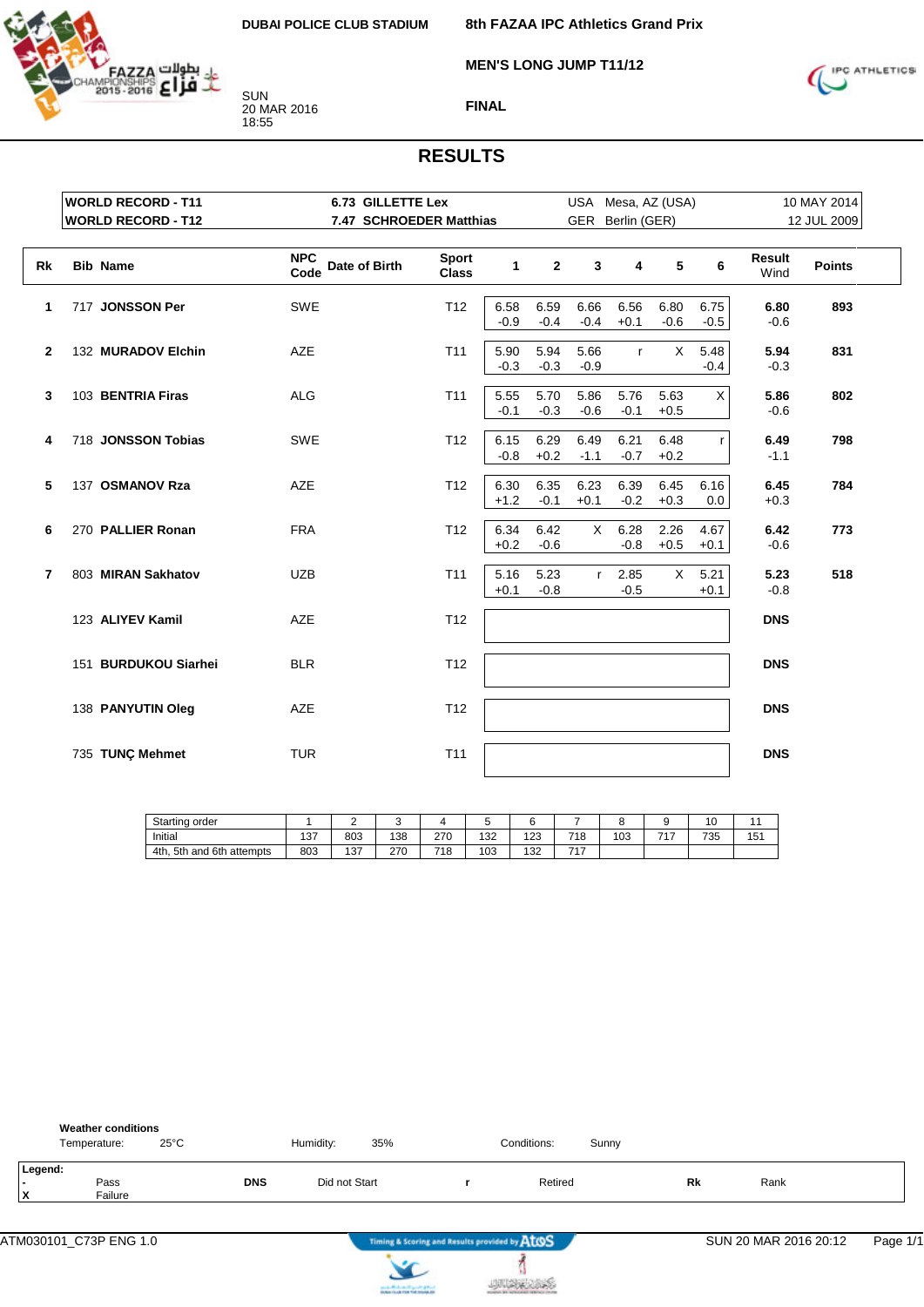

**8th FAZAA IPC Athletics Grand Prix**

**MEN'S 800M T12**



**FINAL**

| <b>WORLD RECORD</b> |                                    | 1:50.02 SHAROV Egor |                    | RUS Lyon (FRA)         |                              | 22 JUL 2013    |         |    |
|---------------------|------------------------------------|---------------------|--------------------|------------------------|------------------------------|----------------|---------|----|
| Rk                  | <b>Bib Name</b>                    |                     | <b>NPC</b><br>Code | Date of Birth          | <b>Sport</b><br><b>Class</b> | Lane           | Result  |    |
| 1                   | 733 Öner Mehmet Nesim              |                     | <b>TUR</b>         |                        | T <sub>12</sub>              | 5              | 1:58.22 |    |
| $\overline{2}$      | 723 AKBULUT Oguz                   |                     | <b>TUR</b>         |                        | T <sub>12</sub>              | 3              | 1:59.97 |    |
| 3                   | 805 SIROJIDDIN Norov               |                     | <b>UZB</b>         |                        | T <sub>12</sub>              | $\mathbf{1}$   | 2:00.80 | AR |
| 4                   | 545 CHENTOUF EI Amin               |                     | <b>MAR</b>         |                        | T <sub>12</sub>              | $\overline{7}$ | 2:10.44 |    |
|                     | <b>Intermediate Times:</b><br>400m | 58.30               | 545                | CHENTOUF EI Amin (MAR) |                              |                |         |    |

|                      | <b>Weather conditions</b><br>Temperature: | $26^{\circ}$ C |    | Humidity: | %                                     | Conditions:                                   | Sunny |                       |          |
|----------------------|-------------------------------------------|----------------|----|-----------|---------------------------------------|-----------------------------------------------|-------|-----------------------|----------|
| Legend:<br><b>AR</b> | Area Record                               |                | Rk | Rank      |                                       |                                               |       |                       |          |
|                      | ATM812101_C73G ENG 1.0                    |                |    |           |                                       | Timing & Scoring and Results provided by AtOS |       | SUN 20 MAR 2016 16:12 | Page 1/1 |
|                      |                                           |                |    |           | can be affected and if you do got not |                                               |       |                       |          |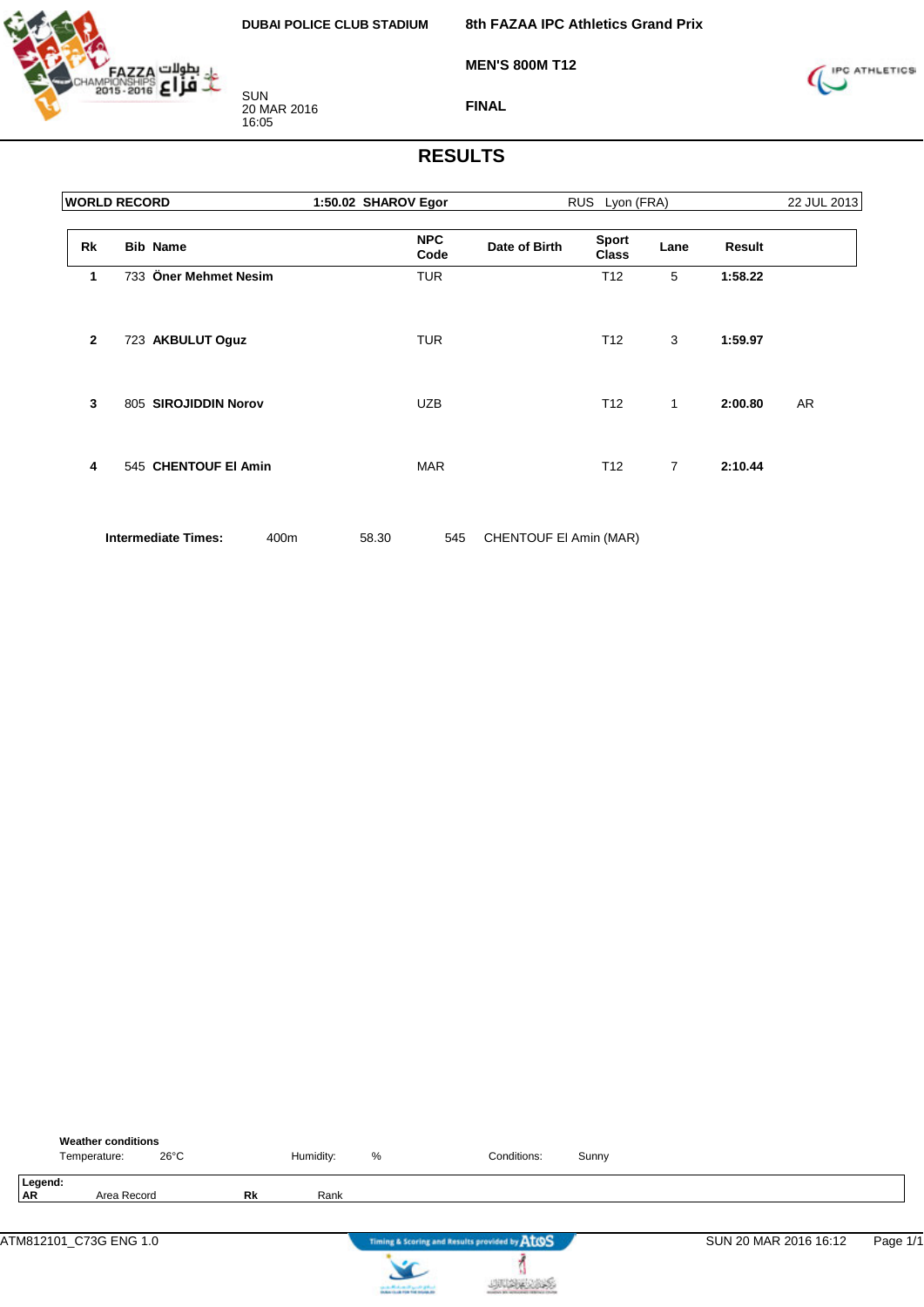

**WOMEN'S DISCUS THROW F42/44/46**



#### **FINAL**

# **RESULTS**

|              | <b>WORLD RECORD - F42</b><br><b>WORLD RECORD - F44</b> | 33.19 ZHENG Baozhu<br>43.39 YAO Juan |                              |              | CHN<br><b>CHN</b> | Beijing (CHN)<br>Doha (QAT) |              |              |              | 15 SEP 2008<br>25 OCT 2015 |  |
|--------------|--------------------------------------------------------|--------------------------------------|------------------------------|--------------|-------------------|-----------------------------|--------------|--------------|--------------|----------------------------|--|
|              | <b>WORLD RECORD - F46</b>                              | 42.12 WU Hong Ping                   |                              |              | <b>CHN</b>        | Athens (GRE)                |              |              |              | 25 SEP 2004                |  |
| <b>Rk</b>    | <b>Bib Name</b>                                        | <b>NPC</b><br>Date of Birth<br>Code  | <b>Sport</b><br><b>Class</b> | 1            | $\mathbf{2}$      | 3                           | 4            | 5            | 6            | Result<br><b>Points</b>    |  |
| 1            | <b>KATO Yukiko</b><br>467                              | <b>JPN</b>                           | F46                          | 28.65<br>686 | 32.58<br>844      | 32.50<br>841                | $\times$     | 30.97<br>784 | $\times$     | 32.58<br>844               |  |
| $\mathbf{2}$ | 474 TAKADO Fumiko                                      | <b>JPN</b>                           | F44                          | 20.32<br>255 | 20.72<br>274      | $\times$                    | 17.93<br>155 | 19.59<br>222 | 16.53<br>108 | 20.72<br>274               |  |
| 3            | <b>KHAKSAR Sedigheh</b><br>411                         | IRI                                  | F44                          | 13.52<br>39  | $\times$          | 14.25<br>52                 | X            | $\times$     | 14.38<br>55  | 14.38<br>55                |  |
|              | 782 ALMATROOSHI Maryam                                 | <b>UAE</b>                           | F46                          |              |                   |                             |              |              |              | <b>DNS</b>                 |  |
|              | 369 CHATTERJEE DAS Rubia                               | <b>IND</b>                           | F44                          |              |                   |                             |              |              |              | <b>DNS</b>                 |  |
|              | 214 MELAINE Ze Melaine                                 | <b>CMR</b>                           | F44                          |              |                   |                             |              |              |              | <b>DNS</b>                 |  |

| Starting order            |     |     | ັ   |     |     |     |
|---------------------------|-----|-----|-----|-----|-----|-----|
| Initial                   | 411 | 474 | 467 | 369 | 782 | 214 |
| 4th, 5th and 6th attempts | 411 | 474 | 467 |     |     |     |

|                | <b>Weather conditions</b><br>$26^{\circ}$ C<br>Temperature: |    | Humidity: | %                                             |   | Conditions: | Sunny |                       |          |
|----------------|-------------------------------------------------------------|----|-----------|-----------------------------------------------|---|-------------|-------|-----------------------|----------|
| Legend:<br>DNS | Did not Start                                               | Rk | Rank      |                                               | x | Failure     |       |                       |          |
|                | ATW610101_C73S ENG 1.0                                      |    |           | Timing & Scoring and Results provided by AtOS |   |             |       | SUN 20 MAR 2016 16:12 | Page 1/1 |
|                |                                                             |    |           | <b>Installation of the first mountain and</b> |   |             |       |                       |          |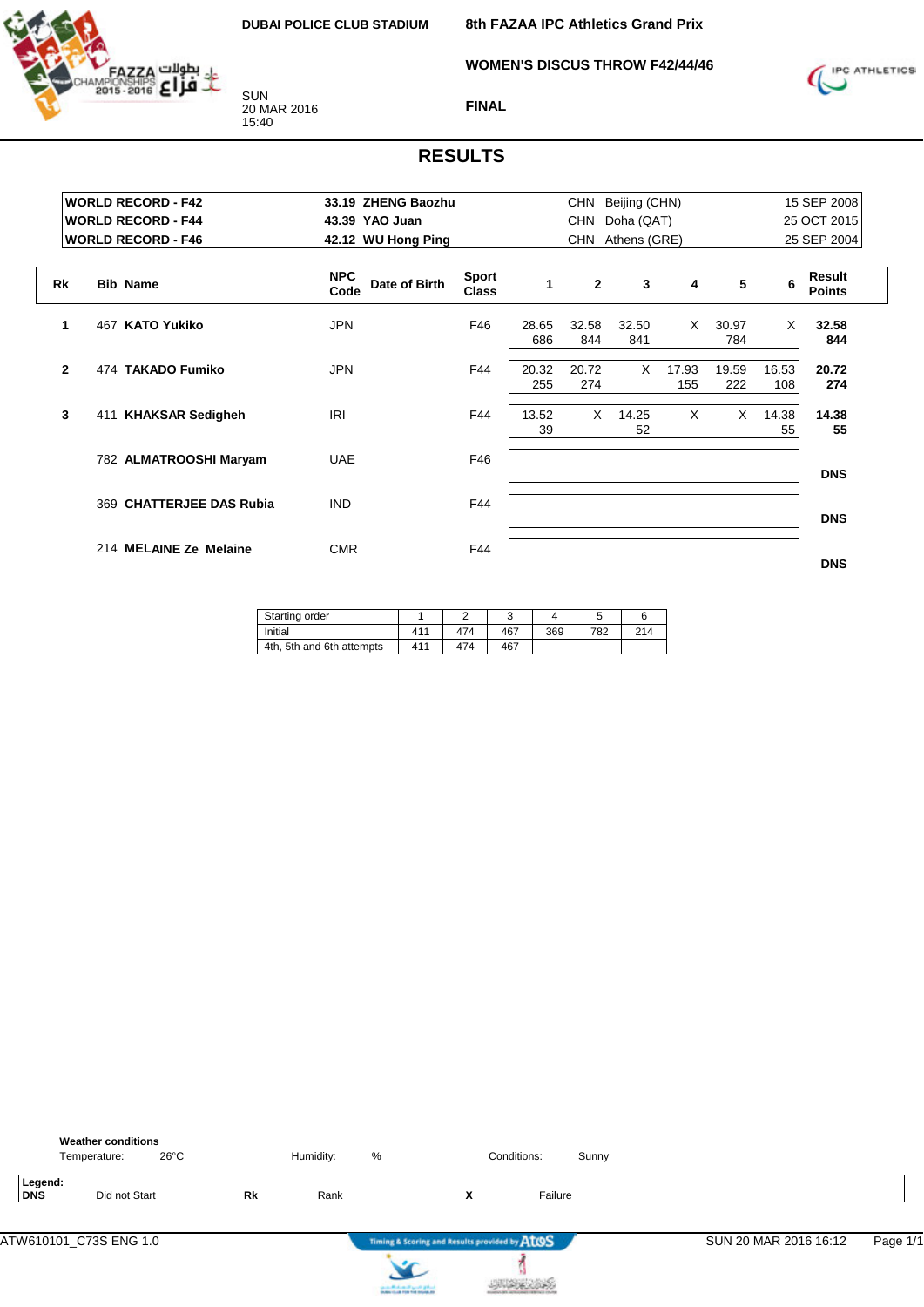

**8th FAZAA IPC Athletics Grand Prix**

**WOMEN'S 800M T11/12**



SUN 20 MAR 2016 16:10

**FINAL**

## **RESULTS**

|           | <b>WORLD RECORD - T11</b>   |                                       | 2:17.66 HINTON Tracey     |               | GBR                          | Quebec (CAN)   |            | 11 AUG 2003 |
|-----------|-----------------------------|---------------------------------------|---------------------------|---------------|------------------------------|----------------|------------|-------------|
|           | <b>WORLD RECORD - T12</b>   |                                       | 2:04.96 EL HANNOUNI Assia |               | FRA                          | Beijing (CHN)  |            | 9 SEP 2008  |
| <b>Rk</b> | <b>Bib Name</b>             |                                       | <b>NPC</b><br>Code        | Date of Birth | <b>Sport</b><br><b>Class</b> | Lane           | Result     |             |
| 1         |                             | 563 VELASCO MALDONADO Daniela Eugenia | <b>MEX</b>                |               | T <sub>12</sub>              | 3              | 2:20.32    |             |
| 2         | 223 ARANGO BIUTRAGO Maritza |                                       | COL                       |               | T <sub>11</sub>              | 5              | 2:21.61    |             |
|           | 554 EN-NOURHI Meryem        |                                       | <b>MAR</b>                |               | T12                          | $\overline{7}$ | <b>DNS</b> |             |
|           |                             |                                       |                           |               |                              |                |            |             |

**Intermediate Times:** 400m 1:10.67 223 ARANGO BIUTRAGO Maritza (COL)

|                       | Temperature: | <b>Weather conditions</b> | $26^{\circ}$ C |           | Humidity: | $\%$                                          | Conditions:                                   | Sunny |                       |          |
|-----------------------|--------------|---------------------------|----------------|-----------|-----------|-----------------------------------------------|-----------------------------------------------|-------|-----------------------|----------|
| Legend:<br><b>DNS</b> |              | Did not Start             |                | <b>Rk</b> | Rank      |                                               |                                               |       |                       |          |
|                       |              |                           |                |           |           |                                               | Timing & Scoring and Results provided by AtOS |       | SUN 20 MAR 2016 16:17 | Page 1/1 |
|                       |              |                           |                |           |           | the state affects on the special products and |                                               |       |                       |          |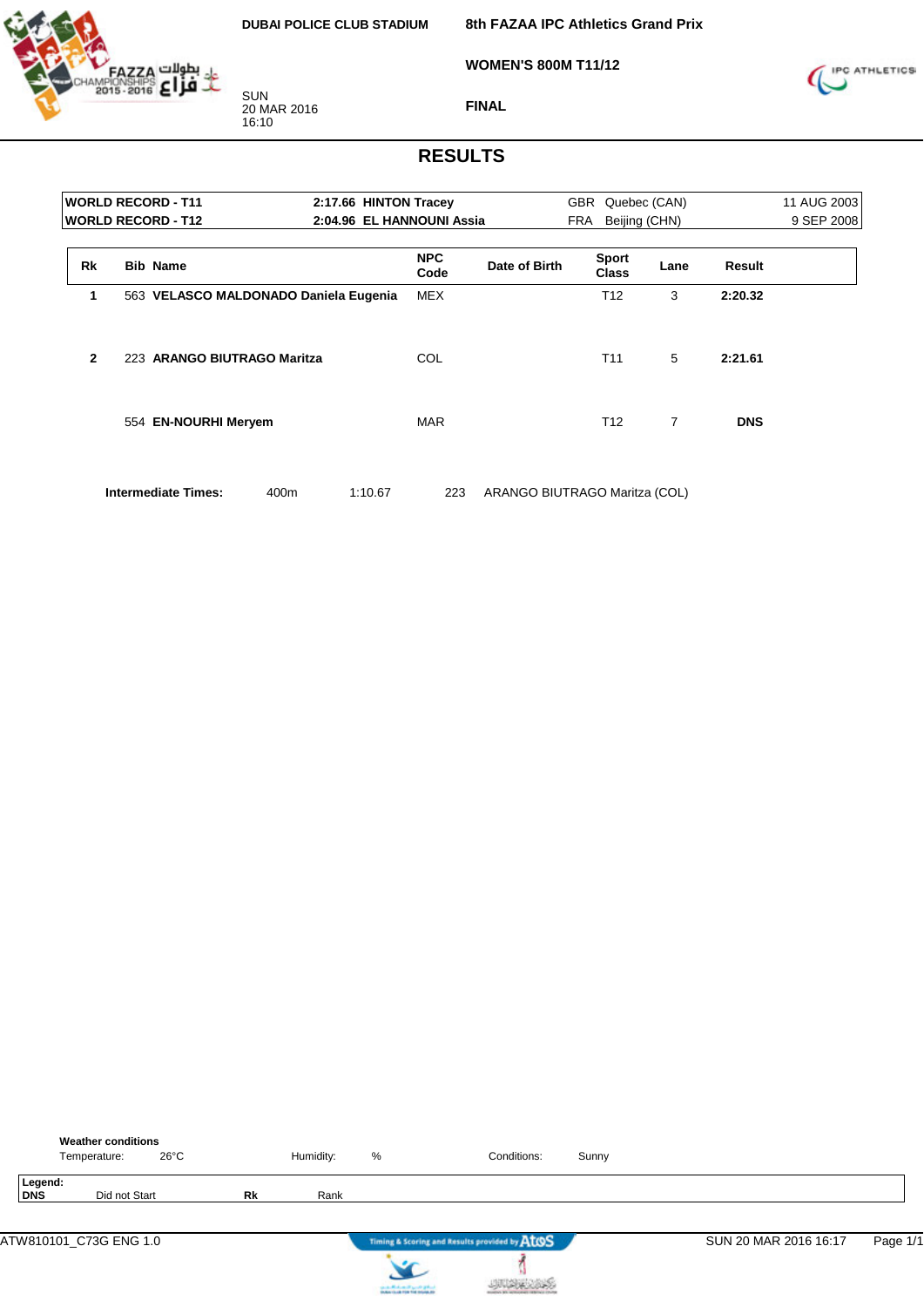

**MEN'S 800M T11/13**

**8th FAZAA IPC Athletics Grand Prix**



**FINAL**

|              | <b>WORLD RECORD - T11</b>          | 1:58.47 SANTOS Odair    |                              |     |                              | BRA Sao Paulo (BRA) |               | 6 AUG 2011  |
|--------------|------------------------------------|-------------------------|------------------------------|-----|------------------------------|---------------------|---------------|-------------|
|              | <b>WORLD RECORD - T13</b>          | 1:50.70 BAKA Abdellatif |                              | ALG | Seoul (KOR)                  |                     |               | 13 MAY 2015 |
| <b>Rk</b>    | <b>Bib Name</b>                    | <b>NPC</b><br>Code      | Date of Birth                |     | <b>Sport</b><br><b>Class</b> | Lane                | <b>Result</b> |             |
| 1            | 102 BAKA Abdellatif                | <b>ALG</b>              |                              |     | T <sub>13</sub>              | 1                   | 1:55.30       |             |
| $\mathbf{2}$ | 547 MAME Abdelillah                | <b>MAR</b>              |                              |     | T <sub>13</sub>              | 3                   | 1:57.53       |             |
| 3            | 544 BENIBRAHIM Youssef             | <b>MAR</b>              |                              |     | T <sub>13</sub>              | 5                   | 1:59.07       |             |
| 4            | 496 SAMUEL KIMANI Muchai           | <b>KEN</b>              |                              |     | T <sub>11</sub>              | 6                   | 2:03.82       |             |
| 5            | 435 JALHAM Mohammad                | <b>JOR</b>              |                              |     | T <sub>13</sub>              | 4                   | 2:23.59       |             |
|              | 550 ZALZOULI Tarik                 | <b>MAR</b>              |                              |     | T <sub>13</sub>              | 2                   | <b>DNF</b>    |             |
|              | <b>Intermediate Times:</b><br>400m | 59.10<br>102            | <b>BAKA Abdellatif (ALG)</b> |     |                              |                     |               |             |

|                | <b>Weather conditions</b><br>$26^{\circ}$ C<br>Temperature: |    | Humidity: | %                                                                 | Conditions:                                   | Sunny |                       |          |
|----------------|-------------------------------------------------------------|----|-----------|-------------------------------------------------------------------|-----------------------------------------------|-------|-----------------------|----------|
| Legend:<br>DNF | Did not Finish                                              | Rk | Rank      |                                                                   |                                               |       |                       |          |
|                | ATM800101_C73G ENG 1.0                                      |    |           |                                                                   | Timing & Scoring and Results provided by AtOS |       | SUN 20 MAR 2016 16:22 | Page 1/1 |
|                |                                                             |    |           | controlled and speed galent.<br>Instantia de File Foi Installatio |                                               |       |                       |          |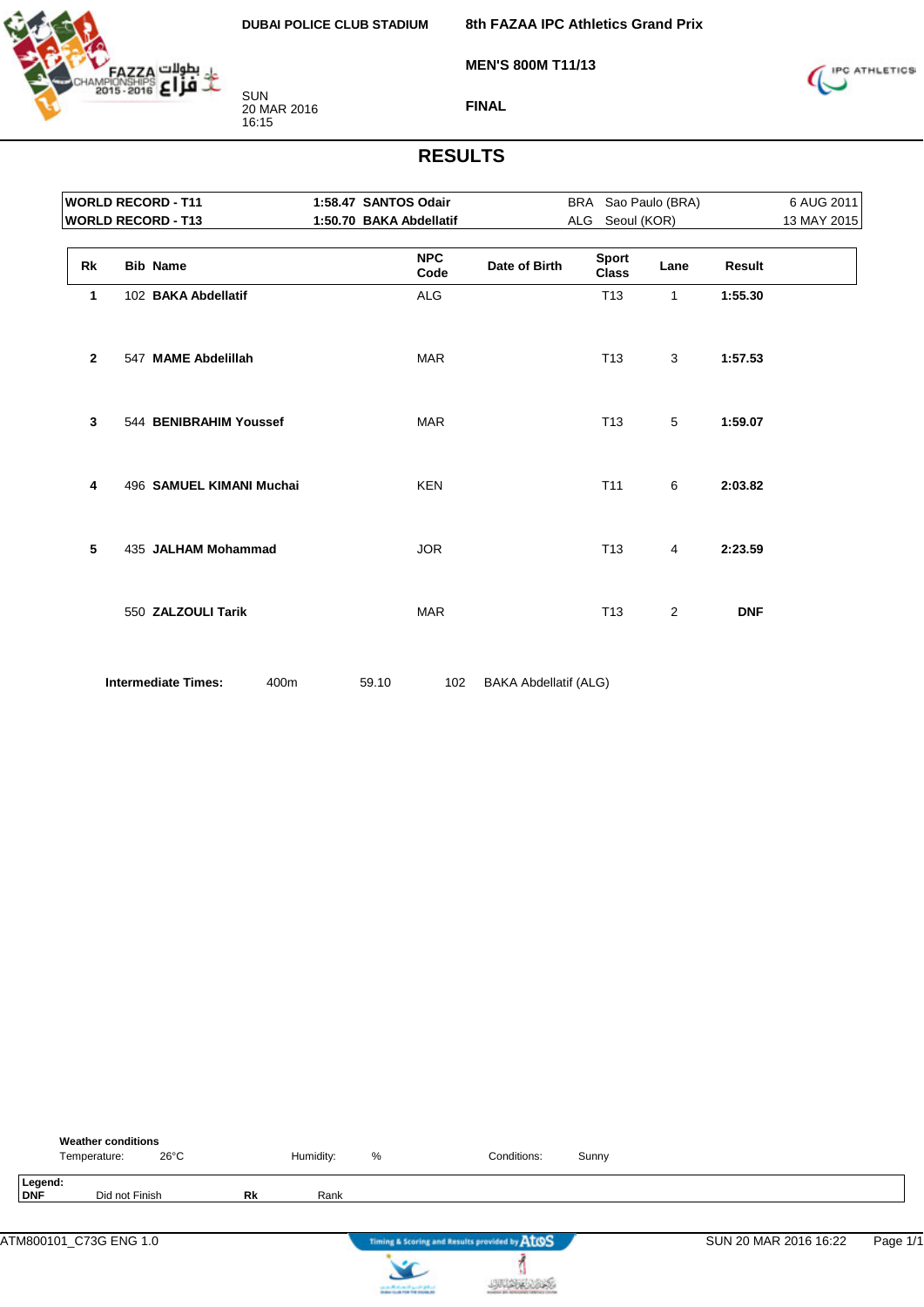

**8th FAZAA IPC Athletics Grand Prix**

**MEN'S 800M T20/38**



**FINAL**

## **RESULTS**

| Rk           | <b>Bib Name</b>            |      |         | <b>NPC</b><br>Code | Date of Birth      | <b>Sport</b><br><b>Class</b> | Lane | Result  |  |
|--------------|----------------------------|------|---------|--------------------|--------------------|------------------------------|------|---------|--|
| 1.           | 505 AHMED Thamer           |      |         | <b>KSA</b>         |                    | T20                          | 6    | 2:07.27 |  |
| $\mathbf{2}$ | 536 TAHER Ali              |      |         | <b>KUW</b>         |                    | T20                          | 3    | 2:36.12 |  |
| 3            | 526 ALMASHMOUM Muhsin      |      |         | <b>KUW</b>         |                    | T20                          | 4    | 2:53.02 |  |
| 4            | 478 DUISENGALIYEV Shattyk  |      |         | <b>KAZ</b>         |                    | T38                          | 5    | 3:21.65 |  |
|              | <b>Intermediate Times:</b> | 400m | 1:01.81 | 505                | AHMED Thamer (KSA) |                              |      |         |  |

**Weather conditions** Temperature: 26°C Humidity: % Conditions: Sunny **Legend: Rk** Rank ATM821101\_C73G ENG 1.0 **SUN 20 MAR 2016 16:31** Page 1/1

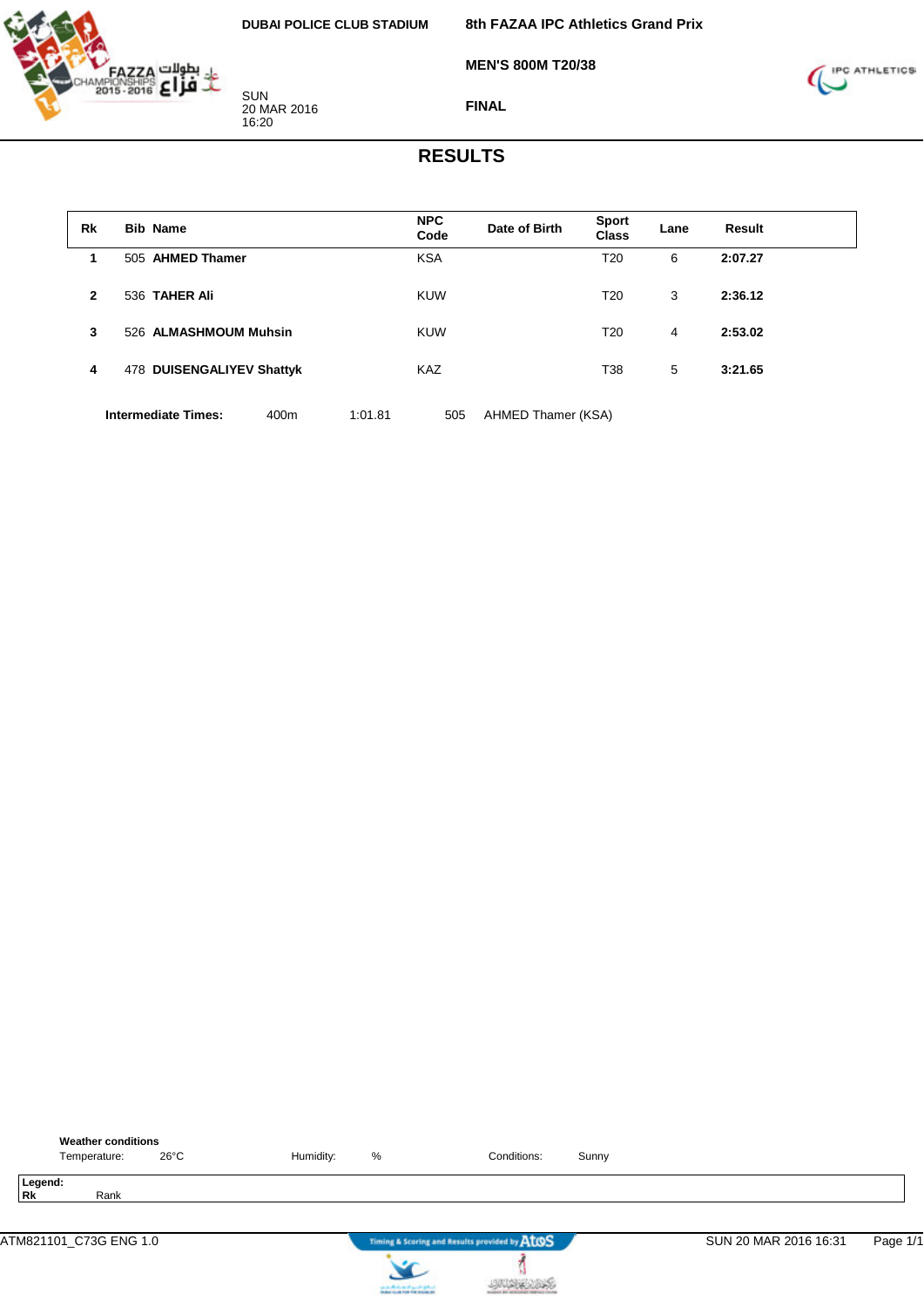بطولات FAZZA<br>MPIONSHIPS<br>2015-2016 2014

SUN 20 MAR 2016 16:20

**8th FAZAA IPC Athletics Grand Prix**

**MEN'S 800M T20/38**



 **CORRECTED** 

**FINAL**

#### **RESULTS**

| Rk           | <b>Bib Name</b>            |      |         | <b>NPC</b><br>Code | Date of Birth      | <b>Sport</b><br><b>Class</b> | Lane | Result    |  |
|--------------|----------------------------|------|---------|--------------------|--------------------|------------------------------|------|-----------|--|
| 1            | 536 TAHER Ali              |      |         | <b>KUW</b>         |                    | T20                          | 3    | 2:36.12   |  |
| $\mathbf{2}$ | 478 DUISENGALIYEV Shattyk  |      |         | <b>KAZ</b>         |                    | T38                          | 5    | 3:21.65   |  |
|              | 505 AHMED Thamer           |      |         | <b>KSA</b>         |                    | T20                          | 6    | <b>DQ</b> |  |
|              | 526 ALMASHMOUM Muhsin      |      |         | <b>KUW</b>         |                    | T20                          | 4    | DQ        |  |
|              | <b>Intermediate Times:</b> | 400m | 1:01.81 | 505                | AHMED Thamer (KSA) |                              |      |           |  |

|               | Temperature: | <b>Weather conditions</b> | $26^{\circ}$ C |    | Humidity: | %                                | Conditions:                                   | Sunny |                       |          |
|---------------|--------------|---------------------------|----------------|----|-----------|----------------------------------|-----------------------------------------------|-------|-----------------------|----------|
| Legend:<br>DQ |              | Disqualified              |                | Rk | Rank      |                                  |                                               |       |                       |          |
|               |              | ATM821101_C73G ENG 1.1    |                |    |           |                                  | Timing & Scoring and Results provided by AtOS |       | SUN 20 MAR 2016 16:34 | Page 1/1 |
|               |              |                           |                |    |           | can a chick on the good gallery. |                                               |       |                       |          |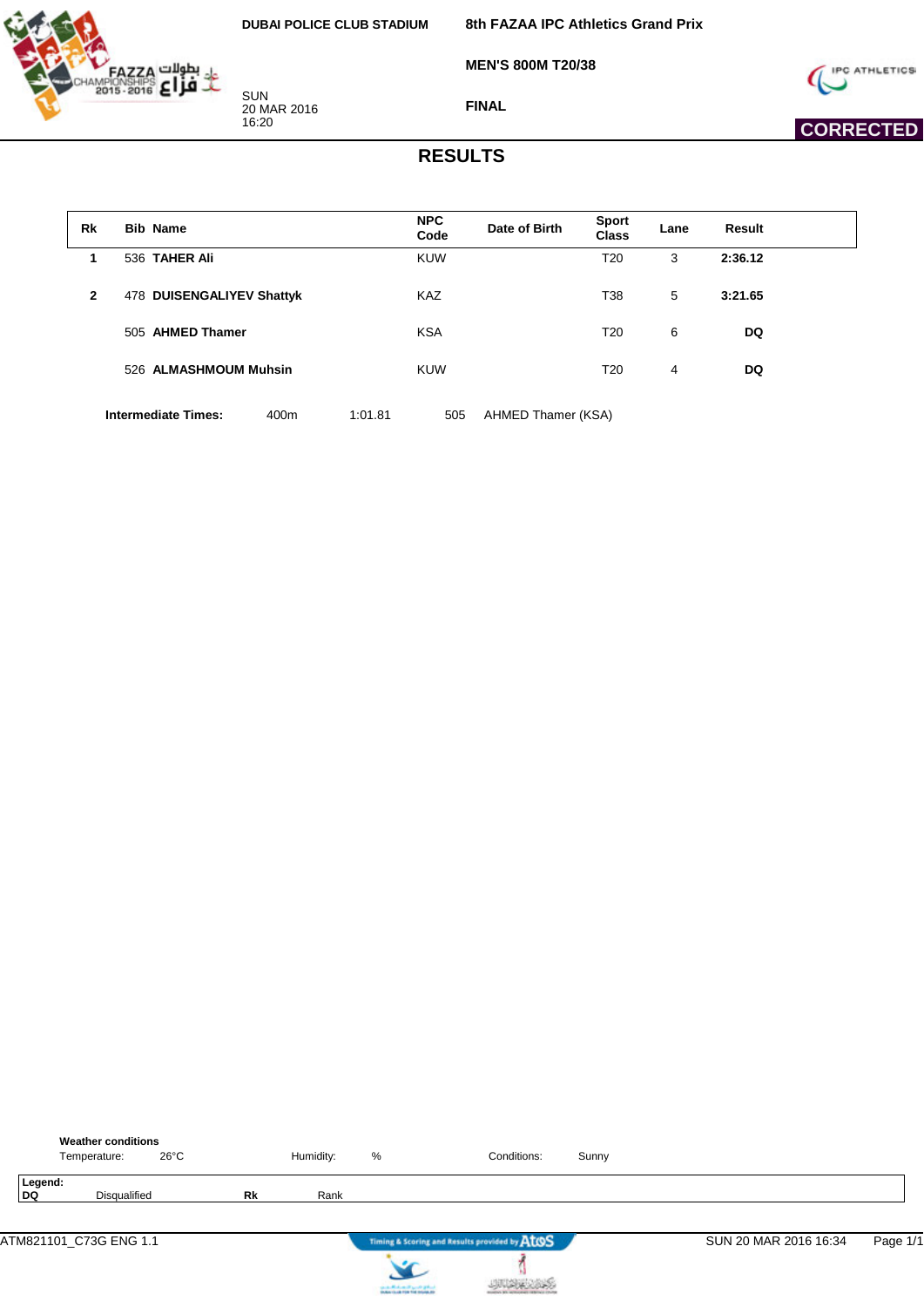

**8th FAZAA IPC Athletics Grand Prix**

**MEN'S 800M T36/37**



**FINAL**

|              | <b>WORLD RECORD - T36</b>          | 2:05.05 SHVETCOV Evgenii |                         | <b>RUS</b> |                              | Stadskanaal (NED) |               | 26 JUN 2012 |
|--------------|------------------------------------|--------------------------|-------------------------|------------|------------------------------|-------------------|---------------|-------------|
|              | <b>WORLD RECORD - T37</b>          | 1:57.17 MCKILLOP Michael |                         | IRL        | Lyon (FRA)                   |                   |               | 21 JUL 2013 |
| <b>Rk</b>    | <b>Bib Name</b>                    | <b>NPC</b><br>Code       | Date of Birth           |            | <b>Sport</b><br><b>Class</b> | Lane              | <b>Result</b> |             |
| 1            | 107 DJEMAI Madjid                  | <b>ALG</b>               |                         |            | T37                          | 4                 | 2:05.12       |             |
| $\mathbf{2}$ | 280 BLAKE Paul                     | <b>GBR</b>               |                         |            | T36                          | 3                 | 2:06.99       |             |
| 3            | 676 VARFOLOMEEV Leonid             | <b>RUS</b>               |                         |            | T37                          | 6                 | 2:08.03       |             |
| 4            | 677 ZHIRNOV Andrey                 | <b>RUS</b>               |                         |            | T36                          | 8                 | 2:08.10       |             |
| 5            | 106 BOUZOURINE Sid Ali             | <b>ALG</b>               |                         |            | T36                          | $\overline{7}$    | 2:13.91       | AR          |
|              | 542 AHARAK Hafid                   | <b>MAR</b>               |                         |            | T37                          | 5                 | <b>DNF</b>    |             |
|              | 245 MAHMOUD Mohamed                | <b>EGY</b>               |                         |            | T37                          | 2                 | <b>DNS</b>    |             |
|              | <b>Intermediate Times:</b><br>400m | 59.64<br>280             | <b>BLAKE Paul (GBR)</b> |            |                              |                   |               |             |

|                      | <b>Weather conditions</b><br>Temperature: | $26^{\circ}$ C |            | %<br>Humidity:                        |                                               | Conditions:<br>Sunny |    |                       |          |
|----------------------|-------------------------------------------|----------------|------------|---------------------------------------|-----------------------------------------------|----------------------|----|-----------------------|----------|
| Legend:<br><b>AR</b> | Area Record                               |                | <b>DNF</b> | Did not Finish                        | <b>DNS</b>                                    | Did not Start        | Rk | Rank                  |          |
|                      | ATM802101_C73G ENG 1.0                    |                |            |                                       | Timing & Scoring and Results provided by AtOS |                      |    | SUN 20 MAR 2016 16:40 | Page 1/1 |
|                      |                                           |                |            | can be affected and if you do got not |                                               |                      |    |                       |          |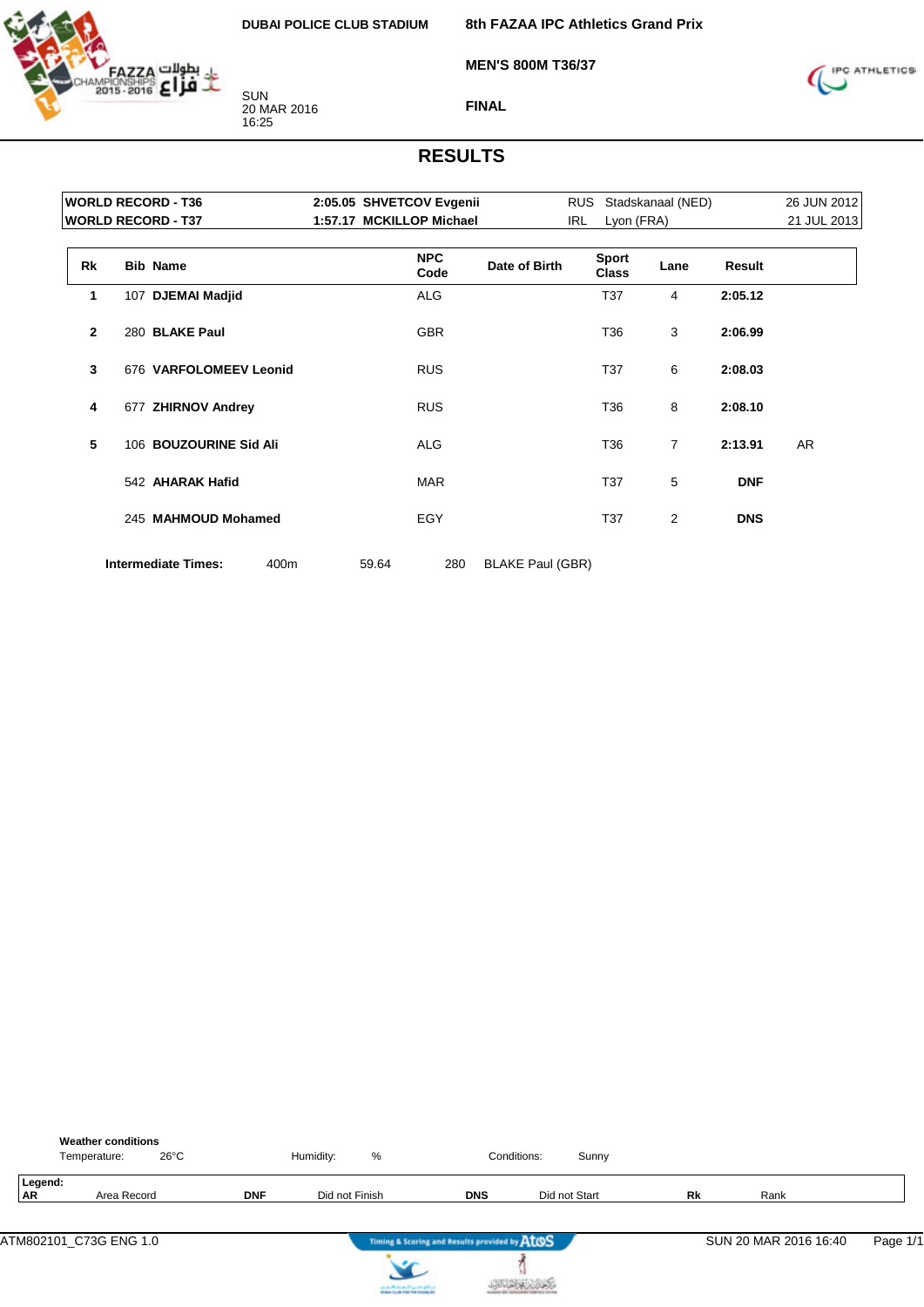

**MEN'S SHOT PUT F56**



**FINAL**

|              | <b>IWORLD RECORD</b>       | 13.49 MUSAYEV Olokhan               |                              |      | AZE  | Beijing (CHN) |      |      |                  | 15 SEP 2008 |
|--------------|----------------------------|-------------------------------------|------------------------------|------|------|---------------|------|------|------------------|-------------|
| Rk           | <b>Bib Name</b>            | <b>NPC</b><br>Date of Birth<br>Code | <b>Sport</b><br><b>Class</b> |      | 2    | 3             | 4    | 5    | 6                | Result      |
|              | 385 GHALEH NASSERI Alireza | IRI                                 | F <sub>56</sub>              | 8.81 | 9.18 | 9.36          | 9.63 | 9.64 | 10.04            | 10.04       |
| $\mathbf{2}$ | 616 AL BALUSHI Talib       | <b>OMA</b>                          | F <sub>56</sub>              | 7.91 | X    | х             | х    | 7.54 | $\check{ }$<br>⋏ | 7.91        |
|              | 354 KEVIN JOSEPH Antony    | <b>IND</b>                          | F <sub>56</sub>              | 4.56 | 5.64 | 6.00          | 6.19 | 6.14 | 6.30             | 6.30        |

| ing order |     |     |
|-----------|-----|-----|
|           | 25. | 616 |

|               | <b>Weather conditions</b><br>Temperature: | $26^{\circ}$ C |        | Humidity: | %                                      | Conditions:                                   | Sunny |                       |          |
|---------------|-------------------------------------------|----------------|--------|-----------|----------------------------------------|-----------------------------------------------|-------|-----------------------|----------|
| Legend:<br>Rk | Rank                                      |                | v<br>́ | Failure   |                                        |                                               |       |                       |          |
|               | ATM356101_C73S ENG 1.0                    |                |        |           |                                        | Timing & Scoring and Results provided by AtOS |       | SUN 20 MAR 2016 16:40 | Page 1/1 |
|               |                                           |                |        |           | can be affected and it genetic gradual |                                               |       |                       |          |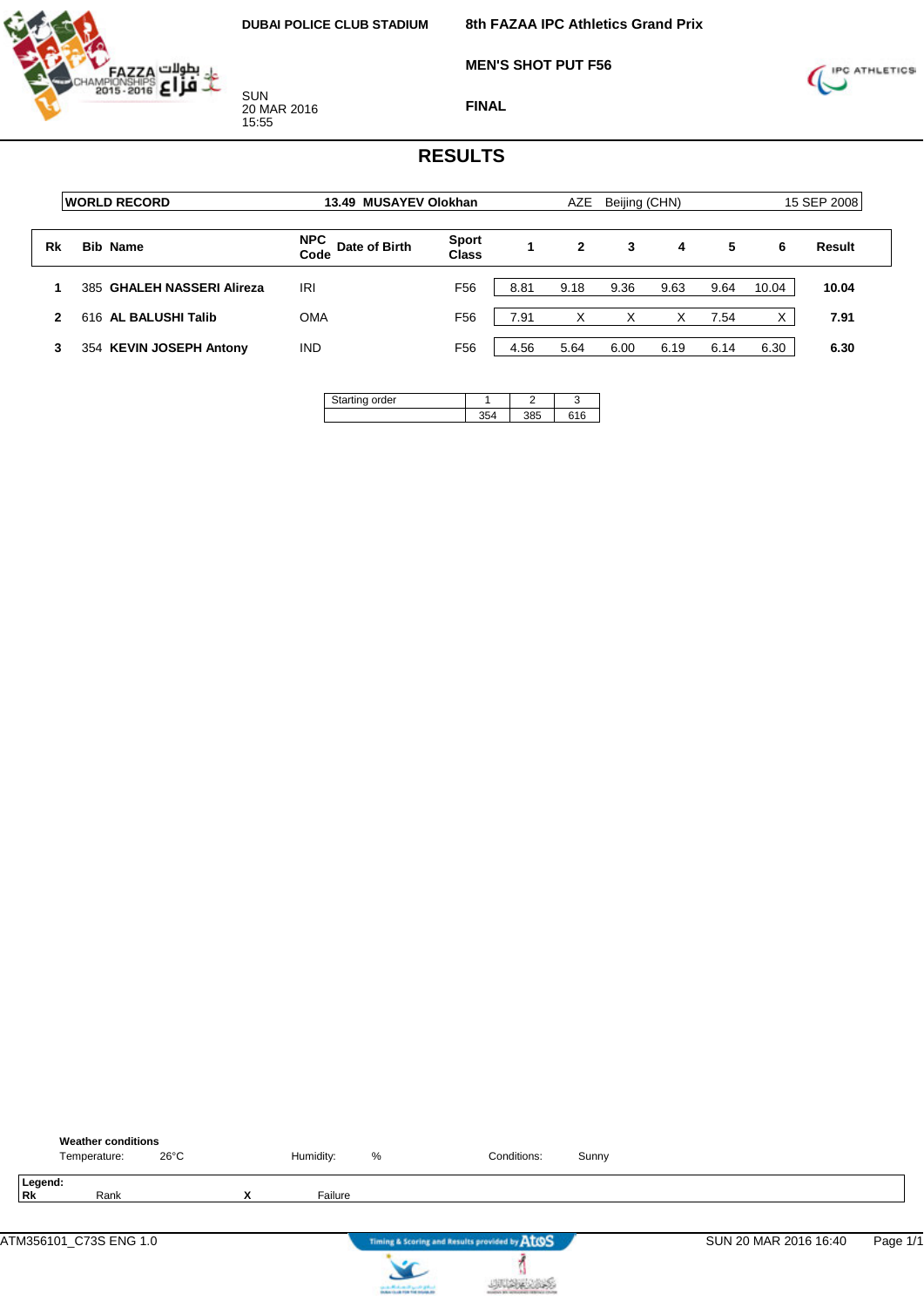

**MEN'S 800M T46/47**



**FINAL**

### **RESULTS**

| <b>WORLD RECORD - T46</b> | 1:51.82 MATZINGER Gunther | <b>AUT</b>                   |               | 8 SEP 2012   |  |  |
|---------------------------|---------------------------|------------------------------|---------------|--------------|--|--|
| <b>Bib Name</b>           | <b>NPC</b><br>Code        | <b>Sport</b><br><b>Class</b> | Lane          | Result       |  |  |
|                           | <b>UZB</b>                | T46                          | 6             | 2:04.78      |  |  |
| 775 ZAKARIA EI Uaamari    | <b>UAE</b>                | T46                          | 4             | 2:05.84      |  |  |
| 165 ALYASI Elyas          | <b>BRN</b>                | T47                          | 7             | 2:24.61      |  |  |
| 111 NOUIOUA Samir         | ALG                       | T46                          | 5             | <b>DNS</b>   |  |  |
| 366 YADAV Pramod Kumar    | <b>IND</b>                | T46                          | 3             | <b>DNS</b>   |  |  |
|                           |                           | 802 MARUFJON Murodulloev     | Date of Birth | London (GBR) |  |  |

**Intermediate Times:** 400m 1:02.70 802 MARUFJON Murodulloev (UZB)

|                       | <b>Weather conditions</b><br>Temperature: | 26°C |    | Humidity: | %                                                                         | Conditions:                                   | Sunny |                       |          |
|-----------------------|-------------------------------------------|------|----|-----------|---------------------------------------------------------------------------|-----------------------------------------------|-------|-----------------------|----------|
| Legend:<br><b>DNS</b> | Did not Start                             |      | Rk | Rank      |                                                                           |                                               |       |                       |          |
|                       | ATM840101_C73G ENG 1.0                    |      |    |           |                                                                           | Timing & Scoring and Results provided by AtOS |       | SUN 20 MAR 2016 16:42 | Page 1/1 |
|                       |                                           |      |    |           | country Michael and Lands & Michael<br>Anders that him field industry the |                                               |       |                       |          |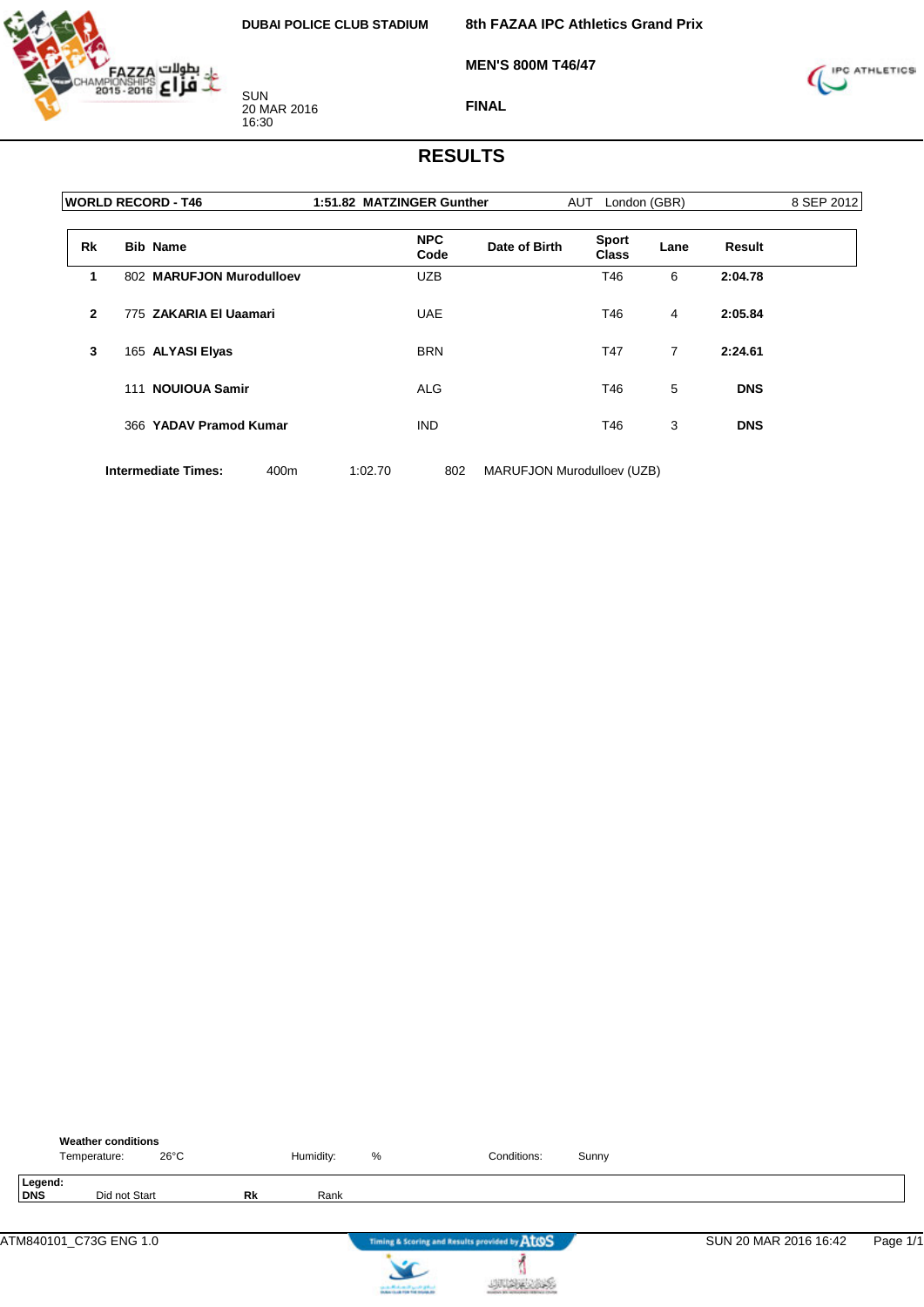**8th FAZAA IPC Athletics Grand Prix**

**MEN'S LONG JUMP T20**



SUN 20 MAR 2016 16:00



**FINAL**

| Rk           | <b>Bib Name</b>                   | <b>NPC</b><br>Date of Birth<br>Code | <b>Sport</b><br><b>Class</b> | $\mathbf{1}$   | $\overline{2}$ | 3              | 4              | 5              | 6              | <b>Result</b><br>Wind |
|--------------|-----------------------------------|-------------------------------------|------------------------------|----------------|----------------|----------------|----------------|----------------|----------------|-----------------------|
|              | <b>SHARAHELI Asaad</b><br>521     | <b>KSA</b>                          | T <sub>20</sub>              | X<br>$+2.3$    | 6.28<br>$+0.5$ | 6.54<br>$+0.3$ | X              | 6.52<br>$+1.1$ | X              | 6.54<br>$+0.3$        |
| $\mathbf{2}$ | 584 OBEROI Ranki                  | <b>NED</b>                          | T <sub>20</sub>              | 6.48<br>$-1.0$ | 6.39<br>$+0.2$ | 6.07<br>$+0.3$ | 6.50<br>$+0.5$ | 6.26<br>$-2.1$ | 6.28<br>$+0.6$ | 6.50<br>$+0.5$        |
| 3            | 382 FARHADI Kourosh               | IRI                                 | T <sub>20</sub>              | 5.87<br>$-0.3$ | 6.06<br>$+0.7$ | 5.84<br>$+2.3$ | 5.86<br>0.0    | X              | X              | 6.06<br>$+0.7$        |
| 4            | <b>ABDULRAHEEM AM</b><br>640      | QAT                                 | T <sub>20</sub>              | 5.31<br>$+1.1$ | 5.32<br>$+1.3$ | 5.74<br>$+0.6$ | 5.53<br>$+1.1$ | 5.71<br>$+0.4$ | X              | 5.74<br>$+0.6$        |
|              | <b>BERGER Bjørn Øivind</b><br>607 | <b>NOR</b>                          | T20                          |                |                |                |                |                |                | <b>DNS</b>            |

| Starting order            |     |     | ٮ               |     | đ   |
|---------------------------|-----|-----|-----------------|-----|-----|
| Initial                   | 584 | 382 | 52 <sup>4</sup> | 607 | 640 |
| 4th. 5th and 6th attempts | 640 | 382 | 584             | 521 |     |

|                | <b>Weather conditions</b><br>$26^{\circ}$ C<br>Temperature: |    | Humidity: | %                                                                             |   | Conditions: | Sunny |                       |          |
|----------------|-------------------------------------------------------------|----|-----------|-------------------------------------------------------------------------------|---|-------------|-------|-----------------------|----------|
| Legend:<br>DNS | Did not Start                                               | Rk | Rank      |                                                                               | X | Failure     |       |                       |          |
|                | ATM039101_C73P ENG 1.0                                      |    |           | Timing & Scoring and Results provided by ATOS                                 |   |             |       | SUN 20 MAR 2016 16:45 | Page 1/1 |
|                |                                                             |    |           | سراوي جنبس الاستعمالا بالمنفق<br><b>Installation of the field industry at</b> |   |             |       |                       |          |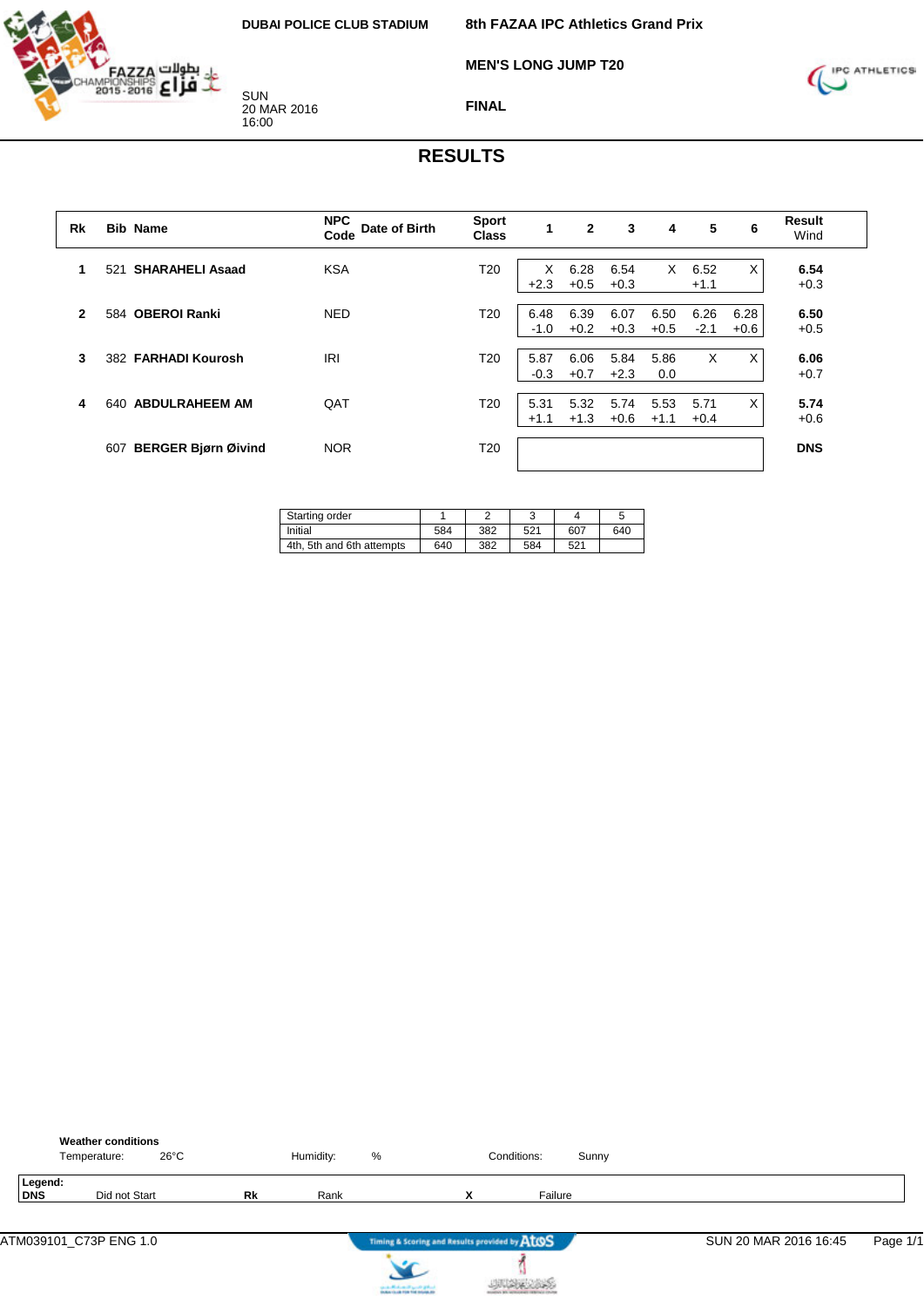

**MEN'S JAVELIN THROW F33**



**FINAL**

|    | <b>IWORLD RECORD</b>           | 26.96 SCHEIL Daniel                 |                              |       | <b>GER</b>   | Berlin (GER) |       |       |       | 19 JUN 2015 |
|----|--------------------------------|-------------------------------------|------------------------------|-------|--------------|--------------|-------|-------|-------|-------------|
| Rk | <b>Bib Name</b>                | <b>NPC</b><br>Date of Birth<br>Code | <b>Sport</b><br><b>Class</b> |       | $\mathbf{2}$ | 3            | 4     | 5     | 6     | Result      |
|    | <b>SCHEIL Daniel</b><br>305    | <b>GER</b>                          | F33                          |       | X            | 24.88        | 24.99 | 24.47 | 25.64 | 25.64       |
| 2  | <b>KARDJENA Kamel</b><br>109   | <b>ALG</b>                          | F33                          | 16.03 | 16.85        | 16.98        | 20.55 | 17.34 | 19.72 | 20.55       |
| 3  | 514 ALNAKHLI Hani              | <b>KSA</b>                          | F33                          | ⋏     | X            | Х            | 18.34 | 17.88 | 19.16 | 19.16       |
| 4  | <b>AHMED Alhousani</b><br>746. | <b>UAE</b>                          | F33                          | 15.69 | 15.66        | 18.79        | 14.60 | 14.99 | 14.51 | 18.79       |

| Starting order<br>≂ | –   |     |
|---------------------|-----|-----|
|                     | 746 | 109 |

|                      | <b>Weather conditions</b><br>Temperature: | $26^{\circ}$ C |   | Humidity: | %                                     | Conditions:                                   | Sunny |                       |          |
|----------------------|-------------------------------------------|----------------|---|-----------|---------------------------------------|-----------------------------------------------|-------|-----------------------|----------|
| Legend:<br><b>Rk</b> | Rank                                      |                | x | Failure   |                                       |                                               |       |                       |          |
|                      |                                           |                |   |           |                                       | Timing & Scoring and Results provided by AtOS |       | SUN 20 MAR 2016 16:57 | Page 1/1 |
|                      |                                           |                |   |           | can be affected and if you do got not |                                               |       |                       |          |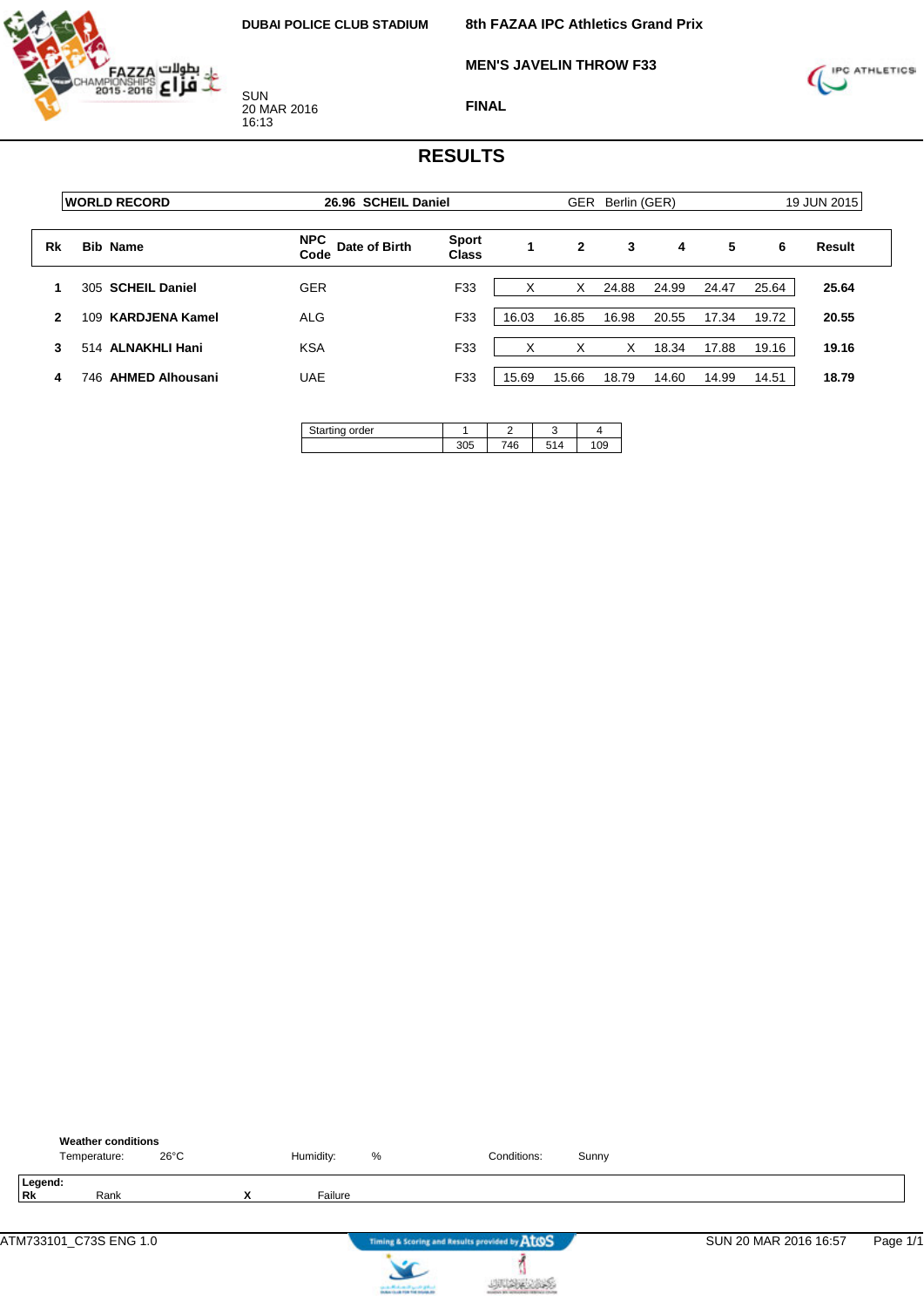

**MEN'S 800M T46/47**



**FINAL**

### **RESULTS**

|              | <b>WORLD RECORD - T46</b> | 1:51.82 MATZINGER Gunther           | <b>AUT</b>                   | London (GBR) |            | 8 SEP 2012 |  |
|--------------|---------------------------|-------------------------------------|------------------------------|--------------|------------|------------|--|
| <b>Rk</b>    | <b>Bib Name</b>           | <b>NPC</b><br>Date of Birth<br>Code | <b>Sport</b><br><b>Class</b> | Lane         | Result     |            |  |
| 1            | 802 MARUFJON Murodulloev  | <b>UZB</b>                          | T46                          | 6            | 2:04.78    |            |  |
| $\mathbf{2}$ | 775 ZAKARIA EI Uaamari    | <b>UAE</b>                          | T46                          | 4            | 2:05.84    |            |  |
| 3            | 165 ALYASI Elyas          | <b>BRN</b>                          | T47                          | 7            | 2:24.61    |            |  |
|              | 111 NOUIOUA Samir         | <b>ALG</b>                          | T46                          | 5            | <b>DNS</b> |            |  |
|              | 366 YADAV Pramod Kumar    | <b>IND</b>                          | T46                          | 3            | <b>DNS</b> |            |  |
|              |                           |                                     |                              |              |            |            |  |

**Intermediate Times:** 400m 1:02.70 802 MARUFJON Murodulloev (UZB)

|                        | Temperature: | <b>Weather conditions</b> | $26^{\circ}$ C |    | Humidity: | %                                                                                   | Conditions:                                   | Sunny |                       |          |
|------------------------|--------------|---------------------------|----------------|----|-----------|-------------------------------------------------------------------------------------|-----------------------------------------------|-------|-----------------------|----------|
| Legend:<br><b>DNS</b>  |              | Did not Start             |                | Rk | Rank      |                                                                                     |                                               |       |                       |          |
| ATM840101_C73G ENG 2.0 |              |                           |                |    |           |                                                                                     | Timing & Scoring and Results provided by AtOS |       | SUN 20 MAR 2016 17:01 | Page 1/1 |
|                        |              |                           |                |    |           | the death of the state of a proof of policy.<br>Section is also find that makes the |                                               |       |                       |          |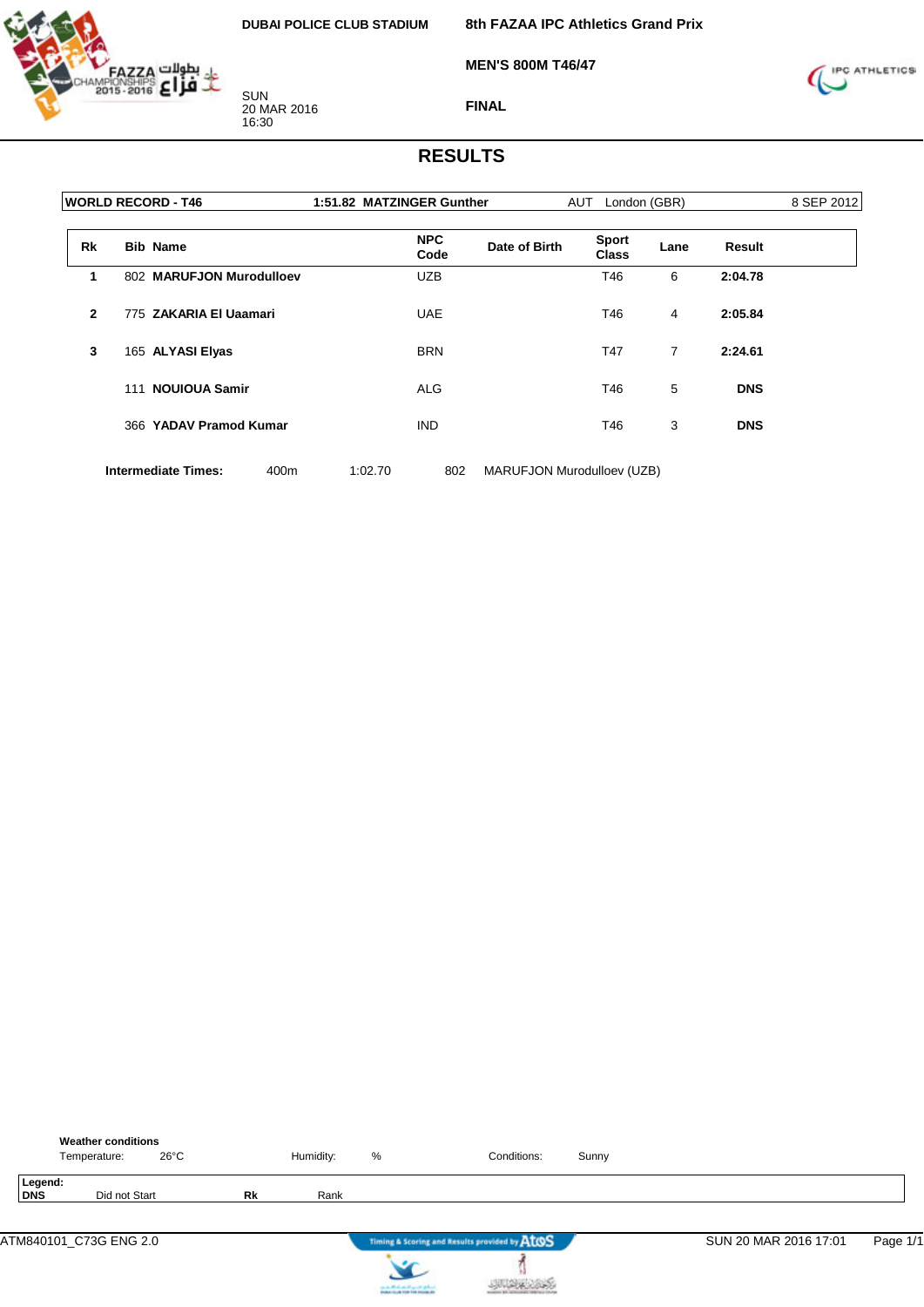

**MEN'S SHOT PUT F40/41**



**FINAL**

| <b>WORLD RECORD - F40</b> |                           |                    | 10.66 TNAIASH Garrah     |                              |              | <b>IRQ</b><br>Doha (QAT) |              |             |              |              | 30 OCT 2015             |  |  |
|---------------------------|---------------------------|--------------------|--------------------------|------------------------------|--------------|--------------------------|--------------|-------------|--------------|--------------|-------------------------|--|--|
|                           | <b>WORLD RECORD - F41</b> |                    | 13.43 TYSZKOWSKI Bartosz |                              |              | <b>POL</b>               | Doha (QAT)   |             |              |              | 24 OCT 2015             |  |  |
| <b>Rk</b>                 | <b>Bib Name</b>           | <b>NPC</b><br>Code | Date of Birth            | <b>Sport</b><br><b>Class</b> | 1            | $\mathbf{2}$             | 3            | 4           | 5            | 6            | Result<br><b>Points</b> |  |  |
| 1                         | 281 DUKE Kyron            | <b>GBR</b>         |                          | F41                          | 11.97<br>911 | 11.92<br>906             | 11.99<br>913 | X           | 10.27<br>694 | 11.99<br>913 | 11.99<br>913            |  |  |
| $\mathbf{2}$              | 672 SHKULKA Yan           | <b>RUS</b>         |                          | F40                          | 7.44<br>437  | 7.94<br>541              | 8.21<br>595  | 8.21<br>595 | 8.08<br>569  | 8.36<br>624  | 8.36<br>624             |  |  |
| 3                         | 483 LUKUTIN Alexey        | <b>KAZ</b>         |                          | F40                          | X            | 7.17<br>380              | 7.01<br>347  | 7.39<br>426 | 7.10<br>366  | 7.33<br>414  | 7.39<br>426             |  |  |
| 4                         | 531 ALSAIF Abdullah       | <b>KUW</b>         |                          | F40                          | X            | 6.73<br>291              | 6.69<br>283  | 7.02<br>349 | 6.65<br>276  | X            | 7.02<br>349             |  |  |
| 5                         | 724 AYDNOGLU A.Hazim      | <b>TUR</b>         |                          | F41                          | 7.58<br>237  | 8.01<br>307              | 7.60<br>240  | 7.82<br>276 | 7.51<br>226  | 7.86<br>282  | 8.01<br>307             |  |  |
| 6                         | 725 AYYILDIZ Hakan        | <b>TUR</b>         |                          | F41                          | 6.95<br>148  | 7.30<br>195              | 6.77<br>127  | X           | 6.78<br>128  | 6.27<br>76   | 7.30<br>195             |  |  |
| 7                         | 745 ADEL Ahmed            | <b>UAE</b>         |                          | F40                          | 5.50<br>94   | 5.74<br>124              | 5.84<br>138  | 5.49<br>93  | 5.86<br>141  | 5.83<br>137  | 5.86<br>141             |  |  |
| 8                         | 524 ALARADAH Naser        | <b>KUW</b>         |                          | F41                          | X            | 6.76<br>125              | 6.54<br>102  | 6.50<br>98  | 5.41<br>24   | 5.97<br>54   | 6.76<br>125             |  |  |

| Starting order               |     |     | ັ   |     | ີ   |     |     |     |
|------------------------------|-----|-----|-----|-----|-----|-----|-----|-----|
| Initial                      | 281 | 725 | 745 | 531 | 524 | 672 | 483 | 724 |
| 4th.<br>5th and 6th attempts | 524 | 745 | 725 | 531 | 724 | 483 | 672 | 281 |

|                      | <b>Weather conditions</b><br>Temperature: | $26^{\circ}$ C |                | Humidity: | %                                      | Conditions:                                   | Sunny |                       |          |
|----------------------|-------------------------------------------|----------------|----------------|-----------|----------------------------------------|-----------------------------------------------|-------|-----------------------|----------|
| Legend:<br><b>Rk</b> | Rank                                      |                | v<br>$\lambda$ | Failure   |                                        |                                               |       |                       |          |
|                      | ATM324101_C73S ENG 1.0                    |                |                |           |                                        | Timing & Scoring and Results provided by AtOS |       | SUN 20 MAR 2016 17:04 | Page 1/1 |
|                      |                                           |                |                |           | can be affected and it genetic gradual |                                               |       |                       |          |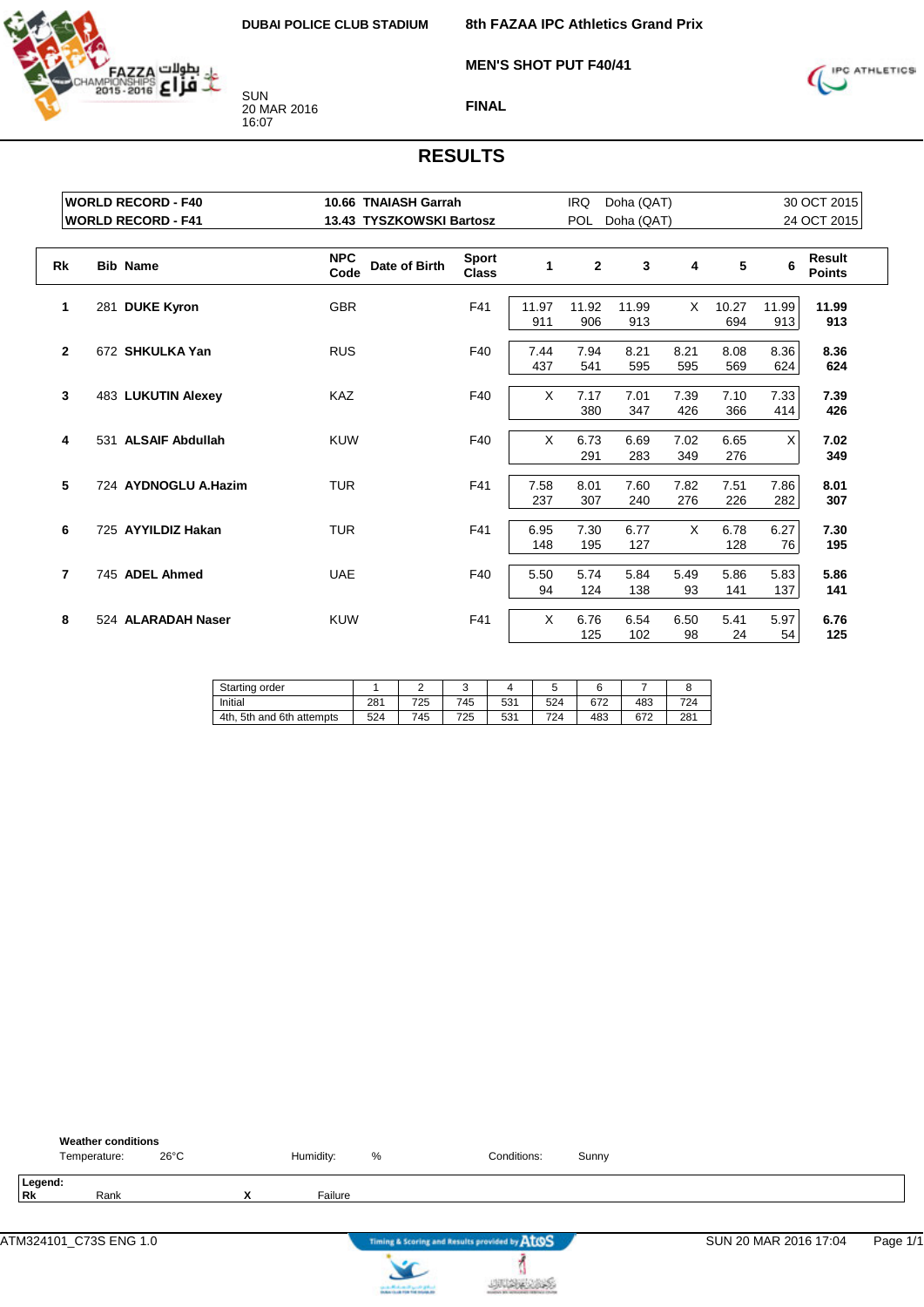

**8th FAZAA IPC Athletics Grand Prix**

**WOMEN'S DISCUS THROW F51/52/53/54**



**FINAL**

|                | <b>WORLD RECORD - F51</b> | 12.86 MORRISON Rachael              |                              |              | USA            | Doha (QAT)             |       |              |             | 27 OCT 2015             |  |
|----------------|---------------------------|-------------------------------------|------------------------------|--------------|----------------|------------------------|-------|--------------|-------------|-------------------------|--|
|                | <b>WORLD RECORD - F52</b> | 15.28 KNIEZKOVA Martina             |                              |              | <b>CZE</b>     | Athens (GRE)           |       |              |             | 20 SEP 2004             |  |
|                | <b>WORLD RECORD - F53</b> | 14.46 SMITH Cristeen                |                              |              | NZL            | Stoke Mandeville (GBR) |       |              | 26 JUL 1995 |                         |  |
|                | <b>WORLD RECORD - F54</b> | 19.96 FESSLOVA Jana                 |                              |              | <b>CZE</b>     | Frydek-Mistek (CZE)    |       |              |             | 29 AUG 2004             |  |
|                |                           |                                     |                              |              |                |                        |       |              |             |                         |  |
| <b>Rk</b>      | <b>Bib Name</b>           | <b>NPC</b><br>Date of Birth<br>Code | <b>Sport</b><br><b>Class</b> | 1            | $\overline{2}$ | 3                      | 4     | 5            | 6           | Result<br><b>Points</b> |  |
| 1              | 408 HADIDI Shahla         | IRI                                 | F <sub>54</sub>              | 13.58        | 13.39          | 12.73                  | 14.48 | 13.65        | 13.89       | 14.48                   |  |
|                |                           |                                     |                              | 693          | 675            | 609                    | 774   | 700          | 722         | 774                     |  |
| $\mathbf{2}$   | 683 GORLOVA Elena         | <b>RUS</b>                          | F <sub>52</sub>              | 10.56<br>633 | 10.92<br>677   | 10.07<br>571           | X     | 10.61<br>639 | X           | 10.92<br>677            |  |
|                |                           |                                     |                              |              |                |                        |       |              |             |                         |  |
| 3              | 168 NEDHAM Fatema         | <b>BRN</b>                          | F <sub>53</sub>              | 9.29         | 9.49           | 9.62                   | 9.53  | 9.80         | 9.58        | 9.80                    |  |
|                |                           |                                     |                              | 524          | 551            | 569                    | 557   | 593          | 564         | 593                     |  |
| 4              | 560 OCHOA DELGADO Leticia | <b>MEX</b>                          | F <sub>52</sub>              | 9.40         | 9.25           | 8.55                   | X     | 9.35         | 8.88        | 9.40                    |  |
|                |                           |                                     |                              | 482          | 461            | 367                    |       | 475          | 411         | 482                     |  |
| 5              | 322 KOROKIDA Dimitra      | <b>GRE</b>                          | F <sub>53</sub>              | 7.21         | 8.19           | 8.27                   | 8.51  | 8.42         | 8.60        | 8.60                    |  |
|                |                           |                                     |                              | 238          | 369            | 380                    | 414   | 401          | 426         | 426                     |  |
| 6              | 620 AL ABRI Raya          | <b>OMA</b>                          | F <sub>54</sub>              | 10.43        | 9.99           | 9.42                   | 10.89 | 9.62         | 10.33       | 10.89                   |  |
|                |                           |                                     |                              | 360          | 313            | 254                    | 410   | 274          | 349         | 410                     |  |
| $\overline{7}$ | 166 ALI Amal              | <b>BRN</b>                          | F <sub>54</sub>              | 10.51        | 9.81           | X                      | 9.83  | 10.67        | 10.62       | 10.67                   |  |
|                |                           |                                     |                              | 368          | 294            |                        | 296   | 386          | 380         | 386                     |  |
| 8              | AL HAMMADI Shaikha<br>621 | <b>OMA</b>                          | F <sub>54</sub>              | 7.91         | 8.68           | 8.60                   | 9.32  | X            | 9.64        | 9.64                    |  |
|                |                           |                                     |                              | 125          | 186            | 179                    | 245   |              | 276         | 276                     |  |

| <b>.</b><br>order<br>OF.<br>uno<br>www. |            |     |     |     |     |              |               |            |
|-----------------------------------------|------------|-----|-----|-----|-----|--------------|---------------|------------|
|                                         | coo<br>სია | 408 | 168 | 560 | 166 | 0.04<br>02 I | $\sim$<br>ט∠ט | 000<br>ےےں |

|               | <b>Weather conditions</b><br>Temperature: | $26^{\circ}$ C |                | Humidity: | %                                 | Conditions:                                   | Sunny |                       |          |
|---------------|-------------------------------------------|----------------|----------------|-----------|-----------------------------------|-----------------------------------------------|-------|-----------------------|----------|
| Legend:<br>Rk | Rank                                      |                | v<br>$\lambda$ | Failure   |                                   |                                               |       |                       |          |
|               | ATW608101_C73S ENG 1.0                    |                |                |           |                                   | Timing & Scoring and Results provided by AtOS |       | SUN 20 MAR 2016 17:37 | Page 1/1 |
|               |                                           |                |                |           | can be Mindsom of Sprints (print) |                                               |       |                       |          |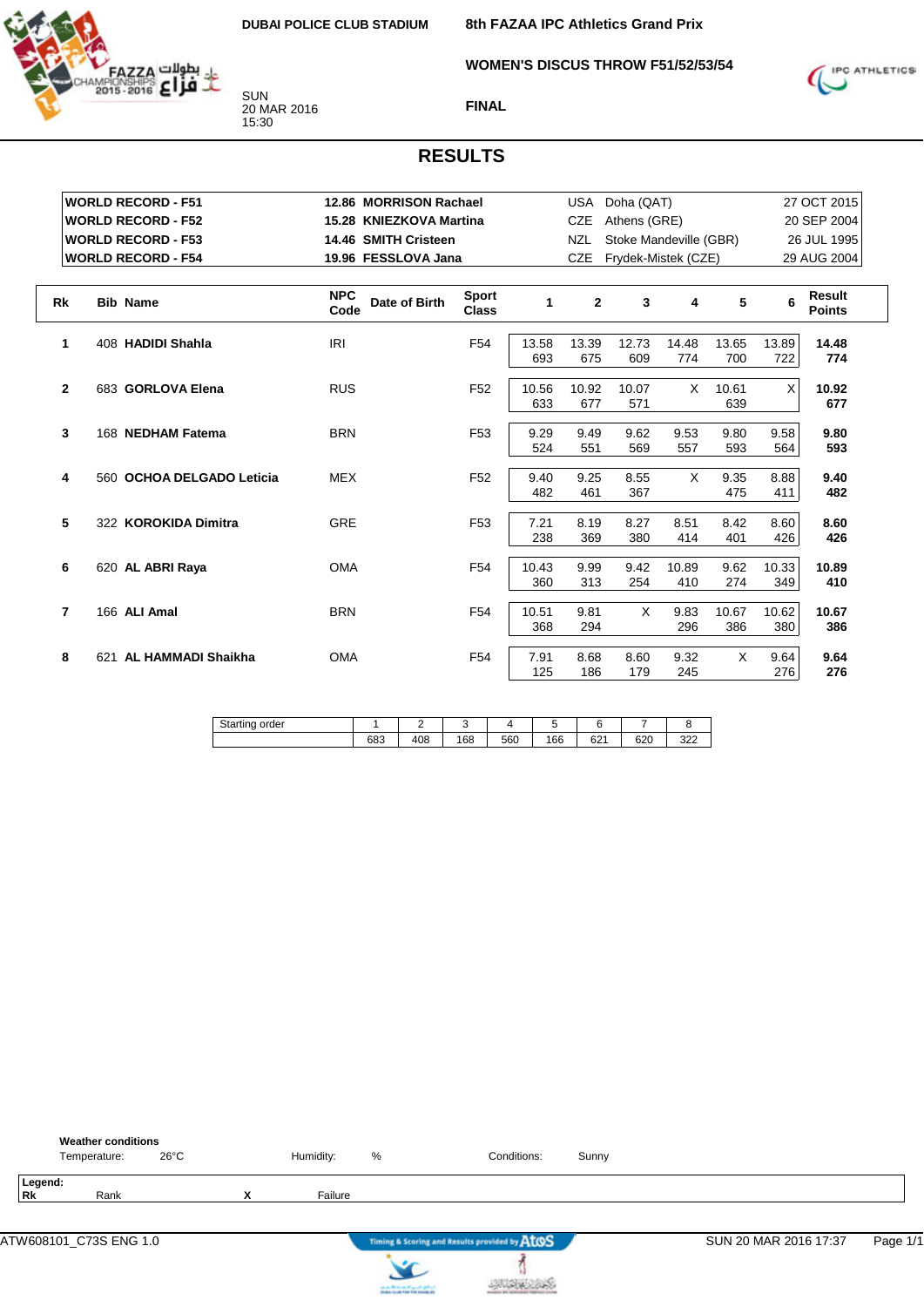

**MEN'S LONG JUMP T13**



**FINAL**

|              | <b>WORLD RECORD</b>             |                                     | 7.66 GUTIERREZ Luis Felipe   |                |                | <b>CUB</b><br>Guadalajara (MEX) |                |                |                |                |
|--------------|---------------------------------|-------------------------------------|------------------------------|----------------|----------------|---------------------------------|----------------|----------------|----------------|----------------|
| Rk           | <b>Bib Name</b>                 | <b>NPC</b><br>Date of Birth<br>Code | <b>Sport</b><br><b>Class</b> | 1              | $\overline{2}$ | 3                               | 4              | 5              | 6              | Result<br>Wind |
| 1            | <b>ZLATANOV Radoslav</b><br>181 | <b>BUL</b>                          | T <sub>13</sub>              | 6.28<br>$+2.3$ | 6.45<br>$+2.8$ | 6.50<br>$+2.5$                  | 6.13<br>0.0    | 6.40<br>$-0.3$ | 6.55<br>$+1.6$ | 6.55<br>$+1.6$ |
| $\mathbf{2}$ | 485 SALIMOV Islam               | <b>KAZ</b>                          | T13                          | 6.46<br>$+3.2$ | 5.51<br>$+1.6$ | 6.21<br>$+0.8$                  | 5.90<br>$-0.2$ | 6.18<br>0.0    | 6.43<br>$+1.3$ | 6.46<br>$+3.2$ |
| 3            | 152 FARTUNAU Ihar               | <b>BLR</b>                          | T <sub>13</sub>              | 6.32<br>$+2.6$ | 6.12<br>$+0.3$ | X                               |                |                |                | 6.32<br>$+2.6$ |
| 4            | <b>SKINNER Zachary</b><br>288   | <b>GBR</b>                          | T <sub>13</sub>              | X              | X              | 5.91<br>$+0.1$                  | X              | 6.10<br>$-0.1$ | X              | 6.10<br>$-0.1$ |
| 5            | <b>ZARIFSANAYEI Omid</b><br>406 | <b>IRI</b>                          | T <sub>13</sub>              | X              | X              | X                               | 5.16<br>$+0.9$ | X              | 5.91<br>$+0.7$ | 5.91<br>$+0.7$ |

| Starting order            |     | r   | ٮ   |     |     |
|---------------------------|-----|-----|-----|-----|-----|
| Initial                   | 152 | 181 | 288 | 406 | 485 |
| 4th. 5th and 6th attempts | 406 | 288 | 152 | 485 | 181 |

| <b>Weather conditions</b><br>$26^{\circ}$ C<br>Temperature: |    | Humidity: | %                                             | Conditions:                                   | Sunny |                       |          |
|-------------------------------------------------------------|----|-----------|-----------------------------------------------|-----------------------------------------------|-------|-----------------------|----------|
| Legend:<br>Pass                                             | Rk | Rank      |                                               | Failure<br>x                                  |       |                       |          |
| ATM033101_C73P ENG 1.0                                      |    |           |                                               | Timing & Scoring and Results provided by ATOS |       | SUN 20 MAR 2016 17:45 | Page 1/1 |
|                                                             |    |           | the state affects on the special products and |                                               |       |                       |          |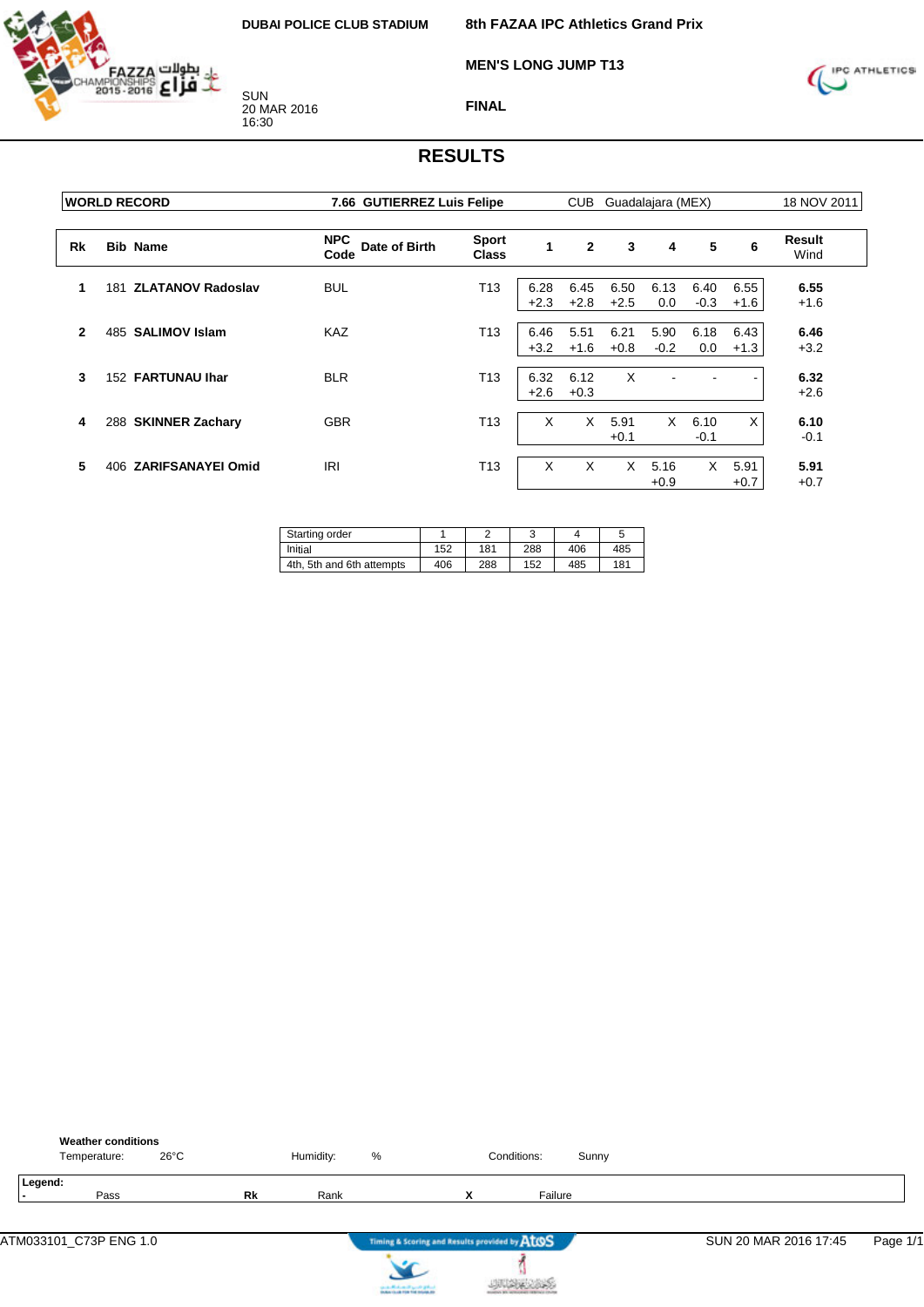**WOMEN'S DISCUS THROW F57**



SUN 20 MAR 2016 15:35



## **FINAL**

|    | <b>WORLD RECORD</b>           | 34.68 SAIFI Nassima                 |                              |       | <b>ALG</b>   | Dubai (UAE) |          |       | 25 FEB 2015 |            |  |
|----|-------------------------------|-------------------------------------|------------------------------|-------|--------------|-------------|----------|-------|-------------|------------|--|
| Rk | <b>Bib Name</b>               | <b>NPC</b><br>Date of Birth<br>Code | <b>Sport</b><br><b>Class</b> | 1     | $\mathbf{2}$ | 3           | 4        | 5     | 6           | Result     |  |
| 1  | 119 SAIFI Nassima             | <b>ALG</b>                          | F <sub>57</sub>              | 31.07 | 30.27        | 31.21       | X        | 25.36 | 26.40       | 31.21      |  |
| 2  | 424 BARRY Orla                | <b>IRL</b>                          | F <sub>57</sub>              | 28.00 | 28.73        | 28.92       | 28.86    | 29.94 | 28.76       | 29.94      |  |
| 3  | 795 SIHAM Alrasheedy          | <b>UAE</b>                          | F <sub>57</sub>              | 23.97 | 23.36        | 23.55       | Χ        | 23.39 | 23.20       | 23.97      |  |
| 4  | 183 KOLEVA Ivanka             | <b>BUL</b>                          | F <sub>57</sub>              | 23.20 | 18.00        | 18.95       | 18.75    | 19.03 | 19.61       | 23.20      |  |
| 5  | 409 HASSANI Zeinab            | <b>IRI</b>                          | F <sub>57</sub>              | 21.18 | 20.57        | 21.17       | 20.84    | 21.19 | 21.60       | 21.60      |  |
| 6  | 208 ARLETTE Mawe Foka         | <b>CMR</b>                          | F <sub>57</sub>              | 17.76 | 17.43        | 14.51       | 17.82    | 16.67 | 19.61       | 19.61      |  |
| 7  | 503 ZAKAYO Mary Nakhumicha    | <b>KEN</b>                          | F <sub>57</sub>              | X     | X            | 16.90       | 17.76    | X     | 16.42       | 17.76      |  |
| 8  | 237 OBROVA Miroslava          | <b>CZE</b>                          | F <sub>57</sub>              | X     | 13.81        | $\times$    | $\times$ | 14.81 | 13.94       | 14.81      |  |
| 9  | 697 VETOKHINA Ekaterina       | <b>RUS</b>                          | F <sub>57</sub>              | 12.16 | 12.26        | 13.01       | 13.46    | 13.82 | X           | 13.82      |  |
|    | 113 DJELAL Safia              | <b>ALG</b>                          | F <sub>57</sub>              |       |              |             |          |       |             | <b>DNS</b> |  |
|    | 210 JULIE Assako Assom Abondo | <b>CMR</b>                          | F <sub>57</sub>              |       |              |             |          |       |             | <b>DNS</b> |  |
|    | 213 MARTINE Tamibe            | <b>CMR</b>                          | F <sub>57</sub>              |       |              |             |          |       |             | <b>DNS</b> |  |
|    | 116 MEDJEMEDJ Nadia           | <b>ALG</b>                          | F <sub>57</sub>              |       |              |             |          |       |             | <b>DNS</b> |  |
|    | 794 SARA SALEH Alkaabi        | <b>UAE</b>                          | F <sub>57</sub>              |       |              |             |          |       |             | <b>DNS</b> |  |
|    |                               |                                     |                              |       |              |             |          |       |             |            |  |

| Starting order |     |     |     |                                |                     |        |     |     |     |     |     | . . | . .<br>w | ıω         |
|----------------|-----|-----|-----|--------------------------------|---------------------|--------|-----|-----|-----|-----|-----|-----|----------|------------|
|                | 237 | 697 | 795 | $\overline{\phantom{a}}$<br>∪ו | $\sim$<br>ا بن ا ہے | 16<br> | 210 | 208 | 503 | 794 | 183 | 409 | 424      | 11C<br>- 1 |

|                | <b>Weather conditions</b><br>Temperature: | $26^{\circ}$ C |    | Humidity: | % |                               | Conditions: | Sunny   |  |
|----------------|-------------------------------------------|----------------|----|-----------|---|-------------------------------|-------------|---------|--|
| Legend:<br>DNS | Did not Start                             |                | Rk | Rank      |   | $\overline{\phantom{a}}$<br>́ |             | Failure |  |





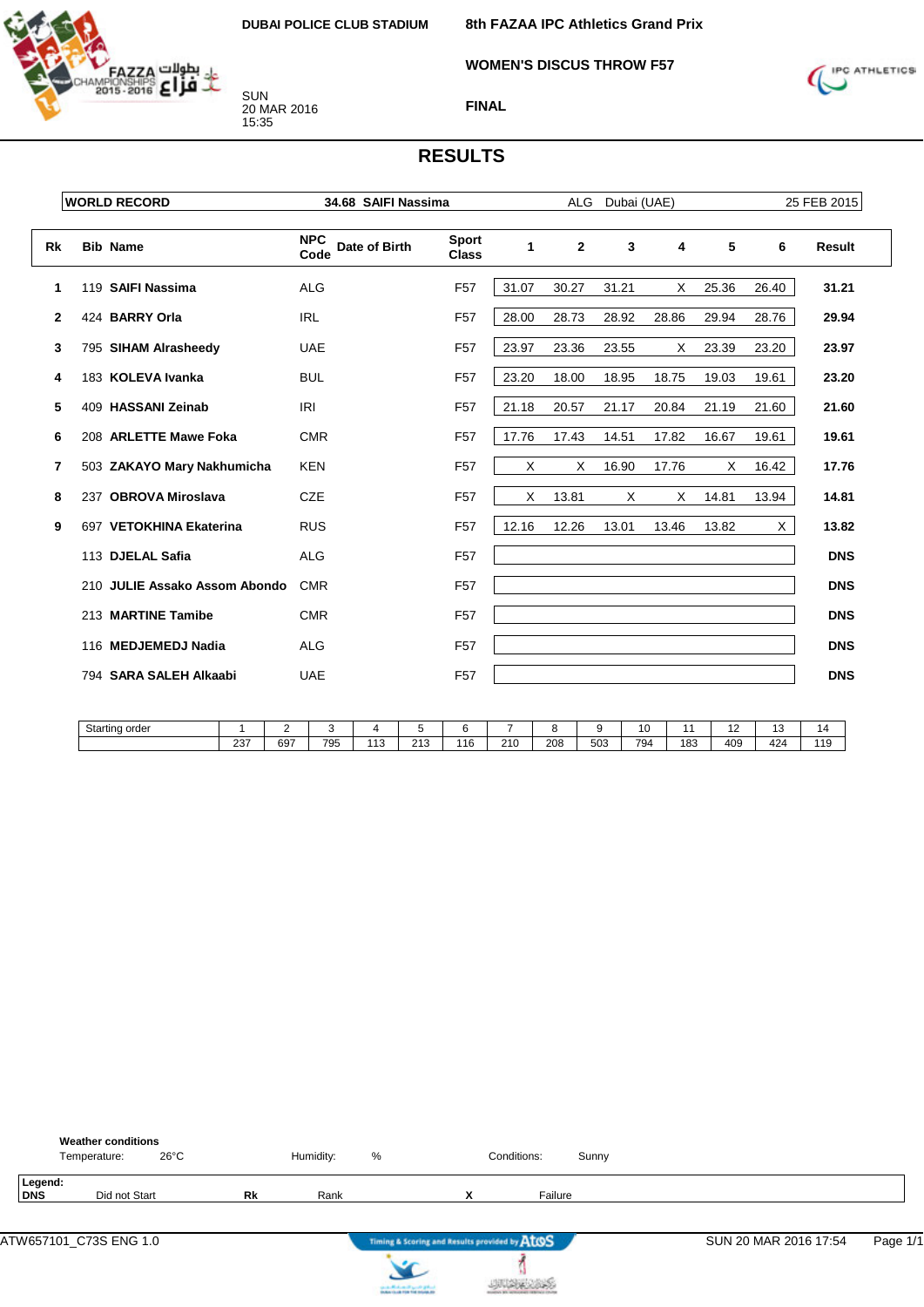

**MEN'S JAVELIN THROW F34**



**FINAL**

|              | <b>WORLD RECORD</b>           | 38.05 WANG Yanzhang                 |                              |       |              | CHN Doha (QAT) |       |       |       | 22 OCT 2015 |  |
|--------------|-------------------------------|-------------------------------------|------------------------------|-------|--------------|----------------|-------|-------|-------|-------------|--|
| Rk           | <b>Bib Name</b>               | <b>NPC</b><br>Date of Birth<br>Code | <b>Sport</b><br><b>Class</b> | 1     | $\mathbf{2}$ | 3              | 4     | 5     | 6     | Result      |  |
|              | 224 VALENCIA Mauricio A.      | COL                                 | F34                          | 31.22 | 32.57        | 32.74          | 32.80 | 31.73 | 32.49 | 32.80       |  |
| $\mathbf{2}$ | 548 NOUIRI Azeddine           | <b>MAR</b>                          | F34                          | 26.01 | X            | 26.11          | 26.76 | 24.38 | 26.59 | 26.76       |  |
| 3            | ABDULRAHMAN AA<br>641         | QAT                                 | F34                          | 24.56 | 24.18        | 23.91          | 26.01 | 26.12 | 25.86 | 26.12       |  |
| 4            | 263 CIBONE Thierry            | <b>FRA</b>                          | F34                          | 23.13 | X            | X              | 24.40 | X     | 25.35 | 25.35 AR    |  |
| 5            | 758 HAYAYEI Abdulla           | <b>UAE</b>                          | F34                          | Χ     | 23.59        | X              | 22.66 | Χ     | X     | 23.59       |  |
| 6            | 657 DIORDITCA Sergei          | <b>RUS</b>                          | F34                          | X     | X            | X              | 17.95 | 18.94 | 19.90 | 19.90       |  |
| 7            | 330 PASSAS Konstantinos       | GRE                                 | F34                          | 19.57 | X            | X              | 19.67 | 18.82 | 19.29 | 19.67       |  |
| 8            | <b>ALAHMARI Khalid</b><br>507 | <b>KSA</b>                          | F34                          | 17.92 | X            | X              | 18.54 | 18.34 | 19.58 | 19.58       |  |
|              | 199 LOUIS GERVAIS Baha        | <b>CMR</b>                          | F34                          |       |              |                |       |       |       | <b>DNS</b>  |  |
|              | 172 MUDA Alihan               | <b>BRU</b>                          | F34                          |       |              |                |       |       |       | <b>DNS</b>  |  |
|              |                               |                                     |                              |       |              |                |       |       |       |             |  |

| $10$<br>Starting order |     | -   |     |                        |     |                   |     |                               |     | $\sim$<br>1 V |
|------------------------|-----|-----|-----|------------------------|-----|-------------------|-----|-------------------------------|-----|---------------|
|                        | 330 | 263 | 758 | CE <sub>7</sub><br>65, | 548 | $F^{\sim}$<br>וטכ | 641 | $\overline{\phantom{a}}$<br>- | 199 | 224           |

| <b>Weather conditions</b><br>$26^{\circ}$ C<br>Temperature: |            | %<br>Humidity:                         |                                               | Conditions: | Sunny |                |                       |          |
|-------------------------------------------------------------|------------|----------------------------------------|-----------------------------------------------|-------------|-------|----------------|-----------------------|----------|
| Legend:<br><b>AR</b><br>Area Record                         | <b>DNS</b> | Did not Start                          | Rk                                            | Rank        |       | v<br>$\lambda$ | Failure               |          |
|                                                             |            |                                        | Timing & Scoring and Results provided by AtOS |             |       |                | SUN 20 MAR 2016 17:58 | Page 1/1 |
|                                                             |            | can be affected and it genetic gradual |                                               |             |       |                |                       |          |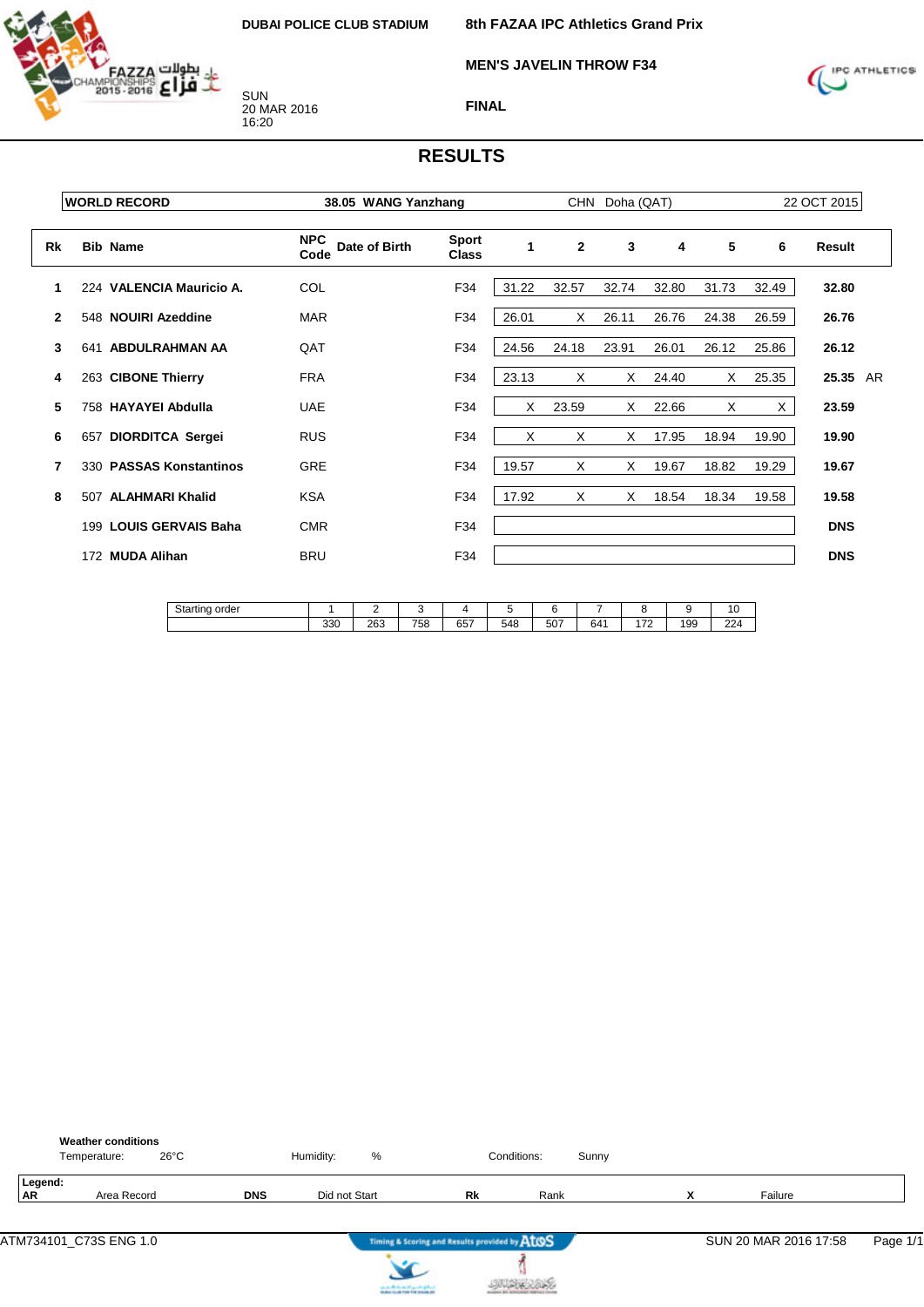

**MEN'S 200M T33**



**FINAL**

|              | <b>WORLD RECORD</b>        | 30.06 ALMUTAIRI Ahmad |               |                       | KUW Nottwil (SUI) |                                | 31 MAY 2015 |        |
|--------------|----------------------------|-----------------------|---------------|-----------------------|-------------------|--------------------------------|-------------|--------|
|              |                            |                       |               |                       |                   | Wind: $-0.3$ m/s               |             |        |
| Rk           | <b>Bib Name</b>            | <b>NPC</b><br>Code    | Date of Birth | <b>Sport</b><br>Class | Lane              | <b>Reaction</b><br><b>Time</b> | Fn          | Result |
|              | 528 ALMUTAIRI Ahmad        | <b>KUW</b>            |               | T33                   | 4                 |                                |             | 33.62  |
| $\mathbf{2}$ | <b>SMALL Andrew</b><br>289 | <b>GBR</b>            |               | T33                   | 3                 |                                |             | 34.95  |
| 3            | 535 SALEH Naser            | <b>KUW</b>            |               | T33                   | 5                 |                                |             | 41.95  |

|               | <b>Weather conditions</b><br>Temperature: | $25^{\circ}$ C |    | Humidity: | 35% | Conditions:                                   | Sunny |                       |          |
|---------------|-------------------------------------------|----------------|----|-----------|-----|-----------------------------------------------|-------|-----------------------|----------|
| Legend:<br>Fn | False start                               |                | Rk | Rank      |     |                                               |       |                       |          |
|               |                                           |                |    |           |     |                                               |       |                       |          |
|               | ATM233101_C73A ENG 1.0                    |                |    |           |     | Timing & Scoring and Results provided by AtOS |       | SUN 20 MAR 2016 18:02 | Page 1/1 |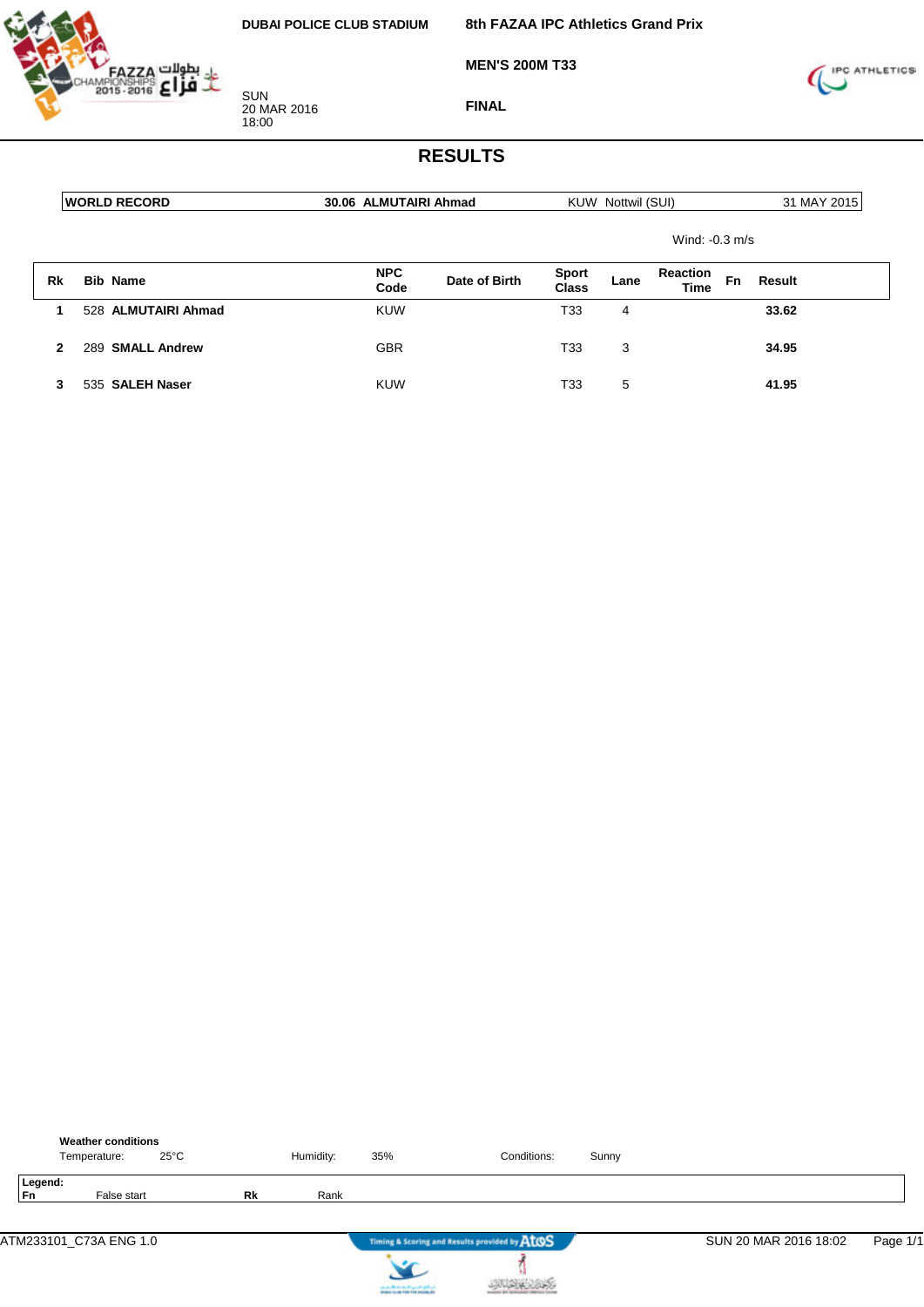

**MEN'S 200M T34**



**FINAL**

|              | <b>WORLD RECORD</b>              | 26.69 KTILA Walid                   | TUN<br>Dubai (UAE)                   | 23 FEB 2014                                    |
|--------------|----------------------------------|-------------------------------------|--------------------------------------|------------------------------------------------|
|              |                                  |                                     |                                      | Wind: -0.3 m/s                                 |
| Rk           | <b>Bib Name</b>                  | <b>NPC</b><br>Date of Birth<br>Code | <b>Sport</b><br>Lane<br><b>Class</b> | <b>Reaction</b><br>Fn<br>Result<br><b>Time</b> |
| 1            | 585 RUSCH Stefan                 | <b>NED</b>                          | T34<br>3                             | 31.31                                          |
| $\mathbf{2}$ | <b>WILLIAMS Nathanial</b><br>291 | <b>GBR</b>                          | T34<br>4                             | 32.86                                          |
| 3            | 744 ABDOU Khaled                 | <b>UAE</b>                          | 7<br>T34                             | 35.19                                          |
| 4            | <b>OTHMAN Mohammad</b><br>769    | <b>UAE</b>                          | T34<br>5                             | 37.93                                          |
|              | 764 MOHAMED Hammadi              | <b>UAE</b>                          | 6<br>T34                             | <b>DNS</b>                                     |

|                | <b>Weather conditions</b><br>$25^{\circ}$ C<br>Temperature: |           | Humidity:<br>35% |                                               | Conditions: | Sunny |                       |          |
|----------------|-------------------------------------------------------------|-----------|------------------|-----------------------------------------------|-------------|-------|-----------------------|----------|
| Legend:<br>DNS | Did not Start                                               | <b>Fn</b> | False start      | Rk                                            | Rank        |       |                       |          |
|                | ATM234101_C73A ENG 1.0                                      |           |                  | Timing & Scoring and Results provided by AtOS |             |       | SUN 20 MAR 2016 18:07 | Page 1/1 |



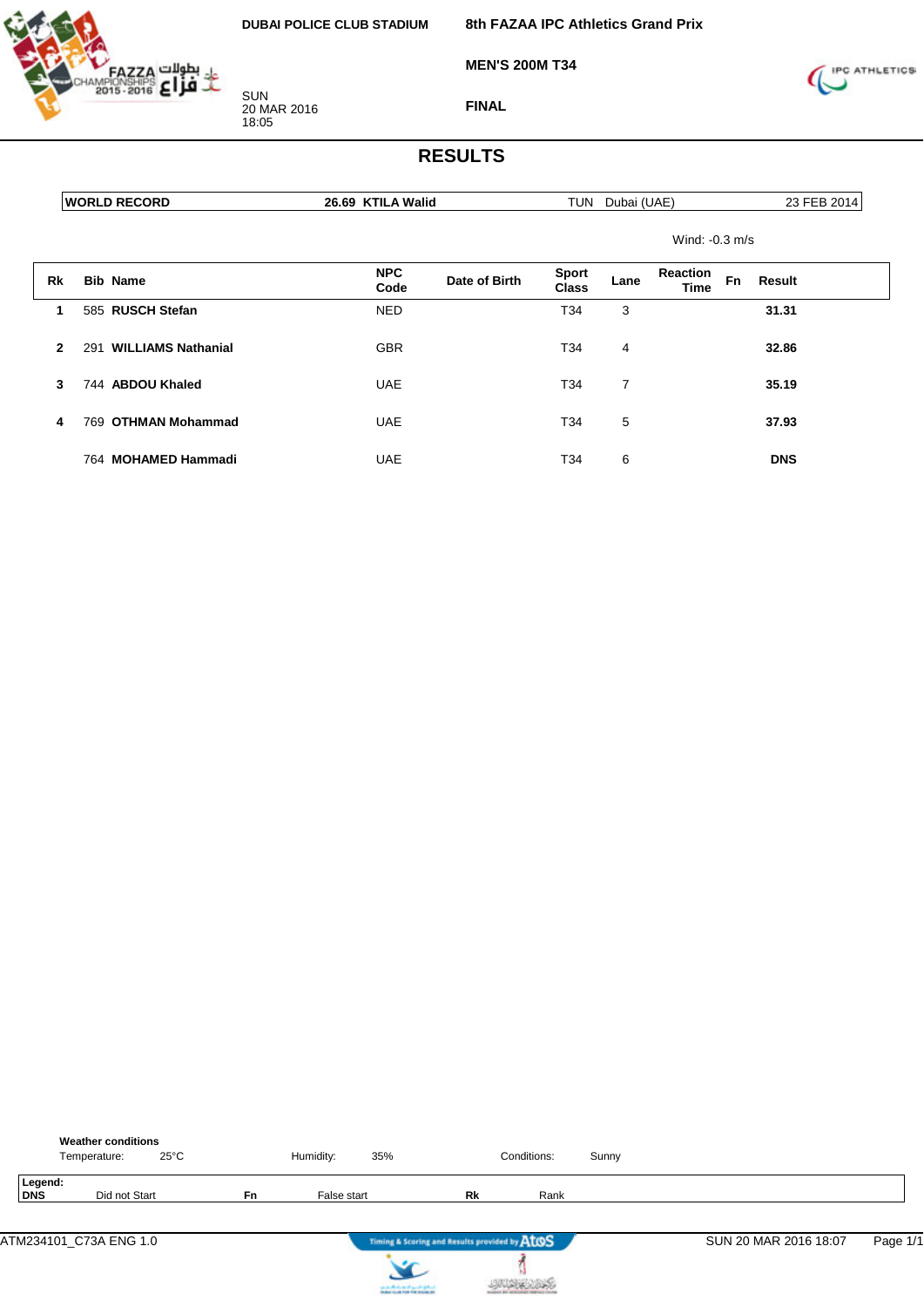

**MEN'S SHOT PUT F42**



**FINAL**

|              | <b>WORLD RECORD</b>           | 15.93 DAVIES Aled                   |                              |       | <b>GBR</b><br>Sheffield (GBR) |       |       |       | 15 FEB 2015 |        |  |
|--------------|-------------------------------|-------------------------------------|------------------------------|-------|-------------------------------|-------|-------|-------|-------------|--------|--|
| <b>Rk</b>    | <b>Bib Name</b>               | <b>NPC</b><br>Date of Birth<br>Code | <b>Sport</b><br><b>Class</b> | 1     | $\mathbf{2}$                  | 3     | 4     | 5     | 6           | Result |  |
|              | <b>TOUZI Badr</b><br>272      | <b>FRA</b>                          | F42                          | 12.86 | 12.48                         | X     | 11.51 | Χ     | 11.76       | 12.86  |  |
| $\mathbf{2}$ | <b>HABSCHEID Tom</b><br>540   | <b>LUX</b>                          | F42                          | 12.35 | X                             | X     | X     | X     | 12.47       | 12.47  |  |
| 3            | 714 AL-JOBURI Mohammad        | <b>SWE</b>                          | F42                          | 11.72 | X                             | X     | 10.47 | 11.18 | 11.07       | 11.72  |  |
| 4            | <b>OVCHAROV Dechko</b><br>178 | <b>BUL</b>                          | F42                          | 10.66 | 11.23                         | X     | 10.47 | 10.51 | 10.75       | 11.23  |  |
| 5            | <b>ALBISHI Ali</b><br>509     | <b>KSA</b>                          | F42                          | 10.75 | 10.60                         | 10.77 | X.    | 10.17 | 10.47       | 10.77  |  |
| 6            | 228 PETROUŠ Jaroslav          | <b>CZE</b>                          | F42                          | 9.79  | 9.05                          | 9.19  | 9.47  | 9.75  | 9.46        | 9.79   |  |
|              | 362 SINGH Surjeet             | <b>IND</b>                          | F42                          | 9.61  | X                             | 9.27  | X     | X     | 9.17        | 9.61   |  |

| Starting order               |     |     |     |     | w   |     |     |
|------------------------------|-----|-----|-----|-----|-----|-----|-----|
| Initial                      | 714 | 272 | 362 | 540 | 509 | 228 | 178 |
| 5th and 6th attempts<br>4th. | 362 | 228 | 509 | 178 | 714 | 540 | 272 |

| <b>Weather conditions</b><br>$26^{\circ}$ C<br>Temperature: |                          | Humidity: | 41%                                                                       | Conditions:                                   | Sunny |                       |          |
|-------------------------------------------------------------|--------------------------|-----------|---------------------------------------------------------------------------|-----------------------------------------------|-------|-----------------------|----------|
| Legend:<br><b>Rk</b><br>Rank                                | $\mathbf v$<br>$\lambda$ | Failure   |                                                                           |                                               |       |                       |          |
|                                                             |                          |           |                                                                           | Timing & Scoring and Results provided by AtOS |       | SUN 20 MAR 2016 18:09 | Page 1/1 |
|                                                             |                          |           | country Michael and Lands & Michael<br>Anders that him field industry the |                                               |       |                       |          |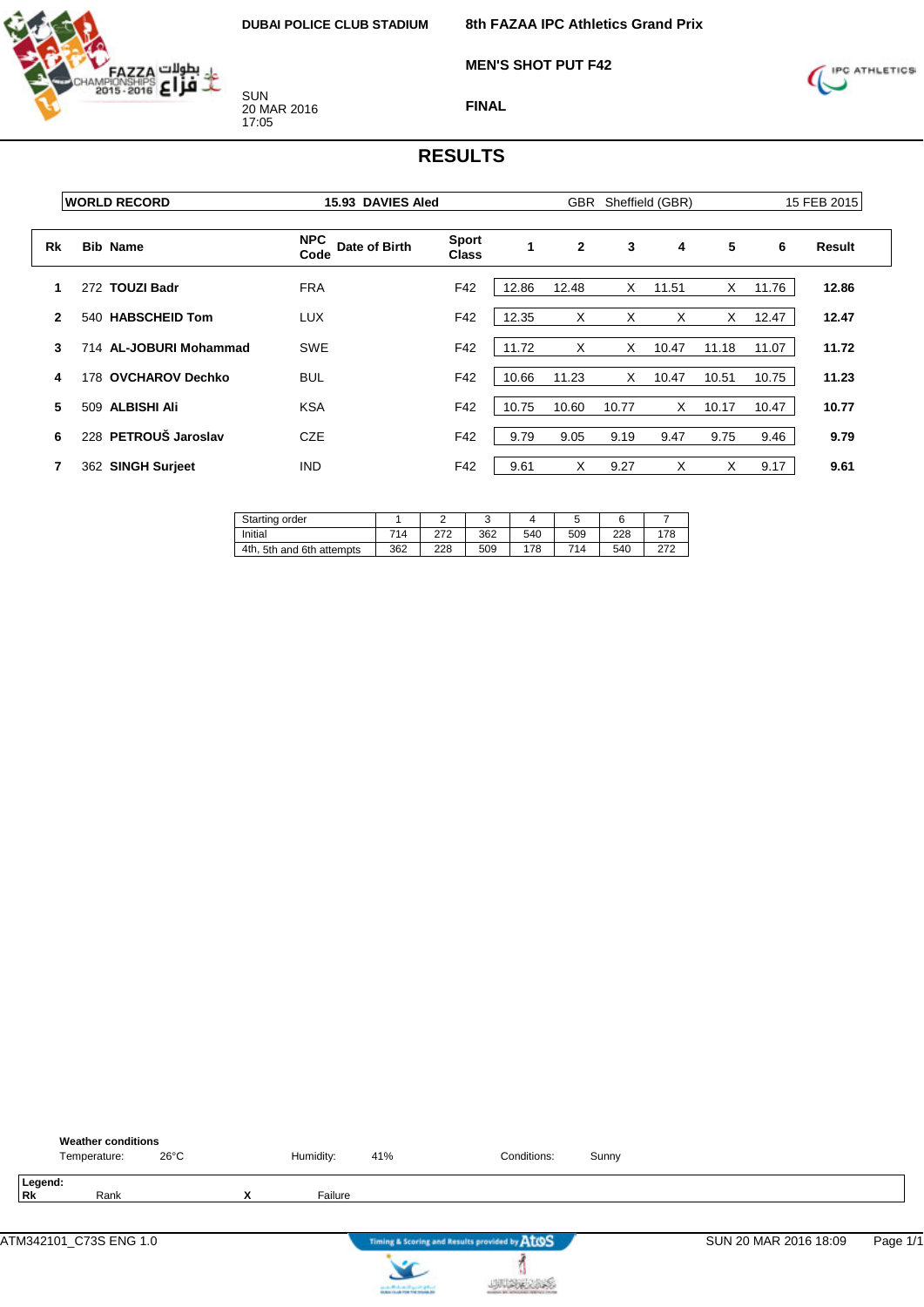

**8th FAZAA IPC Athletics Grand Prix**

**WOMEN'S 200M T34**



**FINAL**

## **RESULTS**

| w.<br>ж<br>/ I N I - | 30<br>Hannan<br>. .<br>. $\bf{R}$<br>. . | (011)<br><b>ODD</b><br>JBR<br>uur | Ш |
|----------------------|------------------------------------------|-----------------------------------|---|

Wind: -0.3 m/s

| Rk           | <b>Bib Name</b>                 | <b>NPC</b><br>Code | Date of Birth | <b>Sport</b><br><b>Class</b> | Lane | <b>Reaction</b><br>Time | Fn<br>Result |  |
|--------------|---------------------------------|--------------------|---------------|------------------------------|------|-------------------------|--------------|--|
| 1            | 121 LITTLE Rosemary             | <b>AUS</b>         |               | T34                          | 4    |                         | 33.91        |  |
| $\mathbf{2}$ | 590 SIEMONS Amy                 | <b>NED</b>         |               | T34                          | 2    |                         | 35.35        |  |
| 3            | 588 DESIREE Vranken             | <b>NED</b>         |               | T34                          | 7    |                         | 35.83        |  |
| 4            | 302 TAIT Carly                  | <b>GBR</b>         |               | T34                          | 3    |                         | 37.03        |  |
| 5            | <b>DORONINA Veronika</b><br>682 | <b>RUS</b>         |               | T34                          | 6    |                         | 38.07        |  |
| 6            | 468 KITAURA Haruka              | <b>JPN</b>         |               | T34                          | 5    |                         | 41.95        |  |

|               | <b>Weather conditions</b><br>Temperature: | $25^{\circ}$ C |    | Humidity: | 35%                                  | Conditions:                                   | Sunny |                       |          |
|---------------|-------------------------------------------|----------------|----|-----------|--------------------------------------|-----------------------------------------------|-------|-----------------------|----------|
| Legend:<br>Fn | False start                               |                | Rk | Rank      |                                      |                                               |       |                       |          |
|               | ATW234101_C73A ENG 1.0                    |                |    |           |                                      | Timing & Scoring and Results provided by ATOS |       | SUN 20 MAR 2016 18:12 | Page 1/1 |
|               |                                           |                |    |           | can be affected and it speeds to the |                                               |       |                       |          |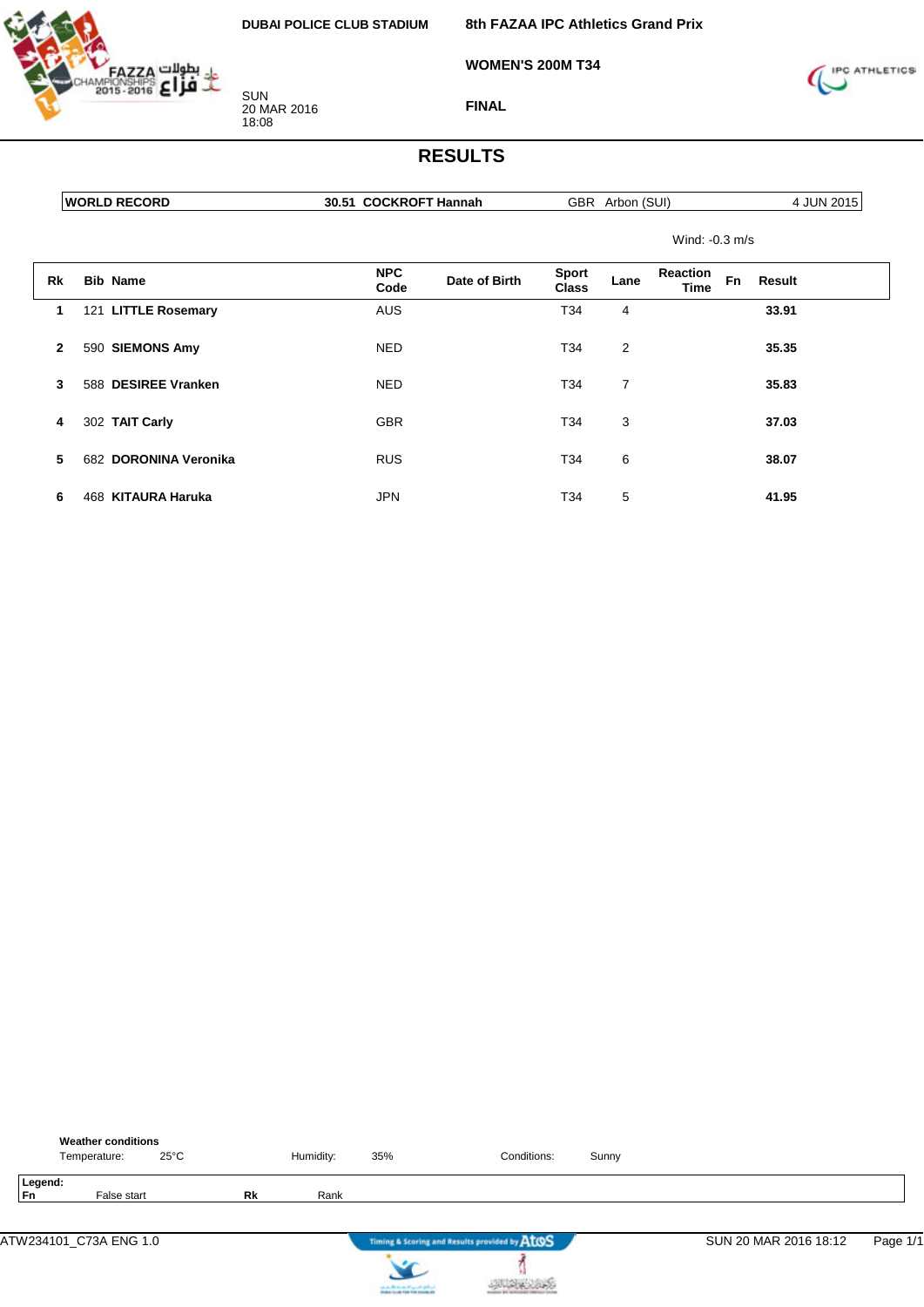

**WOMEN'S 200M T53**



**FINAL**

## **RESULTS**

Wind: +0.4 m/s

| Rk | <b>Bib Name</b>             | <b>NPC</b><br>Code | Date of Birth | <b>Sport</b><br><b>Class</b> | Lane | <b>Reaction</b><br><b>Time</b> | Fn | Result |
|----|-----------------------------|--------------------|---------------|------------------------------|------|--------------------------------|----|--------|
|    | 706 DEBRUNNER Catherine     | SUI                |               | T53                          | 4    |                                |    | 31.69  |
|    | 678 ABDIKARIMOVA Akzhana    | <b>RUS</b>         |               | T53                          | 3    |                                |    | 32.74  |
|    | 605 OLAJUMOKE ANNAH Olajide | <b>NGR</b>         |               | T53                          | 5    |                                |    | 33.55  |

|               | <b>Weather conditions</b><br>Temperature: | $25^{\circ}$ C |    | Humidity: | 35%                         | Conditions:                                   | Sunny |                       |          |
|---------------|-------------------------------------------|----------------|----|-----------|-----------------------------|-----------------------------------------------|-------|-----------------------|----------|
| Legend:<br>Fn | False start                               |                | Rk | Rank      |                             |                                               |       |                       |          |
|               | ATW201101_C73A ENG 1.0                    |                |    |           |                             | Timing & Scoring and Results provided by AtOS |       | SUN 20 MAR 2016 18:16 | Page 1/1 |
|               |                                           |                |    |           | cards Michael High Original |                                               |       |                       |          |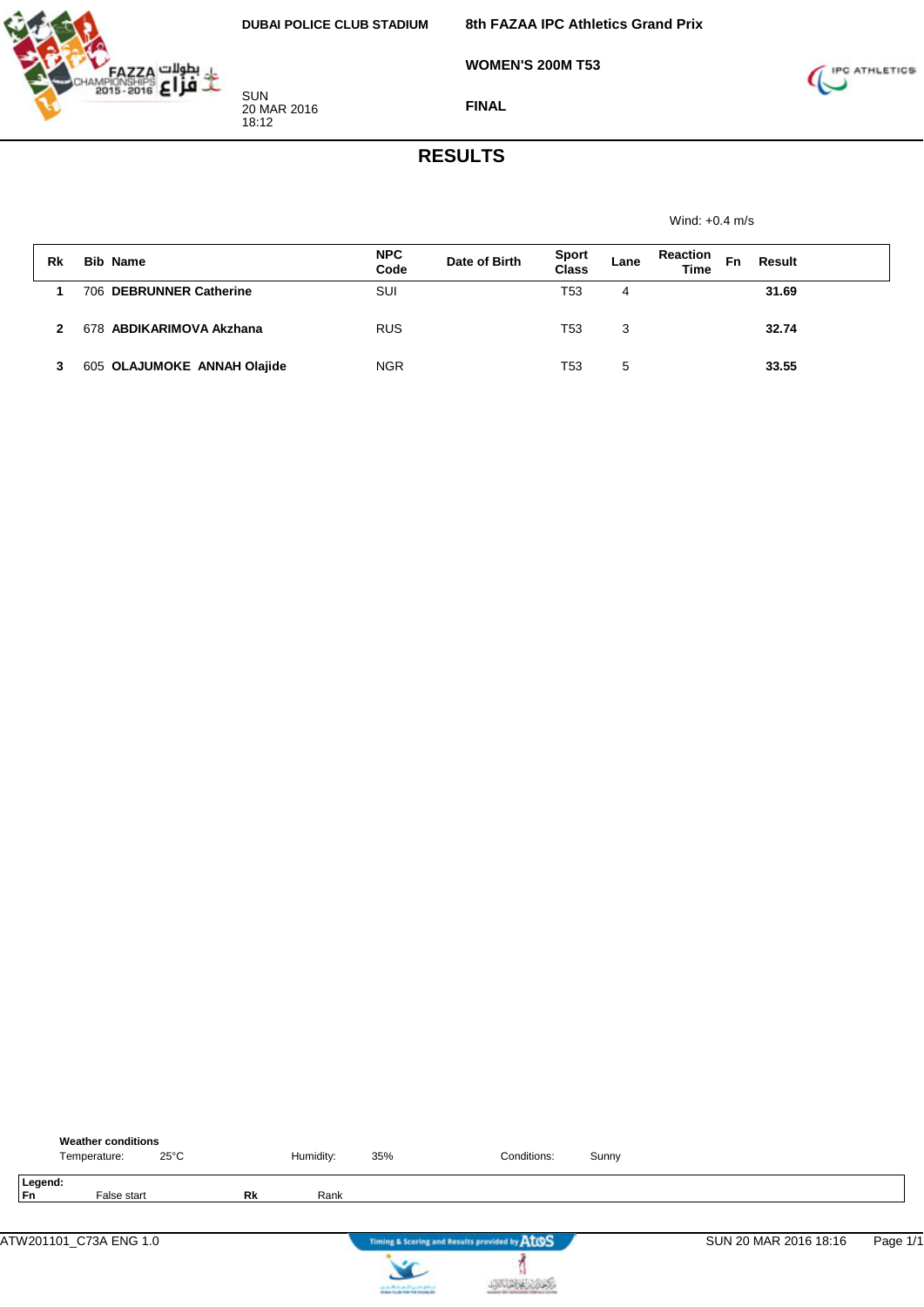

**8th FAZAA IPC Athletics Grand Prix**

**MEN'S 200M T51/52**



**FINAL**

|              |     | <b>WORLD RECORD - T51</b>      | 38.08 GENYN Peter    |               | <b>BEL</b>                   | Arbon (SUI)    |                  |           | 7 JUN 2015  |
|--------------|-----|--------------------------------|----------------------|---------------|------------------------------|----------------|------------------|-----------|-------------|
|              |     | <b>WORLD RECORD - T52</b>      | 30.02 MARTIN Raymond |               | USA                          | Mesa (USA)     |                  |           | 10 MAY 2014 |
|              |     |                                |                      |               | Wind: $+0.3$ m/s             |                |                  |           |             |
| Rk           |     | <b>Bib Name</b>                | <b>NPC</b><br>Code   | Date of Birth | <b>Sport</b><br><b>Class</b> | Lane           | Reaction<br>Time | <b>Fn</b> | Result      |
| 1            | 699 | <b>BÖSCH Beat</b>              | <b>SUI</b>           |               | T <sub>52</sub>              | 3              |                  |           | 33.82       |
| $\mathbf{2}$ | 638 | <b>TRINDADE Mário</b>          | <b>POR</b>           |               | T <sub>52</sub>              | $\overline{7}$ |                  |           | 34.17       |
| 3            |     | 451 MATSUMOTO Naoyuki          | <b>JPN</b>           |               | T <sub>52</sub>              | 4              |                  |           | 36.70       |
| 4            | 290 | <b>SMITH Nick</b>              | <b>GBR</b>           |               | T <sub>52</sub>              | 6              |                  |           | 41.04       |
| 5            | 649 | <b>DU PREEZ Nicolas Pieter</b> | <b>RSA</b>           |               | T51                          | 5              |                  |           | 44.16       |

|                      | <b>Weather conditions</b><br>Temperature: | $25^{\circ}$ C |    | Humidity: | 35% | Conditions:                                   | Sunny |                       |          |
|----------------------|-------------------------------------------|----------------|----|-----------|-----|-----------------------------------------------|-------|-----------------------|----------|
| Legend:<br><b>Fn</b> | False start                               |                | Rk | Rank      |     |                                               |       |                       |          |
|                      | ATM250101_C73A ENG 1.0                    |                |    |           |     | Timing & Scoring and Results provided by AtOS |       | SUN 20 MAR 2016 18:20 | Page 1/1 |
|                      |                                           |                |    |           |     |                                               |       |                       |          |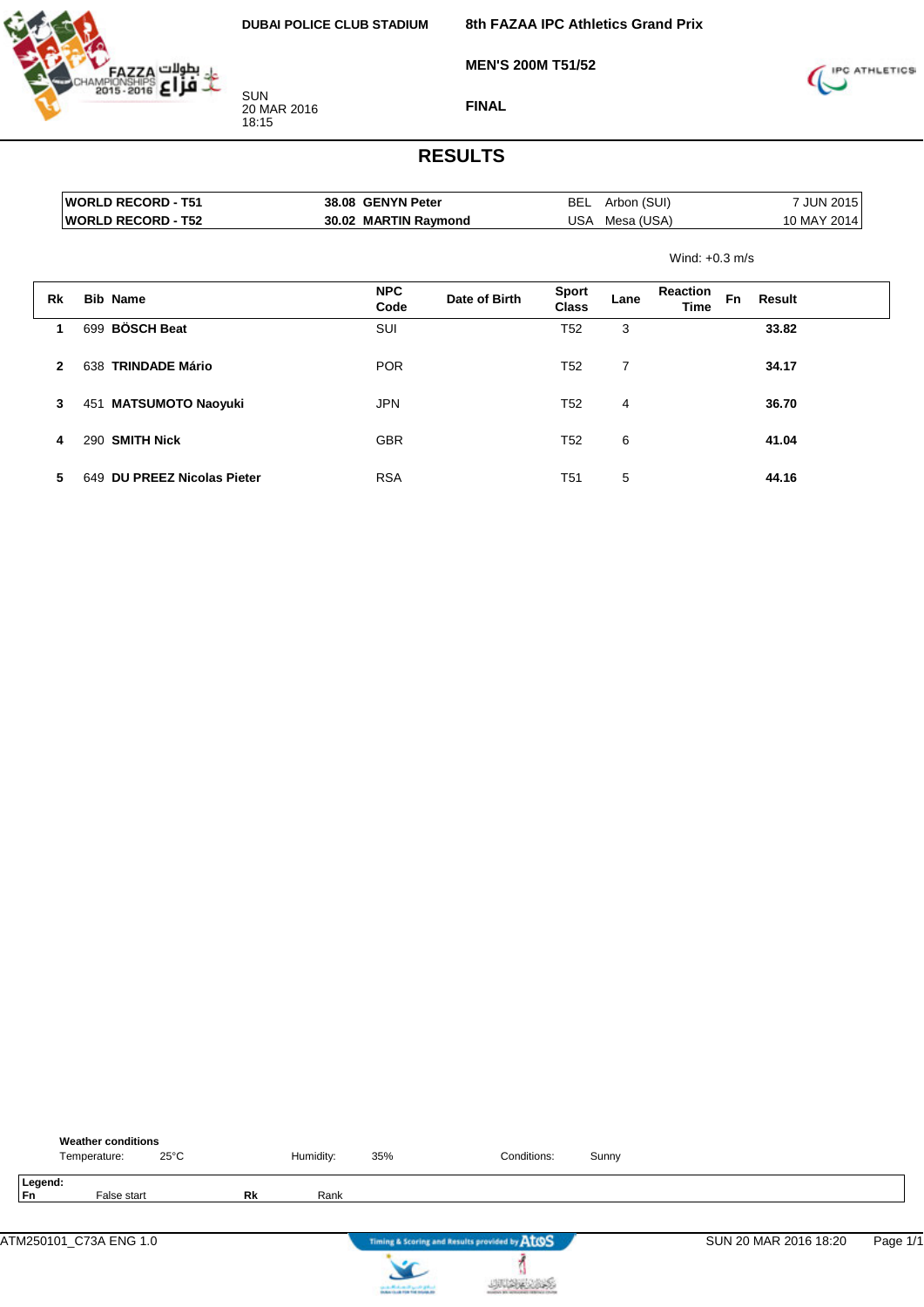

**MEN'S SHOT PUT F55**



**FINAL**

|              | <b>WORLD RECORD</b>            | 11.85 NEMEC Martin                  |                              | <b>CZE</b><br>Olomouc (CZE) |                |              |       |       |       | 24 JUN 2006   |  |
|--------------|--------------------------------|-------------------------------------|------------------------------|-----------------------------|----------------|--------------|-------|-------|-------|---------------|--|
| <b>Rk</b>    | <b>Bib Name</b>                | <b>NPC</b><br>Date of Birth<br>Code | <b>Sport</b><br><b>Class</b> | $\mathbf{1}$                | $\overline{2}$ | $\mathbf{3}$ | 4     | 5     | 6     | <b>Result</b> |  |
| 1            | 189 CHRISTIAN RENE Gobe        | <b>CMR</b>                          | F <sub>55</sub>              | 10.32                       | 10.78          | 10.04        | 10.24 | 10.54 | 10.78 | 10.78 AR      |  |
| $\mathbf{2}$ | <b>NALMPANTIS Ilias</b><br>327 | <b>GRE</b>                          | F <sub>55</sub>              | 9.81                        | 10.00          | 10.30        | 10.70 | 10.58 | 10.52 | 10.70         |  |
| 3            | 177 KIRYAKOV Georgi            | <b>BUL</b>                          | F <sub>55</sub>              | 9.41                        | 9.26           | 9.30         | 9.49  | 9.55  | 9.52  | 9.55          |  |
| 4            | 546 LAKHDAR Abdelouhab         | <b>MAR</b>                          | F <sub>55</sub>              | 8.16                        | 8.36           | 8.31         | X     | 8.55  | 8.46  | 8.55          |  |
| 5            | 279 BARKER Mike                | <b>GBR</b>                          | F <sub>55</sub>              | 7.84                        | 8.00           | 8.22         | 7.87  | 8.24  | 8.08  | 8.24          |  |
| 6            | 365 YADAV Neeraj               | <b>IND</b>                          | F <sub>55</sub>              | 7.77                        | 7.29           | 7.57         | Χ     | 7.84  | 7.79  | 7.84          |  |
| 7            | 154 NORBA Mikhail              | <b>BLR</b>                          | F <sub>55</sub>              | X                           | 6.97           | 7.57         | X     | Χ     | X.    | 7.57          |  |
| 8            | 173 SHARI Hj Juma'At           | <b>BRU</b>                          | F <sub>55</sub>              | 7.11                        | 7.10           | 7.21         | 7.28  | 7.25  | 7.26  | 7.28          |  |
| 9            | 748 ALDHANHANI Saeed           | <b>UAE</b>                          | F <sub>55</sub>              | 5.86                        | 5.56           | 5.15         | 5.72  | 5.63  | 6.06  | 6.06          |  |
| 10           | 229 ROTTER Michal              | <b>CZE</b>                          | F <sub>55</sub>              | 5.51                        | 6.03           | 5.92         | 6.01  | 6.05  | 5.73  | 6.05          |  |
| 11           | 634 SHAFEE Mohanad             | <b>PLE</b>                          | F <sub>55</sub>              | 4.79                        | 4.96           | Χ            | 4.71  | 5.12  | 4.90  | 5.12          |  |
| 12           | 635 ZITAWI Samer               | <b>PLE</b>                          | F <sub>55</sub>              | 4.49                        | 4.41           | X            | 3.99  | 4.43  | 4.70  | 4.70          |  |
|              | 171 HAJI JUMA'AT Shari         | <b>BRU</b>                          | F <sub>55</sub>              |                             |                |              |       |       |       | <b>DNS</b>    |  |

| Starting order |          |     |     |                               |     |                          |             |     |           |     |           | . .       | ◡   |
|----------------|----------|-----|-----|-------------------------------|-----|--------------------------|-------------|-----|-----------|-----|-----------|-----------|-----|
|                | 170<br>. | 189 | 229 | $\overline{\phantom{a}}$<br>. | 546 | $\overline{\phantom{a}}$ | 270<br>50 ک | 365 | . .<br>54 | 634 | 748<br>т. | っっっ<br>ےت | 635 |

|                      | <b>Weather conditions</b><br>$26^{\circ}$ C<br>Temperature: |            | %<br>Humidity: |                                               | Conditions:<br>Sunny |                   |                       |          |
|----------------------|-------------------------------------------------------------|------------|----------------|-----------------------------------------------|----------------------|-------------------|-----------------------|----------|
| Legend:<br><b>AR</b> | Area Record                                                 | <b>DNS</b> | Did not Start  | Rk                                            | Rank                 | v<br>$\mathbf{v}$ | Failure               |          |
|                      |                                                             |            |                | Timing & Scoring and Results provided by ATOS |                      |                   | SUN 20 MAR 2016 18:21 | Page 1/1 |



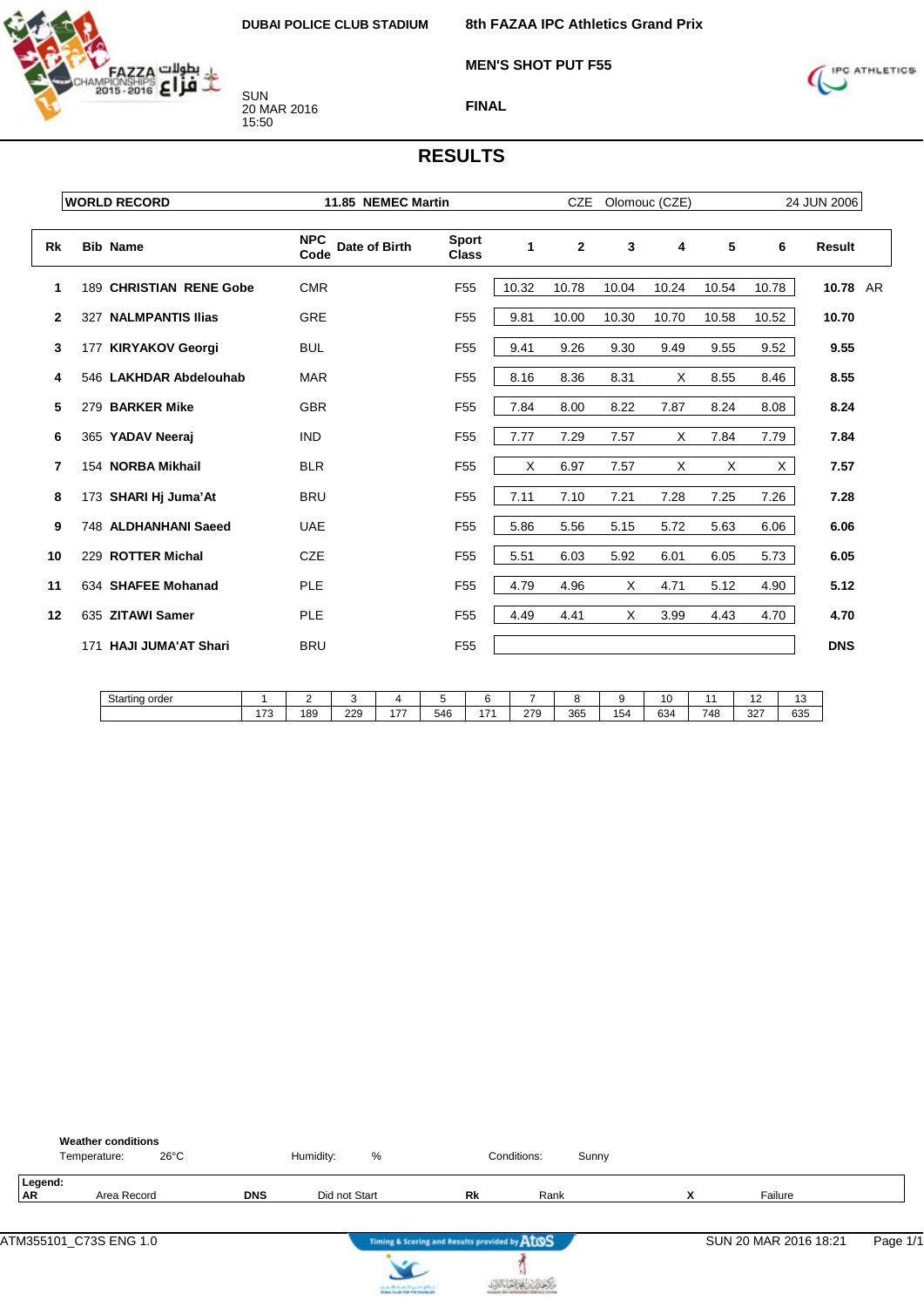

**MEN'S 200M T53**

**8th FAZAA IPC Athletics Grand Prix**



**FINAL B**

| <b>WORLD RECORD</b> | Chris<br><b>WADDELL</b><br>∠ఎ.24 ് | (USA)<br>JSA<br>Atlanta | 2004<br>.IUL |
|---------------------|------------------------------------|-------------------------|--------------|

| Wind: $+0.5$ m/s |  |
|------------------|--|

| Rk           | <b>Bib Name</b>              | <b>NPC</b><br>Code | Date of Birth | <b>Sport</b><br>Class | Lane | <b>Reaction</b><br>Time | Fn | Result |
|--------------|------------------------------|--------------------|---------------|-----------------------|------|-------------------------|----|--------|
| 1.           | 523 ALADWANI Hamad           | <b>KUW</b>         |               | T53                   | 5    |                         |    | 27.78  |
| $\mathbf{2}$ | 652 AMINOV Rustam            | <b>RUS</b>         |               | T53                   | 4    |                         |    | 29.67  |
| 3            | 664 KURBANOV Arsen           | <b>RUS</b>         |               | T53                   | 6    |                         |    | 30.49  |
| 4            | 520 KAABI Mohammed           | <b>KSA</b>         |               | T53                   | 7    |                         |    | 32.83  |
| 5            | <b>NASEIB Areidat</b><br>767 | <b>UAE</b>         |               | T53                   | 3    |                         |    | 35.32  |

|               | <b>Weather conditions</b><br>Temperature: | $25^{\circ}$ C |           | Humidity: | 35% | Conditions:                                   | Sunny |                       |          |
|---------------|-------------------------------------------|----------------|-----------|-----------|-----|-----------------------------------------------|-------|-----------------------|----------|
| Legend:<br>Fn | False start                               |                | <b>Rk</b> | Rank      |     |                                               |       |                       |          |
|               | ATM253102 C73A ENG 1.0                    |                |           |           |     | Timing & Scoring and Results provided by AtOS |       | SUN 20 MAR 2016 18:24 | Page 1/1 |
|               |                                           |                |           |           |     |                                               |       |                       |          |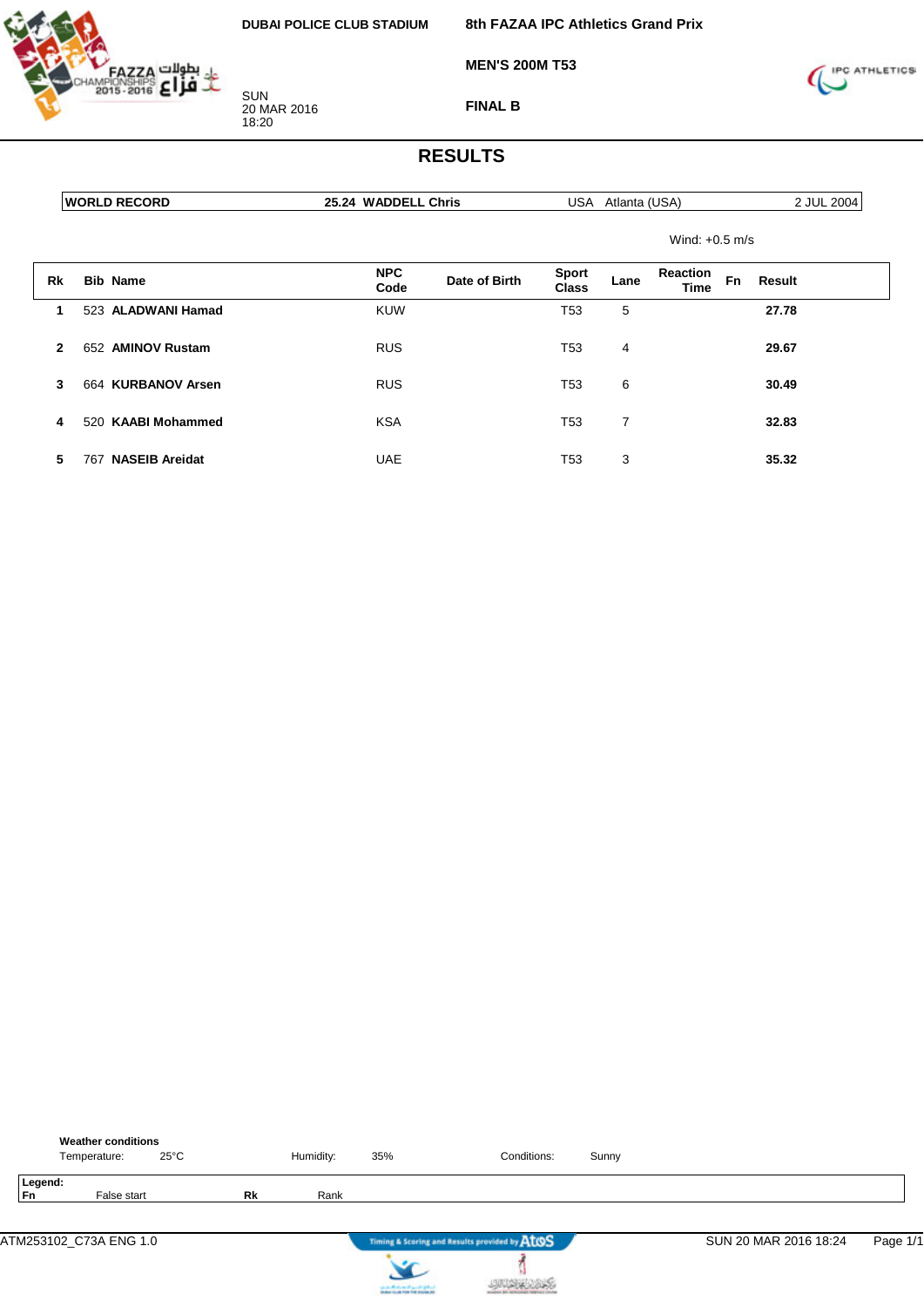

**8th FAZAA IPC Athletics Grand Prix**

**MEN'S 200M T53**



**FINAL A**

#### **RESULTS**

|    | <b>WORLD RECORD</b>       | 25.24 WADDELL Chris                 | <b>USA</b>                   | Atlanta (USA)                          | 2 JUL 2004       |
|----|---------------------------|-------------------------------------|------------------------------|----------------------------------------|------------------|
|    |                           |                                     |                              |                                        | Wind: $-0.1$ m/s |
| Rk | <b>Bib Name</b>           | <b>NPC</b><br>Date of Birth<br>Code | <b>Sport</b><br><b>Class</b> | <b>Reaction</b><br>Lane<br><b>Time</b> | Fn<br>Result     |
|    | 265 FAIRBANK Pierre       | <b>FRA</b>                          | T53                          | 3                                      | 26.94            |
|    | 661 GRITSENKO Vitaly<br>2 | <b>RUS</b>                          | T53                          | 6                                      | 27.63            |

**3** 511 **ALGANAIDL Fahad** KSA T53 4 **28.66**

**4** 261 **BRIGNONE Nicolas** FRA T53 5 **28.82**

**5** 442 **HIROMICHI Jun** JPN T53 7 **29.31**

|               | <b>Weather conditions</b><br>Temperature: | $25^{\circ}$ C |    | Humidity: | 35%                     | Conditions:                                   | Sunny |                       |          |
|---------------|-------------------------------------------|----------------|----|-----------|-------------------------|-----------------------------------------------|-------|-----------------------|----------|
| Legend:<br>Fn | False start                               |                | Rk | Rank      |                         |                                               |       |                       |          |
|               | ATM253101_C73A ENG 1.0                    |                |    |           |                         | Timing & Scoring and Results provided by AtOS |       | SUN 20 MAR 2016 18:27 | Page 1/1 |
|               |                                           |                |    |           | on a Michael Paynet get |                                               |       |                       |          |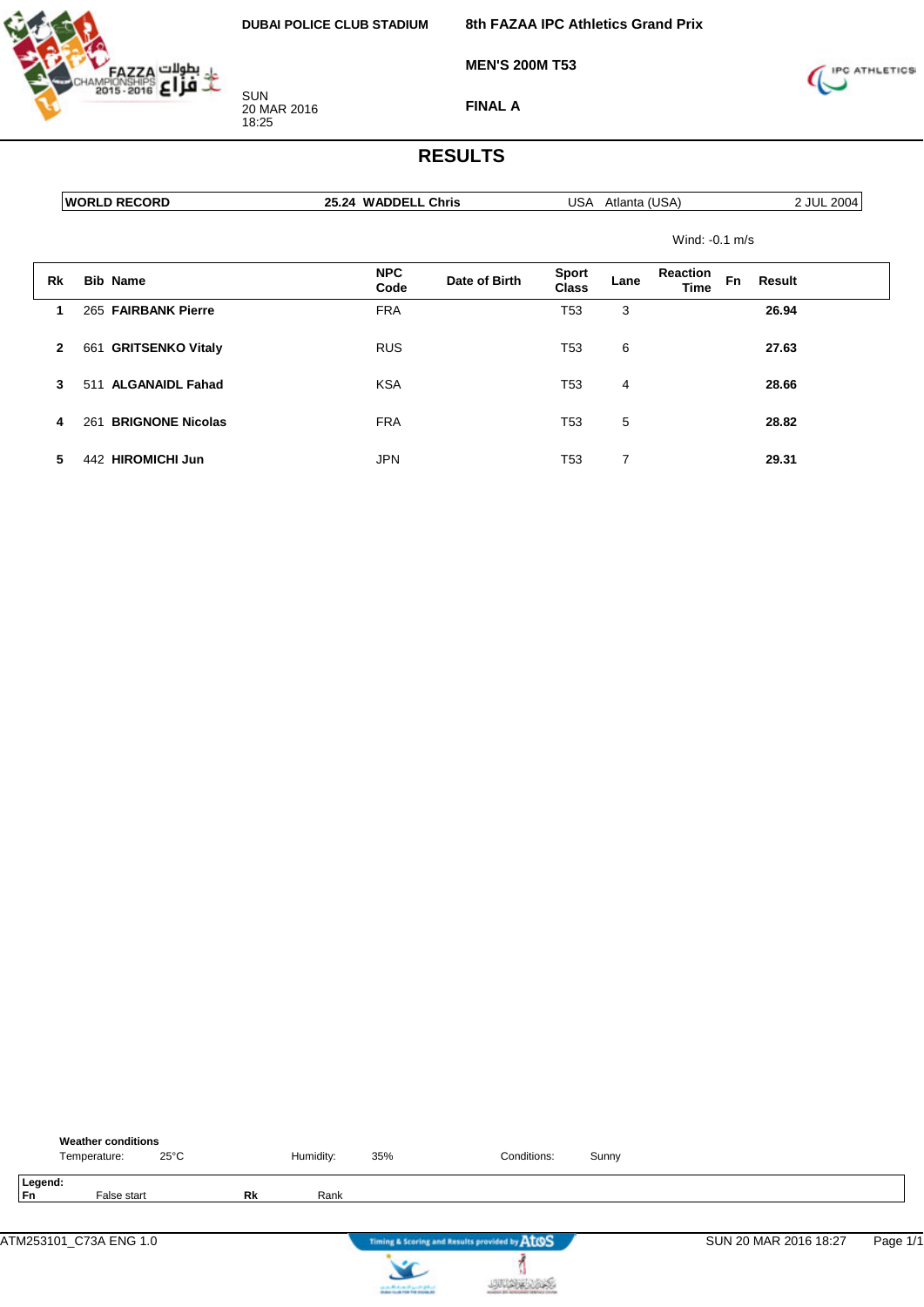

**WOMEN'S 200M T54**



**FINAL B**

### **RESULTS**

**WORLD RECORD 27.52 PETITCLERC Chantal** CAN Beijing (CHN) 14 SEP 2008

Wind: 0.0 m/s

| Rk | <b>Bib Name</b>                     | <b>NPC</b><br>Code | Date of Birth | <b>Sport</b><br>Class | Lane | <b>Reaction</b><br>Time | <b>Fn</b> | Result     |
|----|-------------------------------------|--------------------|---------------|-----------------------|------|-------------------------|-----------|------------|
|    | 578 MARIE DESIRELLA BRANDY TESSA P. | <b>MRI</b>         |               | T <sub>54</sub>       | 3    |                         |           | 33.67      |
| 2  | 708 SCHULTIS Lisa                   | SUI                |               | T54                   | 5    |                         |           | 34.60      |
| 3  | <b>MUSSINELLI Licia</b><br>707      | <b>SUI</b>         |               | T <sub>54</sub>       | 4    |                         |           | 34.76      |
|    | 252 MORAL Eva                       | <b>ESP</b>         |               | T <sub>54</sub>       | 7    |                         |           | <b>DNS</b> |
|    | 216 SUZANNE Menye Meto'O            | <b>CMR</b>         |               | T54                   | 6    |                         |           | <b>DNS</b> |

|                | <b>Weather conditions</b><br>Temperature: | $25^{\circ}$ C |           | Humidity:   | 35%                                           |    | Conditions: | Sunny |                       |          |
|----------------|-------------------------------------------|----------------|-----------|-------------|-----------------------------------------------|----|-------------|-------|-----------------------|----------|
| Legend:<br>DNS |                                           | Did not Start  | <b>Fn</b> | False start |                                               | Rk | Rank        |       |                       |          |
|                | ATW254102 C73A ENG 1.0                    |                |           |             | Timing & Scoring and Results provided by ATOS |    |             |       | SUN 20 MAR 2016 18:31 | Page 1/1 |



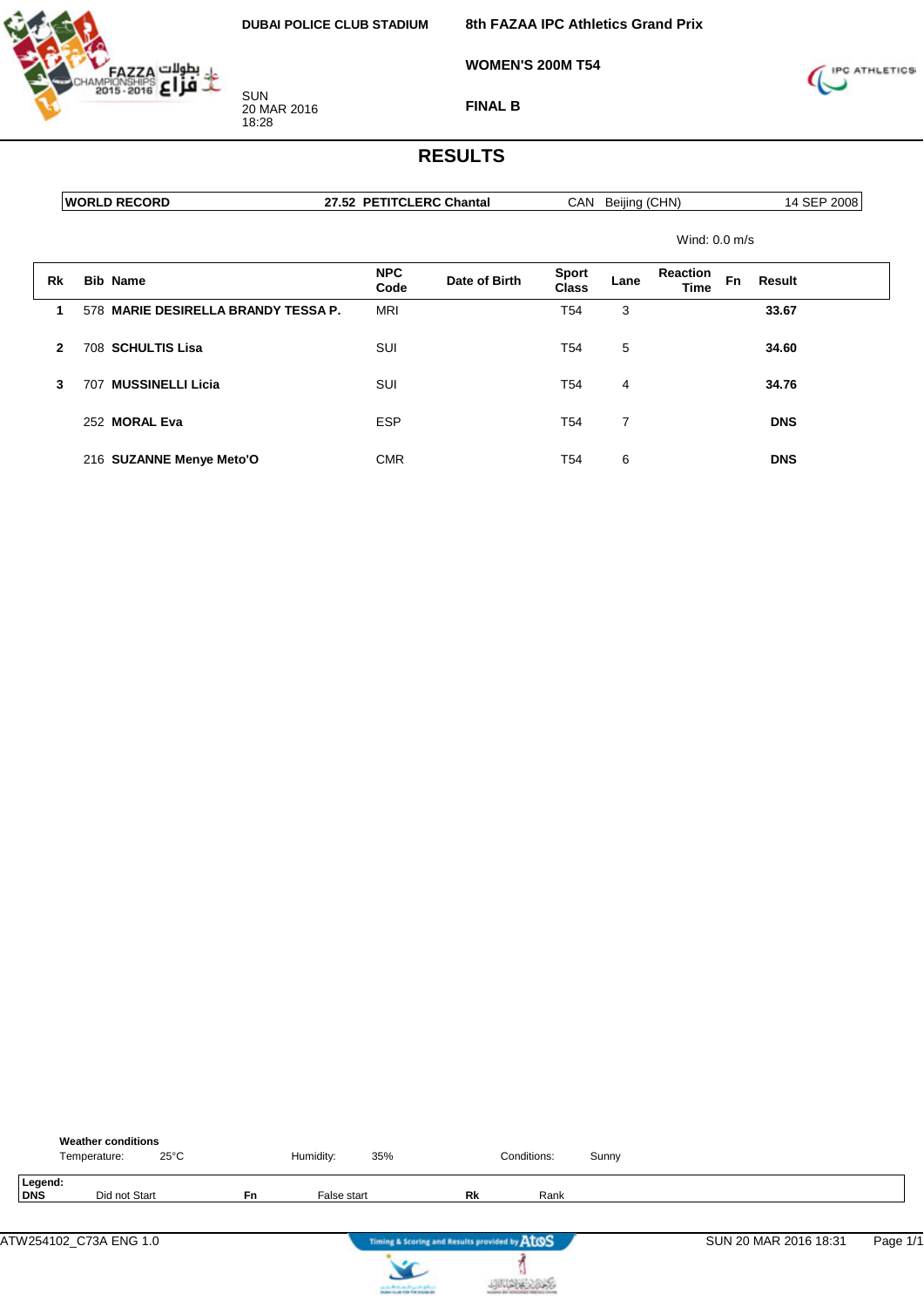

**MEN'S SHOT PUT F44**



**FINAL**

|                                 |                                     | 18.38 CHRISTIANSEN Jackie    |      |              |       | 21 AUG 2011 |               |       |               |
|---------------------------------|-------------------------------------|------------------------------|------|--------------|-------|-------------|---------------|-------|---------------|
| <b>Bib Name</b>                 | <b>NPC</b><br>Date of Birth<br>Code | <b>Sport</b><br><b>Class</b> |      | $\mathbf{2}$ | 3     | 4           | 5             | 6     | <b>Result</b> |
| <b>NAVASER Abdolnabi</b><br>397 | IRI                                 | F44                          | 9.39 | 12.01        | 13.09 | 12.20       | 12.59         | 12.37 | 13.09         |
| Pradeep<br>347                  | <b>IND</b>                          | F44                          | 9.64 | 9.97         | X     | 10.49       | 10.39         | 9.53  | 10.49         |
| 186 ABDOU Plieplieyou           | <b>CMR</b>                          | F44                          |      |              |       |             |               |       | <b>DNS</b>    |
| 712 MATUSIK Adrian              | <b>SVK</b>                          | F44                          |      |              |       |             |               |       | <b>DNS</b>    |
|                                 | <b>WORLD RECORD</b>                 |                              |      |              |       | <b>DEN</b>  | Olomouc (CZE) |       |               |

| Starting order            |     |     |     |     |
|---------------------------|-----|-----|-----|-----|
| Initial                   | 397 | 186 | 347 | 712 |
| 4th, 5th and 6th attempts | 347 | 397 |     |     |

|                | <b>Weather conditions</b><br>$25^{\circ}$ C<br>Temperature: |    | Humidity: | 35% |   | Conditions:                                   | Sunny |                       |          |
|----------------|-------------------------------------------------------------|----|-----------|-----|---|-----------------------------------------------|-------|-----------------------|----------|
| Legend:<br>DNS | Did not Start                                               | Rk | Rank      |     | x | Failure                                       |       |                       |          |
|                |                                                             |    |           |     |   | Timing & Scoring and Results provided by ATOS |       | SUN 20 MAR 2016 18:32 | Page 1/1 |



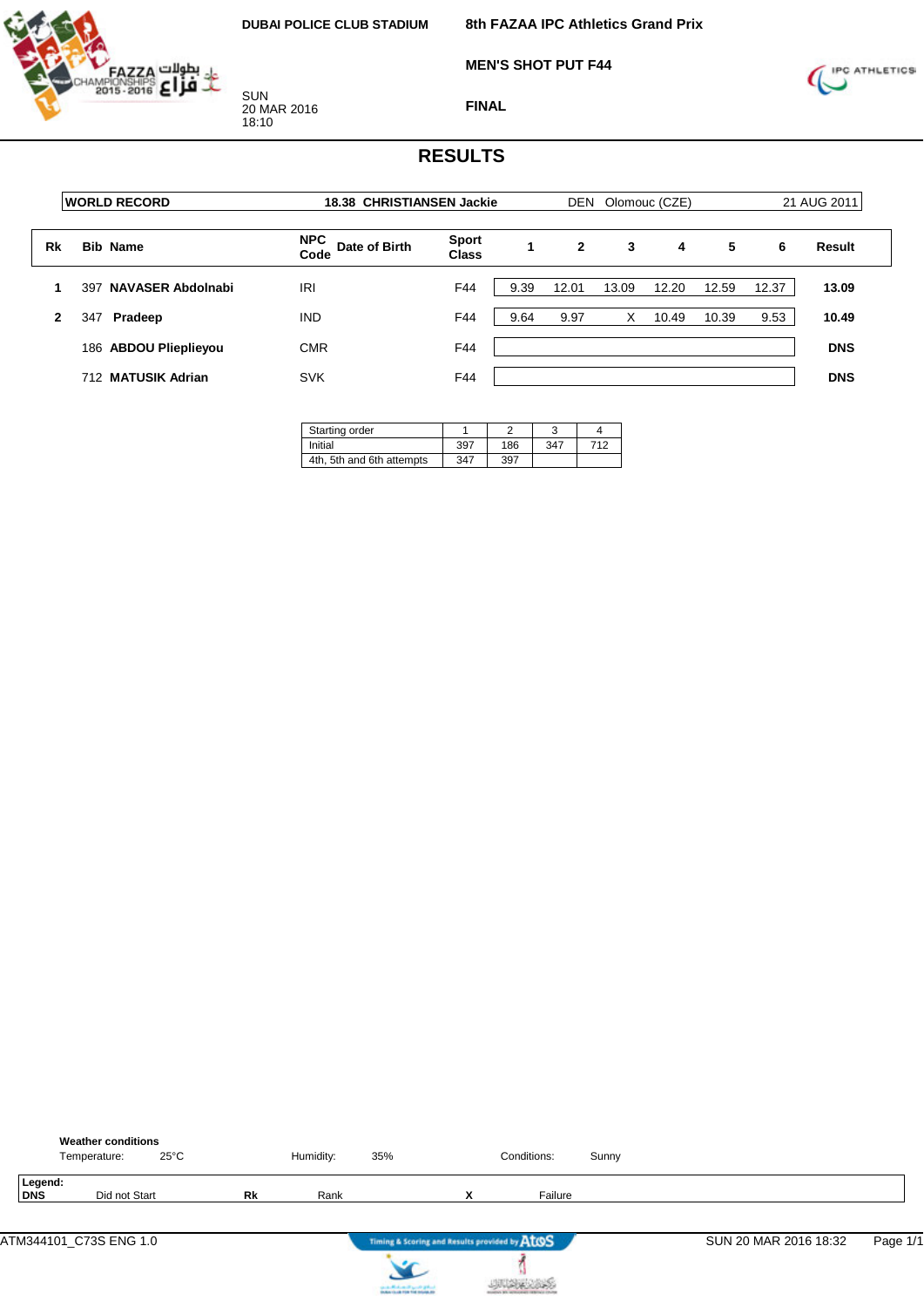

**8th FAZAA IPC Athletics Grand Prix**

**WOMEN'S 200M T54**



**FINAL A**

#### **RESULTS**

| <b>WORLD RECORD</b> |  |
|---------------------|--|
|                     |  |

**27.52 PETITCLERC Chantal** CAN Beijing (CHN) 14 SEP 2008

Wind: +0.7 m/s

| Rk           | <b>Bib Name</b>                      | <b>NPC</b><br>Code | Date of Birth | Sport<br>Class  | Lane | <b>Reaction</b><br>Time | Fn | Result     |
|--------------|--------------------------------------|--------------------|---------------|-----------------|------|-------------------------|----|------------|
|              | <b>VAN DEN BROEK Margriet</b><br>591 | <b>NED</b>         |               | T <sub>54</sub> | 4    |                         |    | 30.48      |
| $\mathbf{2}$ | 606 BABALOLA Hannah                  | <b>NGR</b>         |               | T54             | 3    |                         |    | 31.02      |
| 3            | 738 SUPURGECI Zubeyde                | TUR                |               | T54             | 5    |                         |    | 31.51      |
| 4            | 684 KOCHEROVA Nataliya               | <b>RUS</b>         |               | T54             | 6    |                         |    | 32.05      |
|              | 294 DAWSON-FARRELL Meggan            | <b>GBR</b>         |               | T54             |      |                         |    | <b>DNS</b> |

|                | <b>Weather conditions</b><br>Temperature: | $25^{\circ}$ C |           | Humidity:   | 35%                                           |    | Conditions: | Sunny |                       |          |
|----------------|-------------------------------------------|----------------|-----------|-------------|-----------------------------------------------|----|-------------|-------|-----------------------|----------|
| Legend:<br>DNS | Did not Start                             |                | <b>Fn</b> | False start |                                               | Rk | Rank        |       |                       |          |
|                | ATW254101 C73A ENG 1.0                    |                |           |             | Timing & Scoring and Results provided by AtOS |    |             |       | SUN 20 MAR 2016 18:41 | Page 1/1 |



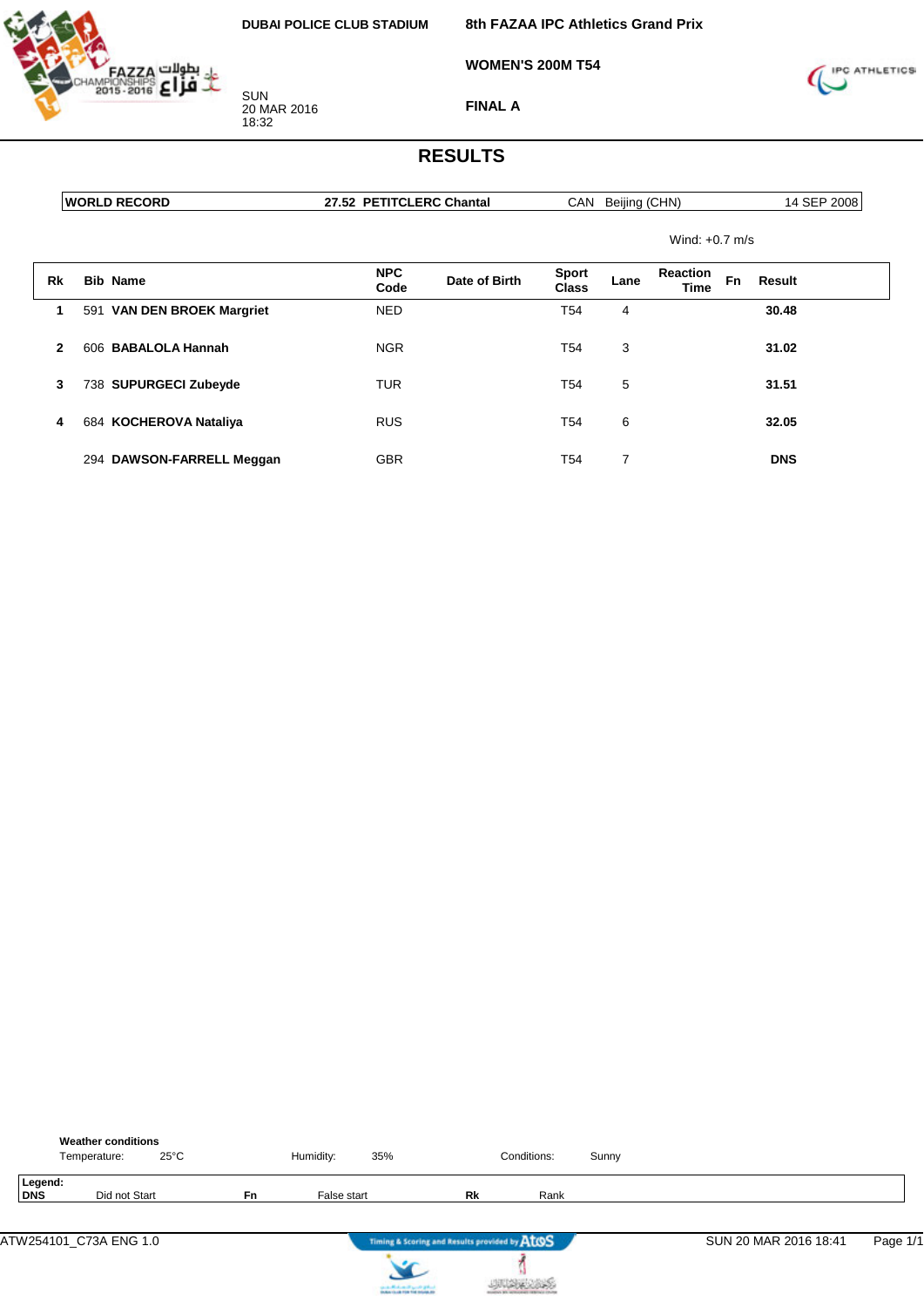

**MEN'S 200M T54**

**8th FAZAA IPC Athletics Grand Prix**



**FINAL C**

| <b>WORLD RECORD</b> |                           | 24.18 ZHANG Lixin                   |                              | CHN Beijing (CHN)        | 12 SEP 2008         |  |  |  |
|---------------------|---------------------------|-------------------------------------|------------------------------|--------------------------|---------------------|--|--|--|
|                     |                           |                                     |                              | Wind: $+0.3$ m/s         |                     |  |  |  |
| <b>Rk</b>           | <b>Bib Name</b>           | <b>NPC</b><br>Date of Birth<br>Code | <b>Sport</b><br><b>Class</b> | Reaction<br>Lane<br>Time | <b>Fn</b><br>Result |  |  |  |
| 1                   | 256 ADELAIDE Alex         | <b>FRA</b>                          | T54                          | 7                        | 26.21               |  |  |  |
| $\mathbf{2}$        | 702 MALTER Ludwig         | SUI                                 | T <sub>54</sub>              | 4                        | 30.84               |  |  |  |
| 3                   | 669 RADAEV Semen          | <b>RUS</b>                          | T54                          | 8                        | 30.93               |  |  |  |
| 4                   | 760 KAMZARI Abdoulazeiz   | <b>UAE</b>                          | T <sub>54</sub>              | 6                        | 31.48               |  |  |  |
| 5                   | 198 LEONEL CLEMENT Nsegbe | <b>CMR</b>                          | T54                          | 3                        | 36.80               |  |  |  |
|                     | 753 ALMAZROUEI Nayef      | <b>UAE</b>                          | T54                          | 5                        | <b>DNS</b>          |  |  |  |

|                | <b>Weather conditions</b><br>$25^{\circ}$ C<br>Temperature: |           | Humidity:   | 35%                                           |    | Conditions: | Sunny |                       |          |
|----------------|-------------------------------------------------------------|-----------|-------------|-----------------------------------------------|----|-------------|-------|-----------------------|----------|
| Legend:<br>DNS | Did not Start                                               | <b>Fn</b> | False start |                                               | Rk | Rank        |       |                       |          |
|                | ATM254103_C73A ENG 1.0                                      |           |             | Timing & Scoring and Results provided by AtOS |    |             |       | SUN 20 MAR 2016 18:41 | Page 1/1 |



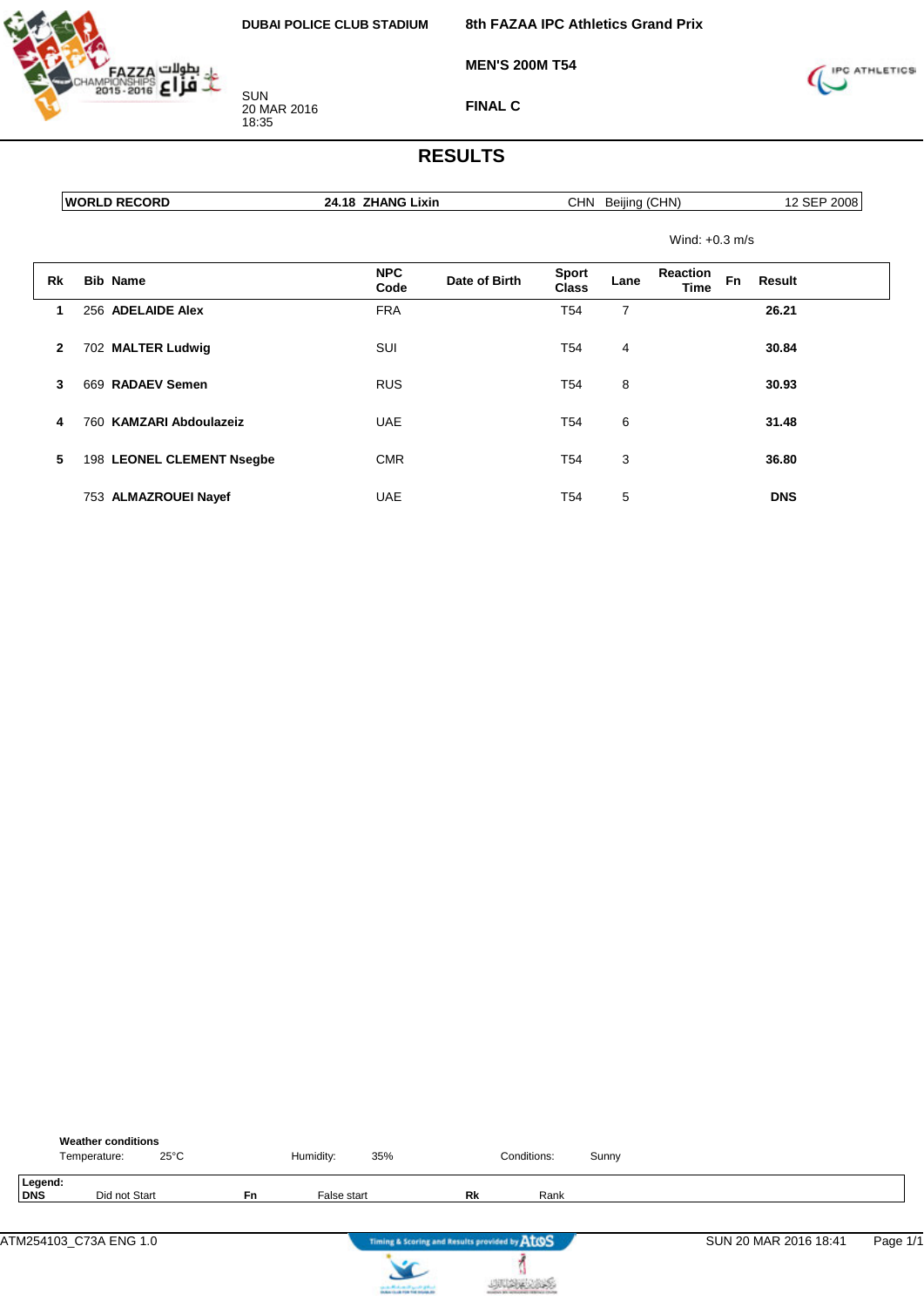

**8th FAZAA IPC Athletics Grand Prix**

**MEN'S 200M T54**



**FINAL B**

|              | <b>WORLD RECORD</b> |                        | 24.18 ZHANG Lixin  |               | CHN Beijing (CHN)            |      |                         |    | 12 SEP 2008 |
|--------------|---------------------|------------------------|--------------------|---------------|------------------------------|------|-------------------------|----|-------------|
|              |                     |                        |                    |               |                              |      | Wind: $0.0$ m/s         |    |             |
| Rk           |                     | <b>Bib Name</b>        | <b>NPC</b><br>Code | Date of Birth | <b>Sport</b><br><b>Class</b> | Lane | <b>Reaction</b><br>Time | Fn | Result      |
| 1            |                     | 262 CASOLI Julien      | <b>FRA</b>         |               | T <sub>54</sub>              | 7    |                         |    | 26.10       |
| $\mathbf{2}$ | 771                 | <b>SALEM Alshehhi</b>  | <b>UAE</b>         |               | T <sub>54</sub>              | 5    |                         |    | 26.36       |
| 3            |                     | 658 GANZEI Alexander   | <b>RUS</b>         |               | T <sub>54</sub>              | 3    |                         |    | 26.94       |
| 4            |                     | 518 ALZAHRANI Jamaan   | <b>KSA</b>         |               | T <sub>54</sub>              | 6    |                         |    | 27.52       |
| 5            |                     | 460 WATANABE Sho       | <b>JPN</b>         |               | T54                          | 4    |                         |    | 27.53       |
| 6            | 705                 | <b>WILLIMANN Lukas</b> | SUI                |               | T54                          | 8    |                         |    | 29.99       |

|               | <b>Weather conditions</b><br>Temperature: | $25^{\circ}$ C |           | Humidity: | 35%                                    | Conditions:                                   | Sunny |                       |          |
|---------------|-------------------------------------------|----------------|-----------|-----------|----------------------------------------|-----------------------------------------------|-------|-----------------------|----------|
| Legend:<br>Fn | False start                               |                | <b>Rk</b> | Rank      |                                        |                                               |       |                       |          |
|               | ATM254102 C73A ENG 1.0                    |                |           |           |                                        | Timing & Scoring and Results provided by AtOS |       | SUN 20 MAR 2016 18:42 | Page 1/1 |
|               |                                           |                |           |           | can be affected and it genetic gradual |                                               |       |                       |          |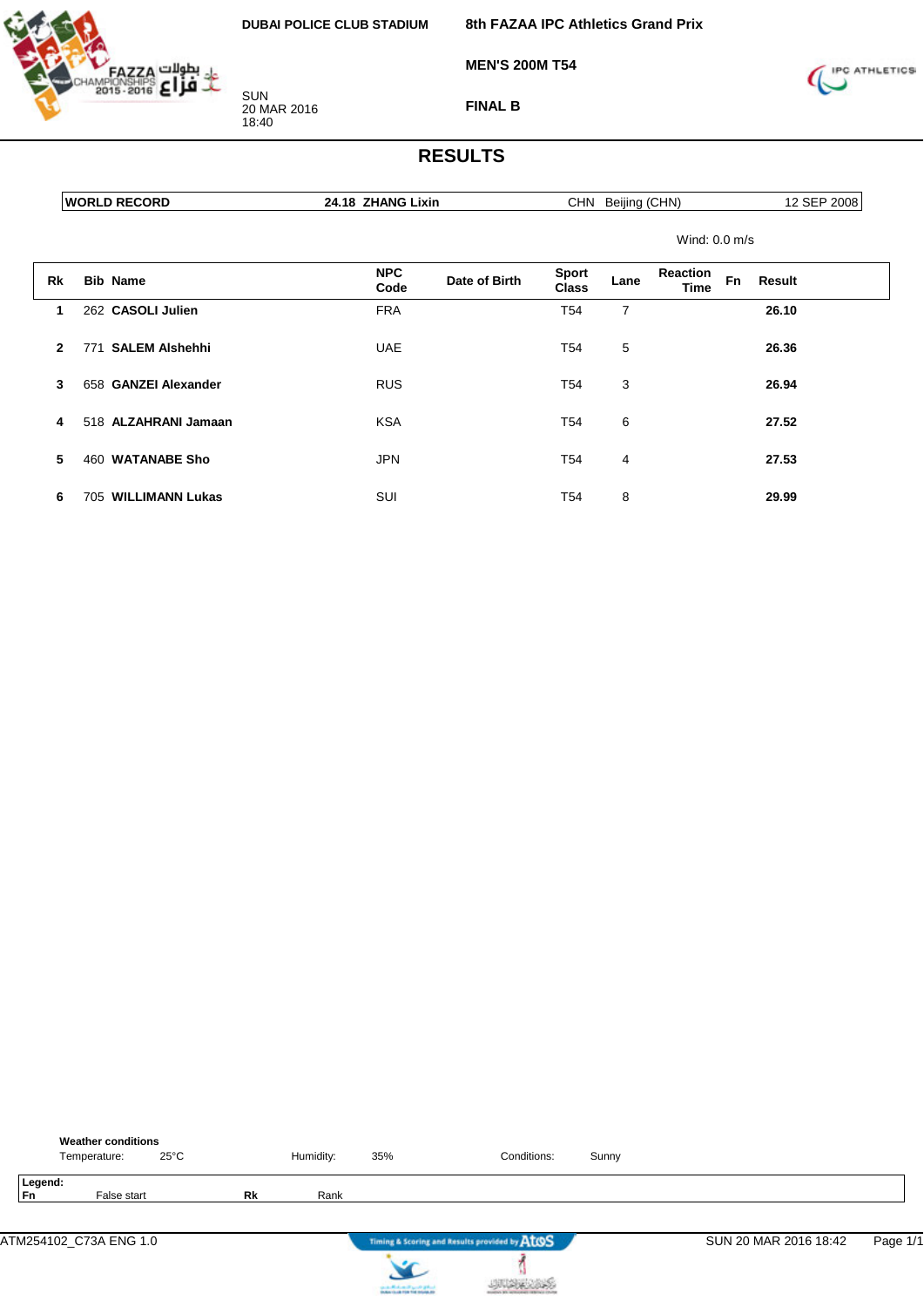

**8th FAZAA IPC Athletics Grand Prix**

**MEN'S 200M T54**



**FINAL A**

|              | <b>WORLD RECORD</b>   | 24.18 ZHANG Lixin                   |                              | CHN Beijing (CHN) |                  | 12 SEP 2008  |  |  |
|--------------|-----------------------|-------------------------------------|------------------------------|-------------------|------------------|--------------|--|--|
|              |                       |                                     |                              |                   | Wind: $+0.3$ m/s |              |  |  |
| Rk           | <b>Bib Name</b>       | <b>NPC</b><br>Date of Birth<br>Code | <b>Sport</b><br><b>Class</b> | Lane              | Reaction<br>Time | Fn<br>Result |  |  |
| 1            | 586 VAN WEEGHEL Kenny | <b>NED</b>                          | T <sub>54</sub>              | 4                 |                  | 25.13        |  |  |
| $\mathbf{2}$ | 655 BYCHENOK Alexey   | <b>RUS</b>                          | T54                          | 5                 |                  | 25.40        |  |  |
| 3            | 700 HUG Marcel        | SUI                                 | T54                          | 6                 |                  | 25.51        |  |  |
| 4            | 254 TÄHTI Leo-Pekka   | <b>FIN</b>                          | T54                          | 3                 |                  | 25.93        |  |  |
| 5            | 715 ALMERS Niklas     | <b>SWE</b>                          | T54                          | 7                 |                  | 26.25        |  |  |
| 6            | 454 SAYANO Toshiaki   | <b>JPN</b>                          | T <sub>54</sub>              | 8                 |                  | 27.75        |  |  |

|               | <b>Weather conditions</b><br>Temperature: | $25^{\circ}$ C |           | Humidity: | 35%                                                                       | Conditions:                                   | Sunny |                       |          |
|---------------|-------------------------------------------|----------------|-----------|-----------|---------------------------------------------------------------------------|-----------------------------------------------|-------|-----------------------|----------|
| Legend:<br>Fn | False start                               |                | <b>Rk</b> | Rank      |                                                                           |                                               |       |                       |          |
|               | ATM254101_C73A ENG 1.0                    |                |           |           |                                                                           | Timing & Scoring and Results provided by AtOS |       | SUN 20 MAR 2016 18:50 | Page 1/1 |
|               |                                           |                |           |           | country Michael and Lands & Michael<br>Anders that him field industry the |                                               |       |                       |          |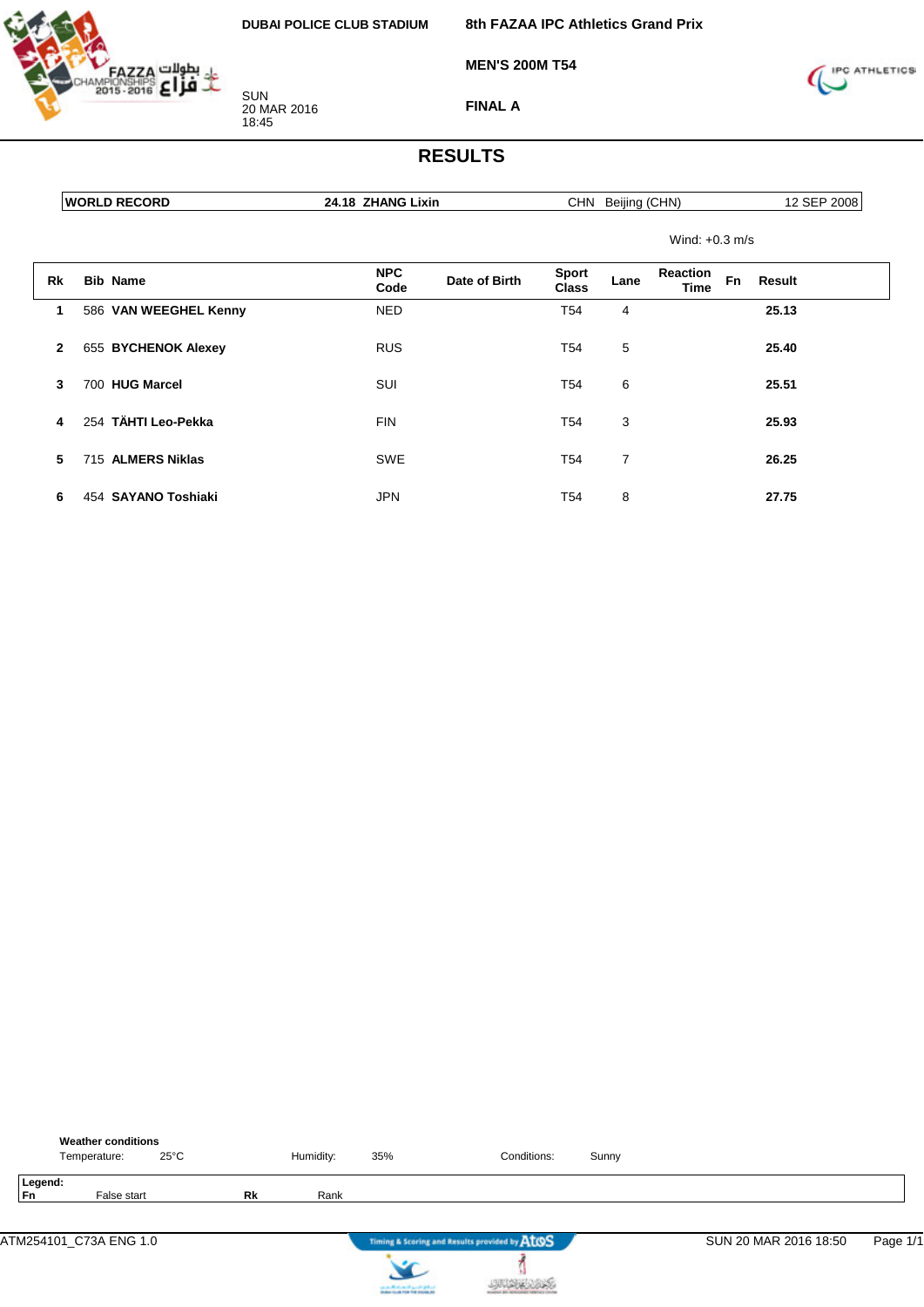**WOMEN'S DISCUS THROW F11-12/36-38**



SUN 20 MAR 2016 18:00

**FINAL**



|              | <b>WORLD RECORD - F11</b>     | 40.42 ZHANG Liangmin                |                              |              |              | CHN Christchurch (NZL) |              |              | 22 JAN 2011  |                         |  |
|--------------|-------------------------------|-------------------------------------|------------------------------|--------------|--------------|------------------------|--------------|--------------|--------------|-------------------------|--|
|              | <b>WORLD RECORD - F12</b>     | 45.97 OKSEM Sofia                   |                              |              | <b>RUS</b>   | Swansea (GBR)          |              |              |              | 22 AUG 2014             |  |
|              | <b>WORLD RECORD - F36</b>     | 28.01 WU Qing                       | <b>CHN</b><br>London (GBR)   |              |              |                        |              | 31 AUG 2012  |              |                         |  |
|              | <b>WORLD RECORD - F37</b>     | 35.35 MI Na                         |                              |              | CHN          | London (GBR)           |              |              |              | 6 SEP 2012              |  |
|              | <b>WORLD RECORD - F38</b>     | 31.64 LENIHAN Noelle                |                              |              | <b>IRL</b>   | Doha (QAT)             |              |              |              | 26 OCT 2015             |  |
|              |                               |                                     |                              |              |              |                        |              |              |              |                         |  |
| Rk           | <b>Bib Name</b>               | <b>NPC</b><br>Date of Birth<br>Code | <b>Sport</b><br><b>Class</b> | 1            | $\mathbf{2}$ | 3                      | 4            | 5            | 6            | Result<br><b>Points</b> |  |
| 1            | 685 LIPATNIKOVA Galina        | <b>RUS</b>                          | F36                          | $\times$     | 20.74<br>708 | 23.57<br>862           | X            | $\times$     | 23.52<br>860 | 23.57 AR<br>862         |  |
| $\mathbf{2}$ | <b>SIVAKOVA Tamara</b><br>159 | <b>BLR</b>                          | F <sub>12</sub>              | 33.40<br>688 | 34.08<br>714 | X                      | X            | 37.56<br>833 | 37.08<br>818 | 37.56<br>833            |  |
| 3            | 740 TIRIKLI Büsra Nur         | <b>TUR</b>                          | F11                          | $\times$     | 23.27<br>636 | 25.81<br>768           | $\times$     | 24.93<br>725 | 25.16<br>737 | 25.81<br>768            |  |
| 4            | 232 BERNA Eva                 | <b>CZE</b>                          | F37                          | 27.48<br>736 | 25.57<br>643 | X                      | X            | 26.74<br>701 | 25.42<br>635 | 27.48<br>736            |  |
| 5            | 413 MAHMOODI Razieh           | <b>IRI</b>                          | F <sub>12</sub>              | 30.87<br>585 | 32.90<br>669 | 32.00<br>633           | 28.98<br>503 | 26.88<br>410 | 29.41<br>522 | 32.90<br>669            |  |
| 6            | 778 AL SUWAIDI Khadija        | <b>UAE</b>                          | F37                          | 10.50<br>16  | $\times$     | $\times$               | 8.78<br>5    | 8.35<br>4    | 9.36<br>8    | 10.50<br>16             |  |

| Starting order            |     |     |     |     |     |     |
|---------------------------|-----|-----|-----|-----|-----|-----|
| Initial                   | 232 | 413 | 159 | 778 | 740 | 685 |
| 4th, 5th and 6th attempts | 778 | 413 | 159 | 232 | 740 | 685 |

|                      | <b>Weather conditions</b><br>$25^{\circ}$ C<br>Temperature: |    | Humidity: | 35% |                                               | Conditions: | Sunny |                       |          |
|----------------------|-------------------------------------------------------------|----|-----------|-----|-----------------------------------------------|-------------|-------|-----------------------|----------|
| Legend:<br><b>AR</b> | Area Record                                                 | Rk | Rank      |     | $\checkmark$<br>$\mathbf{v}$                  | Failure     |       |                       |          |
|                      |                                                             |    |           |     | Timing & Scoring and Results provided by ATOS |             |       | SUN 20 MAR 2016 19:07 | Page 1/1 |



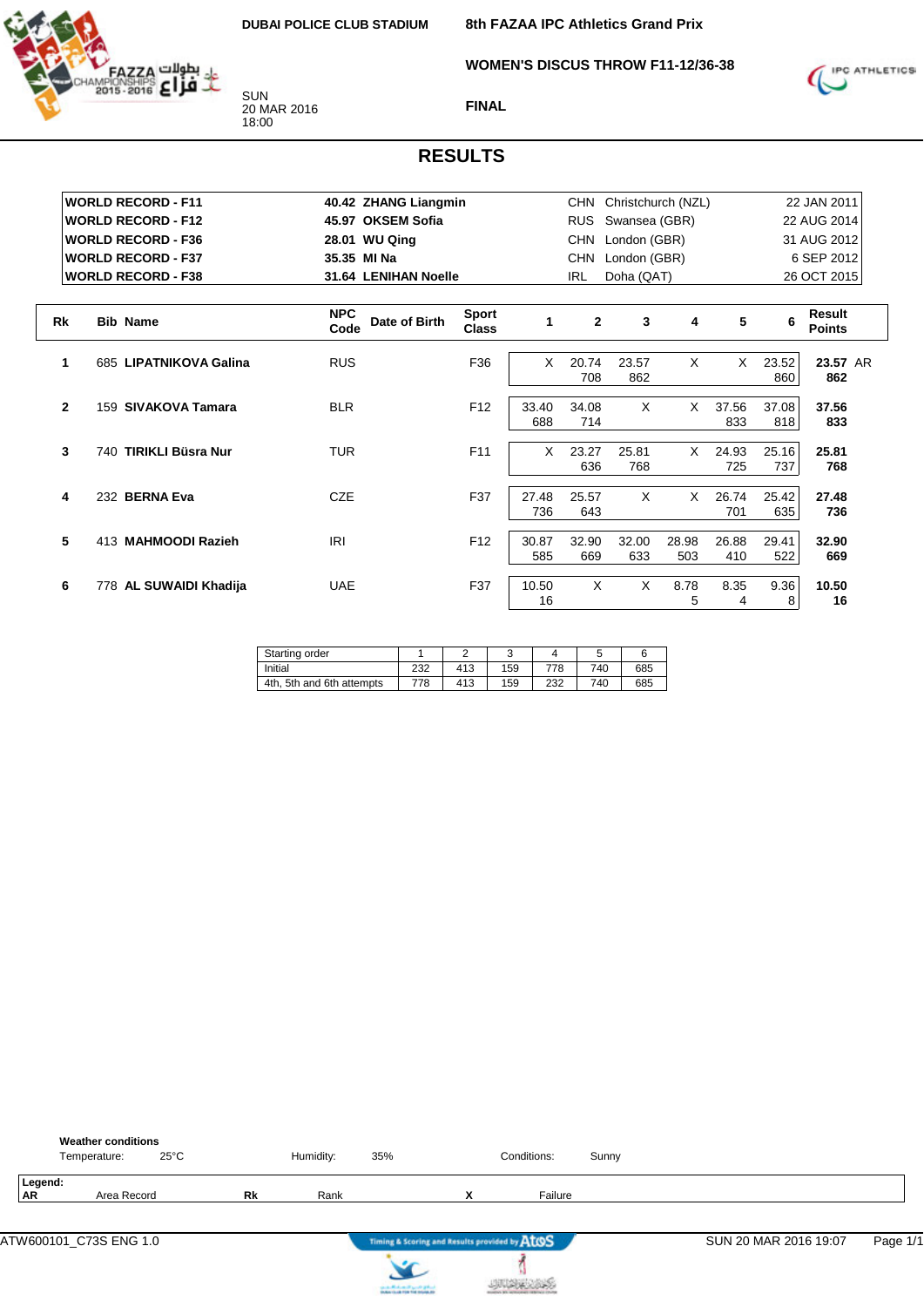

**MEN'S JAVELIN THROW F52/53**



**FINAL**

|              | <b>WORLD RECORD - F52</b><br><b>WORLD RECORD - F53</b> |                                     | 16 MAY 2015<br>30.32 de SANTOS ESPINOSA Erik Alejand MGX Tempe, AZ (USA)<br>26 JUL 2013<br>24.30 CUNNINGHAM Alphanso<br>JAM<br>Lyon (FRA) |              |                |              |              |              |              |                         |
|--------------|--------------------------------------------------------|-------------------------------------|-------------------------------------------------------------------------------------------------------------------------------------------|--------------|----------------|--------------|--------------|--------------|--------------|-------------------------|
| <b>Rk</b>    | <b>Bib Name</b>                                        | <b>NPC</b><br>Date of Birth<br>Code | <b>Sport</b><br><b>Class</b>                                                                                                              | 1            | $\overline{2}$ | 3            | 4            | 5            | 6            | Result<br><b>Points</b> |
| 1            | 392 KHORSANDAMIRI Hossein                              | IRI                                 | F <sub>52</sub>                                                                                                                           | 10.25<br>253 | 12.27<br>447   | 12.92<br>511 | 13.51<br>569 | $\times$     | 13.84<br>600 | 13.84<br>600            |
| $\mathbf{2}$ | 205 ULRICH DIMITRI PN                                  | <b>CMR</b>                          | F <sub>53</sub>                                                                                                                           | 12.29<br>287 | 11.19<br>204   | 12.33<br>290 | 11.62<br>235 | 11.73<br>243 | 10.84<br>180 | 12.33<br>290            |
|              | 192 FRANCOIS XAVIER Nyobe                              | <b>CMR</b>                          | F <sub>53</sub>                                                                                                                           |              |                |              |              |              |              | <b>DNS</b>              |
|              | 195 HERMAN Ntsoli                                      | <b>CMR</b>                          | F <sub>53</sub>                                                                                                                           |              |                |              |              |              |              | <b>DNS</b>              |
|              | 203 SAMUEL Tulag                                       | <b>CMR</b>                          | F <sub>53</sub>                                                                                                                           |              |                |              |              |              |              | <b>DNS</b>              |

| 195<br>∠∪ാ | 192 | 205 | 392 |
|------------|-----|-----|-----|

|                | <b>Weather conditions</b><br>Temperature: | $25^{\circ}$ C | Humidity: | 35%                                                                   |   | Conditions: | Sunny |                       |          |
|----------------|-------------------------------------------|----------------|-----------|-----------------------------------------------------------------------|---|-------------|-------|-----------------------|----------|
| Legend:<br>DNS | Did not Start                             | Rk             | Rank      |                                                                       | x | Failure     |       |                       |          |
|                | ATM705101_C73S ENG 1.0                    |                |           | Timing & Scoring and Results provided by AtOS                         |   |             |       | SUN 20 MAR 2016 19:08 | Page 1/1 |
|                |                                           |                |           | سافق فتسير الشعساسالسفست<br><b>A Business College Ford Andrews At</b> |   |             |       |                       |          |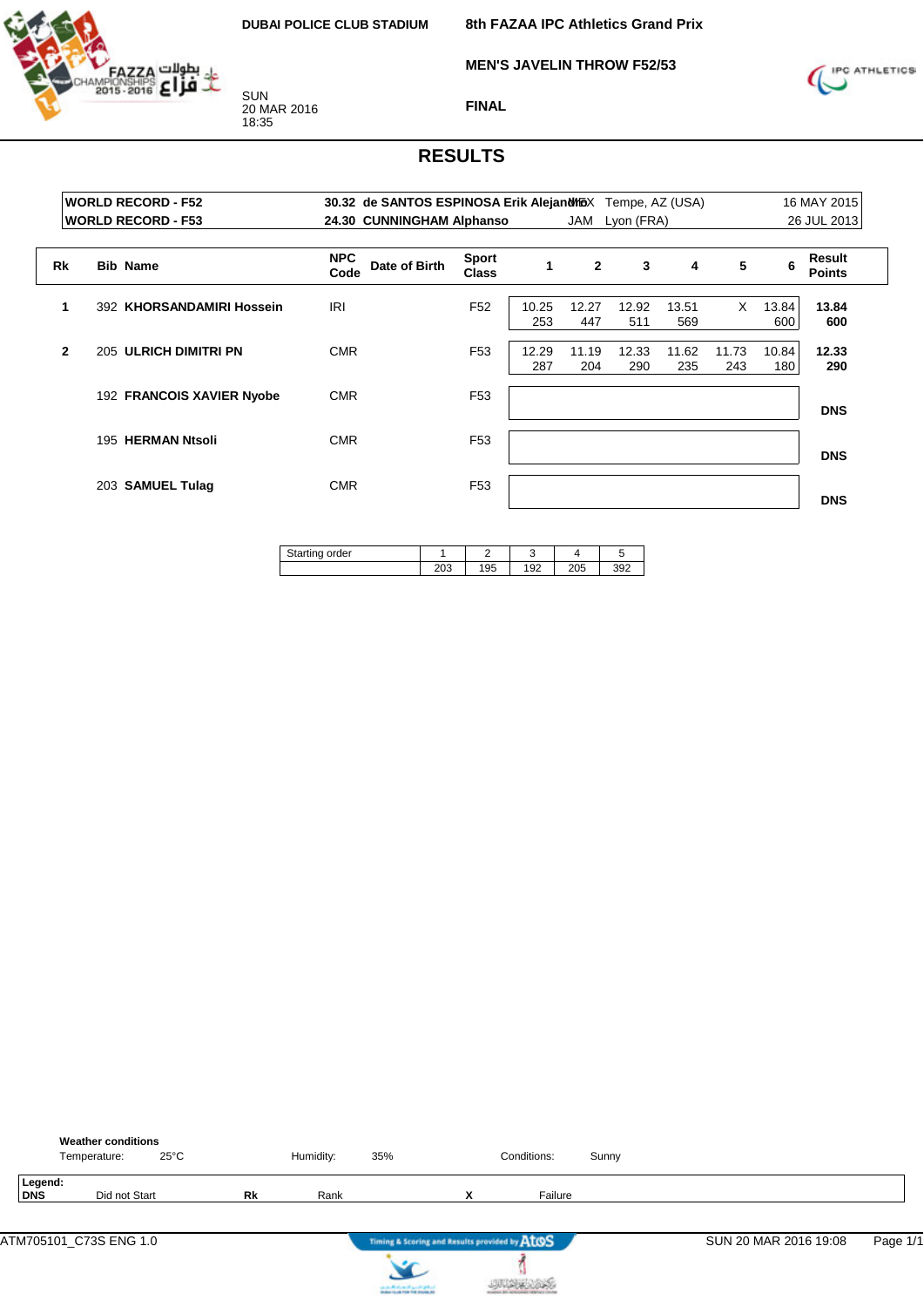**MEN'S 4X100M RELAY T42-47**



20 MAR 2016

SUN

19:10



**FINAL**

| Rk |     | <b>Bib NPC</b>        | <b>Sport</b><br>Class | Lane | <b>Reaction</b><br>Time | Result<br>Fn |
|----|-----|-----------------------|-----------------------|------|-------------------------|--------------|
|    |     | <b>TUR - TURKEY</b>   |                       | 4    |                         | 54.43        |
|    | 722 | AKAL N.Ahamet         | T47                   |      |                         |              |
|    | 731 | KART Nurullah         | T42                   |      |                         |              |
|    |     | 729 ELYAZ Kerim       | T47                   |      |                         |              |
|    |     | 734 TELLI Baris       | T42                   |      |                         |              |
|    |     | <b>RUS - RUSSIA</b>   |                       | 5    |                         | <b>DNS</b>   |
|    | 666 | <b>MIKHALKOV Petr</b> | T44                   |      |                         |              |
|    | 663 | <b>KOTLOV Alexey</b>  | T47                   |      |                         |              |
|    |     | 675 TRUNOV Vadim      | T47                   |      |                         |              |
|    | 662 | IZBASAROV Dijas       | T42                   |      |                         |              |

|                | <b>Weather conditions</b><br>Temperature: | $25^{\circ}$ C |    | Humidity:   | 35%                                                                       |                                               | Conditions: | Sunny |                       |          |
|----------------|-------------------------------------------|----------------|----|-------------|---------------------------------------------------------------------------|-----------------------------------------------|-------------|-------|-----------------------|----------|
| Legend:<br>DNS | Did not Start                             |                | Fn | False start |                                                                           | Rk                                            | Rank        |       |                       |          |
|                | ATM892101_C73E ENG 1.0                    |                |    |             |                                                                           | Timing & Scoring and Results provided by AtOS |             |       | SUN 20 MAR 2016 19:18 | Page 1/1 |
|                |                                           |                |    |             | country Michael and Lands & Michael<br>Anders that him field industry the |                                               |             |       |                       |          |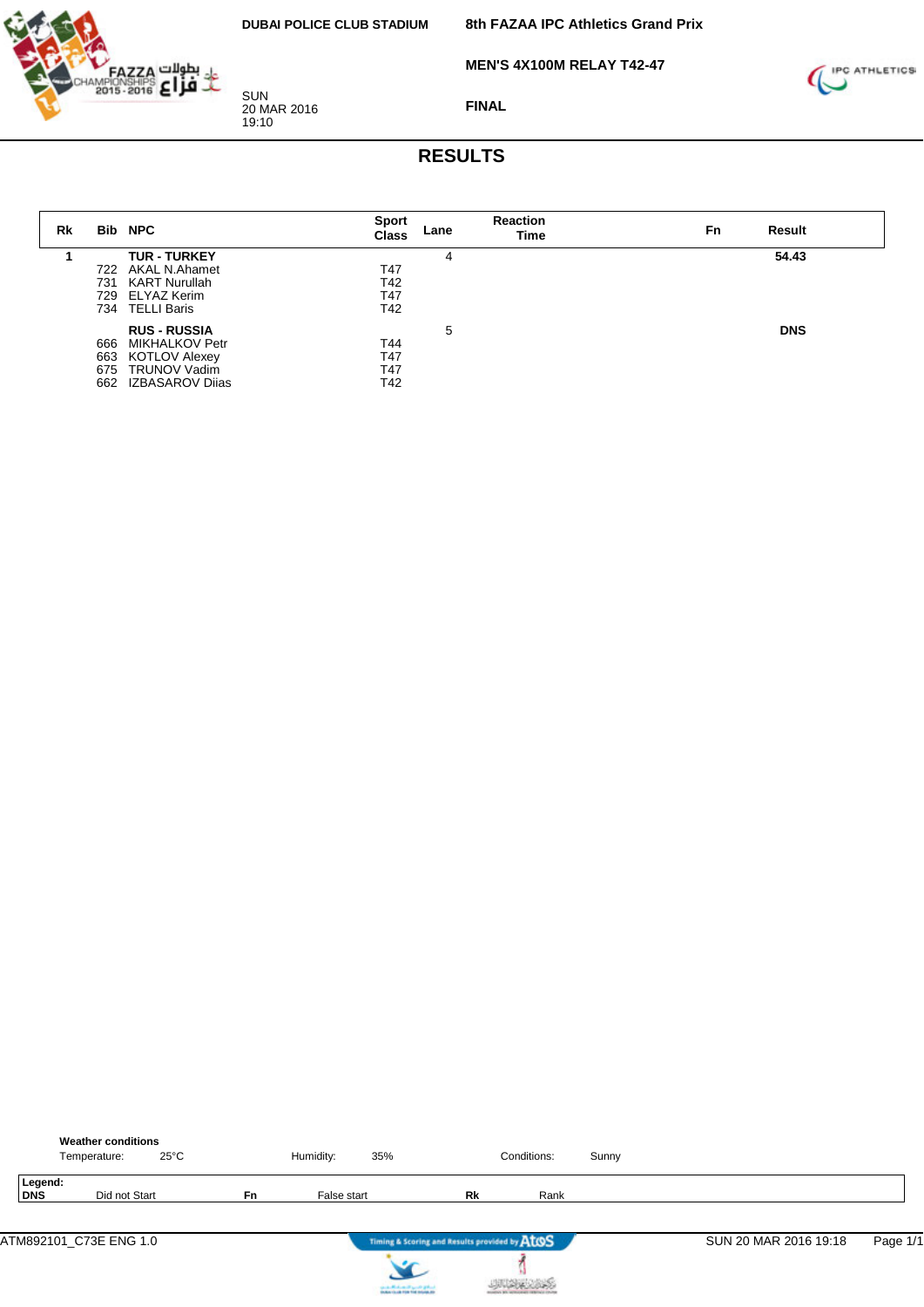

**WOMEN'S DISCUS THROW F32/33**

**8th FAZAA IPC Athletics Grand Prix**



**FINAL**

|           | <b>WORLD RECORD - F32</b>                | 11.20 GASMI Mounia                  |                              |              | ALG Tunis (TUN)  |              |              |             |                           | 25 MAR 2015             |
|-----------|------------------------------------------|-------------------------------------|------------------------------|--------------|------------------|--------------|--------------|-------------|---------------------------|-------------------------|
|           | <b>WORLD RECORD - F33</b>                | 11.30 LIAGKOU Anthi                 |                              |              | GRE Athens (GRE) |              |              |             |                           | 27 JUN 2015             |
| <b>Rk</b> | <b>Bib Name</b>                          | <b>NPC</b><br>Date of Birth<br>Code | <b>Sport</b><br><b>Class</b> | $\mathbf{1}$ | $\mathbf{2}$     | $\mathbf{3}$ | 4            | 5           | 6                         | Result<br><b>Points</b> |
|           | 325 LIAGKOU Anthi<br>1                   | <b>GRE</b>                          | F33                          | 9.81<br>526  | 10.52<br>618     | X            | 9.92<br>541  | 9.39<br>470 | 9.70<br>512               | 10.52<br>618            |
|           | $\overline{2}$<br>112 BOUDJADAR Asmahane | <b>ALG</b>                          | F33                          | 8.88<br>402  | 9.06<br>426      | 9.63<br>503  | 10.32<br>593 | 9.82<br>528 | 8.47<br>348               | 10.32<br>593            |
|           | 3<br>781 ALKHAALDI Aisha                 | <b>UAE</b>                          | F33                          | 9.70<br>512  | 9.84<br>530      | 9.76<br>520  | 10.20<br>577 | 9.86<br>533 | 10.22<br>580              | 10.22<br>580            |
|           | 4<br>410 JAHANGIRI Batoul                | <b>IRI</b>                          | F33                          | 9.00<br>418  | 9.67<br>508      | X            | 10.04<br>557 | 9.64<br>504 | 9.41<br>473               | 10.04<br>557            |
|           | 5<br>777 AL SENANI Sara                  | <b>UAE</b>                          | F33                          | $\times$     | 9.44<br>477      | 7.93<br>279  | 9.14<br>437  | 8.46<br>346 | 7.97<br>284               | 9.44<br>477             |
|           | 6<br>793 SALAH Afra                      | <b>UAE</b>                          | F32                          | 7.32<br>324  | 6.95<br>271      | 7.78<br>392  | 7.27<br>316  | 7.93<br>415 | $\boldsymbol{\mathsf{X}}$ | 7.93<br>415             |
|           | 779 ALBARAIKI Zenab<br>$\overline{7}$    | <b>UAE</b>                          | F32                          | 6.66<br>232  | 7.87<br>406      | 6.97<br>274  | 7.33<br>325  | 7.27<br>316 | 7.87<br>406               | 7.87<br>406             |
|           | 537 ALMAJDI Noorah                       | <b>KUW</b>                          | F33                          |              |                  |              |              |             |                           | <b>DNS</b>              |
|           | 295 FORTUNE Sabrina                      | <b>GBR</b>                          | F32                          |              |                  |              |              |             |                           | <b>DNS</b>              |
|           | 647 MASOUD Sara Hamdi                    | QAT                                 | F33                          |              |                  |              |              |             |                           | <b>DNS</b>              |

| $C+$<br>. .<br>Starting<br>order<br> |               | -                 |     |                         |             |     |     |     |     | י       |
|--------------------------------------|---------------|-------------------|-----|-------------------------|-------------|-----|-----|-----|-----|---------|
|                                      | $\sim$<br>ບບ≀ | $\sim$ $-$<br>64, | --- | $\cdot$ 4 $\sim$<br>. . | 11C<br>טו ד | 295 | 325 | 793 | 781 | $- - -$ |







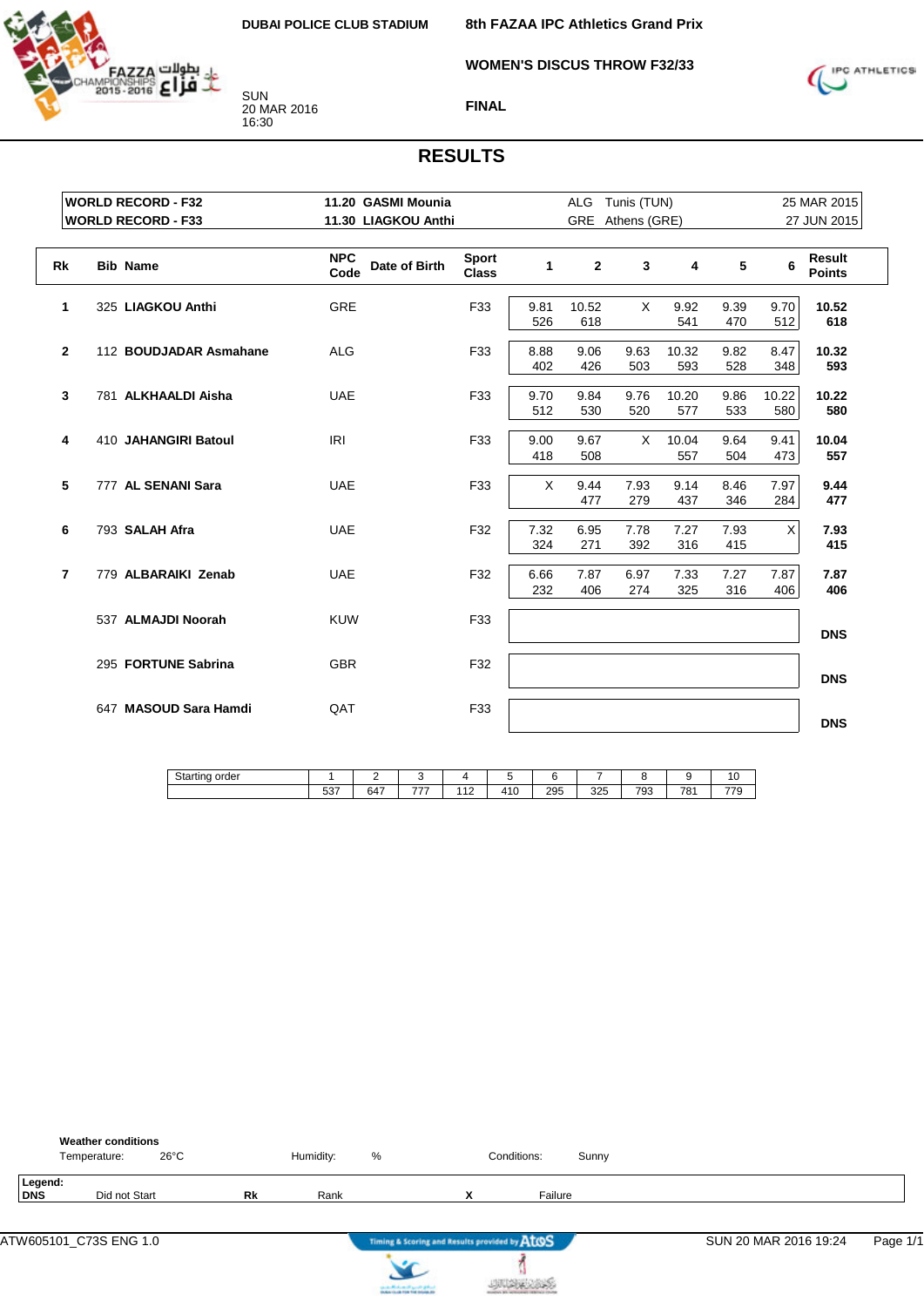

**8th FAZAA IPC Athletics Grand Prix**

**WOMEN'S DISCUS THROW F51/52/53/54**



**FINAL**

## **CORRECTED**

#### **RESULTS**

|                | <b>WORLD RECORD - F51</b> | 12.86 MORRISON Rachael              |                              |       | <b>USA</b>   | Doha (QAT)             |       |       |       | 27 OCT 2015             |
|----------------|---------------------------|-------------------------------------|------------------------------|-------|--------------|------------------------|-------|-------|-------|-------------------------|
|                | <b>WORLD RECORD - F52</b> | 15.28 KNIEZKOVA Martina             |                              |       | <b>CZE</b>   | Athens (GRE)           |       |       |       | 20 SEP 2004             |
|                |                           |                                     |                              |       |              |                        |       |       |       |                         |
|                | <b>WORLD RECORD - F53</b> | 14.46 SMITH Cristeen                |                              |       | <b>NZL</b>   | Stoke Mandeville (GBR) |       |       |       | 26 JUL 1995             |
|                | <b>WORLD RECORD - F54</b> | 19.96 FESSLOVA Jana                 |                              |       | <b>CZE</b>   | Frydek-Mistek (CZE)    |       |       |       | 29 AUG 2004             |
|                |                           |                                     |                              |       |              |                        |       |       |       |                         |
| <b>Rk</b>      | <b>Bib Name</b>           | <b>NPC</b><br>Date of Birth<br>Code | <b>Sport</b><br><b>Class</b> | 1     | $\mathbf{2}$ | 3                      | 4     | 5     | 6     | Result<br><b>Points</b> |
| 1              | 683 GORLOVA Elena         | <b>RUS</b>                          | F <sub>51</sub>              | 10.56 | 10.92        | 10.07                  | X     | 10.61 | X     | 10.92 AR                |
|                |                           |                                     |                              | 633   | 1153         | 571                    |       | 639   |       | 1153                    |
| $\mathbf{2}$   | 408 HADIDI Shahla         | IRI                                 | F <sub>54</sub>              | 13.58 | 13.39        | 12.73                  | 14.48 | 13.65 | 13.89 | 14.48                   |
|                |                           |                                     |                              | 693   | 675          | 609                    | 774   | 700   | 722   | 774                     |
| 3              | 168 NEDHAM Fatema         | <b>BRN</b>                          | F <sub>53</sub>              | 9.29  | 9.49         | 9.62                   | 9.53  | 9.80  | 9.58  | 9.80                    |
|                |                           |                                     |                              | 524   | 551          | 569                    | 557   | 593   | 564   | 593                     |
| 4              | 560 OCHOA DELGADO Leticia | <b>MEX</b>                          | F <sub>52</sub>              | 9.40  | 9.25         | 8.55                   | X     | 9.35  | 8.88  | 9.40                    |
|                |                           |                                     |                              | 482   | 461          | 367                    |       | 475   | 411   | 482                     |
| 5              | 322 KOROKIDA Dimitra      | <b>GRE</b>                          | F <sub>53</sub>              | 7.21  | 8.19         | 8.27                   | 8.51  | 8.42  | 8.60  | 8.60                    |
|                |                           |                                     |                              | 238   | 369          | 380                    | 414   | 401   | 426   | 426                     |
| 6              | 620 AL ABRI Raya          | <b>OMA</b>                          | F <sub>54</sub>              | 10.43 | 9.99         | 9.42                   | 10.89 | 9.62  | 10.33 | 10.89                   |
|                |                           |                                     |                              | 360   | 313          | 254                    | 410   | 274   | 349   | 410                     |
| $\overline{7}$ | 166 ALI Amal              | <b>BRN</b>                          | F <sub>54</sub>              | 10.51 | 9.81         | X                      | 9.83  | 10.67 | 10.62 | 10.67                   |
|                |                           |                                     |                              | 368   | 294          |                        | 296   | 386   | 380   | 386                     |
| 8              | AL HAMMADI Shaikha<br>621 | <b>OMA</b>                          | F <sub>54</sub>              | 7.91  | 8.68         | 8.60                   | 9.32  | X     | 9.64  | 9.64                    |
|                |                           |                                     |                              | 125   | 186          | 179                    | 245   |       | 276   | 276                     |

| n.<br>order<br>ال<br>טווי<br><u>- uu - </u> |            |     |     |     |     |             |             |            |
|---------------------------------------------|------------|-----|-----|-----|-----|-------------|-------------|------------|
|                                             | coo<br>ხშა | 108 | 168 | 560 | 166 | co4<br>02 I | con<br>່ວ∠ບ | 222<br>ے∠ت |

|                      | <b>Weather conditions</b><br>$26^{\circ}$ C<br>Temperature: |    | Humidity: | %    | Conditions:                                   |         | Sunny |                       |          |
|----------------------|-------------------------------------------------------------|----|-----------|------|-----------------------------------------------|---------|-------|-----------------------|----------|
| Legend:<br><b>AR</b> | Area Record                                                 | Rk | Rank      |      | $\mathbf{v}$                                  | Failure |       |                       |          |
|                      |                                                             |    |           | ____ | Timing & Scoring and Results provided by ATOS |         |       | SUN 20 MAR 2016 19:37 | Page 1/1 |

**JURICES** 

 $\sum$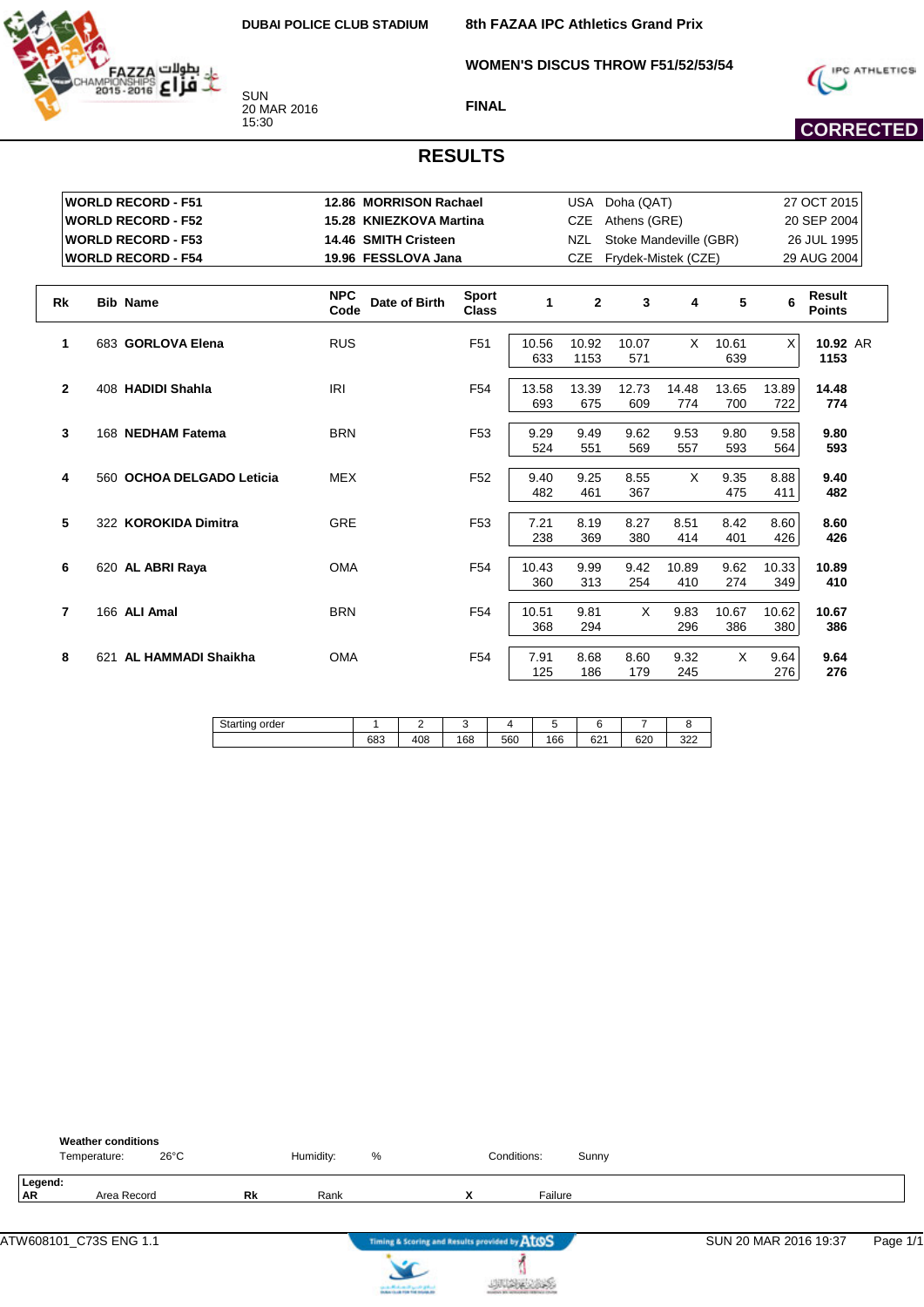

**WOMEN'S DISCUS THROW F55/56**

**8th FAZAA IPC Athletics Grand Prix**



**FINAL**

| <b>WORLD RECORD - F55</b>         | 27.80 BUGGENHAGEN Marianne          |                              |              | GER          | Beijing (CHN)       |              |              |              | 9 SEP 2008              |
|-----------------------------------|-------------------------------------|------------------------------|--------------|--------------|---------------------|--------------|--------------|--------------|-------------------------|
| <b>WORLD RECORD - F56</b>         | 24.67 GUIMARAES Suely               |                              |              | <b>BRA</b>   | Mar del Plata (ARG) |              |              |              | 9 DEC 2003              |
| <b>Rk</b><br><b>Bib Name</b>      | <b>NPC</b><br>Date of Birth<br>Code | <b>Sport</b><br><b>Class</b> | 1            | $\mathbf{2}$ | 3                   | 4            | 5            | 6            | Result<br><b>Points</b> |
| 1<br>317 WILLING Martina Monika   | <b>GER</b>                          | F <sub>56</sub>              | 20.03<br>847 | 20.12<br>852 | 20.55<br>876        | 20.35<br>865 | 20.49<br>872 | 20.08<br>850 | 20.55<br>876            |
| $\mathbf{2}$<br>167 ALOMARI Rooba | <b>BRN</b>                          | F <sub>55</sub>              | 18.27<br>642 | 19.04<br>696 | $\times$            | 18.07<br>628 | $\times$     | 19.69<br>739 | 19.69<br>739            |
| 3<br>146 SAFAROVA Solmaz          | <b>AZE</b>                          | F <sub>55</sub>              | 17.10<br>555 | 17.76<br>605 | 18.08<br>628        | 18.96<br>690 | 18.18<br>636 | 17.73<br>603 | 18.96<br>690            |
| 4<br>807 NATALYA Semyonova        | <b>UZB</b>                          | F <sub>55</sub>              | $\times$     | 16.95<br>544 | 17.67<br>598        | X            | X            | 15.71<br>447 | 17.67<br>598            |
| 5<br>370 GHILDIYAL Pragya         | <b>IND</b>                          | F <sub>55</sub>              | 13.90<br>307 | 14.26<br>334 | 14.40<br>345        | 13.76<br>296 | 14.17<br>327 | 14.57<br>358 | 14.57<br>358            |
| 6<br>236 NOVAKOVA Katerina        | <b>CZE</b>                          | F <sub>55</sub>              | 13.18<br>254 | 13.51<br>278 | 11.64<br>155        | 13.10<br>249 | 13.77<br>297 | 12.90<br>235 | 13.77<br>297            |
| 371 HANS Madhvi<br>7              | <b>IND</b>                          | F <sub>55</sub>              | 6.63<br>8    | 6.09<br>4    | 5.99<br>4           | 6.95<br>10   | 6.96<br>10   | 6.35<br>6    | 6.96<br>10              |
| 118 SAAD Nafissa                  | <b>ALG</b>                          | F <sub>56</sub>              |              |              |                     |              |              |              | <b>DNS</b>              |

| $\sim$<br>$\cdot$ .<br>order<br>Starting<br>w |            |             |    |     |                 |     |    |     |
|-----------------------------------------------|------------|-------------|----|-----|-----------------|-----|----|-----|
|                                               | 274<br>، ں | 270<br>ں ہی | 46 | 167 | 247<br>ر<br>. . | 236 | 18 | 807 |
|                                               |            |             |    |     |                 |     |    |     |

|                       | <b>Weather conditions</b><br>Temperature: | $26^{\circ}$ C |           | Humidity: | 41% |                                               | Conditions: | Sunny |                       |          |
|-----------------------|-------------------------------------------|----------------|-----------|-----------|-----|-----------------------------------------------|-------------|-------|-----------------------|----------|
| Legend:<br><b>DNS</b> | Did not Start                             |                | <b>Rk</b> | Rank      |     | $\mathbf{v}$<br>^                             | Failure     |       |                       |          |
|                       |                                           |                |           |           |     | Timing & Scoring and Results provided by ATOS |             |       | SUN 20 MAR 2016 19:51 | Page 1/1 |



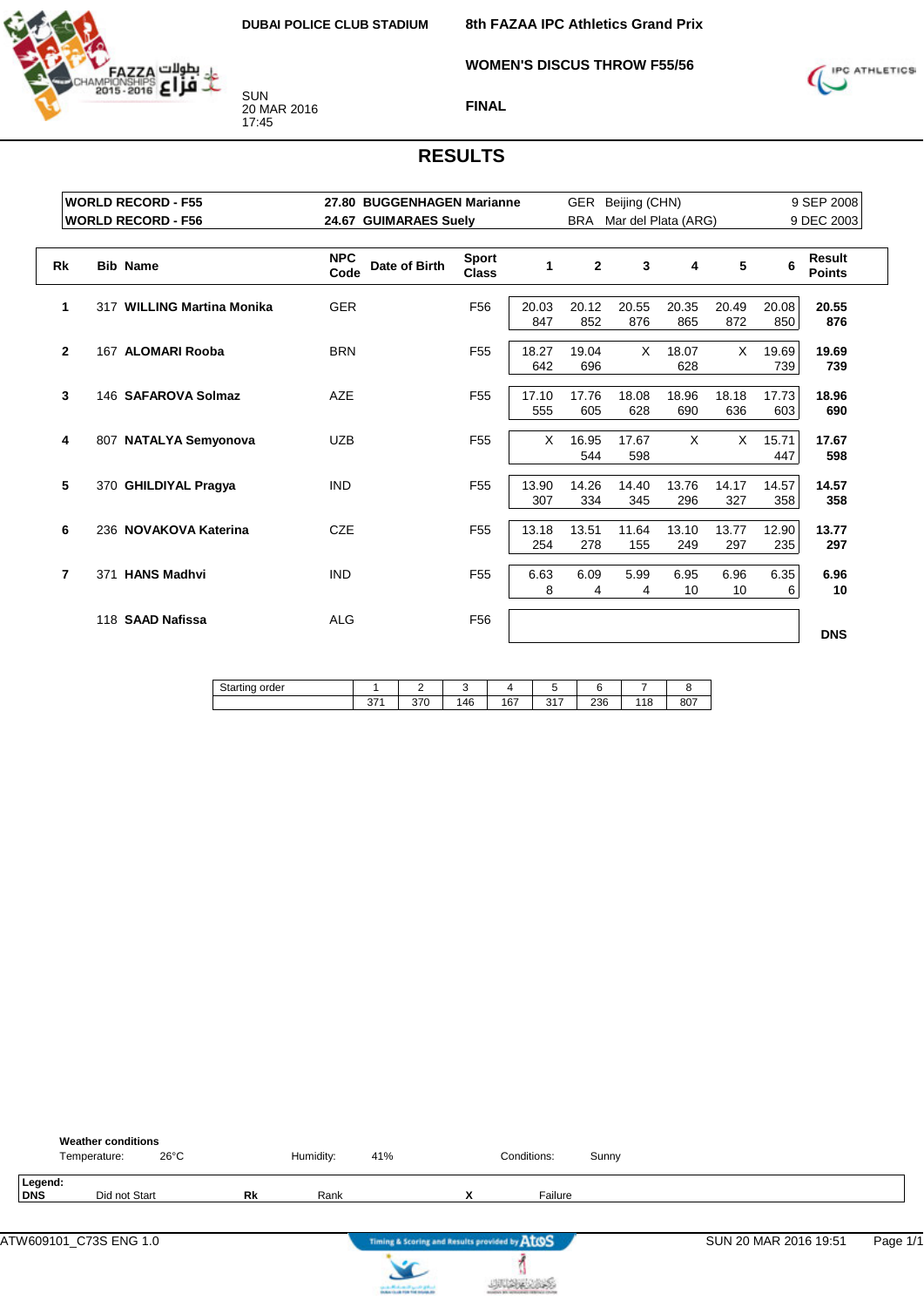

**MEN'S SHOT PUT F57**



SUN 20 MAR 2016 18:15



**FINAL**

|              | <b>WORLD RECORD</b>         | 14.92 ROKICKI Janusz                |                              |       | <b>POL</b>   | Doha (QAT) |       |       |       | 27 OCT 2015 |
|--------------|-----------------------------|-------------------------------------|------------------------------|-------|--------------|------------|-------|-------|-------|-------------|
| Rk           | <b>Bib Name</b>             | <b>NPC</b><br>Date of Birth<br>Code | <b>Sport</b><br><b>Class</b> | 1     | $\mathbf{2}$ | 3          | 4     | 5     | 6     | Result      |
| 1            | 351 Virender                | <b>IND</b>                          | F <sub>57</sub>              | 14.18 | 13.85        | 13.97      | 14.04 | 13.51 | 13.80 | 14.18       |
| $\mathbf{2}$ | 135 NABIYEV Samir           | <b>AZE</b>                          | F <sub>57</sub>              | 13.46 | 13.68        | 13.58      | 12.81 | 13.45 | 13.28 | 13.68       |
| 3            | 431 ABDELAZIZ Amer          | <b>JOR</b>                          | F <sub>57</sub>              | 12.28 | 12.41        | X          | 12.11 | X     | 12.37 | 12.41       |
| 4            | 668 PYATKOV Alexander       | <b>RUS</b>                          | F <sub>57</sub>              | 10.49 | 11.35        | 10.85      | 11.44 | 11.10 | 11.13 | 11.44       |
| 5            | 486 SIDORCHUK Pavel         | <b>KAZ</b>                          | F <sub>57</sub>              | 11.01 | 11.35        | 11.07      | 11.20 | 11.25 | 11.06 | 11.35       |
| 6            | 207 VIVIEN BIENVENUE Mbida  | <b>CMR</b>                          | F <sub>57</sub>              | 11.11 | X            | 10.84      | 10.54 | 10.95 | 11.02 | 11.11       |
| 7            | 389 HEIDARI TIL Abdollah    | <b>IRI</b>                          | F <sub>57</sub>              | X     | 10.32        | 10.65      | 10.58 | X     | 10.43 | 10.65       |
| 8            | 273 WALICO Marcelin         | <b>FRA</b>                          | F <sub>57</sub>              | 9.76  | 10.01        | 9.84       | 10.11 | 10.11 | X     | 10.11       |
| 9            | 380 BARARPOUR Shahriar      | <b>IRI</b>                          | F <sub>57</sub>              | 8.58  | 8.66         | 8.49       | 8.56  | 8.64  | 8.08  | 8.66        |
| 10           | 423 MCLOUGHLIN Shane        | <b>IRL</b>                          | F <sub>57</sub>              | 7.38  | 7.74         | 7.85       | 7.23  | 7.42  | X     | 7.85        |
| 11           | 633 ISMAIL Nour             | <b>PLE</b>                          | F <sub>57</sub>              | 6.34  | 6.35         | 6.50       | 6.77  | 6.71  | 6.82  | 6.82        |
|              | 727 DAVULCU Musa            | <b>TUR</b>                          | F <sub>57</sub>              | DQ    |              |            |       |       |       | <b>DQ</b>   |
|              | 754 ALMEHRI Saeed           | <b>UAE</b>                          | F <sub>57</sub>              |       |              |            |       |       |       | <b>DNS</b>  |
|              | 191 DJIMDOUMGAR Djimdoumgar | <b>CMR</b>                          | F <sub>57</sub>              |       |              |            |       |       |       | <b>DNS</b>  |
|              | 197 JOSEPH Myondo           | <b>CMR</b>                          | F <sub>57</sub>              |       |              |            |       |       |       | <b>DNS</b>  |

| Starting order |          |     |            |     |     |     |     |     |                 |     |     | . . | . .<br>U | ıΔ  |
|----------------|----------|-----|------------|-----|-----|-----|-----|-----|-----------------|-----|-----|-----|----------|-----|
|                | $19^{-}$ | 389 | 707<br>ے ا | 431 | 668 | 191 | 423 | 754 | 38 <sub>C</sub> | 207 | 273 | 486 | 633      | 351 |
|                |          |     |            |     |     |     |     |     |                 |     |     |     |          |     |

| C <sub>1</sub><br>Jίc |                         |  |  |  |  |  |  |  |
|-----------------------|-------------------------|--|--|--|--|--|--|--|
|                       | 10 <sub>5</sub><br>טט ו |  |  |  |  |  |  |  |

|                | <b>Weather conditions</b><br>$25^{\circ}$ C<br>Temperature: |    | Humidity:           | 35% |                                               | Conditions: | Sunny |        |                       |          |
|----------------|-------------------------------------------------------------|----|---------------------|-----|-----------------------------------------------|-------------|-------|--------|-----------------------|----------|
| Legend:<br>DNS | Did not Start                                               | DQ | <b>Disqualified</b> |     | Rk                                            | Rank        |       | v<br>́ | Failure               |          |
|                |                                                             |    |                     |     | Timing & Scoring and Results provided by AtOS |             |       |        | SUN 20 MAR 2016 19:52 | Page 1/1 |



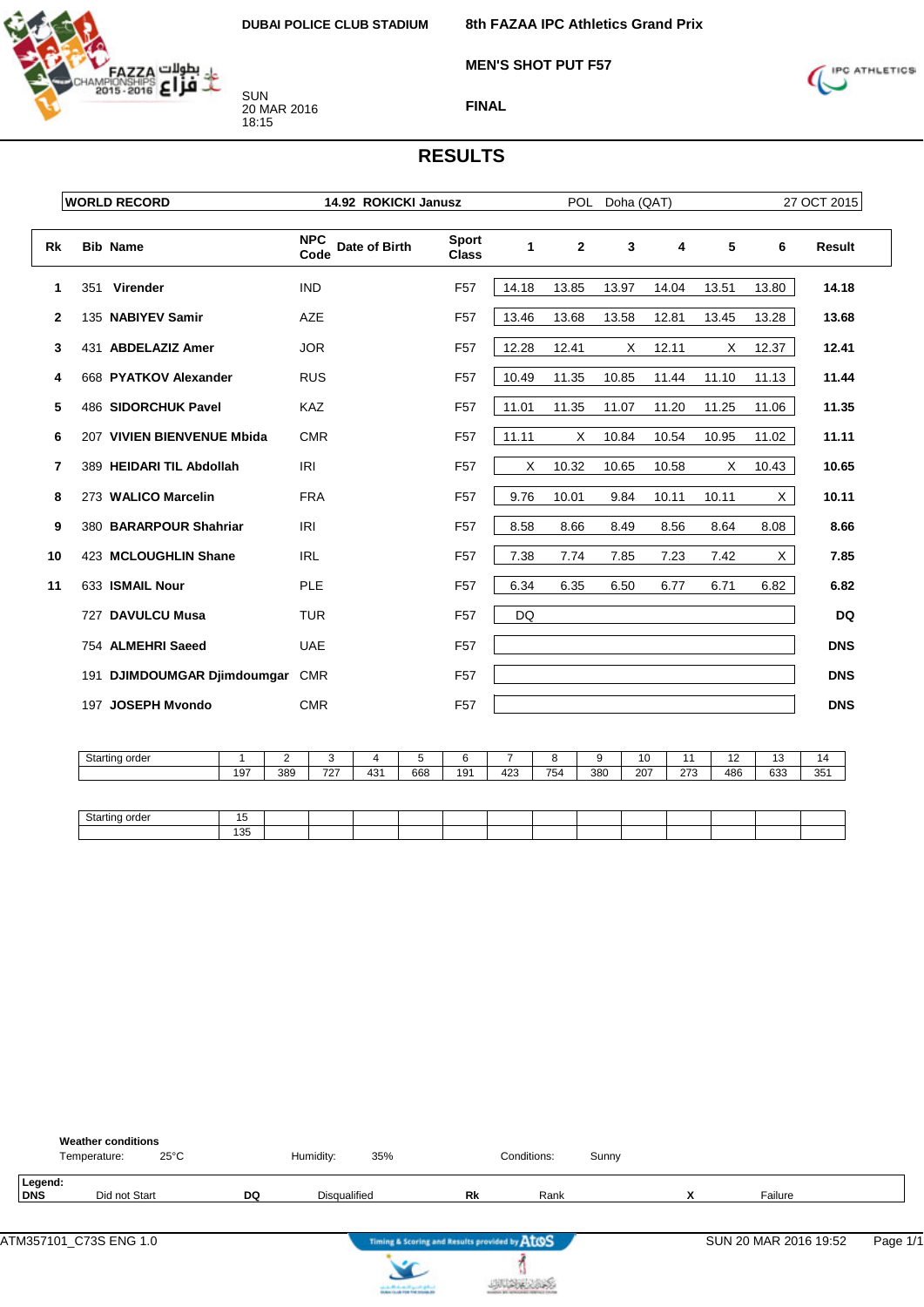**MEN'S 4X400M RELAY T53/54**



SUN 20 MAR 2016 19:20

**FINAL**



| Rk |     | <b>Bib NPC</b>          | <b>Sport</b><br>Class | Lane | <b>Reaction</b><br>Time | Result<br>Fn |  |
|----|-----|-------------------------|-----------------------|------|-------------------------|--------------|--|
|    |     | <b>RUS - RUSSIA</b>     |                       | 5    |                         | 3:16.67      |  |
|    | 658 | <b>GANZEI Alexander</b> | T54                   |      |                         |              |  |
|    | 660 | <b>GONCHAROV</b> Ivan   | T54                   |      |                         |              |  |
|    | 661 | <b>GRITSENKO Vitaly</b> | T53                   |      |                         |              |  |
|    |     | 655 BYCHENOK Alexey     | T54                   |      |                         |              |  |
| 2  |     | <b>FRA - FRANCE</b>     |                       | 4    |                         | 3:20.26      |  |
|    | 256 | ADELAIDE Alex           | T54                   |      |                         |              |  |
|    | 265 | <b>FAIRBANK Pierre</b>  | T53                   |      |                         |              |  |
|    | 261 | <b>BRIGNONE Nicolas</b> | T53                   |      |                         |              |  |
|    |     | 262 CASOLI Julien       | T54                   |      |                         |              |  |

|               | <b>Weather conditions</b><br>Temperature: | $25^{\circ}$ C |    | Humidity: | 35% | Conditions:                                   | Sunny |                       |          |
|---------------|-------------------------------------------|----------------|----|-----------|-----|-----------------------------------------------|-------|-----------------------|----------|
| Legend:<br>Fn | False start                               |                | Rk | Rank      |     |                                               |       |                       |          |
|               |                                           |                |    |           |     | Timing & Scoring and Results provided by AtOS |       | SUN 20 MAR 2016 19:52 | Page 1/1 |
|               |                                           |                |    |           |     |                                               |       |                       |          |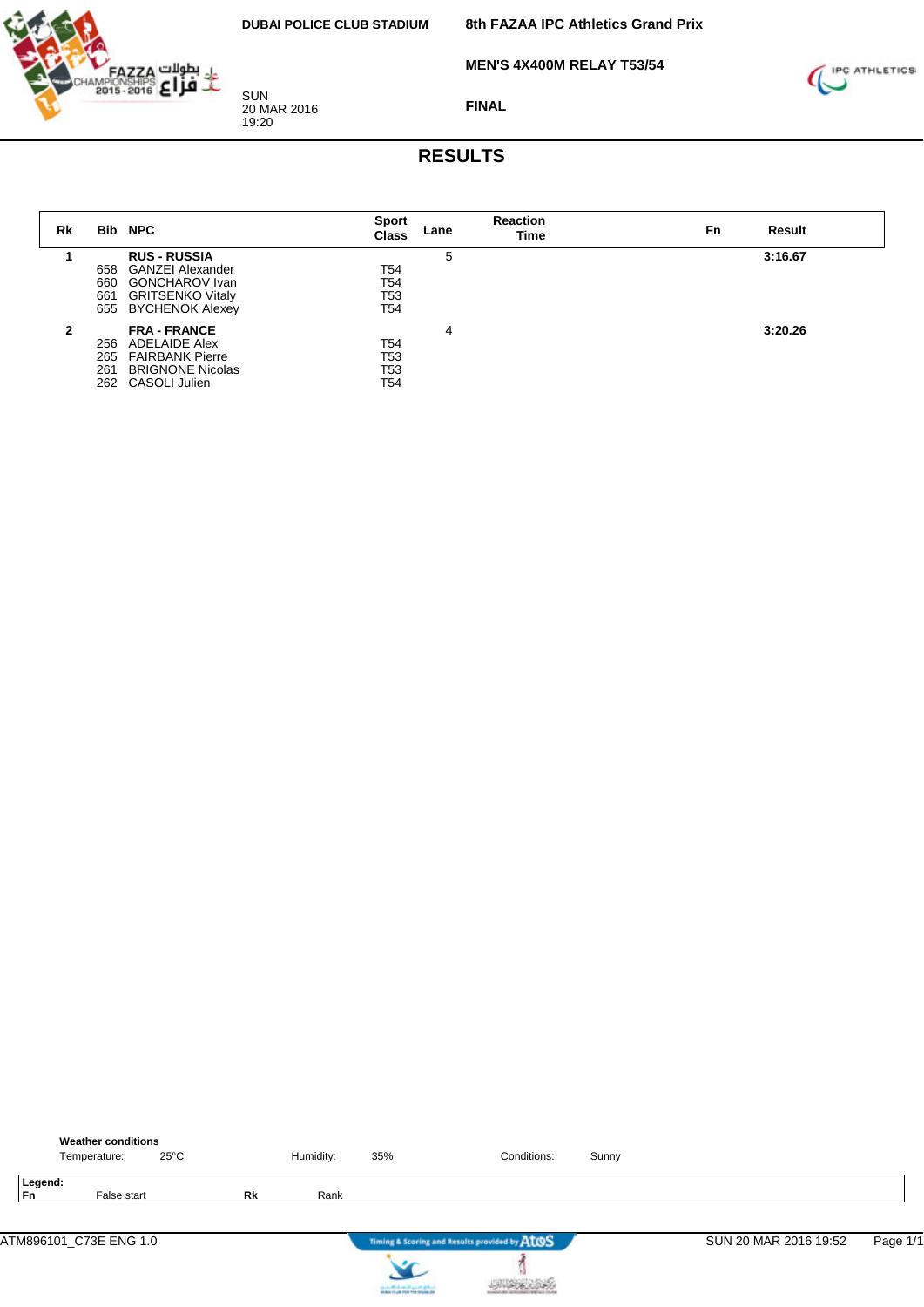**WOMEN'S DISCUS THROW F40/41**



SUN 20 MAR 2016 19:00



#### **FINAL**

|           | <b>WORLD RECORD - F40</b>       | 20.94 ONYE Lauritta                 |                              |              |              | NGR Doha (QAT) |              |              |              | 23 OCT 2015             |
|-----------|---------------------------------|-------------------------------------|------------------------------|--------------|--------------|----------------|--------------|--------------|--------------|-------------------------|
|           | <b>WORLD RECORD - F41</b>       | 29.70 TLILI Raoua                   |                              |              | <b>TUN</b>   | Doha (QAT)     |              |              |              | 23 OCT 2015             |
| <b>Rk</b> | <b>Bib Name</b>                 | <b>NPC</b><br>Date of Birth<br>Code | <b>Sport</b><br><b>Class</b> | 1            | $\mathbf{2}$ | $\mathbf{3}$   | 4            | 5            | 6            | Result<br><b>Points</b> |
|           | 420 YOUSEFI Zhila<br>1          | IRI                                 | F40                          | 12.50<br>469 | 15.06<br>711 | 16.07<br>792   | 15.50<br>748 | 14.46<br>658 | 15.08<br>713 | 16.07<br>792            |
|           | $\mathbf{2}$<br>301 NEILL Holly | <b>GBR</b>                          | F41                          | 18.12<br>334 | 22.42<br>596 | 23.76<br>672   | X.           | 20.45<br>477 | 22.17<br>581 | 23.76 AR<br>672         |
|           | 3<br>690 PODPALNAYA Uliana      | <b>RUS</b>                          | F40                          | 11.27<br>346 | 12.82<br>501 | 12.55<br>474   | 13.23<br>542 | $\times$     | $\times$     | 13.23<br>542            |
|           | 488 BALKOZHAYEVA Madina<br>4    | <b>KAZ</b>                          | F40                          | 10.25<br>250 | 10.95<br>315 | 10.86<br>306   | 10.10<br>236 | 10.91<br>311 | X            | 10.95<br>315            |
|           | 5<br>117 MEHDI Fatiha           | <b>ALG</b>                          | F41                          | $\times$     | 14.76<br>154 | 14.96<br>163   | 14.30<br>134 | 14.79<br>155 | 14.48<br>142 | 14.96<br>163            |
|           | 553 EL GARAA Hayat              | <b>MAR</b>                          | F41                          |              |              |                |              |              |              | <b>DNS</b>              |
|           | 604 LAURITTA CHIGOZIE Onye      | <b>NGR</b>                          | F40                          |              |              |                |              |              |              | <b>DNS</b>              |
|           | 217 YOLLANDE A. AO              | <b>CMR</b>                          | F40                          |              |              |                |              |              |              | <b>DNS</b>              |

| Starting order                 |     | -   | w   |     | ັ               |     |     |     |
|--------------------------------|-----|-----|-----|-----|-----------------|-----|-----|-----|
| Initial                        | 488 | 604 | 690 | 117 | 047<br><u>.</u> | 420 | 553 | 301 |
| 4th.<br>. 5th and 6th attempts | 117 | 488 | 690 | 301 | 420             |     |     |     |

|                      | <b>Weather conditions</b><br>Temperature: | $25^{\circ}$ C |            | Humidity:     | 35%                                           |                                               | Conditions: | Sunny |        |                       |          |
|----------------------|-------------------------------------------|----------------|------------|---------------|-----------------------------------------------|-----------------------------------------------|-------------|-------|--------|-----------------------|----------|
| Legend:<br><b>AR</b> | Area Record                               |                | <b>DNS</b> | Did not Start |                                               | Rk                                            | Rank        |       | v<br>Λ | Failure               |          |
|                      |                                           |                |            |               |                                               | Timing & Scoring and Results provided by AtOS |             |       |        | SUN 20 MAR 2016 19:54 | Page 1/1 |
|                      |                                           |                |            |               | the state of the form of the proof of gradual |                                               |             |       |        |                       |          |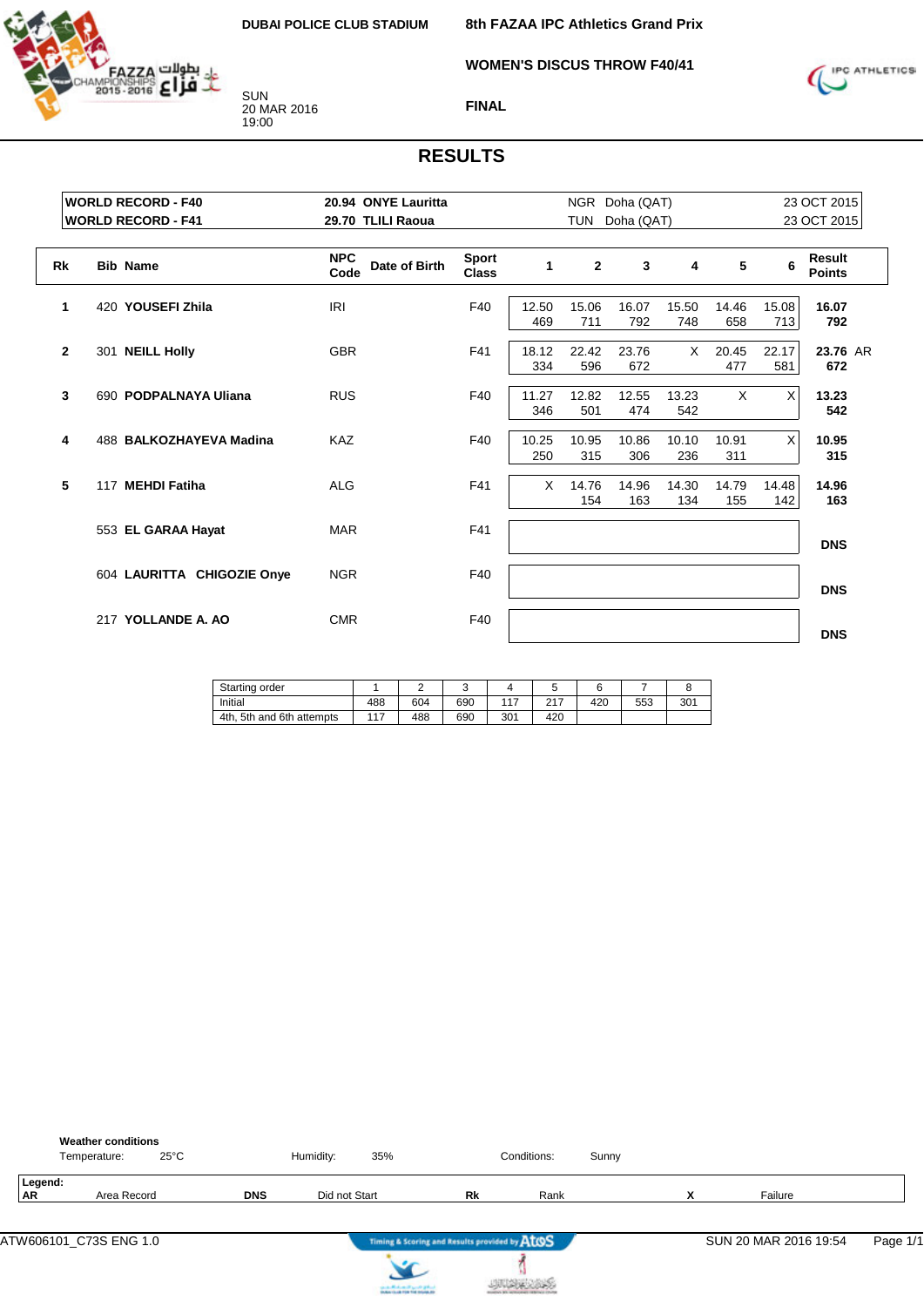**WOMEN'S DISCUS THROW F34**



SUN 20 MAR 2016 17:50



# **FINAL**

## **RESULTS**

| <b>Bib Name</b>                 | <b>NPC</b><br>Date of Birth<br>Code | <b>Sport</b><br><b>Class</b> |       | $\mathbf{2}$ | 3     | 4     | 5     | 6     | <b>Result</b> |
|---------------------------------|-------------------------------------|------------------------------|-------|--------------|-------|-------|-------|-------|---------------|
| 313 HERRMANN Frances            | <b>GER</b>                          | F34                          | 15.47 | 19.10        | 18.81 | 19.02 | 18.94 | 17.33 | 19.10         |
| <b>AMOUDI Saida</b><br>551      | <b>MAR</b>                          | F34                          | 15.52 | 16.31        | 16.05 | 16.75 | 16.58 | 16.97 | 16.97         |
| <b>ALSUWAIDI Latifa</b><br>783. | <b>UAE</b>                          | F34                          | 10.12 | 10.07        | 10.38 | 10.19 | 10.42 | х     | 10.42         |
| 538 NAJIM Basimah               | KUW                                 | F34                          |       |              |       |       |       |       | <b>DNS</b>    |
| 688 ORLOVA Elena                | <b>RUS</b>                          | F34                          |       |              |       |       |       |       | <b>DNS</b>    |
| <b>THURAYA Alzaabi</b><br>796.  | <b>UAE</b>                          | F34                          |       |              |       |       |       |       | <b>DNS</b>    |
|                                 |                                     |                              |       |              |       |       |       |       |               |

| order<br>artinu ' |     |     |     |                    |                                  |           |
|-------------------|-----|-----|-----|--------------------|----------------------------------|-----------|
|                   | 688 | 538 | 796 | <b>EE1</b><br>ו ככ | $\sim$ $\sim$<br><b>LA</b><br>J) | 700<br>o. |

|                       | <b>Weather conditions</b><br>Temperature: | $26^{\circ}$ C |           | Humidity: | 41%                                                                       |   | Conditions: | Sunny |                       |          |
|-----------------------|-------------------------------------------|----------------|-----------|-----------|---------------------------------------------------------------------------|---|-------------|-------|-----------------------|----------|
| Legend:<br><b>DNS</b> | Did not Start                             |                | <b>Rk</b> | Rank      |                                                                           | x | Failure     |       |                       |          |
|                       |                                           |                |           |           | Timing & Scoring and Results provided by AtOS                             |   |             |       | SUN 20 MAR 2016 20:09 | Page 1/1 |
|                       |                                           |                |           |           | country Michael and Lands & Michael<br>Anders that him field industry the |   |             |       |                       |          |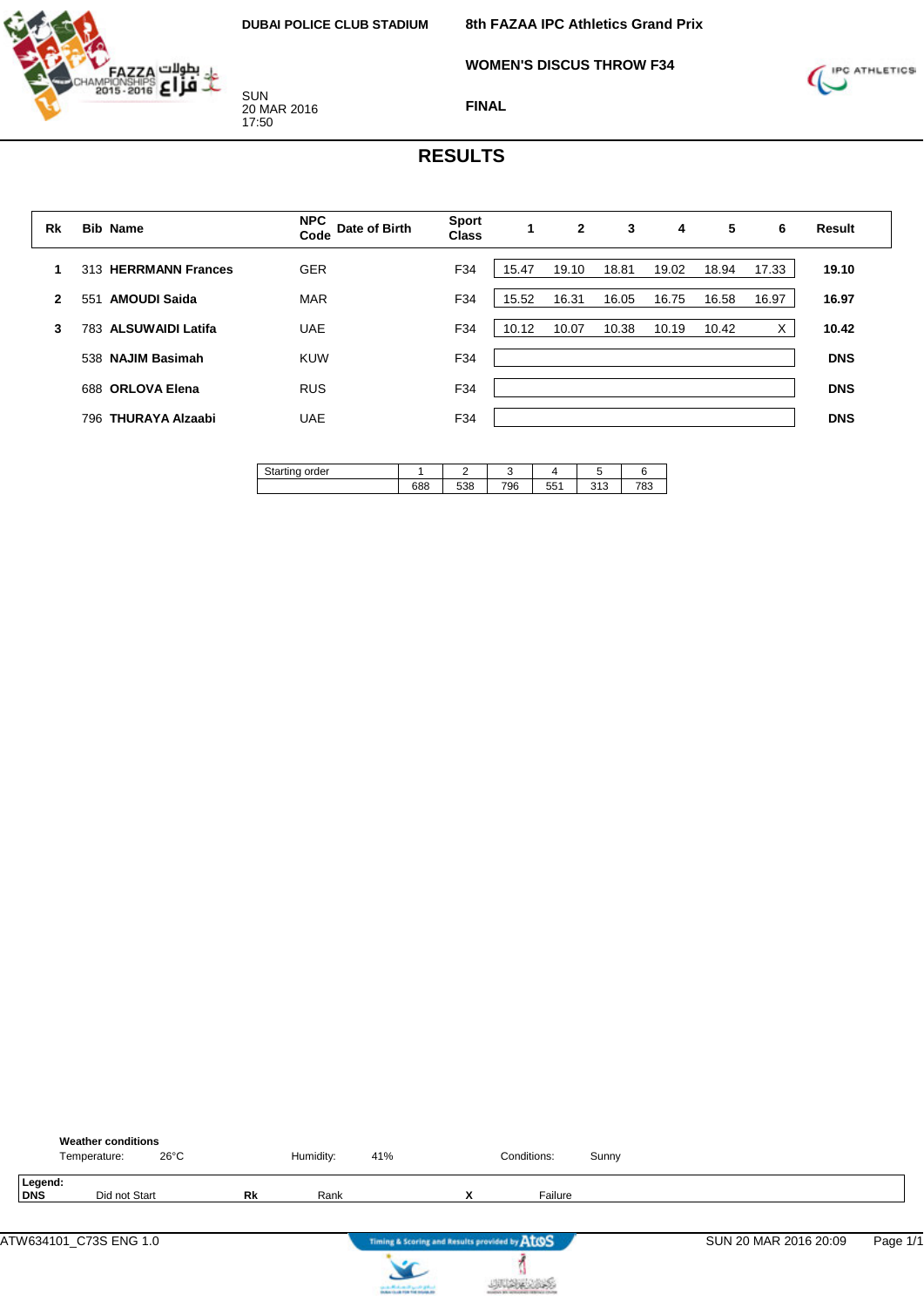

THU 17 MAR 2016 15:35

**8th FAZAA IPC Athletics Grand Prix**

**MEN'S DISCUS THROW F11/12/13/20**



**FINAL**



|              | <b>WORLD RECORD - F11</b>   | 44.44 LOPEZ-FIDALGO Alfonso         |                              |              | <b>ESP</b>     | Madrid (ESP)     |               |               |              | 24 JUL 1998                    |
|--------------|-----------------------------|-------------------------------------|------------------------------|--------------|----------------|------------------|---------------|---------------|--------------|--------------------------------|
|              | <b>WORLD RECORD - F12</b>   | 52.51 SUN Haitao                    |                              |              | <b>CHN</b>     | Athens (GRE)     |               |               |              | 27 SEP 2004                    |
|              | <b>WORLD RECORD - F13</b>   | 53.61 IASYNOVYI Oleksandr           |                              |              |                | UKR Sydney (AUS) |               |               |              | 23 OCT 2000                    |
|              | <b>WORLD RECORD - F20</b>   | 40.69 FATNASSI Mohamed Ali          |                              |              |                | TUN Tunis (TUN)  |               |               |              | 3 JUL 2005                     |
| <b>Rk</b>    | <b>Bib Name</b>             | <b>NPC</b><br>Date of Birth<br>Code | <b>Sport</b><br><b>Class</b> | 1            | $\overline{2}$ | 3                | 4             | 5             |              | <b>Result</b><br><b>Points</b> |
| 1            | 399 PAKBAZ Saman            | <b>IRI</b>                          | F <sub>12</sub>              | 44.64<br>956 | 47.81<br>1014  | 47.17<br>1004    | 47.36<br>1007 | 47.44<br>1008 | 37.55<br>767 | 47.81<br>1014                  |
| $\mathbf{2}$ | 659 GARMANOVSKIY Dmitry     | <b>RUS</b>                          | F <sub>11</sub>              | 21.74<br>255 | 32.46<br>739   | 34.04<br>797     | 34.01<br>796  | 34.15<br>801  | X            | 34.15<br>801                   |
| 3            | 150 BUCHKOU Yury            | <b>BLR</b>                          | F <sub>12</sub>              | 38.58<br>800 | 36.68<br>737   | 36.78<br>741     | 37.84<br>776  | $\times$      | 37.55<br>767 | 38.58<br>800                   |
| 4            | 595 FRIDAY OMORUYI Aibangbe | <b>NGR</b>                          | F <sub>11</sub>              | $\times$     | $\times$       | 33.59<br>781     | $\times$      | X             | X            | 33.59<br>781                   |
| 5            | 219 BELIZARIO A. JA         | COL                                 | F11                          | 29.36<br>609 | 26.29<br>466   | $\times$         | $\times$      | 29.02<br>593  | 29.26<br>604 | 29.36<br>609                   |
| 6            | 328 NIKOLAIDIS Efstratios   | <b>GRE</b>                          | F <sub>20</sub>              | 44.11        | X              | 44.19            | $\times$      | 41.76         | X            | 44.19 WR                       |
|              | 125 BABAYEV Rasim           | <b>AZE</b>                          | F <sub>12</sub>              |              |                |                  |               |               |              | <b>DNS</b>                     |

| Starting order            |     |     |     |     |     |     |     |
|---------------------------|-----|-----|-----|-----|-----|-----|-----|
| Initial                   | 219 | 150 | 659 | 595 | 399 | 125 | 328 |
| 4th, 5th and 6th attempts | 219 | 595 | 659 | 150 | 399 |     |     |

|                       | <b>Weather conditions</b><br>Temperature: | $26^{\circ}$ C |    | Humidity: | 41%                                           |           | Conditions:         | Sunny |   |                       |          |
|-----------------------|-------------------------------------------|----------------|----|-----------|-----------------------------------------------|-----------|---------------------|-------|---|-----------------------|----------|
| Legend:<br><b>DNS</b> | Did not Start                             |                | Rk | Rank      |                                               | <b>WR</b> | <b>World Record</b> |       | x | Failure               |          |
|                       |                                           |                |    |           | Timing & Scoring and Results provided by AtOS |           |                     |       |   | SUN 20 MAR 2016 20:30 | Page 1/1 |
|                       |                                           |                |    |           | can a difference of speeds golden.            |           |                     |       |   |                       |          |